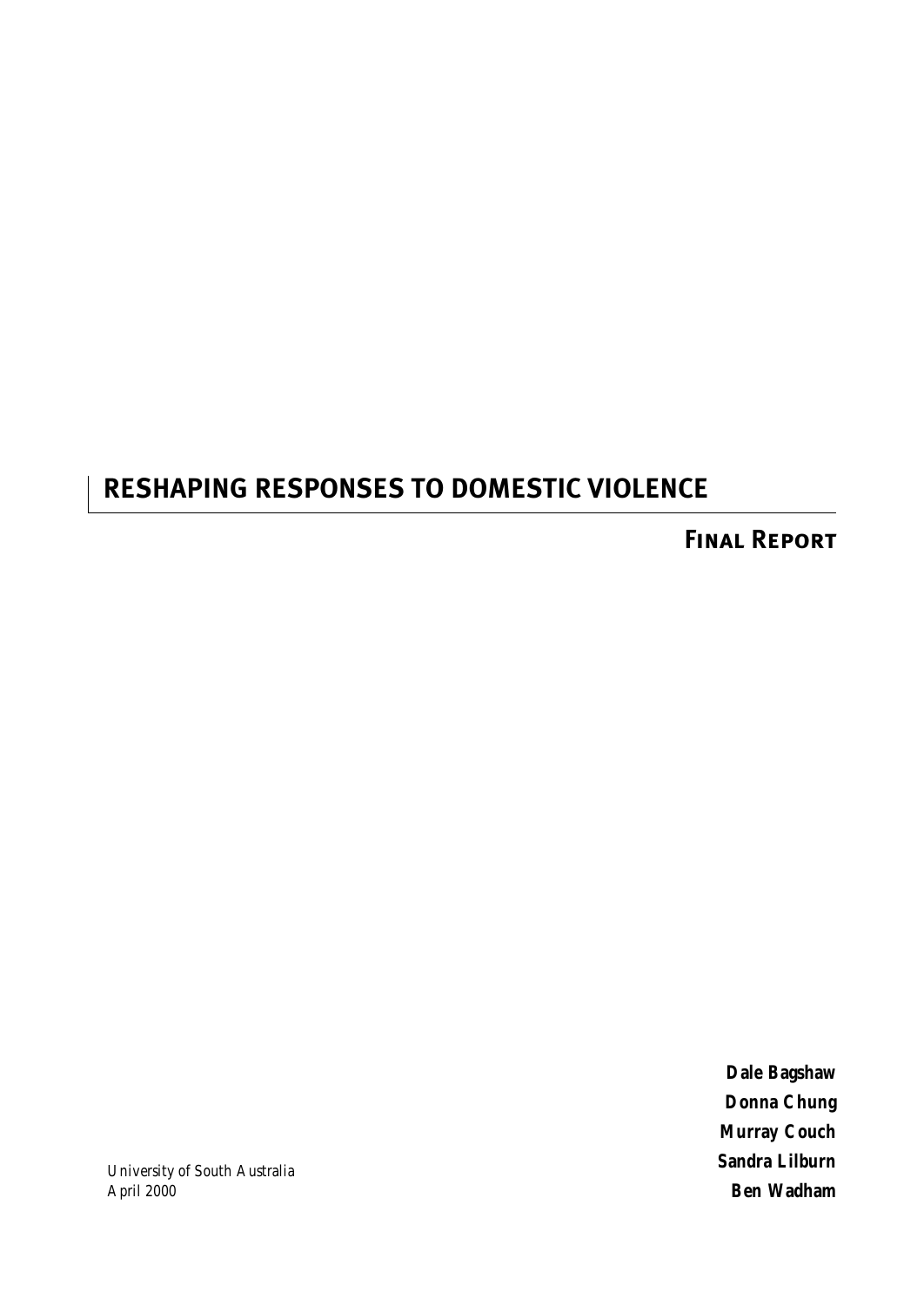#### © Commonwealth of Australia 2000

ISBN 0 642 48709 X

This work is copyright. Organisations have permission to reproduce parts or the whole of this publication, as long as the original meaning is retained and proper credit given.

Produced with the support of *Partnerships Against Domestic Violence*, a Commonwealth Government initiative.

#### **Disclaimer**

The views expressed in this report are those of the author and do not necessarily represent the views of the Commonwealth of Australia, the South Australian Government or the *Partnerships Against Domestic Violence* Taskforce. Whilst all reasonable care has been taken in the preparation of this publication, no liability is assumed for any errors or omissions.

Design by Design Direction Printed by Pirie Printers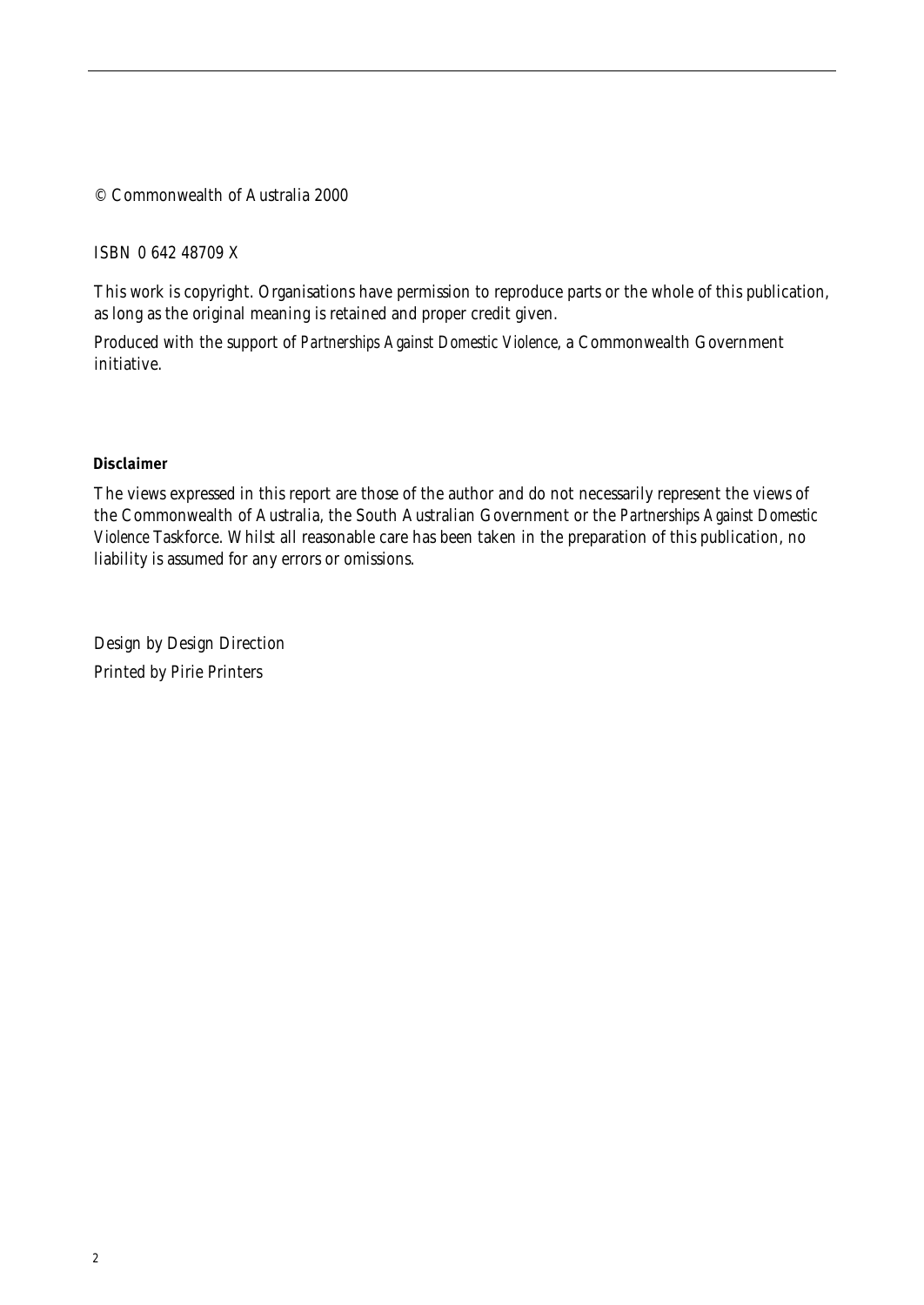# **Table of Contents**

| 1 |                                                                                             |  |
|---|---------------------------------------------------------------------------------------------|--|
| 2 |                                                                                             |  |
|   |                                                                                             |  |
|   |                                                                                             |  |
|   | 2.3 Resources for the project <b>Manual</b> 2.3 Resources for the project <b>Manual 2.3</b> |  |
| 3 | Findings from the Research <b>Executes</b> 2014 19                                          |  |
|   | 3.1 Women and Domestic Violence <b>Commission Commission</b> 19                             |  |
|   |                                                                                             |  |
|   |                                                                                             |  |
|   | 3.1.3 Needs of women victims and survivors of domestic violence measurements of 36          |  |
|   |                                                                                             |  |
|   |                                                                                             |  |
|   |                                                                                             |  |
|   | 3.2.3 Needs of men involved in domestic violence <b>manufacturers</b> for 64                |  |
|   |                                                                                             |  |
|   |                                                                                             |  |
|   |                                                                                             |  |
|   | 3.3.3 Parents' perceptions of the needs of children who experience domestic violence74      |  |
|   | 3.3.4 Literature review - part two: young people who have experienced domestic violence. 75 |  |
|   |                                                                                             |  |
|   |                                                                                             |  |
|   |                                                                                             |  |
|   |                                                                                             |  |
|   |                                                                                             |  |
|   | 3.4.3 Specific needs of people experiencing domestic violence in rural and remote areas 89  |  |
|   | 3.5 Domestic Violence and Families from Non-English Speaking Backgrounds  91                |  |
|   |                                                                                             |  |
|   |                                                                                             |  |
|   | 3.5.3 Needs of women, men and young people experiencing domestic violence who are           |  |
|   |                                                                                             |  |
|   |                                                                                             |  |
|   |                                                                                             |  |
|   |                                                                                             |  |
|   |                                                                                             |  |
|   |                                                                                             |  |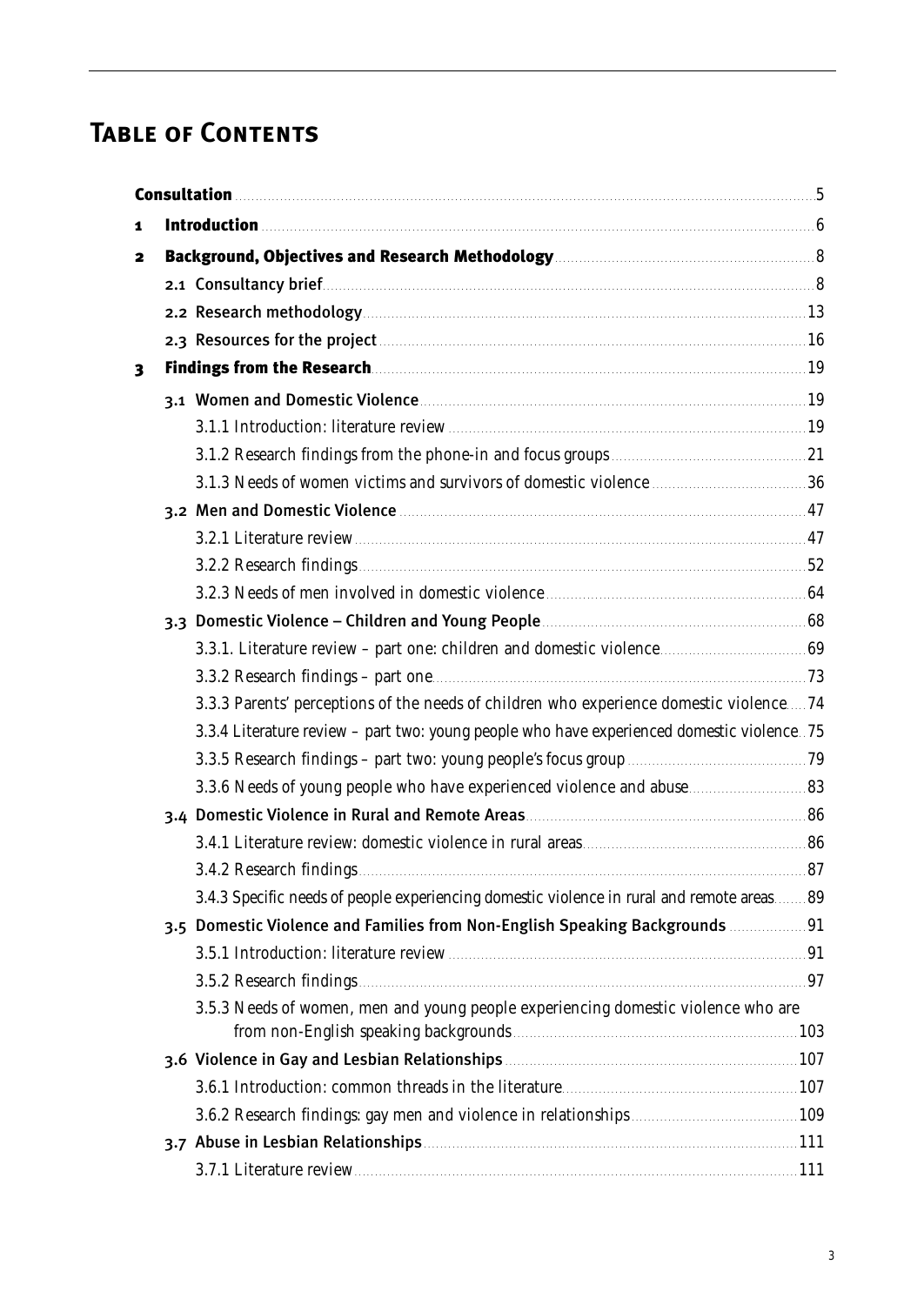|                   | 123 |
|-------------------|-----|
|                   |     |
|                   |     |
| <b>References</b> | 141 |

# Note: Appendices listed below are published as a separate document.

# Appendices

4

Appendix 1 *Phone-in Interview Schedule: Victims*

Appendix 2 *Phone-in Schedule: Perpetrators*

Appendix 3 *Phone-in Data Analysis*

Appendix 4 *Information Sheet and Consent Form*

Appendix 5 *Research Tasks*

Appendix 6 *Focus Group Questions: Victims/Survivors*

Appendix 7 *Focus Group Questions: Males*

Appendix 8 *Focus Group Questions: Young People*

Appendix 9 *Focus Group Questions: Communities of Special Interest*

Appendix 10 *Phone-in Interview Schedule: Lesbians*

Appendix 11 *Focus Group Questions: Lesbians*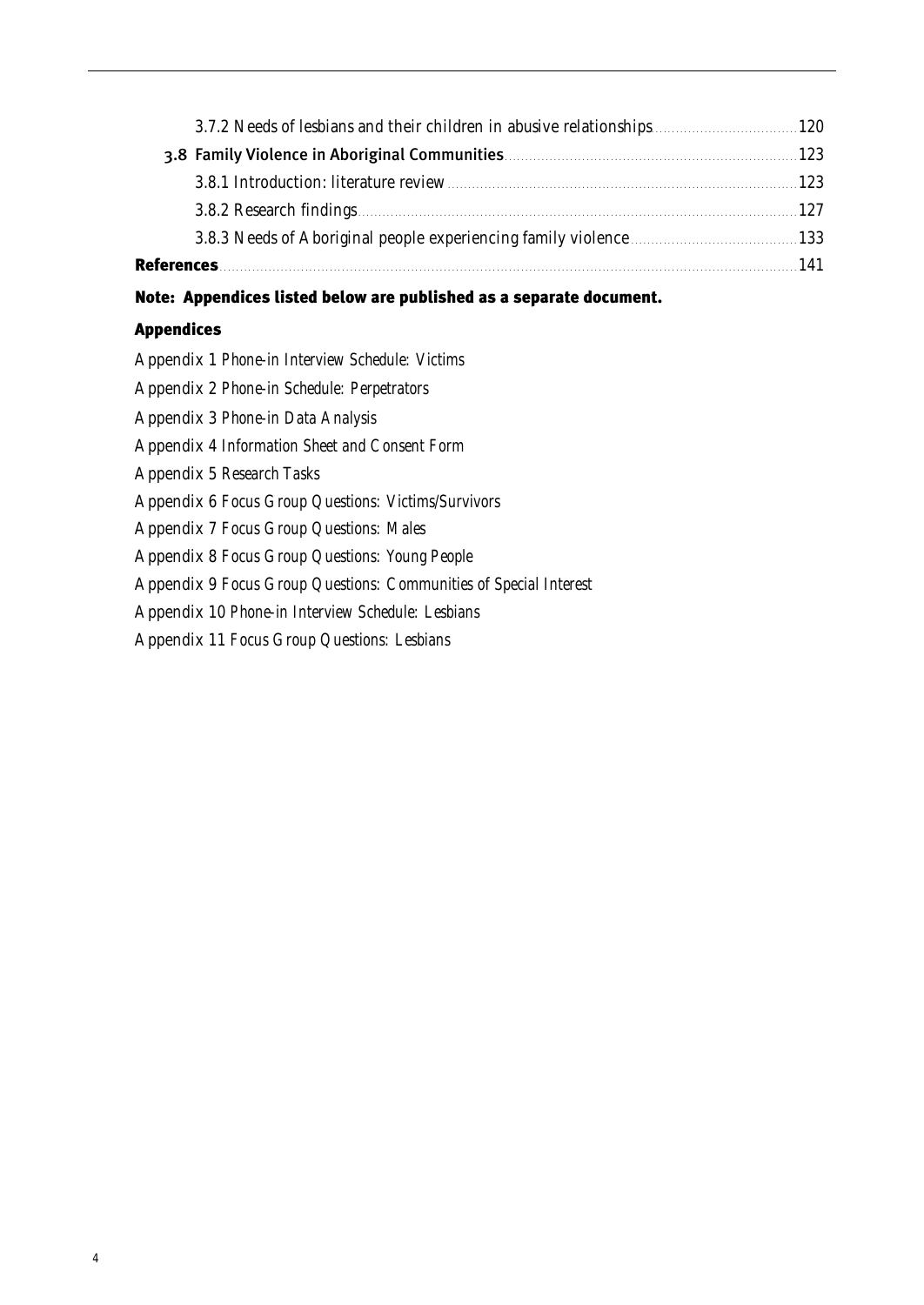# **Consultation**

**We are grateful for the assistance provided by the following organisations and groups during the conduct of this research project:** 

- Aboriginal Education Employment and Development Branch
- Aboriginal Family Support Services
- Aboriginal Research Institute, University of South Australia
- Aboriginal Sobriety Group
- Dawn House
- Department of Environment, Heritage and Aboriginal Affairs
- Legal Department, Pitjantjatjara Council Inc.
- Lesbian Domestic Violence Action Group
- Lower North Community Health Service
- Mee Wee Community Coalition
- Migrant Resource Centre
- Migrant Women's Support and Accommodation Service Inc. (MWSAS)
- NESB Action Group
- Noarlunga Community Corrections Violence Prevention Group for Men
- Nunga Mimini's Aboriginal Women's Shelter
- Nunkuwarrin Yunti of SA Inc.
- Salisbury West Community Health Centre
- Salisbury West Community Health Centre Violence Prevention Group for Men
- Second Story
- South-East Regional Community Health Service
- Southern Women's Community Health Service
- The Office for Families and Children
- Vietnamese Community of Australia, South Australian Chapter Inc.
- Whyalla Community Health Service
- Women's Health Statewide
- Women's Information Switchboard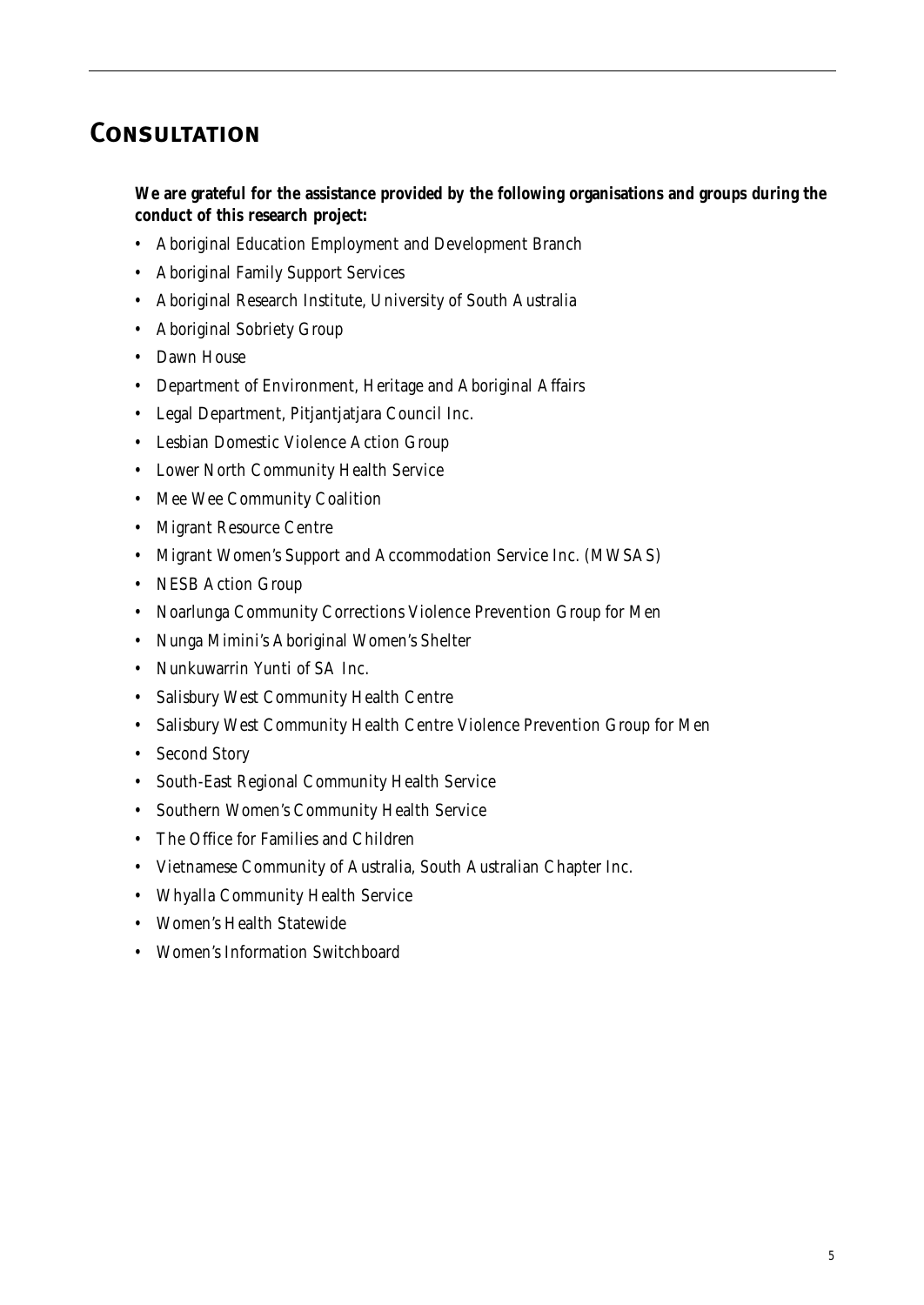# **1. Introduction**

**Domestic violence has been a political concern for three decades involving women's movement activists, the State and the non-government sector. A complex web of responses to deal with domestic violence has evolved over this period. A great deal is already known about domestic violence from Australian and overseas research and the experiences of people working in the field of domestic violence. Given the multi-faceted nature of domestic violence, no one piece of research or intervention can provide the solution. This research was funded under the** *Partnerships Against Domestic Violence* **initiative of the Commonwealth Government and examined the needs of men, women and young people experiencing domestic violence in South Australia.**

The aim of the research as outlined in the Consultancy Brief was:

*To inform the design/implementation of effective strategies and interventions to prevent domestic violence based on a current analysis of the needs of victims, perpetrators and also young people who have witnessed domestic violence. These strategies will be inclusive of people from Aboriginal, rural, migrant, lesbian and gay communities.*

The research collected qualitative data using a multi-method approach. The methods involved phone-ins, focus groups, interviews with service providers to marginalised groups and networking with various communities.

The research findings confirm prior research and indicate that many organisational and professional developments have had a positive impact on the experiences of women, men and children seeking help for domestic violence. Specialist domestic violence services were generally viewed positively by participants. However, participants reported both positive and negative experiences of mainstream services. Overall, domestic violence services appear to be less effective for marginalised groups in the community, including Indigenous people, people from culturally and linguistically diverse backgrounds, those living in rural and remote areas, gay men and lesbians. Culture, location, sexuality, gender and class were critical factors in how people living in domestic violence understood their experiences and the effectiveness of service responses. The experiences of domestic violence in these marginalised groups challenge current theories and orthodox service delivery. There is a need for a more complex understanding of power and its abuse in relationships. Current theories of domestic violence need to include and address a greater diversity of experiences. New approaches are needed, which may require further research.

When advertising the phone-in, it was decided not to use the words 'domestic violence' in promotional materials, in an attempt to target a wider range of participants. The words 'relationship abuse' were used instead, with a range of examples of non-physical behaviours that people may be experiencing. Whilst a large number of participants had used domestic violence services and described themselves as 'victims' or 'survivors' of domestic violence, other participants had not identified their situations as 'domestic violence' until they read the behaviours and feelings described in the posters. The data suggest there is increasing public awareness of domestic violence; however, the general perception was that non-physical forms of violence did not constitute domestic violence without accompanying physical violence. These findings suggest a need for future education and awareness campaigns to focus on expanding the public's understanding of domestic violence to include emotional, psychological, social and economic abuse.

A common response to women living in situations of domestic violence is to ask: 'Why don't you leave?' The research participants described this as one of the most unhelpful responses to women experiencing domestic violence. As previous research has shown, there are many complex reasons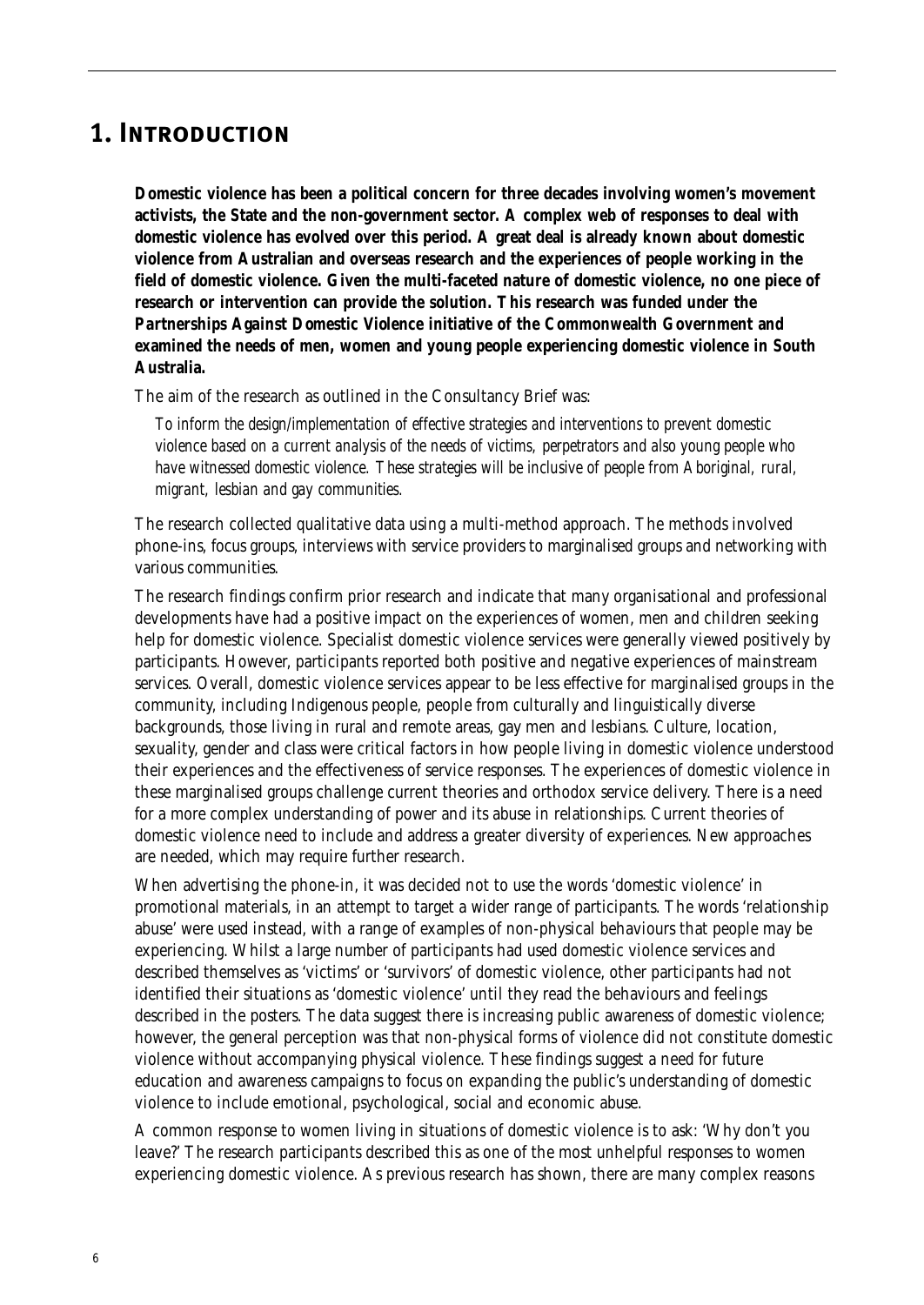why women remain in abusive situations. The pressure to remain in a relationship and not have it 'fail' was a major reason for many women. This pressure to 'make the relationship work' was often reinforced by family, friends and work colleagues. Constant threats and intimidation also made women fearful of leaving. Informal networks were often women's first source of help for domestic violence and their responses were often critical in determining future courses of action. This research points to the need for public education initiatives that aim to help family, friends and workmates respond appropriately and effectively when people disclose domestic violence. Service providers, such as doctors and police, also need further education and training to assist them to identify domestic violence, establish or adhere to appropriate protocols, respond effectively and make appropriate referrals.

The male participants in this research were primarily perpetrators of domestic violence. Focus groups included men who were attending group programs and a small number of male victims and perpetrators participated in the phone-in. An overarching theme was that the victim/perpetrator distinction did not capture the ambivalence men experienced in naming their place in domestic violence. However, such a distinction is needed to maintain a focus on the responsibility that perpetrators must take if the incidence of domestic violence is to be diminished.

Amongst many of the women participants in the phone-in there was a dominant narrative that indicated the development of an identity as a domestic violence 'victim' or 'survivor'. It was concerning, however, that some women appeared to have developed a 'career' as a survivor of domestic violence. On the other hand, common themes were not evident from the male participants' descriptions of their experiences. Some men did not locate their experiences within the domestic violence discourse and in some cases described themselves as both victims and perpetrators (sometimes confusing the two).

Men who could be identified as perpetrators of domestic violence sought relationship counselling instead of domestic violence services, as they perceived their violence as a response to a 'relationship problem'. Men's commitment to change was primarily motivated by their own personal investment in making their own lives better and saving or improving their relationship.

Male participants found that contemporary stereotypes of domestic violence portrayed men in a negative light, establishing a barrier to domestic violence prevention messages and services. The dominant male culture was seen to promote their ongoing use of violence, with limited support offered to stop or prevent violent behaviour. Whilst men's groups were seen as supportive and helpful they often could not meet the need for on-going support as they were time-limited.

Men felt that dominant ideas and beliefs about masculinity and the ways they were raised as men limited their ability to communicate within relationships, to understand their role in relationships and to deal with the pressures of relationships and daily life. Violence was seen by some men to be a normal and justified action. There is a continuing need for community based awareness programs to work with young men to prevent and stop violence, and for services that contribute to men's education in life skills, communication and relationship skills.

There is considerable research on the effects of domestic violence on children. This project relied on parental reports of the effects of domestic violence on children and the findings corroborated previous research. It was found that effective services for children who had experienced domestic violence were either not available or were not easily accessible. Where children had attended counselling it was not viewed as valuable for two main reasons:

- service providers often focussed on the anti social nature of children's behaviour and did not place their behaviour within the context of domestic violence; and
- children often perceived their attendance at counselling as a punishment (when they had done nothing wrong) and/or as an unsuitable method of helping them.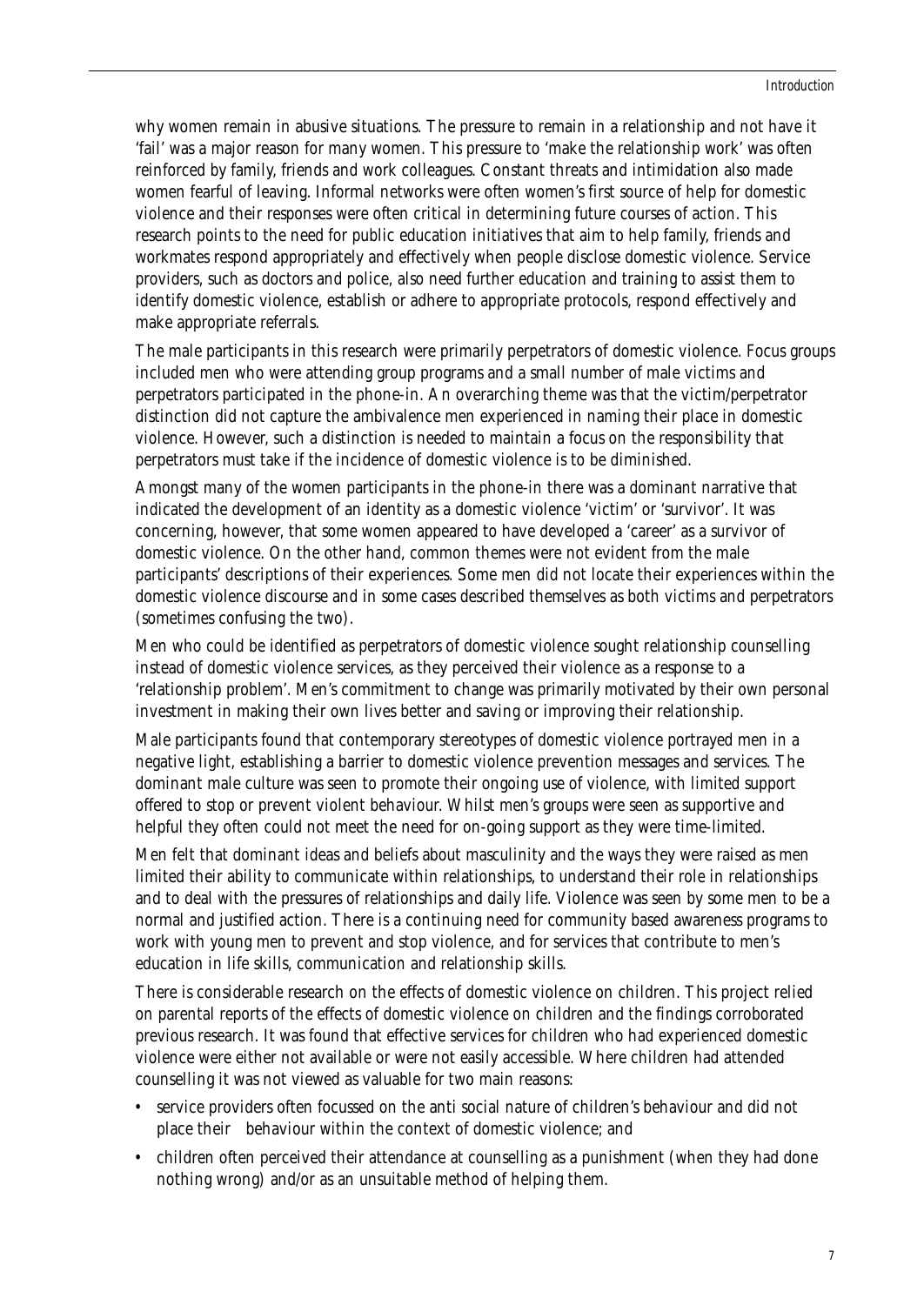# **2. Background, Objectives and Research Methodology**

**Young people also reported difficulties in disclosing domestic violence and finding appropriate services. They supported the use of peer education programs for raising awareness of domestic violence amongst young people and as a means of support to young people who have experienced domestic violence. Thus whilst the effects of domestic violence on children and young people are well understood, the next stage requires the development of specific service models relevant to their needs.**

Domestic violence research and services have made important contributions to large numbers of people who have lived in situations of violence and abuse. However, it is timely to review domestic violence theories and interventions in the light of new knowledge and current challenges identified in this research. This research has demonstrated the need for new terminology, more inclusive theories of relationship abuse and a greater diversity of approaches to domestic violence. New approaches are needed which respond effectively to the unique needs of children and young people, Indigenous people, people from diverse cultural backgrounds, those living in rural and remote areas and those who do not identify as heterosexual.

# **2.1 Consultancy Brief**

This research consultancy involved an investigation into the needs of women, men and young people who have been involved in domestic violence situations. In the first part of the project, the consultants reviewed relevant research in Australia and overseas. The second part of the project involved conducting a phone-in and running focus groups to assess needs and to develop sound strategies to address the objective of the research project. This required analysis of the primary data collected throughout the project as well as consideration of prevention strategies used both in Australia and overseas.

# Objectives of the research

The objectives of the research were to identify:

- strategies for preventing domestic violence victimisation and cross-generational abuse as a result of learned behaviour;
- interventions which will assist those subjected to violent and abusive behaviour to increase their safety; and
- interventions which will assist those perpetrating violence and abuse to stop this behaviour.

The Consultancy Brief stated that the research be inclusive of people from Aboriginal, rural, migrant, lesbian and gay communities.

The project was conducted during a time of considerable research activity in the area domestic violence. Research funded under the National Campaign Against Violence and Crime through the State and Commonwealth Attorneys General and the *Partnerships Against Domestic Violence* through the Commonwealth Office of the Status of Women are at present generating important national data on domestic violence in Australia. It is expected that this new research will assist in developing strategies and interventions targeted to primary, secondary and tertiary prevention of domestic violence.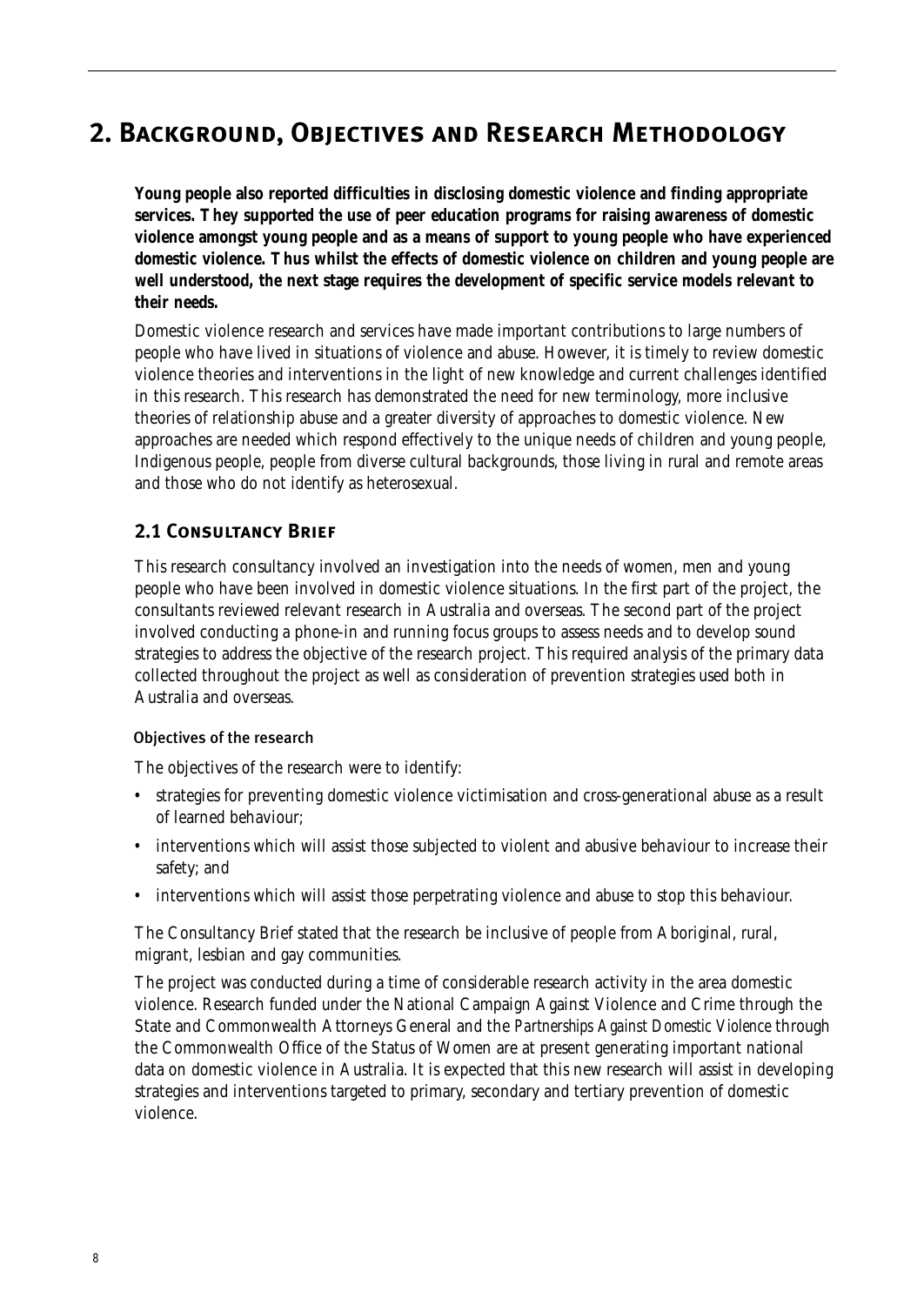# Assumptions of the researchers

In devising the methodology for the research project, the researchers recognised that there is no such thing as 'neutrality' in social science since we can never function independently of our culture and our belief systems. The values and perspectives of researchers need therefore to be clearly stated and explicit. A primary value of the researchers in this project was a commitment to elucidating women's, men's and young people's experiences from their own perspectives and with a respect for diversity of experiences and views. In this objective, the researchers were guided by feminist perspectives, which not only informed how we thought about domestic violence, but raised important questions about the nature of conventional research in this area.<sup>1</sup>

Speaking about violence is not easy for most people for a number of different reasons, including the social stigma attached to domestic violence and the often deep psychological impact of such experiences. However, for the purposes of this research it was important that the women, men and young people involved were provided with an opportunity to make informed and free comment about their experiences and needs. For this to happen it was essential that consultations took place in a collaborative environment where it was likely that participants would feel safe and free to discuss issues of violence without fear of judgement, stigma or recrimination.2 Time was taken to ensure that participants understood the purpose of the research and what the researchers meant by domestic violence. They were assured of respect, confidentiality, anonymity and understanding. Data was collected with the explicitly stated purpose of improving the lives of survivors of domestic violence to avoid objectifying survivors' experiences.<sup>3</sup>

# Ethical considerations

All research conducted by staff or students in the University of South Australia is carefully scrutinised and approved by the University's Human Research Ethics Committee. The Ethics Committee ensured that the research protocols clearly involved informed, voluntary consent. All written or transcribed material generated from this research will be treated as confidential and securely stored. Audio-taped recordings were erased after transcription. Participants interviewed were not identified by name.

In relation to involving Aboriginal and Torres Strait Islander people in the research, guidelines outlined by the  $NH&MRC<sup>4</sup>$  were followed, as well as University guidelines.<sup>5</sup> These guidelines are 'aimed at ensuring that Aboriginal and Torres Strait Islanders are consulted about, and involved in, any research conducted in relation to them or their communities'.<sup>6</sup>

In relation to running the focus groups, clear guidelines were provided to participants around specific information to be disclosed or kept confidential during and after the group sessions. People were not asked to provide personal details that could identify them further.

Relevant agencies dealing with domestic violence were advised of the phone-in and focus groups where possible.

<sup>1</sup> Bograd, M. (1990) 'Feminist Perspectives on Wife Abuse' in B. Yllo & M. Bograd (eds) *Feminist Perspectives on Wife Abuse*, Sage, Newbury Park.

<sup>2</sup> Hoff, L.A. (1990) 'Collaborative Feminist Research and the Myth of Objectivity' in Yllo & Bograd, op. cit., ch. 11.

<sup>3</sup> Ribbens, J. & Edwards, R. (eds) (1997) *Feminist Dilemmas in Qualitative Research: Public Knowledge and Private Lives*, Sage, London; Franz, C. & Stewart, A. (eds) (1994) *Women Creating Lives: Identities, Resilience, and Resistance*, Westview Press, Boulder.

<sup>4</sup> National Health and Medical Research Council, *Guidelines on Ethical Matters in Aboriginal and Torres Strait Islander Health Research.* <sup>5</sup> Aboriginal Research Institute, *Ethics in Aboriginal Research*, University of South Australia.

<sup>6</sup> Human Research Ethics Guidelines, Section 6.1 @ www.unisa.edu.au/orc/ethics/section6.htm.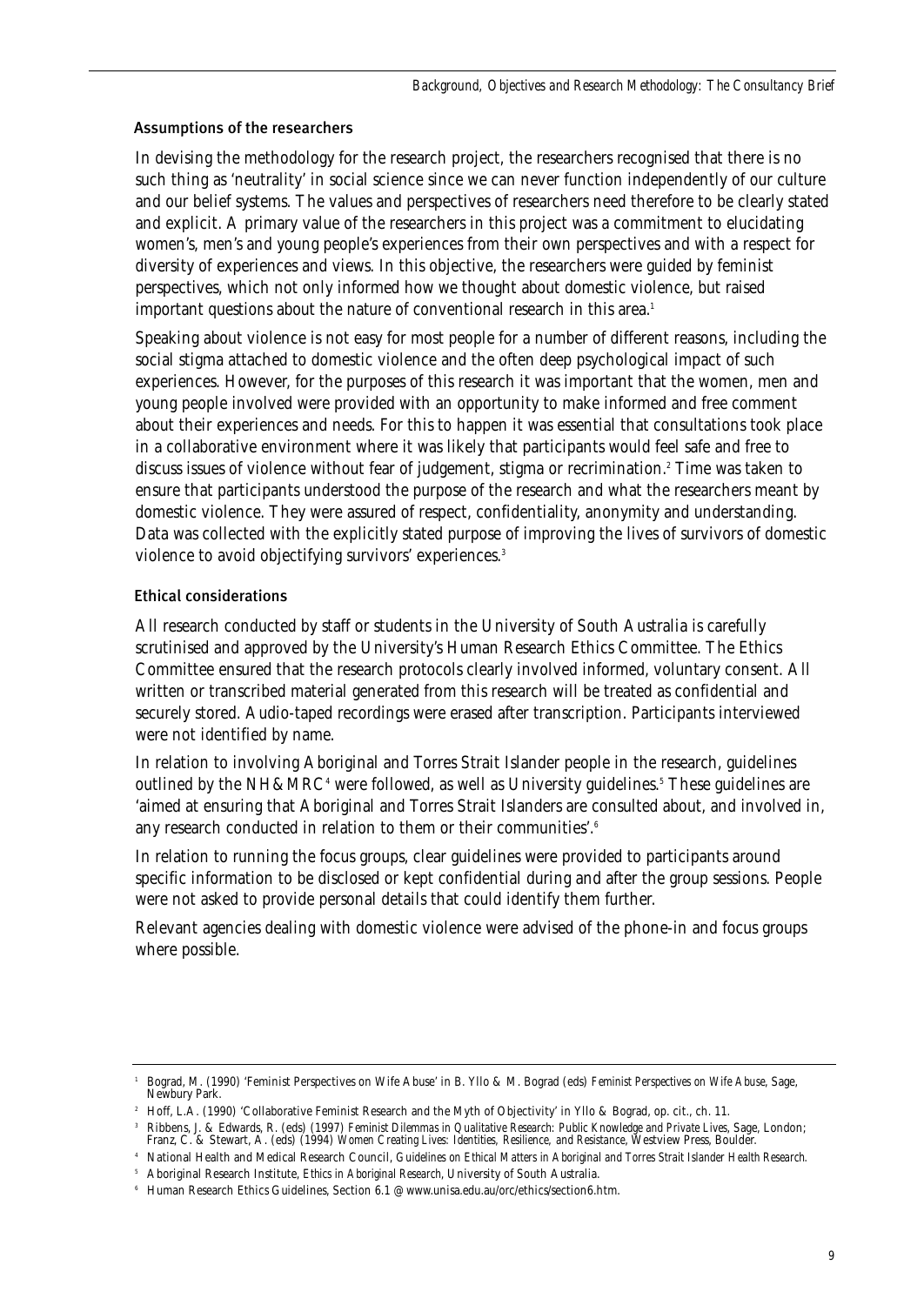# Aim of the research as outlined in the Consultancy Brief

The Consultancy Brief asked us to provide research that could be used:

*To inform the design/implementation of effective strategies and interventions to prevent domestic violence based on a current analysis of the needs of victims, perpetrators and also young people who have witnessed domestic violence. These strategies will be inclusive of people from Aboriginal, rural, migrant, lesbian and gay communities.*

As feminist scholar, Nancy Fraser has highlighted, the interpretation of need is not unproblematic and the 'contextual and contested character of needs claims' should be recognised.7 Needs discourses can become politicised discourses or can be used as the rationale for a range of professional expertise. As Fraser notes, 'the politics of need interpretation' must be carefully negotiated.<sup>8</sup>

As the research for this project is specifically concerned with hearing the communities' voices and not those of professionals, the key questions for the consultants were:

- when domestic violence has occurred or is occurring what would help to stop the violence and/or increase safety?
- when people seek assistance for their involvement in domestic violence situations, what else could/should be done to more effectively meet their needs?

In order to address these questions, and the objectives of the needs assessment, a methodology was proposed which involved conducting focus groups with women, men and young people who have been involved in situations of domestic violence. In the following section, a rationale is provided for a modification to the suggested methodology based on our experiences of working with participants who are being asked to discuss sensitive personal issues. We would argue that the methodology we used enabled the collection of more extensive and detailed data, whilst respecting people's anonymity.

# Assumptions underpinning the methodology

Domestic violence is both a public and a private issue. In South Australia, and elsewhere in Australia, community values and attitudes towards domestic violence have tended to maintain it as a private issue making it difficult for change to occur. Often dominant values and attitudes, such as those that define 'normal' gender roles and family relationships, can reinforce a narrow interpretation of needs in relation to domestic violence.

The research team therefore believed that in domestic violence research it was important to:

- illuminate the experiences of those involved from their own frame of reference;
- assume that perpetrators must take responsibility for their violence for interventions to be effective;
- avoid explicitly or implicitly blaming victims for, or implicating the victims in, the violence;
- approach victims as survivors of life-threatening experiences who have many adaptive capacities and strengths; and
- validate the experiences of victims and their children.

<sup>7</sup> Fraser, N. (1989) 'Struggle over Needs' in *Unruly Practices: Power, Discourse and Gender in Contemporary Social Theory*, Polity Press, Cambridge, pp. 161–187.

<sup>8</sup> ibid, p. 163.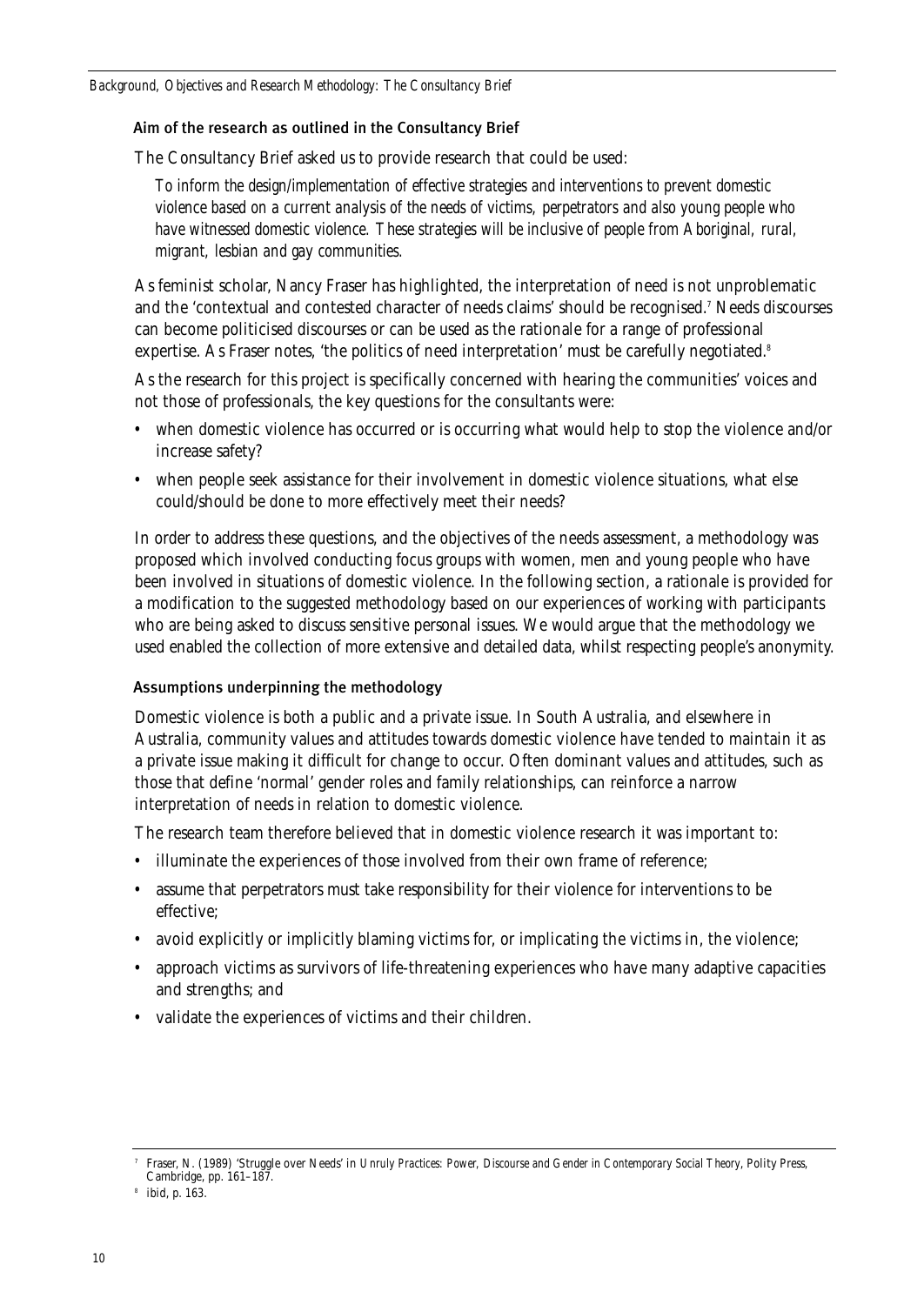The research took place in a social context that privileges the values and knowledge system of Western, heterosexual culture. As researchers, we adopted a reflexive methodological position in relation to the experiences that were recounted to us by the participants in the research. That is, we used this opportunity to reflect on our assumptions about domestic violence and consider whether the stories we were hearing challenged conventional opinion about, or interpretations of, domestic violence. When contacting participants from different cultural groups, attention was paid to the different cultural factors which restrain people from discussing violence and/or from seeking help, whilst recognising and respecting individual difference and diversity within these groups. We were concerned to ensure that different understandings of domestic violence would be heard and different interpretations of need recognised.

Dobash and Dobash make the important point, however, that:

*It is unethical to use community groups in a predatory manner, as mere avenues to research subjects, or sources of information, to be used solely for professional ends and discarded once the research results are in. Nor it is acceptable to behave in an arrogant or aloof manner by setting oneself up as the expert, denying the legitimacy of the knowledge and expertise that group members have gained through various forms of direct and continual experience with the problem.*<sup>9</sup>

While feminist research tends to be based on the premise that women are oppressed, it is important (as Kelly stresses<sup>10</sup>) to understand how women categorise their own experience. Women experiencing domestic violence may not see themselves as oppressed and/or they may see themselves as having appropriate methods for handling the violent situations. The commitment of the research team was to elucidate participants' experiences of domestic violence from their own perspective. When interviewing participants the researchers asked questions in a manner inclusive of different perspectives and sensitive to different frames of reference.

A holistic approach was used which allowed for assessment of specific individual and family factors as well as broader contextual and situational factors such as the quality, appropriateness and accessibility of resources. Developmental factors, such as intergenerational factors and the stage of the individual and family life-cycle and so on, were also considered (see Figure 1). In combination with a feminist perspective, the framework allowed the research team to view the needs of people experiencing domestic violence from many different aspects, taking into account the broader social, economic and political context.

In this consultancy, the researchers integrated the principles they have established in their work with all people – respect for individual difference and diversity within and between groups, acceptance, honesty, confidentiality, empathy and open sharing of knowledge and information. The researchers at all times attempted to be self-critical, constantly checking for their own biases and prejudices, both individually and collectively.

In relation to data collection, it was recognised that fixed format measures for collecting data in which the researchers decide on categories from which the respondents can choose can lead to biased or distorted results. Data collected from the phone-in included quantitative items such as, demographic information, family structure and length of time of relationship. However, the focus in the research was not on quantifying the experience of domestic violence since previous studies have shown that domestic violence is a prevalent and pervasive social problem. Qualitative methods were employed to gain participants' perspectives on what could help prevent or stop domestic violence.

<sup>9</sup> Dobash, R.E. & Dobash, R.P. (1990) 'Research as Social Action. The Struggle for Battered Women' in Yllo & Bograd, op. cit, pp. 69–70.

<sup>&</sup>lt;sup>10</sup> Kelly (1990) 'How Women Define their Experiences of Violence' in Yllo & Bograd, op.cit.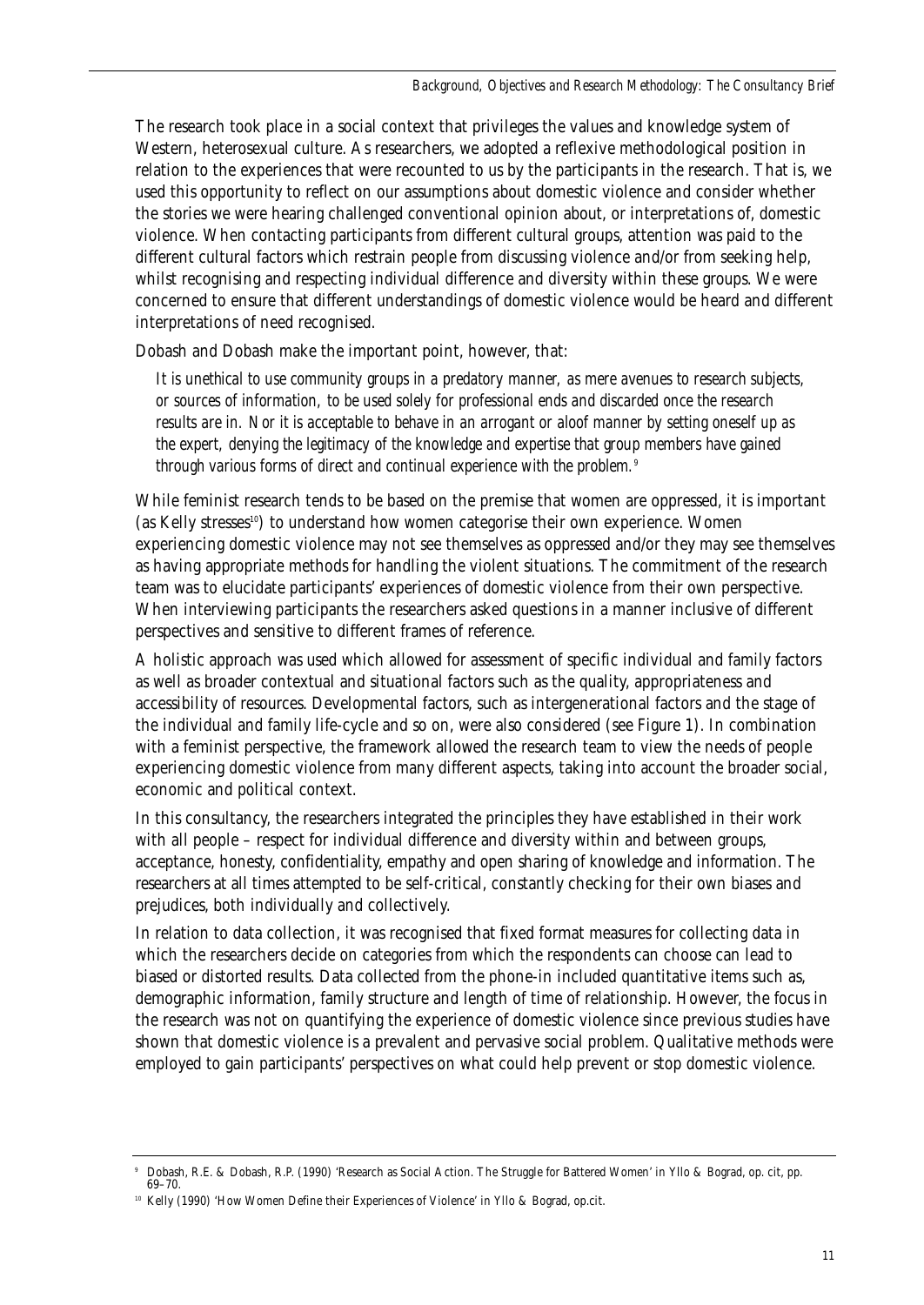*Background, Objectives and Research Methodology: The Consultancy Brief*





- death, unemployment
- quality and appropriatness of resource systems
- quality of relationships and interactions
- safety factors, e.g. access to guns
- availability/accessibility of resources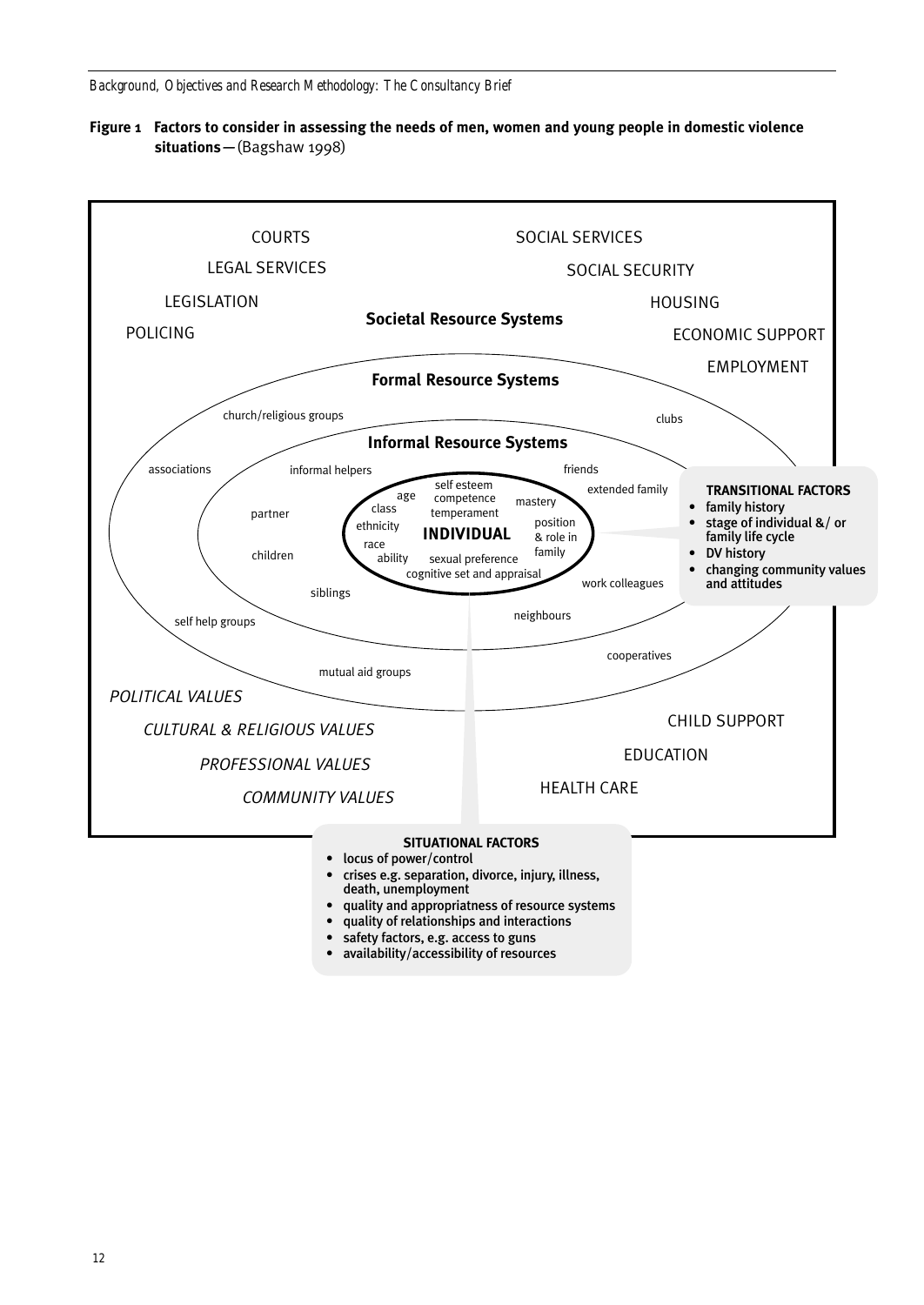Such suggestions from those who had experienced domestic violence could not have been gained from quantitative methods that rely on categories pre-determined by the researchers. A variety of qualitative methods were used and themes were identified from the data collected, using grounded theory where the objective, as Sarantakos explains 'is not on collecting volumes of data but organising the variety of thoughts and experiences the researcher gathers during the analysis of data'.11

Collaborative models of research were employed, characterised by shared power between the participants and researchers and an openness to what develops from being 'inside the culture' of the person being interviewed.12 This involved obtaining feedback on reports of initial findings where possible to ensure that the researchers' interpretations of the data adequately and sensitively captured their experiences.

Because of the sensitive and painful nature of the material discussed with participants, it was important that members of the research team supported each other in the research process and made time to share and debrief feelings generated by the research experience.

# **2.2 Research Methodology**

As discussed previously, the Consultancy Brief proposed conducting focus groups with men, women and children who have been involved in domestic violence and a broader methodology which sought input from a wider range of community participants. From the issues raised in the previous section it can be seen that our approach was respectful of the sensitive nature of the material that we asked people to disclose and discuss. A multi-method approach was used, including a phone-in initially around the research questions, followed by interviews and focus groups to generate more specific options around intervention and prevention. This involved having separate interview schedules for male and female respondents and for different groups, and male and female researchers of different ages (questionnaires and focus group questions are provided in the Appendices).

# Rationale for the phone-in

As a modification to the Consultancy Brief, we suggested conducting a phone-in in addition to the focus groups. The reasons for this suggestion are outlined below.

- Despite protections that researchers put in place, focus groups are public forums for people who are being asked for the first time to speak about sensitive issues of domestic violence – this requires participants to not only trust the researchers but also all other participants, which may not always be possible.
- The phone-in allowed complete anonymity.
- The phone-in allowed access a wider range of community participants than would be possible by accessing people for focus groups through current services, and had the added advantage of accessing people who are not currently using services.
- The phone-in provided a rich source of data from which the researchers designed questions for the focus groups, and promoted discussion of possible interventions and preventive strategies in greater depth.

<sup>11</sup> Sarantakos, S. (1993) *Social Research*, Macmillan, Melbourne, p. 269. See also Strauss, A. & Corbin, J. (1990) *Bodies of Qualitative Research*, Sage, London.

<sup>12</sup> ibid., p. 272.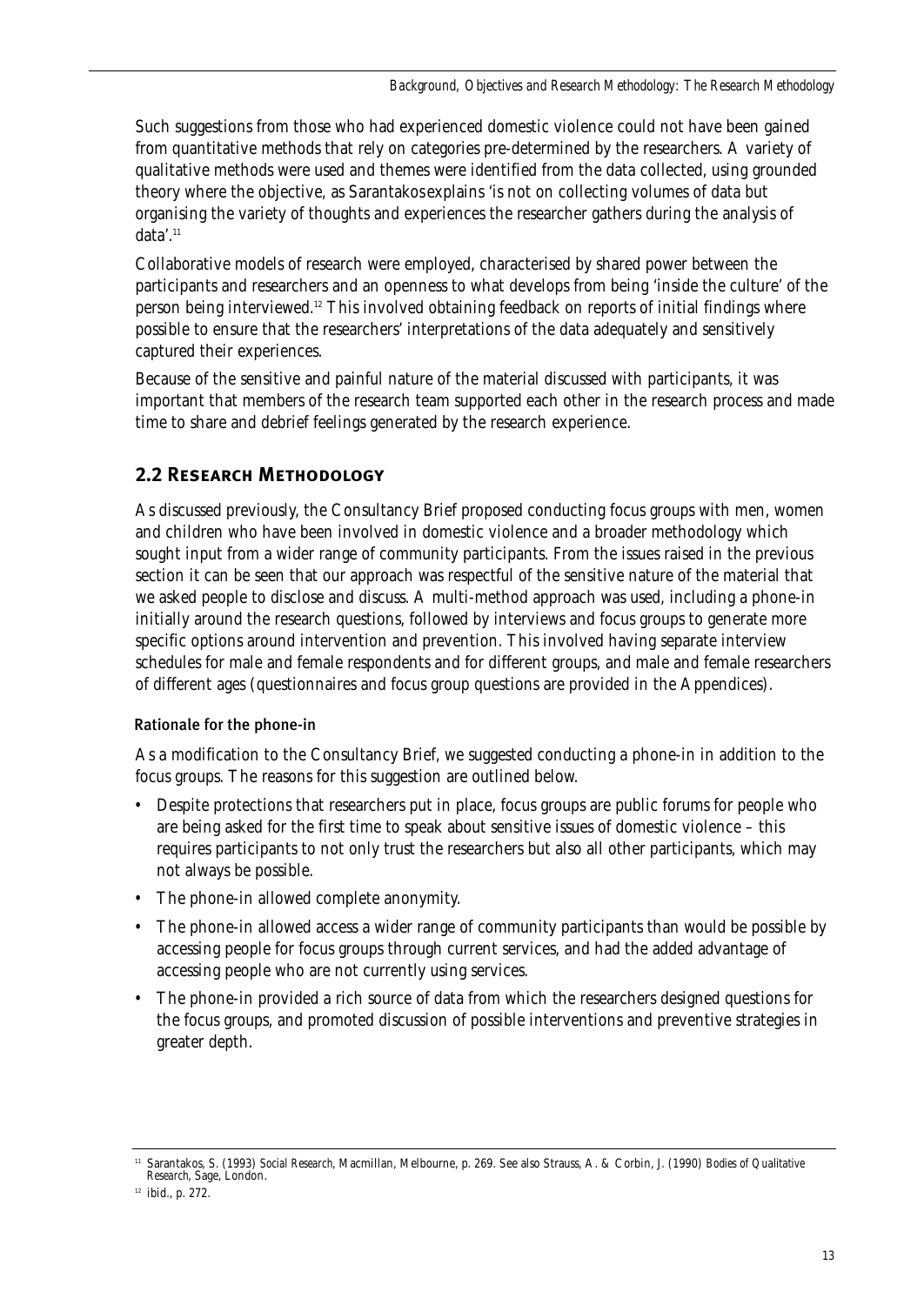#### The methodology: a multi-method, phased approach

The consultancy team used a multi-method phased approach to the research:

- **1. A literature review** to identify research and current initiatives in the prevention of domestic violence. The findings are summarised in each chapter.
- **2. A phone-in** to target the various groups and to gather data around the two research questions outlined in the consultancy brief (ensuring participants' anonymity and gathering more qualitative data than the focus groups alone).

A range of media resources were used to advertise the phone-in:

- regional, metropolitan and national radio, including talk-back radio;
- television news:
- *The Advertiser* newspaper;
- urban and regional print media;
- electronic mail distribution of University of SA staff and students;
- SERCIS Health Survey; and
- a limited distribution of posters.

According to the responses we received the most effective forms of advertising were: The Advertiser (35%); The Messenger Press (35%); television (6.8%) and radio (6.5%).

A deliberate characteristic of the advertising was to leave the term 'domestic violence' out of the advertisements and use the phrase 'abusive relationships' instead. People who had left abusive relationships were clearly able to identify with the wording on the poster and name their experience as 'domestic violence'. By comparison other callers who were calling about their experience explained that they realised their relationship was 'abusive' for the first time when they read the advert. This was particularly the case for people who were experiencing non-physical forms of abuse, as they understood domestic violence to be primarily about physical violence. The decision not to include the words 'domestic violence' in the advertising, or to emphasise physical violence, appears to have been valuable in reaching a wide range of people.

The opportunity to make a call anonymously by telephone provided a non-threatening way for people who were currently living in violent situations to make contact. There was a high personal risk associated with disclosure, including the potential for reprisal from perpetrators. Telephone contact also empowered callers by allowing them to regulate their level of involvement. One woman from the country arranged for her husband to be hospitalised so she could phone. However, another woman rang briefly to complain that the phone-in was being conducted at a time when her husband was home and she was therefore unable to participate. Given the degree of surveillance reported by women callers, this was possibly true for many women still living in abusive situations. However, Friday night and Saturday were the only times the research team had access to the phonein service. In cases where people were unable to participate, they were interviewed at a later date by arrangement with researchers. Despite these limitations the phone-in involved more than 121 interviews of an average of 30 minutes each.

Separate semi-structured interview schedules were used for victims and perpetrators (Appendix 1 and Appendix 2) and extensive notes taken by the interviewers under the headings provided. These were later typed and rigorously analysed, using grounded and reflexive theory. For detailed data from the phone-in please refer to Appendix 3.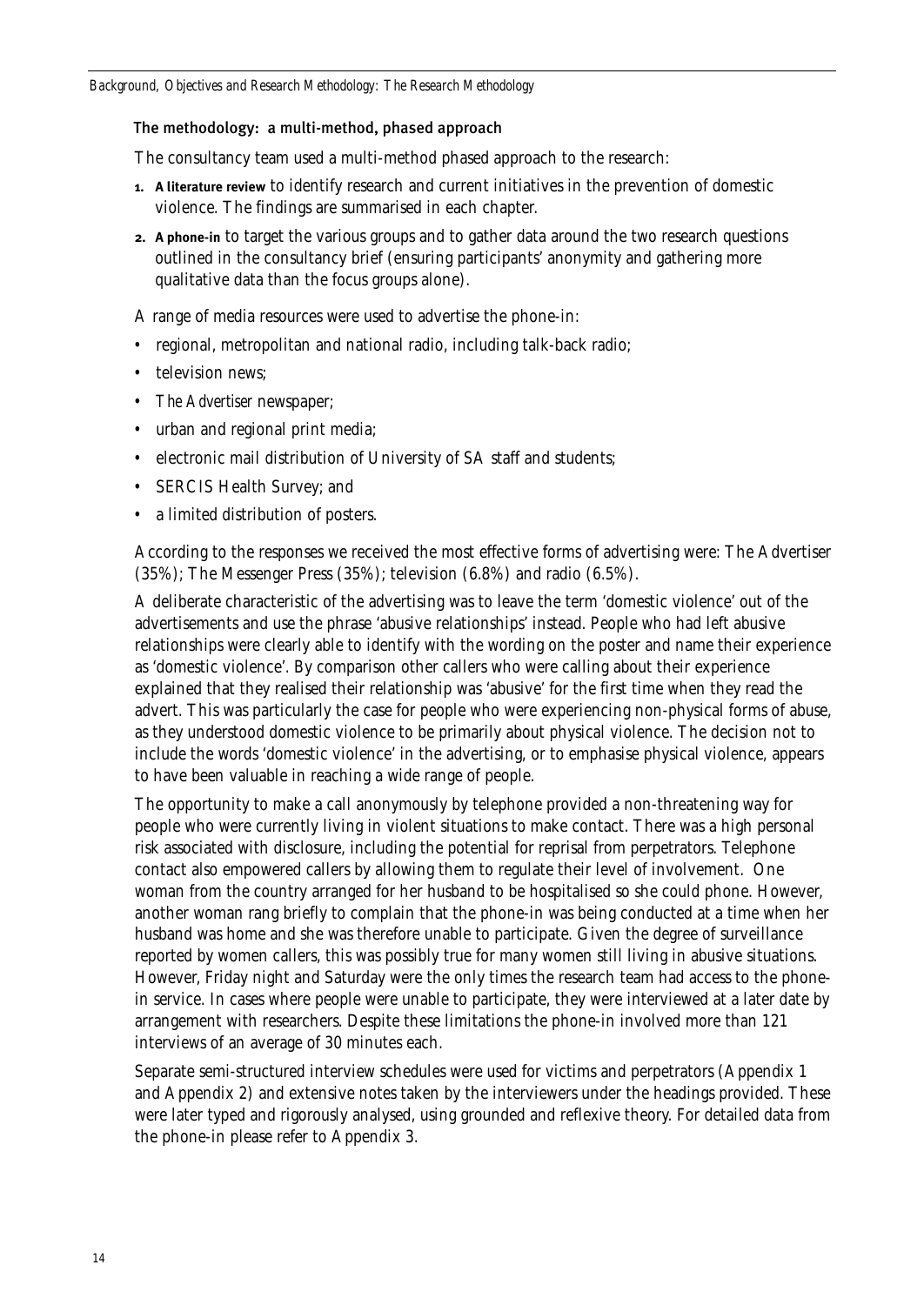**3. Identification of gaps in information.** Recognising the cultural barriers to accessing a phone-in, the gaps in information from various groups were identified. The groups to be followed up included – male victims and perpetrators, Aboriginal and Torres Strait Islanders, those from non-English speaking backgrounds, gays and lesbians, children and young people. During this stage members of the team canvassed service providers, associations, other relevant formal and informal community networks and key informants to determine appropriate ways to access members of the identified groups. It is important to say that research with these various groups around issues of interpersonal violence tended to raise issues that are both unique to particular community groups as well as issues that are common to all.

A combination of methods was used to gain information from members of these marginalised groups including: face-to-face interviews, small group discussions, telephone interviews and a separate halfday phone-in for lesbians. Interviews with service providers and key informants from the targeted communities were conducted as a means of accessing data about some of the targeted groups.

**4. Focus groups** with the targeted groups including: women, men and young people, lesbians and service providers for people from Aboriginal and non-English speaking backgrounds.

Participants for the focus groups were recruited in two major ways:

- participants in the phone-in were asked whether they would be prepared to be involved in a focus group to discuss how people's needs could be met more effectively; and
- service providers were contacted as a means of recruiting participants for focus groups from current service providers and users.

Focus groups were semi-structured with clear parameters provided for the participants, in particular with regard to confidentiality (See Appendix 4). Each group involved one or two observers whose detailed notes assisted the analysis. With permission of all group members, the focus groups were audio-taped and the tapes were transcribed and analysed. Individual members of the group were not identified in any way and the tapes will be destroyed when the research is completed. Specific details about the membership of the focus groups for each community of interest are included in each chapter of the report.

**5. The data analysis** involved all team members at various stages. To ensure rigour in analysis of the data all team members were invited to provide feedback. This provided for an independent check of the data collected by each researcher and ensured a comprehensive approach. This was also a major form of process evaluation for the team in consultation with the Reference Group. A thematic analysis of the data was presented in the first instance with more detailed analysis evolving as the project proceeded.

**6. Report writing.** Members of the Consultancy Team took responsibility for writing different aspects of the report. This report was written in three stages. Two *Interim Reports* provided a focus for discussion and feedback in consultations between members of the research team and with the Reference Group. Presentations were also made at three Forums on the interim findings of the research.

In summary, the methodological process involved:

- reviewing the literature on domestic violence prevention initiatives and related research;
- presentating the *First Interim Report* to the Reference Group;
- advertising a phone-in;
- conducting a State-wide phone-in over two days;
- analysing the phone-in data;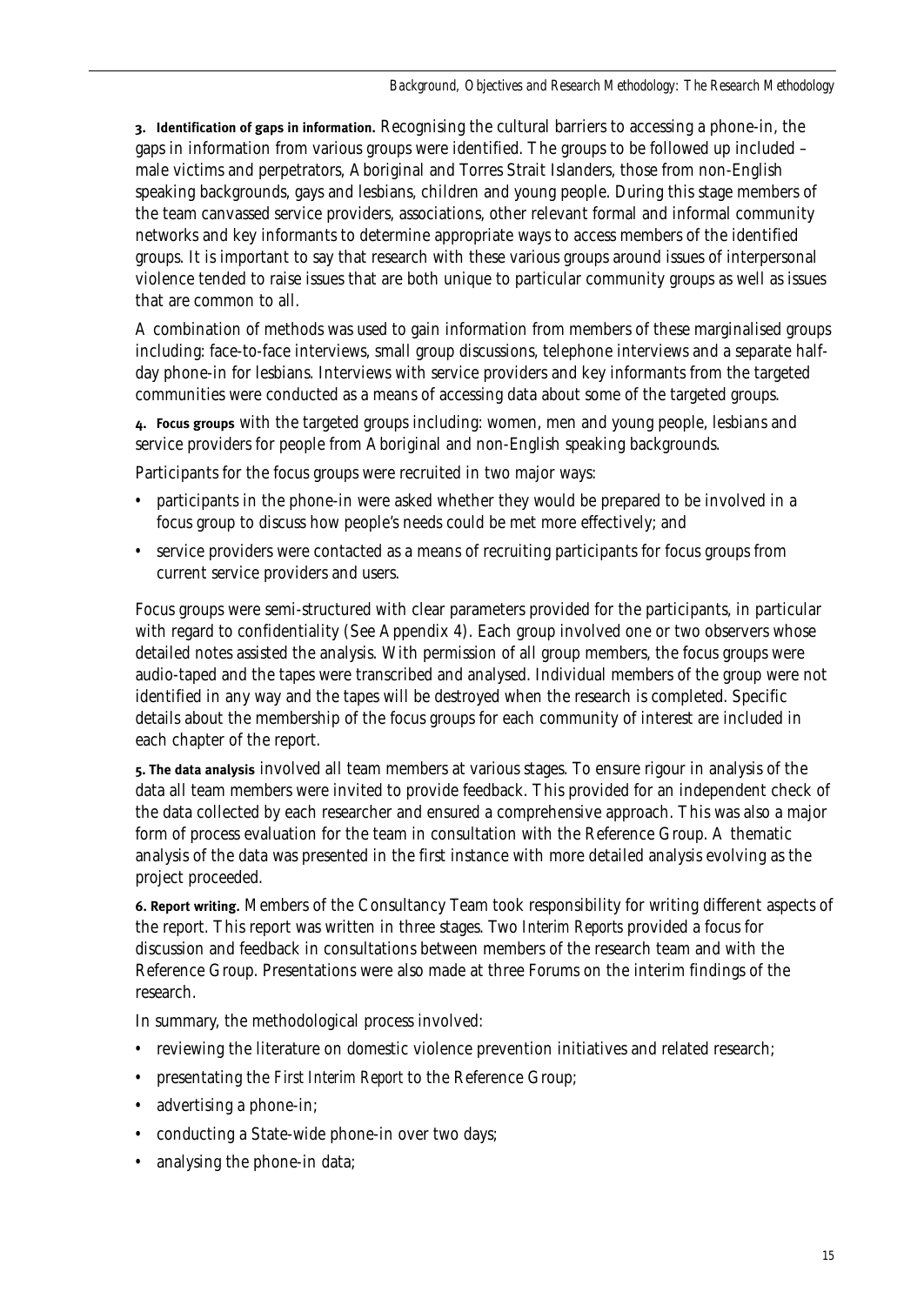- presentating the *Second Interim Report* to the Reference Group and incorporating feedback;
- identifying gaps in information;
- conducting 3 focus groups, each with 12–14 female volunteers from the phone-in;
- conducting two focus groups for men attending domestic violence groups:
- conducting a focus group with young people who had experienced dating violence and/or domestic violence;
- ascertaining from service providers and others appropriate ways to contact participants from other targeted groups for focus group research;
- conducting focus groups and interviews with services providers for targeted groups, namely Aboriginal communities, non-English speaking background communities, rural communities and gay and lesbian communities;
- conducting focus groups, individual interviews and phone interviews with members of targeted groups, namely gays and lesbians, male victims and perpetrators of domestic violence and young people who have experienced violence in intimate relationships;
- analysing primary and secondary data; and
- preparing and submitting *Final Report.*

# **2.3 Resources for the Project**

**The Consultancy Team** formed for the purpose of this research is interdisciplinary and contributes a wide range of relevant expertise. Members of the team have a wide range of complementary backgrounds, experience and research interests that dovetailed with this consultancy. Collectively, the team has strong links with a wide range of service providers and community groups in both rural and metropolitan areas of South Australia. **Dale Bagshaw** and **Donna Chung** from the School of Social Work and Social Policy University of South Australia, shared the coordination and management of the project, including conducting and analysing the research and writing the reports. **Ben Wadham** (men and violence) and **Murray Couch** (gays and violence) worked on the phone-in and the follow-up research which involved men (refer to Appendix 5).

**The Women's Information Service** assisted with the phone-in by providing premises and telephones and specially trained and sensitive staff and volunteers who supported the members of the consultancy team. Following each call, callers who needed assistance were linked by phone to a Domestic Violence Crisis line and/or provided with other relevant information.

# **Research Assistance from Staff and Students at the University of South Australia**

- Dr Sandra Lilburn, research assistant for the Conflict Management Research Group, was a key research assistant for the project. Sandra has relevant expertise in feminist qualitative research and assisted with many aspects of the research and with writing the reports.
- **Dianne Halliday**, a fourth year Bachelor of Social Work (BSW) Honours student undertaking a field-placement, contributed extensively to the research on Filipino women and lesbians who have experienced violence.
- **Susan Oakley** from the Institute for Social Research also assisted with aspects of the research involving lesbians.
- **Heather D'Cruz** (originally a member of the Consultancy Team) assisted with aspects of the children's literature review and the phone-in.
- The work of two BSW fourth year Honours students **Carlie Atkinson** (Aboriginal issues) and **Tanya Russo** (children's issues) – enhanced the literature reviews.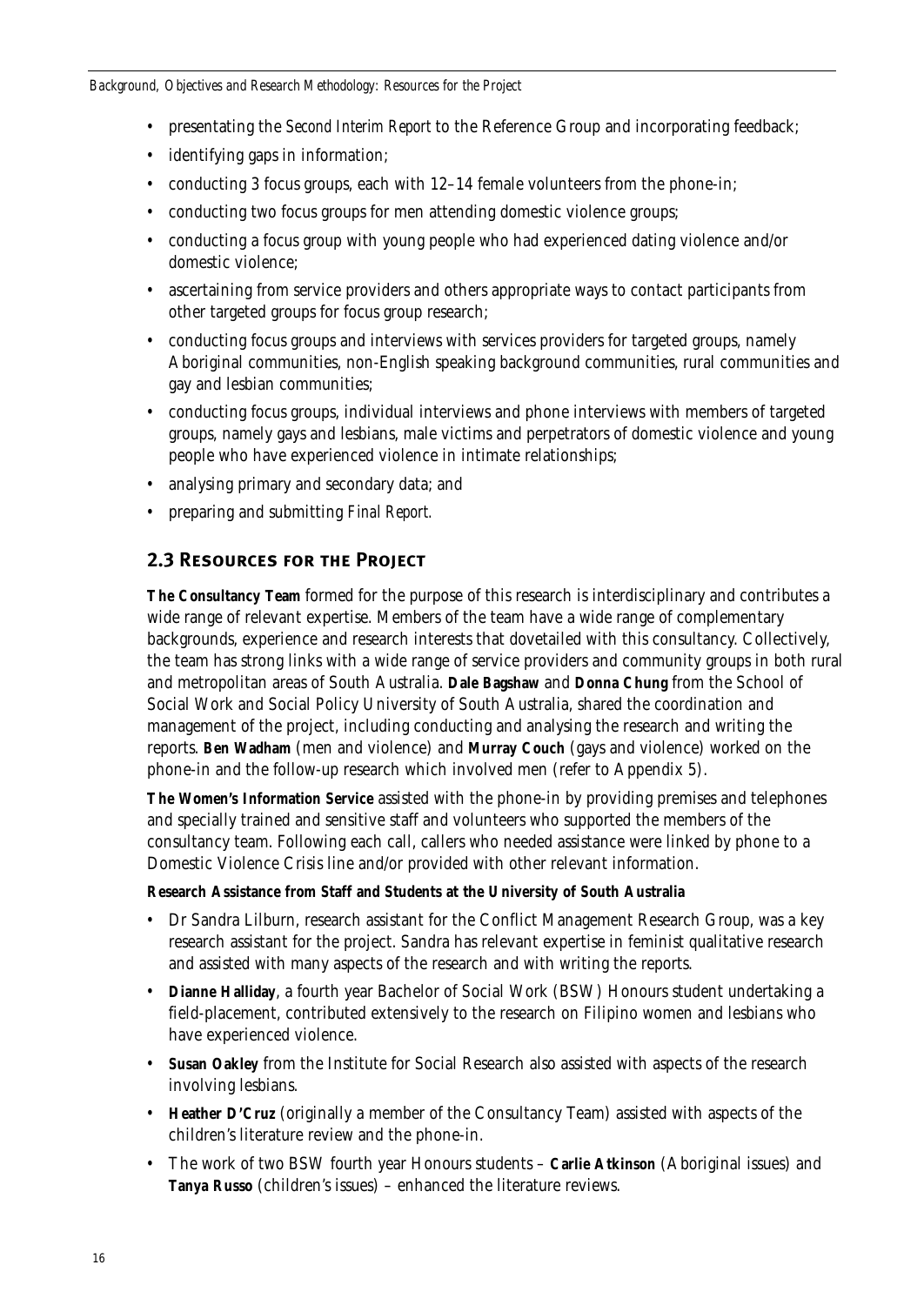- **Laurence Field**, a research assistant with the Conflict Management Research Group, responded to callers who rang after the phone-in, and analysed the quantitative data from the phone-in.
- **Bev O'Brien**, research assistant for the Social Policy Research Group, assisted with the coding of the phone-in questionnaires.

The Consultancy Team had access to **The University of South Australia's** considerable research infrastructure – computers, software, library, research support staff etc. The resources of three research groups were readily available in Murray House on Magill Campus to support the team – the Conflict Management Research Group (which provided the research infra-structure support), the Social Policy Research Group, and the Institute for Social Research. The team also accessed the resources of the Aboriginal and Torres Strait Islander Studies Research Centre.

**The Reference Group** – Sue Foster and Roger Peck, Domestic Violence Unit, Office of Families and Children; Margaret Ripper, University of Adelaide; Alison Wish, Port Pirie Central Mission; Melinda Mayne, Crime Prevention Unit (established by the Domestic Violence Unit, Family and Youth Services), provided ideas and feedback which were incorporated into plans and reports at all stages of the project.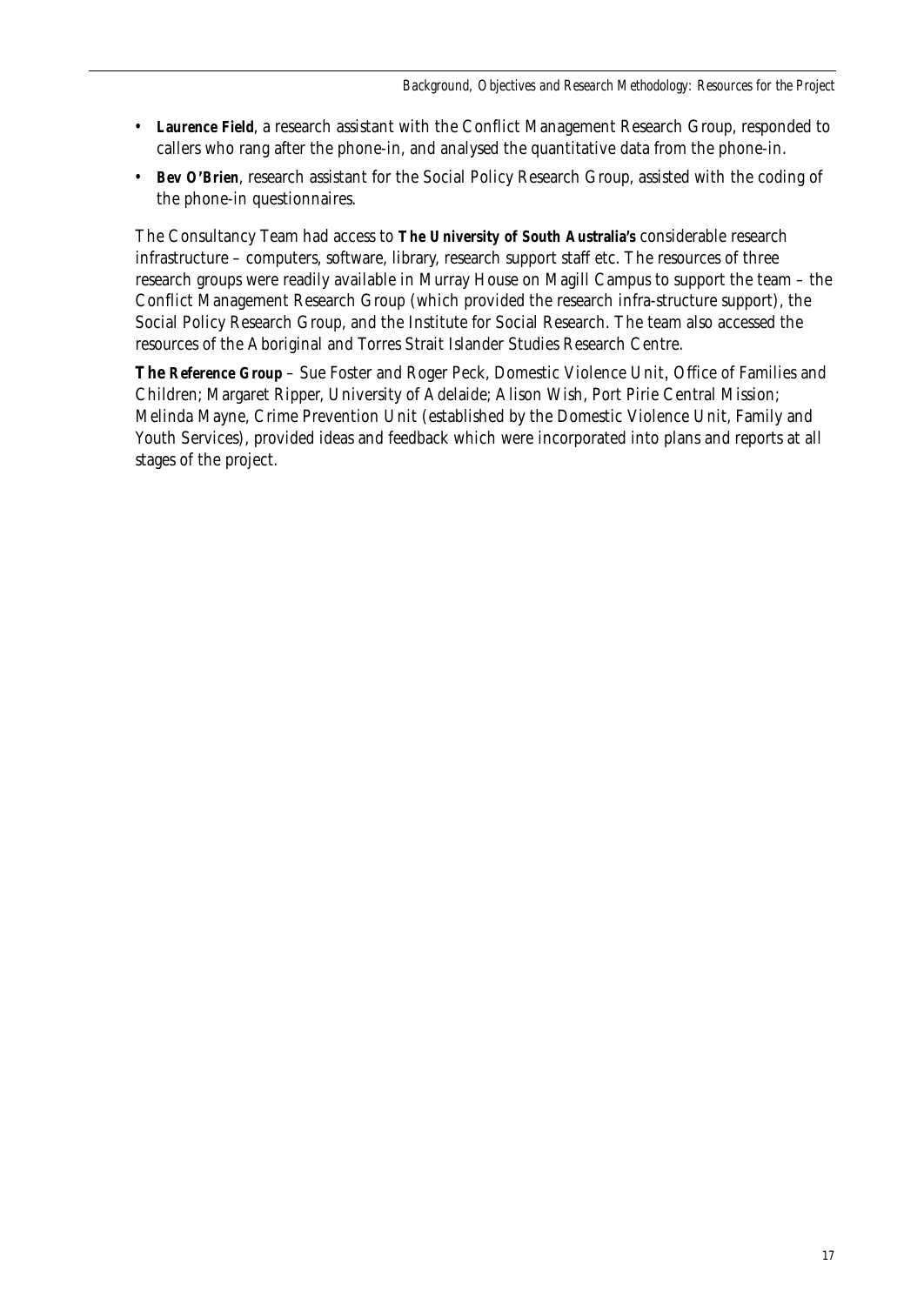# **Table 1: Recommendations by Sector**

|                                                                              | Community<br><b>Learning</b>    | <b>Service</b><br><b>Provision</b>                                   | <b>Policy</b> | Training &<br><b>Education</b>  | <b>Legal</b><br><b>Responses</b> | <b>Further</b><br>Research                     |
|------------------------------------------------------------------------------|---------------------------------|----------------------------------------------------------------------|---------------|---------------------------------|----------------------------------|------------------------------------------------|
| <b>Women</b>                                                                 | 1.02, 1.03, 1.08,<br>1.10, 1.22 | 1.05, 1.06, 1.07,<br>1.09, 1.11, 1.15,<br>1, 16, 1.17, 1.18,<br>1.21 | 1.01, 1.04    | 1.22, 1.23, 1.24,<br>1.25, 1,27 | 1.14, 1.26                       | 1.10, 1.12, 1.13,<br>1.20                      |
| Men                                                                          | 2.03, 2.06                      | 2.05, 2.07, 2.08,<br>2.09, 2.10                                      |               |                                 |                                  | 2.01 2.02, 2.04                                |
| <b>Young People</b><br>and Children                                          | 3.11<br>8.05                    | 3.02, 3.04, 3.05,<br>3.07, 3.09, 3.10<br>7.03<br>8.07                | 3.04, 3.06    | 3.01, 30.3, 3.08                | 3.10                             | 3.3                                            |
| People in Rural 4.05<br>and Remote<br><b>Areas</b>                           |                                 | 4.01, 4.03, 4.04<br>8.12                                             | 4.03          | 4.02                            | 8.15                             | 4.04                                           |
| <b>Families from</b><br>Non-English<br><b>Speaking</b><br><b>Backgrounds</b> | 5.04, 5.06                      | 5.01, 5.02, 5.03,<br>5.05                                            | 5.04          |                                 | 5.02                             | 5.07                                           |
| Gay men                                                                      |                                 |                                                                      |               |                                 |                                  | 6.01                                           |
| <b>Lesbians</b>                                                              | 7.10, 7.11, 7.12                | 7.02, 7.03, 7.05,<br>7.06, 7.09, 7.12                                | 7.12          | 7.02, 7.03                      | 7.07, 7.08, 7.12                 | 7.01, 7.04, 7.12                               |
| <b>Aboriginal</b><br><b>Families</b>                                         | 8.01, 8.02, 8.03,<br>8.17       | 8.05, 8.06, 8.07,<br>8.08, 8.09, 8.10,<br>8.12, 8.17, 8.18,<br>8.19  | 8.20, 8.21    | 8.03, 8.04, 8.12                | 8.12, 8.13, 8.15,<br>8.16, 8.21  | 8.01, 8.06, 8.11,<br>8.14, 8.19, 8.19,<br>8.21 |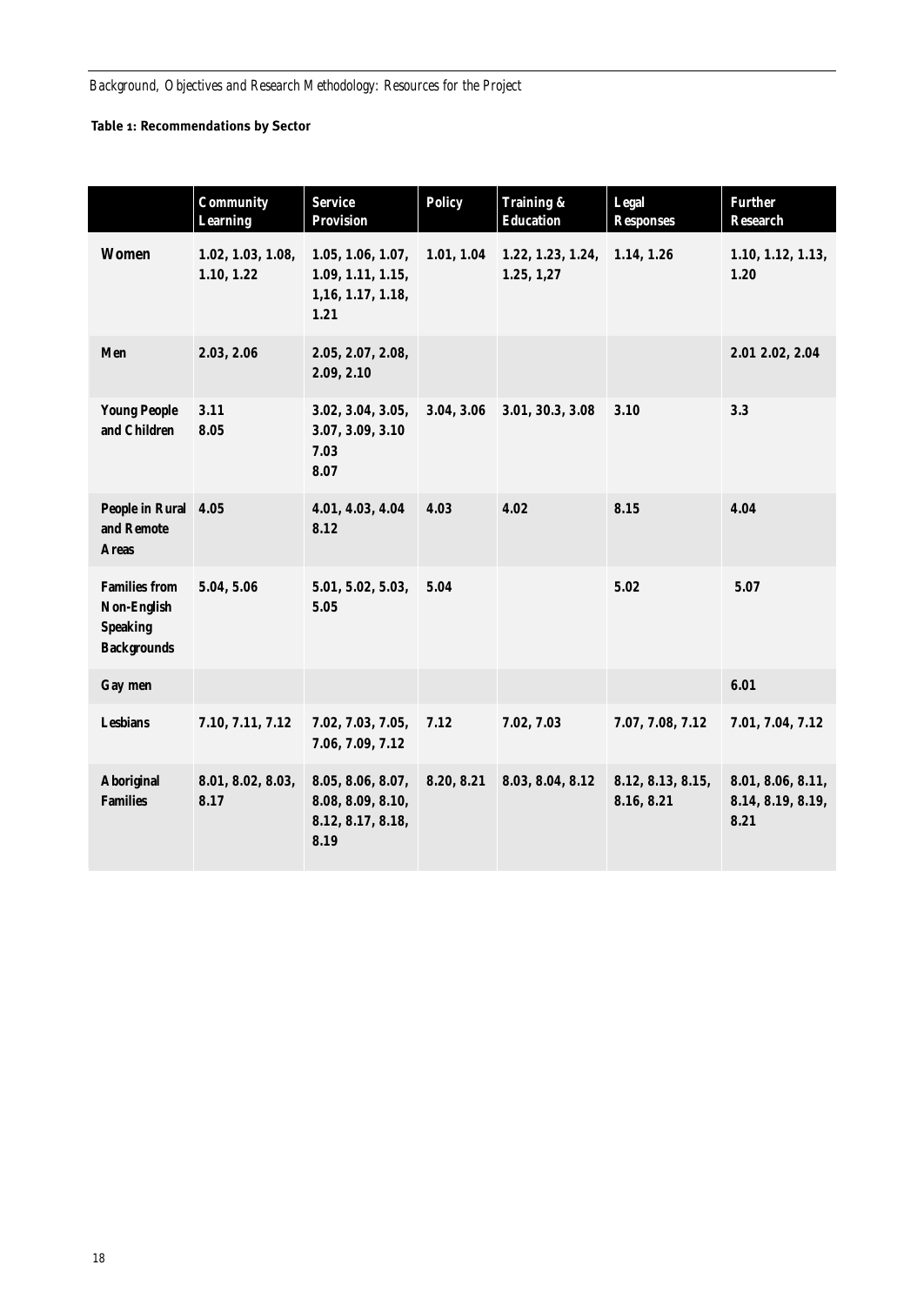# **3. Findings from the Research**

Findings from the research are grouped into eight sections which focus on the needs of women, men, children and young people; and then the special needs of people in rural and remote areas, from non-English speaking backgrounds; in gay and lesbian relationships and from Aboriginal communities. A summary of the recommendations by sector is tabled on the previous page.

# **3.1. Women and Domestic Violence**

# **3.1.1 Introduction: Literature Review**

The victims of domestic violence in Australia are predominantly women.<sup>13</sup> Feminists argue that men are violent because of the way gender and power operate against women and children. Attitudes to women, their status in society, traditional sex-role ideology and the privacy of the home and family relationships are all factors which can perpetuate violence and prevent people speaking out about it. Violence against women occurs in all cultures.<sup>14</sup>

In 1993, the National Committee on Violence Against Women clearly outlined that male violence against women is a technique for controlling women which results in physical, sexual and/or psychological damage, forced social isolation, economic deprivation and/or intimidation, and which cause women to live in fear.15 The National Strategy stressed that 'violence against women is a serious national problem that Australians can neither afford to condone nor allow to continue'.<sup>16</sup> It is of concern to find, five years later, that only a small proportion of women subject to violence use crisis services or contact the police and that the majority of these women 'dealt with it themselves'. It has been suggested that it may take two generations before attitudes towards domestic violence can be changed.

*Abuse of women's rights, be it domestic violence or blatant discriminatory customs or religious laws, are more often than not, simply tolerated or accepted as the norm.*<sup>17</sup>

Studies of domestic violence by Dobash and Dobash (1979, 1984, 1990) and other researchers have demonstrated that

*violence was used by men they lived with to silence them, to 'win' arguments, to express disatisfaction, to deter future behaviour and to merely express dominance.*<sup>18</sup>

Dobash and Dobash also note that patriarchal patterns influence women's predicaments once violence becomes part of the relationship.

*Women feel guilty and trapped in these relationships. Guilty because cultural prescriptions make family problems into women's problems regardless of the source. Trapped, because it is considered disloyal to betray patriarchal privacy by seeking help from outsiders and thus expose husbands and the family to potential scrutiny. Women are also trapped by the difficulties with living an independent life free from men.*<sup>19</sup>

<sup>19</sup> ibid.

<sup>&</sup>lt;sup>13</sup> National Committee on Violence Against Women (1992) National Strategy on Violence Against Women, Commonwealth of Australia.

 $14$  ibid., p. vii.

 $15$  ibid.

<sup>&</sup>lt;sup>16</sup> Australian Bureau of Statistics (1996) *Women's Safety Australia*, ABS Catalogue No. 4128.0, Commonwealth of Australia.

<sup>&</sup>lt;sup>17</sup> Dobash, R.E. & Dobash, R.P. (1990) 'Research as Social Action. The Struggle for Battered Women' in Yllo & Bograd op.cit., p. 57.

 $^{18}$  ibid.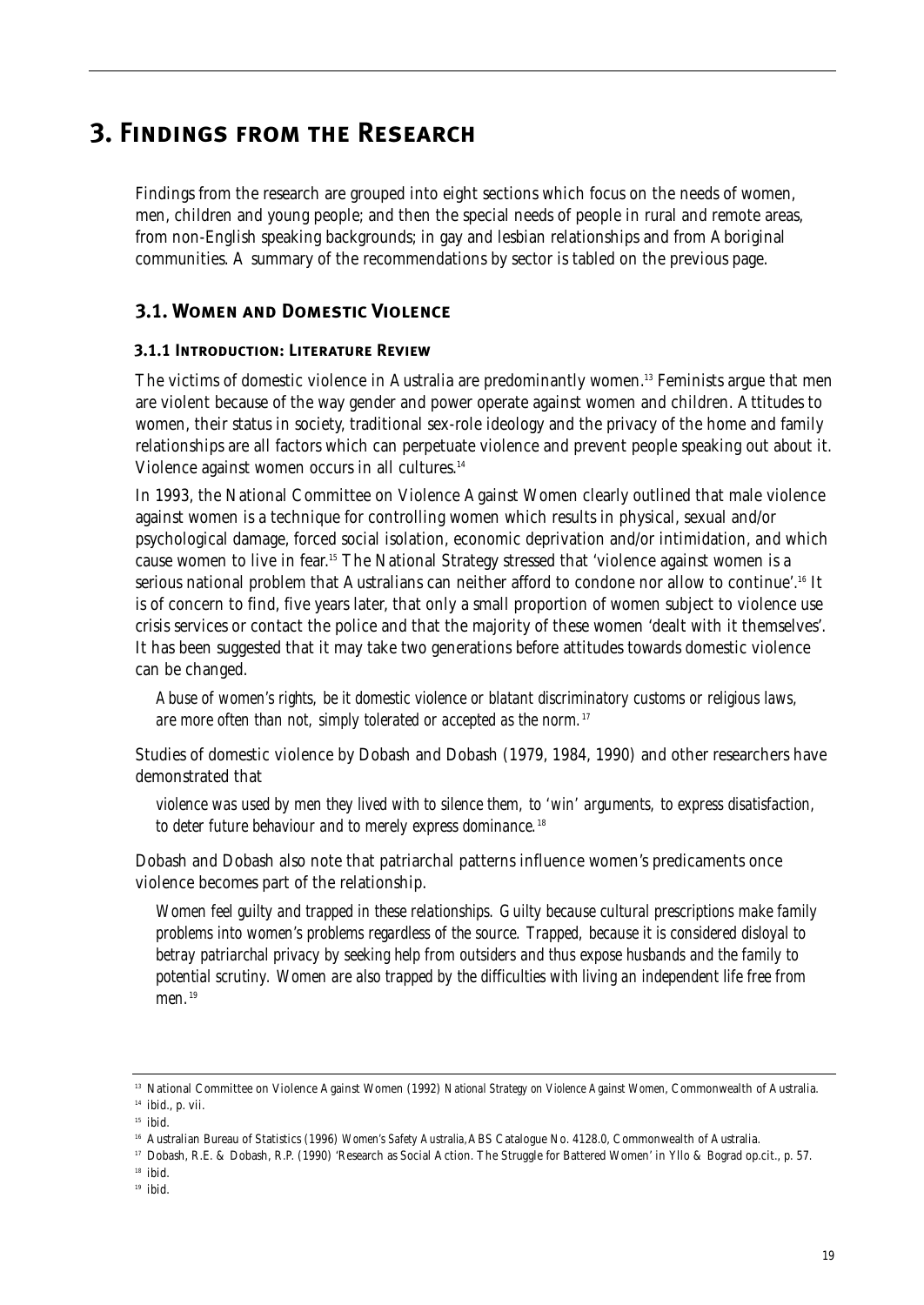Dobash and Dobash found that, although female relatives and friends often provide support and sometimes material assistance, the women in their study also experienced dismissive responses and even the helpful responses were short lived. The responses of State agencies were less effective, with responses from the police and social services leaving women even more isolated and husbands in a stronger position.

There is evidence to suggest that women of all ages in all cultures are more likely than men to define themselves in the context of relationships, and therefore may find it difficult to leave their partner or report domestic violence to police. Women's identity is often strongly linked to their male partner and/or to their family, especially where they do not work outside the home. They may be more concerned with the ethic of responsibility and care, or with 'protection of face' for their partner or the family, or may blame themselves for the violence.<sup>20</sup> Further to this if women leave relationships, it is likely that their standard of living and those of their children will fall considerably. This is an added pressure for women with children to remain in abusive relationships.

In general, women in all cultures are strongly socialised to meet the needs of others. Women may find it difficult to assert their interests and needs within a context of responsibility for others, such as children.21 In addition, women are often caught in no-win/double bind situations and may lack, or perceive themselves as lacking, as many real options as men.<sup>22</sup> These problems are exacerbated where women are economically dependent on men.

Feminist analyses of domestic violence, which have provided the philosophical basis for service delivery and public policy in Australia in recent times, are not without criticism. It is argued that patriarchy does not explain why some men are violent to their partners and others are not, nor does it explain female aggression to male and female partners. More recently the issue of violence in lesbian relationships has raised important theoretical issues for feminist understandings of domestic violence. Critiques of feminist theories of domestic violence occur on two levels. Firstly, within the context of a broader debate about the limits of modernity and grand narratives to explain social phenomena. And secondly, on a community level in the questioning of the extent and impact of domestic violence, which is part of a more conservative backlash against women's rights. In relation to the broader theoretical debate, there has been recognition that theories which focus on men as a class oppressing women as a class do not address the complexities of individuals' social positions, generally and specifically, in relation to domestic violence.

There have been calls for a greater range of approaches to support the diversity of women's needs when they are in violent domestic situations in Australia.<sup>23</sup> Perpetrators and victims of violence come from every culture and from all walks of life, and include the affluent and the educated. Although there are some similarities in the nature of domestic violence as experienced by women from different backgrounds and groups, there is also diversity in that experience. Such women have differing needs, barriers to disclosure or reporting of violence, and differing constraints on accessing services.

This research has explored how the needs of women can differ depending on their situation and how needs may differ according to the type of abuse being experienced. Early research focussed on physical violence, as this was the major threat to women's and children's safety. It therefore considered help-seeking and what assists women to escape/leave abusive relationships. This research

<sup>20</sup> Bagshaw, D. (1990) 'Gender Issues in Mediation', *Mediation UK* 6(4).

 $21$  ibid.

 $22$  ibid.

<sup>23</sup> Family and Domestic Violence Task Force, Western Australia (1995) *It's Not Just Domestic. An Action Plan on Domestic Violence.*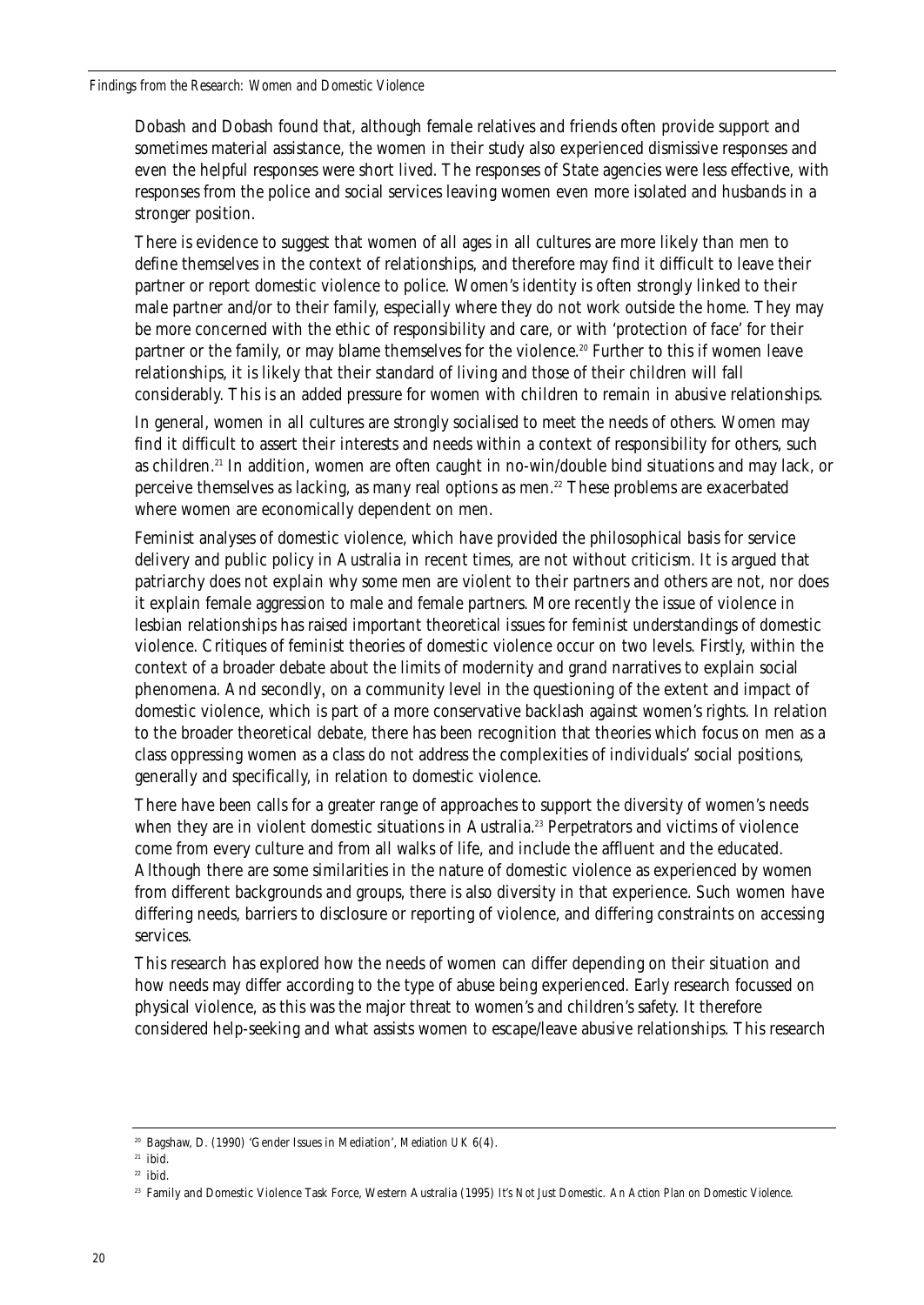examines the needs of women living in domestic violence situations, post-separation needs that may or may not involve violence and the changing nature of needs over time. How people's needs are affected by their location, age, sexuality and ethnicity was considered. People's understandings of their experiences and what they considered helpful were critical to this research.

# **3.1.2 Research Findings from the Phone-In and Focus Groups**

The largest group to participate in the research were women survivors of domestic violence. They represented the majority of phone-in callers and focus group participants. As discussed in the methodology, the intent of the phone-in was to gather data about the needs of people around domestic violence. The focus groups then aimed to examine in greater depth the key needs and issues raised by the phone-in. Various themes which emerged from the two data sources will be explored in order to clearly identify these needs.

There were 102 women who were victims/survivors of domestic violence who participated in the phone-in. Three focus groups were held with thirty callers who had telephoned during and following the phone-in. Primarily, the focus group participants were heterosexual women from Englishspeaking backgrounds. Most identified their cultural background and that of the perpetrator, as Australian. The women's ages ranged from late-20s to mid-60s, with the largest age group represented being between 30–39 years. In most cases, the perpetrator came from the same age group, although he was often a few years older. Nearly all the women had lived in the relationship for over five years and over half were resident in the city at the time. At some stage during the relationship, 12 of the women had lived in a rural area. The decision to finish the relationship was made by the woman in the majority of cases.

All the women in the focus groups discussed sensitive and personal issues. This was particularly difficult for a number of the participants who had recently ended an abusive relationship or who were still coming to terms with their experience. One woman who intended to attend a focus group session found that on the day she 'just freaked out' although she had previously believed that she was over the experience and had regained control of her life. Even though she felt unable to attend, she called to remind the researchers that the effects of domestic violence are deeply felt and can emerge unexpectedly.

We greatly appreciated the extent to which women were prepared to discuss their experiences with us and for the opportunity this affords us to extend our knowledge about domestic violence as an everyday experience in our community. The women who participated all expressed a desire to see improvements in the way that domestic violence is dealt with by the community through education and the provision of better services.

# **Women's experiences of abusive relationships**

In general the phone-in callers' experiences were consistent with accounts of domestic violence provided by workers in the area and in the literature. Callers did not provide new information in the sense of the types of abuse which they had experienced. Rather they confirmed the prevalence of physical, psychological, emotional, social and financial abuse, as well as other forms of abuse which acted to isolate and control victims. Callers also described patterns of extreme cruelty often developed in long-term, violent relationships, with the 'strategies' of abuse becoming more diverse over time. In some relationships, acts of cruelty were perpetrated on the adult 'victims', the children in the family (primary and secondary victims) and on the family pets. Humiliation, cruelty, jealousy and the infliction of pain were common experiences for some callers. In almost every case the caller spoke of the perpetrator's need to control. Many variations were described, including the screening of phone calls and an obsession with controlling all aspects of the victim's behaviour, both in and away from the house.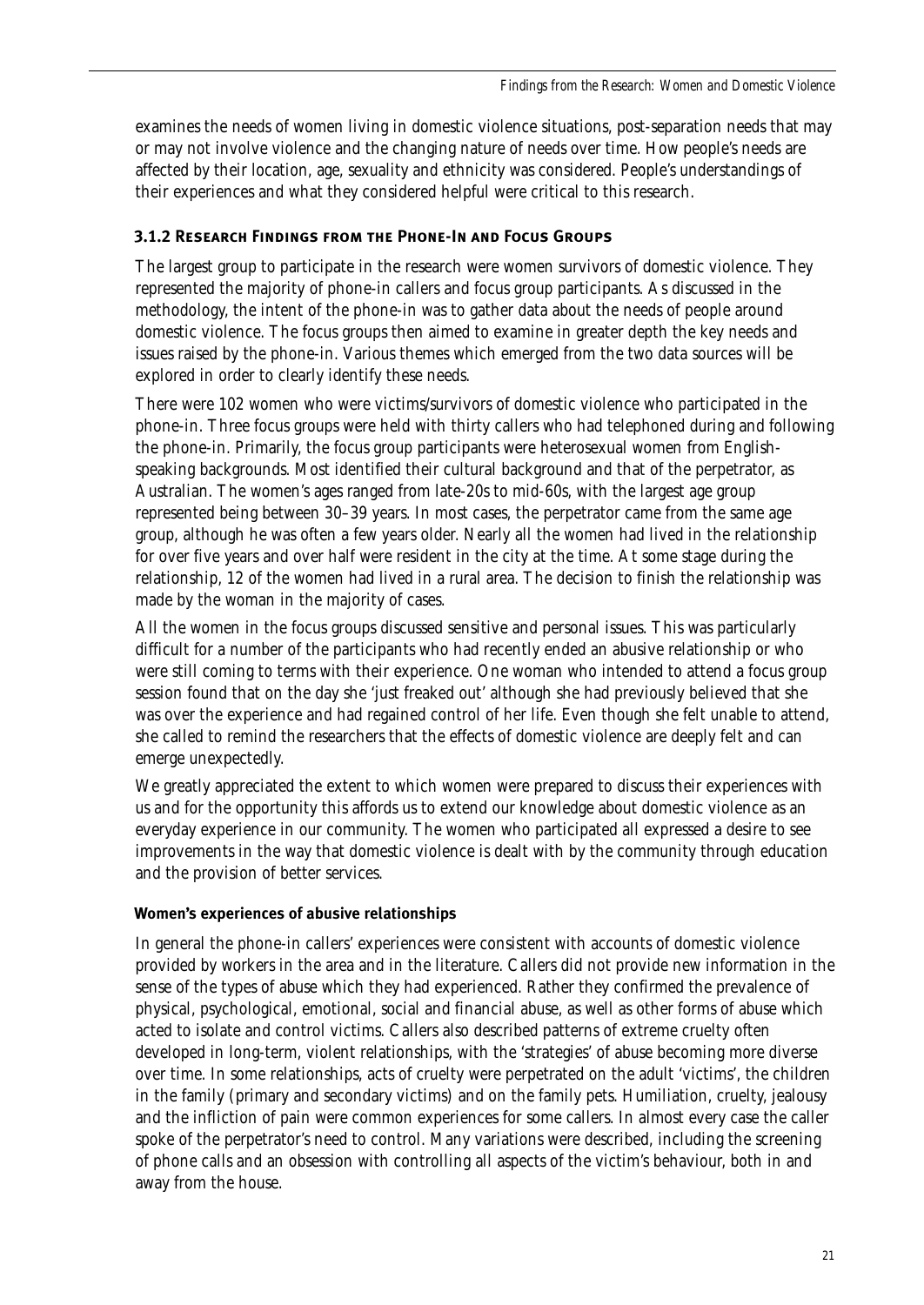The link between length of relationship and the experience of cruelty is particularly noteworthy because 95 per cent of respondents reported that they had experienced abuse over a period of years. Little wonder that a common theme in women's accounts of violent relationships was the experience of living in constant fear. The findings indicated that 58 per cent of female victims were frightened of their partner compared to only 21 per cent of male victims (although the sample of males was small). The women's stories described a wide range of acts of commission/omission which callers found 'abusive' or 'oppressive'.

# *Physical abuse*

Of all women callers, 86 per cent reported physical abuse. Physical abuse took various forms, including direct assaults on the body resulting in severe injuries requiring significant medical intervention. Weapons were used in a number of cases and in others there was the threat that weapons could be used. Forms of physical abuse included a wide range of behaviours: driving dangerously in the car, smoking in the house when the woman has a serious respiratory condition, the destruction of property, abuse of pets in front of family members, physical assault of the children, women being locked out of the house on cold nights and left outside until the morning, and sleep deprivation.

#### *Sexual abuse*

The experience of sexual abuse was reported by 50 per cent of the callers. Sexual abuse ranged across the continuum from sexual pressure and coercion, comments about women's unattractiveness, being forced to take part in various sexual acts and penetrative rape. Sexual relations were often considered to be the women's 'duty' and were viewed as part of an exchange in the relationship. Sex was in some cases the 'price' for 'keeping the peace'. If women resisted engaging in sex they were often accused of having sex with other people. The most extreme cases of sexual abuse involved women being beaten unconscious, raped and denigrated by their partners in front of others.

#### *Verbal abuse*

A total of 89 per cent of callers had experienced verbal abuse. Callers reported that verbal abuse was the most pervasive and damaging form of abuse in the long term. The focus of the verbal attacks fell into clear themes. Verbal attacks on women focussed on their intelligence, sexuality, body image and capacity as a parent and a wife. Women were commonly referred to as 'stupid'. Women often said they were labelled as 'sluts', 'whores', etc. Perpetrators were critical of women's appearance generally referring to them as 'fat' and 'ugly'. Women were often compared unfavourably to other women. Mothers were often blamed for their children's behaviour – it was considered to be the result of poor and inadequate parenting for which perpetrators did not take any responsibility.

#### *Emotional abuse*

Emotional abuse was reported by 84 per cent of callers. Emotional abuse resulted in the attribution of blame and guilt to women for problems in the relationship. Constant comparisons with other women impacted on victims' self-esteem and self-worth. Another form of emotional abuse used by both women and men was emotional withdrawal, such as long periods of silence which could continue for weeks, sporadic 'sulking' and withdrawal of any interest and engagement with the partner.

#### *Social abuse*

Social abuse was reported by 67 per cent of callers. Frequently reported forms of social abuse included the systematic isolation of women from family and friends. Techniques included perpetrators' ongoing rudeness to family and friends that gradually resulted in a reluctance to maintain contact with the woman. Alternatively, women discontinued contact with family or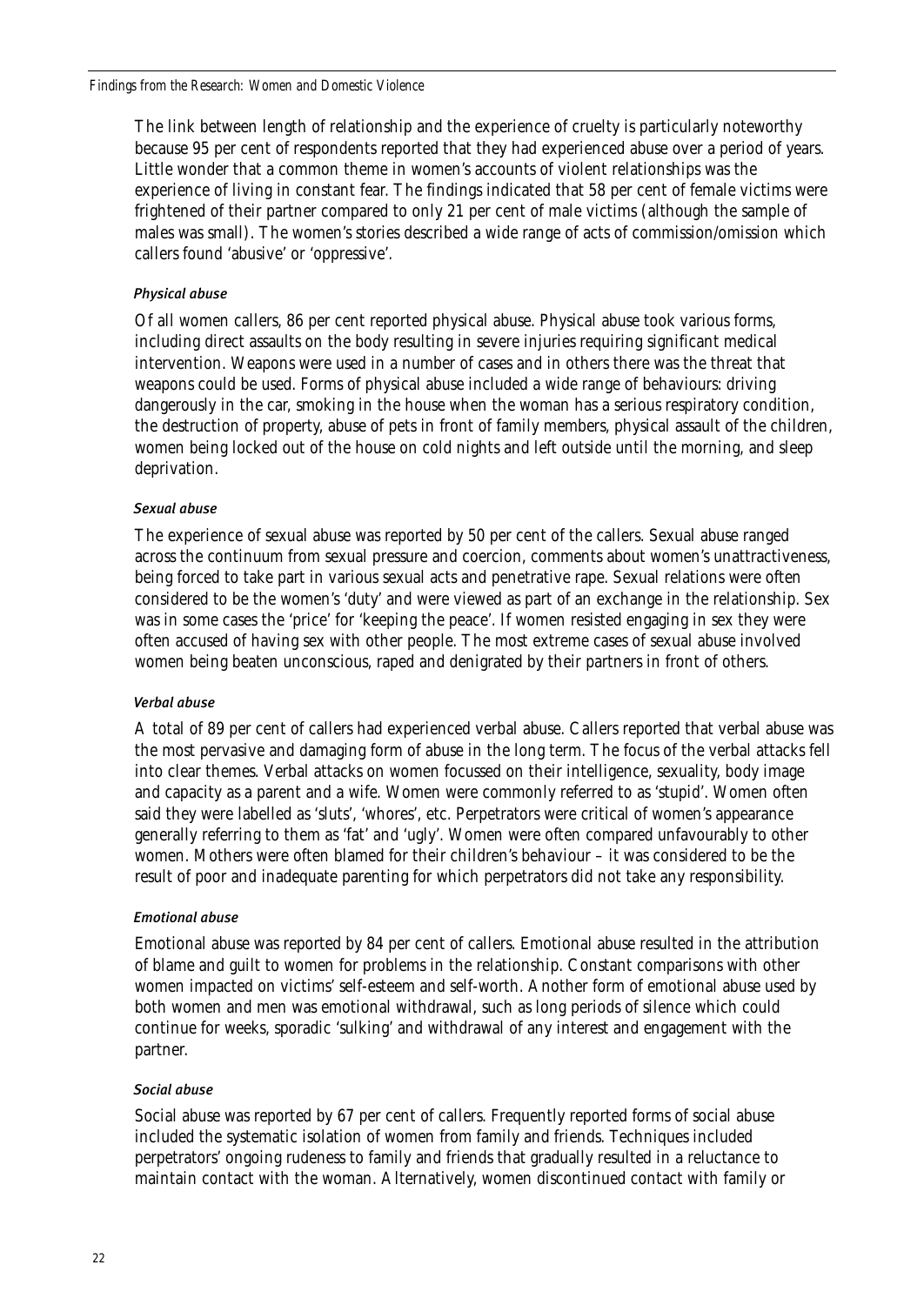friends because this contact triggered abuse from the perpetrator. Other means by which women were socially isolated included moving to new towns or to the country where they knew nobody and were not allowed to go out and meet people. In some cases women were physically prevented from leaving the home and were kept 'prisoners' in their own homes.

# *Economic abuse*

Economic deprivation was reported by most women. This included complete control of all monies by perpetrators, no access to bank accounts, inadequate 'allowances' given to women and, if the woman worked her wages were used for all household expenses, whilst the perpetrator's wages were used completely on him. In many instances, the perpetrator controlled all access to food, with food being locked in cupboards and, in some instances, women and children going hungry.

Other forms of abuse included control of transport, control of keys, and stalking. Examples of the wide range of abuses experienced are provided in Appendix 3.

Often the various forms of abuse overlapped in the experience of an abusive event. For example, one woman reported that if she resisted sex, her husband would put her in a headlock, hold her on the bed and rub his very rough unshaven face against hers. She said he did this to avoid leaving bruising and thereby calling the attention of others to what was happening in their relationship.

Whilst the experiences of abuse described concur with previous research descriptions of domestic violence, three significant issues stand out:

- the inadequacy of current measurement tools to accurately describe and define the experience of abuse;
- related to this is the need to give greater priority to the effects of non-physical forms of violence, abuse and intimidation; and
- challenges to the commonly held misconception that domestic violence ends when the couple are not living under the same roof.

# A critique of the Conflict Tactics Scale as a measurement tool of domestic violence

The qualitative data gathered from the stories provides further evidence that the most commonly used measure of domestic violence, the Conflict Tactics Scale, does not and cannot account for every specific act of violence that occurs within the circumstances of the relationship.<sup>24</sup> In particular, the issue of fear and intimidation, one of the most common themes arising from the data, is something which current measurement tools (such as the Conflict Tactics Scale) do not take into account. Therefore, when people are asked questions about 'how often' the violence and abuse happens, responses are not always straightforward, because people may report that 'he only hit me once or twice in a month, but I live in the fear he will hit me everyday'. The phone-in respondents were asked to consider the range of abusive behaviours outlined above. When asked how frequently did abuse happen, 84 per cent responded that they experienced abuse at least once or twice a week or more often. Forty-nine per cent reported abuse as a daily experience.

#### Living with abuse: challenging the assumption that physical violence does the most damage

There is a commonly held view that what defines violence is that it includes physical forms of violence and punishment. A popular perceptions of domestic violence is that it is mainly about physical violence in the form of hitting, slapping, pushing, etc. Writers on domestic violence have identified how physical forms of violence are assumed to be worse than other forms of abuse because they are visible. The adage 'sticks and stones may break my bones, but names will never hurt me' did not hold true for respondents in this survey, for whom psychological and emotional abuse were often a daily event and far more devastating and long-lasting in their negative impacts.

<sup>24</sup> Strauss, M.A. (1979) 'Measuring Intra Family Conflict and Violence: The Conflict Tactics Scale', *Journal of Marriage and the Family* 41: 75–88.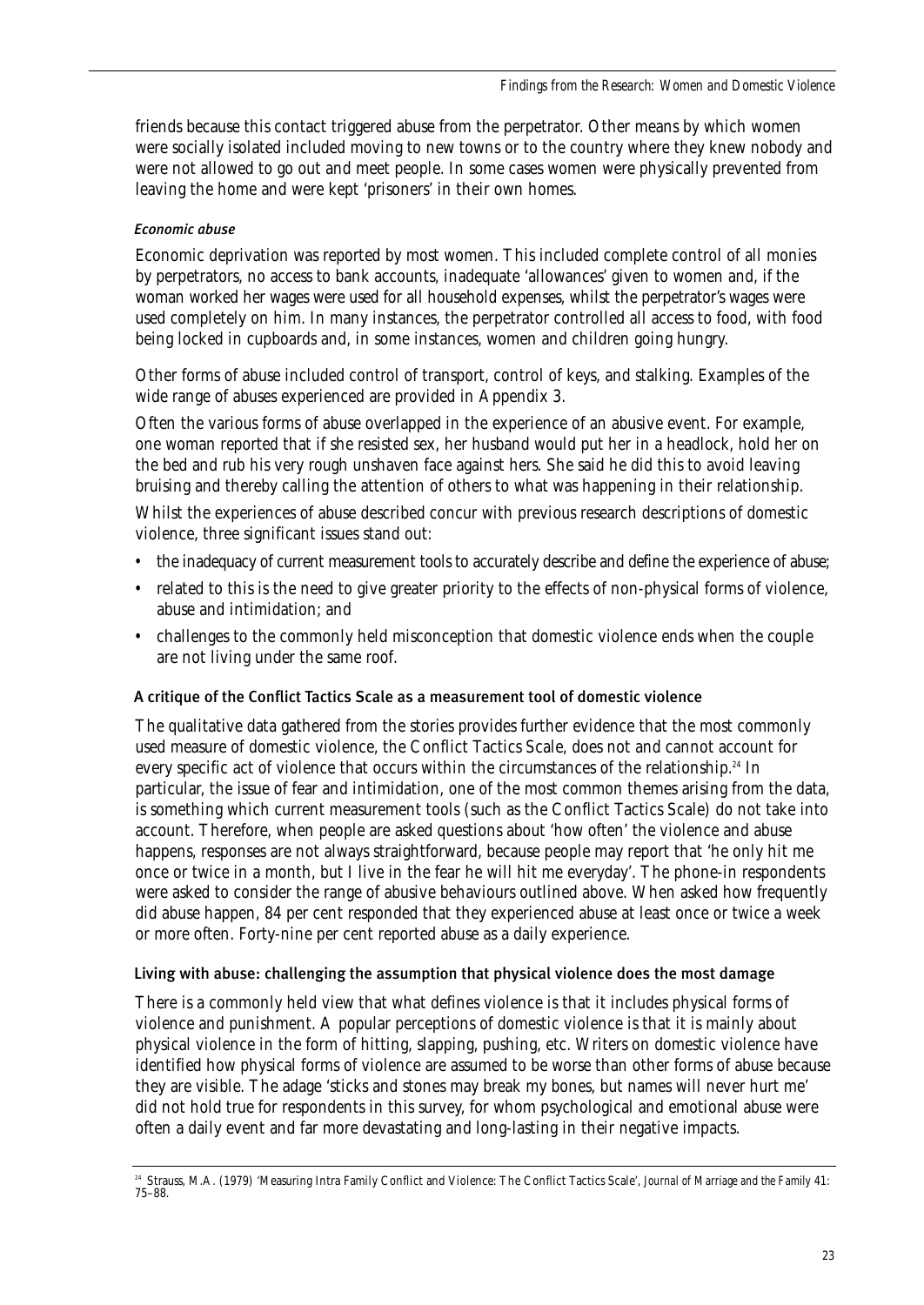Many of the women's stories commenced with the 'verbal' and 'emotional' aspects of abuse, which to them were more insidious and oppressive in the long term than even some of the life-threatening physical incidents. In particular, many spoke about the unpredictable nature of abusive outbursts (as also indicated in the literature). Psychological and emotional abuses were often built into the relationships, occurring around the 'little things' of daily life. A commonly reported pattern of abuse was one where physical assaults may have occurred ten times a year but the threat of physical abuse and verbal 'put-downs' were used every day. The threats of physical violence were as powerful in maintaining control over women as the actual incidents of violence themselves. One of the reasons for this was that perpetrators had shown that they were capable of carrying out the threats made in relation to physical assaults.

Given these stories, which are supported by the literature, all forms of domestic violence (not just the physical assaults and injuries) should be regarded as serious and unacceptable forms of controlling behaviour.

#### Post separation violence: challenging the assumption that ending the relationship ends the abuse

Post-separation violence is another complex dimension of the experience of domestic violence and is a well known issue for human service professionals and the Family Court. Our understanding of 'living with domestic violence' must include those people living under the same roof as the perpetrator and those people who have left the relationship.

Many of the callers who had left their relationships reported various forms of post-separation violence. In its extreme forms it included the burning down of a caller's new home, fire-bombing a woman's business and having a caller sacked from her employment. Other more commonly experienced forms of post-separation violence included making threatening comments during access hand-over visits, not paying child support, threatening phone calls, denying access to joint financial resources and stalking behaviours which resulted in fear, intimidation and injury for victims. The ongoing connection to an abusive ex-partner through the children offered continuing opportunities for intimidation and abuse for a number of survivors following separation.

An additional concern for some callers was anxiety around children being in the custody of fathers who had a history of violence towards the mothers. Whilst post-separation violence is not exclusive to women with children, it would seem that this situation offers an additional opportunity through which the abuse can continue in ways which are not the same for women *without* children. Laws around stalking recognise the severity of this form of domestic violence; however, other responses to the issue of post-separation violence should also be examined.

# Violence and surveillance

Intense levels of surveillance, which leave women without autonomy, were reported by some callers. This experience was exacerbated for women living in rural and remote areas, especially on isolated properties. Strategies of surveillance included not allowing the woman to obtain a driver's licence or paid employment, constant telephone calls to check whereabouts, timing the distances to be travelled (for example, home from work) and/or preventing the woman from closing the toilet door.

One caller talked about how the house was surrounded by an eight-foot high jarrah fence with gates that her husband usually padlocked. After a particularly serious physical and sexual assault, when she had returned from the maternity hospital with their second baby, he went out taking the older child with him and leaving the gates unlocked. The woman said she saw her chance and left, taking the baby with her. However, when she described living with the abuse it became apparent that he had 'allowed her to go to work' each day and 'no one knew what happened' in her private life. This story presented an interesting example of how 'oppression' and 'escape' are managed as part of a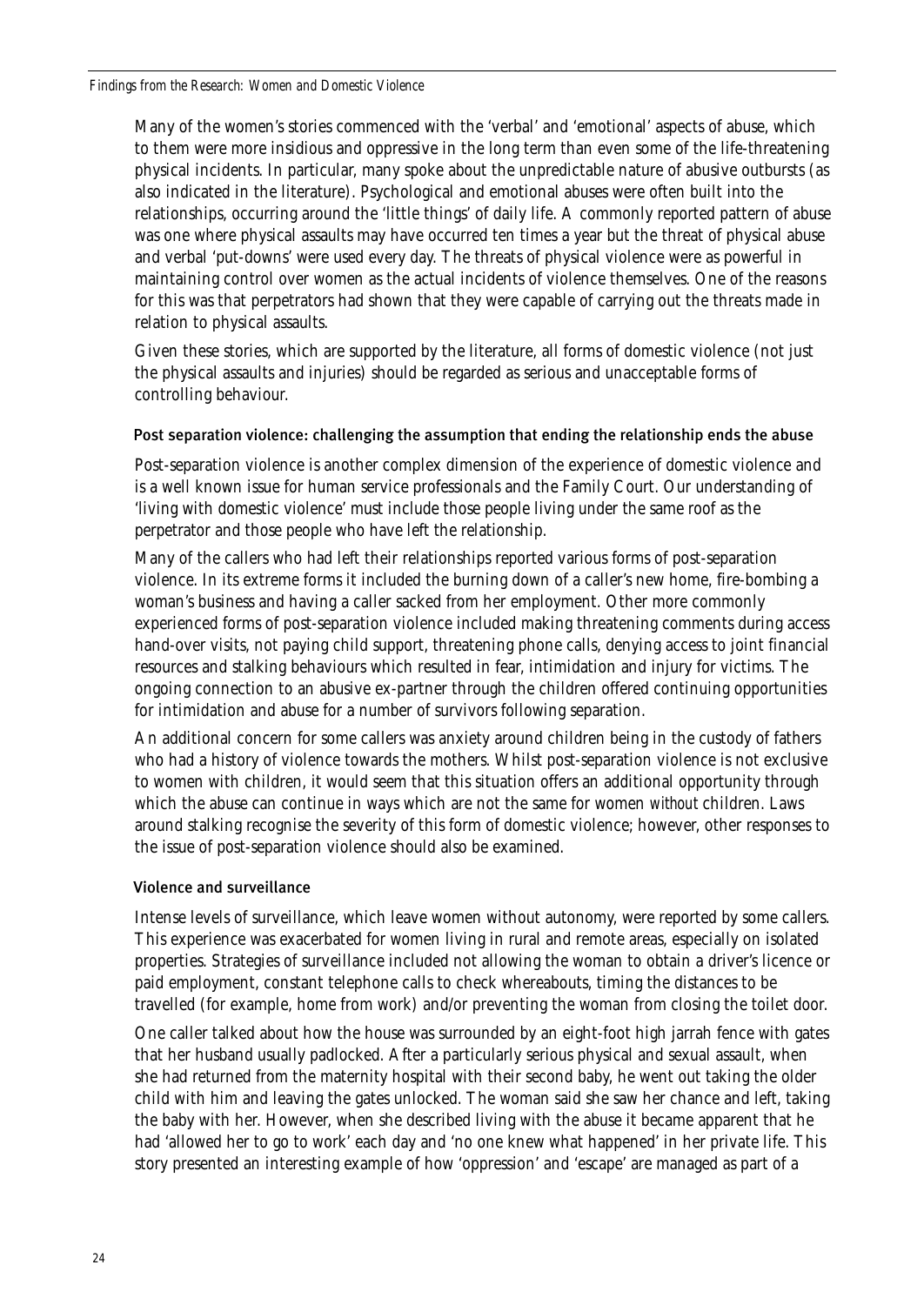violent relationship – even by the women who did not see going to work daily as an opportunity to escape. The husbands exercised control at all levels of the relationship, which left them with no sense of autonomy.

A number of the callers had left and re-entered their relationships on more than one occasion. Some finally left for good. All of these callers emphasised how difficult it was to leave the relationships and that it was extremely *unhelpful* to have people say 'why don't you leave?' or 'why do you stay?' Furthermore, abusive behaviour often continued, sometimes with more hostility, after the domestic relationship had effectively ended.

#### **Women's frameworks for understanding abusive relationships**

#### Women's identities: identifying self

#### *Survivors' narratives*

There were a number of women callers who could be distinguished by their self-construction of an identity based on being a domestic violence 'survivor'. These women were very practised in giving an account of their lives and experiences. They had no trouble moving through a complex story in precise chronological order. There appeared to be a common narrative structure to their accounts. A common feature was the theme of 'self-redemption': 'It was up to me; nobody could help me until I recognised my problem and decided to do something about it'. Having overcome the situation on their own these women then moved out of the relationship and 'took control' of their lives.

*I woke-up one day and said: 'This is not right'.* 

*Walk away and get on with your life – women have to learn this for themselves.* 

Some women resist early intervention or support until the 'self-redemption' associated with this form of identity is 'complete'. Women in this situation are most likely to require direct assistance and support once the relationship has ended.

Well-rehearsed narratives about their experiences also suggest the development of a 'career' as a domestic violence survivor, just as such 'careers' develop for people with a mental illness. This is of concern in that interventions being provided by services may be contributing to developing and/or maintaining this primary identity as a 'survivor' of domestic violence. It would seem that, whilst the need for survivors to recognise that they are not isolated in their experiences is an important part of healing, women may develop a new social identity which may inhibit them from getting on with their lives. Women giving this type of account stand in sharp distinction to the women and men who were telling their story (perhaps for the first time) in a hesitant, less rehearsed way.

Some women survivors reported being 'attracted to that type of man' – that the men were seen (initially at least) as 'exciting' or 'dangerous'. This could be viewed as fitting within an accepted romantic heterosexual discourse about such men's 'attractiveness'. One woman explained that she now knew she was attracted to 'this type of man', and from this insight about herself had 'learned' to avoid 'men like that'. Another woman's comments pointed to an interesting dynamic of these relationships, which is also talked about in different ways within the literature on violence. She explained that 'you could be in a room with a thousand other people and you are just drawn to people like that [violent]. I don't know what it is, it is a kind of magnetism'. Women also reported that the men with whom they became involved in abusive relationships often were seen by family and friends and defined by social standards as being 'a good catch', 'a nice man', and so on. This invalidated the women's experiences. In some such cases women were labelled as 'crazy', 'depressed', etc.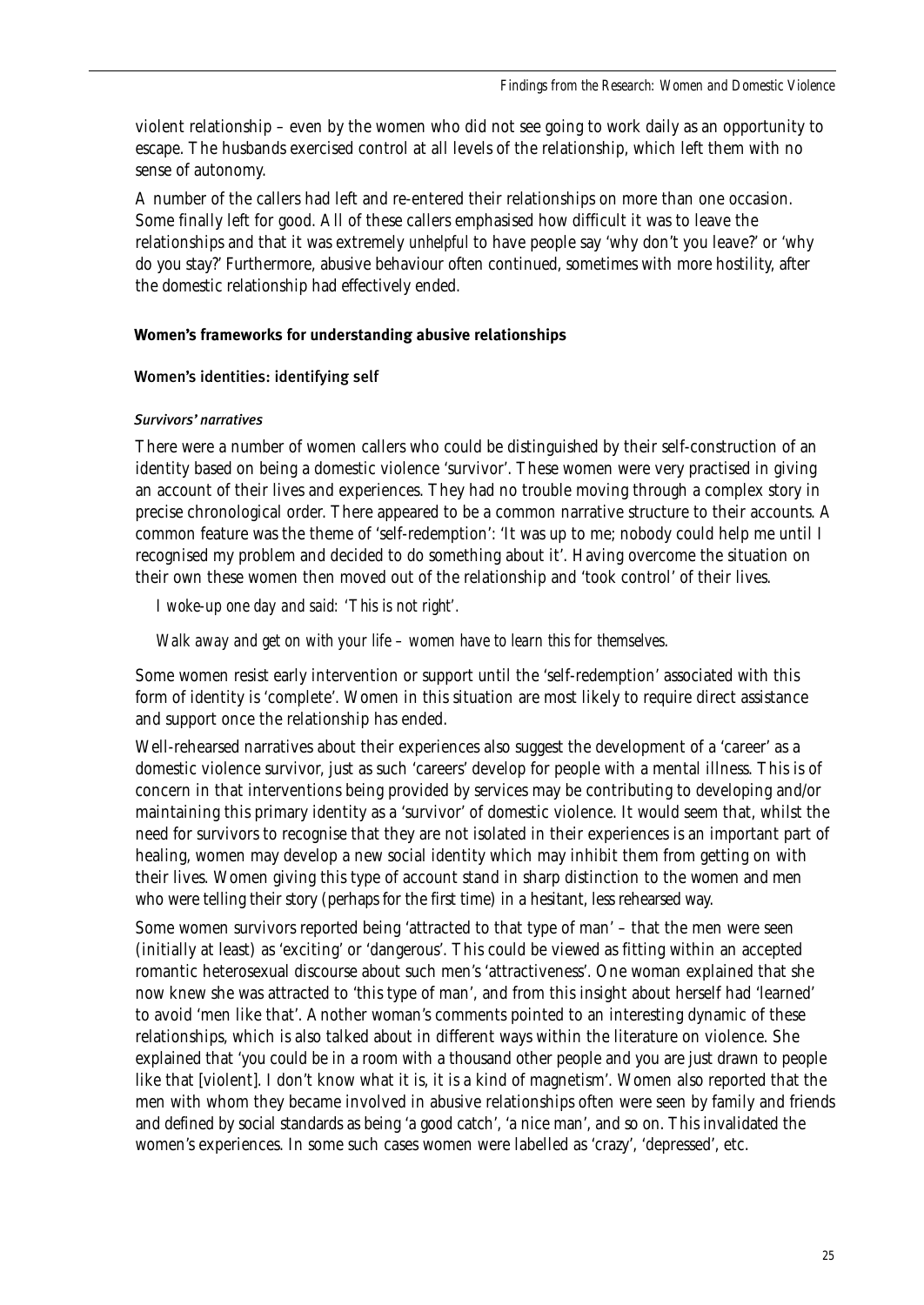#### Women's identities: social identifications

#### *Victims' narratives*

Women's identities as 'victims' are partly maintained by community and social attitudes to domestic violence. Domestic violence is something that is not talked about or is avoided: 'It would have helped if someone had asked a direct question like, "Are you being beaten?", rather than hedge around things'. Attitudes to domestic violence also contributed to women's decision to remain silent about their experience: 'I do not tell anyone in the community because my husband is well respected and I would not be believed'.

Myths about marriage and the family (also subscribed to by the women themselves) lead to women trying to maintain a public image of perfection and 'normality'. The myth that women must keep the marriage and family together and have a happy family is so powerful that women often feel they are to blame, or that it is their fault if the relationship is not working. Some women maintained this image by not seeking help for physical injuries (or being prevented from doing so by the perpetrator), or by telling their general practitioners that they 'can't cope' or were 'stressed', which meant that doctors prescribed medication and/or referred them to counselling for 'the problem'. This resulted in the 'symptoms' of domestic violence (such as anxiety, depression, etc), rather than the abuse, becoming the focus of the intervention. Women in rural areas often did not tell anyone about the violence because they felt ashamed and feared that they would not be believed. They were also concerned to maintain a 'respectable' image of their family within the community.

# Women's identities: across the relationship span

The dominance of the narratives (previously described) in the phone-in prompted the researchers to examine further in the focus groups the ways in which women's perceptions of themselves and their partners changed throughout the relationship. All of the participants described the beginnings of their relationships as very exciting. Romantic notions of 'being in love' and associated behaviours were described by participants. When entering into these relationships none of the participants had sensed or been concerned that there would be violence and abuse. No single reason was offered for the transformation of the relationship from one described in terms of romantic ideals to one characterised by violence. For one participant, the abusive behaviour began on her wedding night; for others it was a number of years later before violence and abuse featured in their relationships.

Physical injury (after a car accident) and illness (after heart surgery) precipitated the violence for two of the participants' partners. Having had a loving relationship prior to these incidents neither of these women felt free to 'desert' their partners.

In discussing their perceptions of their experiences, some women found the benefit of hindsight enabled them to understand better the transformation in their relationships. In many of the cases, where this was the participants' first permanent relationship, they often assumed that the violence and abuse was one of those 'problems which everyone has in a relationship' that would be worked through eventually. It was not until a later point in the relationship that they recognised that the problem was beyond resolution.

# *Changes in women's perceptions of self*

When participants were asked about how they would describe themselves at the beginning of the relationship compared to the end, their responses invariably described a dramatic transformation, as indicated in the table below.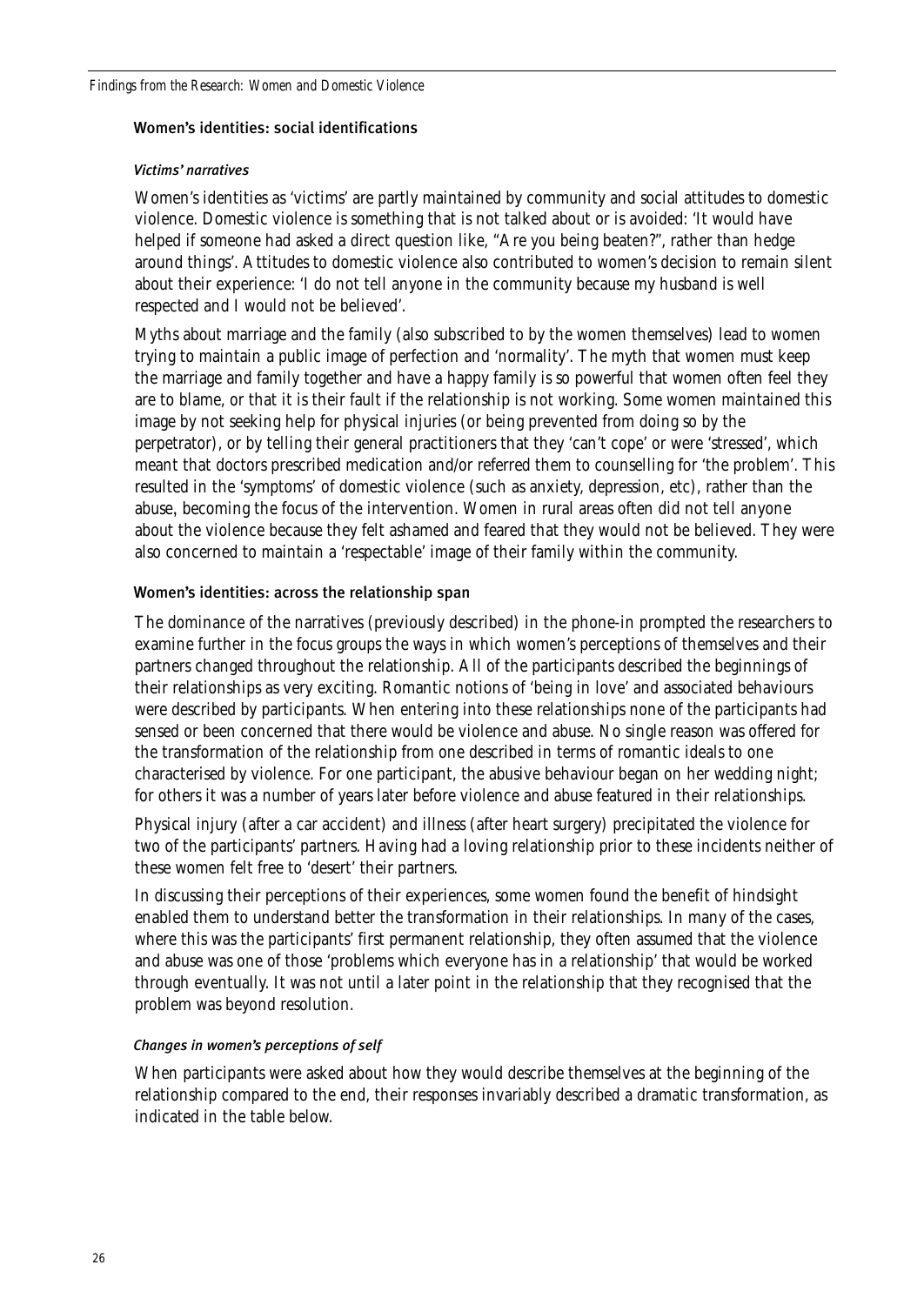| <b>Beginning of relationship</b> | <b>End of relationship</b>                |
|----------------------------------|-------------------------------------------|
| Young, naive, trusting, gullible | Vulnerable, paranoid, guarded, untrusting |
| Career minded                    | Not committed or confident to work        |
| Trustful, happy                  | Wary, unhappy                             |

In general, women reported detrimental changes in their perceptions of their psychological and social selves along the following lines:

**Table 3: Women's perceptions of their psychological/social state in their abusive relationships**

|                            | <b>Beginning of relationship</b>                           | End of relationship                                                                  |
|----------------------------|------------------------------------------------------------|--------------------------------------------------------------------------------------|
| <b>Psychological state</b> | Confident, independent, intelligent,<br>thoughtful         | Anxious, insecure, frightened, sad,<br>useless, low self esteem, sick, betrayed      |
| Sociability                | Outgoing, sociable, excited, hopeful,<br>relaxed, trusting | Disorientated, weak, unsure, isolated, lost,<br>introverted, empty, tired, exhausted |

However, perceptions of self tended to be highly variable and reflected differences in an individual's psychology and social location. For instance, while some participants described themselves at the end of their relationships as 'nervous', 'without my own identity' or as 'a failure', others described themselves as 'stronger', 'more determined', and 'more accepting of self'.

**Table 4: Variations on women's descriptions of changes to self in abusive relationships**

| <b>Beginning of relationship</b>         | End of relationship                       |  |  |  |
|------------------------------------------|-------------------------------------------|--|--|--|
| Simple, fat, uneducated, poor            | Intelligent, beautiful, kind caring       |  |  |  |
| Shy, needy, lonely, young                | Strong, confident, scared, angry          |  |  |  |
| Strong, adventurous, kind, participating | Strong, adventurous, determined, thankful |  |  |  |

One woman who had experienced two separate abusive relationships offered two very different perceptions of self in the transformation of these relationships:

|  | Table 5: Changes in one woman's perceptions of self in two different abusive relationships |
|--|--------------------------------------------------------------------------------------------|
|--|--------------------------------------------------------------------------------------------|

|                     | <b>Beginning of relationship</b> | End of relationship                              |
|---------------------|----------------------------------|--------------------------------------------------|
| First relationship  | Naive, needy                     | Terrified, plotting, both powerful and powerless |
| Second relationship | Excited, open, confident         | Shattered, insignificant, worthless, depressed   |

It is evident that the sense of self that women hold at the beginning and at the end of their relationships with abusive men changes. However, the changes vary according to a range of individual variables, such as self-esteem, social context and the nature of the abuse. One participant, whose abusive partner worked in a management position, felt at the end of the relationship like one of his employees: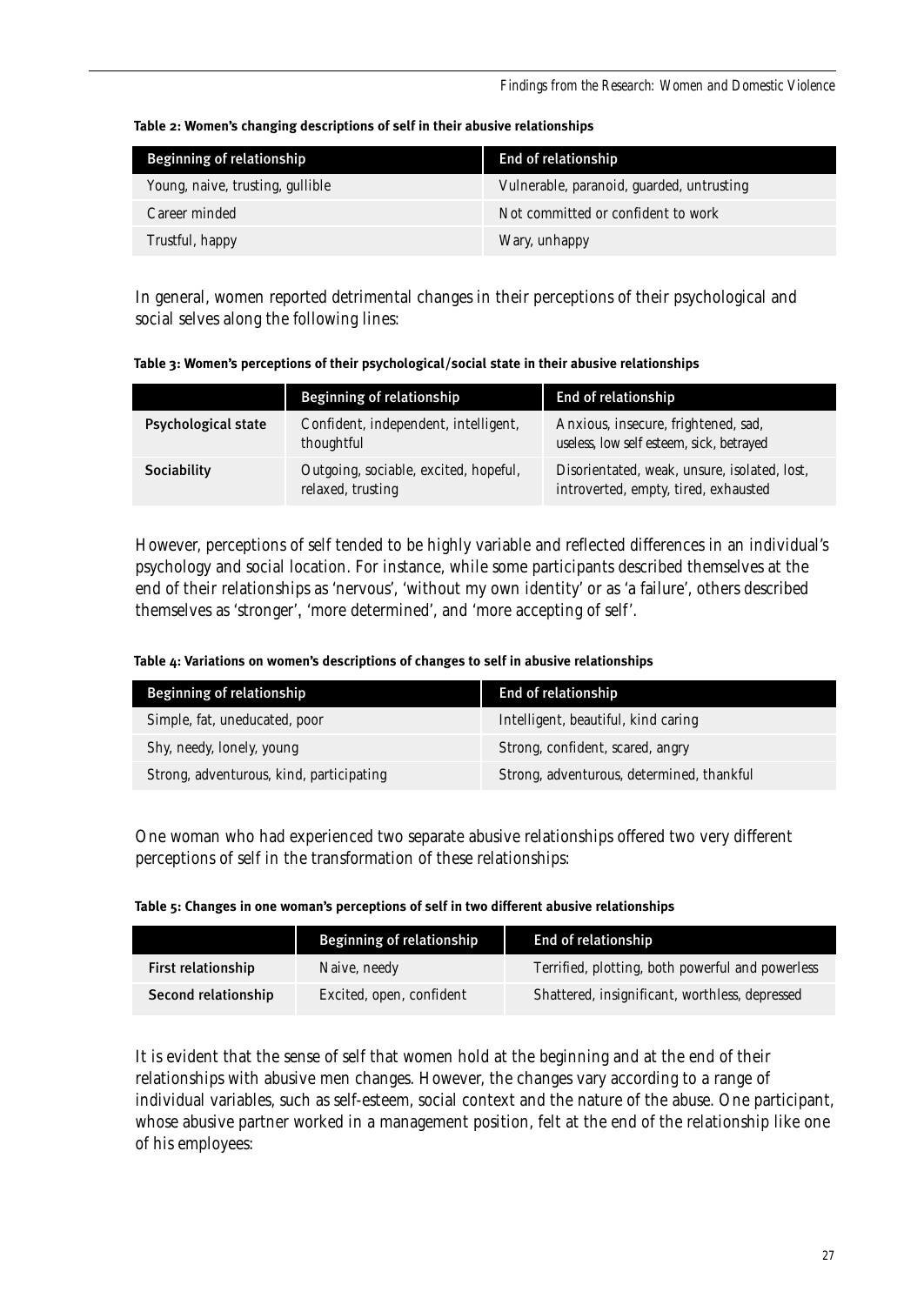*I just felt like the employee – 'Do this, do that!' – I was just some showpiece wife.*

While the descriptions of self vary, the transformation of a seemingly loving relationship to one of abuse has a profound impact on a woman's sense of self.

# *Changes in women's perceptions of their partners*

Consistent with the findings from the phone-in, participants in the focus groups commented on how different and unpredictable their partners' behaviour seemed during the relationship. Many also noted how their partners presented a public self which differed greatly from the private self, and how they felt this made it more difficult for others to believe or accept their experience of domestic violence.

Describing the change in their perceptions of their partners from the beginning to the end of the relationship, most reported a transformation from a 'romantic' man, with whom they were 'in love', into somebody who was 'controlling and abusive'. Participants characterised the transformation in their perceptions in the following terms:

|  |  | Table 6: Changes to women's perceptions of their male partners over the course of an abusive relationship |  |  |  |
|--|--|-----------------------------------------------------------------------------------------------------------|--|--|--|
|  |  |                                                                                                           |  |  |  |

| <b>Beginning of relationship</b>                       | End of relationship                                                                                           |
|--------------------------------------------------------|---------------------------------------------------------------------------------------------------------------|
| Romantic, charming, interesting, exciting              | Controlling, manipulative, possessive, bully                                                                  |
| Loving, kind, caring, trustworthy, protective, devoted | Abusive, cruel, wicked, violent, angry, evil, terrible,<br>frightening, hateful, vicious, untrustworthy, liar |
| Happy, funny, interesting, exciting                    | Unpredictable, insecure, unhappy, confused, pathetic,<br>pitiful, ridiculous, confused, crazy                 |

All participants characterised the changes in their perceptions of their partners in oppositional terms as a result of the abuse that had transformed their relationships.

# Women's understanding of the reasons for domestic violence

When asked about what triggered incidents of violence and abuse in the relationship, a large number of callers recognised after long periods of violence and abuse that there was nothing specific which could be identified – 'anything and everything' triggered the abuse. Specific triggers identified by the women can be categorised into three groups:

- external stressors such as unemployment, stress at work, money problems;
- perpetrators' use or abuse of alcohol and medication; and
- perpetrators' perception of women as not adhering to their traditional feminine roles or as not carrying out required tasks in the relationship (for example, by failing in household or childrearing responsibilities, by obtaining a job or undertaking training).

More generally when callers were asked about why domestic violence occurs, the majority of explanations could be viewed as falling within the framework of a 'disease' model. Violence was usually characterised as being symptomatic of another underlying condition. Common explanations were that perpetrators were not satisfied with their own identity and life, or suffered abuse as a child. Within this broad 'disease' framework the responses could be categorised as one of the following:

- inter-generational transmission of violent behaviour (callers often described abusive adult relationships as the 'natural' outcome of growing up in a family where there was violence);
- mental health explanations (for example, post-traumatic stress disorder, affective bipolar disorders, psychoses, etc.);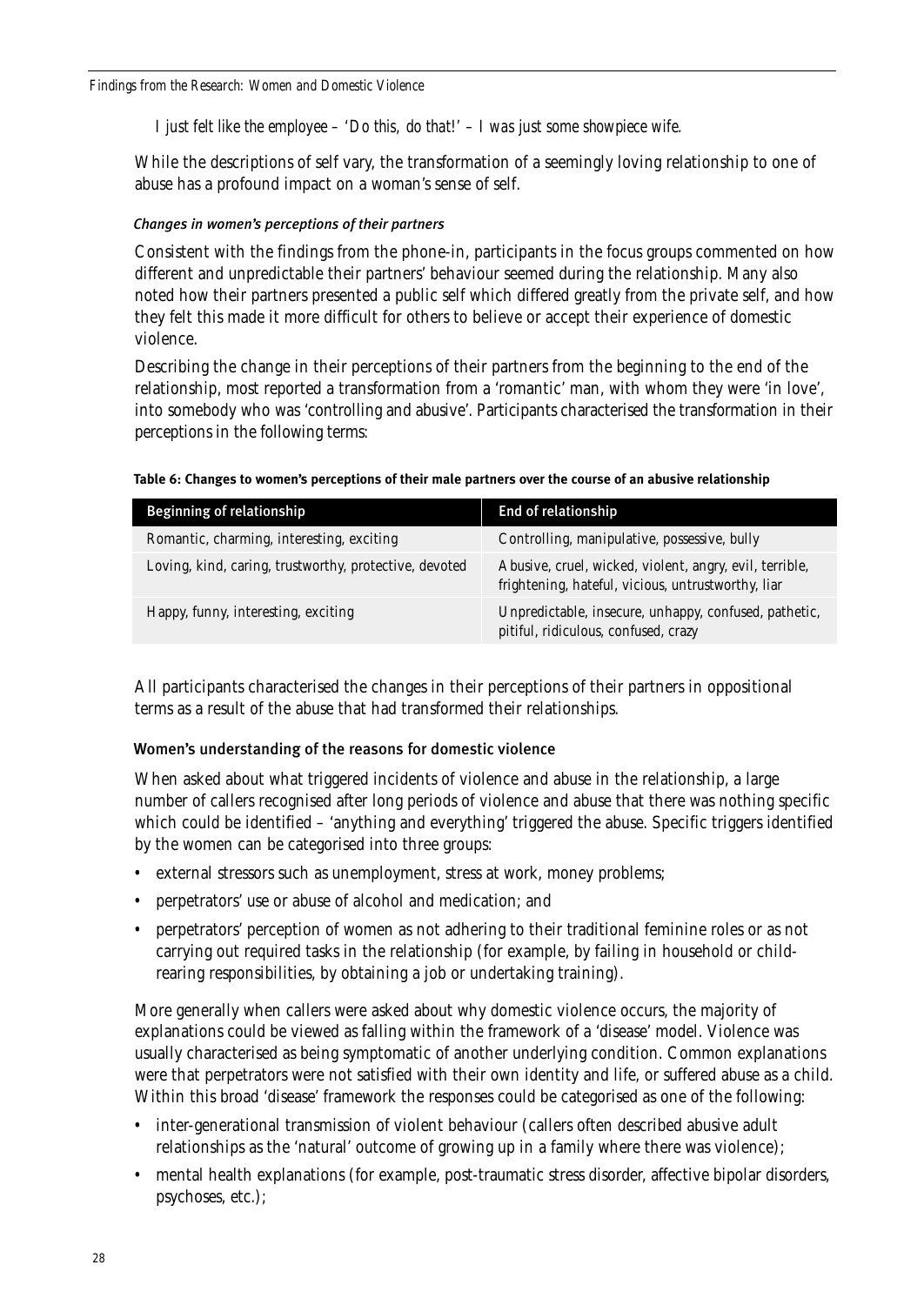- perpetrators' poor self-esteem and insecurity;
- personality explanations (including a need to be in control, a bully, sadistic, 'Jekyll-and-Hyde' personality, etc.);
- egocentric thinking and behaviour (perpetrator's preoccupation with meeting his own needs; failure to accept responsibility for own actions/failures and a need to blame, or 'take it out on', someone else);
- poor communication skills:
- physical health problems and disability (for example, multiple sclerosis, side effect of heart surgery, brain injury from a car accident):
- the role of alcohol and medication in triggering or decreasing violent behaviour was identified by some callers.

Other explanations for violent behaviour in males were more broad-ranging and included social and cultural factors, such as:

- gender socialisation and stereotyped ideas about the roles of women and men; and
- the need for power and control over partner.

Significantly, women who offered the latter explanations had often studied at a tertiary institution since leaving the abusive relationship and had subsequently developed a theoretical analysis of their personal experiences. Some of the callers who had used formal domestic violence services also gave these explanations.

#### Women's knowledge about the nature of domestic violence

It is clear that knowledge or information about the nature of domestic violence provided an important backdrop against which many women were able to assess their situation. A common theme from the data collected was the relief women experienced in discovering that the term 'domestic violence' described their experience. The domestic violence theoretical framework, which acknowledges that domestic violence is more than physical violence, seemed to be well understood by many of the callers (sometimes because of the advertisements for the phone-in). This was evident in the way many of the callers told their stories – they did not need to be prompted about different ways in which the abuse occurred. Knowledge about the nature of domestic violence represented an important turning point for many callers.

*I could have sought out counselling at an earlier stage but I didn't recognise my experience as 'abuse' for a long time.* 

*[Once I got] information about who to contact, who to talk to, what you could do, I contacted legal services, the doctor, a counsellor, the domestic violence unit, Women's Information Service and the Clovelly Park Community Health Centre.* 

It should be noted that finding out about the common experience of 'domestic violence' seemed to be primarily useful for women in heterosexual relationships and for children living in domestic violence. It is not necessarily as valuable to people in same sex relationships (see Sections 3.6 and 3.7). Understanding their situation gave some women the impetus to change other aspects of their lives. For others, a change in circumstances was a catalyst for gaining insight into the abusive relationship.

A number of callers included their achievements in pursuing further study or new employment opportunities in their stories. Some of these callers reported that they went on to study and employment *after* having separated from an abusive relationship. Others commenced employment or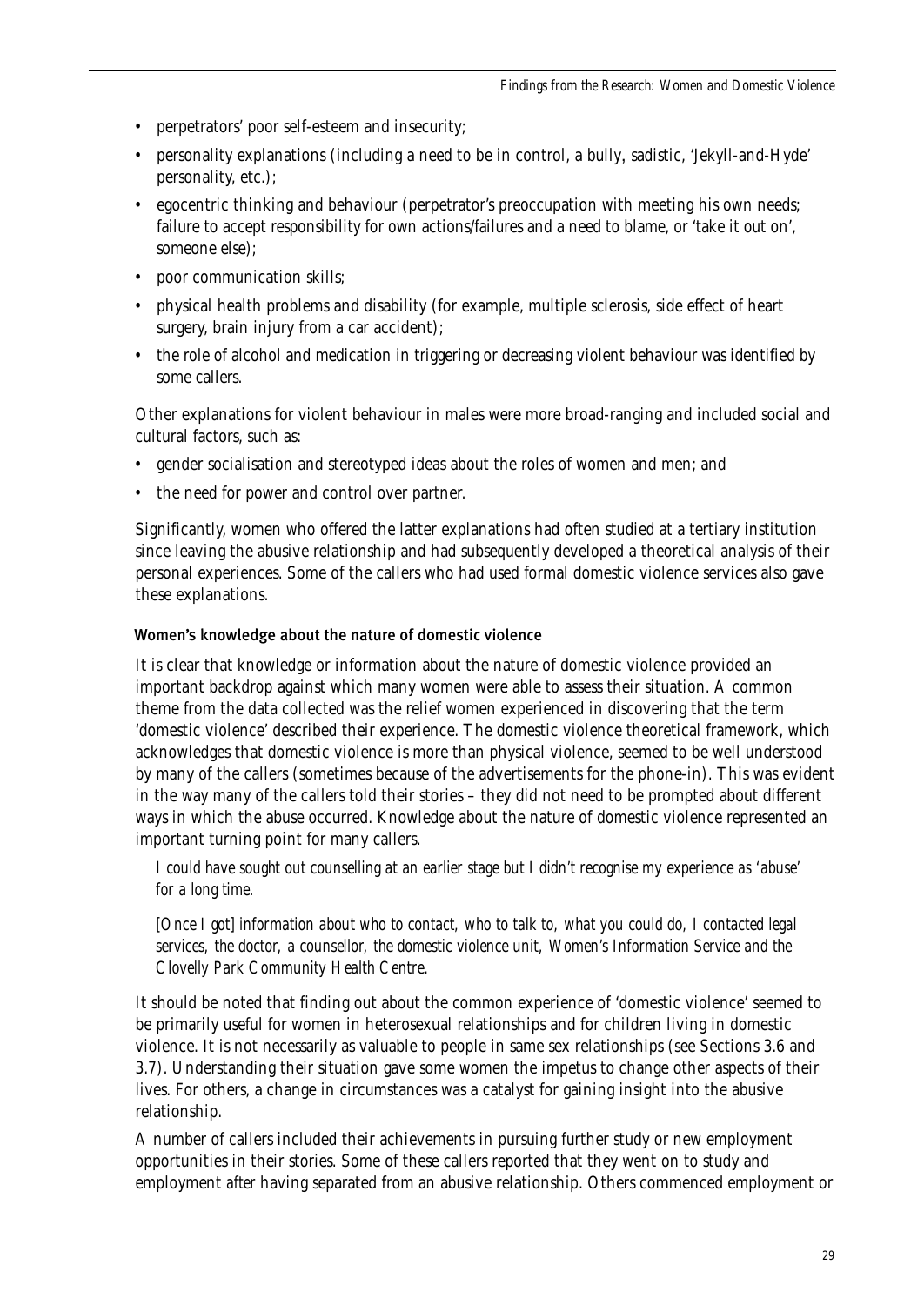#### *Findings from the Research: Women and Domestic Violence*

study during their relationships and in some cases this triggered the abuse or made the violence worse and/or the relationship less tolerable. For others, their active participation in selfdevelopment courses was a way of becoming stronger and gaining self-confidence, as a means of resisting the oppressive power of the relationship (at least initially), rather than a strategy for getting out.

The commonly described 'cycle of violence' was understood by a large number of the callers. Whilst for many it was helpful to know that they are not the only people experiencing such a situation, a dangerous edge to this understanding was that in some instances it was being used to develop survival skills in a violent relationship, as the following quote from a caller living in a violent relationship demonstrates:

*I am a counsellor now, so I know the cycle and have learnt to be a bit passive when I need to.* 

It is clear that knowledge about domestic violence is not enough. Women use this knowledge and other narratives to explain their situation and to construct a sense of identity that is not defined simply by the experience of domestic violence.

# Living in abusive relationships

People living with abuse were asked about their understanding of their relationship and why they remained in the relationship. They reported that they continued in the relationships for a range of reasons.

Reasons for staying can be categorised as:

- values and beliefs about family and relationships;
- some aspects of the relationship were positive despite the violence;
- protection of the children from the perpetrator (some callers feared that if they left the perpetrator may get custody of the children and they would be prevented from seeing them and/or they were fearful of how the perpetrator would treat the children);
- level of restraint exercised by perpetrators, particularly where victims had illnesses or disabilities;
- perception of few alternatives;
- geographical location; and
- limited access to resources to leave and/or re-establish themselves.

Many of the women who remained in abusive relationships were able to identify their situation as 'domestic violence' and were also able to give a clear account of their reasons for remaining in the relationship. These reasons often incorporated other narratives about traditional aspects of feminine identity, such as being 'wives and protective mothers' rather than as a 'victims of violence'.

Other narratives, or considerations, that were important to women living in violent relationships included:

# *Ideals of romantic love*

Women callers often talked about other aspects of their relationships with the perpetrator – 'when it was good it was very good' or 'I still love him in spite of the violence'. They resisted an interpretation of the situation that saw their partner solely as 'a perpetrator of domestic violence'. Such identifications disregard their overall perceptions of the man and their feelings toward him.

*[It was] hard to get out because there were some good factors. Perpetrators are not bad people, but it is bad behaviour … [It is an unhelpful response to say:] 'He's an idiot, an arsehole, tell him to f…k off'. Abuse is not the whole person.*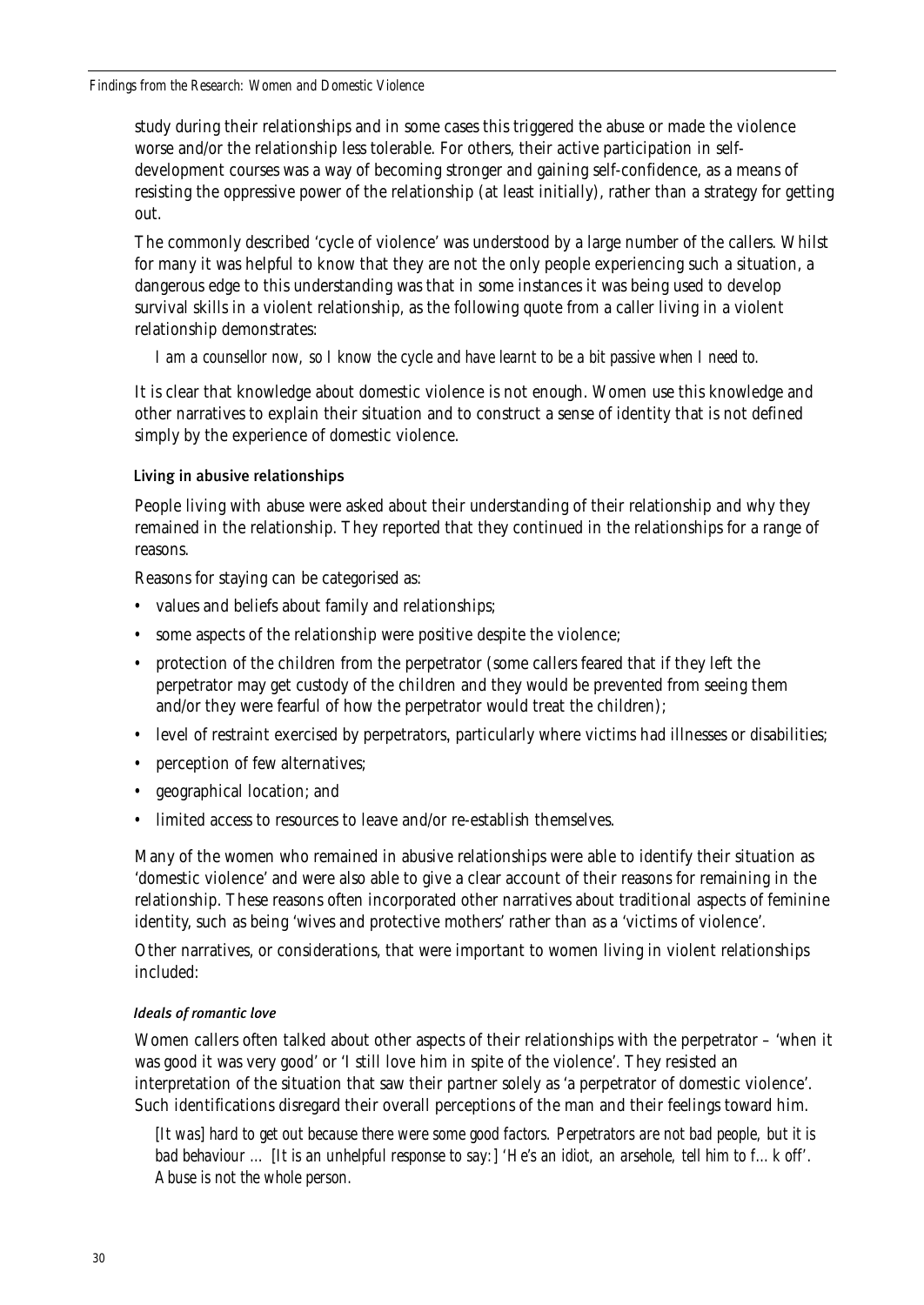This is critical information for legal and social services, in responding to people in situations of domestic violence.

#### *A belief in their partner and his capacity to change*

A number of women reported leaving relationships when they gave up the belief that the person would change. One woman returned to the relationship after her partner completed a 16-week domestic violence perpetrator program. However, she reported that on returning he claimed his behaviour 'was not that bad by comparison with other members of the group'.

#### *Images of 'happy families' or a desire to live as 'normal' a life as possible*

Women made judgements about their domestic situation by prioritising a range of considerations. Sometimes, however, these considerations were not within their immediate control, for example, material circumstances and geographical location. Rural women for instance reported particular difficulties in living in close, conservative communities. One woman, who had left the relationship once before, explained that she actually felt safer living with the perpetrator.

*He has stalked me before, so I felt safer living under the same roof, then I knew where he was. His cousin did a murder suicide and I thought he could do the same thing.*

# 'Ending' abusive relationships

Women living with domestic violence may often be trying to shield themselves from the scrutiny of others by living up to expectations of normalcy and not drawing attention to themselves. They often engage in a complex process of negotiation and conflict management in their personal relationship and may or may not decide to include others in this process. Service providers need to be aware of the complexity of abusive relationships for both victim and perpetrator.

A common theme among the stories reported by people who had left abusive relationships, and those who had tried to leave, was the extent to which they had made attempts to 'change' so that the situation would improve, or the abuse would stop. This is in direct contrast to commonly held myths about people not being committed to long-term relationships and that divorce is 'too easy' an option for people. The evidence from the phone-in contradicts such notions and suggests a high level of commitment to resolving the conflict in the relationship. None of the callers left relationships after one incident of violence or abuse, but rather remained until the abuse either became intolerable for them, there was violence and abuse directed at the children, the perpetrator was gaoled for assault and/or a restraining order was taken out against him.

With the benefit of hindsight it is sometimes easier for women to identify the process of negotiation within a violent relationship or, more specifically, the point where they were no longer prepared to continue negotiating and took the decision to leave.

Reasons given for leaving the relationship included:

- Feeling prepared/ready to leave often required planning and support from informal and formal networks. This response is consistent with the 'self redemption' narrative described previously. It is important to recognise women's active agency in this process.
- Giving up the belief that the perpetrator would change, and/or recognising that the severity of abuse and injuries were too great. These responses can be understood in the context of the 'disease' model discussed earlier. There is reason to be concerned about the pervasiveness of this model for explaining interpersonal violence and the extent to which people may find healthrelated reasons to excuse the perpetration of violence in the first instance. Many callers reported that doctors and psychiatrists treated them for 'depression' and 'anxiety' and the perpetrator for 'stress-related illnesses'. Callers also reported that when they presented at hospitals with lifethreatening injuries the perpetrator stayed with them and was then allowed to take them home.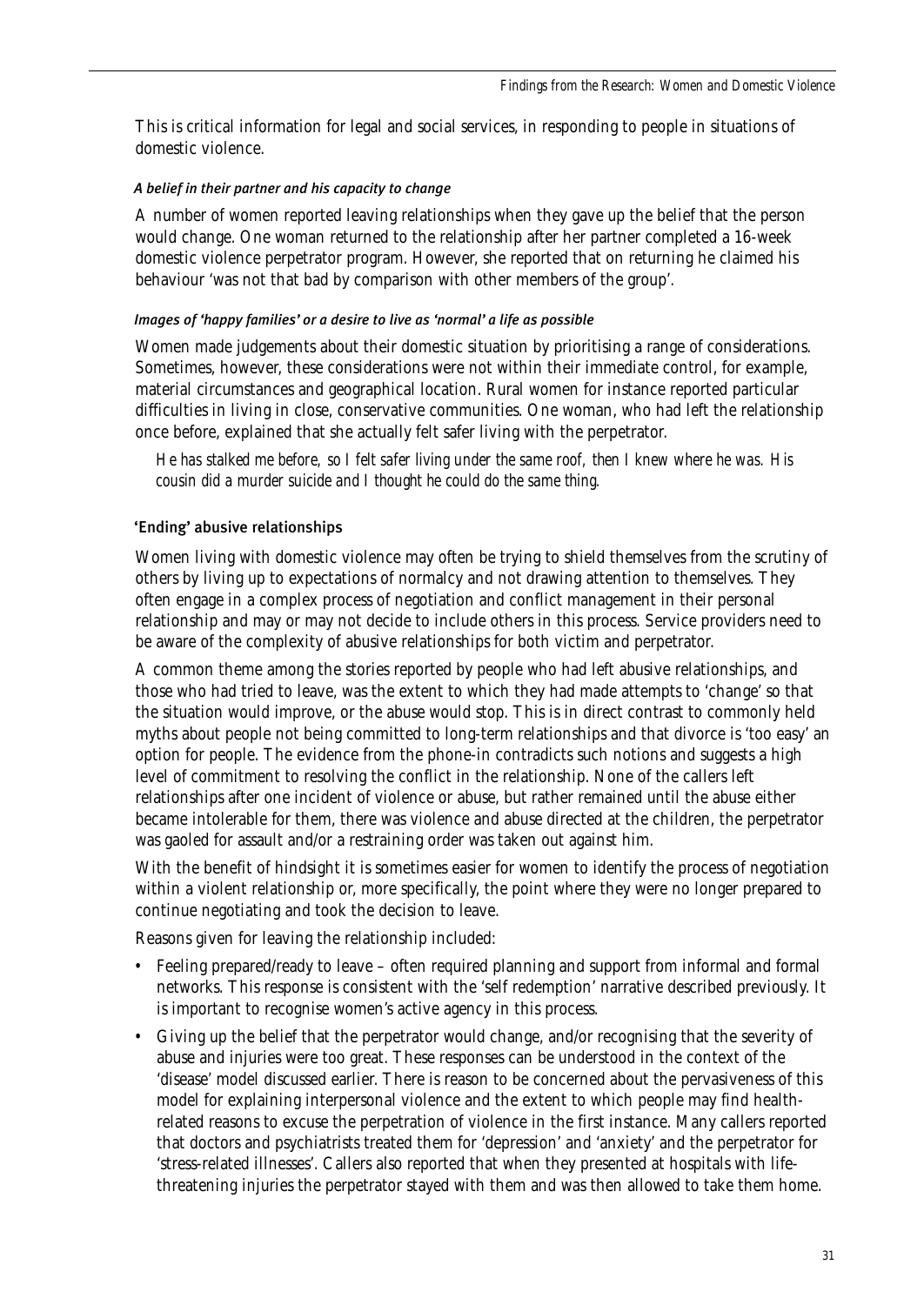One victim was treated at the same hospital in intensive care many times and yet the nature of the abuse was not identified. General practitioners also treated the symptoms of abuse and yet rarely asked about the causes. Again, perpetrators often stayed during the consultation, making it impossible for victims to disclose the violence.

• Developing awareness that the children were being affected by the violence – either as secondary victims witnessing the violence or experiencing violence directly. The effects of domestic violence on children as reported by parents in the phone-in and focus groups are discussed in Section 3.3 of this report.

# **Seeking help from others**

The reasons women gave for deciding to seek help are complex. The reasons that help is successful or unsuccessful are very much influenced by the particular situation. It is important to identify helpseeking as one of many options that those experiencing violence may pursue and not to see it as the only or most constructive option at any given time. What seems more important, the data suggests, is that the community and service providers directly involved with domestic violence situations be encouraged to recognise the complexity of the experience and the difficulties women face in negotiating abusive situations. The opportunities available for providing help should be maximised according to where they intersect with the desire of victims and perpetrators of violence to seek help.

# Reasons for not seeking help

Of all callers, 10.3 per cent had not sought help for the abuse. Victims/survivors of domestic violence either had not told anybody or had delayed telling people about their situations for four main reasons.

# *Feelings of embarrassment or shame*

Many callers reported feeling embarrassed or ashamed about their violent relationship. Related to this was the strongly held fear that if they told people they would not be believed, particularly where perpetrators were well known and respected in their families and communities.

# *Feeling responsible for the violence*

Some callers reported that they felt responsible for the violence and this feeling prevented them from telling people about the situation. Silence extended the opportunity to take control and find a means of resolving the conflict in private.

# *Fear of ending the relationship*

An interesting point raised by one caller was that it was hard to tell anybody about abuse because implicit in the telling was the risk that the relationship would end.

*It's a unique situation – it's not as easy to leave as to stay in it. I was too frightened to tell anyone because I thought he would leave me. Taking the first step to end the relationship is the hardest. I still loved him and thought I couldn't do any better. It took a long time before I felt nothing.*

# *Not knowing who to contact, or being unable to make contact*

One caller reported wanting to go to counselling to share her situation but the cost of the service was prohibitive. Callers who had experienced abuse in their families of origin reported that they did not know who to tell about the violence and abuse. Others were unable to make contact with others outside the home because of the perpetrators' constant surveillance.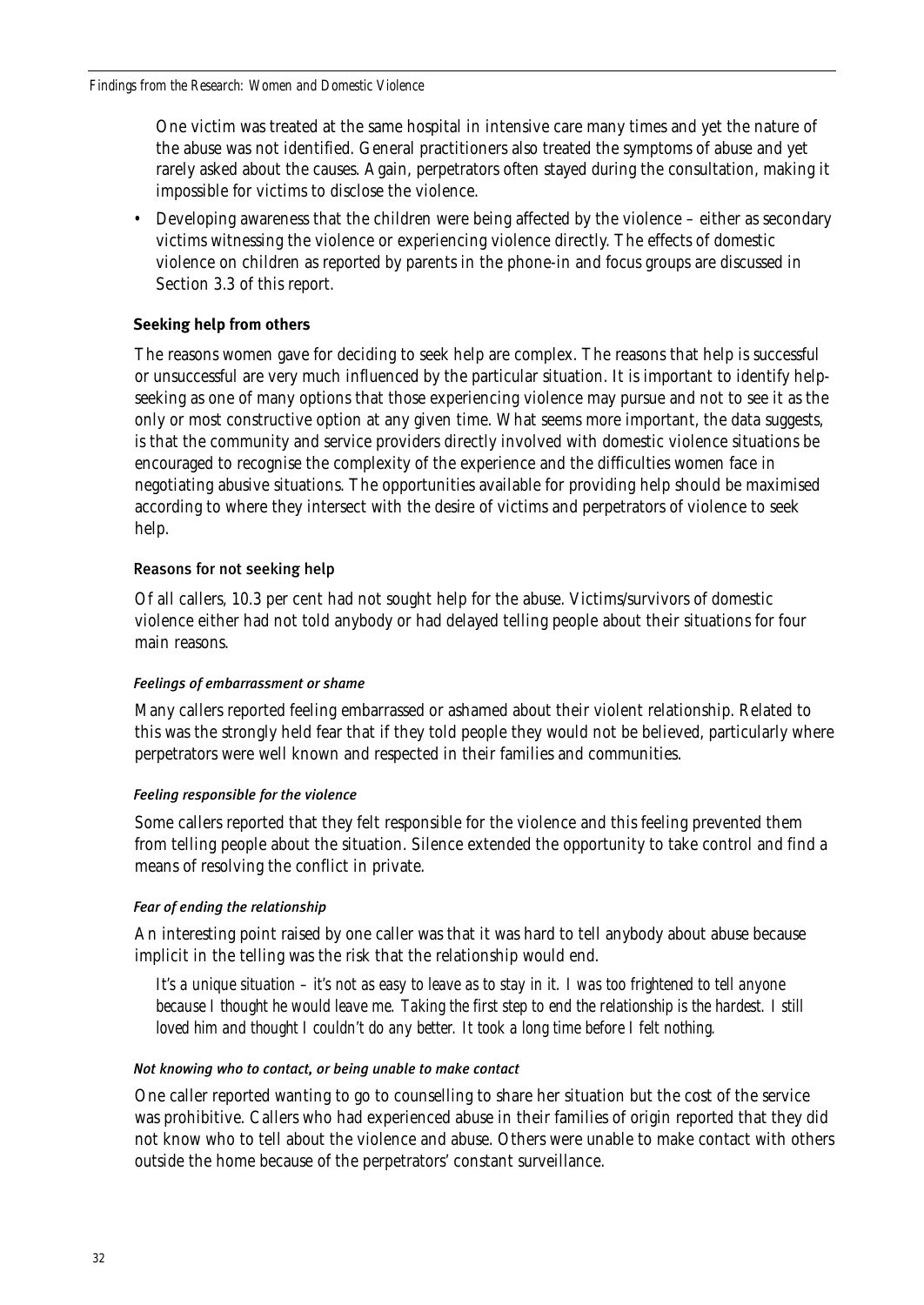# Seeking help

Most callers (89.7 per cent) reported that when they had eventually decided to seek help they chose either informal and/or formal support networks. These included family and friends, the police, medical services, and social and legal services. It is difficult to make general comments about the helpfulness of various networks because the experience depended upon a number of variables. For instance, the experience of seeking help from family and friends varied, with some callers reporting extremely valuable support and others finding that they were not believed or were blamed as being at least partly responsible for the violence and abuse.

# *Responses from informal networks*

The number of reports of helpful/unhelpful responses from family and friends were equal (both 14.5 per cent).

*Helpful responses* included being believed by family and friends and offers of practical help such as the provision of housing or help in finding accommodation, child minding, financial and social support. Such assistance suggests a strong commitment to the person seeking help. In some instances, mutual commitment deterred some callers from telling family members or friends about the situation, either because they did not wish to worry them or because they did not want to put them at risk from the perpetrator.

*Unhelpful responses* included those that minimised or disregarded the experience, those that attributed blame to the victim for the violence, and those that insisted that the women remain in the relationship. Responses which disregarded the complexity of the situation, such as asking, 'Why don't you leave?', were reported to be particularly unhelpful. These responses suggest a lack of understanding of the situation, reflecting instead some of the popular misconceptions about domestic violence.

# *Responses from formal networks*

Many comments were made about a wide range of formal services, as can be seen from the data, and some common themes emerged.

A number of women talked about how some domestic violence service providers were reluctant to accommodate their interpretation of the problem, but rather pursued a narrow focus on the actual violence in the relationship. Many women, however, had a sense that their problems were worse after they had left the relationship because they had lost just about everything, and wanted to focus on rebuilding their lives.

Generic services, such as those provided by police, general practitioners and lawyers, seemed to be common points of contact between survivors and service providers. General practitioners, counsellors, psychologists and psychiatrists were seen to be helpful on occasions. However, treating symptoms with medication, and a failure to provide support outside of the therapeutic environment, seemed to detract from the respondents' experience of these services. The services provided by police and general practitioners were seen to vary in quality and helpfulness. Given the significance of the services as a point of first contact, it would seem pertinent that resources be invested in improving the quality of generic services, in particular educating service providers about the nature of domestic violence and appropriate strategies for detection, referral and intervention.

A frequent complaint about both services and informal networks was not having their stories of violence and abuse believed by those they told. This was the first and critical step for many callers – if they were not believed this further exacerbated feelings of worthlessness, loneliness and responsibility for the violence. The failure to respond also increased the sense that many women had of having to cope on their own, reinforcing the narrative of 'self-redemption', discussed earlier.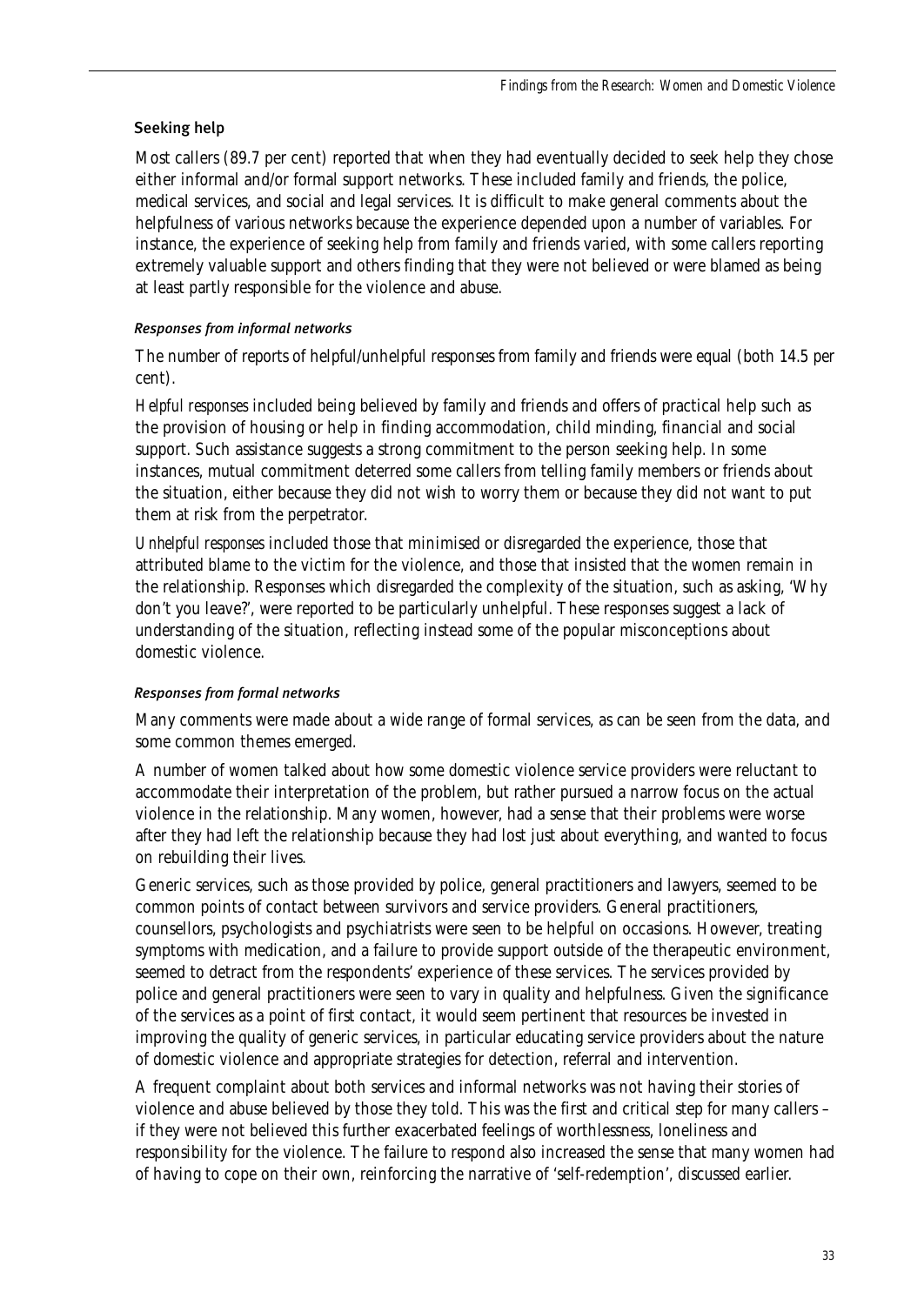A common revelation in the stories told by victims/survivors was that they rarely acknowledged their experience of violent and abusive relationships to general practitioners or counsellors. Rather, they presented with 'symptoms' such as depression, anxiety or more general 'inability to cope' explanations. In a number of cases, this resulted in referrals to psychiatrists that led to 'symptoms' being treated with counselling and medication. The underlying abuse in the relationship was not considered in this process, rather the medical model was used as the framework for understanding the problem.

# Summary of the responses from various service providers

#### *Police*

The South Australian Police have placed considerable effort in the area of domestic violence in recent years and the benefits are now being reported by some women callers who provided positive feedback about the responsiveness of specially trained police in situations of domestic violence. However, other female callers reported unhelpful responses, especially from male police. No male callers (victims or perpetrators) reported helpful police responses.

Helpful responses included:

- taking control of the situation by removing the perpetrator, helping with restraint orders, charging the perpetrator with assault, arresting the perpetrator, removing firearms (some callers commented that, despite their resistance at the time, such decisions made by the police had been for the best in the longer term); and
- helping the woman to leave the situation by returning with her to collect possessions.

Unhelpful responses included:

- believing the perpetrator;
- viewing the woman as provoking the abuse;
- not taking the matter seriously;
- providing inadequate protection for the victim; and
- poorly trained ancillary staff at the police station.

# *Medical services*

Medical services were often a first point of contact for people living in abusive relationships, but as discussed, the problem can remain unresolved where treatment of symptoms is emphasised.

Helpful responses included:

- providing respite care in hospital;
- counselling and courses run by one psychiatrist;
- supportive doctor;
- doctor giving husband medication; and
- doctor advising of options for leaving.

Unhelpful responses included:

- health professionals not understanding the nature of domestic violence, and/or ignoring the problem;
- judgemental professionals;
- treating only the physical injuries;
- treating the effects of violence (for example, anxiety, depression) as illness and giving medication;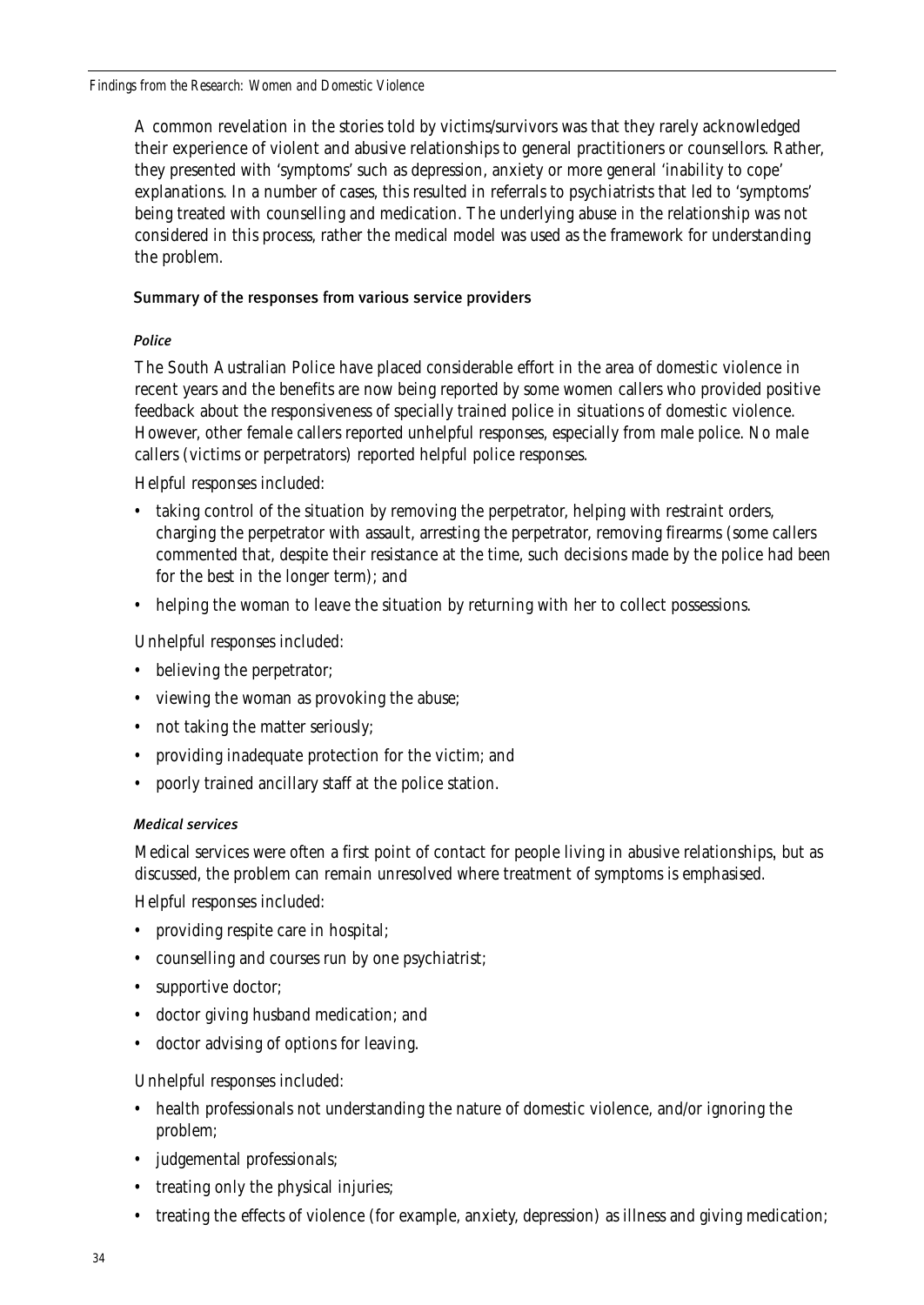- health professionals allowing the partner to attend all consultations so the survivor could not speak about the violence; and
- not being believed.

#### *Social and legal services*

There were mixed reports about the usefulness of counselling, particularly couple counselling, where there was domestic violence. Counselling for children was generally not found to be helpful and in some cases children viewed this intervention as a sign of punishment.

#### *Lawyers*

Generally lawyers were reported to be both helpful and supportive to women who were leaving situations of domestic violence. The cost of lawyers, however, was prohibitive to women in cases where legal aid was unavailable. One caller did not find her lawyer to be supportive or believing of her.

#### *Family Court*

Concern was raised by many mothers about Family Court decisions which allowed children residence or contact with the perpetrator. They feared for their children's safety.

#### *Women's shelters*

There were mixed responses to shelters. Callers reported that it was essential to have somewhere that women could go in order to leave violent relationships. Shelters were positively regarded as providing social support for women in similar situations, linking women to other services, providing assistance with further accommodation and furniture, and for other material help.

Negative experiences of shelters included:

- teenage sons being refused accommodation (the separation of the family at that time being particularly difficult);
- judgemental attitudes of shelter staff when women considered going back to the relationship;
- general problems of communal living being heightened by families being in crisis and living in fear;
- not feeling safe from other residents in the shelter who were sometimes violent or had a mental illness; and
- being asked to leave the shelter due to mental illness or other behaviour not considered to be appropriate.

These issues are not new and have been recognised and are being addressed within current reforms to domestic violence services in South Australia.

#### *Domestic violence support groups*

There were positive and negative experiences associated with domestic violence support groups. Some callers found the groups helpful as they met other people who both believed them and understood the situation they had experienced. Negative experiences included: some callers did not feel that the group helped them to 'move on' and sometimes the experience of recounting events made them feel worse.

#### *Counsellors, social workers, psychologists*

Women reported mixed responses from these service providers.

Helpful responses included:

• listening and believing their stories;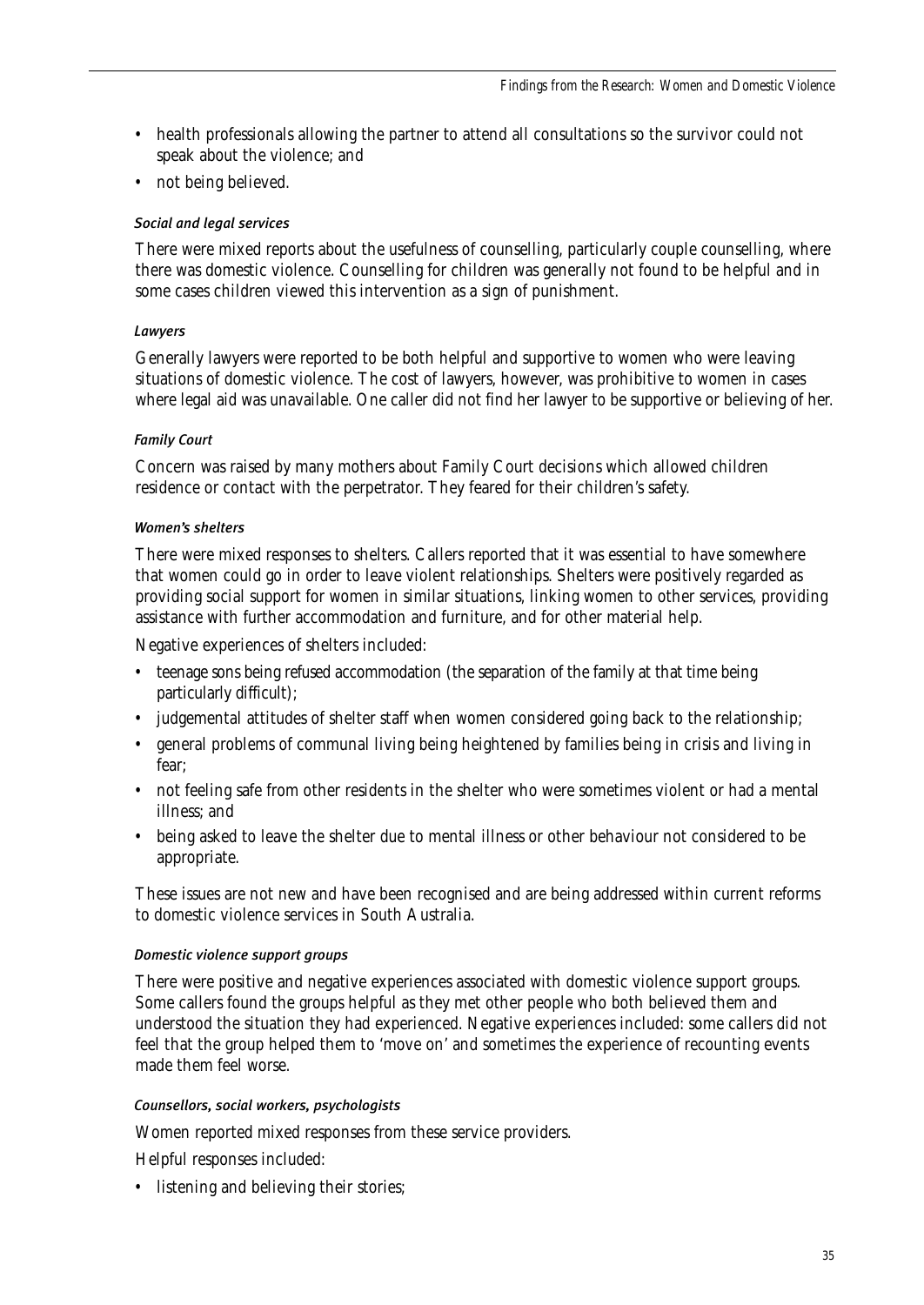- not judging them for remaining in the relationship;
- being compassionate;
- normalising their experience and explaining the nature of domestic violence; and
- providing links to services and giving practical information on how to survive.

Unhelpful responses included:

- not referring on to the range of appropriate services;
- not following up the progress of clients; and
- long waiting lists for counselling.

One caller reported that the worker saw the couple together and wanted to send them to seminars, which the caller did not consider relevant. Counselling seemed inappropriate to some callers if the perpetrator denied or lied about having a problem.

# *Self-help books*

Reading self-help books was identified by some callers as a source of help in understanding their situations and making changes. This represents an important addition to formal and informal supports that may or may not be consistent with approaches taken by service providers to addressing domestic violence. The 'purple domestic violence book' which was produced by one of the DVAGs was recommended by some callers. In particular the 'recognition of domestic violence' and 'what to do when deciding to leave' sections were identified as valuable.

#### *Ministers of religion*

Ministers and priests were identified by some as important sources of formal help with their relationships, however there were mixed reactions to their effectiveness. Helpful responses included giving information about how to leave the relationship and offers of support to make that choice. Unhelpful responses included being told to remain in the relationship or to 'try harder'.

# *Other helpful/unhelpful factors*

In hindsight many callers identified practical aspects that would have helped them, for example women reported that their partner always accompanied them to the doctor and they were seen together. One woman was never able to state the reason for her injuries and later, when she left the relationship, the doctor's notes were used in court as evidence 'against her'. Everyday practices of human service workers should provide opportunities for people to raise their problems away from their partners.

One caller mentioned that the use of the word 'crisis' in promoting services was misleading for her. She did not see herself as being 'in a crisis' as she lived in the abusive relationship all the time.

# **3.1.3 Needs of Women Victims and Survivors of Domestic Violence**

# Needs whilst living in abusive/violent relationships

Participants consistently reported that their experiences of living in abusive/violent relationships were complex and the solutions were equally complex. The needs of women in domestic violence situations cannot be characterised in simple, linear terms where the sole objective of service provision is to get them out of the situation. Women's perceptions of their relationships, of themselves and of their partners undergoes a transformation from the beginning to the end of the relationship, and this transition is affected by a range of variables in the relationship. For most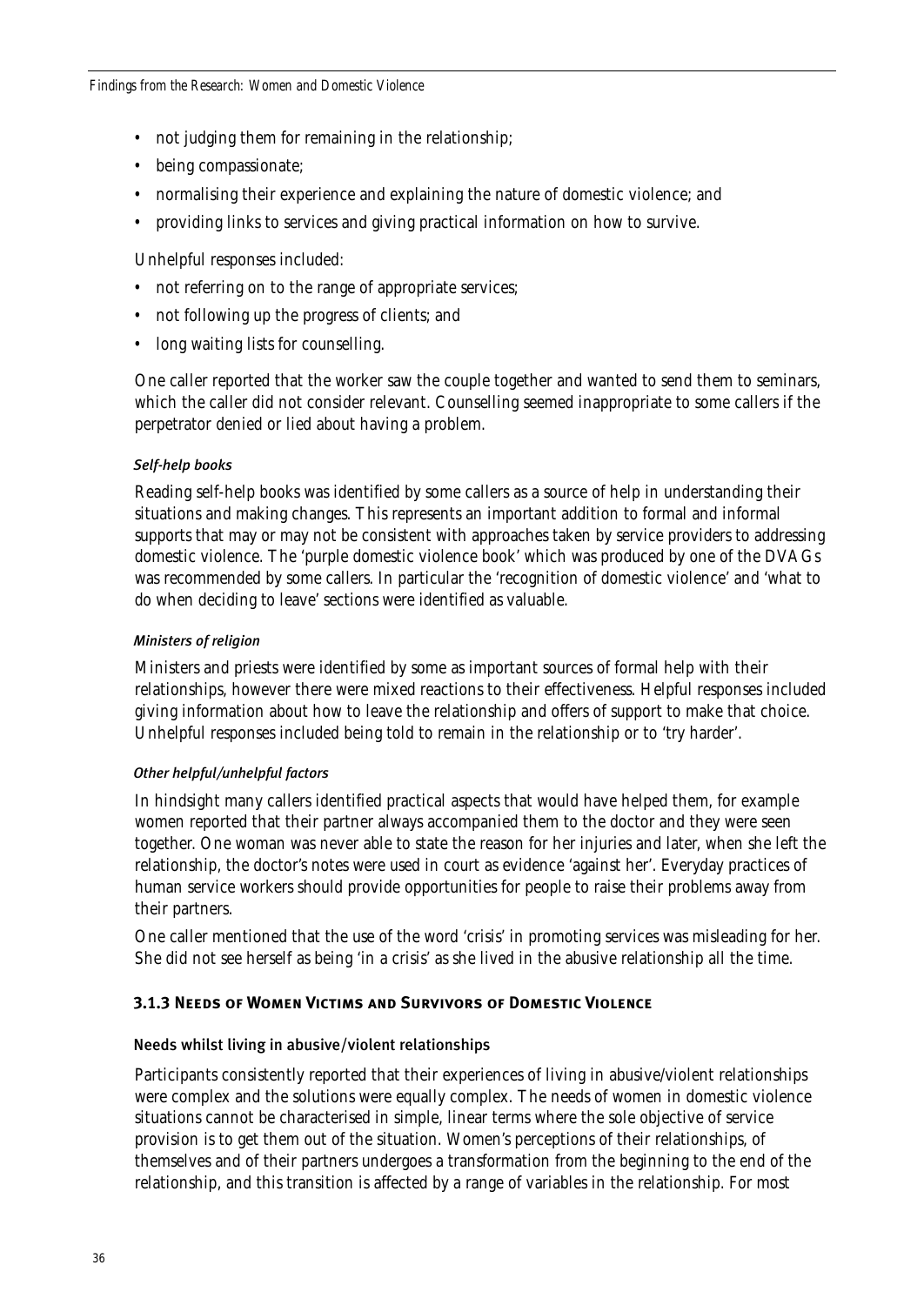women, the level of control exercised by the abuser inhibits their capacity to fully recognise or act upon the alternative options available to them. Strategies for intervention must accommodate the differing experiences of victims/survivors.

From women's responses about what would have helped them whilst in the abusive relationship two main suggestions were offered.

# *Need for unconditional support*

A number of the participants indicated that they needed support from a person, or a network of people, who were not 'scared away' by an abusive partner or did not know him. For some participants this was because they either did not want to burden their family with the knowledge of their abusive relationship, or they felt that their family would not believe and/or support them. Where participants had not told family or friends about the violence prior to leaving, they were usually 'shocked' as everything had appeared to be fine on the surface. For some participants this fed their fears about not being believed. Whilst others were believed, responses which were unhelpful such as 'Well why don't you leave', indicated of a lack of understanding of their experiences.

The support needed could either be from a friend, a support group or a professional. The important criteria identified were availability and flexibility, according to the woman's needs. What women needed was someone who:

- was not judgemental about the relationship;
- would support them through their complex decisions as to whether they remained or left the relationship;
- was available at all times, especially 'after hours';
- understood that it was not easy to 'just leave' the relationship; and
- would continue to support them, despite their partners' behaviour.

Some women expressed a preference for female support, finding contact with men at this time threatening.

**1.01 It is recommended that the Ministerial Forum for the prevention of Domestic Violence give priority to community education and development activities that target family, friends and work colleagues in order to raise awareness of the needs of victims of domestic violence and appropriate responses to these needs.**

### *Need to be asked directly about the abuse*

Participants all reported that it helped if people asked them *specifically* and *directly* about violence and abuse in their relationship, rather than asking generally how things were in the relationship (which some interpreted to mean that people really did not want to hear or know about the violence and abuse). This may reflect a sample bias, as the participants were open enough about their experiences to take part in a focus group and thus may also have been more open to this level of directness.

Some participants had found it helpful whilst living in the relationship to be told by a professional that things would *not* change, especially if they had considered leaving the relationship. However, timing was important; some were not ready to accept such a message. This highlights the complexity of the separation transition for most women. As one woman suggested, support is needed from

*someone who understands that you still feel love for the person but hate the behaviour… Someone who doesn't try to rush you but explains that the behaviour is inappropriate.*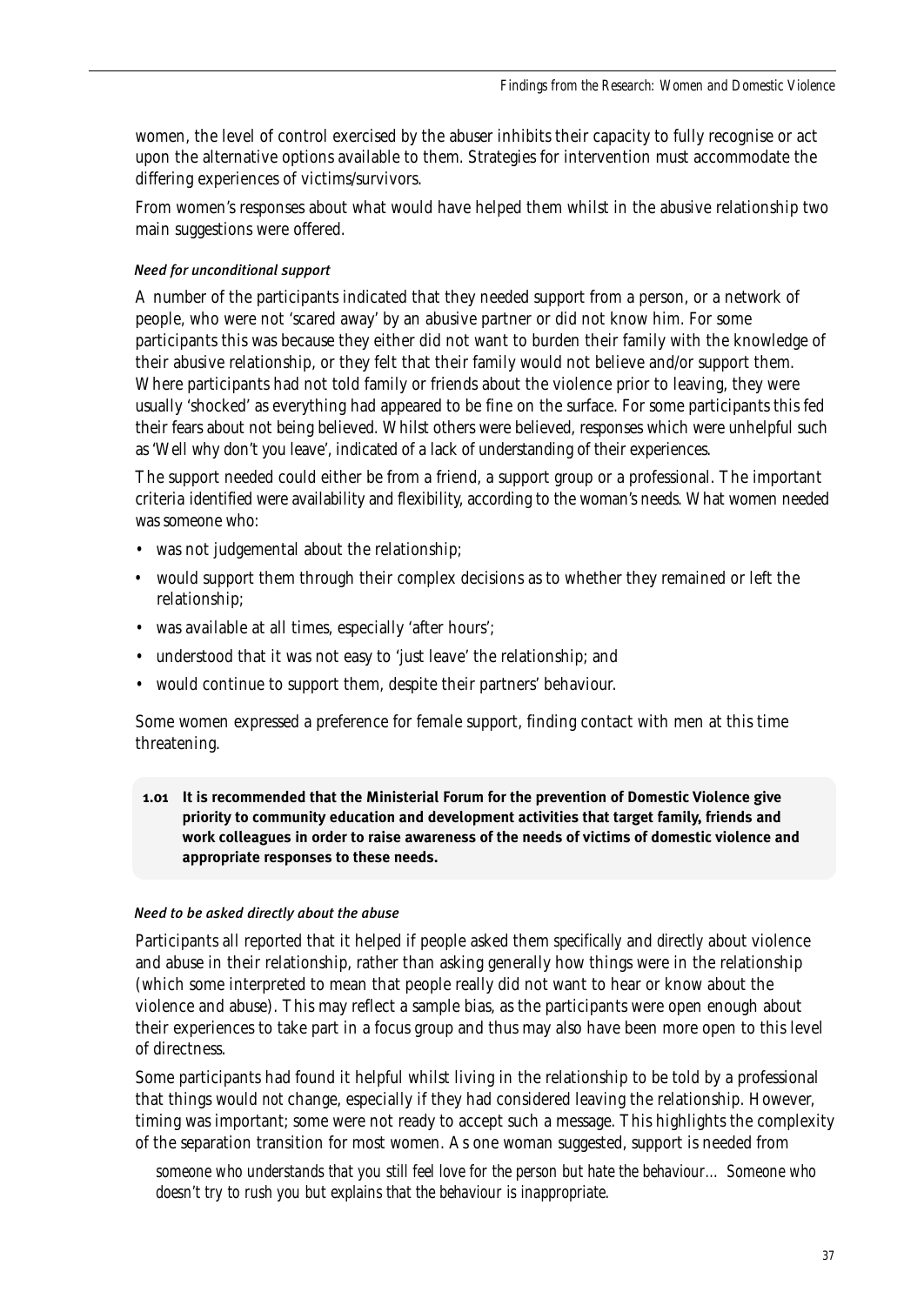*Findings from the Research: Women and Domestic Violence*

In offering support, people should be clear that abusive behaviour is not acceptable, at the same time recognising that the woman may need to set her own pace in resolving her situation. Clearly there will be instances where intervention needs to be more pro-active. For instance, in cases where women repeatedly report with severe injury, the level of control that is being exercised in the relationship may inhibit all opportunity for individual agency.

- **1.02 It is recommended that domestic violence awareness campaigns and community development activities continue and that they:** 
	- **focus on promoting community values and attitudes which condemn violence and abuse in relationships;**
	- **promote equality in relationships; and**
	- **encourage community responsibility for domestic violence, not in lieu of State responsibility, but as an adjunct to changing attitudes.**

# Changing needs at different stages in the separation transition

The differences in the needs expressed by women suggest that there are transitional stages between the beginning and ending of an abusive relationship. These stages vary and may not be experienced by all women, but some common themes were evident in the research.

The major problems that women in violent and abusive relationships had to overcome were:

- an overwhelming sense of failure in their relationship or marriage;
- difficulties in identifying inappropriate behaviour; and
- feeling responsible for the violence.

# *Women's needs in the transformation of violent relationships: expectations about marriage, responsibility for the relationship and the violence*

The social pressure to be in a long lasting and successful relationship is often internalised by women and reinforced through the responses of friends, family, work colleagues and the media. The shame associated with 'marriage failure' makes women reluctant to tell people about their experiences and to seek help. Commitment to maintain the relationship resulted in many women enduring considerable abuse and violence over a long period of time . There were three main issues related to the endurance of violence and abuse:

- some women loved their partners and enjoyed other aspects of the relationship;
- there was an internalised pressure to 'make the marriage work'; and
- this was the first relationship for a number of women and so they were uncertain about whether violence was 'normal' or 'acceptable'.

Women's uncertainty about the acceptability of some types of abuse in relationships, such as verbal abuse, reflects a common understanding of domestic violence as physical violence. Non-physical forms of violence and abuse are not necessarily viewed as 'domestic violence' in the general community. However, most women reported that fear and intimidation generated by emotional or verbal abuse can be more detrimental in the long term than physical violence. The broader-based definition of domestic violence used by agencies needs to reach women who may not currently recognise abusive behaviour in their own relationships. It is important to challenge perceptions that non-physical violence and abuse are 'normal' parts of inter-personal relationships.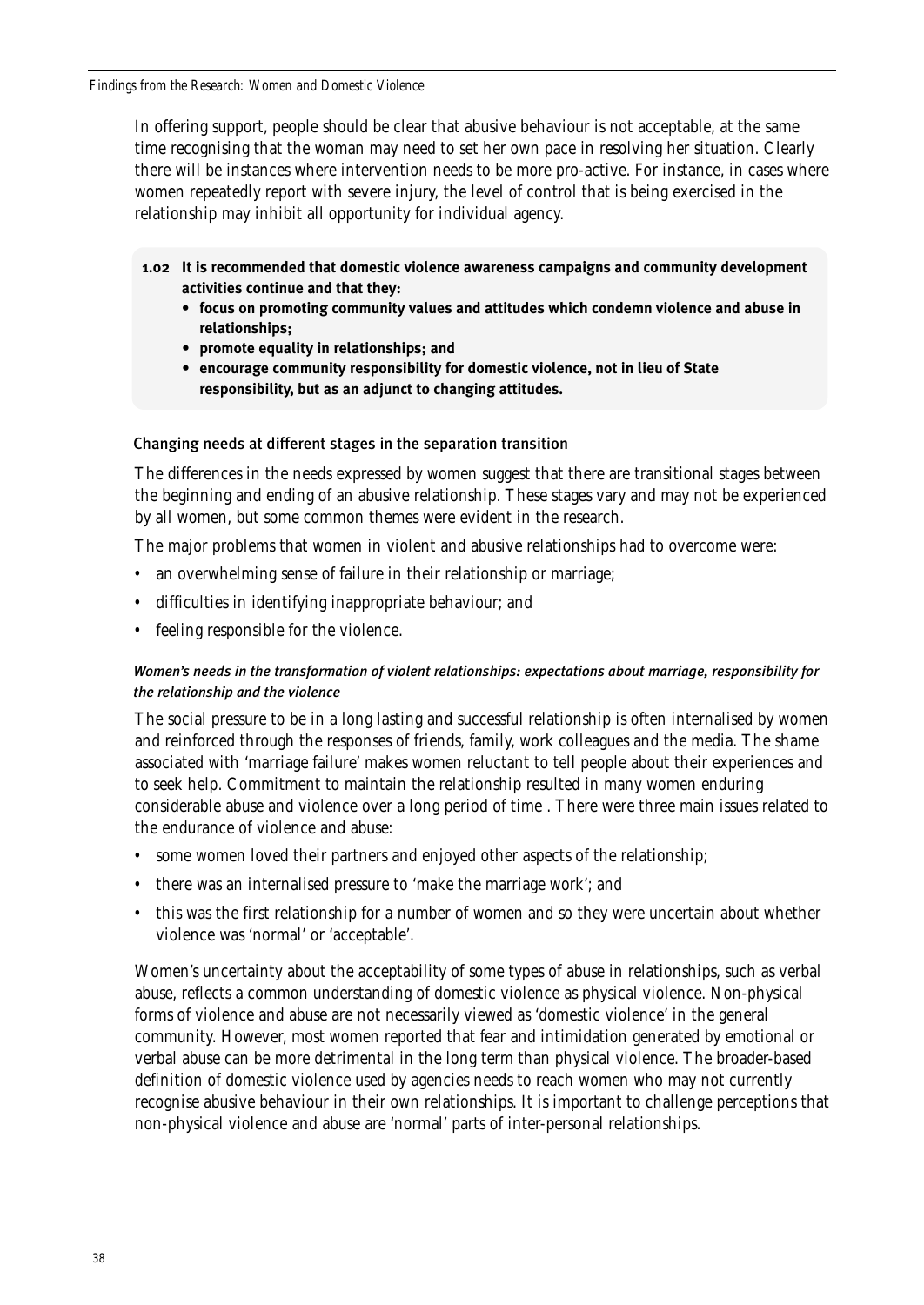Feeling responsible for the relationship and for the violence is a very common experience for women in violent relationships. In many respects women's sense of responsibility for the violence reflects more than just traditional female conditioning about relationships. Perpetrators often do not take responsibility for their behaviour and blame their partners. Participants were often relieved to find the term 'domestic violence' to explain their situation, as this provided a name for their experiences and reduced their feelings of responsibility for the violence. Knowing about domestic violence helped some women leave a violent relationship. However, evidence suggests that whilst there continues to be positive or enjoyable aspects in the relationship many people will remain, as 'it is not all bad', or because 'he has his good points'.

Many women may be alienated or threatened by an either/or choice, between their commitment to themselves and to their relationship. However, over time many women reported an escalation in the forms of violence and abuse they experience in their relationships. Some reported that they did not leave a relationship when violence escalated to an intolerable level – they continued in the abusive relationship in relative isolation to a point where their perceived and actual options became severely restricted. Some women were extremely resilient and/or reluctant to acknowledge that violence reflected a problem with the relationship as a whole. These women's needs must be very carefully considered.

The research indicated that in general domestic violence victims had incredibly high levels of commitment to their relationships and nobody left after a few incidents of violence and abuse. Women usually took some responsibility for the violence against them at the beginning of their relationships; however, over time most recognised that it was 'not their fault'. Despite this insight some women continued to live in relationships where there was violence because of their commitment to the relationship and/or the institution of marriage. For many women, recognising that violence is unacceptable took a considerable period of time. With this in mind, the following recommendations aim to heighten community awareness of the nature of relationship violence both to prevent its occurrence and act as a catalyst for early recognition and intervention.

- **1.03 It is recommended that domestic violence campaigns continue to highlight men's responsibility for violence.**
- **1.04 It is recommended that domestic violence campaigns include a focus on non-physical forms of domestic violence – such as emotional and verbal abuse – as these forms are often more prevalent, more pervasive in their effects and less likely to be considered violent and abusive by the community.**
- **1.05 It is recommended that service providers, and others conducting education and prevention campaigns, re-examine the most effective ways to transmit the message that relationship violence is unacceptable.**

### Women's needs when deciding to leave the relationship

The needs identified in respect to women leaving an abusive relationship were generally practical in nature.

### *Need for information about services*

Women leaving abusive relationships need to know about relevant agencies – specialist domestic violence services and generic human services – and the services and referrals they can provide. This is especially important where women have been systematically isolated over a period of time.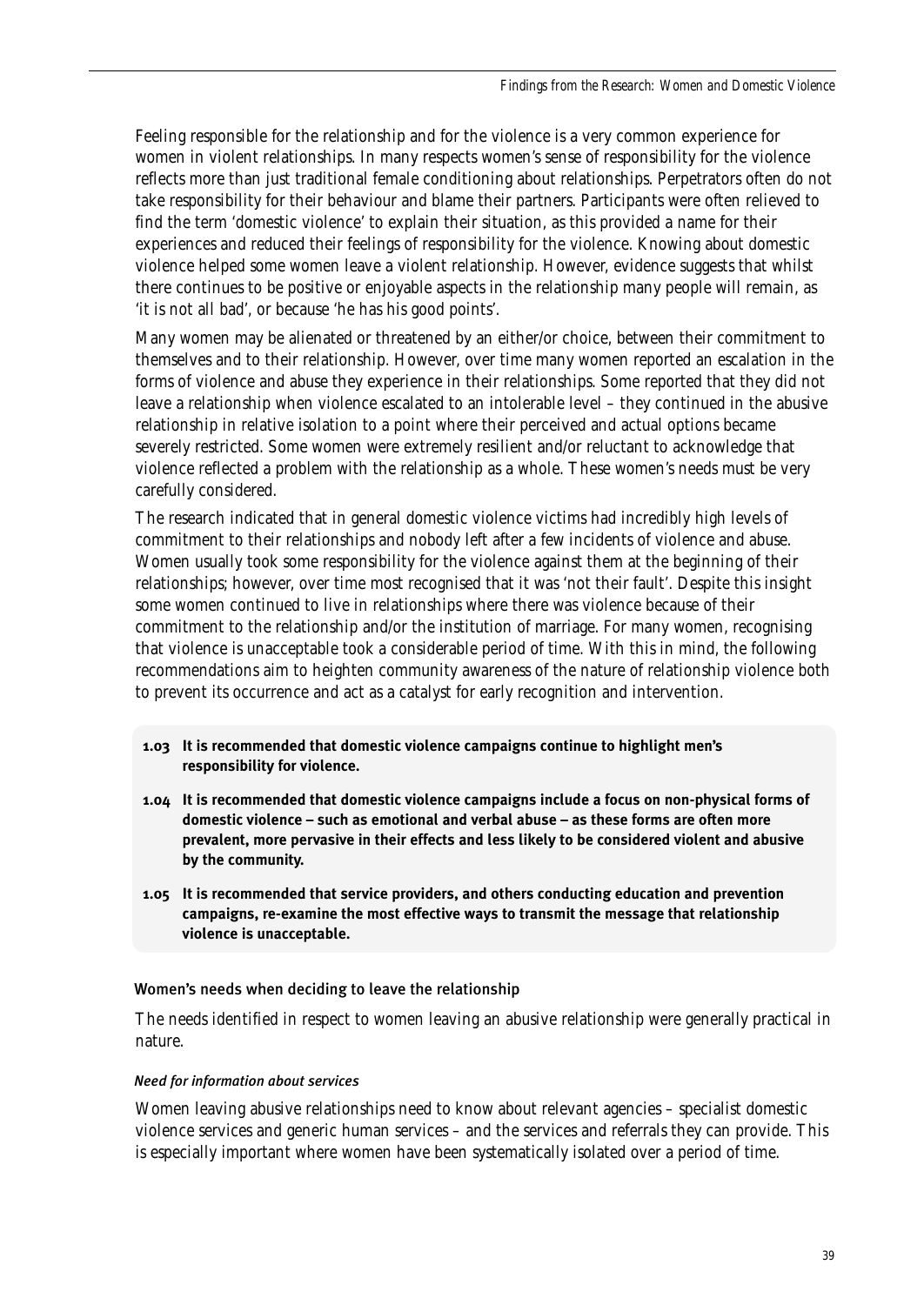A central service that provides victims with information about their rights, and practical information about removalists, legal services and so on would be useful. One participant used the example of the public awareness campaign for the *Quit Line*, a service to the members of the community who are in the process of giving up smoking. Domestic violence services need to be well publicised so women can be supported in their decisions. Information should be everywhere – on bus shelters, public toilets, in the media, in the workplace: 'The issue needs to be out there' and 'in your face'.

Practical information about generic services is important; for example, knowing you can ask to speak to a social worker at Centrelink if you are in a situation of domestic violence. Many people found it difficult to talk about their situations in a public space. The option of a private consultation with someone who understands their experiences should be available in all human service organisations.

- **1.06 It is recommended that a central telephone number for information about domestic violence be continued and that this number:**
	- **is widely publicised;**
	- **provides practical information and referrals on a 24-hour basis; and**
	- **is available toll-free for rural callers.**
- **1.07 It is recommended that a 'one-stop shop' approach to service delivery for families experiencing domestic violence be adopted to maximise opportunities for victims to access services and for the provision of educational material for the community generally.**
- **1.08 It is recommended that information about domestic violence be prominently displayed in many different public areas including shopping centres, public toilets, workplaces, schools and sporting venues. These displays should include information about:**
	- **the various forms of domestic violence;**
	- **where to get help; and**
	- **how individuals in the community can help to ameliorate, prevent or stop domestic violence.**

### *Need to secure assistance from professionals*

Many women seek help for the 'effects' of domestic violence (such as anxiety, loss of confidence, physical injury) and not for the actual violence and abuse in their relationships. It is critical for these women to have their story taken seriously by those to whom they disclose, as well as being provided with practical help and support.

In disclosing domestic violence to human service workers and other professionals, some participants found that responses differed depending on the types of abuse they had experienced. They found that professionals, such as police, doctors and social workers, were more sympathetic when there was evidence of physical abuse than when they were describing non-physical forms of abuse.

Many women described the medical profession as resistant to dealing with domestic violence. A number reported that doctors treated the symptoms of abuse (including serious injuries) without labelling the cause of the problem or referring to appropriate services. Where doctors labelled the violence and appropriate referrals were made, women's needs were better served. A number of participants were prescribed medication by general practitioners or psychiatrists whilst they were in violent relationships. They were diagnosed as 'depressed', 'anxious', and 'unable to cope'. A number were also prescribed medication when relationships ended. There were mixed responses to the benefits of this medication.

Women reporting to hospitals and doctors surgeries after abusive episodes were often interviewed with the perpetrator present, making it difficult to disclose the cause of their symptoms or injuries. These women suggested that protocols be introduced to make it mandatory for women to be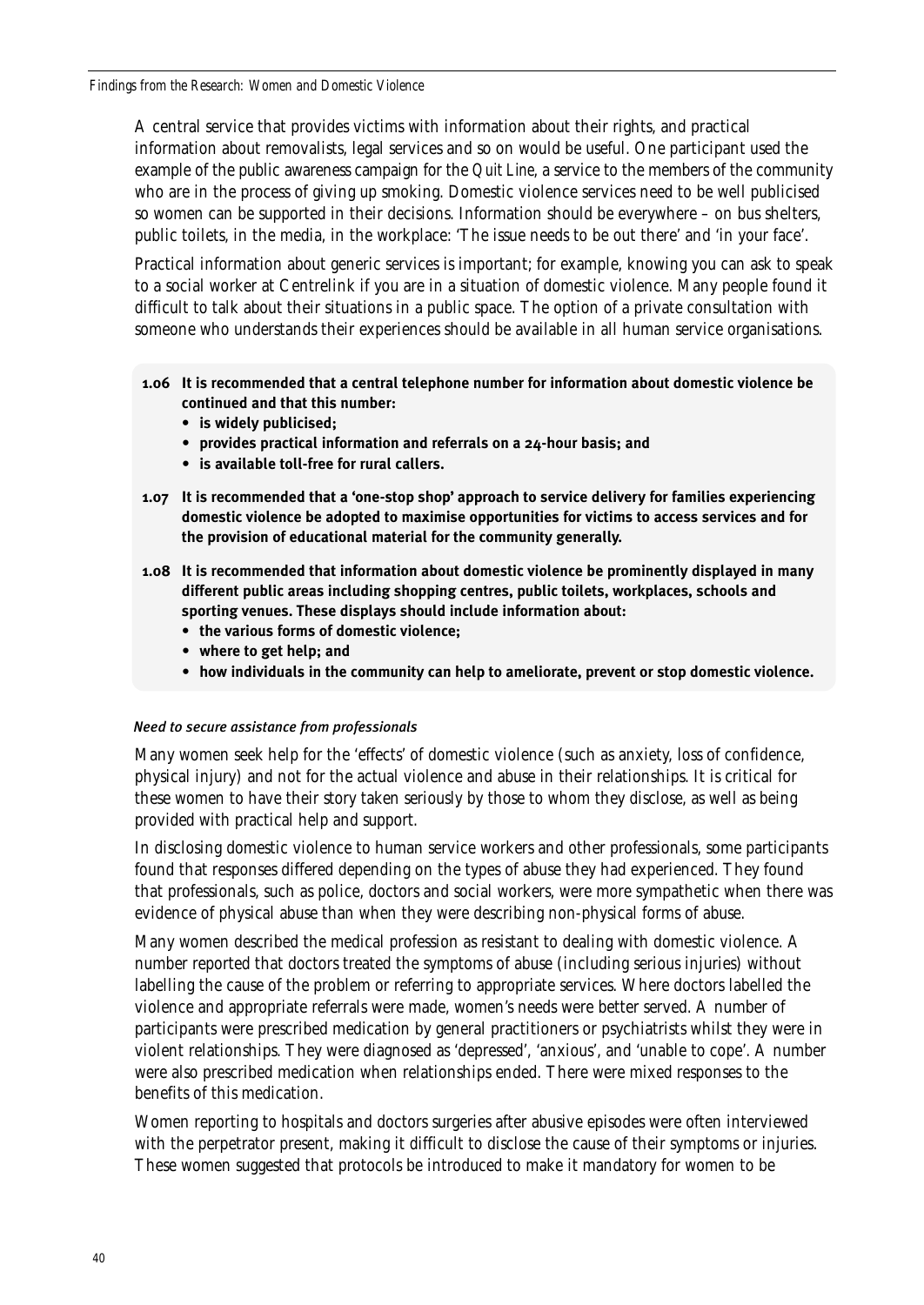interviewed separately from their partners (male and female), especially where there are unexplained injuries or illnesses.

The need for services to be more accessible was also emphasised. In particular, extensive waiting lists for counselling were prohibitive and long-term affordable accommodation for women and children was often difficult to locate. Easy access to support groups for women and improved services for men were also needed.

**1.09 It is recommended that all professionals give priority to strategies that acknowledge the importance that victims and survivors of domestic violence place on finding some level of personal control over their lives.** 

**1.10 It is recommended that the following strategies be implemented:**

- **research the impact on victims and perpetrators of domestic violence of prescribing medications for the symptoms and effects of domestic violence;**
- **reinforce the application of protocols for identifying domestic violence in General Practice, psychiatry and in hospitals;**
- **encourage doctors to see female patients alone, not with their partners, especially where there are unexplained symptoms or injuries;**
- **examine how the structures of General Practice can be made more responsive to the needs of people in domestic violence situations; and**
- **inform all doctors of the range of domestic violence services and ensure doctors can make appropriate referrals.**

# *Need to make plans to leave the relationship*

Many women report that meticulous planning was essential when preparing to leave a violent relationship. The 'purple domestic violence book', produced by the North Eastern Domestic Violence Action Group, contained valuable information for this purpose. Many of the participants commented on how crucial financial assistance was to the plan to leave – the cost of leaving can make planning difficult.

**1.11 It is recommended that information booklets on domestic violence containing information useful in planning to leave a violent relationship be made available in a wide range of diverse locations, including health services, social security services, and legal services.**

# *Safety needs when leaving the relationship*

Most women leave the family home to escape domestic violence. As safety is a key issue at this time, participants reported that it would help if the perpetrator was removed for a 24–48-hour period so that they could safely gather up their things and leave. The current practice of having a police escort to the house makes it hard for women to collect the things they need; however, it was acknowledged that the presence of police gave women and children a level of safety and protection. All women expressed a strong preference for the perpetrator to be removed and for the women and children to be allowed to stay in the home safely.

- **1.12 It is recommended that detailed research be conducted into a number of safety issues that effect women and their children during separation. This research should assess the viability of:**
	- **removing perpetrators from the family home for a period of 24–48 hours whilst family; members pack up and leave the home; and**
	- **removing the perpetrator permanently from the family home.**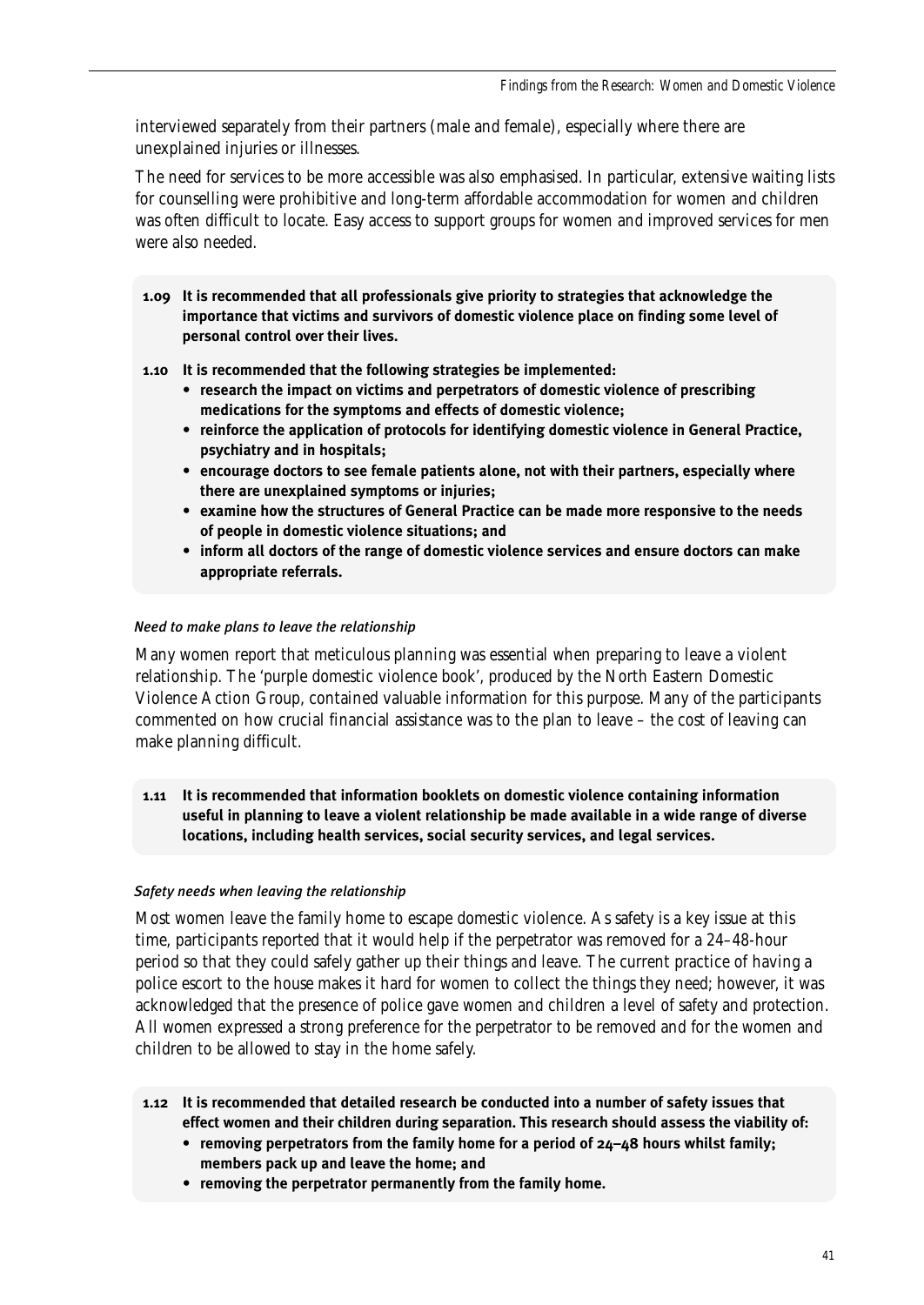# Post-separation needs

Many women experience some of their most difficult times after leaving the relationship, and in some cases felt worse after leaving, as they had lost everything. This was related to a number of issues including:

- experiences of post-separation violence;
- dealing with the legal system;
- lack of support;
- loneliness: and
- poverty.

# *Need for protection*

The level of violence sometimes increases after women leave the relationship. Abuse can take the form of stalking, constant threats or physical and sexual assault in the months immediately following the separation. Many women felt the need for more protection at that time.

*You're safe living in the relationship but when you leave and he's lost his security that's the most dangerous time.*

Some participants found stalking to be especially frightening, as this form of abuse is less predictable than the abusive behaviour experienced within the relationship. A related concern for victims living in rural areas was perpetrators' access to guns. Participants argued that where there was evidence of domestic violence, perpetrators' guns and gun licences should be revoked.

Post-separation violence was often experienced when children were handed over to their father for visits. For a number of participants this was a regular anxiety-provoking event for the following reasons:

- women generally had to come face-to-face with the perpetrator;
- the perpetrator made threatening or disparaging comments to the woman (often in front of the children);
- children were upset and anxious because they did not wish to go with their father;
- women worried about the children's safety and whether and when they would be returned; and
- fathers made disparaging comments to their children about their mothers.

Participants expressed the need for more access/hand-over centres and for improved services offering 'supervised' access.

- **1.13 It is recommended that research into the safety of women and children during separation be extended to include the post-separation period. This research should address:**
	- **the effectiveness, of existing measures for enforcing and policing legislation with regard to guns and the gun licences of domestic violence perpetrators, in particular in rural areas; and**
	- **the feasibility of providing more supervised hand over/access centres which are empathic to the needs of both parents and the children involved.**

# *Need for accessible, affordable legal support*

Experiences with the legal system are generally negative and draining for all parties. A common issue for female victims was the lack of access to legal aid. This was a particular issue for participants who had not finalised property settlements and had assets but no, or limited, income. Where participants were not able to access legal aid there were complaints about the cost of legal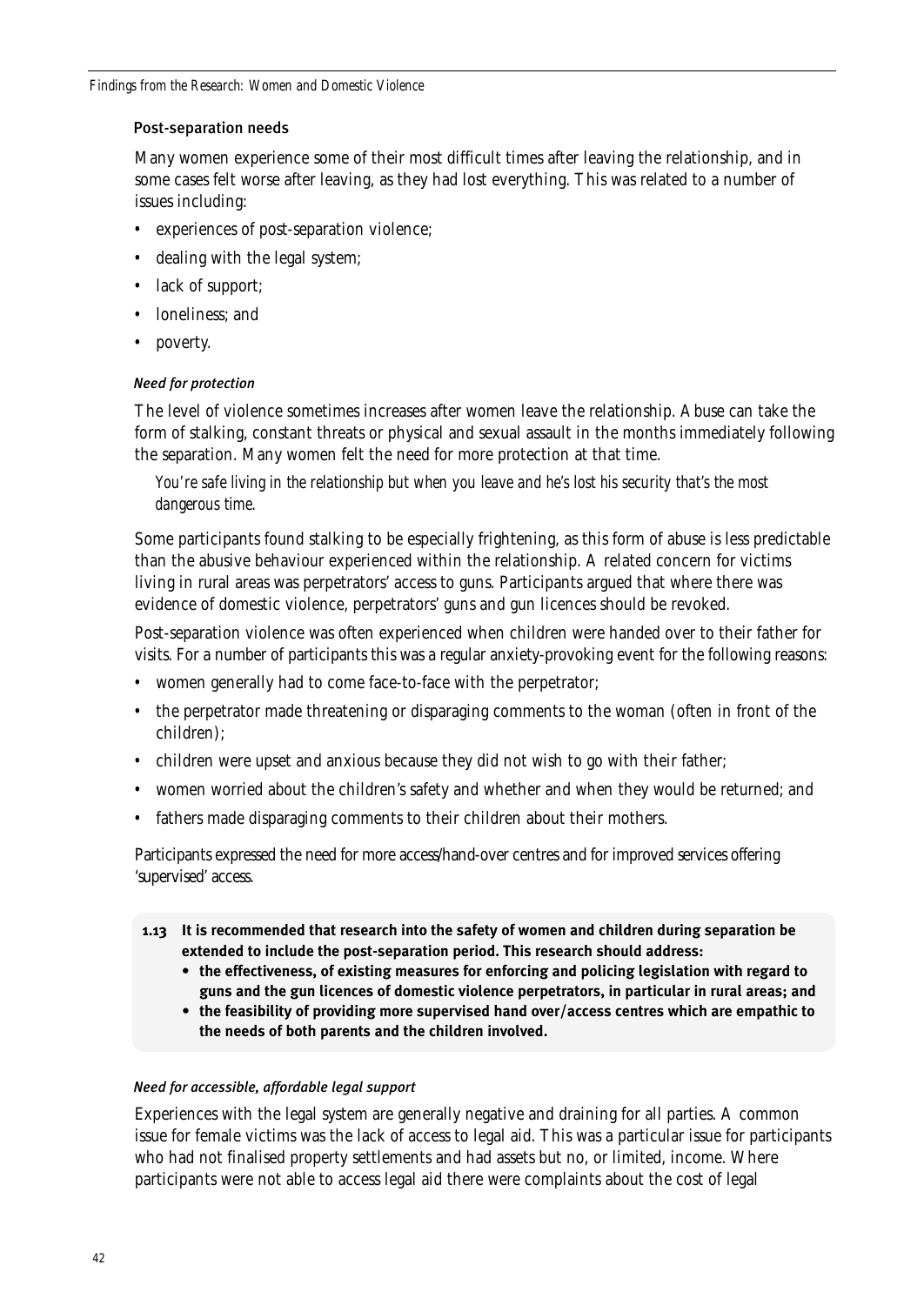representation, particularly when the court proceedings were deliberately delayed or prolonged by partners in high-paying jobs. Women experienced this as a form of post-separation abuse.

Many participants found it hard to find a lawyer who was supportive and experienced in dealing with domestic violence cases. Where participants had been to the Women's Legal Service or specific domestic violence services, such as women's shelters, they had generally been assisted with supportive legal representation.

# **1.14 It is recommended that access to affordable legal advice and legal representation be increased for victims of domestic violence.**

# *Need for professionals to normalise victims' responses to domestic violence*

A number of participants who had sought help from formal services after leaving an abusive situation had been told by professionals that they were experiencing Post-Traumatic Stress Disorder (PTSD). Some women found this positive as the label normalised their experiences. Other labels given to women when they were in violent relationships, such as 'depressed' or 'neurotic', were generally viewed as unhelpful.

**1.15 It is recommended that helping professionals avoid using labels that implicitly blame victims for the effects of domestic violence on their social and psychological functioning, and strive to use language and approaches which 'normalise' the feelings and behaviours of domestic violence victims and which puts their responses in a context.**

### *Need for accessible, affordable counselling services, including after-hours support*

Once women left the abusive relationship, and the immediate needs for shelter, income and safety were met, many found counselling helped them to make sense of the experience and adjust. Often the need for counselling was acute at nights, when counsellors were not available. Participants reported that after-hours support services, staffed by professionals or by volunteers who had an understanding of their experiences, would be helpful. Other participants stressed the importance of being able to access services when needed – it was not helpful to have to make an appointment six weeks ahead.

- **1.16 It is recommended that affordable and accessible support be provided for victims of domestic violence with consideration given to:**
	- **after-hours access;**
	- **using both paid workers and volunteers;**
	- **early intervention; and**
	- **diversity of location, for example the provision of workplace counselling to all employees.**

# *Need for respite*

Some women with children identified the need for respite or assistance with the parenting role, especially in the early stages of leaving the relationship. Similarly, many women needed social security support for a short period immediately after ending an abusive relationship, so that they could recover from the trauma and readjust their lives.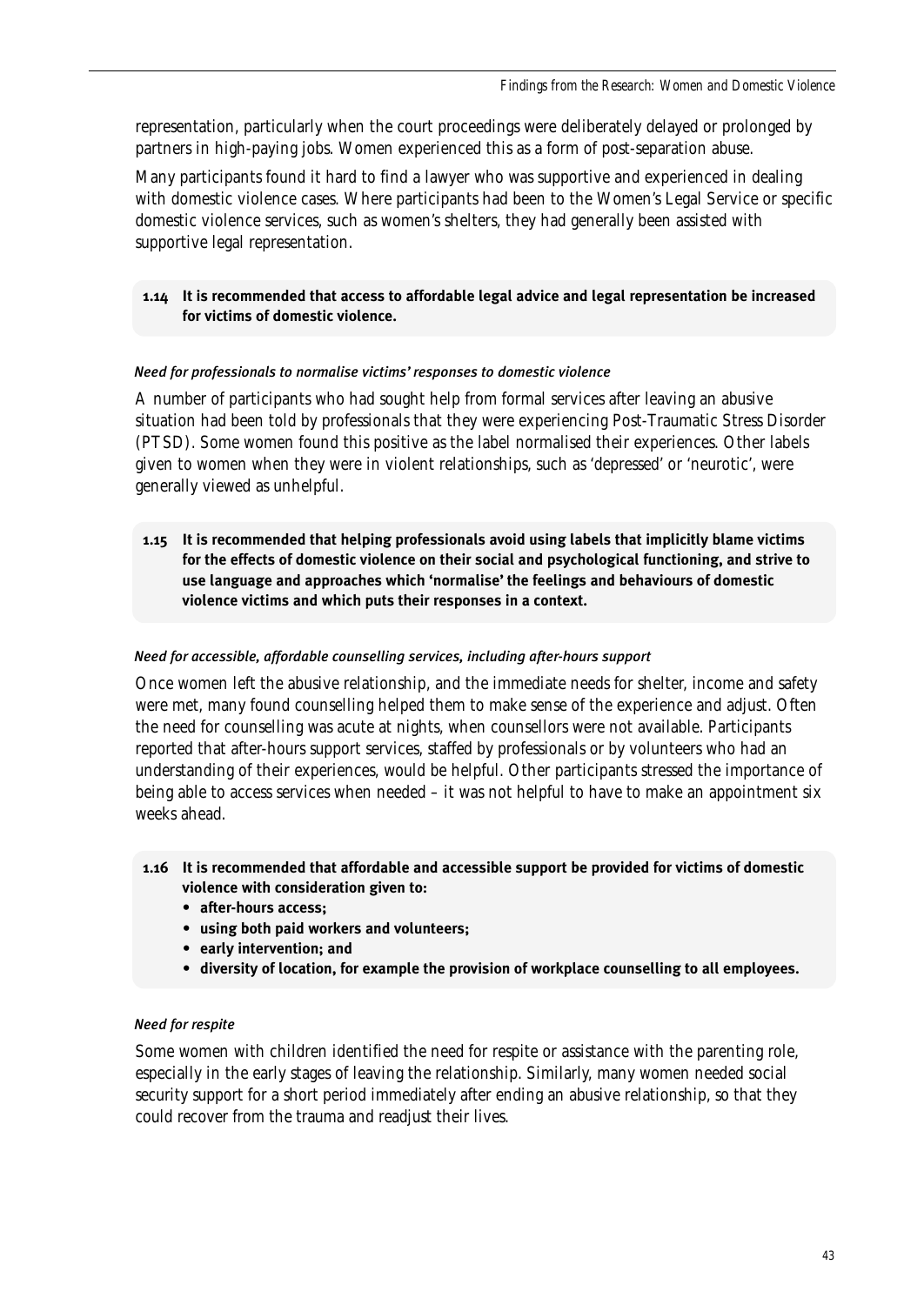- **1.17 It is recommended that services offering respite child care be available to parents who are leaving or have left a domestic violence situation, staffed by people who are familiar with the impact of domestic violence on children.**
- **1.18 It is recommended that women leaving domestic violence situations, and who are applying for the New Start allowance, be given a temporary exclusion from the Social Security work test requirements for three months, to enable them to adjust and prepare for seeking employment.**

### *Need for appropriate accommodation and financial security*

The experience of poverty, particularly where there are children, can be enough to make women return to violent situations. Actual or potential poverty can also deter women from leaving violent relationships in the first instance.

Women reported having to live on income support after leaving abusive relationships and, where there were realisable assets, they were not necessarily eligible for these payments. Many women pointed out that even though they (and often their children) were the victims of violence, it was the perpetrator who remained in the family home and continued to go to work and receive a salary. Women and their children often lived in temporary accommodation and endured poverty. In some cases the children blamed their mother for their poor material circumstances. This compounded the difficulties faced by women negotiating their way out of violent relationships and illustrates to the outsider why it is not easy to 'just pick up your things and leave'.

# **1.19 It is recommended that research be undertaken to document the range of ways in which poverty is experienced by women and children leaving violent relationships.**

### Special needs

#### *Needs relating to medical conditions and disability*

Two participants had been in relationships that became violent after their partners had experienced medical traumas – in one case a head injury and another, heart surgery. For both participants their relationships had been positive until that point and their commitment to the relationship was sustained by the hope that things would improve or 'get back to normal'. The positive aspects of their relationships were never restored. When partners have a disability or medical condition, women are under greater pressure to remain in the abusive relationship.

# **1.20 It is recommended that further research be undertaken to identify the special needs of victims and/or perpetrators with a disability.**

#### *Needs of women whose partners are members of a particular profession*

A small number of women reported particular problems in accessing help because of the nature of their ex-husbands' professions. Some professions, such as the armed services, require families to move frequently and women are removed from the support of families and friends. Confidentiality is also an issue, in particular where the families of professionals live in closed communities (again in the services), or the perpetrator has easy access to relevant information (as with lawyers and police). In some professions there can be a cultural attitude that normalises controlling behaviour and does not see it as abusive. If a partner is a family lawyer or judge, women report particular difficulties during separation and divorce proceedings.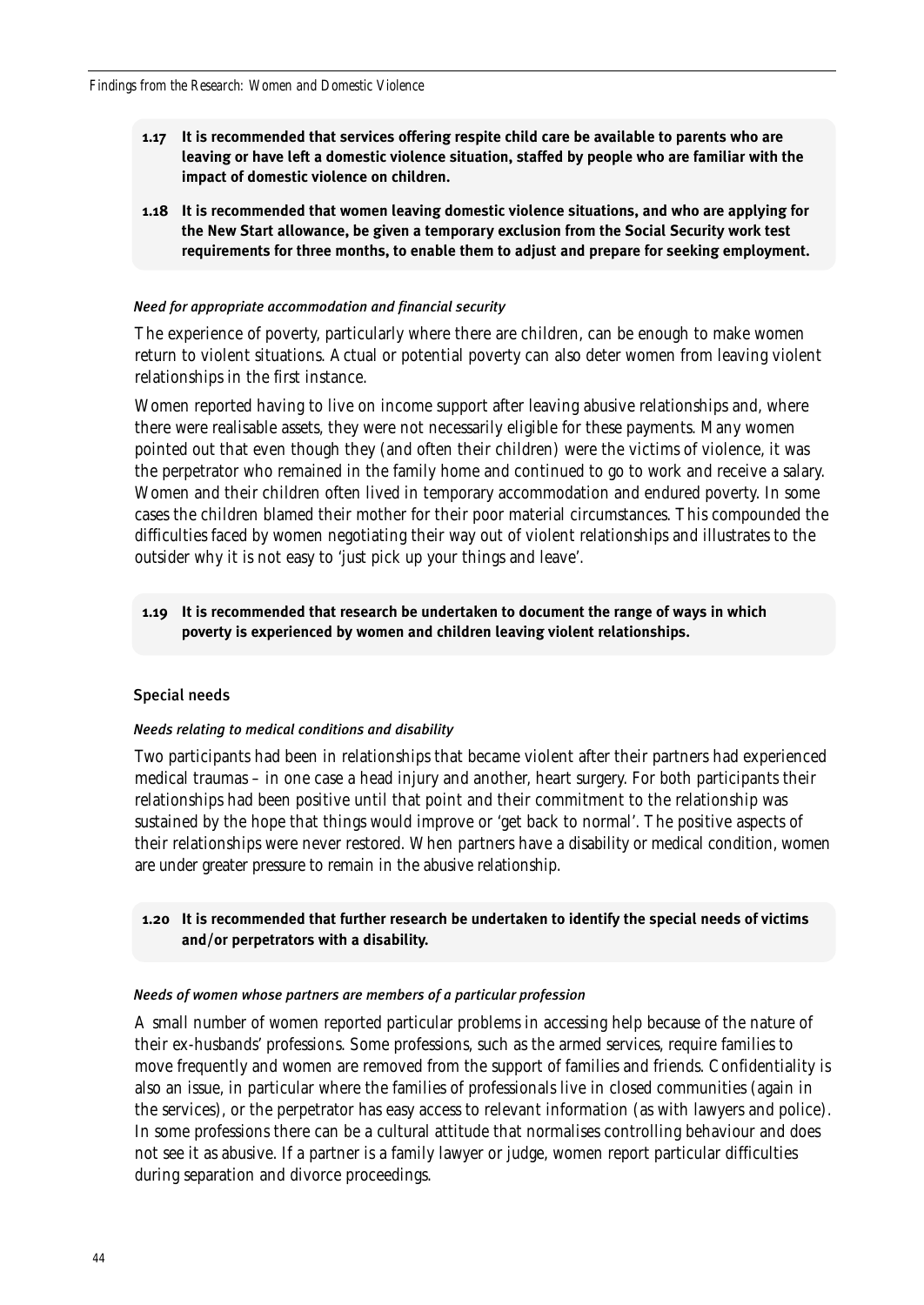- **1.21 It is recommended that special strategies be developed to assist victims and children whose partners work in relatively closed, hierarchical and/or mobile professions; for example, in the police force, the legal profession or in the armed forces. Strategies should address:**
	- **confidentiality issues;**
	- **the lack of access to extended family and supportive friends;**
	- **authoritarian attitudes which may be an accepted part of the culture of the profession; and**
	- **the impact of holding a high-status public position in the community both on victims and perpetrators of domestic violence.**

Needs relating to prevention, early intervention, professional education and training, and service provision

#### *Need for improved education and training of medical practitioners*

Education of professionals about domestic violence and comprehensive assessment and referral processes are needed to meet the complex needs of those experiencing domestic violence.

In recent years many human service professions have put considerable effort into professional education and development around domestic violence. However, women reported that many general practitioners, doctors in hospitals and psychiatrists still indicated to the victims of domestic violence that they did not understand the nature of the problem and did not make appropriate referrals when domestic violence was identified.

- **1.22 It is recommended that improvements in professional education and training be made, to assist doctors to identify and refer domestic violence cases appropriately. This should involve the inclusion of social and feminist theories of domestic violence in the curricula of courses for:**
	- **all undergraduate students in the medical profession;**
	- **psychiatrists; and**
	- **general practitioners engaged in post-graduate training and continuing education.**

#### *Need for improved education and training of police*

Feedback about the quality of police services has been increasingly positive in recent years. In particular, police working in specialised domestic violence units were identified as providing helpful responses. However, the need for *all* police officers to have training in domestic violence was identified.

**1.23 It is recommended that domestic violence education and training continues to be provided to all South Australian police officers, including police in rural areas, and quality control strategies be put in place to ensure effective outcomes.** 

#### *Need for improved education and training of human service professionals*

Ongoing education and training is needed for all human service professionals in the area of domestic violence.

**1.24 It is recommended that domestic violence education and training be provided for all public contact staff in human service agencies.**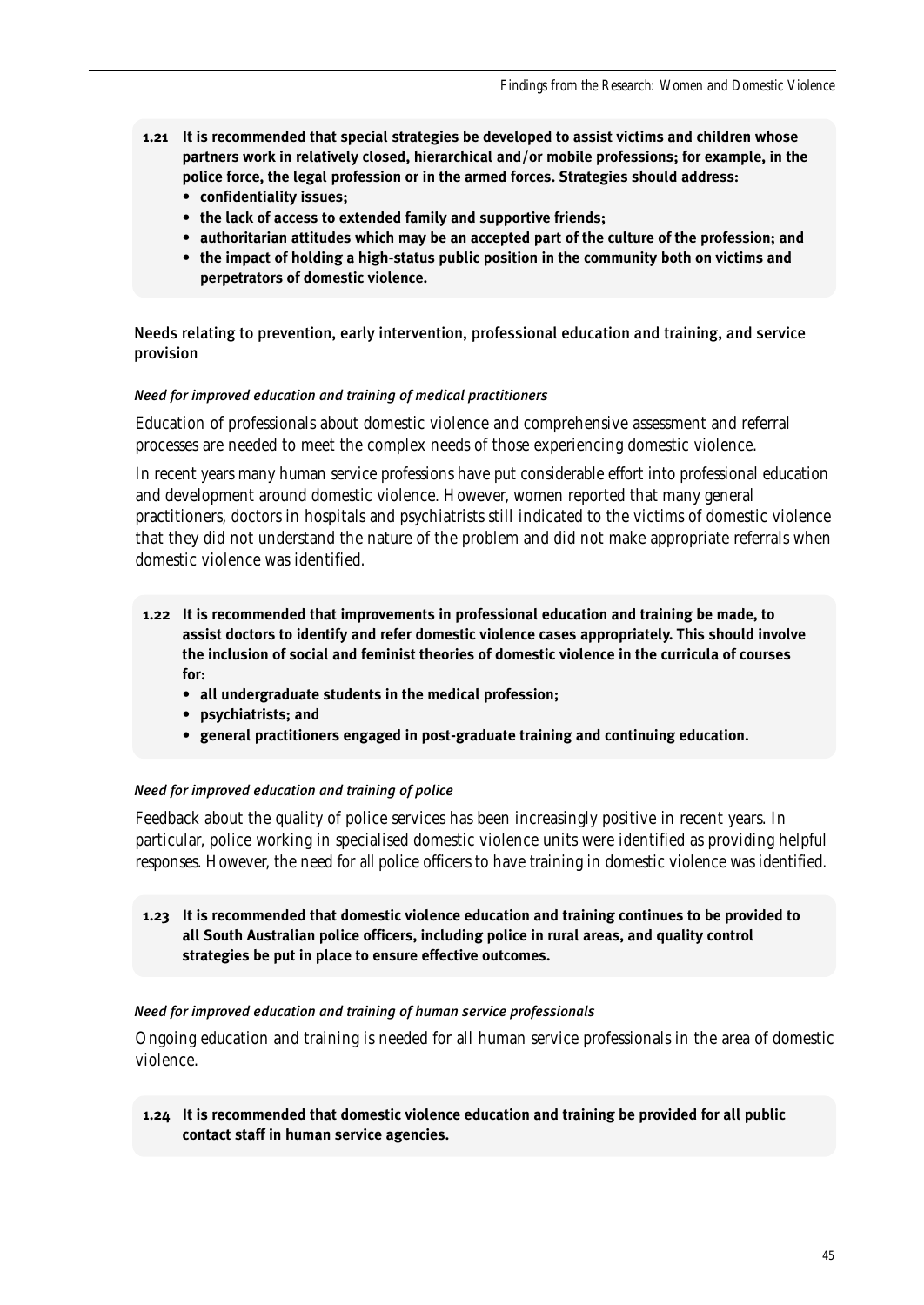**1.25 It is recommended that domestic violence continues to be included in the curricula of professional undergraduate courses such as social work, human services, nursing, teacher education, allied health education, childcare, as well as post-graduate and continuing education courses.**

### *Need for changes to legislation and the legal system*

Many needs in relation to legislation and the legal system were identified by participants in this research.

- Many of the participants argued that the onus of proof for the abuse should not be on the victim, but on the perpetrator.
- Participants noted that restraining orders are too hard to get and don't take into account nonphysical forms of abuse. These orders can often generate the greatest fear for victims.
- The law was not seen to take threats seriously and placed an unreasonable onus on the victim to provide dates or other evidence of violence, requiring a level of documentation that is generally impossible for a woman living in a state of constant surveillance.
- The adversarial nature of the legal system was generally seen as a problem. The adversarial, 'win at all costs' approach ignores the complex human needs and fears in situations of domestic violence.
- The high cost of legal representation is a problem, as is limited access to legal aid.
- Participants reported compromising with ex-partners so as to finish their associations with them, despite not achieving what they felt was a fair settlement in relation to division of property.
- Participants suggested that domestic violence should be taken into account in property settlements to ensure that victims are compensated for the abuse.
- **1.26 It is recommended that consideration be given to reviewing domestic violence legislation, and the responses of the legal system to domestic violence, to ensure the provision of adequate protection for victims of violence. In reviewing legislation and legal practices consideration should be given to:**
	- **ways of ensuring that the burden of responsibility for violent behaviour is on the perpetrator;**
	- **strategies to make it easier for victims of violence to take out restraining orders to protect them from physical** *and* **non-physical violence and abuse;**
	- **appropriate ways of collecting evidence of domestic violence that do not unduly burden victims with the onus of proof;**
	- **ways to compensate victims for the long and short-term effects of domestic violence;**
	- **ways of allowing victims of domestic violence, and their children, to remain in their homes and/or near their communities after separation; and**
	- **the effects of domestic violence on children in all decisions involving residence and contact (refer to the section on children).**

### *Need for changes to specialist and generic services*

Women in the research identified a number of issues around services that have already been discussed. Further recommendations are as follows.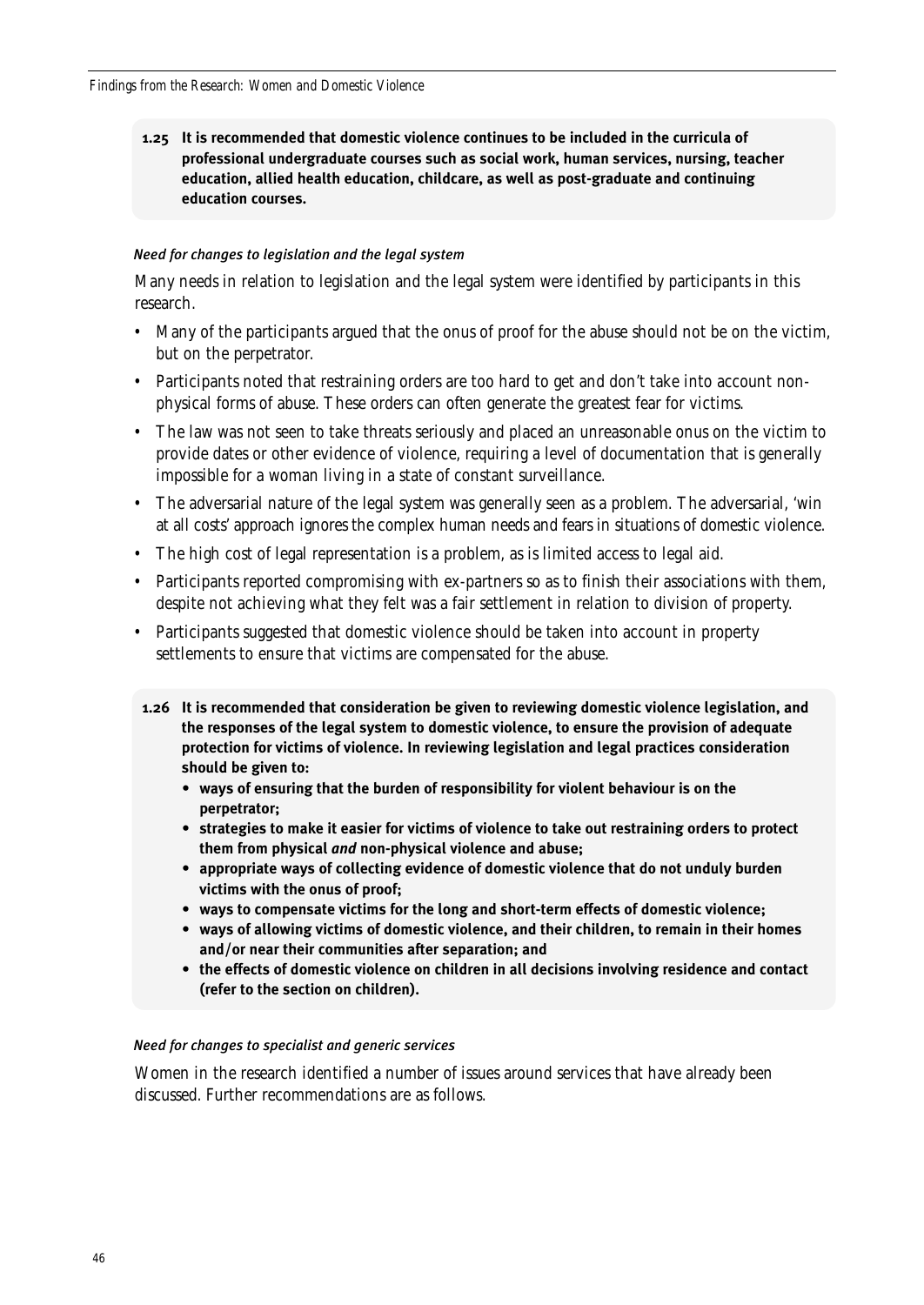- **1.27 It is recommended that accessible and affordable courses continue to be provided for the survivors of violence which focus on:**
	- **raising self-esteem;**
	- **assertiveness training;**
	- **conflict resolution skills; and**
	- **effective parenting strategies for parents of children who have been exposed to domestic violence.**

# **3.2 Men and Domestic Violence**

# **3.2.1 Literature Review**

Discourse on the issue of domestic violence is historically situated in the context of male violence toward women. Feminist women, and women from many different backgrounds have focused on male violence in domestic situations, with a view to dealing with the significant safety issues that it poses for women and children. In the broader context, male violence in the home is just one issue amongst many that illustrates the oppression of women by men. This context has promoted the development of domestic violence services that address the needs of women who are victims of male violence. Since the early 1980s, services in Australia have also been extended to deal with issues of male perpetrators of domestic violence. Significantly, however, in recent times the issue of female violence toward men has also emerged. This section will discuss both the phenomenon of male violence toward others and the issue of female domestic violence toward men in the context of domestic violence services.

#### Men as perpetrators

Research into domestic violence, over the past two decades in particular, has focused upon the predominance of male violence. Violence generally, and domestic violence more specifically, is mainly carried out by men. Egger explains that men in Australia commit about 91 per cent of homicides, 90 per cent of assaults, nearly all sexual assaults and nearly all armed and violent robberies.<sup>25</sup> Researchers such as Dobash and Dobash, Daly and Wilson, Straton, Yllo and Gondolf have all discussed the preponderance of male violence toward women.<sup>26</sup> Furthermore, these researchers, amongst many others, also explain the context of male dominance within which this male violence occurs.<sup>27</sup> As Kaufman explains:

*The act of violence is many things at once. At the same instant it is the individual man acting out relations of sexual power; it is the violence of a society – a hierarchical, authoritarian, sexist, class divided, militarist, racist, impersonal crazy society – being focused through the individual man onto an individual woman.*<sup>28</sup>

<sup>25</sup> Egger, S. (1995) *A Preview of Violence in Australia*, Australian Institute of Criminology, AGPS, Canberra.

<sup>26</sup> Dobash, R.E., Dobash, R.P., Daly, M. & Wilson, M. (1992) 'The Myth of Sexual Symmetry in Marital Violence', *Social Problems* 39(1): 71; Straton, J.C. (1994) 'The Myth of the Battered Husband Syndrome', *Masculinities: Interdisciplinary Studies on Gender* 2(4): 79-83; Yllo, K. (1984) 'The Status of Women, Marital Equality and Violence against Wives', Journal of Family Issues 5(3): 307–20; Gondolf,<br>E.W. (1993) 'Reconceptualising Batterer Program Evaluation', 3rd National Conference for P Proceedings, Minneapolis.

<sup>27</sup> Eisikovits, Z. & Edleson, J. (1989) 'Intervening with Men Who Batter: A Critical Review of the Literature', *Social Service Review*, September: 384–414; Pease, B. (1991) *Evaluating Treatment Programs for Violent Men: Dilemmas and Priorities*, The NSW Local Domestic Violence Committees, Medlowbath, p. 1; Jouriles, E.N. & O'Leary, K.D. (1985) 'Interspousal Reliability of Marital Violence', *Journal of Consulting and Clinical Psychology* 5(3).

<sup>28</sup> Kaufman, M. (1987) *Beyond Patriarchy: Essays by Men on Pleasure, Power and Change*, Oxford University Press, Toronto, p. 1.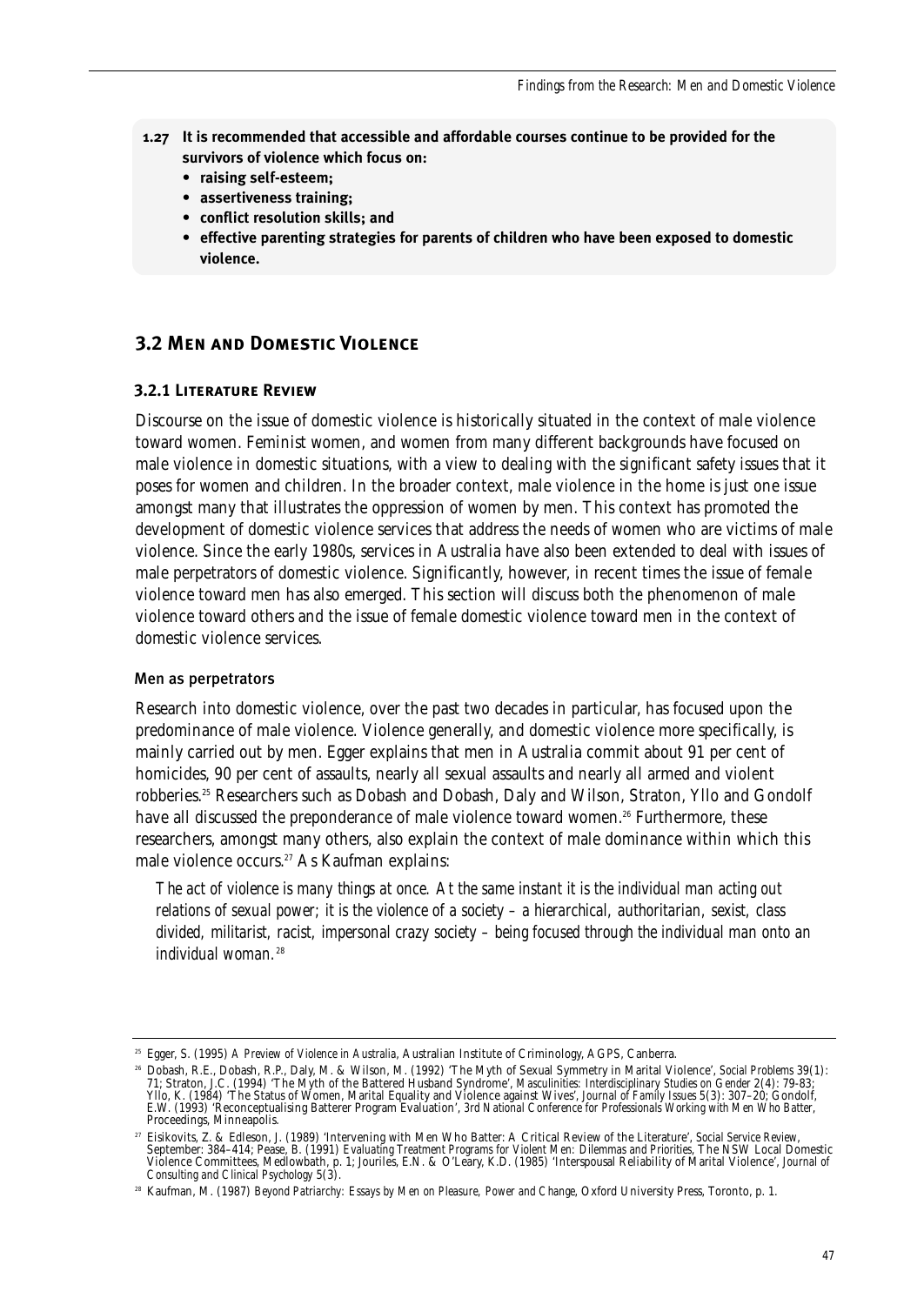Archer concurs, explaining that ending male violence is a daunting task requiring a community prevention program which would 'strike at the root of so many entrenched cultural beliefs which underlie the relations of male dominance'.<sup>29</sup> Gilbert believes that 'male violence may even outrank disease and famine as the major source of human suffering'.<sup>30</sup>

The point of placing such emphasis upon male violence toward women, children and other men is twofold. Primarily, this emphasis focuses attention on the safety issues which women have faced, and continue to face, at the hands of violent men. Secondly, this emphasis also points to the relationship between being male, social constructions of masculinity and the perpetration of violence. Thus, as we will see, contemporary male perpetrator programs focus on (amongst other things) the ways that men understand masculinity as a technique for changing men's violent behaviours. As a consequence of the predominance of male violence toward women, domestic violence services have largely been developed to assist women who are victims of domestic violence.

Interestingly, Bob Pease explains that although services may have initially been established to assist female victims of domestic violence, there has remained a conceptual loyalty to externalising, and thus misdirecting, the causes of violence toward women.<sup>31</sup> Responses by services and others, both legal and within the community, have often misleadingly 'redirected responsibility for the violent behaviour from the perpetrator to [other] factors', such as alcohol use, stress or the women may have somehow 'asked for it'.<sup>32</sup> In the 1980s, legal reform and an acknowledgment by service providers and professionals in the field of the failure of previous therapeutic paradigms, prompted the establishment and running of male perpetrator programs. In 1983 in Adelaide, South Australia, the first men's program<sup>33</sup> was funded by the then Domestic Violence Service.<sup>34</sup>

# Male perpetrator programs

David Adams outlines five models of therapeutic programs for addressing male perpetrators' domestic violence that have been used over the past three decades.35 Programs are not necessarily mutually exclusive and in many cases they consist of a combination of approaches which include the following models:

- insight model;
- ventilation model;
- interactive model;
- cognitive behavioural and psycho-education models; and
- profeminist models.

These models have had varying currency during different periods over the past three decades or so and assert different reasons for male violence. Contemporary approaches favour the profeminist model of addressing men's violence.36

<sup>29</sup> Archer, J. (ed.) (1994) *Introduction: Male Violence in Perspective*, Routledge, London, p. 1.

<sup>30</sup> Gilbert, P. (ed.) (1994) *Male Violence: Towards an Integration*, Routledge, London p. 532.

<sup>&</sup>lt;sup>31</sup> Pease (1991).

 $32$  ibid.

<sup>&</sup>lt;sup>33</sup> This program was a structured 12-week group based upon the principles of violence is an issue to be addressed; a man's violence is always a man's responsibility and, while his behaviour is violent, the issue is the man's need to have power and control over others. This program has been evaluated (Poynter 1989; 1990).

<sup>&</sup>lt;sup>34</sup> This is now the Domestic Violence Unit located within the Office for Families and Children, Department of Human Services.

<sup>35</sup> Adams, D. (ed.) (1988) *Treatment Models of Men who Batter: A Profeminist Analysis*, Sage, California.

<sup>36</sup> Pease(1991); Grace, C. (1996), 'Service Responses to Perpetrators of Domestic Violence', *National Domestic Violence Forum*, Proceedings, Parliament House, Canberra.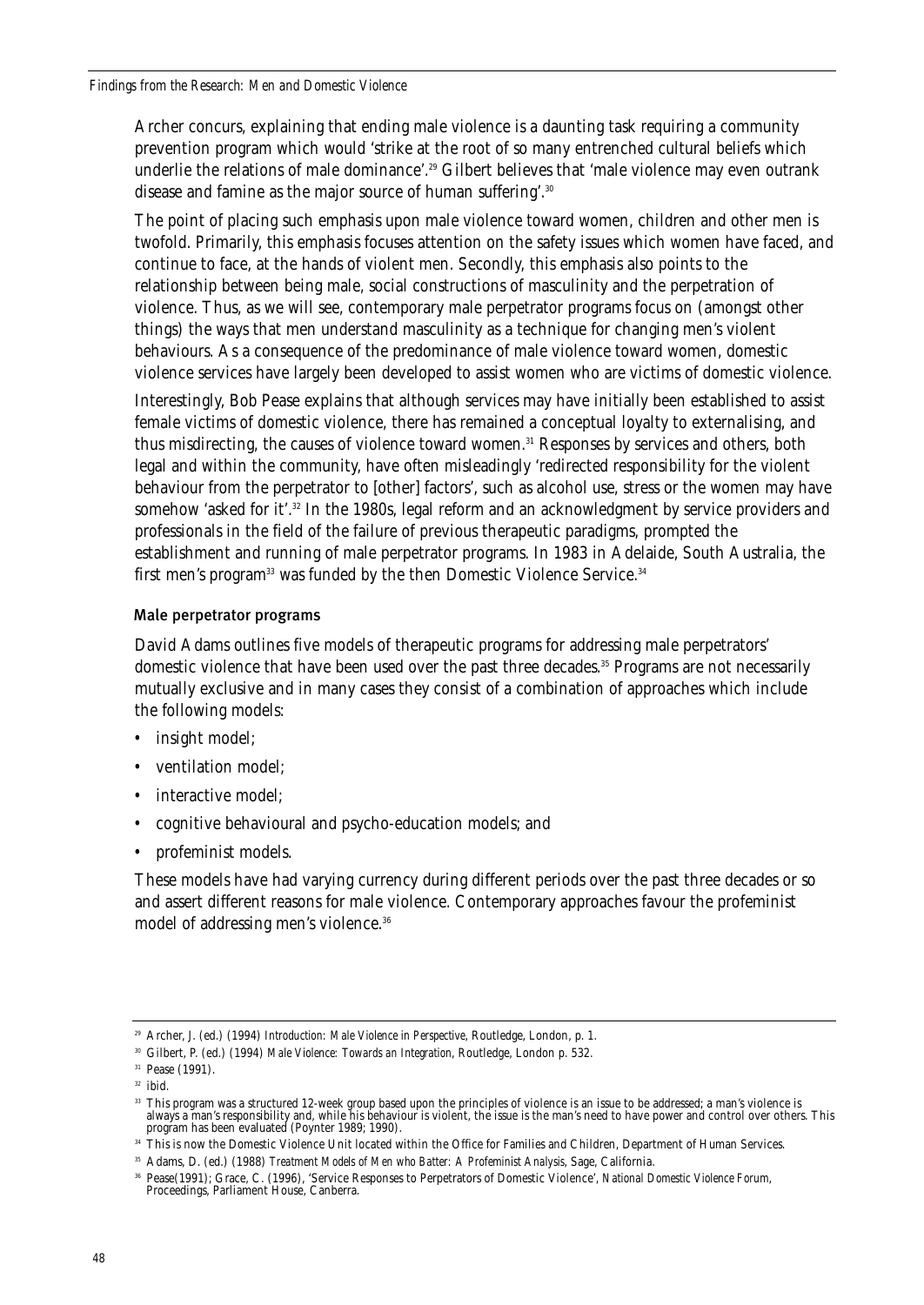# Contemporary philosophy of male violence programs

The profeminist model for addressing male violence considers that male violence is a practice that serves to create and maintain an inequality of power between men and women. Power and control, within the context of the culture of male dominance over women, comprise the fundamental focus of therapeutic attention and the man is counselled on his attempts to control his partner.

This model is predominant in Australia in contemporary service provision for men who have engaged in domestic violence.<sup>37</sup> Throughout Australia, many programs use the approach outlined by Jenkins.<sup>38</sup> which involves inviting men to address the practices they adopt that are stopping them from changing their violence and to consider alternative ways of relating with others.<sup>39</sup> Grace further suggests that across Australia therapeutic models such as those outlined above are currently considered inadequate for dealing with male violence.

The profeminist approach to addressing male violence has both a therapeutic and reformist philosophy. Therapy is provided to assist the man to take care of others and to improve his communication and relating skills, and reform is promoted by discussing and challenging the man's sexist values and expectations and controlling behaviour.<sup>40</sup> The recent release of the South Australian Domestic Violence Unit's Competency Standards for Intervention Workers reflects this philosophy and consolidates a gendered approach to addressing male violence in South Australia.<sup>41</sup>

# Men as victims and masculinity politics

Domestic violence is a term that has become analogous with male violence toward women in domestic settings. When Walker made this clear analogy in the *American Psychologist Journal* in 1989, the claim was met with some controversy. The controversy that this analogy invokes generally involves a response of equivalence, that is, it is contended that women are just as violent as men, and men and women are equally seen to be the victims of domestic violence.<sup>42</sup> Skirting the issue of the legitimacy of male violence for the moment, it is relevant to consider how such claims of equivalence are made.

The equivalence argument is predominantly based upon the use of strictly quantitative methodologies. Two forms of such methodologies are the Conflict Tactics Scale (CTS) and hospital admissions data. The CTS, used by researchers Straus and Gelles in the *Behind Closed Doors* telephone study in America is an incidence recording tool.43 One partner (not both) is telephoned and asked about their experience of violence in their relationship. Acts of violence are recorded according to a violence incidence scale ranging from minor violence (including 'discussing calmly', 'crying', 'shouting') to severe violence (including 'threw something at him/her', 'beat him/her up'). Thus, this methodology records the type of violence and incidence of violence by reducing the context of violence to a single quantitative act. Other problems with the CTS include:

- there is no distinction between offensive and defensive acts;
- there is no consideration of the meaning or intent behind the acts;

<sup>42</sup> Wadham, B.A. (1996) 'The Myth of Male Violence?' *XY: Men, Sex, Politics* 6(1): 6–8; Straton (1994); Archer (1994) p. 4.

<sup>37</sup> Grace (1996), p. 6

<sup>38</sup> Jenkins, A. (1990) *Invitations to Responsibility: The Therapeutic Engagement of Men Who Are Violent and Abusive*, Dulwich Centre Publications, Adelaide.

<sup>39</sup> Grace (1996) p. 7.

<sup>40</sup> Pease (1991) p. 7.

<sup>41</sup> Domestic Violence Unit (1997) *Competency Standards for Intervention Workers*, Report, Adelaide.

<sup>43</sup> Straus, M.A. & Gelles, R.J. (1986) 'Societal Change and Change in Family Violence from 1975–1985 as Revealed by Two National Surveys', *Journal of Marriage and the Family* 48: 465–79.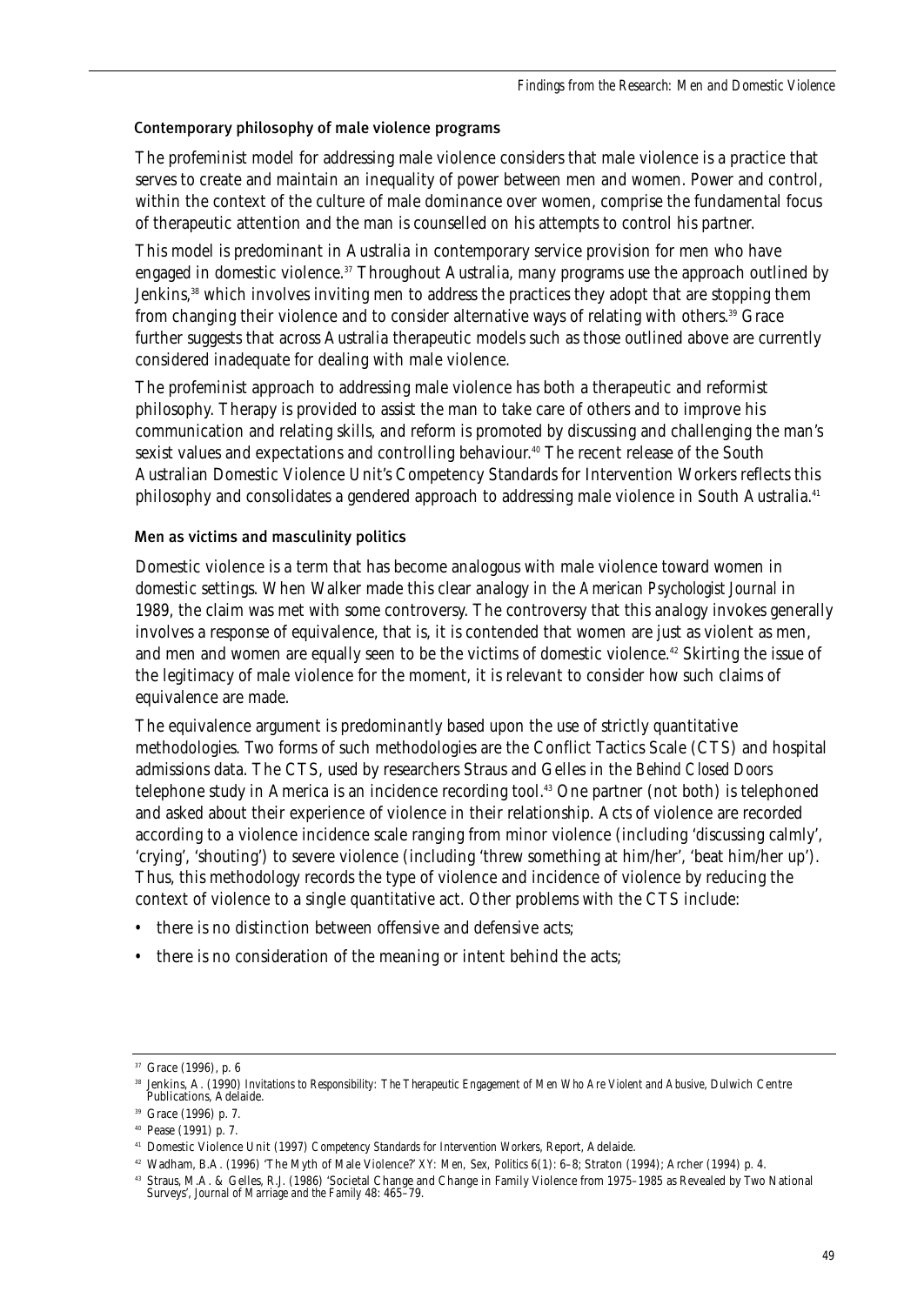- there is no discrimination between the intent and effect of the violent act:
- the types of violence are poorly differentiated (for example, 'having kicked, bit, hit or tried to hit with an object, beat up or choked, or threatened with a knife or fired a gun' are all naively grouped as severe violence); and
- violence is only looked at in one year and the history of the violence in the relationship is not considered.

Hospital admission data similarly fails to record the context of the violence that is being reported. These methodologies record the act of violence and do not record the context in which that violence occurs.<sup>44</sup>

Briefly, it is important to recognise that female violence toward men is not a dominant issue within the domestic violence area for two key reasons. Firstly, the issue of domestic violence has arisen due to the safety issues which women have faced from living with men who are violent towards them. Secondly, domestic violence (amongst many other issues such as child care, the division of labour and women's public representation), has been a sites where the struggle for women's equality has been contested. Female violence toward men remains a poorly researched issue and one that requires further investigation.

The equivalence argument and the interest in men as victims of domestic violence are not new. Since the emergence of second-wave feminism, and the establishment of the domestic violence discourse, various individuals have attempted to redress what they consider a 'gender imbalance instigated by feminism'.45 Subsequently, reasons why the equivalence argument emerges every so often may include a desire by some men to re-swing the pendulum back to 'the ways things were'. Other factors that contribute to the perception that men are not as likely to be victims of domestic violence is that they are less likely to disclose domestic violence toward them because of potential ridicule, social stigma and victimisation.<sup>46</sup>

The 'equivalence argument' is a response that is described well by sociologist Bob Connell's notion of 'masculinity politics'.47 Masculinity politics primarily occur within the field of gender relations. Masculinity politics is a term coined by Connell, referring to the mobilisation of men's political interests along explicitly masculinist lines; that is, the current conceptions of masculinity are used as the moral legitimacy for addressing men's issues.<sup>48</sup> The relevance of this is in the ways that men's needs are contested within the field of domestic violence service provision. For example, some men's claims for regaining the ground that feminism has made are mobilised by their sense of what is 'normal' and what it means to be a man or a woman.

Connell49 suggests that there are four strands of masculinity politics: masculinity therapy, hegemonic interests, queer politics and gender transformationists.<sup>50</sup> These political positions are to some extent determined by the individual's notion of masculinity. Connell describes four dominant masculinities: hegemonic masculinity, subordinate masculinity, complicit masculinity and marginalised masculinity.<sup>51</sup>

<sup>50</sup> *Masculinity Therapy*

<sup>44</sup> See VicHealth Injury Surveillance System (1994) 'Domestic Violence', *Hazard* 21.

<sup>45</sup> Harrison, J. (1978), 'Warning, The Male Sex Role May Be Dangerous to Your Health', *Journal of Social Issues* 34: 65–86; Farrell, W. (1993) *The Myth of Male Power: Why Men Are the Disposable Sex*, Simon & Schuster, New York; Biddulph, S. (1994) *Manhood*, Finch, Sydney; Coochey, J. (1995a) 'Domestic Violence Survey Provokes a Row', *IPA Review*; Coochey, J. (1995b) 'All Men are Bastards', *The Independent Monthly*.

<sup>46</sup> Archer, W., Newburn, T. & Stanko, E.A. (1994) *When Men are Victims*, Routledge, London.

<sup>47</sup> Connell, R.W. (1995) *Masculinities*, Allen & Unwin, Sydney.

<sup>48</sup> ibid. p. 204.

<sup>49</sup> ibid. pp. 61–64.

Connell's (1996) masculinity therapy refers to the men focusing on liberating their sense of self and manhood. Connell (1996) also calls it a 'psychological recovery movement'. Connell is referring to the psychological, socio-biological and pop-psychoanalytic trend in these men's investigations of gender and masculinity. At its base is the complicit masculinity that accepts current and traditional structures of gender but is not usually militant against them. This is also considered a 'bourgeois movement' comprising white, middle class, straight, middle-aged men (Connell, 1996, p.62; Flood, 1996, p.15; Pease, 1997, pp. 18–19). The 'men's movement', accommodates these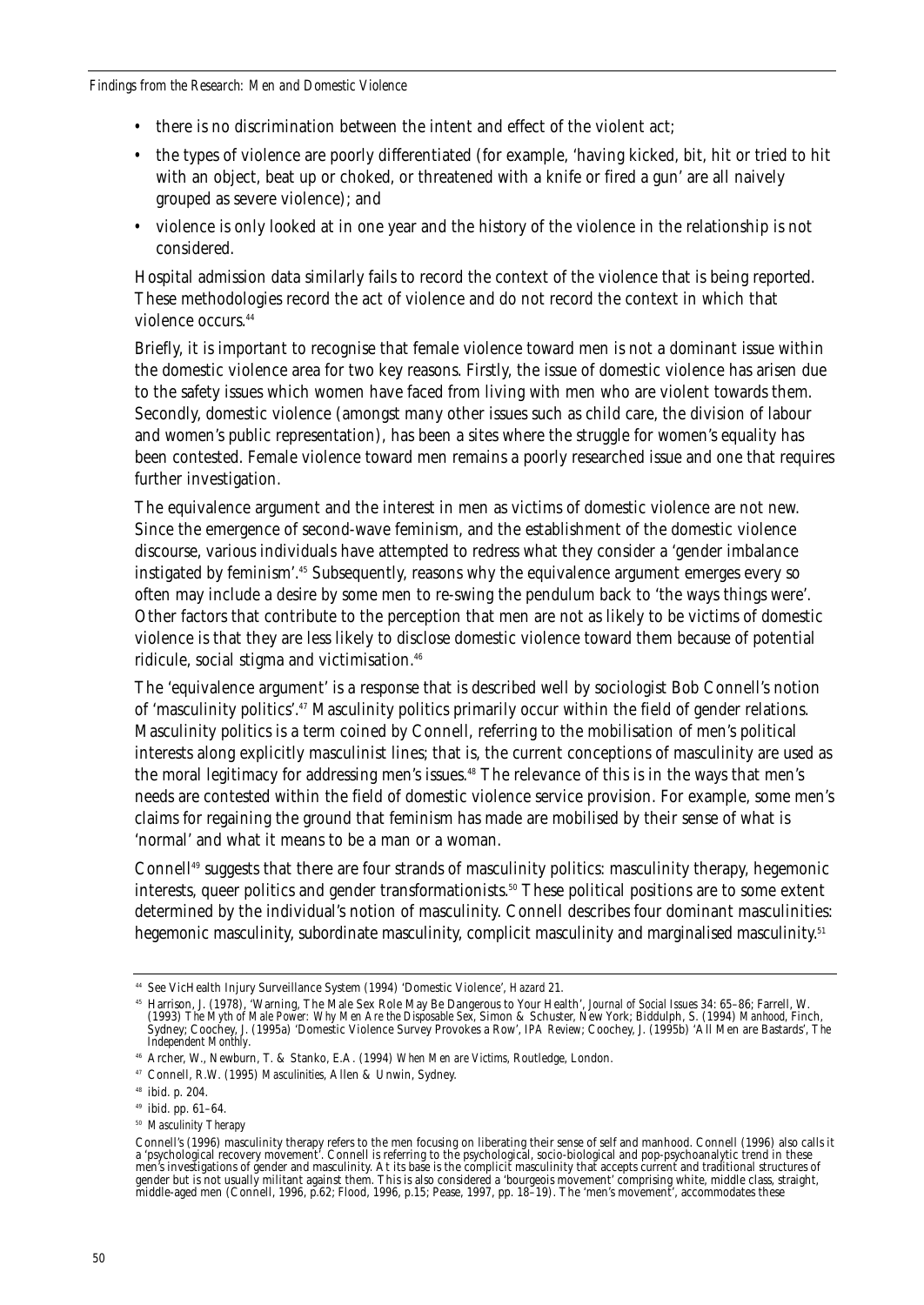Hegemonic masculinity forms the basis of men's relations of dominance with women and with other men. Subordinate masculinity relates to a way of being masculine that is popularly viewed as failing to meet the standards of what is commonly expected of men; for example, gay masculinities. Complicit masculinities are expressed through men's failure to challenge hegemonic forms of masculinity. These masculinities use ideas and practices that maintain men's structural privilege, although not necessarily in explicit ways. An example might be men who claim that they are as equally oppressed as women. Marginalised masculinities are those that are structurally and materially excluded from the dominant ways of being a man, for example, as in the case of Aboriginal men.

In short, the way that men, and women for that matter, contest their needs is enmeshed within their lives and their sense of gender. A 'men as victims' discourse is often situated within a hegemonic masculinity, best expressed in the claims of equivalence by writers such as John Coochey (see *All Men are Bastards*), Warren Farrell (see *The Myth of Male Power*) and most recently in Australia and in a less explicit fashion, Steve Biddulph (see *Manhood and Raising Boys*).<sup>52</sup>

This typology of masculinity politics is important as a context for policy makers and service providers considering men's 'needs claims' in domestic violence as well as in other arenas such as men's health, boys education or family law issues. In the discussion of the research findings the relevance of this typology will become further evident, particularly when we begin to think about prioritising men's needs generally and the needs of different groups of men specifically. What is particularly clear from this exposition is that men's needs are not unproblematic but are claims made within specific political contexts and thus need to be considered as such.

In summary, male violence toward women remains a serious issue. Contemporary wisdom favours an approach that focuses on issues of power and control within the context of male dominance. Female violence toward men is a cloudy and under-researched issue. There is a need for basic research that

#### *Hegemonic Interests*

#### *Queer Politics*

#### *Gender Transformation*

ideologies in what Flood (1996) and Clatterbaugh (1990) call 'men's rights', 'men's liberation' and 'mythopoetic men'. Men's rights express their resentment at the construction of the male role (Clatterbaugh 1990, p. 62). They also adopt an explicitly adversarial stand toward feminism and women, sometimes lobbying governments, legal institutions and feminist organisations to change what they see as an imbalance of power. Their intention is to restore balance in a world where feminism has gone too far (Flood, 1996, p. 23). The men's liberation perspective espouses that the male role is a health hazard (see Harrison, 1976). In some areas of men's liberation the belief exists that women impress a form of sexism on men. Farrell explains: sexism is discounting the female experience of powerlessness, the new sexism is discounting the male experience of powerlessness (Farrell, 1987, p. 18). Again, because the focus is on the impact of the sex role upon the individual, no historical or social perspective of men is adopted. These men work upon the notion that men's sex role is bad for them and that men's lives are 'alienating, unhealthy and impoverished' (Flood, 1996, p. 22). Men's liberation comes from addressing the perceived sexism inherent in feminism and in some cases fighting for equality in a 'feminist-driven world'. The mythopoetic groups Flood (1996) and Clatterbaugh (1990) discuss are 'founded on the conviction that masculinity derives from deep unconscious patterns' (Clatterbaugh, 1990, p. 11). These ideas are based upon paradigms of Freudian and Jungian psychology. They too work upon a sex role paradigm, and believe that the male sex role is harmful to men. However, they also believe that rather than negotiating equal terms between men and women, there needs to be a return to the 'deep masculine' (Bly, 1990). The 'deep masculine' is a metaphor for men's biologically essentialist nature.

Connell (1995) suggests that hegemonic interests are represented through changes in culture, politics or business. Hegemonic interests are those which drive the machinery of decision-making, resource allocation and the construction of dominant cultural meaning. The New-Right attacks on the welfare state are an example of the operation of hegemonic masculine interests (Connell 1996, p.62). Clatterbaugh (1990) suggests that sex role ideology supports hegemonic interests by providing a static and covertly essentialist notion of what is masculine (Connell, 1987, p.50). It is this hegemonic form of masculinity that forms the basis of many people's understandings of gender. While some men may want to change this, conservative interests believe it is 'perfectly natural for men to be the protectors and providers of women; it is natural for men to be socially and politically dominant' (Clatterbaugh, 1990, p. 9).

Queer politics has emerged from the gay liberation movement, a movement against heterosexist masculinity. This movement is different from the broader 'men's movement' for this important reason: it involves a group joining in union to challenge a universal axis of oppression for them, namely hegemonic masculinity and heterosexism. This mobilisation reflects a subordinated form of masculinity strategically addressing hegemonic masculinity in the effort for emancipation.

Transformative gender politics has its heritage in the women's movement and the consciousness-raising groups which emerged from women's challenge to male dominance. Flood (1996, pp. 21–22) calls this group of men the anti-sexist strand. The core assumption of this strand is that contemporary hegemonic masculinity is oppressive to women as well as being harmful to men in various ways. These men<br>are sometimes called profeminist and engage in activities that illuminate the broader soci Profeminist politics would fall within what Connell (1995, p. 220) refers to as 'exit politics'. Exit politics involves men attempting to relinquish their hold on the 'patriarchal dividend' (the benefits of being male) and working with women and 'others' to address the oppressive structures and practices of male dominated society. Profeminist men reject the emphasis placed upon men's sex role by the other men's political groups in varying degrees.

<sup>51</sup> Connell, pp. 204–224.

<sup>52</sup> Coochey (1995a); Farrell (1992); Biddulph (1994).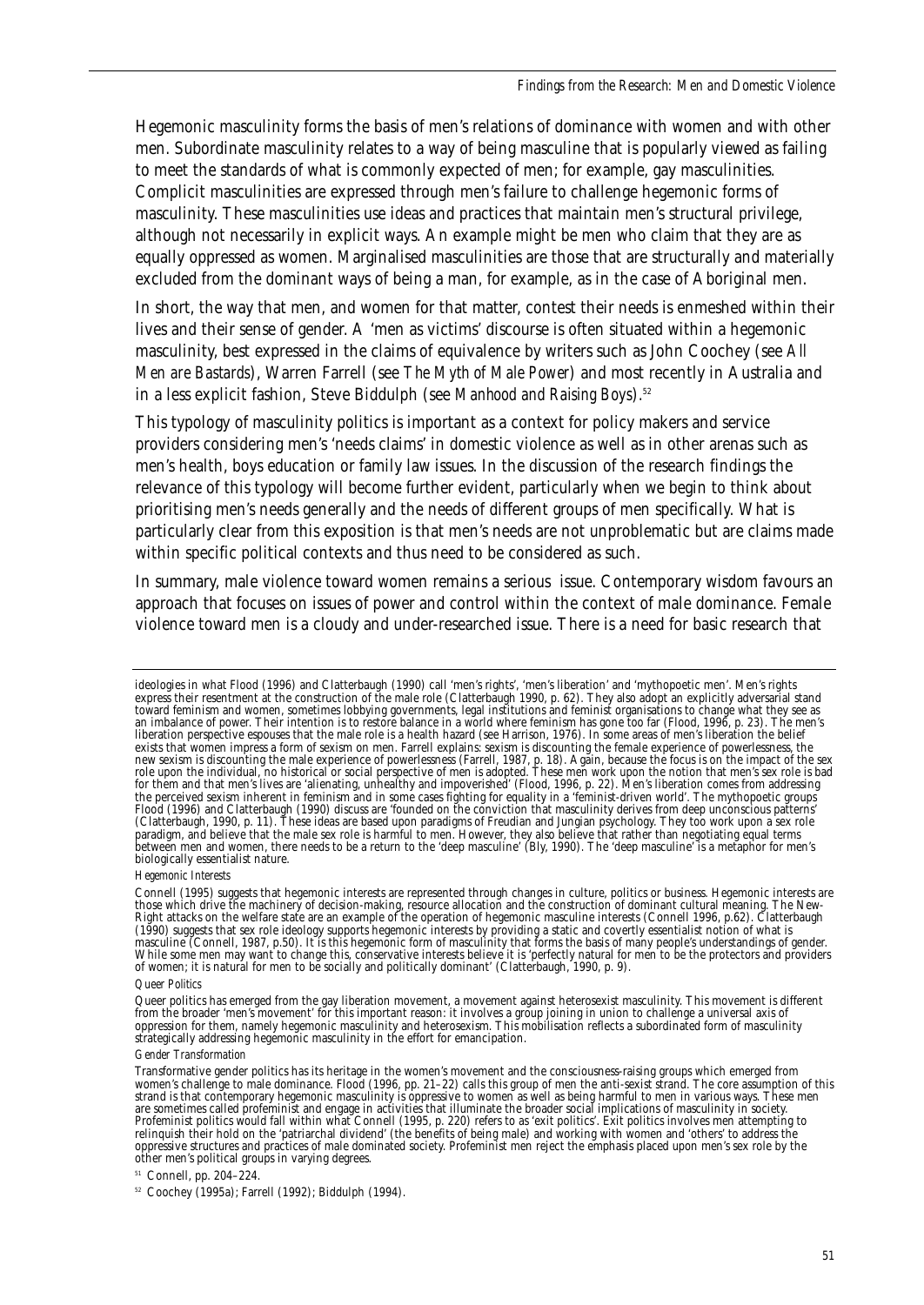moves outside of the traditional quantitative and incidence based research to research that explores the social and cultural context of female violence within relations of male dominance, for example, studies of women's violence as self defence.53 At the same time there is also a need to understand claims about female violence toward men as potential strategies for deferring issues of power and control and reaffirming the relations of male dominance.

How men interpret their needs will influence what services they may go on to access. It is important to consider how models of service delivery can be made more responsive to men generally and those in violent relationships in particular. On a macro level, it is essential to have an understanding of men's perceptions in order to provide targeted, appropriate and effective prevention and early intervention measures.

# Conclusion: researching men and violence

The needs of men who have engaged in domestic violence or who have attested their experience of violence have been structured in historically and socially specific ways over the past three decades or so. Within the domestic violence literature from Family Systems Theory<sup>54</sup> to the Straus and Gelles *Behind Closed Doors* research<sup>55</sup> to, in contemporary times, socio-political approaches to domestic violence such as Narrative Therapy,<sup>56</sup> there remains a strict adherence to the notion of people as victims or perpetrators within this field. The distinction of perpetrators and victims continues to serve an expedient political function, namely to maintain attention on the continuing subjection of women to men by violence in the home. This is not say, however, that men are simply perpetrators and that they do not have specific needs with regards to domestic violence.

Men have been, and continue to be, placed within the dominant discourse of domestic violence as perpetrators, a term that presupposes particular service responses to their needs. This is not say, as might a populist or 'men's rights' response, that men's needs have simply been neglected.<sup>57</sup> In contrast, men's needs have been addressed but not in an equivalent way to the needs of women who have experienced domestic violence.

Researching men's needs in domestic violence is a potentially controversial and political issue. Men's needs have been explored through interviews and focus group data. At the same time, men's responses to the interview questions were considered in the context of current literature describing men as perpetrators or victims and the broader collection of writings on masculinity politics.

The following discussion will explicate the findings of the phone-in and the focus groups. It will describe the ambivalence and tensions in these men's lives and their experiences of domestic violence within the traditional perpetrator/victim framework.

# **3.2.2 Research Findings**

# The phone-in

Of all respondents who called in for the phone-in about 14 per cent were male. Of those, about 3 per cent were men who rang up as perpetrators of violence. For many of these callers, violence is a complex facet of their lives and the distinction between victim and perpetrator is often blurred.

<sup>53</sup> Sounders, D.G. (1986) 'When Battered Women Use Violence: Husband Abuse or Self Defence?' *Victims and Violence* 1(1): 47–60.

<sup>54</sup> Nichols, M.P. (1987) *The Self in the System: Expanding the Limits of Family Therapy,* Brunner/Mazel, New York.

<sup>55</sup> Straus & Gelles (1980).

<sup>56</sup> Jenkins (1990).

 $57$  In relation to the previous discussion of masculinity politics a 'men's rights' response typifies a strategy of hegemonic or complicit masculinity to address men's position of power and identity within society.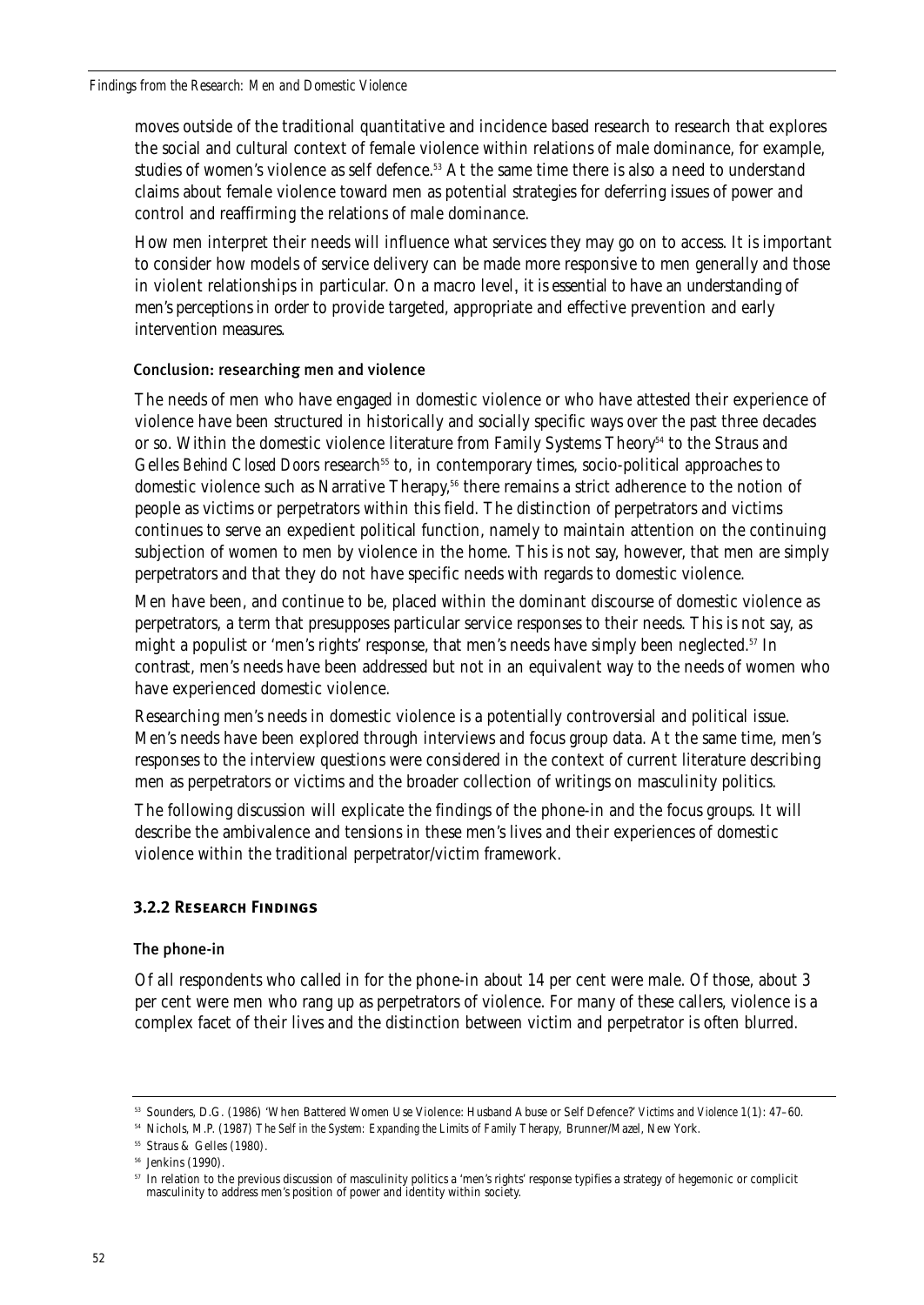Most, whether they saw themselves as victim or perpetrator, rang to communicate the difficulties or uniqueness of their particular experience often because these experiences had been unacknowledged or unexplained by social perceptions of domestic violence. Some men identified as victims and wanted to indicate the difficulty they had in expressing this experience.

The following views of domestic violence were articulated by different men who participated in the phone-in:

- wanted the opportunity to talk about his experience there is a 'misconception that women are always the victim';
- felt irate that domestic violence is portrayed as if women are always the victims;
- experienced continuous emotional abuse from his family because they would not let him discuss his experience of sexual abuse by his uncle at the age of 12 to 13;
- wanted to highlight the bad psychological effects from violence; and
- perceived that his ex-wife's violence was a consequence of an undiagnosed mental condition.

Other men felt they had been unjustly labelled as perpetrators and wanted to challenge social perceptions about domestic violence and the way the problem is dealt with.

- One caller had been labelled as a perpetrator by both women he had been involved with, when they took out restraining orders against him;
- another's wife left against his will and 'lied' that he was violent in order to get police protection when she came with a furniture truck to their home;
- another felt stigmatised by the involvement of the police for minor or no physical abuse on his part;
- one identified the need to dispute the definition of abuse and the statistics about female victims – 'its only their story, not both sides'; and
- another's wife was helped to leave without his knowledge.

For the majority of male callers the violence had stopped because the relationship in which the violence occurred had ended. Men who identified as victims reported that:

- they had initiated change by leaving or by mutually agreeing to end the relationship;
- 'I moved out couldn't put up with it any more' and could not retaliate;
- they had tried to maintain contact after divorce, but after three months 'called it quits'; and
- female partners had 'walked out' or taken out a restraining order one 'because she was shown (by a police officer) a restraining order from my previous relationship'.

These responses indicate an interesting paradox in the way the men identify themselves within the context of domestic violence. On the one hand, they feel victimised and maligned by women and to some degree by society. On the other hand, their narratives betrayed a possibility that they were violent. This phenomenon was clear throughout the phone-in data and is consistent with the claims of many men in other fields of policy, such as men's health or boys education (see Browne & Fletcher and Biddulph).<sup>58</sup> These claims fit well within the forms of masculinity politics that Connell names as hegemonic interests and masculinity therapy, in that women are either explicitly targeted as making inaccurate claims or their treatment is seen as inequitable or unequal (see Coochey or Dunn).<sup>59</sup> Men's 'need claims' in this context must be understood as a contest for resources and services and not

<sup>58</sup> Biddulph (1994); Browne, R. & Fletcher, R. (eds) (1995) *Boys in Schools*, Finch Books, Sydney.

<sup>59</sup> Coochey, J. & Dunn, K.J. (1994) 'Media Beat Ups Conceal Truth on Domestic Violence', *The Australian* 21 July.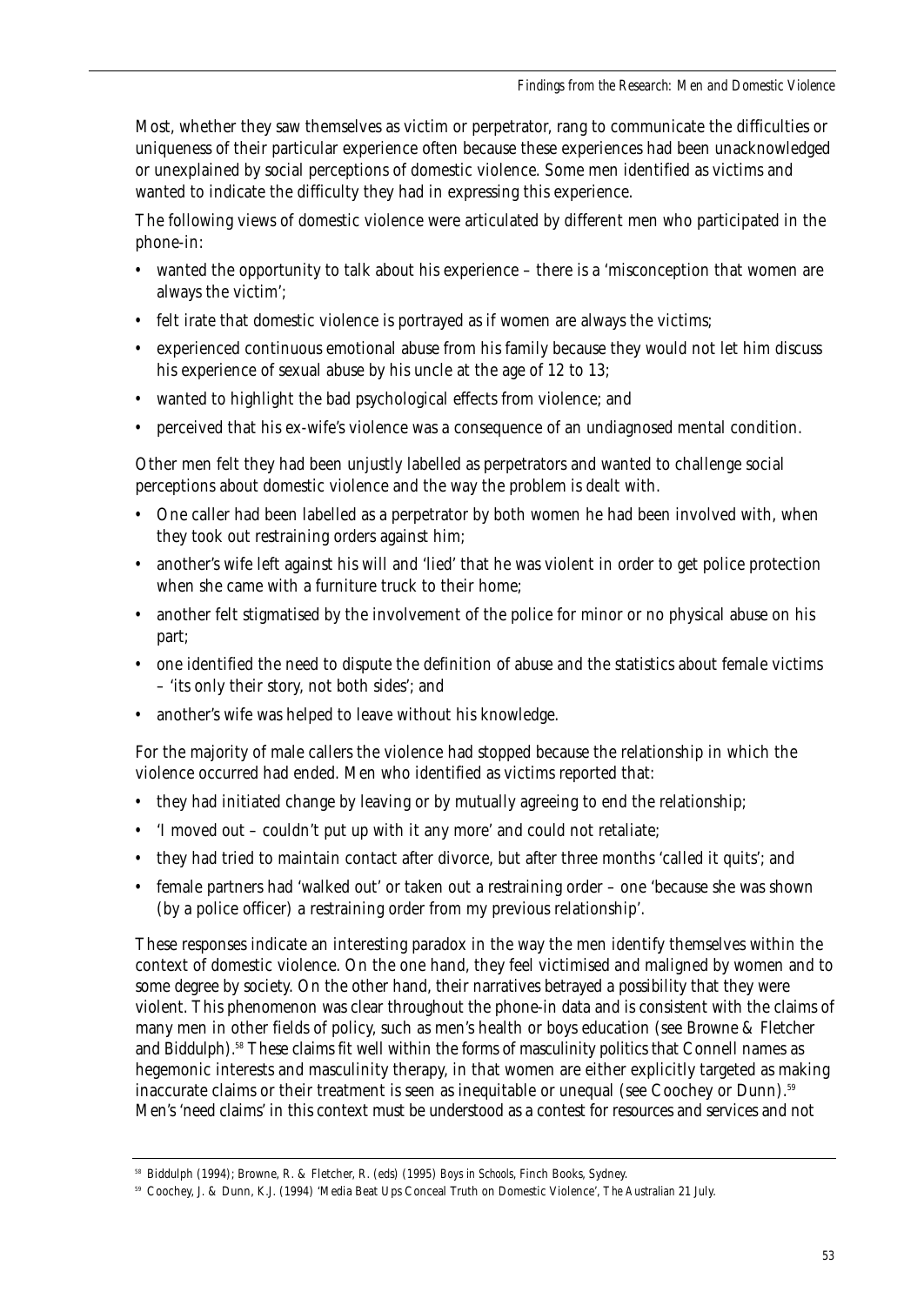merely as a simple claim that women get more than men and thus men need equal services.

Men who identified as perpetrators reported that:

- their partners had left them and several did not know where their partners had gone; and
- one reported that his wife had left four months ago leaving a 'Dear John' letter.

None of the men who identified as victims continued to be frightened after the relationship had ended, a finding that directly contrasts the women's ongoing experience of fear of their male partner. Interestingly, men who identified as perpetrators often did not comment on whether the victims were still frightened of them.

The male callers identifying as victims reported the following forms of abuse.

# *Physical abuse*

The physical abuse experienced by men who identified as victims included:

- direct assault;
- spat in the face; scratched, hair pulled;
- pots thrown:
- rushed at, having to push her away, pushed to the ground;
- kicked in the ribs and kidneys; being bashed; punched, regularly hit, kicked;
- being choked; and
- being threatened with a knife.

One caller, however, highlighted the ambiguities that emerge in cases of domestic violence and demonstrated how the distinction between victim and perpetrator can become blurred.

*One day she lashed out – first, scratching, pulling hair, flung a pot into the back of his head. I hit back and grabbed her by the jaw – she screamed and rang police. I was arrested and charged with assault. No-one gave me any opportunity to talk.*

This caller also related occasions when his partner's son threw things and punched him or when his partners' parents threatened to kill him.

Often the male callers who identified as perpetrators denied that they were physically abusive:

- she claims he hit her he denies that; and
- 'I've never hit a woman I never will'.

One man confessed that he had 'slapped, pulled her hair, pushed her off the chair' but he also claimed that 'she hit me too'.

# *Sexual abuse*

Most men did not claim an experience of sexual abuse as an adult, however:

- one respondent was raped by an uncle when he was a child; and
- another who suffered from impotence felt abused by the demands of his highly sexed female partner.

Callers who identified as perpetrators did not characterise any of their behaviour as sexual abuse.

# *Verbal abuse*

Men who identified as victims reported that the verbal abuse they experience frequently involved sexual references. These included: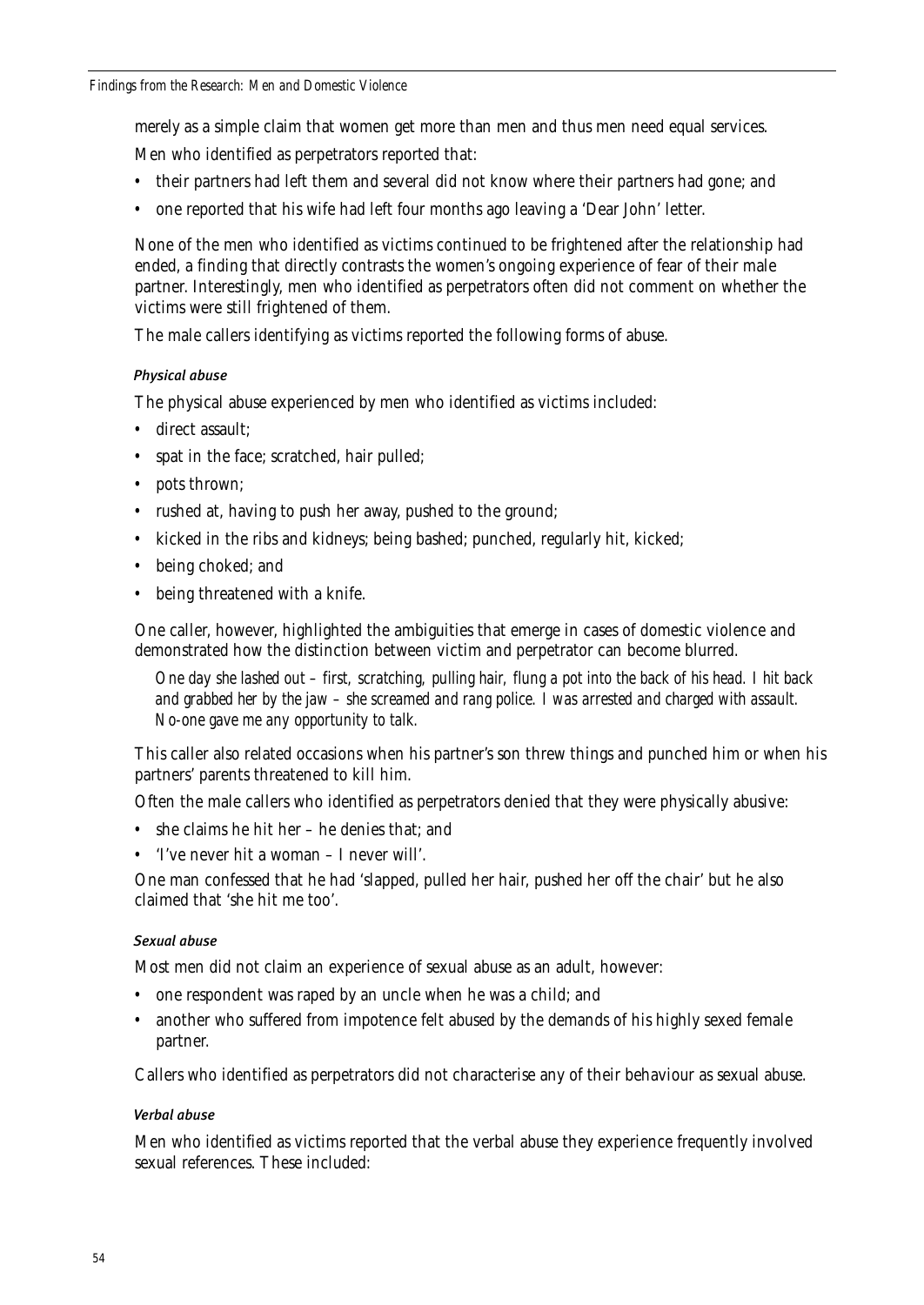- constant accusations and interrogation about other women, friends, neighbours;
- when a nephew and his girlfriend came to stay he was accused of 'lusting after' the girlfriend; and
- verbal harassment when he was unable to perform sexually.

Other examples included:

- name calling on a daily basis by partner's son;
- being told that he was 'no good', 'hopeless', 'useless'; being put down; ridiculed; and
- 'bitchy' comments.

Men who identified as perpetrators reported that the verbal abuse was mutual or that as the relationship came to an end there was no verbal communication at all. One caller reported that while the verbal abuse was mutual, he focused on her ethnicity and would call her an 'ethnic so and so'.

# *Emotional abuse*

Reports of emotional abuse included the following:

- the experience of negotiating between his partner and her violent son was 'very draining';
- she had an 'instantaneous temper' which would 'just occur in a flash'; and
- moody, bitchy behaviour she used to leave and go to her sisters.

In general, callers who identified as perpetrators did not identify their behaviour in terms of emotional abuse. One caller who said he was identified by others as a perpetrator, highlighted the ambiguity of some behaviour by giving the impression that he was a victim of emotional abuse and infidelity. He gave the following account:

*'I used to sit up and wait for her, but then she stopped coming home and wouldn't ring.' She was visiting men. She went missing at a party he gave her – he found her with a boyfriend.*

# *Social abuse*

Few of the respondents experienced abuse at a social level but some of those who identified as victims reported:

- being denied a social life 'she went out without you' (he was from New Zealand and had no family or friends here);
- that his partner's abusive behaviour extended into the social sphere 'It wasn't just me' she also expressed her temper to the neighbours; and
- 'she was paranoid about other people.'

Another caller highlighted the ambiguity of some behaviours and called into question the distinction between victim and perpetrator. He claimed to have been subjected to social abuse by his first partner, who took out a DV restraining order, and by her friends who constantly tried to track him. (His second partner had also taken out a restraining order after police had shown her a copy of the first.)

Most of those who identified as perpetrators did not report that they had subjected their partners to social abuse:

- his partner 'had an active social life' he never held her back;
- he was only preventing his partner from associating with a friend because the friend was 'aiding and abetting her to find another lover';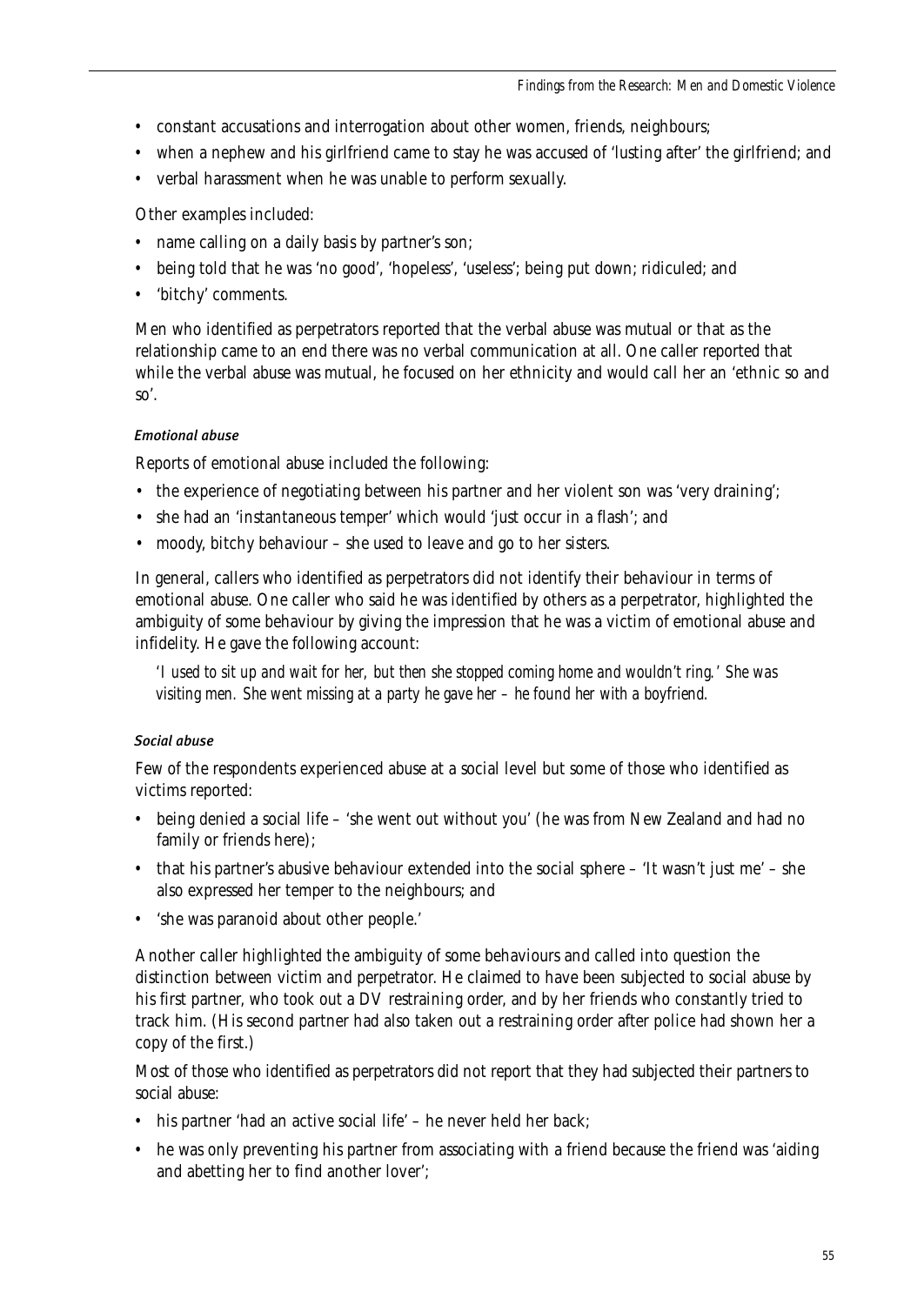- his partner would only allow him \$1 per fortnight from his disability pension;
- his partner refused to see that there was a problem with her temper and would not seek help; and
- his partner would spend money irresponsibly when in a rage.

Callers who identified as perpetrators did not identify other forms of abuse/control.

Men who reported as victims of domestic violence suggested that the following things contributed to the abuse.

- nothing specific; any little thing; 'always on pins and needles unpredictable';
- menstrual cycles were significant and gave him some way of understanding and predicting the abusive behaviour;
- his attempt to move away from the relationship was significant;
- criticism about his contribution to the housework or claims that he was lazy watching TV/reading;
- the behaviour of partner's violent son was triggered when he did not get his own way for example, he was not allowed to watch a TV show, his meal was not ready, school time, he was told to clean room; and
- an inability to communicate as a family.

Other factors reported to have a bearing on abusive behaviour included:

- alcohol and medication:
- mental heath issues personality disorders, depression, dementia;
- emotional instability;
- insecurity; and
- stress from study.

Callers who identified as perpetrators often did not indicate what set off their abuse but some who did respond reported relatively minor incidents which seem to overlay much deeper problems:

- she'd always have TV and radio on when he was talking to her; her embroidery magnifying glasses shining on the TV used to annoy him; he retired and 'got under her feet';
- 'she told me that she flirted with the police officer this bald bloke who has other women';
- 'she's a compulsive liar';
- 'I was shitty and disappointed, let down'; 'we argued'; and
- one caller admitted to having slapped his partner three times during a four-year period and that 'he had never punched her with a fist'.

One claimed that he had never abused his partner, that her claim to the police was false and they had only argued once or twice in the relationship.

Most of the callers who identified as victims reported that they had never been in an abusive relationship before. The following claims again highlight the difficulty in distinguishing between victims and perpetrators:

- a previous partner was unstable and took out a restraining order for no valid reason; he terminated that relationship; and
- another caller's first wife was emotionally abusive 'a bitch, slept around'.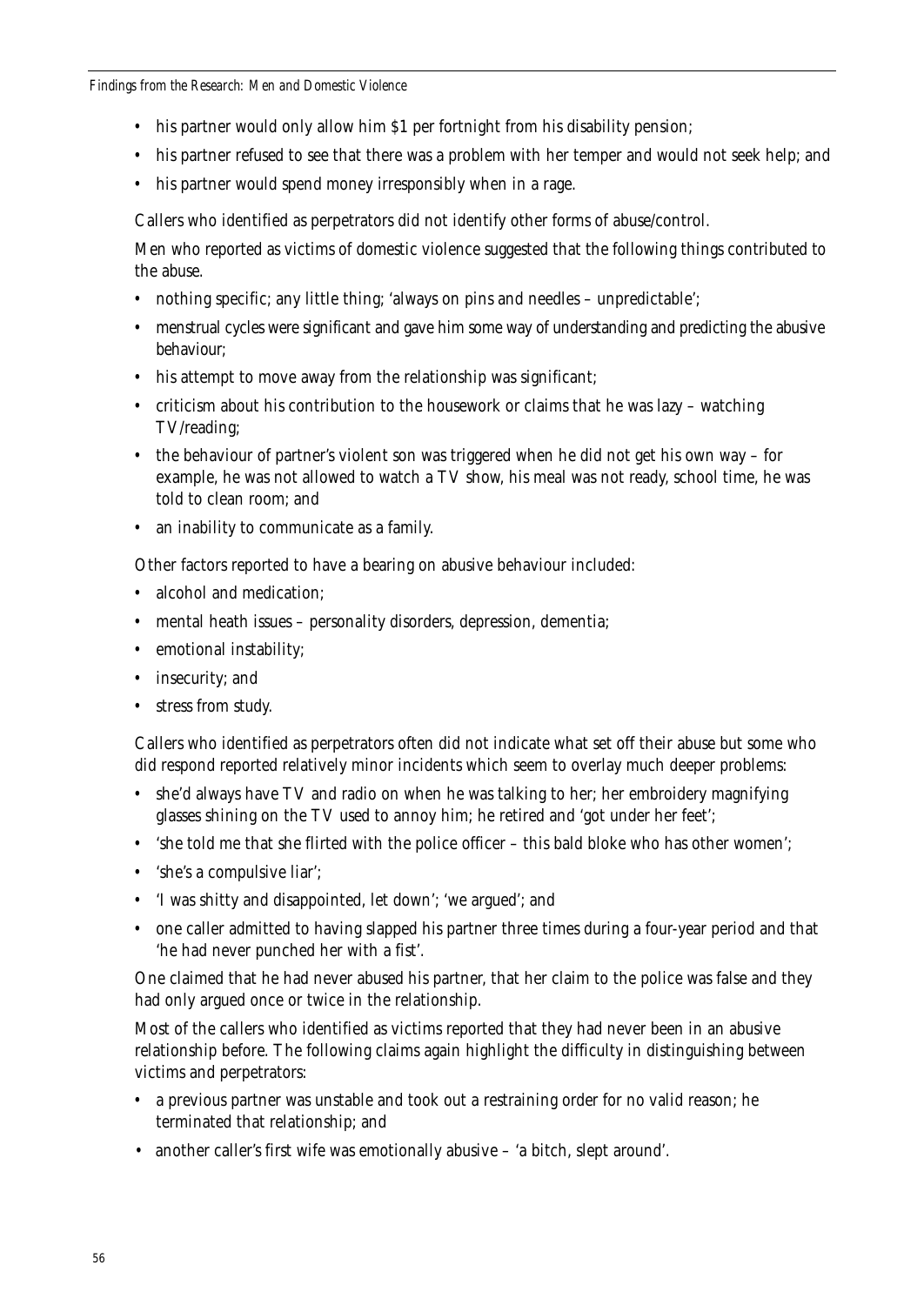None of the callers who identified as perpetrators reported being in other abusive relationships as perpetrators or victims.

# Overview of the findings

There are two main themes that emerge from the phone-in data. Firstly, we can see that the way men talk about their experiences of violence as both perpetrators and victims is very different to that of women. Secondly, the way the men situate themselves within their accounts of violence transgresses the victim/perpetrator distinction that is so evident in the women's accounts and in the literature describing domestic violence.

The way men talk about their experience of violence appears to be intimately connected with their sense of agency or responsibility within the domestic violence. In other words, their account of the violence is often related to the woman's actions, their sense of what possible options were available to them or that women and society were conspiring against them by discounting the possibility of women being violent to men. There are possibly two impulses shaping these responses.

Firstly, within the male violence prevention literature, there is discussion of men's tactical diminishment of their responsibility.<sup>60</sup> In this case, the men are accounting for their experience in such a way as to diminish their responsibility for their part in the violent relationship. Secondly, it is clear in the domestic violence literature and in 'men's rights' responses to domestic violence that there has been a structuring of domestic violence that diminishes the possibility of female violence to men and that marginalises men's accounts of experiencing domestic violence as a victim.

What is particularly illuminating from the focus groups is that the men's accounts of domestic violence and responsibility shift significantly. This indicates a relationship between the men's understanding of themselves and their place in society and their understanding of domestic violence. This is an example of what the feminist movement has called 'consciousness raising' – something that men in our society may not have felt compelled to engage in.

These themes were expanded through the focus groups that will be discussed in the following section.

# Focus groups for men

There are different challenges to locating and interviewing men who have used violence and have taken responsibility for their behaviour and men who see themselves as victims of domestic violence by women. In South Australia there are a number of male perpetrator, violence prevention groups running within the community health and the community corrections sectors. These groups largely consist of men who are aware of their use of violence and its effects on others and are attempting to change their lives. In the course of our research, we made contact with men involved in domestic violence situations in the following contexts.

Two focus groups were conducted with men who were involved in, established and running, violence prevention groups for men. Both violence prevention groups were conducted using a therapeutic model that addressed issues of power and control in the man's life. The models were informed by the principles of narrative therapy and the work of Alan Jenkins outlined in his work *Invitation to Responsibility* (1990).

Eleven men altogether were involved in the focus groups. The men were aged between 31 and 51 and their partners aged between 30 and 53. The relationship age differences were minimal except for one relationship were there was a 21-year age difference between the young man and his partner. All the men were in heterosexual relationships and none of their relationships had ended. Of all the

<sup>&</sup>lt;sup>60</sup> Jenkins (1990).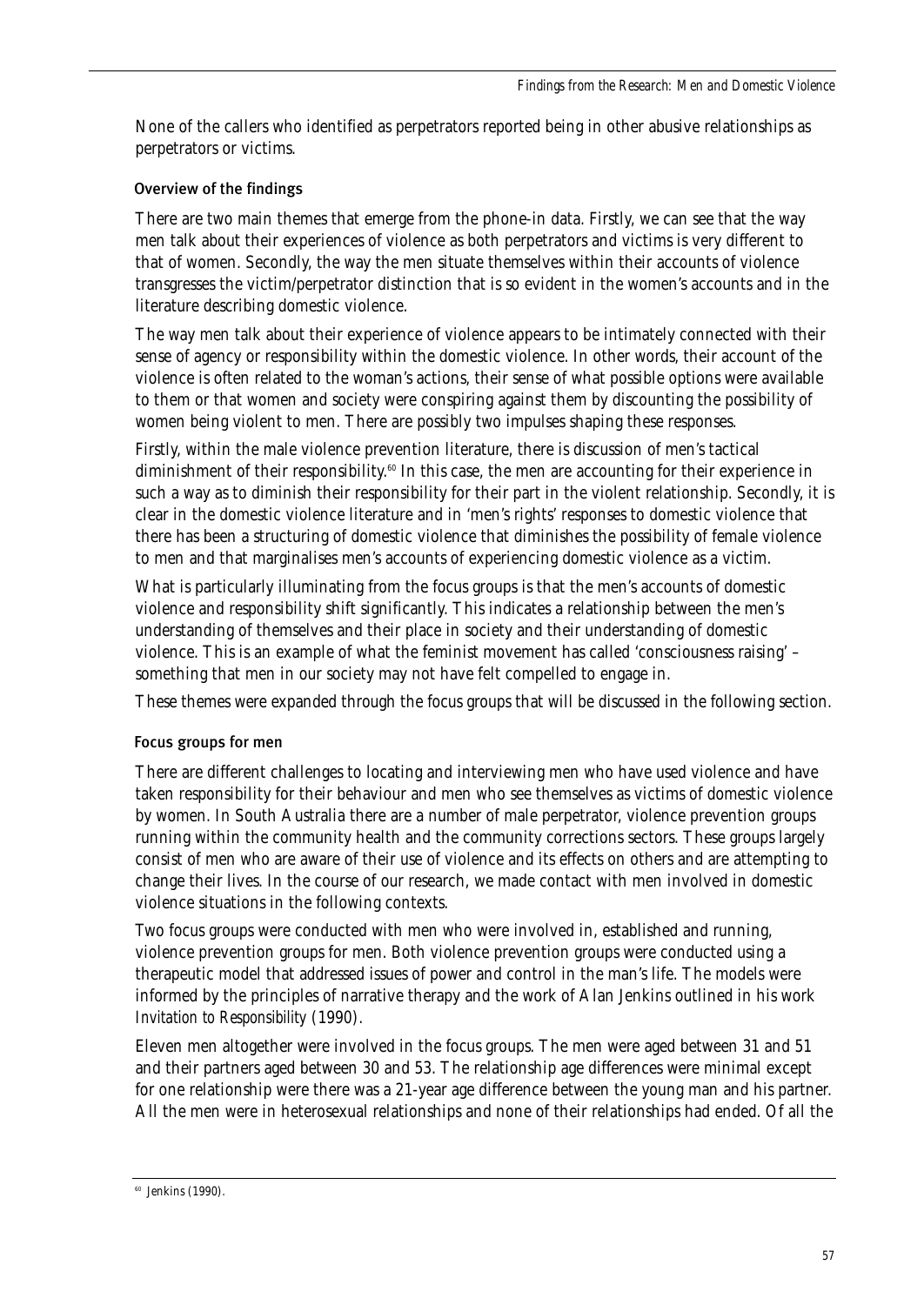#### *Findings from the Research: Men and Domestic Violence*

focus group participants that responded to the questionnaire, each lived in the city. Most participants and their partners were of Australian background, two were from European background and one was from the United Kingdom. The men's relationships ranged in duration from five years to eighteen years. Four of the respondents had children.

# *The Noarlunga Community Corrections Violence Prevention Group for Men*

The focus group, held in the southern Adelaide metropolitan area, was a group convened by the Department of Community Corrections. The group ran for ten weeks and consisted of two facilitators and about eight men, depending on attendance. The group is primarily run for men who have court orders to attend violence prevention groups because of their use of violence or as a condition of release. However, other men from the broader community also attend the group because of relationship problems involving violence. On the night of the focus group five men were in attendance.

# *The Salisbury West Community Health Centre Violence Prevention Group for Men*

This focus group, held in the northern metropolitan area of Adelaide, comprised a group convened by the Salisbury West Community Health Service. The group is part of the Northern Metropolitan Domestic Violence Project. The group ran for ten weeks and consisted of two facilitators and about eight men, depending on attendance. The group is a community health service and is run for men who are having relationship problems involving violence. On the night of the focus group six men were in attendance.

# Themes from the focus groups

# *Men's perceptions of relationships*

The ways the men discussed their relationships indicated a significant connection to their partners and a significant engagement with changing and improving their lives. There was an assumption in the questionnaire that the focus group participants' relationships had ended. This was not true in any case, in either group. The main reason for the men attending the groups was to address their relationship problems. In many cases, it was the men's desire to improve their relationships that motivated them to come to the group. Often choices or ultimatums were offered by the partner; for example, one partner was reported to have said, 'You either pull your head in or do something about it [the violence]'.

The desire of the man to improve personally within the context of the relationship was also a powerful motivation. One participant suggested that he was committed to improving his relationship but overall it was himself that he needed to change. The men were sick of 'arguing, being upset, being uncontrollable', 'the nastiness and that sort of carry on'.

An interesting point here is that most of the men attended the domestic violence groups through their search for relationship counselling and support, in contrast to attending specific domestic violence counselling services.

### *Identity*

Within the field of domestic violence prevention people who use violence and people who are subjected to violence are defined as 'perpetrators' and as 'victims' respectively. This distinction is useful in distinguishiing between the needs of people who are involved in violent or abusive relationships. It is clear within the domestic violence research field that women are more likely to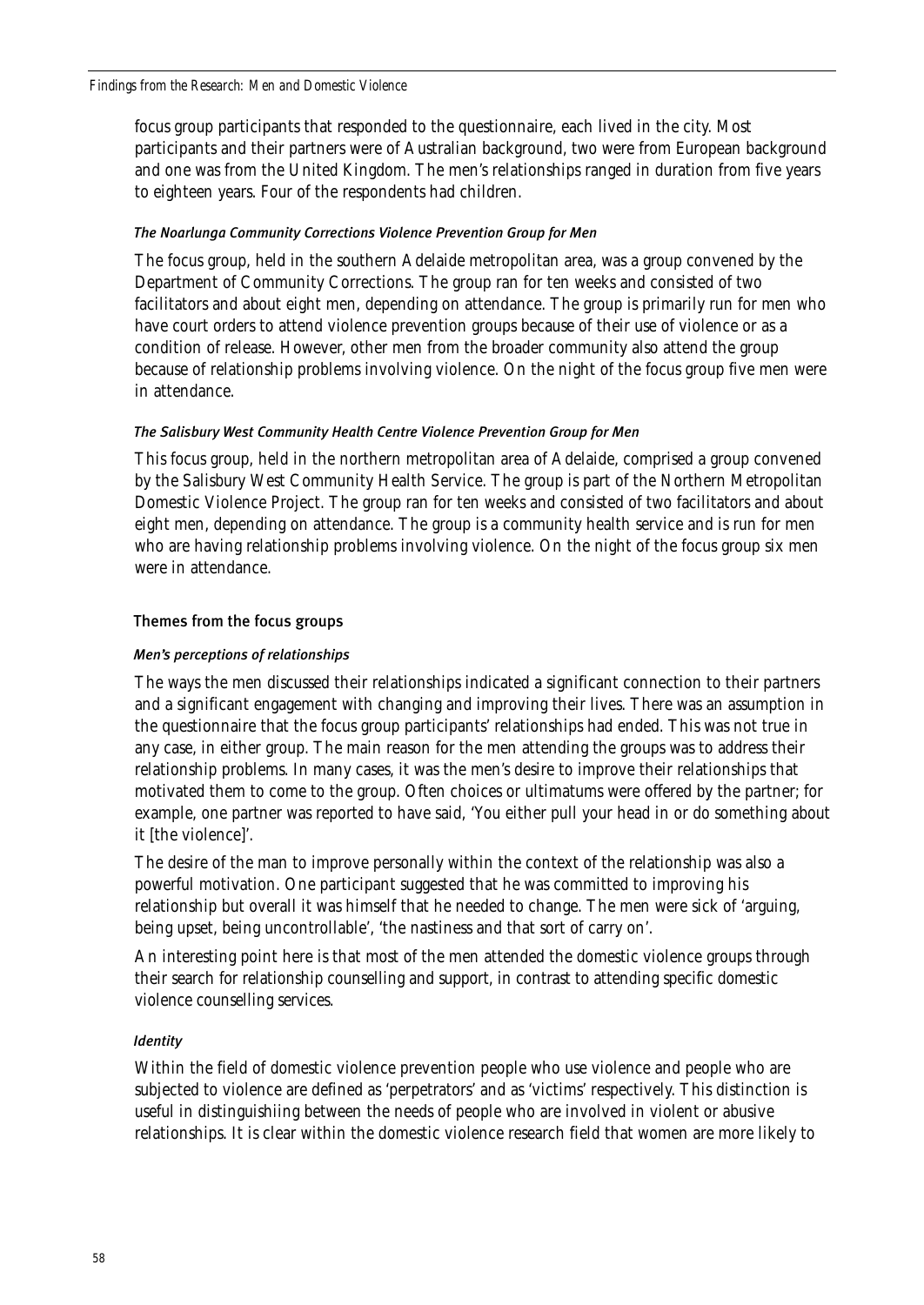be victims of domestic violence and men are more likely to be perpetrators.<sup>61</sup> This distinction developed within a historical context in which women have fought to have their social and physical health needs met within the male dominated State health and welfare systems. To gain services for women and to have the safety needs of women met, identifying women as victims of male violence has proved an effective strategy.

This context has provided an environment, both material and discursive, in which women can talk about and associate with their experiences of violence. Men however, have been treated differently. The emergence of male perpetrator groups in South Australia in the early 1980s was a controversial move, criticised for the allocation of resources away from women. When talking with the men on the telephone and in the focus groups, it was evident that the men did not identify themselves easily within a theoretical position.

From the phone-in it became evident that the men did not have an established narrative structure within which to place their experiences of domestic violence: they saw themselves as both victims and perpetrators of violence, sometimes simultaneously. In the focus groups, the men did not refer to themselves as perpetrators. When prompted, the men in one group refused to be labelled a perpetrator, although they accepted responsibility for their action; in the other group, the men (when asked) were apparently comfortable in defining themselves as perpetrators. The men did not refer to themselves as victims either; however, they were clear when discussing the dynamics of violence in their relationship that violence involved both partners. A number of men commented on their perception that their female partners were violent to them but in more subtle and emotional ways. For example, one man explained that 'my partner is quite intelligent and she gets me geared up … she knows how to affect me but I can't affect her'.

The men in both groups were particularly clear that they were to take responsibility for their actions and not to downplay their use of violence. As one man explained, 'because we are here, we are obviously taking responsibility … because we made that step, from that point we walked through the door on the first night, we have changed the way we are, so to speak, and we have just built on that'. Both groups of men were active within the focus groups in minimising discussion of women's violence towards men and in limiting opportunities for downplaying their own use of violence.

These men clearly identified themselves as men who had used violence but they also recognised their own needs and the ways that abuse had shaped their lives. Quite distinct from the way that service providers and other professionals speak of domestic violence as a relationship between victim and perpetrator, these men were much more dynamic in their understanding of the violence and themselves. They recognised that to end the violence and improve their lives and the lives of their families, they needed to concentrate and work on their role within the violence. The men acknowledged that focusing on their partner's weaknesses, aggression or abuse would distract them from their own process of change.

# *Gender and masculinity*

Violence toward women has been the driving force in the development of domestic violence services today. Men have been, and continue to be, the predominant perpetrators of violence toward women, children and other men in Australian society.<sup>62</sup> Male violence prevention groups are based upon this understanding and they attempt to address issues of anger, control, power, and what it means to be a man.

<sup>61</sup> Archer (1994); Dobash & Dobash (1990); Daly & Wilson (1992).

<sup>62</sup> Egger (1995).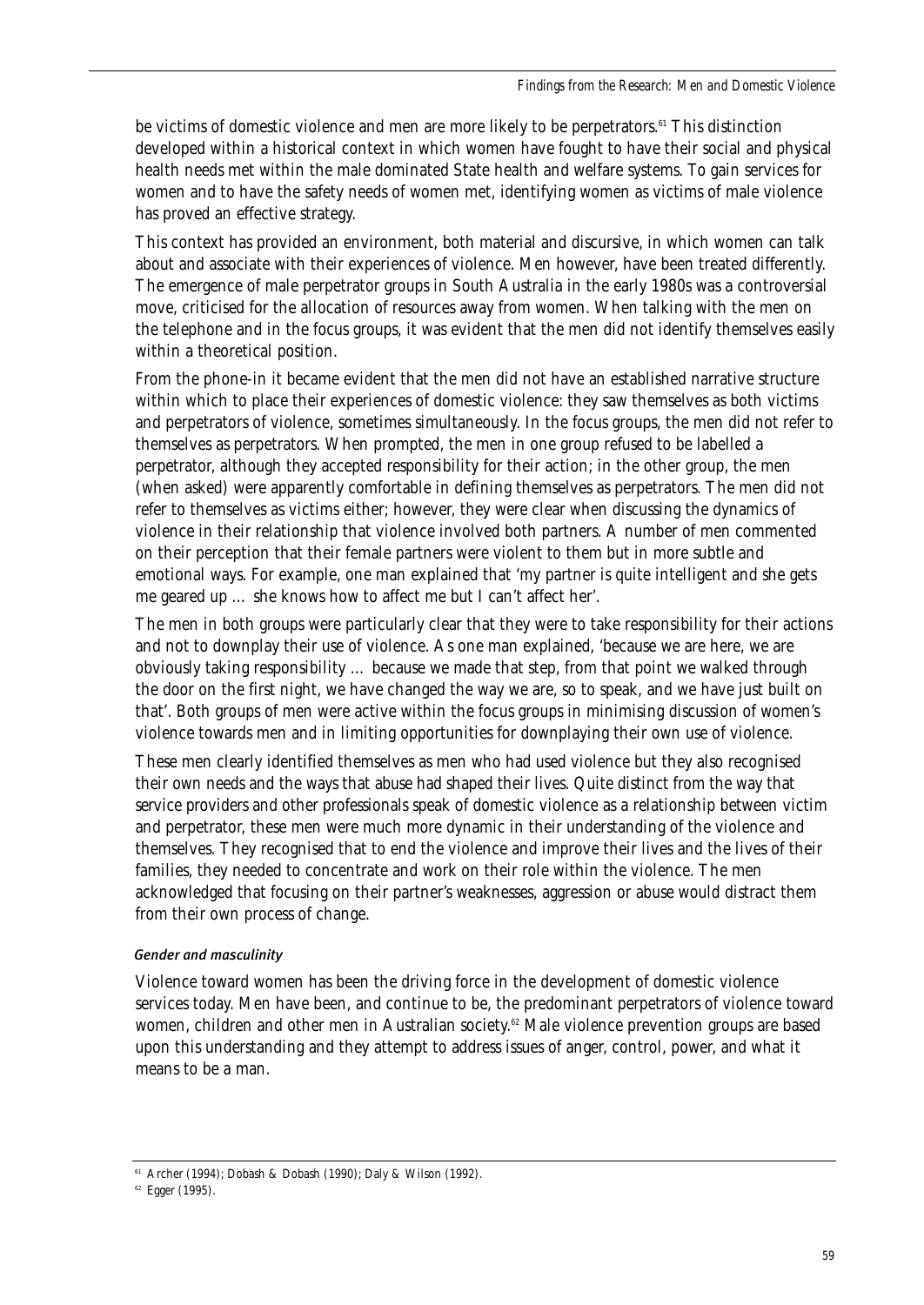Questions were asked in the focus groups about what the men thought it meant to be a man, how they thought they were raised as men and how those ideas influenced their relationships. Within both groups there was an understanding that to be a man meant being tough, in control and always right. One man explained the process of a boy becoming a man:

*Right from the days they are born, boys are taught to be the boss. You have to be like this, you have to be like that, you have to like so and so. That's how you grow up believing how you should be. Therefore, you grow up believing women are inferior, and therefore they can be treated that way... peer pressure, what else would you call it, tradition, traditional male role?*

The effects of this way of being – strong, authoritative and invulnerable – have been devastating for these men and their partners. The following narrative provides an insight into how it shaped a man's actions:

*Once you're being violent it is really hard to pull up. In the moment … she's fucking wrong and your fucking right and that's the end of it. It's totally wrong, of course, but that's how you see it.* 

The effects on the man of this way of being are wide-ranging and complicated. Claims that men are victims of the male role or that being a man is a health hazard are often repeated yet simplistic.<sup>63</sup> No doubt there is some truth in these claims but men's pain is also political and certainly not unproblematic.<sup>64</sup> Often these responses arise from what is popularly called a 'crisis' in masculinity. The men spoke of this implicitly, talking of 'equality in relationships', 'changes in gender roles causing internal conflict in relationships' and the 'break-away from traditional male roles'. The men spoke of feeling torn in different ways and confused about what was expected of them. They also referred to changing environmental circumstances and the pressures that placed upon them – less money, more responsibilities and unemployment. Thus, the expectations of what it means to be a man, the changing nature of gender relations and diminishing government support in welfare and employment are factors that contribute to the stress experienced by these men.

The men also spoke of the effect that their usual relationships with other men had upon them in their everyday lives. They talked about having formed new relationships within the violence prevention groups but how, upon returning to a 'male world', unless they kept their involvement in the group hidden, they were ridiculed. For example, the men's friends would say things like, 'Are you going to your shit tonight?' One anecdote shows the way ideas of masculinity limit men's ways of thinking and acting:

*It's like my brother in law, he's having trouble with his marriage. You say 'go and see a counsellor' [and he says] 'I'm not going to see no fucking mind reader'. That's the way the male world thinks or most of the male world does think.* 

The imperatives of masculinity require that men maintain control and deal with their own problems. Health data for men's health service attendance supports claims that men are less expressive and help-seeking than women are.<sup>65</sup> While this may have an effect on the man, its effects on women and children are potentially extreme. Violence is an option because it is so embedded in these men's lives and stories: 'when you see a man and a man punching each other up, I don't know about the rest of them but to me its normal'.

<sup>&</sup>lt;sup>63</sup> Harrison (1978).

<sup>64</sup> McLean, Carey, White (eds) (1996) *Men's Ways of Being*, Westview Press.

<sup>65</sup> Mathers, C. (1995) 'Health Differentials between Australian Males and Females: A Statistical Profile', *National Men's Health Conference*, Proceedings, AGPS, Canberra; Huggins, A. (1995) 'Men's Health is a Serious Issue Not Being Taken Seriously Enough', *National Men's Health Conference*, Proceedings, AGPS, Canberra.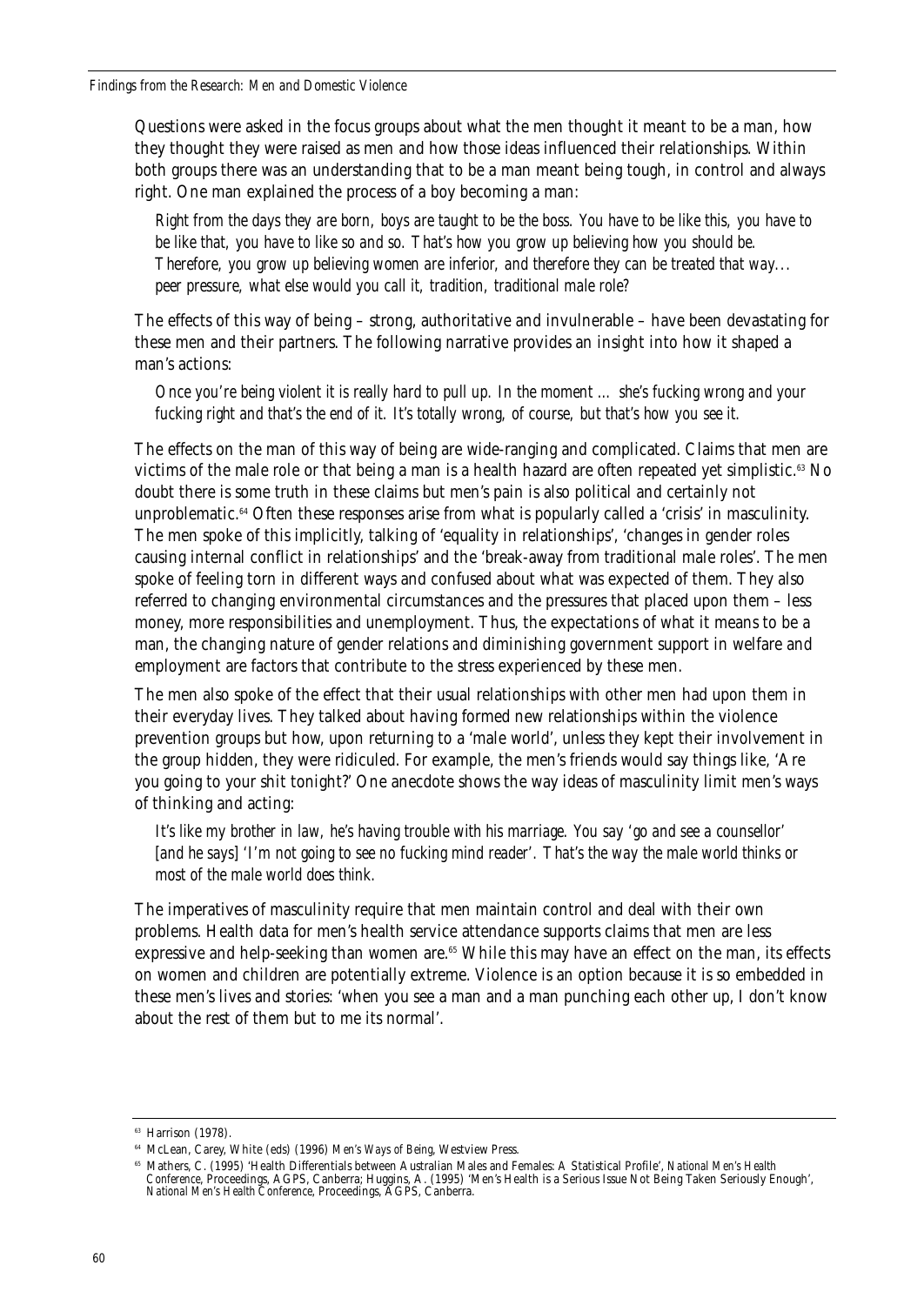For many men, being a man involves a life of conforming to the cultural and social constructions of masculinity. The pressures for young men to be 'masculine' are immense and shift across different locations and contexts – from Salisbury to Burnside to Christies Beach – through class, age, sexuality and socio-economic status, manifesting in many different ways of behaving and living. Yet, there are common influences to which most Australian men respond – the expectations of body and mind, to be tough, confident, knowledgeable, and in control. While these particular male violence prevention groups were held with men from lower socio-economic status and area, violence is not peculiar to their world.

# *Men's perceptions and understandings of violence*

Men who have been violent often use strategies for diminishing their responsibility for their actions or their choice to use violence. One participant explained that preceding the group he would 'always blame the violence on something else, like … "she should have kept her mouth shut"'. The men explained that their perceptions of violence were limited, their understanding of their actions restricted and their awareness of the pain they were causing their partners and others around them, absent. They explained this as a consequence of how they were raised as men and the absence of information about such issues when they were young children. Three men talked about watching how their parents' interacted, how their fathers treated their mothers and the violence that was present in their families' lives. They suggested that they had been brought up not to know any different – they 'just thought it was natural'.

The men revealed that attendance at the violence prevention groups had been significant in raising their awareness about what violence meant and what its effects were. They expressed their shift in thinking and of feeling a sense of naivete. They acknowledged that violence meant much more than physical violence: 'it isn't just hitting someone – it's verbal, emotional, financial, all types of abuse'.

The men blamed the contemporary stereotype of domestic violence for inhibiting their recognition of such a phenomenon in their lives. The stereotype these men described was the 'out of control', more than likely alcoholic, physically abusive male. Men in both groups indicated that this stereotype, which has been portrayed in advertisements and posters, did not register with them as one they might be personally associated with. Violence in their lives was not always physical and was often described as unremarkable, constituting a relationship problem and not domestic violence. This finding is confirmed by responses to the research strategy used in this project to promote domestic violence as 'relationship abuse' – many phone-in respondents had not previously considered their abusive situation as domestic violence.

The participants of the groups indicated that they were remorseful for their violent behaviour, that they understood that they were responsible for the violence and that their behaviour was unacceptable. These men acknowledged that violence towards their partners was a 'terminal problem' in their relationships. It was highly important to both groups' members that they improve their lives and their relationships. One participant talked about engaging with the patterns in his life which caused him to be violent: 'everyone has different patterns and we all need to look at changing those patterns to have a better life'.

The men in both groups were quite selective in the ways they rationalised violence, making quite a strong distinction between violence in the home, violence outside the home, violence against women and violence against men. They discussed how they saw their violence in the home as different or separate from their violence in other places and at other times of their lives. This was not simply a selective definition of where violence is appropriate and where it is not but something that was bound up in the importance that the men place on different areas of their lives. One man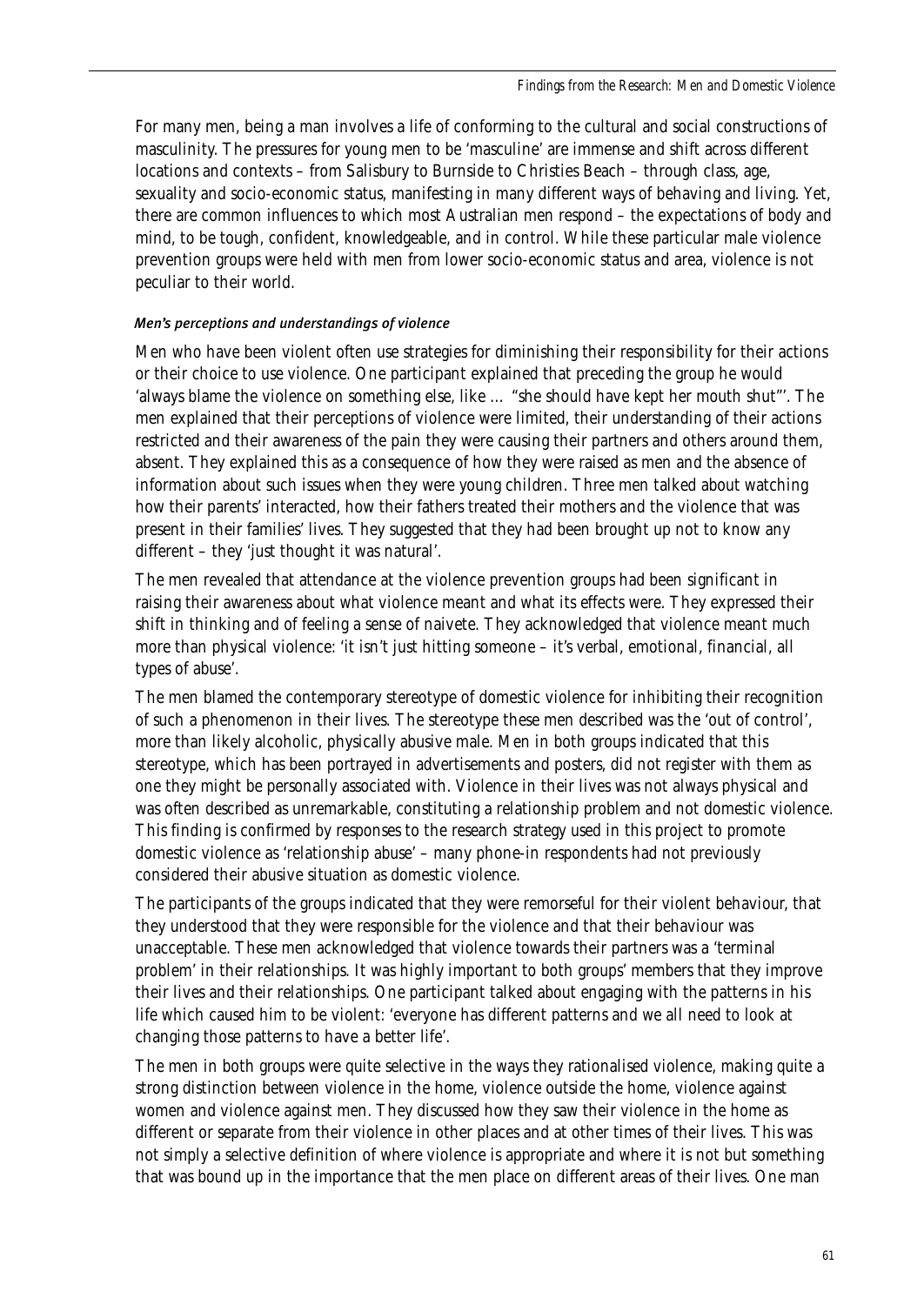gave a hypothetical example: 'At work there is a fat person and a skinny person. At work the skinny person says "you're fat, you're fat" [to the fat person]. At work it doesn't really matter but at home it sticks with you'.

Another man explained that 'outside the domestic scene it [violence] doesn't really matter' and another man said, 'The person at the other end, a person you are having a violent confrontation with, you will never see again, so it doesn't really matter, it won't affect you. But at home it does'.

For these men violence was not seen as detrimental in itself, but its effects were evaluated. If it is likely to hurt the man or someone close to him then it is considered inappropriate. For example, 'It sticks with you, it stays with you and you are staying there to confront it again and again, the next day and the next day'. Violence in the home was seen as contributing to the troubles in their lives. But violence outside the home was often seen as 'normal behaviour': 'When you see a man and a man punching each other up, I don't know about the rest of them but to me it's normal'.

Violence for these men was clearly a context-specific practice. The men's groups were largely treated as relationship counselling groups, dealing with violence in the relationship. The operation of violence and identity is explored in the groups and the men take on a responsibility to end it with some commitment. Yet this activity seemed to remain detached from their broader lives in ways that are unclear from this research. Suffice to say that the acceptance of violence remains entrenched in the men's sense of self and their broader lives and lifestyles. An example would be their acceptance of the use of violence to protect the home and the family or the use of violence to maintain that status that some men require to feel in charge of their lives. The clear issue that arises from this part of the focus group discussion is that addressing domestic violence as a discrete issue has its limitations as well as its strengths. One of these limitations is that violence prevention is learnt in the specific context of the home, without necessarily impacting on their beliefs and practices in other areas of their lives.

### *Men's violence prevention groups*

The men interviewed were positive about their experience of the men's violence prevention groups. They indicated that the groups helped them to think about their lives and their violent behaviour. A significant outcome was a sense of 'turning their lives around', made possible because of the group setting and the skills of the facilitators. Of even greater importance to these men was the experience of the group bonding and the relationships that these men gained from the groups. One man summed this up:

*A lot of us here, we know each other fairly personally now, we know things about one another that even their families don't know. I think it does, ah, sort of knits the group together, and you do find that what is actually talked about in this room is situations that we've all been through and you can work it out. You can learn to control yourself and that's the thing.*

The group context was useful primarily because it provided support for the men to think about their troubles. Other important outcomes were that it widened the men's definition of violence and their understanding of what constituted violence; it gave them a way of putting their new-found knowledge into action (by helping each other to work their issues out) and it allowed them to attain a level of intimacy with other men that they had not experienced before.

A key dilemma raised by the groups is the issue of ongoing support. At the end of a ten-week course, participants are left without a network of support. As described earlier, these men often experience ridicule or condescension from their friends outside the group. When the group ends, their new sense of themselves as non-violent men will be confronted by the cultural forces in which they live.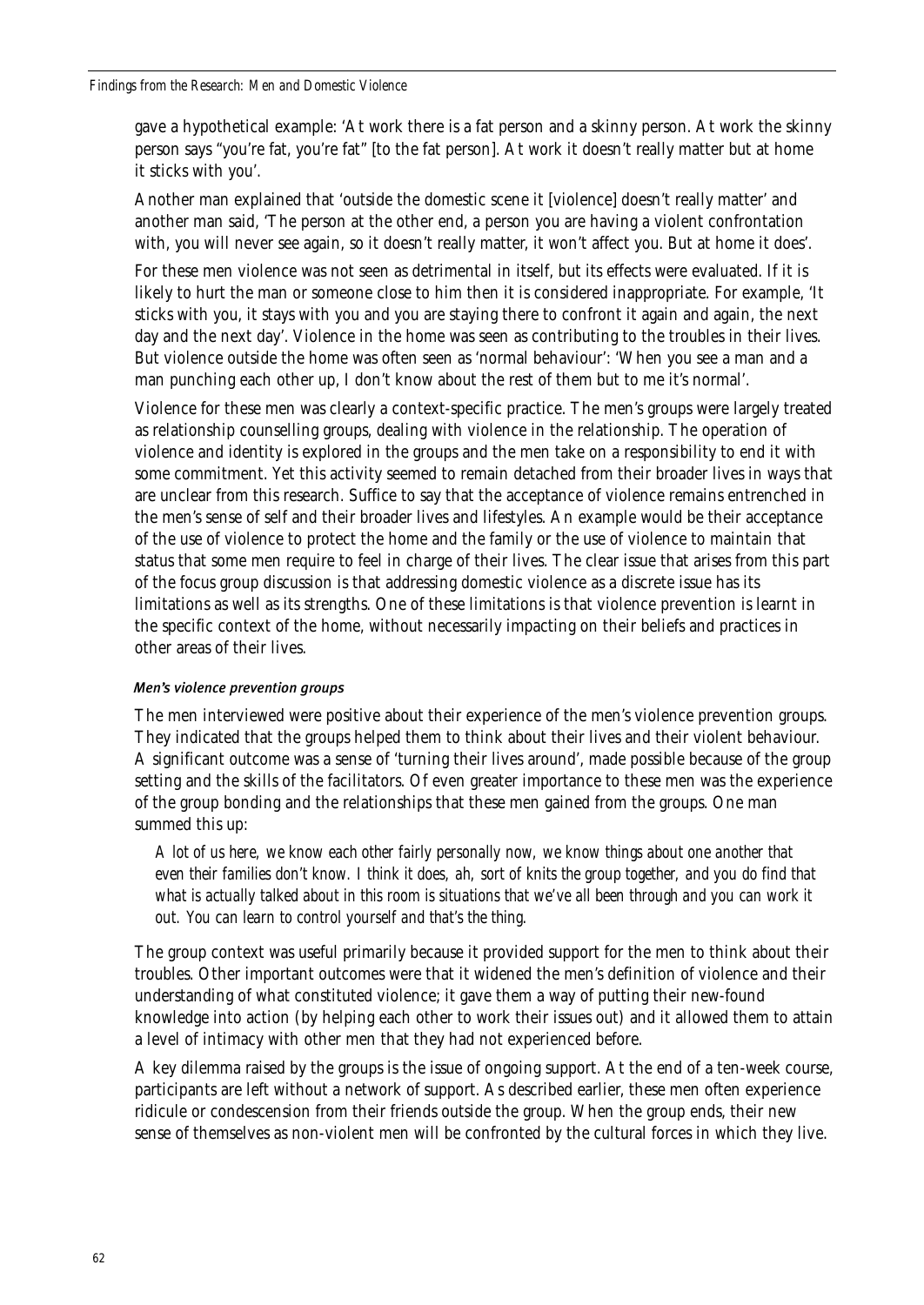# *Existing domestic violence strategies and services*

The men raised some interesting points about violence prevention strategies, such as advertisements and posters naming domestic violence. A Salvation Army advertisement was mentioned several times in which domestic violence was stereotyped as the act of a man physically abusing a woman.<sup>66</sup> There was widespread agreement that this stereotype was unhelpful, having several distinct effects. Firstly, these messages were easily brushed off as irrelevant to the men who felt that physical violence was the lot of someone else. Secondly, they felt that it implied that men were generally the aggressors and that as an aggressor they were powerful and without need. These men strongly advocated their needs in the situation. Lastly, several of the participants expressed the belief that the advertisement implied that men are aggressive and uncontrollable. Such stereotypes, they suggested, have their merits but do not take into account men's needs in the situation.

The men in the violence prevention groups were aware of the imbalance in resource allocation and service provision. They raised this issue quite clearly and strongly in different ways: 'Seems to be this thing in society that only women are subjected to domestic violence; what about men who are subjected to domestic violence' and 'Women get all the fuckin' rights'. One man provided an interesting anecdote that expressed his sense of this imbalance:

*Why does the domestic violence cops come around and see my missus and give her a fuckin' ten foot long bit of paper, when the cops come and see me and threaten me and give me nothing? Why can't they bring one with them? Even if they do charge me. You can rip it up and throw it in their face or you can put it away and think about it.* 

More generally, there was a feeling that services were hidden and invisible. The men agreed that public awareness should be raised about what constitutes domestic violence and what services are available to men. The men's knowledge of and attendance at the groups, as an example, arose from court orders, their partner's advice or the 'fluke' of finding a name in the telephone book.

On the surface, the 'what about us?' responses of these men may seem reactive, even supportive, of the previously described 'men's rights' position. It certainly expresses the strong need that these men feel for improved services for men and a change in the way that these services are provided and promoted. The contradiction between men's rights and responsibilities raises a number of important questions for researchers, policy makers and service providers:

- **1.** What do these men think constitutes support? What would be their idea of visible and responsive service options?
- **2.** How does men's level of awareness limit or facilitate their use of services?
- **3.** What services are already available for men?
- **4.** In what ways can researchers, policy makers and service providers respond to the needs of men?

Due to the nature of the focus groups and the limitations of this study, these questions have not been followed up in the research.

There are domestic violence services dedicated to men, although the men in the focus groups men did not necessarily see them as services. The following anecdote provides an insight into the effect of service responses to men:

The Salvation Army advertisement promotes the Salvos as 'being there when you are most in need'. It uses the image of a women and young child being assisted by the Salvo's. The woman has a black eye and has obviously been physically abused – she looks bedraggled and morose. The men's perception of the advertisement is that it infers that the woman's trouble has arisen from domestic violence with her male partner.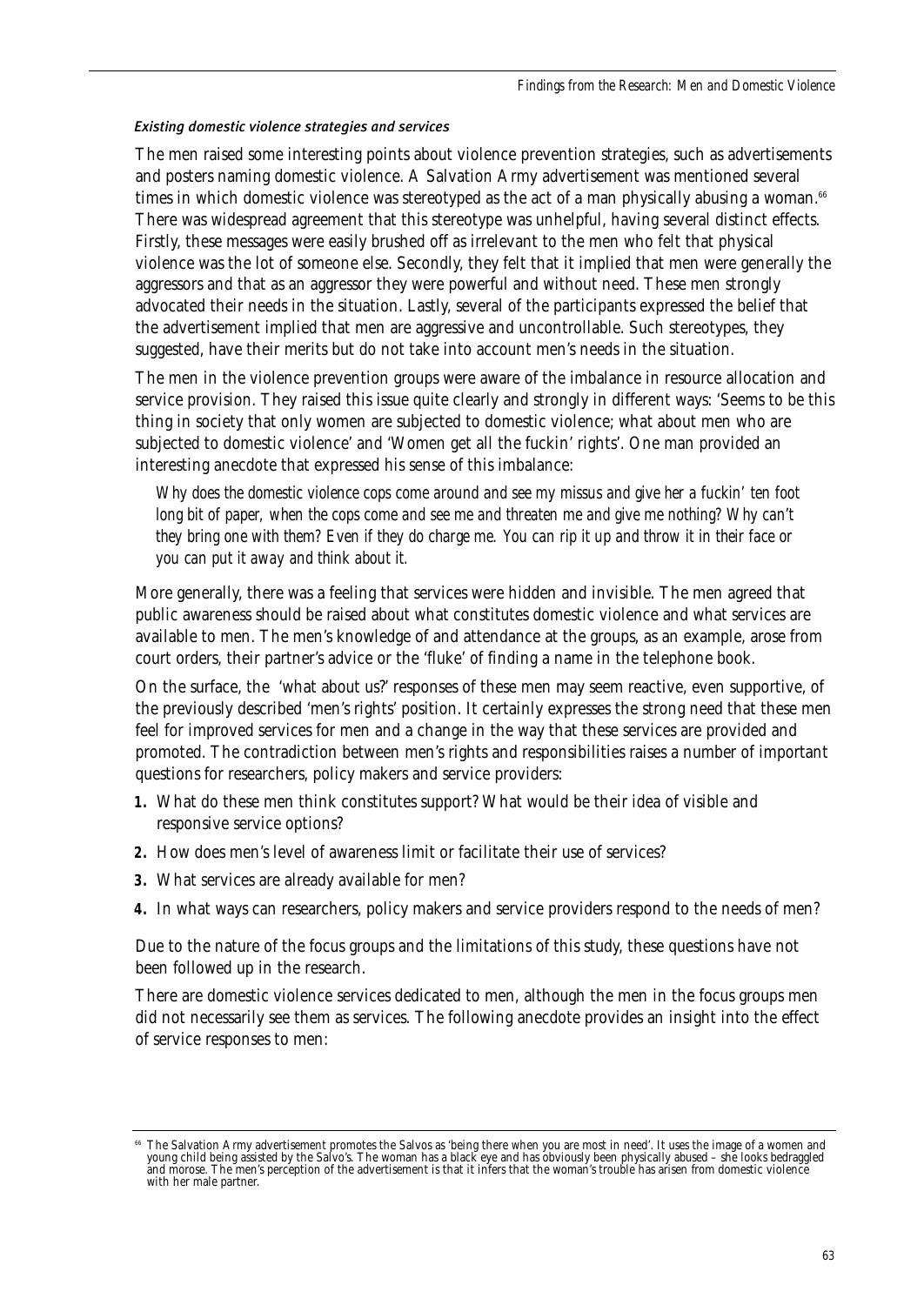*Findings from the Research: Men and Domestic Violence*

*They [police] treat you like you are shit… It's like it's difficult, let's put it this way. The cops came and went 'rah, rah, rah' at me and tried to get my missus to talk. She wouldn't. Right? And basically all they did by coming around and doing that just made me more pissed off and believe that you me mate, the cops coming around never stopped me one bit. That's okay, it makes you think then, but the next day when you get angry, you forget about it, and the cops coming, you know what I am saying, it had a negative impact. They're sitting there here like this going 'rah, rah, rah and instead of going, 'here mate go and do this, go and do that, here's a few numbers even. Instead it's like, 'We're going to lock you up, blah, blah, blah'.* 

This man suggested another way for the police to approach the situation:

*If things are cool they should, at least, turn around and offer a number or something. Cos' it's at that time the bloke might think about what he's doing and if he's got the number he might ring someone, you know.*

These anecdotes exemplify the ways the men experienced police contact. The courts were often regarded as too judgmental and antagonistic.

Services that address men and violence are traditionally located within the punitive field of the State, and for good reasons. The men in the violence prevention groups have experienced this and felt that responses to their service needs were limited. They generally felt that the punitive response to their violence is another experience of being controlled and antagonised. The claim that arose from the focus groups with regard to services was that men need services that respond to their needs in more creative and caring ways.

# **3.2.3 Needs of Men Involved in Domestic Violence**

A number of needs were identified by the men who participated in this research. An overarching theme was that the victim/perpetrator distinction does not capture the ambivalence the men experienced in naming their place in domestic violence. However, such a distinction does maintain a focus on the responsibility that perpetrators must take if the incidence of domestic violence is to be reduced. The needs of men are therefore discussed using this distinction.

# Men as victims of domestic violence

### *Need to further research how men identify within domestic violence*

Men who are victims of violence and abuse from women need to have their experiences acknowledged. Those interviewed felt disadvantaged by the way services, service providers and general society perceived domestic violence and found police, counselling and welfare responses to be inadequate for men and biased toward women.

There has been little research into men as victims of domestic violence from their female partners.

- **2.01 It is recommended that consideration be given to commissioning further research into the needs of men as victims of domestic violence within the following parameters and guidelines. The research should:**
	- **be informed by feminist principles;**
	- **adopt a social health approach to men's victimisation;**
	- **be consistent with the** *Competency Standards for Intervention Workers Working with Men who Perpetrate Domestic Violence Abuse and Violence;*
	- **be informed by critical theoretical perspectives;**
	- **explore men's ways of identifying as victims;**
	- **explore what services are available for men;**
	- **explore how research and statistical evidence has situated the debate on men as victims of female violence;**
	- **use concepts of gender, identity, power and history;**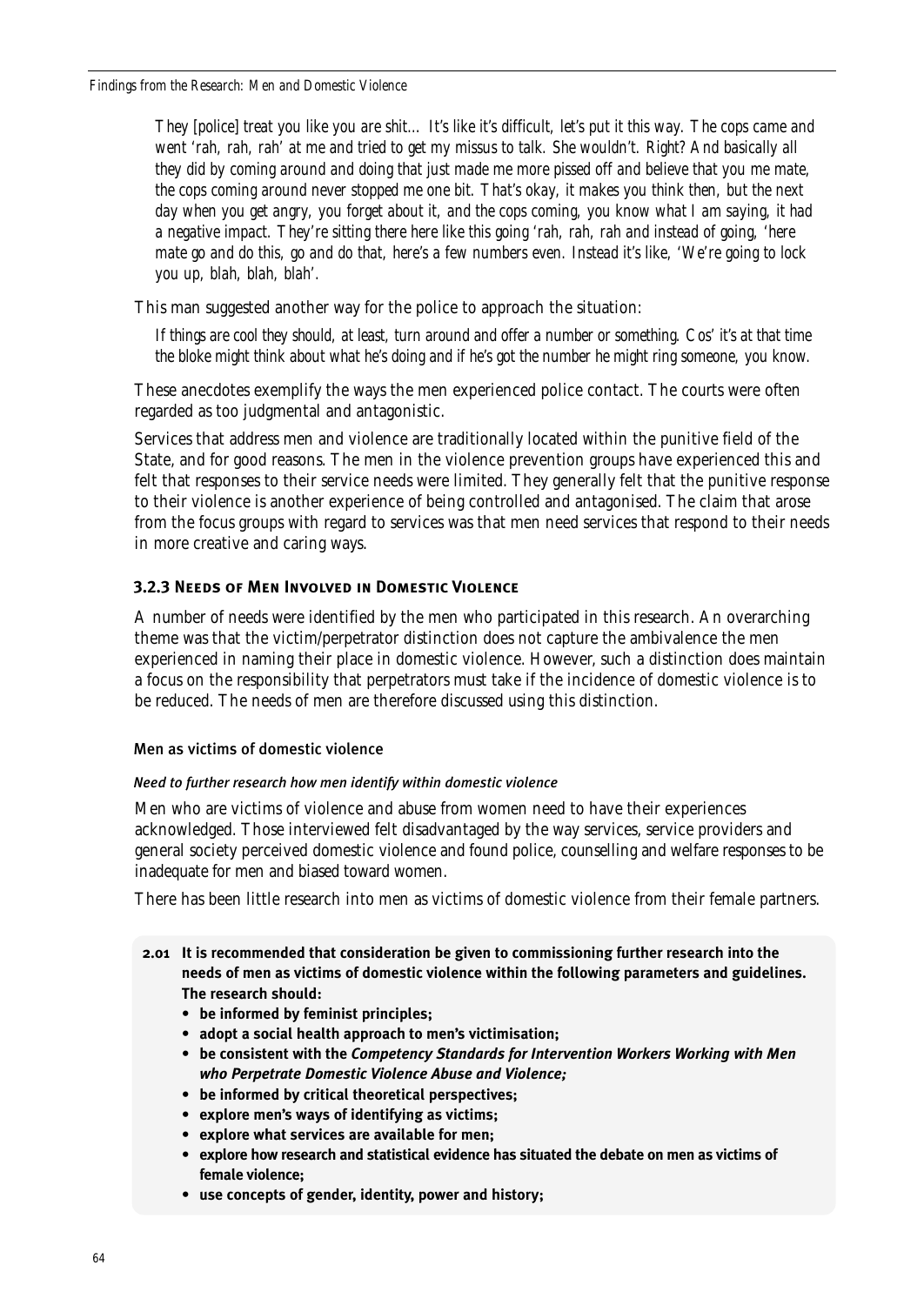- **explore the implications for women's domestic violence services;**
- **explore the nature of men's violent experiences;**
- **contextualise how men's and women's experiences of violence are different; and**
- **provide recommendations.**

# Men as perpetrators of domestic violence

The findings of the needs assessment for men who are violent can be summarised as follows:

- men sought relationship counselling instead of domestic violence counselling/services;
- men's commitment to change was primarily motivated by their own personal investment in making their lives better and saving/improving their relationship;
- men did not know how to locate their experiences within the domestic violence discourse as victims or perpetrators (sometimes confusing the two);
- men felt disadvantaged in relation to women in the provision of domestic violence services and in the public perception of who is responsible for domestic violence;
- men felt that the dominant ideas of masculinity and the ways of being raised as men limited their ability to
	- communicate within relationships
	- understand their role in relationships
	- deal with the pressures of relationships and daily life (violence was sometimes seen as a normal and justified action)
	- understand what constitutes violence (their definition was limited to physical acts);
- men found limited support to stop violence outside of the violence prevention environment because male culture was seen as promoting their ongoing use of violence;
- men saw violence as a normal way of addressing issues in relationships;
- men believed that contemporary stereotypes of domestic violence portrayed men in a bad light, establishing a barrier to domestic violence prevention messages and services;
- men experienced groups as supportive and helpful but often they could not meet the need for ongoing support as groups are time limited; and
- men perceived services as punitive and adversarial.

The following recommendations attempt to identify some beginning points for considering men's needs within the context of existing domestic violence discourses and services.

### *Need to further understand how men identify themselves within domestic violence*

Men adopted ambivalent subject positions in their narrative about domestic violence. Usually they did not identify purely as perpetrators or victims but sometimes identified as both simultaneously. They were primarily interested in changing their behaviour for personal and relationship reasons but this process was hampered by stereotypical views of men as aggressive perpetrators. Domestic violence services may not have been recognised because men were looking for relationship assistance. These points suggest that research needs to reconsider how men see themselves within a context of domestic violence and how services can connect with men within such circumstances.

# **2.02 It is recommended that research be undertaken to facilitate a better understanding of men's ambivalence towards current domestic violence narratives, which examines:**

- **how men understand themselves within domestic violence;**
- **how they understand the concept of taking responsibility for violence; and**
- **what they think should be changed.**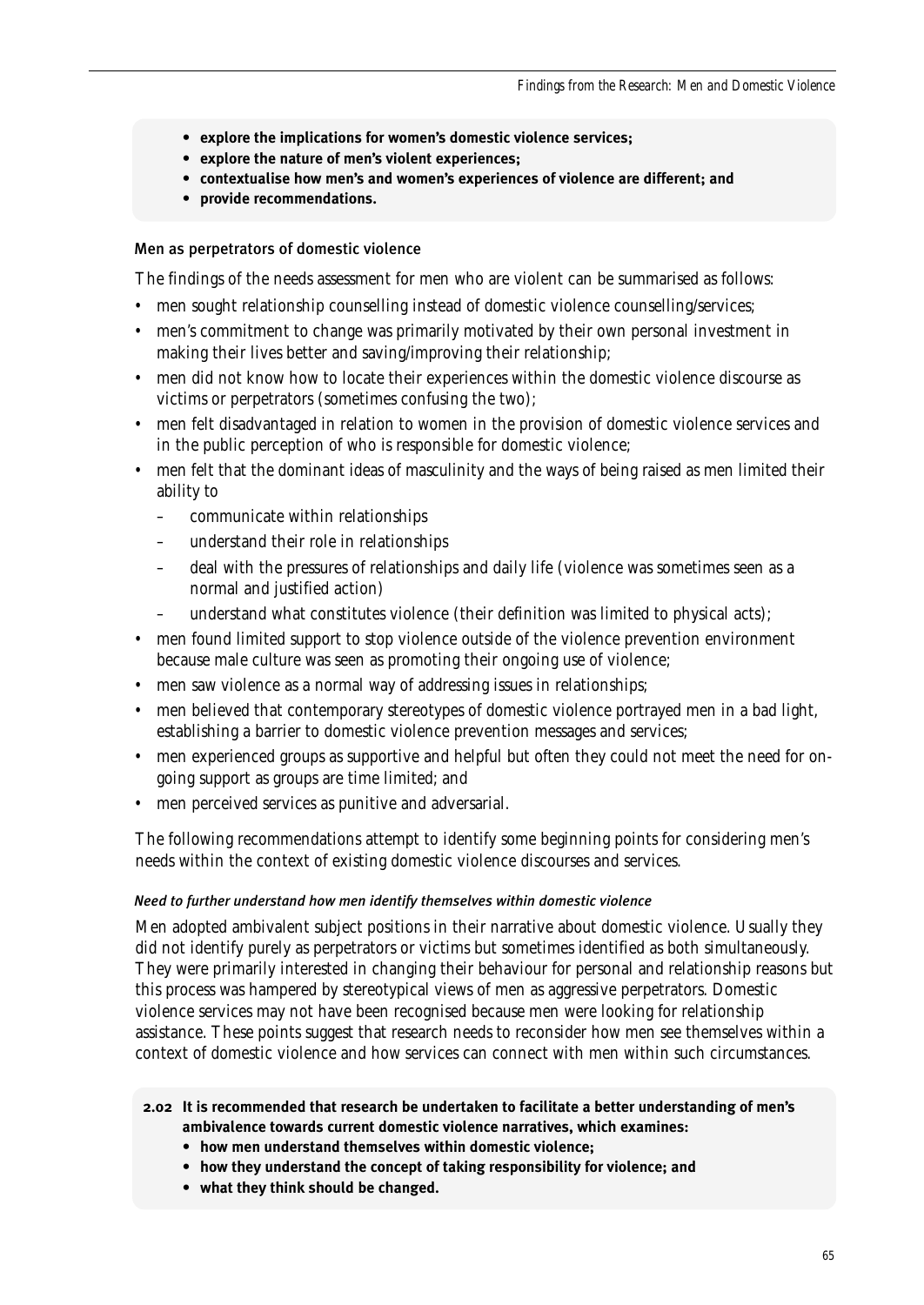### *Men's needs within the definition of domestic violence*

Men indicated that the current definition of domestic violence is limited and were often surprised to find that behaviour they thought was 'normal' could be experienced as abusive. They also indicated that they felt unsure, or unaware, of how to address a situation where they found themselves using violence against their partners or children. In accordance with recommendation 1.5, any community education campaigns should target non-physical forms of domestic violence – such as emotional and verbal abuse – because these forms are often more prevalent, more pervasive in effect and less likely to be recognised as violence and abuse by the general community.

- **2.03 It is recommended that strategies be developed for broadening men's awareness of domestic violence and its effects upon relationships, for example, by:**
	- **distributing pamphlets with information to homes; or**
	- **advertisements encouraging men to seek assistance.**

### *Research strategies that would address the needs of men within domestic violence*

Men have difficulty in identifying and addressing their violence and finding effective strategies for dealing with it, and experience difficulties in maintaining any endeavour to change. Since many men are unaware of what constitutes domestic violence, it is important to investigate what services and programs men already know of and use voluntarily.

- **2.04 It is recommended that research be undertaken that focuses on the specific needs of men who use violence, to improve:** 
	- **services that support men to identify their violence, address their violence, and that provide ongoing support for men in their endeavour to change; and**
	- **strategies that would help men to broaden their understanding of violence and recognise the connections between violence and violence prevention.**

### *Need for a primary health care approach to domestic violence*

Counselling strategies to assist men are concentrated within community health and community correctional services. Domestic violence policy incorporates a number of government agencies, from Health to Corrections to the Attorney General's Department. There are competing strategies – from rehabilitation, to prevention, to incarceration – within these government agencies. Of these, prevention is potentially the most cost effective.

With recent government restructuring, in particular the development of the Department of Human Services, an approach that encompasses the many dimensions of domestic violence is possible. Issues of gender, sexuality, housing, socio-economic status, education and health (to name a few), all contribute to male violence and domestic violence more generally.

The concepts and philosophies which underpin strategies of primary health care and social health would allow a cross-discipline, intra- and inter-government, multi-factorial, informed community response to domestic violence.

# **2.05 It is recommended that strategies based upon the principles of primary health care be developed and that these strategies be incorporated into all government responses to male violence.**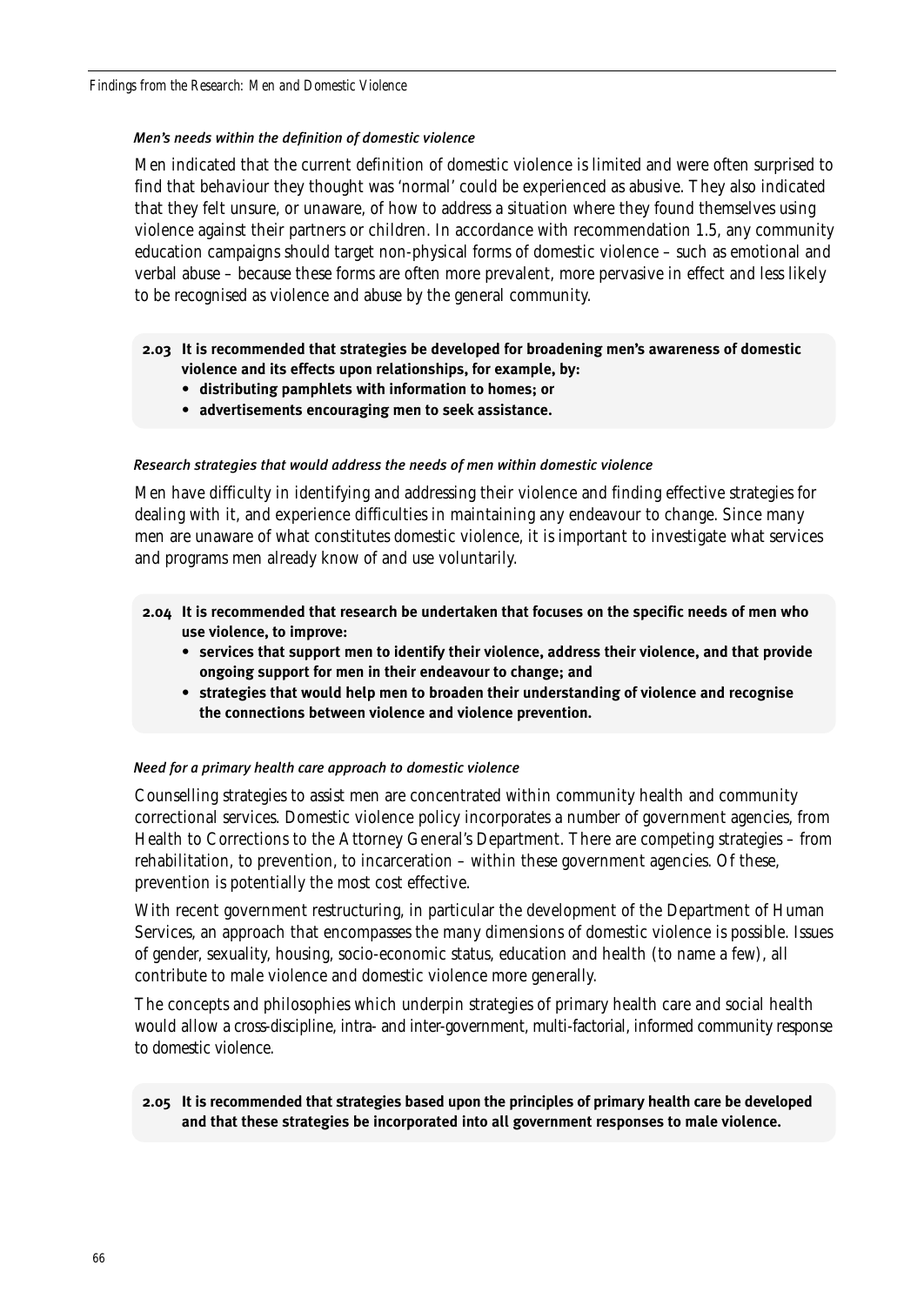## *Need for ongoing primary prevention strategies for preventing male domestic violence*

The ways that men understand themselves in relationships, what they see as a legitimate option of behaviour with other people, how they view themselves as men and how the dominant ideas of being a man contribute to their sense of self and use of violence, will determine long-term prevention strategies aimed at changing the cultural possibilities of what being a man may involve.

**2.06 It is recommended that curriculum and community based awareness programs that work with young men to stop violence are continued and programs that incorporate the** *Competency Standards for Intervention Workers Working with Men Who Perpetrate Domestic Abuse and Violence* **be supported.**

# *Need for life-skills and communication skills*

Many of the participants noted the difficulties they have had with communication in relationships and with general life-skills. They felt that these deficits placed pressure upon them and contributed to their use of violence. It is important to note that while this is an important area of need it does not imply that by 'healing' men violence will be prevented.

**2.07 It is recommended that discrete, integrated services be developed that educate men in lifeskills such as communication skills, relationship skills and conflict management skills.**

# *Need for guidelines to prioritise needs in domestic violence services*

Determining men's needs without any necessary consideration of the historical, social and political development of domestic violence services, may lead to competition between different population groups.

- **2.08 It is recommended that guidelines that constitute part of a reviewed and expanded version of the** *Competency Standards for Intervention Workers Working with Men Who Perpetrate Domestic Abuse* **be developed. The guidelines would cover:**
	- **needs identification;**
	- **the way needs are situated and contextualised;**
	- **needs prioritisation; and**
	- **how needs are responded to and addressed.**

### *Need for consistent standards among agencies providing services to men who have used violence*

Domestic violence services take various forms and operate from different premises. Relationship counselling is one example of a service that can address domestic violence in a way that is inconsistent with the *Competency Standards for Intervention Workers Working with Men Who Perpetrate Domestic Abuse*.

- **2.09 It is recommended that the Department of Human Services adopt the principles of the** *Competency Standards for Intervention Workers Working with Men Who Perpetuate Domestic Abuse* **as a framework for service provision and that the application of these principles be extended to include the advertisement, promotion and structuring of services.**
- **2.10 It is recommended that recognition and merit standards (established in conjunction with nongovernment and community services) be promoted to encourage adherence to the** *Competency Standards for Intervention Workers Working with Men Who Perpetuate Domestic Abuse***.**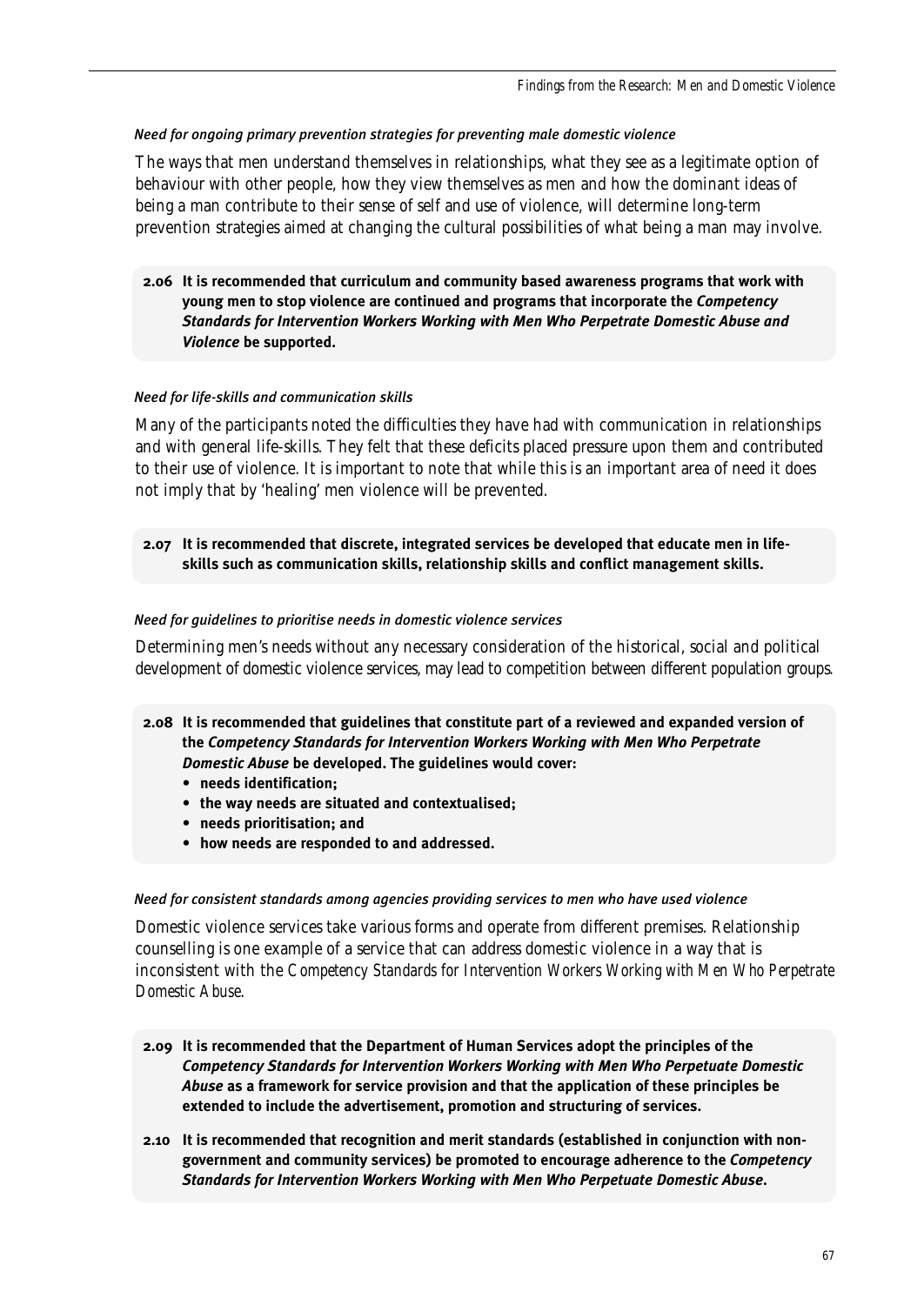# **3.3 Domestic Violence – Children and Young People**

## **'Misogynist'**

(The lyrics of a song sent to us by a ten-year-old boy who witnessed his father's violence towards his mother).

*Slap me in the face You are a disgrace Feelin' kinda he-man You do 'cos you can (Chorus): Misogynist Slapping every woman you meet Take a seat Stop beat Woman hater It's getting dark, turn out the lights, hear the dog bark. Come home*

*Act normal Slap her in the face Laugh and laugh She sits there crying You're always lying This is Domestic Violence It's a bad case*

### *(Chorus)*

*Misogynist you womaniser You woman hater Can't be a man Just wait till she gets power Ha! Ha! Your biggest fan.*

### *(Chorus).*

In recent years there has been considerable attention paid to the effects of domestic violence on children. The ever growing body of literature indicates that there are particular effects on children of witnessing and/or experiencing violence within the context of the family. Another area of research which has evolved in the last twenty years is that of dating violence. A number of researchers have considered the possible link between the experience of family violence and later experiences of dating violence.

# Methodology

One of the methodological difficulties experienced in conducting this research project was the dilemma of how to include children and young people's perceptions of the effects of domestic violence, whilst respecting parents' rights to consent to their children's involvement in research. Further to this was the dilemma of asking children about their experiences of domestic violence and then not necessarily being able to provide immediate access to appropriate counselling and support.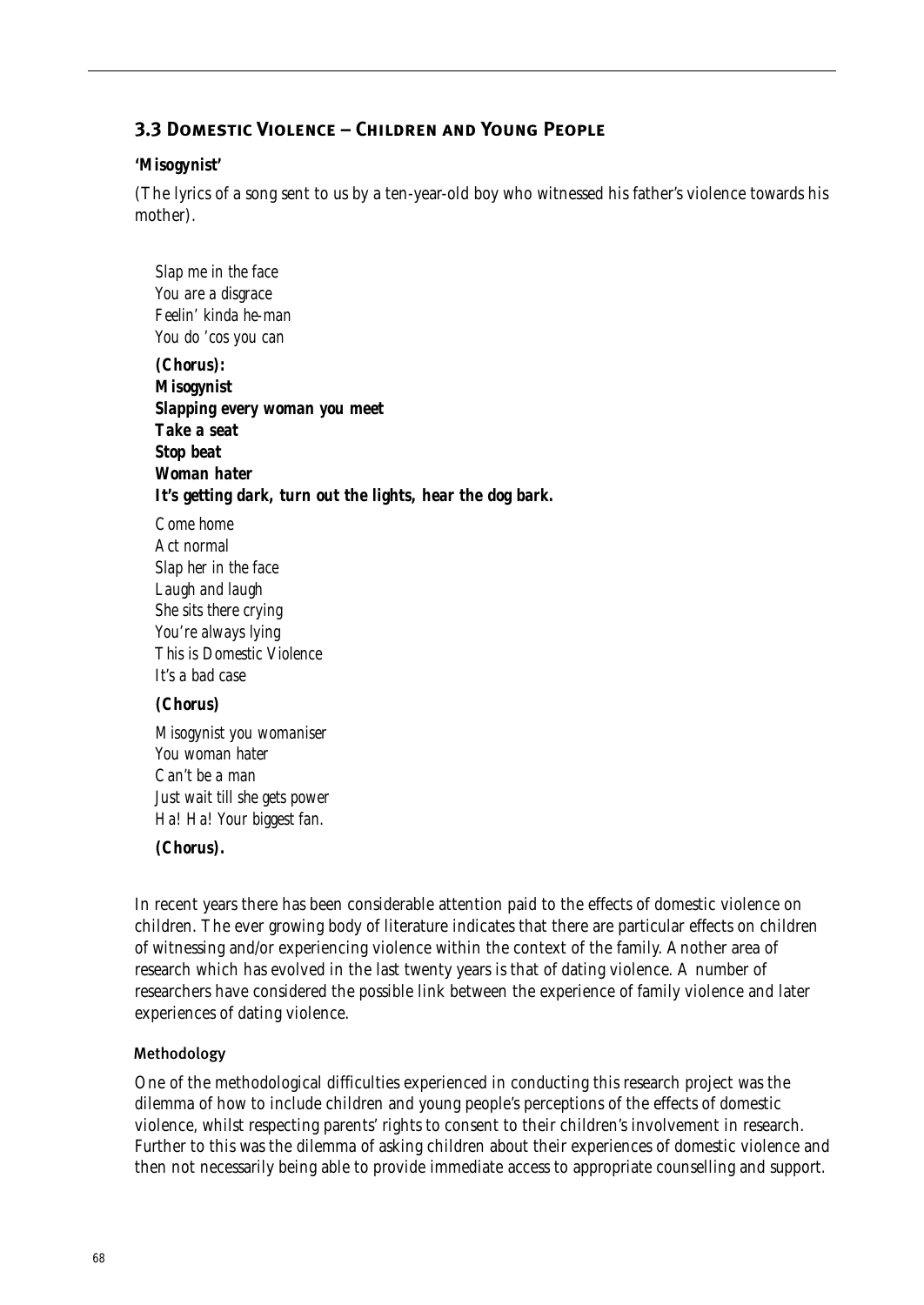Taking into account these problems, we adopted two methods to gather data on the needs of children and young people: asking parents from the phone-in and adult focus groups about the needs of children and young people (reported in part 1 of this section) and conducting a focus group with young people who had experienced domestic violence and dating violence (reported in part 2 of this section).

The young people in the focus group were recruited through a youth health service where they were already service users. This ensured that the young people disclosing information were linked to services for support. The limitations of these methods are recognised in terms of representativeness but the methods yielded rich qualitative data within the bounds of ethical practice.

# **3.3.1 Literature Review – Part One: Children and Domestic Violence**

# Children as victims of violence

Children as primary victims of violence are the focus of an extensive range of child protection literature, including publications of the *National Child Protection Clearing House* in Australia and journals such as the *Journal of Child Abuse and Neglect*, and the *Journal of Child Sexual Abuse*. They are all dedicated to a problem called 'child abuse' and its types: namely physical, sexual, psychological and emotional abuse and neglect.<sup>67</sup> Statistical and epidemiological data support professional claims of the wide-ranging extent of child maltreatment, and highlight the need for political and professional intervention.<sup>68</sup>

The links between domestic violence and child abuse

Children living in situations of domestic violence first became a direct focus of research and intervention in the 1980s in the United States.<sup>69</sup> Until recently, and in spite of the recognition that both child abuse and domestic violence are entrenched and pervasive forms of violence in society, there has tended to be a separation of domestic violence and child protection issues in Australia. Child abuse has been regarded as 'a health and welfare issue' and domestic violence 'regarded as a matter for police, courts, women's refuges and other women's support services'.<sup>70</sup> There is now increasing recognition that these are not separate phenomena.

There are two main concerns about children living in families experiencing domestic violence. First, they may be sole (or primary) victims of one or both parents/care givers<sup> $\tau_1$ </sup> or they, along with their mothers, may be victims of violence by adult males (fathers/intimate partners/spouses).<sup>72</sup> Studies

<sup>67</sup> Some selections from this extensive literature include: Wissow, L.S. & Wilson, M.E.H. (1992) 'Use of Epidemiological Data in the Diagnosis of Physical Child Abuse Cases: Variations in Response to Hypothetical Cases', *Child Abuse and Neglect* 16(1): 45–56; Wurtele, S.K. & Schmitt, A. (1992) 'Child Care Workers' Knowledge about Reporting Suspected Child Sexual Abuse', *Child Abuse and Neglect* 16(3): 385–90; Hibbard, R.A. & Zollinger, T.W. (1992) 'Medical Evaluation Referral Patterns for Sexual Abuse Victims', *Child Abuse and Neglect* 16(4): 533–40; Johnson, C.F. (1993) 'Physicians and Medical Neglect: Variables That Affect Reporting', *Child Abuse and Neglect* 17: 605–12; Seaberg, J.R. (1993) 'Emotional Abuse: A Study of Interobserver Reliability', *Social Work Research and Abstracts*  $29(3): 22-9.$ 

<sup>68</sup> Wissow & Wilson (1992); Finkelhor, D. (1993) 'Epidemiological Factors in the Clinical Identification of Child Sexual Abuse', *Child Abuse and Neglect* 17(1): 67–70; Finkelhor, D. (1994) 'The International Epidemiology of Child Sexual Abuse', *Child Abuse and Neglect* 18(5): 409–418; McGee, R.A., Wolfe, D.A., Yuen, S.A., Wilson, S.K. & Carnochan, J. (1995) 'The Measurement of Maltreatment: A Comparison of Approaches', *Child Abuse and Neglect* 19(2): 233–50.

<sup>69</sup> Peled, E. (1996) 'Secondary Victims No More. Refocusing Intervention With Children' in J. Edleson & Z. Eisikovitz (eds) *Future Interventions with Battered Women and Their Families*, Sage Publications, California.

<sup>70</sup> James, M. (1994) 'Issues in Child Abuse Prevention (No. 2) – Domestic Violence as a Form of Child Abuse: Identification and Prevention', *National Child Abuse Protection Clearing House Information Manual*, Canberra, p. 2.

<sup>71</sup> Featherstone, B. (1996) 'Victims or Villains? Women Who Physically Abuse their Children' in B. Fawcett, B. Featherstone, J. Hearn & C. Toft (eds) *Violence and Gender Relations,* Sage, London, pp. 178–189; Featherstone, B. (1997) 'What Has Gender Got to Do with It? Exploring Physically Abusive Behaviour Towards Children', *British Journal of Social Work* 27: 419–33; Wise (1990) 'Becoming a Feminist Social Worker' in L. Stanley (ed.) *Feminist Praxis*, Routledge, London; Janko, S. (1994) *Vulnerable Children, Vulnerable Families: The Social Construction of Child Abuse*, Teachers' College Press, New York.

<sup>72</sup> Featherstone, B. (1996); Featherstone, B. (1997); Wise (1990); Janko (1994); Stark, E. & Flitcraft, A. (1988) 'Women and Children at Risk: A Feminist Perspective on Child Abuse', *International Journal of Health Services* 18(1): 97–118.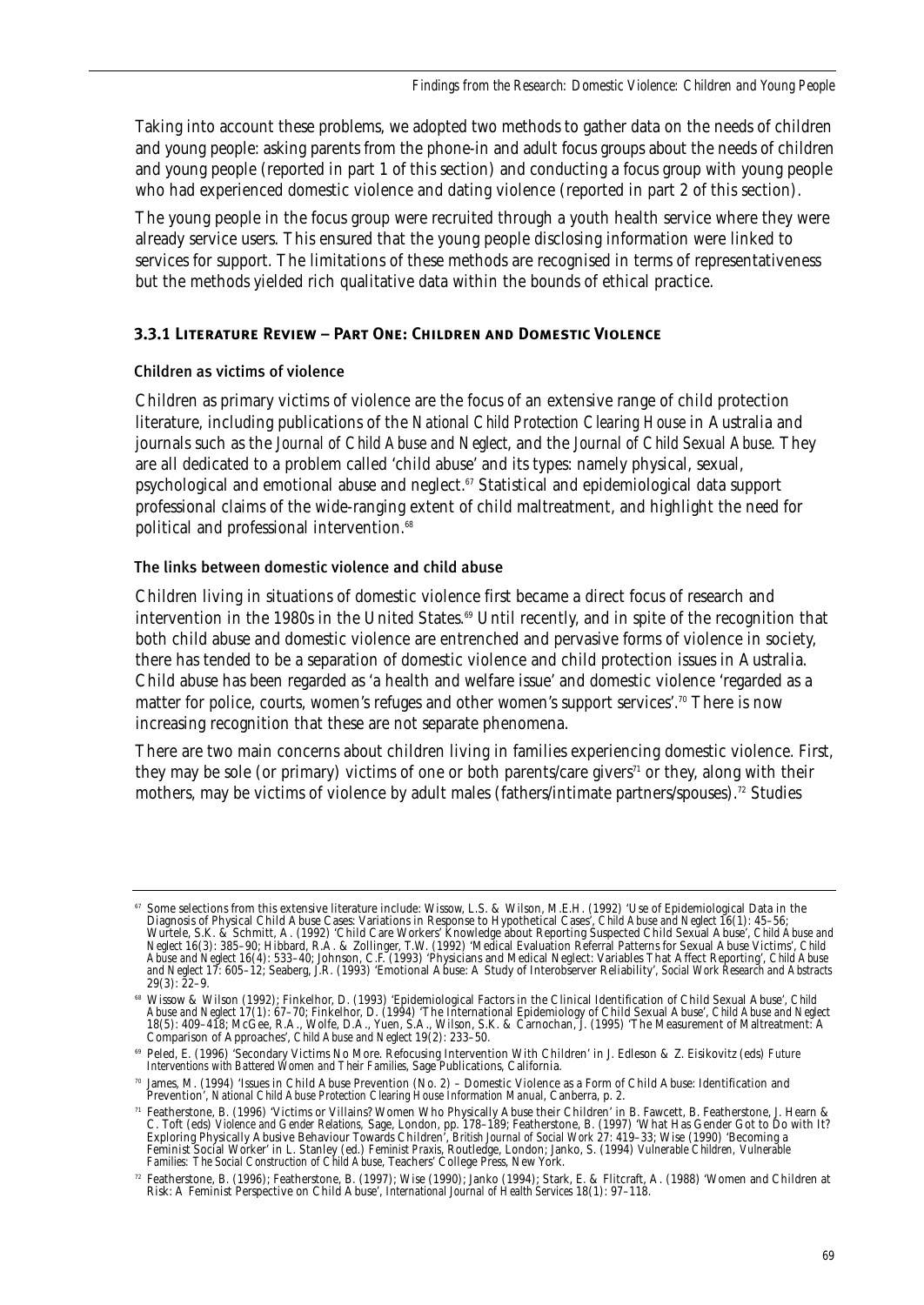have shown an overlap between violence towards women and violence towards children of at least 40 per cent.<sup>73</sup> Many studies show that both male perpetrators and female survivors abuse their children, or use more severe violence more frequently against a child.<sup>74</sup>

Second, children may be 'secondary victims' and suffer trauma and other significant emotional and psychological effects through witnessing violence, usually directed to their mothers by male partners/fathers.75 Figures from a range of studies in Australia and overseas illustrate a high incidence of children as witnesses to domestic violence, ranging from abusive language to homicide. Various studies report that a high percentage of children living in a violent family witness extreme forms of violence such as wife assault and/or threat or use of a weapon.<sup>76</sup>

The research literature identifies that children's responses to witnessing violence vary by gender, age and stage of development. Other variables include the extent and the frequency of the violence, the role of the child in the family, the number of repeated separations and moves, cultural background, the personality of the child and economic and social disadvantage. $77$ 

### Barriers to intervention

### *Secretive nature of domestic violence*

The primary focus of child protection in Australia is within the family.<sup>78</sup> The family has traditionally been regarded as a source of support and nurturance for children and this has led to an element of denial of abuse at both a community and an individual level. Violence within the family is also often viewed as a private matter, adding to the complexity of the problem. Parents may try to hide the violence from the outside world and from their children. Their 'fights' may not be identified as violence by the parents or the child, even though the children commonly report feelings of fear and terror, and/or the children may not feel free to disclose the violence.79

### *Attribution of responsibility for child protection to mothers*

The attribution of responsibility for maltreatment of children in the family varies with the type of abuse. For example, the statistical data show that adult males are predominantly responsible for sexual abuse of children, whereas women predominate in figures on physical abuse of children.<sup>80</sup> Some commentators who search for equivalence between women and men as child sex abusers have been critiqued from a feminist perspective.<sup>81</sup> Feminists have highlighted the potential for coercion of mothers by male partners who initiate the abuse. The sexual abuse of children by women is currently a research issue under investigation.

 $77$  ibid; Peled (1996).

<sup>81</sup> Forbes (1993).

<sup>73</sup> Hughes, H. (1986) 'Research With Children in Shelters: Implications for Clinical Services', *Children Today* 15(2): 21–25; Straus, M.A., Gelles, R.J. & Steinmetz, S. (1980) *Behind Closed Doors*, Anchor Books, New York; Queensland Domestic Violence Task Force (1988) *Beyond These Walls*, Report of the Queensland Domestic Violence Task Force to the Minister of Family Services and Welfare Housing, Brisbane.

<sup>74</sup> Peled (1996), pp. 138–39.

<sup>75</sup> Hyden, M. (1994) *Woman Battering as a Marital Act: The Construction of a Violent Marriage*, Scandinavian University Press, Oslo; Gary, L.T. (1991) 'Feminist Practice and Family Violence' in M. Bricker-Jenkins, N.R. Hooyman & N. Gottlieb (eds) *Feminist Social Work Practice in Clinical Settings*, Sage Sourcebooks, Newbury Park, California, pp, pp. 19–32.

<sup>76</sup> James (1994), footnote 4.

<sup>78</sup> Lawson, C. (1993) 'Mother-Son Sexual Abuse: Rare or Underreported? A Critique of the Research', *Child Abuse and Neglect* 17(2): 261–70; Smith, D.W. & Saunders, B.E. (1995) 'Personality Characteristics of Father/Perpetrators and Nonoffending Mothers in Incest Families: Individual and Dyadic Analyses', *Child Abuse and Neglect* 19(5): 607–18; Kelley, M.L., Grace, N. & Elliott, S.N. (1990) 'Acceptability of Positive and Punitive Discipline Methods: Comparisons among Abusive, Potentially Abusive, and Nonabusive<br>Parents', *Child Abuse and Neglect* 14(2): 219–26; Benedict, M.I., Wulff, L.M. & White, R.B. (1992) (1992) 'Predicting Adequacy of Parenting by People with Mental Retardation', *Child Abuse and Neglect* 16(2): 165–78.

<sup>79</sup> Peled (1996).

<sup>80</sup> Bell, V. (1993) *Interrogating Incest: Feminism, Foucault and the Law*, Routledge, London; Forbes, J. (1993) 'Female Sexual Abusers: the Contemporary Search for Equivalence', *Practice* 6(2): 102–11; Thorpe, D. (1994) *Evaluating Child Protection*, Open University Press, Buckingham; Stark, E. & Flitcraft, A. (1988) 'Women and Children at Risk: A Feminist Perspective on Child Abuse', *International Journal of Health Services* 18(1): 97–118.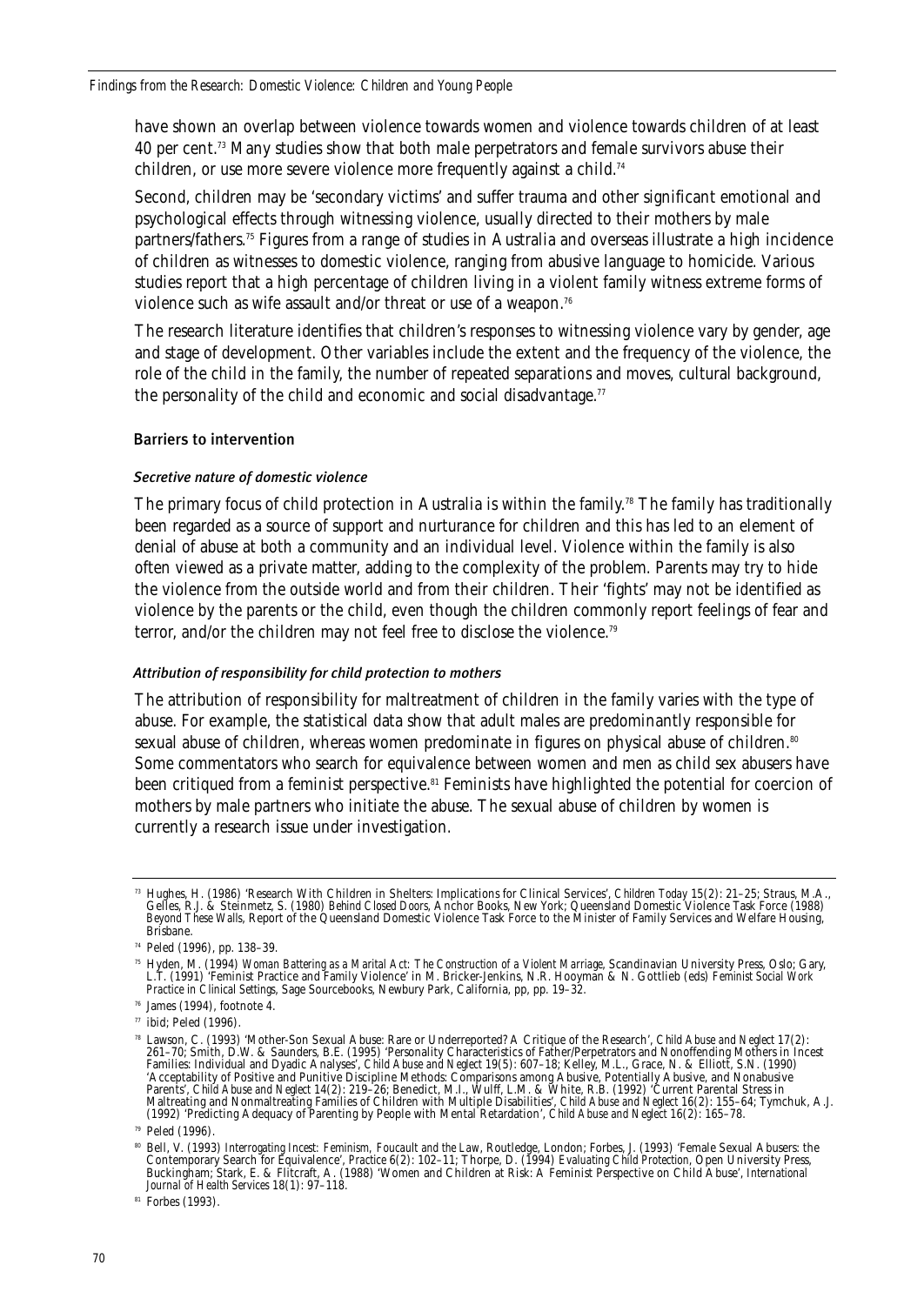There is some debate about the gendering of responsibility for physical abuse of children by parents. Featherstone discusses statistics which show mothers as being either equally or predominantly responsible for physical abuse of children.<sup>82</sup> Feminist literature explains this as partly a feature of a society where mothers have primary responsibility for child care, partly as a feature of male coercion where the mothers themselves are victimised, and partly as a feature of the stresses of poverty and the social isolation of mothering.<sup>83</sup>

Overall, mothers are held responsible for maltreatment of children, whether or not they are primarily or solely responsible. Korbin, Milner, Stark and Flitcraft and D'Cruz comment on the phenomenon of 'responsible mothers, invisible men' where cultural, patriarchal expectations of mothering by professionals operate to focus attention on the mothers – the males responsible for abuse become 'invisible'.<sup>84</sup> Mothers' responsibility for child maltreatment is informed by expectations that they should protect their children from adult males' violence, even where they may be victimised themselves.<sup>85</sup> This becomes a major concern when considering children as 'secondary victims' of the violence towards their mothers. The mothers' denials that they are experiencing violence for fear that their children will be removed from their care, may be perceived by professionals as a 'failure to protect her child'. The professionals may then intensify State surveillance and regulation of the mothers to ensure they protect their children.<sup>86</sup>

There is a good deal of evidence to suggest that women's treatment of their children is affected by their own victimisation.<sup>87</sup> However, Peled highlights the dangers of sacrificing the rights and safety of children when working to uphold the rights of their mothers, or when working towards the 'empowerment' of mothers.<sup>88</sup> At the same time we need to avoid the common injustice done to women by attributing to them sole responsibility for children's protection and well-being. The 'invisible' fathers also have a responsibility for their children's well-being and should be held accountable.

# *Definitions of abuse and perceptions of need*

The statistical indicators of 'need' in relation to domestic violence and child abuse represent only the events brought to the attention of State agencies and professionals employed by them, within particular official definitions of abuse. They do not tell us about the many experiences of children which are not brought to public attention and/or which may be assessed by professionals as not worthy of investigation.

Prout and James, and Hendrick discuss the changing social and political status of the child over time and place, and related public policy responses to the treatment of children in private and public domains.<sup>89</sup> Within the Australian context, the meaning of child protection is interpreted differently according to the race, ethnicity, Aboriginality, gender, age, ability and social class of the child.<sup>90</sup>

<sup>&</sup>lt;sup>82</sup> Featherstone (1996); Featherstone (1997).

s Stark & Flitcraft (1988); Featherstone (1996); Featherstone (1997); Graham, H. (1981) 'Mothers Accounts of Anger and Aggression<br>towards their Babies' in N. Frude (ed.) *Psychological Approaches to Child Abuse*, Billing, a Feminist Social Worker' in L. Stanley (ed.) *Feminist Praxis*, Routledge, London.

<sup>84</sup> Korbin, J. (1989) 'Fatal Maltreatment by Mothers: a Proposed Framework', *Child Abuse and Neglect* 13: 481–89; Milner, J. (1993) 'A Disappearing Act: The Differing Career Paths of Fathers and Mothers in Child Protection Investigations', *Critical Social Policy* 38: 48–68; D'Cruz, H. (1998) '"Taking Responsibility" for "Physical Abuse": Gender and Disability', *7th Australian Women's Studies Association Conference*, Proceedings, Adelaide; Stark & Flitcraft (1988).

<sup>85</sup> Stark & Flitcraft (1988).

<sup>86</sup> ibid.; Milner (1993); Korbin (1989); D'Cruz, H. Constructing Meanings and Identities: Child Protection in Western Australia, Doctoral thesis, in progress.

<sup>87</sup> Peled (1996).

<sup>&</sup>lt;sup>88</sup> ibid.

<sup>89</sup> Prout, A. & James, A. (1990) 'A New Paradigm for the Sociology of Childhood: Provenance, Promise and Problems' in A. James & A. Prout (eds) *Constructing and Reconstructing Childhood: Contemporary Issues in the Sociological Study of Childhood*, The Falmer Press, London, pp. 7–34; Hendrick, H. (1990) 'Constructions and Reconstructions of British Childhood: An Interpretative Survey, 1800 to the Present' in James & Prout (1990), pp. 35–59.

<sup>90</sup> van Krieken, R. (1991) *Children and the State: Social Control and the Formation of the Australian Welfare State*, Allen & Unwin, St Leonards; Australian Human Rights and Equal Opportunity Commission (1997) *Bringing Them Home: Report of the National Inquiry into the Separation of Aboriginal and Torres Strait Islander Children from their Families*, Sterling University Press, Commonwealth of Australia; D'Cruz, Doctoral thesis, in progress.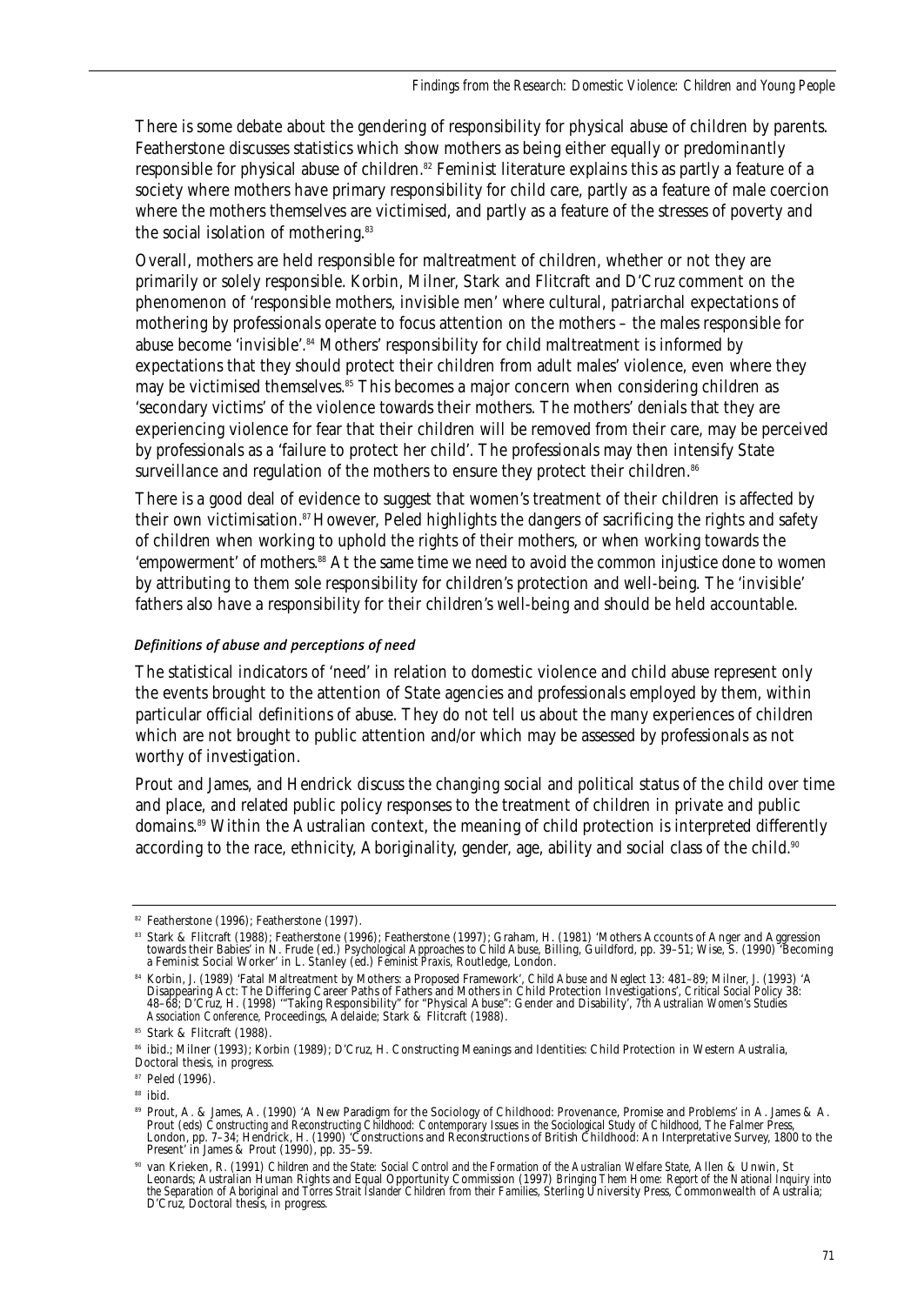### *Lack of adequate knowledge, skills and resources*

The opportunity to help child witnesses of domestic violence in the health, education and welfare systems is often missed. For example, Peled identifies that the police and social services are not always successful in identifying or responding to the specific needs of children who are witnesses of domestic violence, in part due to a lack of specialised knowledge and skill.<sup>91</sup> Other inhibiting factors identified include insufficient and ambiguous legislation, an under-funded, overwhelmed and overworked system, and resistance by advocates of women victims who focus exclusively on the needs of the mother.92

### *Child witnesses as 'secondary' victims*

Children are often omitted altogether from feminist analyses of domestic violence and their status has a direct impact on service provision.<sup>93</sup> Staff in women's shelters were the first to report the emotional and behavioural problems of child witnesses of violence.94 These shelters have provided important services to children with limited resources, but Peled and others have identified ideological barriers to the effective provision of protection and support to these children.<sup>95</sup> The battered women's movement was created to collectively and individually respond to the needs of battered women, and children are commonly seen as a secondary target group, not the primary victims of male violence.

### Conclusions

There is considerable evidence in the domestic violence literature that children are frequently directly and indirectly abused or maltreated in situations of domestic violence. We need to understand the way in which children interpret, and attribute meaning to, violence in the family.<sup>96</sup> This includes how children access formal, public services (such as telling school teachers, social workers or police)<sup>97</sup> or informal, private assistance (such as by telling relatives or friends).

Similarly, the meanings of events need to be understood from the perspective of each parent. Whilst professionals may legitimately be concerned for the lives and well-being of children, professional definitions, perceptions of problems and approaches to intervention may not achieve the goal of protecting children in families experiencing domestic violence. Instead, their mothers may resist professional intervention for fear of the consequences of acknowledging their male partners' violence, either to themselves or their children. These consequences may include increased risk to their safety or the loss of their children into public care.<sup>98</sup> Furthermore, understanding the perspectives of the persons responsible for the abuse or neglect of children, whether male<sup>99</sup> or female,100 may allow for the development of more appropriate services.

<sup>&</sup>lt;sup>91</sup> Peled (1996).

<sup>92</sup> Echlin, C. & Marshall, L. (1995) 'Child Protection Services for Children of Battered Women: Practice and Controversy' in E. Peled, P. Jaffe, & J. Edleston, *Ending the Cycle of Violence. Community Responses to Children of Battered Women*, Sage, Thousand Oaks.

<sup>&</sup>lt;sup>93</sup> For example Yllo & Bograd (1988).

<sup>&</sup>lt;sup>94</sup> Prout & James (1990).

<sup>&</sup>lt;sup>95</sup> ibid.

<sup>&</sup>lt;sup>96</sup> Hyden (1994).

<sup>&</sup>lt;sup>97</sup> ibid.

<sup>98</sup> Stark & Flitcraft (1988); Hyden (1994).

<sup>99</sup> Scully, D. (1990) *Understanding Sexual Violence: A Study of Convicted Rapists*, Unwin Hyman, Boston; Dietrich, D., Berkowitz, L., Kadushin, A. & McGloin, J. (1990) 'Some Factors Influencing Abusers' Justifications of their Child Abuse', *Child Abuse and Neglect* 14: 337–46; Hyden (1994); Phelan, P. (1995) 'Incest and its Meaning: The Perspectives of Fathers and Daughters', *Child Abuse and Neglect* 19(1): 7–24; Hearn, J. (1996) 'Men's Violence to Known Women: Historical, Everyday and Theoretical Constructions by Men' in Fawcett et al. *Violence and Gender Relations*, pp. 22–37.

<sup>100</sup> Janko (1994); Korbin (1989).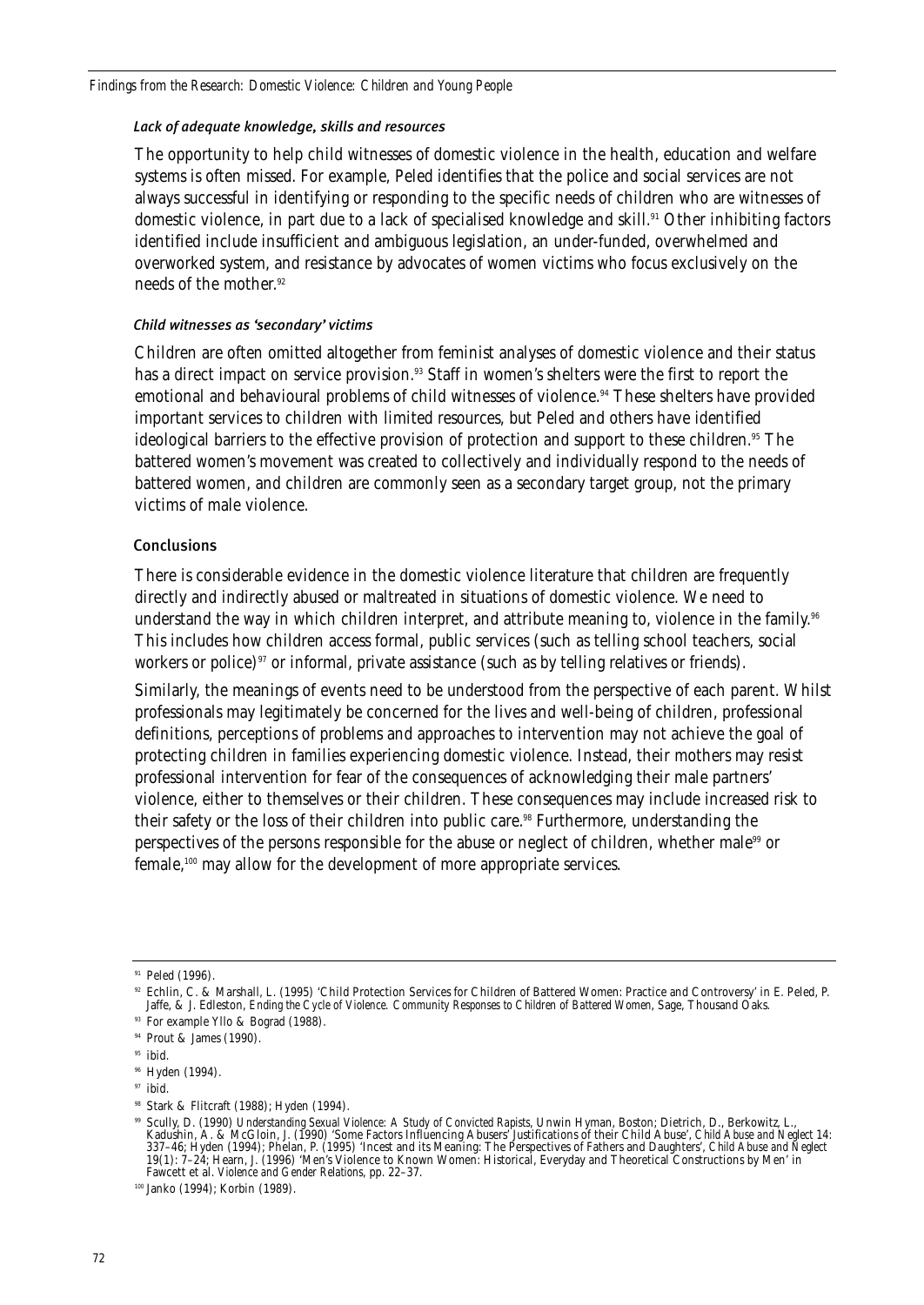## **3.3.2 Research Findings – Part One**

## Parents' perceptions of the experiences of children who have been involved in domestic violence

In both the phone-in and the focus groups, parents were asked to comment on the experiences and needs of their children in relation to the violence that was being reported. The following findings reflect the perceptions of the parents interviewed.

### *Challenging the assumption of intergenerational transmission of violent behaviour*

A common view about the effects of domestic violence on children is that of intergenerational transmission of violent behaviour. This view is often promoted in media reporting of domestic violence research. An important and interesting challenge to this view emerged from some callers' stories which provided evidence to show that their children had not grown up to be either perpetrators or victims of domestic violence. They did not, therefore, view domestic violence as an inevitable consequence of social learning or modelling. A few callers were uncertain whether the children were affected by the domestic violence because it always occurred late at night or not in front of them. One caller stated proudly that despite living in a violent home her children did not have problems in their adult lives. While some children experience various problems in the short and long term, this is neither universal nor inevitable.

## *Children as 'bargaining chips' after separation*

Parents' experiences suggested that domestic violence introduced complex tensions into the family, and that these affected the relationships between children and their parents, and/or between siblings. A number of callers reported children being used as a 'bargaining chip' in what were already unequal relationships. This occurred both during the relationship and following the separation (around residence and visitation issues).

## *Perpetrators using children to control*

Another concern was that children became a means through which the perpetrator could exercise control over the woman's life. One participant had a daughter with multiple disabilities. When she tried to leave the relationship the perpetrator threatened to withdraw consent and financial resources for the child's treatment.

## *Consequences for children of living with domestic violence*

It is clear that most children do suffer some consequences from living with domestic violence. Of all callers, 94.3 per cent reported that their children had been affected in some way by the experience. A major concerned expressed by women in the focus groups was the fear and terror which children experienced through witnessing, or being direct victims of, abuse from the perpetrator. Most perceived that the experience had a detrimental impact on:

- family relationships including relationships with parents, relationships between siblings and adult partnerships;
- sociability and educational attainment including lack of motivation, social withdrawal and aggression towards peers; and
- personal characteristics manifesting in alcohol/drug abuse problems, suicide attempts and low self-esteem.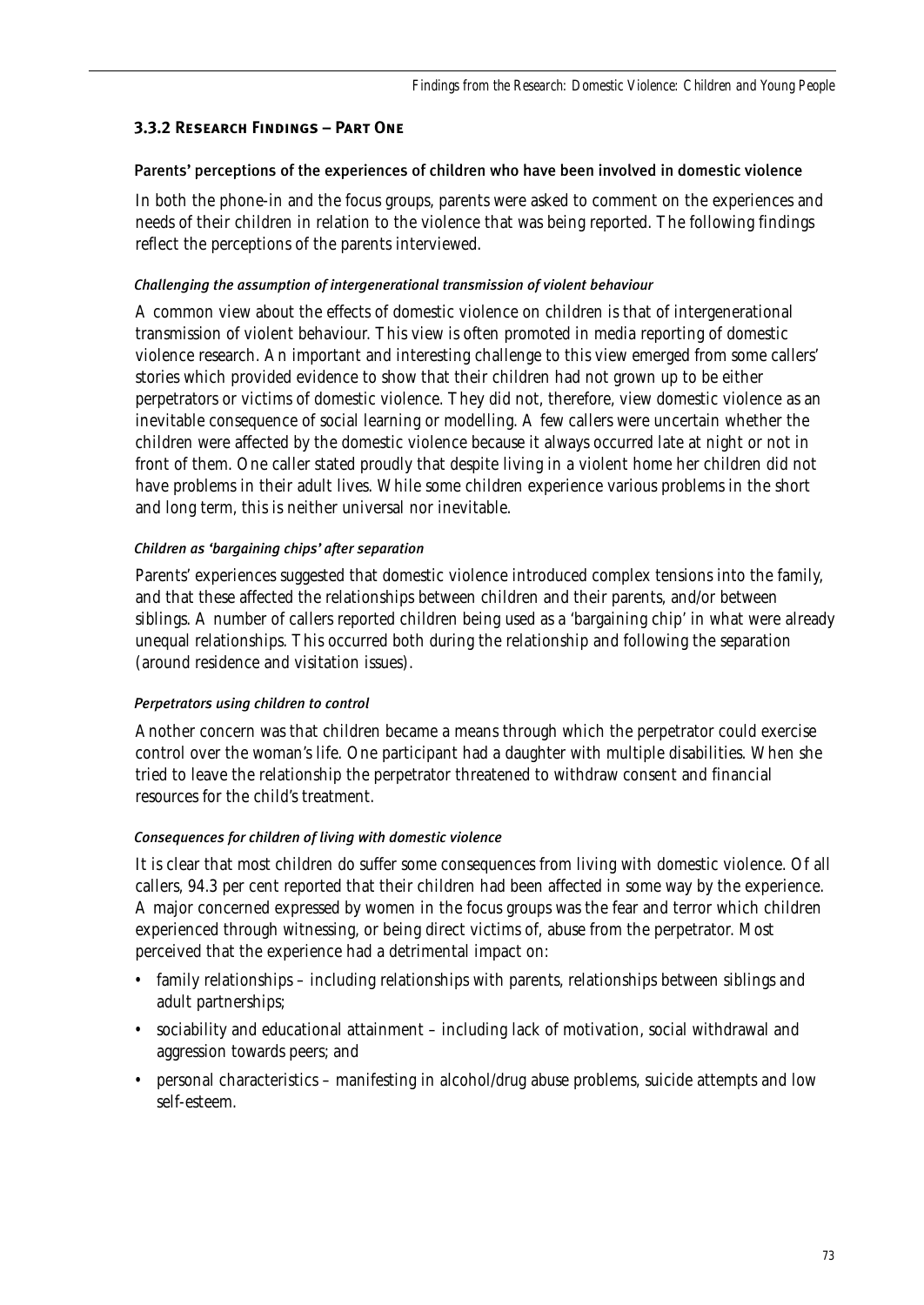## *Domestic violence as a model for violent behaviour*

A number of participants in the focus groups were concerned about the impact that modelling violent behaviour has on their children. For example, one child was told by her father before he hit her mother – 'I'm sorry I have to do this to your mother, your mother needs this' and 'I feel sorry for you – look at your mother'. The child (a seven-year-old female) speaks openly about the violence she observed against her mother and is now acting violently towards her mother, although she does not appear to be using this behaviour towards school friends. A number of participants reported that their children were violent and abusive to other siblings and other children.

## *Behavioural problems exhibited by children*

For younger children, the types of effects of domestic violence reported by parents were aggressive behaviour with peers, social withdrawal and lack of confidence to socialise with other children. Other behavioural problems included enuresis, psychosomatic illnesses, anxiety, antisocial behaviour and emotional problems.

## **3.3.3 Parents' Perceptions of the Needs of Children Who Experience Domestic Violence**

## Need for support and understanding from teachers/counsellors at school

Parents in this research were concerned to protect their children from violence and abuse and to try and minimise effects on the children. One of the difficulties experienced whilst still living in an abusive relationship is that parents are often unable to explain to teachers and others close to children why their children may be behaving in abnormal ways. Schools need to be aware of the effects of domestic violence on children and should not make simple judgments about children on the basis of their behaviour.

Both parents and young people stated that it would be of great benefit if teachers were more aware of the effects of domestic violence on children at school. This would assist teachers 'to make sense' of students' behaviour and consequently their understanding would help students to feel supported. From the research findings it seems that whilst some teachers had an understanding of the effects of domestic violence on children at school, it was not a universal experience.

- **3.01 It is recommended that innovative methods of assisting children who are experiencing domestic violence be developed within the school setting and be widely promoted and implemented, and that:**
	- **methods be developed in discussion with the Domestic Violence Unit, Department of Human Services; and**
	- **training and professional development for teachers and school counsellors include information about the impact of domestic violence on children and its likely effects within the school setting.**

## Need for appropriate services for children who experience domestic violence

When parents had left violent relationships, most wanted to give their children the opportunity to talk through what had happened as a means of trying to reduce the long-term impact of the abuse. Parents involved in the research found very little help that was effective for their children. The lack of services for children was also reflected in the data collected from service providers on the needs of children in rural, Aboriginal, non-English speaking and lesbian communities.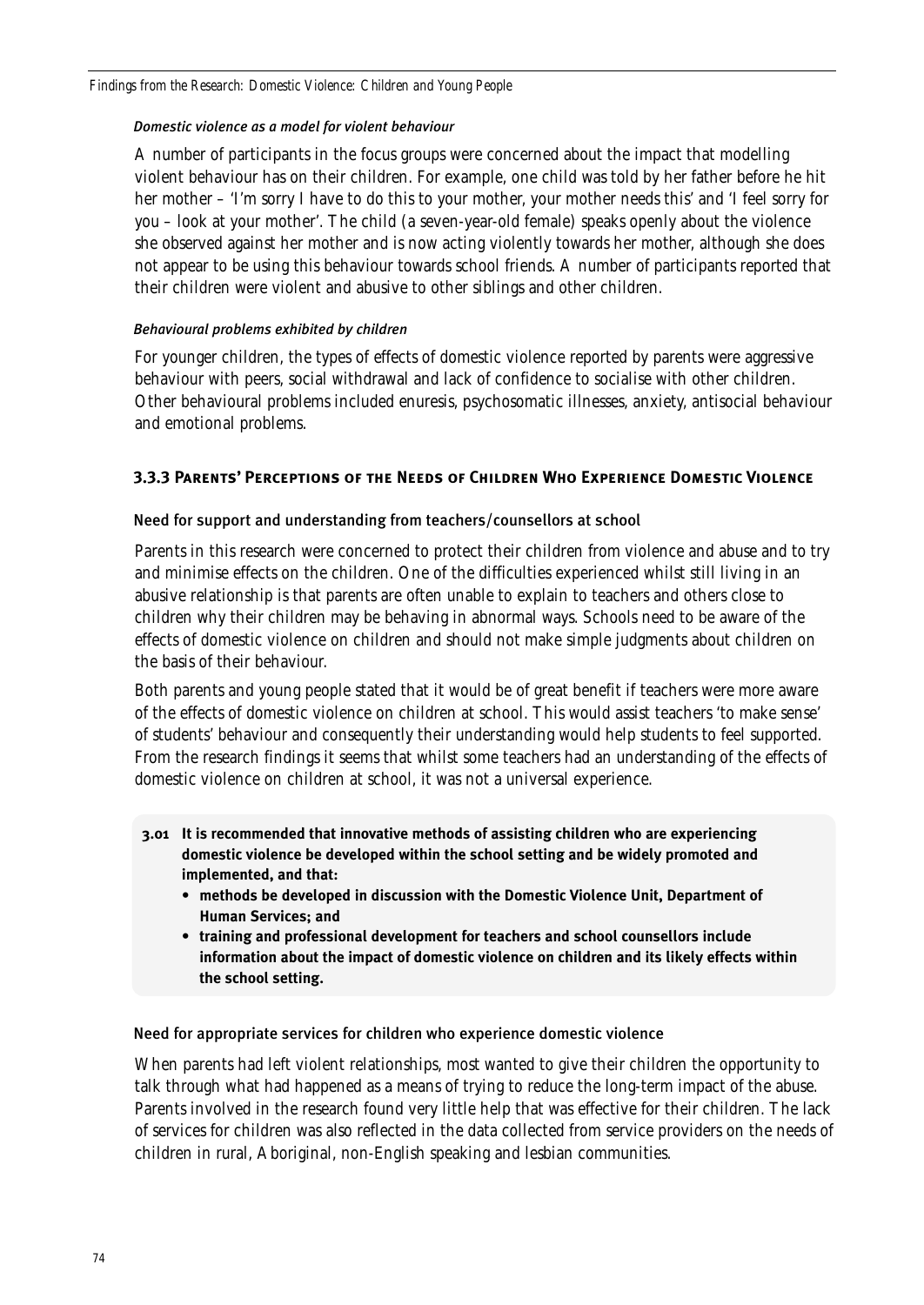The number of services for children who have experienced domestic violence is small. Generic services for children, such as the Child and Adolescent Mental Health Service, often have long waiting lists and may not always address the children's behaviours within the context of domestic violence. Often children did not wish to be referred to counselling. Those parents whose children had used counselling found it to be ineffective and inappropriate for two reasons. First, the children saw counselling as a punishment and as inferring that they, not their parent, were 'having a problem'. Secondly, participants indicated that counsellors' responses were frequently focused on the antisocial behaviour of the children and not on what parents saw as the underlying experience of domestic violence that had precipitated the behaviour. There was a general view that the long-term impact of fear on children was not adequately understood or dealt with by counsellors.

It is therefore pertinent to consider measures to ensure that children do not develop an identity that is tied to the experience of domestic violence. This is particularly important in a cultural context where the intergenerational transmission explanation for violent behaviour is reproduced and reinforced.

The ineffectiveness and scarcity of services for children were seen as issues to be addressed through developing responsive intervention systems and improving access to expert professionals.

**3.02 It is recommended that further research be conducted to identify and develop service models that effectively respond to the needs of children who have experienced domestic violence and that these services be accessible to all children, including children from rural areas and children from culturally and linguistically diverse backgrounds.**

## Early intervention and prevention

Parents identified a pressing need for young children to learn about respectful relationships and how to be assertive in relationships without resorting to violence. The need for conflict resolution skills to be taught to children from an early age at school was identified as an area requiring urgent attention.

- **3.03 It is recommended that children from a young age be encouraged by the school curriculum to learn about:**
	- **respectful relationships;**
	- **how to be assertive in relationships; and**
	- **constructive strategies for handling conflict.**

## **3.3.4 Literature Review – Part Two: Young People Who Have Experienced Domestic Violence**

## Violence and abuse in young people's dating relationships

As an area of social investigation and intervention, dating violence followed the identification domestic violence, child abuse and family violence as social problems by social researchers, feminist activists and human service workers in the 1960s and 1970s. Increased awareness of violence and abuse in intimate relationships has led to research and intervention programs focused on dating violence. An unexpected trend in examining dating violence research is that it has developed in relative isolation from domestic violence research. The feminist theoretical frameworks and ideologies that have shaped explanations of domestic violence are not evident in the dating violence literature. The absence of a strong feminist influence is surprising, given its predominance in other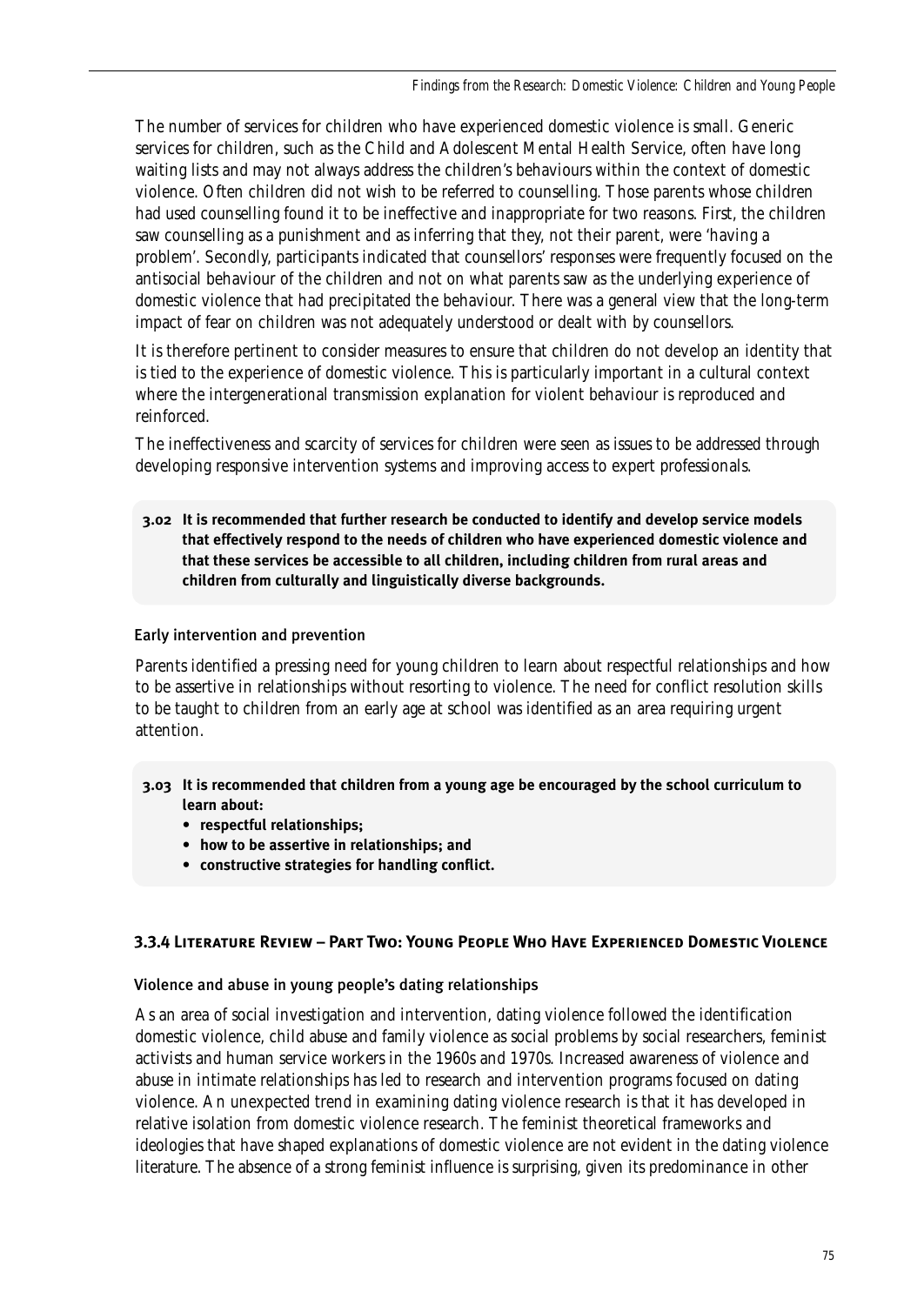areas of interpersonal violence such as domestic violence and child abuse.

Dating violence research has concentrated on two main areas: determining rates of dating violence amongst populations of university and high school students, and examining young people's attitudes about the use of violence in intimate relationships. Varying definitions of dating violence and the use of different methodologies have led to considerable variation in prevalence rates found in studies.

### Defining dating violence

The terms for violence in dating relationships are used interchangeably in the literature and include 'dating violence', 'courtship violence' and 'premarital abuse'. Brustin defined dating violence as:

*physical, psychological, or sexual abuse occurring between individuals, at least one of whom is under eighteen, who are married, living together, have children together or are involved in a dating relationship. In other words, violence between neighbours, business associates, and strangers would not constitute dating violence unless there had been some type of intimate or attempted intimate relationship, not necessarily sexual, between the parties.*<sup>101</sup>

Brustin's definition is useful in two respects. It demonstrates that violence in a relationship is not confined to physical abuse and it makes a distinction between violence perpetrated by an intimate partner and others in society – suggesting that the relationship between the perpetrator and survivor will influence how the violence is both interpreted and experienced.

### Dating violence: research methodologies and prevalence

The predominant methodologies that have been used in dating violence research are positivist, large scale surveys measuring the prevalence of dating violence amongst secondary and tertiary student populations. All but a few of these surveys have used the Conflict Tactics Scale or a modified version of it.102 The Conflict Tactics Scale is the most commonly used instrument in studies of interpersonal violence. The criticisms of the Conflict Tactics Scale as discussed above re domestic violence are also relevant to dating violence.

The results of dating violence studies indicate that males and females engage in violent behaviours in approximately equal proportions. This is consistent across studies of interpersonal violence that have used the Conflict Tactics Scale. There is a clear disparity between the experiences of service providers in domestic violence and the findings of these studies.<sup>103</sup>

Findings of dating violence research indicate prevalence rates from 12 to 87 per cent.<sup>104</sup> Reasons for the large range in prevalence rates include, firstly, that researchers used varying definitions of dating violence, and secondly, that some only asked about current relationships whilst others asked about all dating relationships. Some studies have shown that females tend to engage more in lower level

<sup>101</sup> Brustin, S. (1995) 'Legal Responses to Teen Dating Violence', *Family Law Quarterly* 29(2), p.332.

<sup>102</sup> Strauss, M.A. (1979) 'Measuring Intra Family Conflict and Violence: The Conflict Tactics Scale', *Journal of Marriage and the Family* 41: 75–88.

<sup>&</sup>lt;sup>103</sup> Kingston, K. (1996) Outside the Square: Male Victims of Domestic Violence, Hons thesis, School of Social Work and Social Policy, University of South Australia.

<sup>104</sup> Bethke, T. & De Joy, D. (1993) 'An Experimental Study of Factors Influencing the Acceptability of Dating Violence', *Journal of Interpersonal Violence* 8(1): 36–51; LeJeune, C. & Follette, V. (1994) 'Taking Responsibility: Sex Differences in Reporting Dating Violence', *Journal of Interpersonal Violence* 9(1): 133–40; Riggs, D. (1993) 'Relationship Problems and Dating Aggression: A Potential Treatment Target', *Journal of Interpersonal Violence* 8(1): 18–35; Makepeace, J. (1986) 'Gender Differences in Courtship Violence Victimisation', *Family Relations* 35: 383–88; Lane, K. & Gwartney-Gibbs, P. (1985) 'Violence in the Context of Dating and Sex', *Journal of Family Issues* 6(1): 45–59; Follingstad, D., Wright, S., Lloyd, S. & Sebastian, J. (1991) 'Sex Differences in Motivation and Effects in Dating Violence', *Family Relations* 40: 51–57.

<sup>105</sup> Roscoe, B. & Callahan, J. (1985) 'Adolescents' Self Report of Violence in Families and Dating Relations', *Adolescence* 20(79): 545–53.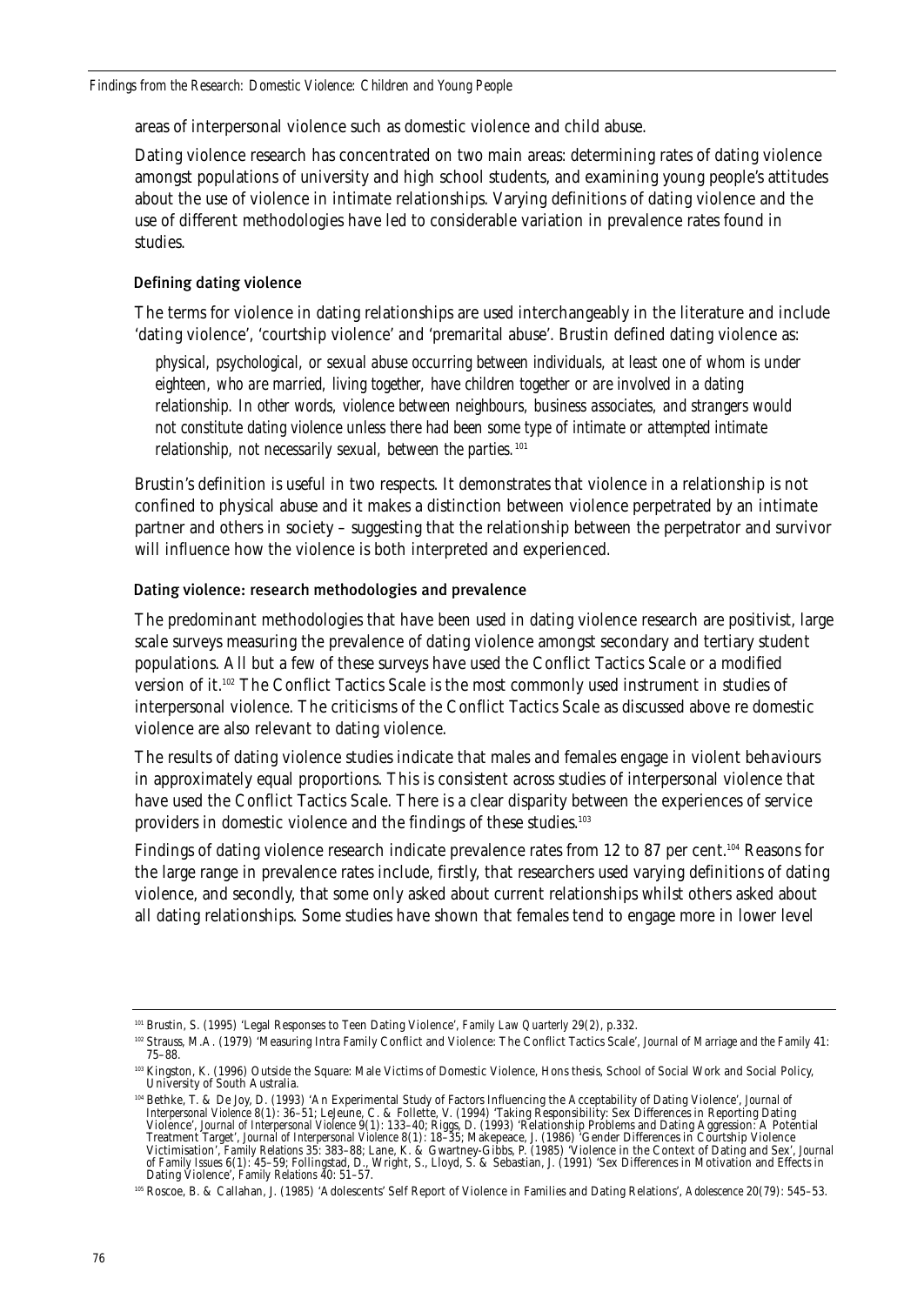forms of violence and males in more severe forms of violence.105 They also found that whilst the overall number of males who had perpetrated violence was lower than for females, the males who identified as being violent had done so on more occasions and in more relationships than females. Generally dating violence is seen as relatively common, as indicated in the following quote:

*Violence in the context of dating is a regular pattern of behaviour for many males, whereas for females it is more likely to be a one time event.... Half of the females experienced this violence on only one occasion with one person. But nearly two thirds of the males reported violence on multiple occasions with multiple partners, compared with one quarter of the females.*<sup>106</sup>

The second most commonly researched area of dating violence has been young people's attitudes to violence in intimate relationships. There in not consensus in the literature about whether attitudes to dating violence are indicators of violent behaviour. Generally respondents were not accepting of violent tactics but were more tolerant of them when the relationship was serious or the perpetrator was female. Carlson found that around half of the males and one third of the females thought that violence was acceptable towards a partner who had had sex with someone else.<sup>107</sup> This was similar to the findings of the Australian *Community Attitudes to Violence against Women* survey conducted in 1995.108

### Impact of dating violence on the relationship and those involved

Very few studies have examined the effects of dating violence on young people. One study which did, found that the most common effects for females were anger, fear and anxiety, and emotional hurt at physical force being used.<sup>109</sup> For male victims the most common effects were: anger, emotional hurt at physical force being used, guilt, and fear of not being loved. Follingstad et al. concluded that females experienced 'significantly more negative effects' from physical violence than did males.<sup>110</sup>

### Dating violence and domestic violence

An indicator that adolescent dating violence is an important social problem is the link which some researchers have made between it and domestic violence in subsequent relationships. Some studies have shown an association between a family history of domestic violence and dating violence during adolescence.111 However Carlson did not find a relationship between adolescents observing marital violence between parents and engaging in dating violence.<sup>112</sup>

Research has found similarities between the patterns of dating violence and domestic violence in marital relationships, and some have argued that the research focus should shift from a family history of domestic violence to understanding dating violence as a precursor to domestic violence.<sup>113</sup> Carlson has identified dating violence as a risk marker for domestic violence in adulthood.114

<sup>106</sup> Lane & Gwartney-Gibbs (1985), p. 52.

<sup>107</sup> Carlson, B. (1987) 'Dating Violence: A Research Review and Comparison with Spouse Abuse', *Social Casework* 68: 16–23.

<sup>108</sup> Office of the Status of Women (1995) *Report on Community Attitudes to Domestic Violence,* AGPS, Canberra.

<sup>109</sup> Follingstad et al. (1991).

<sup>110</sup> ibid., p. 53.

<sup>111</sup> Smith, J. & Williams, J. (1992) 'From Abusive Household to Dating Violence', *Journal of Family Violence* 7(2): 153–65; Barnes, G., Greenwood, L. & Sommer, R. (1991) 'Courtship Violence in a Canadian Sample of Male College Students', *Family Relations* 40: 37–44; Roscoe, B. & Benaske (1985) 'Courtship Violence Experienced by Abused Wives: Similarities in Patterns of Abuse', *Family Relations* 34: 419–24; Roscoe & Callahan (1985).

<sup>112</sup> Carlson, B. (1990) 'Adolescent Observers of Marital Violence', *Journal of Family Violence* 5(4): 285–99.

<sup>113</sup> Roscoe & Benaske (1985); Smith & Williams (1992).

<sup>&</sup>lt;sup>114</sup> Carlson (1990).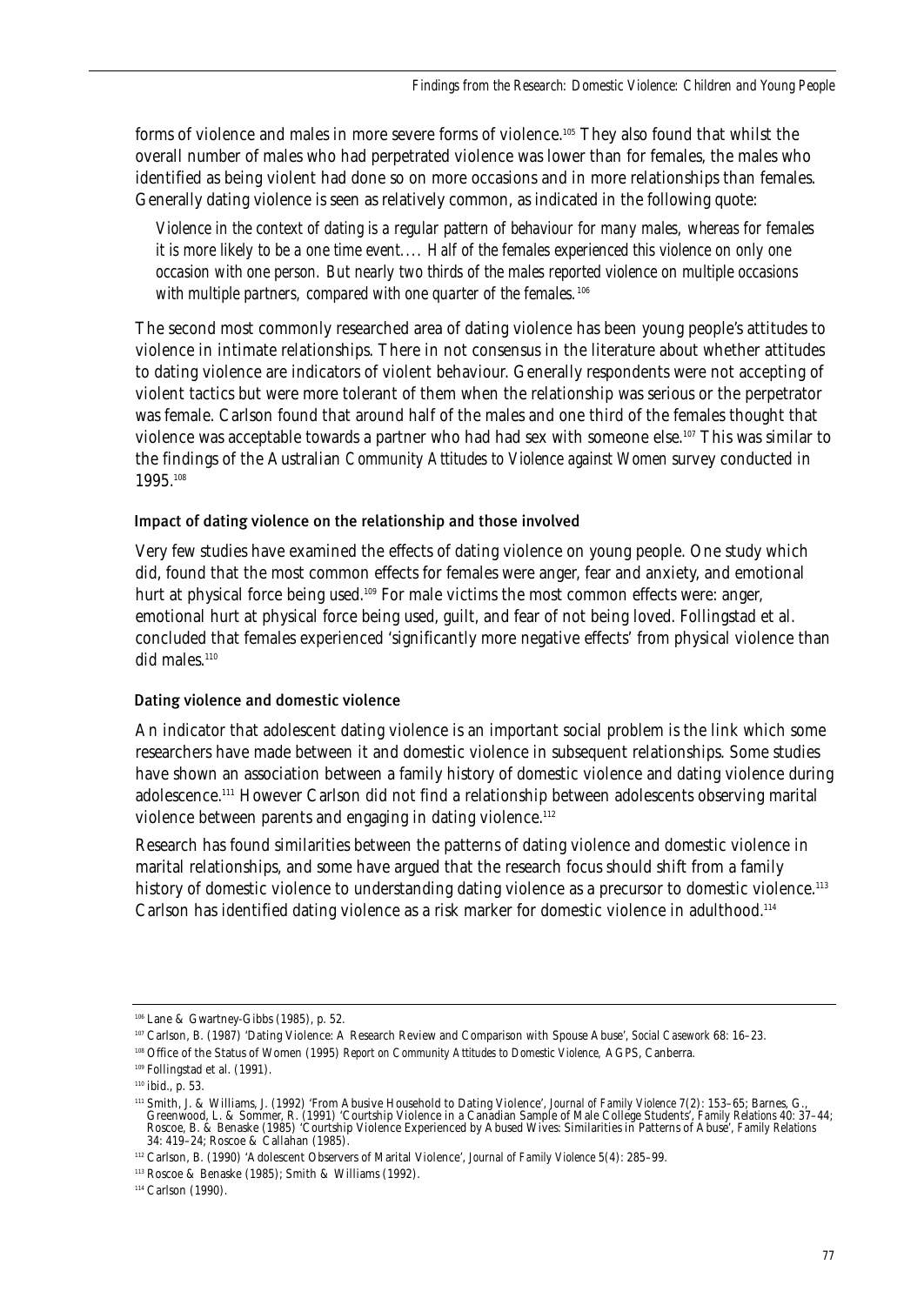### Dating violence and seeking help

The research indicates that, as with people experiencing domestic violence, those experiencing dating violence are also unlikely to seek help. In Le Jeune et al.'s study 46.3 per cent of respondents did not tell anybody about the dating violence.<sup>115</sup> Of the remaining 53.7 per cent, 87 per cent told a same sex friend, 72 per cent an opposite sex friend, 34 per cent mother, 31 per cent sibling, 3 per cent father and 7 per cent a counsellor. None of participants reported the violence to the police. Makepeace found that only 5 per cent (n=2) reported it to legal authorities such as the police.<sup>116</sup> Mahlstedt & Keeny, in a study of female survivors of dating violence, found that 92 per cent told at least one person.117 Like Le Jeune et al., Mahlstedt & Keeny's participants most often told a friend or family member.

Roscoe & Benaske surveyed women in a domestic violence shelter about their current experiences of domestic violence and previous experiences of dating violence.118 In seeking support to deal with the violence there was one striking difference between dating respondents compared with married ones. Thirty-three per cent reported having no support systems available whilst dating.

A large proportion of young people do not tell anybody about their experiences of dating violence. Of those who do, informal help from friends and family members is sought most frequently. In relation to formal help, only Roscoe & Benaske reported a high level of professionals being told (45%) compared to Le Jeune et al's rate of 7 per cent. The studies indicate that legal authorities are rarely involved in cases of dating violence.

Mahlstedt & Keeny focused on the effectiveness of the help sought for dating violence.119 The fathers' responses were rated as the least helpful by the female survivors of dating violence. Professionals had the lowest rate of being unhelpful in their responses. This leads to the identification of an important barrier – whilst professionals were seen to be an effective source of help they are not often used. Respondents in this study reported being reluctant to inform others of their dating violence for two main reasons: belief that it was private because they felt embarrassed; and fear that by telling their parents they (their parents) may end the relationship, or take over the situation and not let the participant deal with it. This suggests that adolescents can face barriers to seeking help that are specific to their developmental stage as well as facing many of the same barriers as adults experiencing domestic violence. As Makepeace has pointed out it is inaccurate to assume that ending a dating relationship is easy simply because there is not economic dependence or dependant children.<sup>120</sup>

## Conclusions

It is an interesting anomaly that dating violence researchers have extensively used the measurement instrument developed for domestic violence research (the Conflict Tactics Scale) but have not drawn in any systematic or extensive way on domestic violence theories to explain dating violence. In any case, violence in intimate relationships is apparently not confined to adult relationships and working with young people may be an important starting point for changing and preventing violent relationships.

 $^{\scriptscriptstyle 115}$  Le Jeune & Follette (1994).

<sup>&</sup>lt;sup>116</sup> Makepeace (1981).

<sup>117</sup> Mahlstedt, D. & Keeny, L. (1993) 'Female Survivors of Dating Violence and their Social Networks', *Feminism & Psychology* 3(3): 319–33.

<sup>118</sup> Roscoe & Benaske (1985).

<sup>119</sup> Mahlstedt & Keeny (1993).

<sup>120</sup> Makepeace (1981).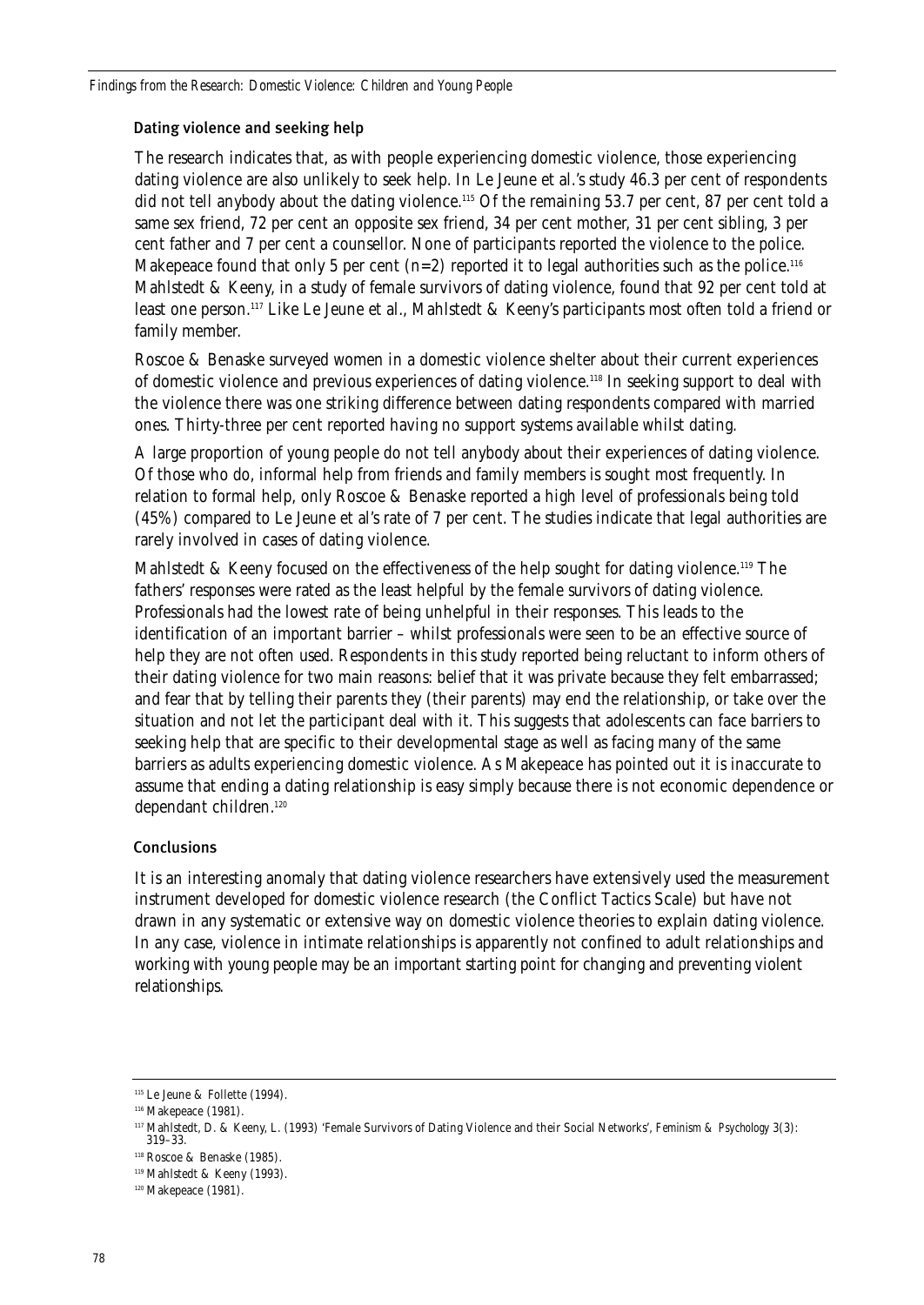In conducting the research it will be important to investigate whether young people who experienced domestic violence in their home believe it has had any impact on their dating relationships and peer relations more generally. Comparing the responses to this issue in terms of gender will provide some interesting data about perceptions of dating relationships and effects of the experience of domestic violence. As discussed earlier one of the critical aspects of the research will be that it speaks to young people directly about how they believe the experiences have impacted on them and is not 'measuring effects'. This is intended to generate new information about the needs of young people both in living in their families and as they move into their own adult relationships.

## **3.3.5 Research Findings – Part Two: Young People's Focus Group**

## Participants in the focus group

Eleven young people from northern metropolitan Adelaide, South Australia, participated in a focus group to discuss the needs of children and young people experiencing domestic violence. The participants ranged in age from 16 to 22 years. The mean age was 18 years. Ten of the eleven participants were female. Nine of the participants' mothers were born in Australia and two were from non-English speaking backgrounds, seven of the participants' fathers were Australian born, two were from non-English speaking backgrounds and two participants did not know their father's country of birth as they had not had contact with them. Five participants lived with both parents, two lived with one parent and four lived independently either by themselves or with a partner.

## Nature of the abuse

The time over which participants experienced abuse ranged from 1 to 17 years, with the average length of time spent in an abusive situation being 8.7 years. The relationships in which participants experienced abuse were:

- fathers who were violent towards both the mother and children (5);
- mother who was violent towards her child (1);
- stepfathers/adult male partners/adult male friends violent to children (3); and
- violence from dating partners  $(2)$ .

Seven of the participants no longer lived in abusive situations and four were still living in situations where violence and abuse were being witnessed and/or experienced.

For the seven participants no longer living in abusive situations, the situation had changed because:

- the young person had left the parental home (4);
- the young person had separated from her boyfriend (2); and
- the perpetrator had been charged with offences related to the abuse (1).

## Staying in the abusive situation to protect others

Two participants stated that they remained in the situation as a source of support for their mothers and siblings who were also abused by their fathers.

*I couldn't leave my mum alone with an abusive father and brother. I'm protective of my mother, I'm easing some of her pain being there.*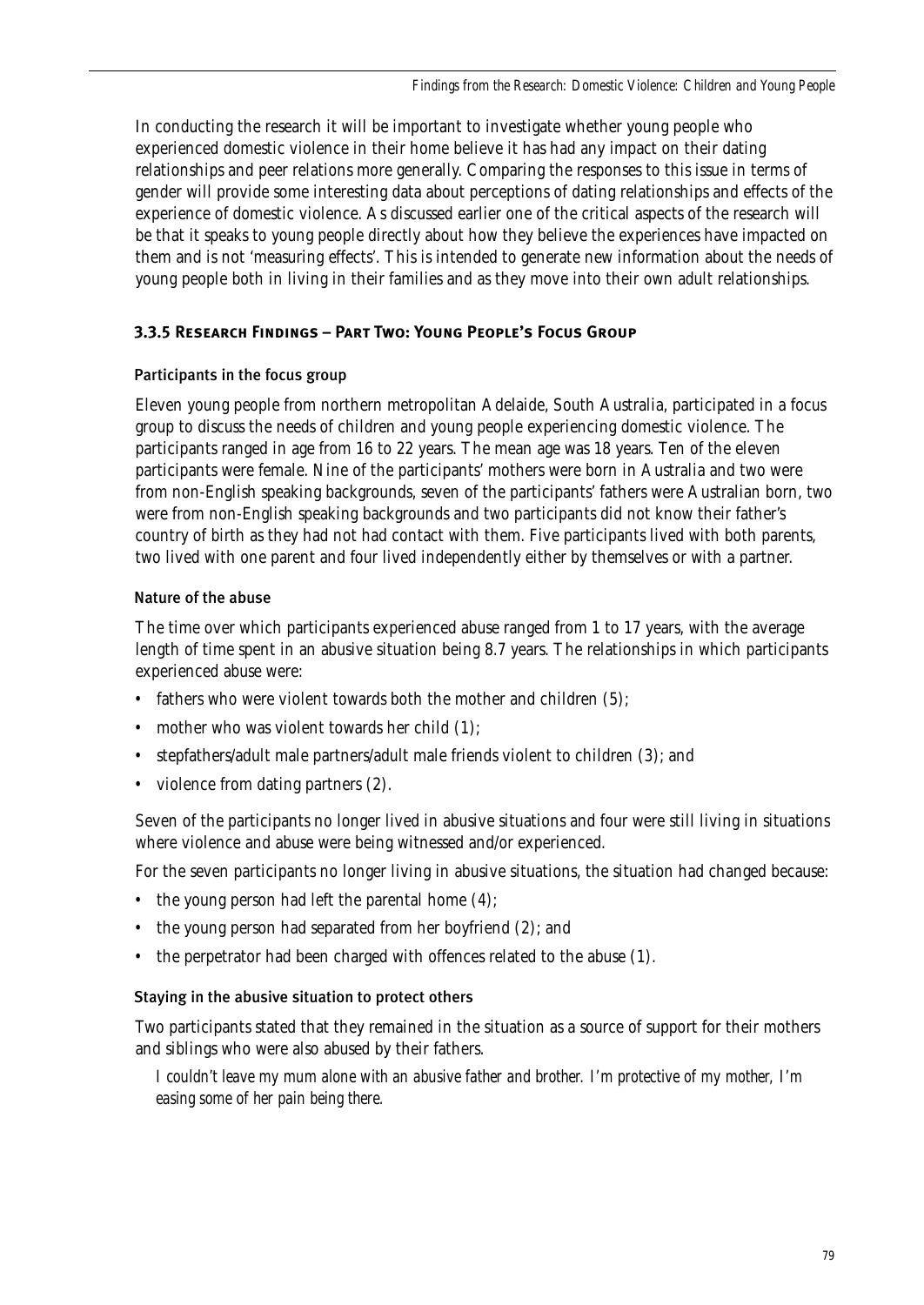Whilst this participant's protective response can be viewed as empathic towards her mother, the dilemma is that the daughter continues to live in an abusive situation as long as her mother remains. It also indicates that the young woman is adhering to typical gender assumptions about women putting the needs of others above their own. Similar responses as to why women remain in violent and abusive relationships have been found in domestic violence research.

### Young people's perceptions and experiences of violent and abusive relationships

When asked what constituted domestic violence or abusive relationships, the young people in the focus group identified a continuum of behaviours from physical violence through to emotional abuse, social isolation, stalking and surveillance. The participants pointed out that physical violence could not be experienced in isolation from other forms of abuse:

*Well when she is hitting and laying into you she is not just saying nothing, she is going off at you at the same time saying what a stupid bitch you are or whatever.*

In contrast to this they explained that it was possible to experience damaging abuse over a period of time that never involved physical violence. Like the women's focus groups, the young people reported the *effects of emotional and mental abuse as being longer lasting than the physical violence.* 

The ever present and pervasive sense of fear was described by a number of participants as characteristic of living with violence and abuse.

*I felt fear every day of my life – I lived in fear of dad, the court case, which I wanted to happen but also didn't want to happen as you have to go through it all again.*

*Sometimes it seems easier to be living with the abuser rather than being stalked and followed once you leave. We left dad so many times but he would always find us. The only time he didn't was when we left the State.*

### Impact of domestic violence on trust, self esteem and relationships with others

For young people the effects of domestic violence included poor self esteem, feeling suicidal and not being able to trust people enough to develop relationships (both friendships and dating relationships). This lack of trust which had resulted from living in violent and abusive relationships, was a major issue for the young people in the focus group.

Living in violent relationships had influenced how participants related to potential partners in emerging intimate relationships. One participant reported that she had started a relationship with her boyfriend after finding she could trust him and that he had never behaved abusively (physically or emotionally). She was very definite about how she was developing an equal relationship where there was support. In contrast to this, another participant felt that she did not trust her own judgement about what was acceptable in a relationship after being in a very violent dating relationship.

*I need to be more assertive with men – I don't have the courage to stand up for myself with blokes, I have problems with my self-esteem and that affects relationships and what I accept in them.*

The most commonly reported effect of domestic violence by participants was a lack of confidence and self esteem. The second most commonly reported concern was a lack of trust towards other people based on experiences of violence and abuse in intimate relationships. Other descriptions of the effects of domestic violence included feeling 'unworthy of love', 'suicidal' and 'withdrawn'. Two participants reported that they had been violent in self-defence and that this had been frightening as they became aware of their potential to be violent. Some of the participants had small children and all reported that they were developing strategies to prevent their children being victims of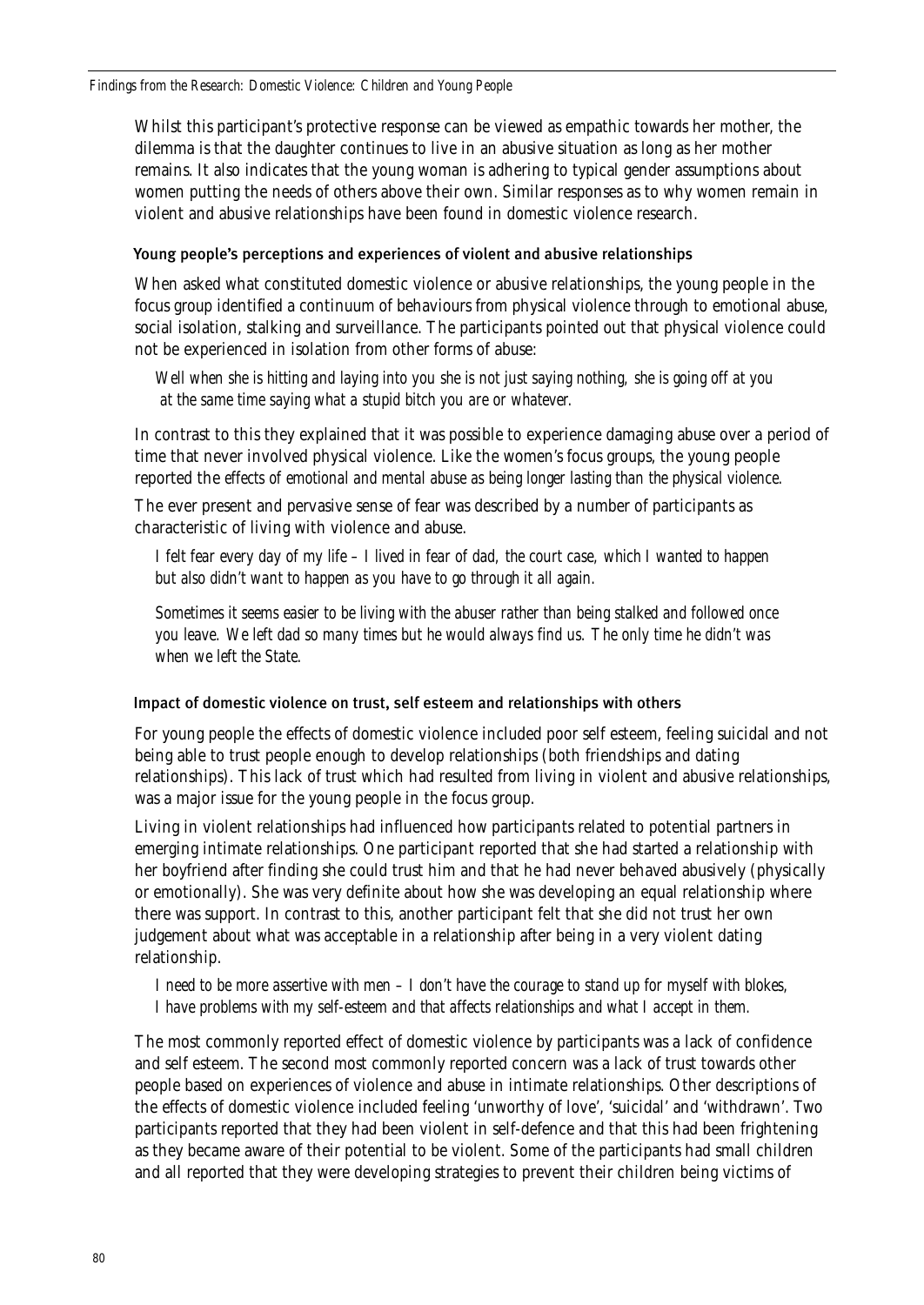violence and acting violently towards others. For one participant this had meant encouraging her son to understand equality in relationships.

## Impact on educational performance

The young people's data provides a clear insight as to why young people do have problems at school generally and with their educational attainment. The stories provided are varied but show the same outcome, these young people's educational opportunities have suffered as a consequence of experiencing violence and abuse in the home. Despite these experiences a number of the young people in the focus group had continued with their education, as they saw it in the long run as providing them with greater control and power over their lives if they had an education.

All participants reported a decline in their educational achievement when they were experiencing violence and abuse in the home. They explained that one of the reasons for doing poorly at school was that in comparison to what was going on in the rest of their lives they 'didn't give a shit about grades'. One participant said that her mother (who was the perpetrator of abuse) valued her daughter gaining high marks, and failing at school was one way she could have power over her mother. Another participant, whose father was the perpetrator of abuse, reported that her grades declined once she was in high school. However in recent years her father has been sick and less able to be abusive, so her marks had improved as his health declined. Some participants also reported that they challenged teachers and were confronting in their approach to them, as teachers were the only adults in their lives that were not abusive to them. Thus in some ways teachers were 'safe targets' for young people's anger towards their abusive parents.

## Coping with violent and abusive relationships

Strategies which participants had used to cope with living in violent relationships changed over time as they grew. For many as children their initial reactions were to run and hide. Some participants commented that because this was the only family experience they knew they thought it was normal behaviour when they were young children. Participants had often taken some responsibility for the violence and abuse in the first instance, as with that reported by women in domestic violence situations.

Strategies used by the young people to cope with the violence were:

- leaving the situation;
- moving out permanently when they were old enough;
- putting on weight (one participant put on weight as she became older as this made it more difficult for the parent to physically assault her);
- fighting back;
- not responding to the perpetrator's jibes as this escalated violence at a later point; and
- submitting to the violent behaviour (one participant in a violent dating relationship stated that in order to avoid being physically abused she would submit to sex as this was not as bad as being beaten – she described this as a 'successful strategy').

The type of coping strategies which participants employed depended on their age, the person who was abusing them and their situation. It was evident from the participants' accounts that they felt an overwhelming sense of powerlessness to change the situation when they were younger. For most, as they got older, the only viable option which they saw for living *without* violence was to leave the family home.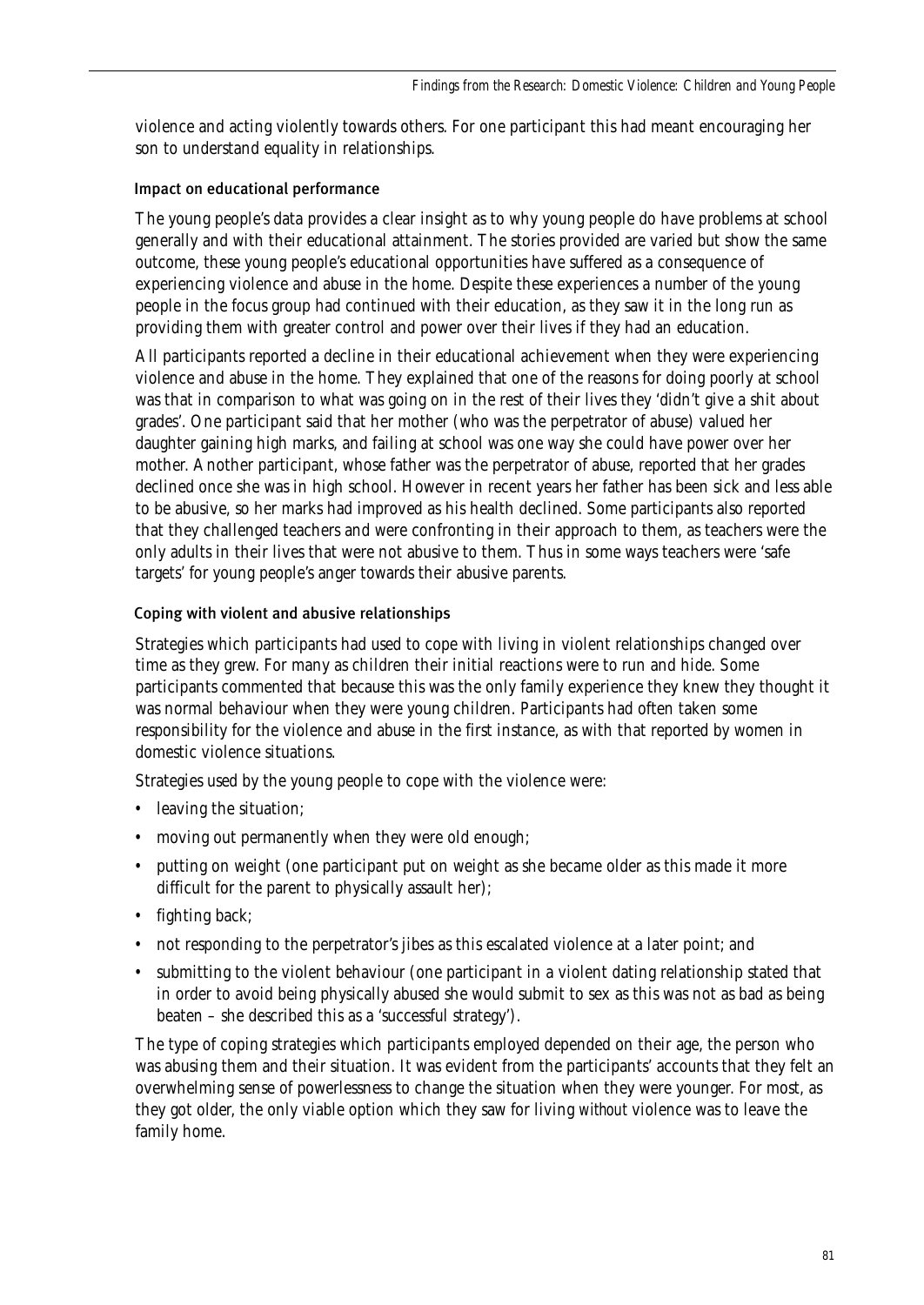### Barriers to disclosing violent and abusive relationships

All of the young participants had told somebody about the violent situation in which they lived; however, there were barriers to telling people.

### *Fear of breaking up the family*

Participants feared that if they reported the abusive situation it would result in the family breaking up, for which they would feel responsible.

### *Fear of further abuse*

Participants also reported being very fearful about telling anyone for fear of further abuse as a result of disclosure.

### *The problem of mandatory notification*

The perception that disclosure to someone who was a mandated notifier would result in reporting to authorities prevented some young people disclosing their situation. An important issue raised was that they resisted telling people they knew to be mandatory notifiers because, in the first instance, they really only wanted to share their problem, not have intervention from outside.

### *Trust issues*

A related issue identified by the group was the need to have absolute trust in the person to whom they were disclosing violence and abuse. A number of participants did not have adults that they could trust to talk to about their situation. Strategies used by the participants at a young age included telling pets or toys about the situation, as they knew they could not repeat what was said. As they grew older some participants told close friends, but this always entailed the risk of the friend telling others, either with good intentions or maliciously, at a later date.

### People they told about the abuse

People that participants told about the abuse included:

- school counsellors:
- friends and boyfriends;
- social workers; and
- police (when admitted to hospital with severe injuries).

In some cases participants disclosed the information in order to access services or for income security. The disclosure in these cases was therefore different to those who told friends for support. One participant in a violent dating relationship did not tell her parents about the situation because she had become alienated from her parents as a result of her partner's abusive behaviour.

### Helpful responses when young people are disclosing violence and abuse

### *Validation of their feelings*

The responses perceived by young people to be helpful and effective were those which reassured them that the violence and abuse was not their fault, nor was it 'normal' or acceptable, but that their reactions and feelings towards the abusive situation and the perpetrator were 'normal'.

### *Normalising contradictory feelings and feelings of disloyalty*

Related to the need to have their feelings validated was that many participants at the time were experiencing contradictory emotions towards family members. Generally there was dislike and fear of the perpetrator, however, where this was a parent there were also feelings of disloyalty about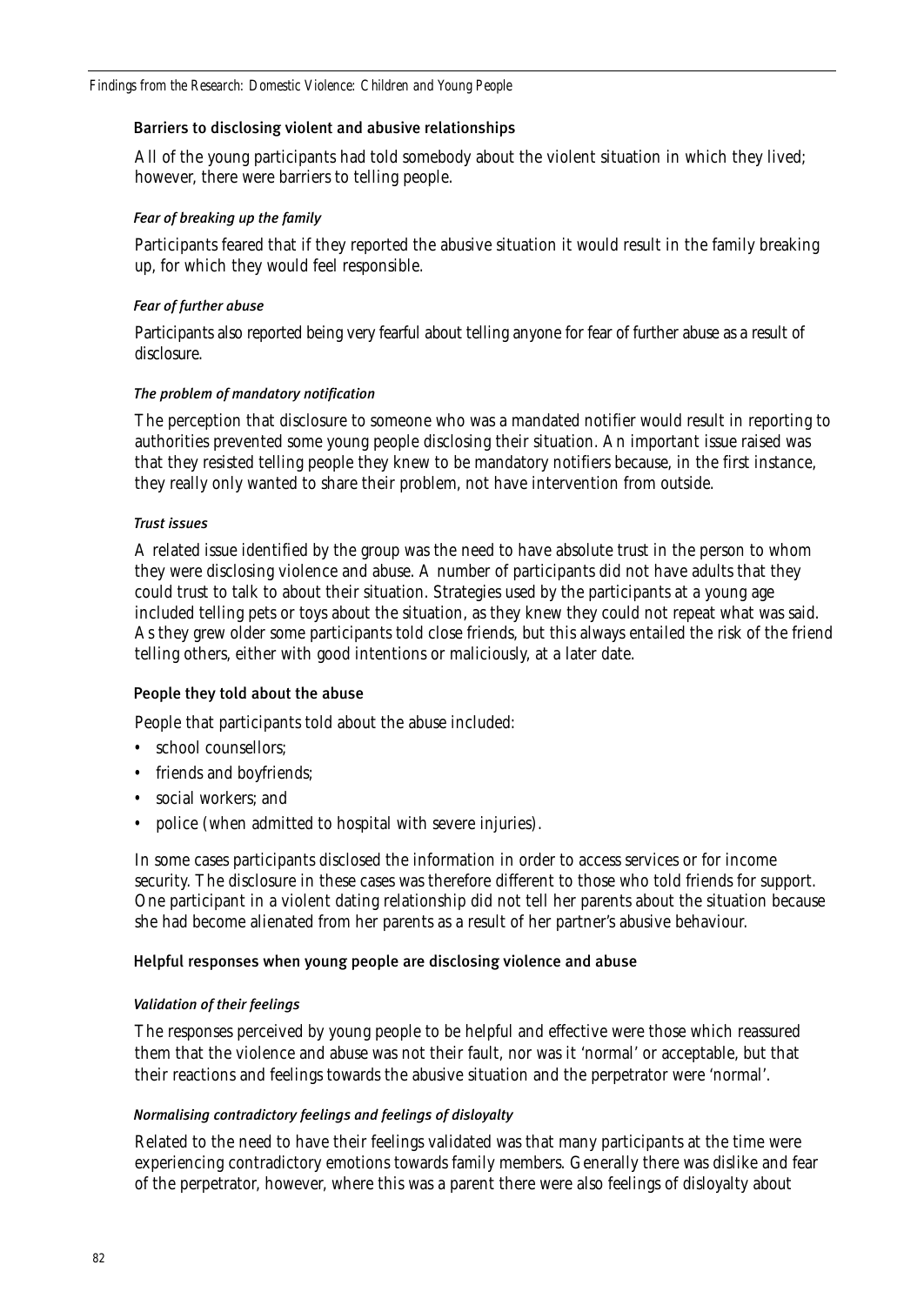disclosing the perpetrator's behaviour and their negative feelings towards them. In cases where the perpetrator was not a family member, there was not a sense of disloyalty about disclosure.

In cases where the mother was also a victim of violence and abuse, there were differing reactions to the mother. Some participants were concerned about the well-being of their mother and also viewed her as a victim. Other participants felt anger towards their mothers in what they perceived as the mother's failure to either stop the abuse or remove the children from the situation:

*My mother had 14 partners and they were all abusive in different ways to me. She had no self-esteem, but I still hate her because she didn't protect me from the violence. I have a child now and I would never let anyone hurt him.*

By comparison, other participants saw their mothers equally as victims without power:

*My mother tried to stop the abuse (against the children) but she would always end up getting beaten up as well.*

## Support from peers

Participants reported that it was helpful to have somebody of the same age to talk to about the situation, as they could provide understanding and support. A strength identified in talking to peers with similar experiences was that they could be trusted and would understand how difficult it was to talk about violence and abuse in your family. One participant commented that after having a boyfriend for a while she told him about the abuse and he then discussed how his father had constantly put him down. She stated that this has provided a strong basis for their relationship – based on trust and respect.

## **3.3.6 Needs of Young People Who Have Experienced Violence and Abuse**

Many of the young people's feelings and reactions to domestic violence were similar to those of adult survivors – a sense of worthlessness, living in constant fear and feeling powerless. Another significant similarity was that young people, like women survivors, reported that it was the mental and emotional abuse which was more devastating and long lasting in its impact.

However, this research found that young people are resilient and some are able to lead lives free from violence – challenging assumptions about the intergenerational effects of domestic violence.

## Someone caring and trustworthy to talk to

'Having someone to talk to who cares' was identified by young people as a strong need, but few knew an adult they felt they could trust. The youth health service met their need to have someone to trust and talk to about their experiences because the workers:

- were able to relate to young people;
- were not viewed as being in positions of authority;
- demonstrated an understanding of the situation; and
- instilled in the young people a sense of having power over their own lives.

Some participants found that teachers were not people that they felt comfortable talking to because they represented a form of authority. This was especially the case when they had been previously been in trouble at school.

To meet young people's needs it is imperative that services can assure the young people of confidentiality within clearly defined limits.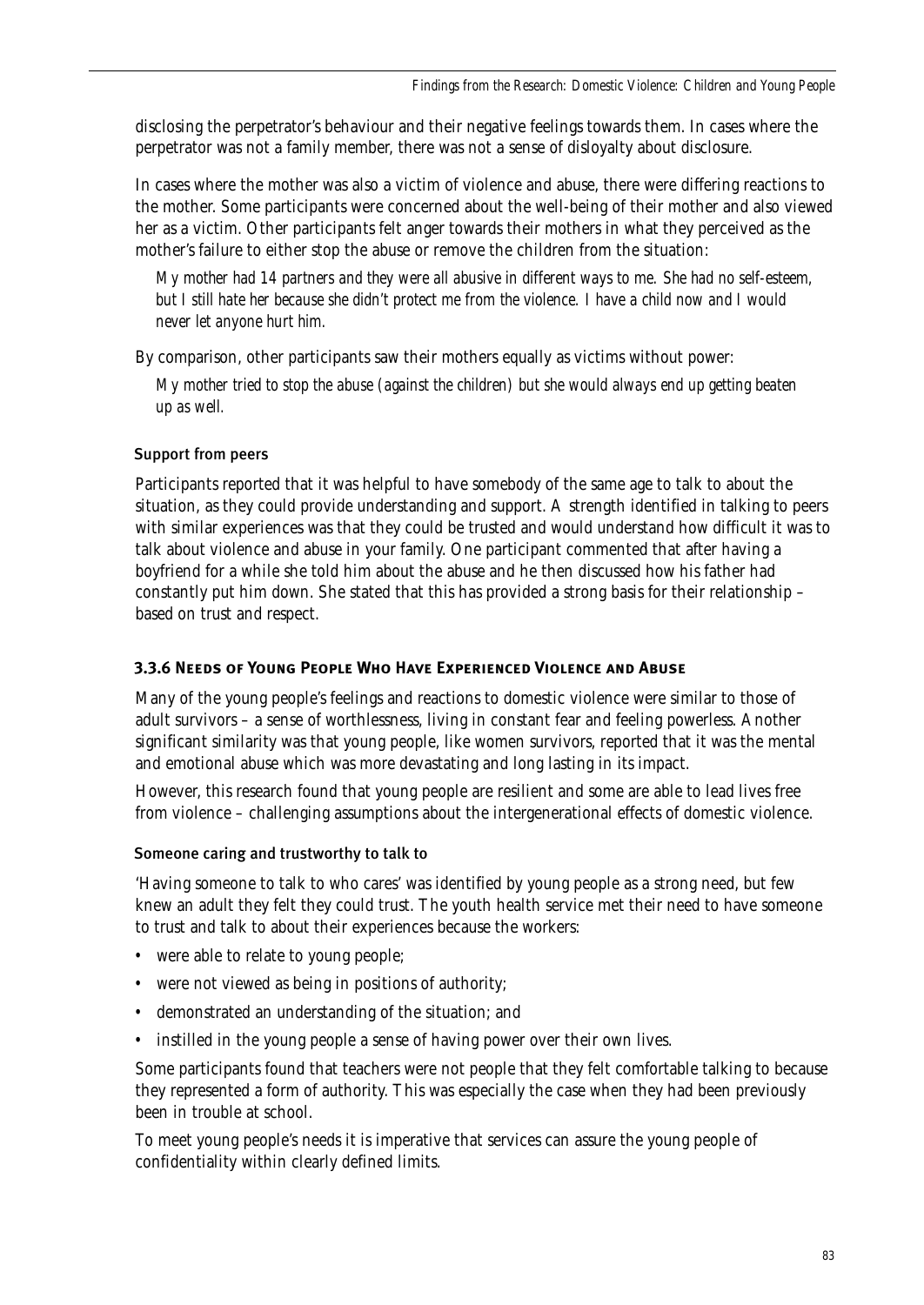*Findings from the Research: Domestic Violence: Children and Young People*

Participants felt that having people similar to their age to talk to was valuable, as their peers knew the unique difficulties that they faced and could explain things in ways that they understood. It is important that service providers recognise the lack of trust and the confidentiality issues that young people identify as major barriers to reporting domestic violence to adults.

### Examination of the effects of mandatory notification on young people

Mandatory notifying requirements affected who young people chose to tell about their abusive situation.

*With mandated notifiers sometimes this makes the situation worse. You need to trust this person not to tell unless it won't make things worse. When FaCS [Family and Community Services] got involved things got worse. You need to be in control of who else gets told.*

Some young people in a violent situation felt they had no control or power over what happened to them. As children they were aware of teachers being mandated notifiers of child abuse, and therefore did not want to disclose their situation and be responsible for the family breaking up. Similar wariness about telling social workers was also reported. The young people therefore continued to live in violent and abusive situations and continued to experience an overwhelming sense of powerlessness and isolation.

- **3.04 It is recommended that young people be made aware of the implications of disclosing experiences of violence or abuse to workers by:**
	- **establishing protocols which clearly explain the role of workers as mandated notifiers;**
	- **educating children in schools about the role and purpose of mandated notifiers as a means of increasing their understanding and aiding trust in school staff.**
- **3.05 It is recommended that priority be given to developing strategies that give power, choice and control to children and young people in situations of domestic violence in order to overcome their experiences of powerlessness.**

### Need for ongoing support during legal processes

Some participants who had been involved in court cases which were related to their experiences of violence talked about having the 'courage to make a statement and press charges'. One participant described the added difficulty of having to 'go over and over the events months later'. This meant that, like women survivors, they did not feel free of the abuse, regardless of the time since they had separated from the perpetrator.

### **3.06 It is recommended that agencies' policies and practices recognise and respond to young people's need for support throughout the entire period of court and other legal processes which arise as a consequence of domestic violence.**

### Need for informal peer support

Participants identified a need for friends to listen and support them and a need for support groups. They recommended exploration of the further use of peer education.

**3.07 It is recommended that models of service delivery which involve peer support groups and peer educators be developed and used in a range of settings to assist young people to deal with domestic violence.**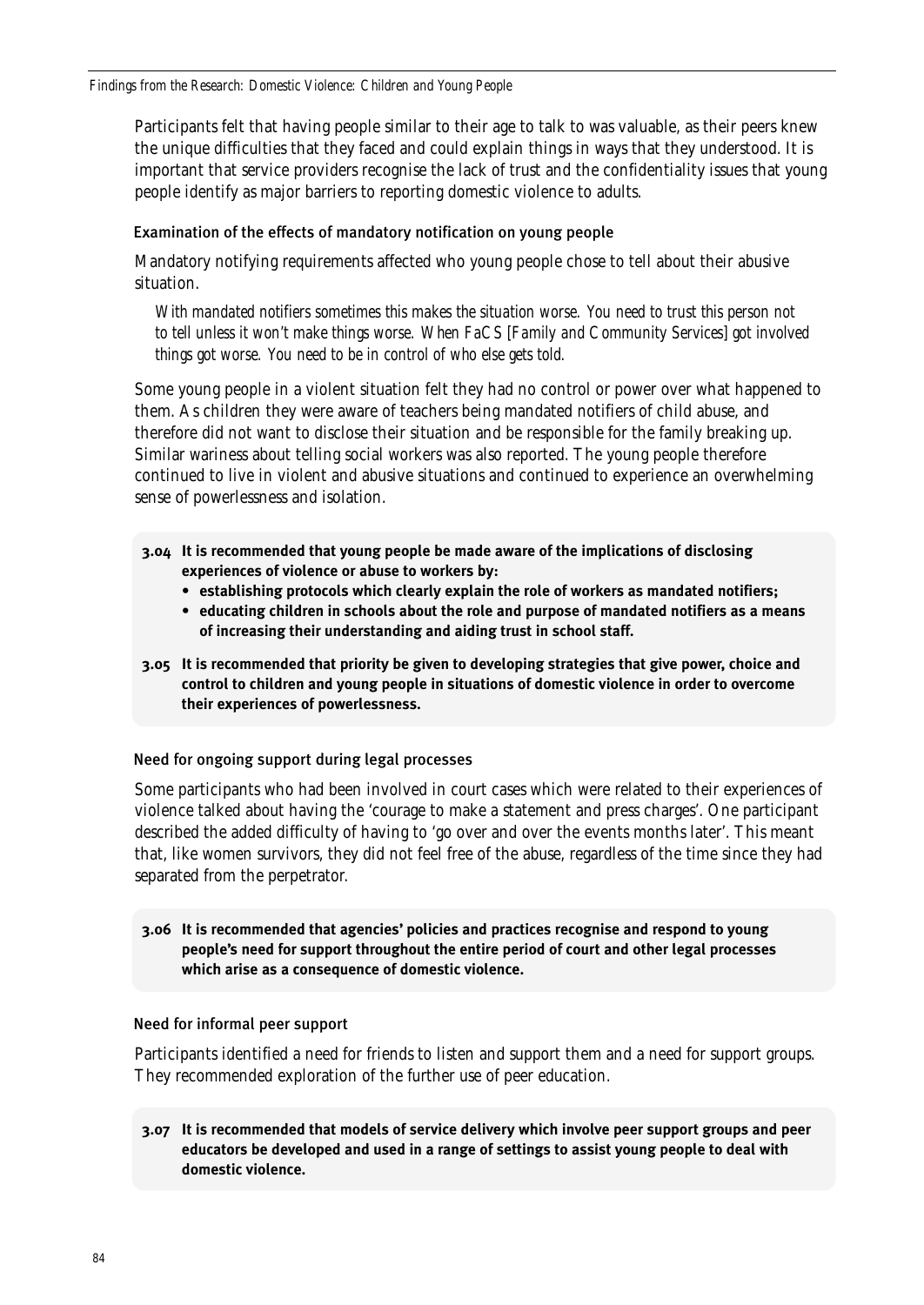## Need to include domestic violence issues in the school curriculum

As with other groups involved in this research, young people argued that domestic violence and child sexual abuse should be discussed in schools as part of the curriculum in order to raise children and young people's awareness of the issues. The need for relevant information about these issues to be made publicly available for all children was also advocated.

**3.08 It is recommended that school curricula include information about domestic violence and child sexual abuse within the context of current social problems, providing opportunities for students learn about:** 

- **the extent of domestic violence in the community;**
- **the reasons for domestic violence; and**
- **effects of domestic violence and current responses to the problem.**

### Need for safe accommodation and support after leaving the violent situation

Young people emphasised the need to feel safe in their temporary environment once they had left the abusive situation. Because of the temporary nature of the accommodation available for those fleeing from domestic violence, the young people often experienced fear and concern that they would have to return to the situation.

Services for young people escaping situations of domestic violence were seen as inadequate by participants. In particular, there was not enough safe accommodation that specifically addressed their immediate needs. Youth shelters were not viewed as responsive to their needs and were often full.

- **3.09 It is recommended that service models be reviewed and developed from the perspective of children and young people escaping from domestic violence and abuse.**
- **3.10 It is recommended that current accommodation options for young people be examined with a view to providing a greater number of responsive services to young people who are at risk of homelessness because of domestic violence.**

Need for increased awareness amongst young people about the problem of violence in relationships and the services available

Similar to the women survivors' experiences, young people reported the need for public awareness to be raised about violence and abuse not being an acceptable part of relationships. As suggested in recommendation 1.05, community education campaigns need to be broadly based.

### **3.11 It is recommended that domestic violence campaigns include a component that specifically addresses children and young people.**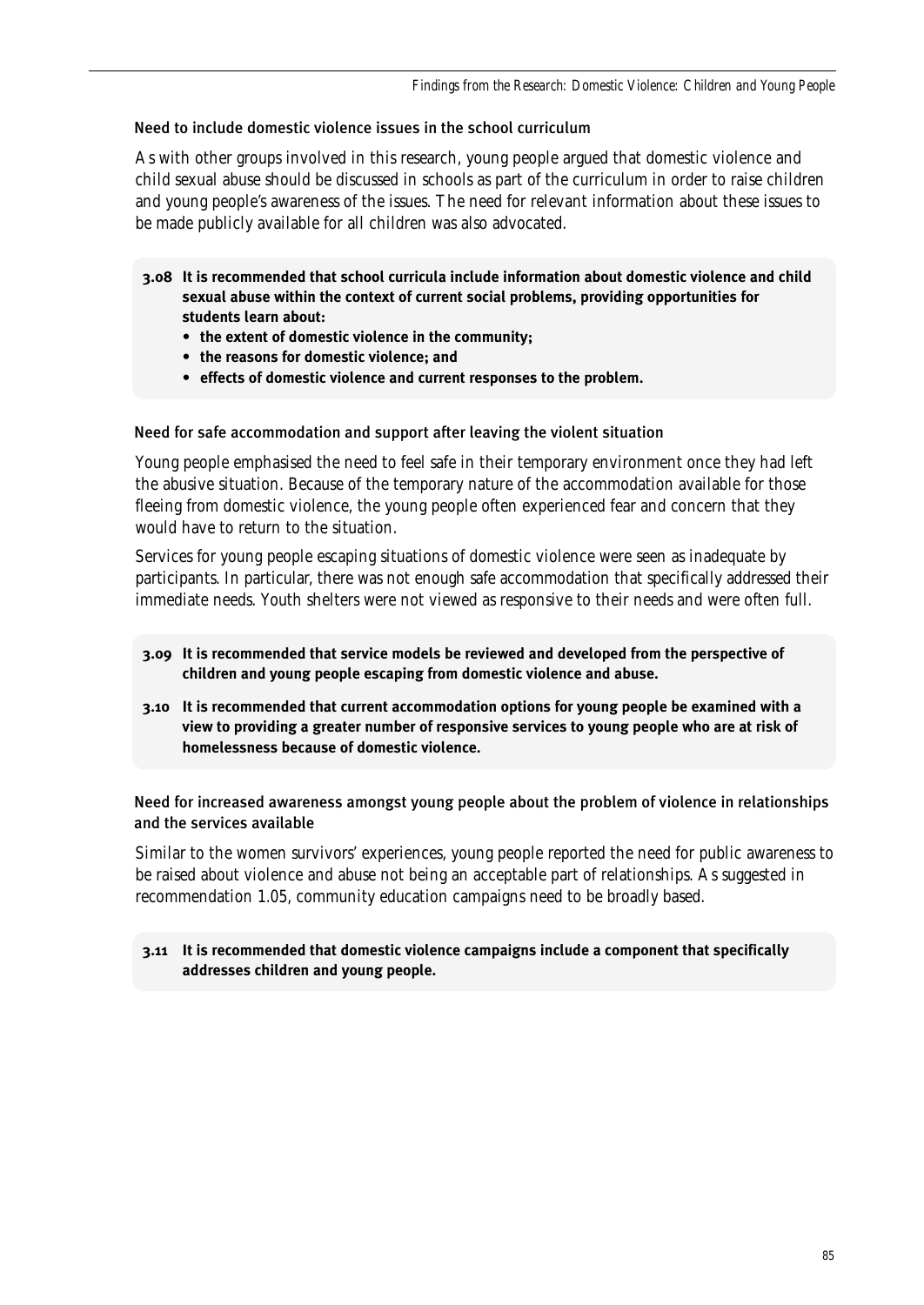## **3.4 Domestic Violence in Rural and Remote Areas**

### **3.4.1 Literature Review: Domestic Violence in Rural Areas**

For people experiencing domestic violence in rural and remote areas there are important structural and cultural issues to be considered. Confidentiality and privacy issues are far more important where communities are small and news travels quickly through informal networks. People from outside the community are often viewed with suspicion. Geographical isolation, increasing poverty, the ease of access to weapons such as guns,<sup>121</sup> insufficient police numbers, a lack of culturally appropriate services and community norms make rural women who are victims of domestic violence particularly vulnerable.

Many women in rural areas, whether wealthy or poor, Indigenous or non-Indigenous, are aware that reporting domestic violence will bring shame to their children and extended family. It is not uncommon for those who do report the violence to people outside the family to be criticised by their families and the community, thereby becoming increasingly isolated.

Rural communities are commonly viewed as conservative, with a strong emphasis on maintenance of traditional family norms. Dominant ideologies maintain powerful constraints on women in rural areas and ensure sex stratification based on the subordination of women and sex-based division of labour.<sup>122</sup> Victims of domestic violence may find it difficult to find support to leave a relationship.<sup>123</sup> In addition, there is a lack of crisis accommodation, such as refuges, in rural and remote areas.

In the past few years economic factors have added stress to rural families, with droughts, reduced access to social security provisions and removal or decline of essential services posing extreme hardship to increasing numbers of people.<sup>124</sup> Margaret Alston notes that declining prosperity and depopulation in rural areas in Australia, coupled with impoverished health and welfare conditions, led to an increase in stress related problems in rural families and to an increase in marriage breakdown and in domestic violence.

*Health workers and rural counsellors ... report increasing incidence of domestic violence. Isolation, lack of transport, availability of firearms and lack of crisis services make this a terrifying experience for rural victims.*<sup>125</sup>

In working with rural men who are perpetrators of domestic violence, the issues of confidentiality and privacy are also relevant. In addition, there may be limitations on the types of interventions that are used to work with the men around their violence, as services may be generic in focus, or not available due to location. For example, the running of men's groups (a common practice in the city) may not be possible in remote locations.

In 1995 Alston conducted an exploratory study of violence against women in two rural communities in Australia. She confirmed that violence was under-reported because of factors such as stigma attached to public disclosure, lack or support, lack of alternatives, a perceived lack of confidentiality and resistance to leaving their rural lifestyle. She found that some professionals in rural areas only recognise overt physical violence as abnormal and do not act on other forms of domestic violence, which are widespread and commonplace.<sup>126</sup> Of all the published literature, rural and remote experiences of domestic violence was the area with the least research publications.

<sup>&</sup>lt;sup>121</sup> Coorey, L. (1988) Domestic Violence and the Police: Who Is Being Protected? A Rural Australian View, Masters thesis, University of Sydney, Department of Social Work & Social Policy; Coorey, L. (1992) 'A Rural Perspec *Resource Kit for Use in Rural and Isolated Communities*, National Committee on Violence Against Women, Office of the Status of Women, Department of Prime Minister and Cabinet, Canberra.

<sup>122</sup> Alston, M. (1997) 'Violence Against Women in the Rural Context', *Australian Social Work* 50(1).

<sup>123</sup> Coorey (1988).

<sup>124</sup> Alston, M. (1993) A Study of Farm Women, Doctoral thesis, University of New South Wales, Department of Sociology; Alston (1997).

<sup>125</sup> Alston, M. (1996) 'Rural Models of Service Delivery: Barriers to Effective Practice', Paper prepared for the Family Services Council, Charles Sturt University, Wagga Wagga, p. 2.

<sup>&</sup>lt;sup>126</sup> Alston (1997).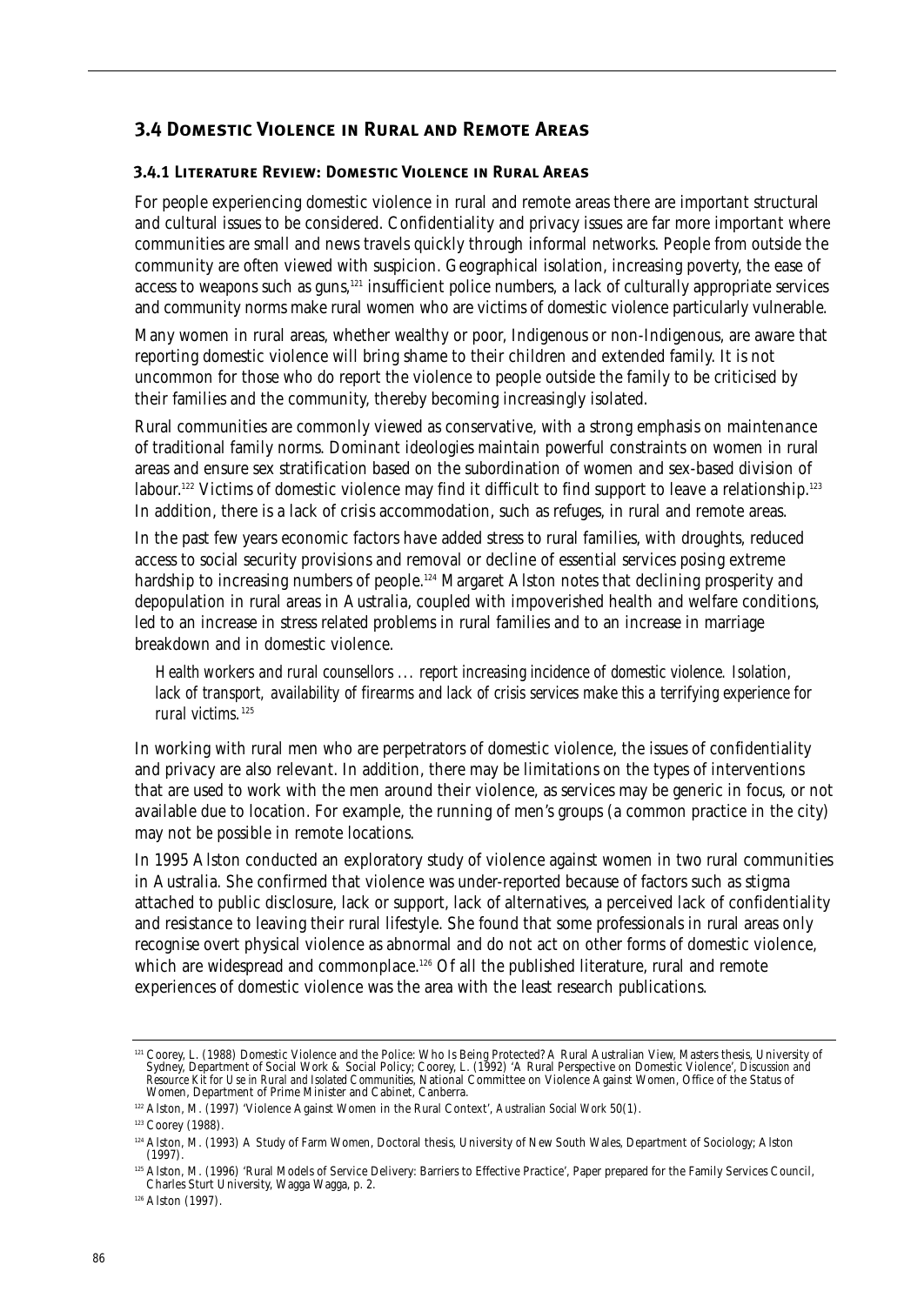## Conclusions

The experiences of women living in domestic violence in rural and remote areas are likely to be exacerbated due to geographical isolation, lack of services and lack of anonymity. Options for service delivery both for perpetrators and victims/survivors are limited in rural areas in terms of what is provided and where. Alston's study identified key issues for those in rural and remote areas experiencing domestic violence – all of which were confirmed by our research.

## **3.4.2 Research Findings**

## Methodology

Twenty-seven callers (23%) to the phone-in were from rural areas. Whilst the focus groups were undertaken in the city, just under half of the participants had at some stage lived in the country whilst in violent relationships. Many of the women survivors had moved to the city in order to escape the abusive relationship. Participants who had experienced domestic violence whilst living in rural areas presented some of the most desperate stories.

The following regional health service providers were consulted about the specific experiences and needs of rural people living in domestic violence situations:

- Lower North Community Health Service;
- South-East Regional Community Health Service; and
- Whyalla Community Health Service.

### Issues for women victims/survivor of domestic violence in rural areas

Whilst many of the issues identified for women in metropolitan areas were also present for women in rural and remote areas, there were special issues arising for the latter group.

### *Extreme isolation*

The sense of isolation for women in rural areas was palpable. In some cases women did not have independent access to transport and were controlled to the point of feeling imprisoned.

Some callers had moved to the country when they had married their partners and thus were without the support of their family and friends. For others, extended family members were unsympathetic – for example, a woman's parents-in-law refused to accept that their son was violent, despite evidence to the contrary.

Women who had lived in rural areas all their lives encountered particular difficulties. Their standing in the community, or their family's standing, acted as a barrier against changing the situation. They were frightened, ashamed and fearful that they may embarrass families members who lived in the area, and/or felt they would not be believed by servicaproviders who knew their male partner. Being well-known in the community can inhibit victims from telling others about the abuse and prevent others from responding appropriately to evidence, or the suspicion of abuse. It could also be divisive in towns where different people 'took sides' around couples in a domestic violence relationship.

## *Entrapment and alienation*

Overall there was a much stronger feeling of entrapment and alienation experienced by women from rural areas than by those living in the cities. This experience is in stark contrast to the perception of mutually supportive communities that we often associate with country living. One women explained: 'The GP and Rural Counsellor say, "You've got to get out". They explain avenues such as safe houses but I'm not in a position to respond'. (The caller lives in a remote farm-house, has no access to money and no access to transport.)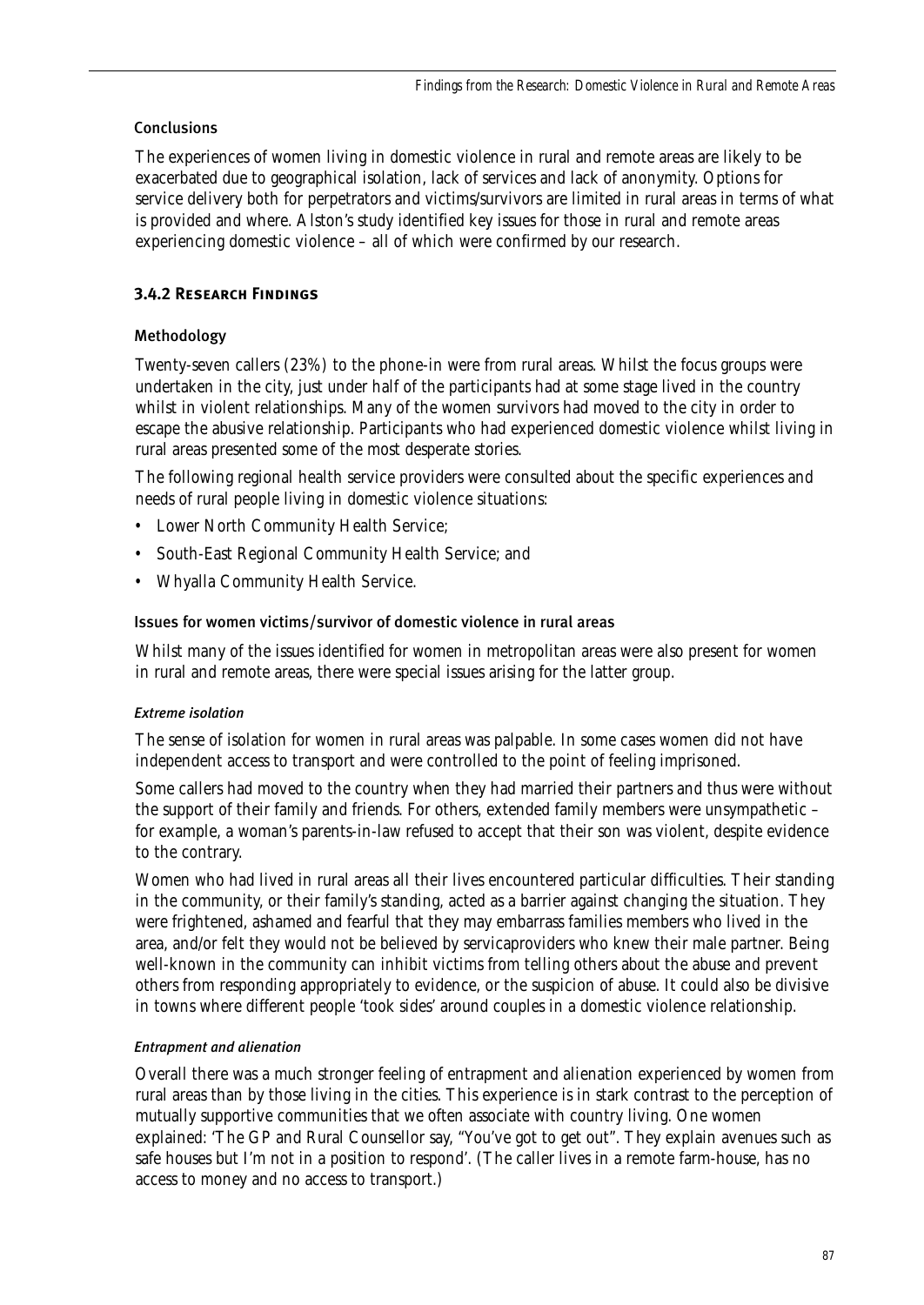### *Financial dependency*

Whilst financial dependency is a problem for most women leaving violent relationships, this was mentioned by many rural callers as being a major barrier to change as they did not know how to access legal assistance or social security payments. Additionally they may have left the situation without sufficient identification information to apply for income support.

Many women reported being unwilling to force property settlements because of pressures not to break up family properties. Assets were also sometimes difficult to identify and/or were controlled by family trusts.

The financial situation for some rural callers was especially difficult as they were not eligible for income support or legal aid due to land and other assets. Thus the situation arose where some women had no access to any money whatsoever. Women in these circumstances are doubly disadvantaged – they may be unable to access means-tested services, as well as having their entitlement to income support denied.

In cases where the property settlement is prolonged, rural women experience ongoing financial abuse, despite having ended the relationship. Extended and enforced poverty may force them to return to violent relationships, especially where there are children involved. This form of structural inequality can act as a strong disincentive for rural women to plan to leave an abusive relationship.

### *Safety issues*

For rural women, leaving a relationship would usually require the woman to leave town because of safety issues and a lack of alternative safe accommodation. The idea of leaving was made more difficult for callers who did not have access to transport, and/or when children did not wish to relocate away from their local communities.

### Barriers to disclosing abuse to others

Whereas 92 per cent of city callers indicated that they had told someone of their situation, only 82 per cent of rural respondents indicted that they had informed others of their situation.

### *Lack of community response*

Where participants had tried to tell people about their situation they had often been met with 'a wall of silence' and been shunned by the community. This provided a strong disincentive for women to seek any further help within the same community. For example, one participant had an abusive partner who did important volunteer work in the community and had close ties to both the police and the doctors in the town. The woman felt that she would not be believed by either of these groups who 'would not want to rock the boat' and risk losing his voluntary services.

### *Mixed responses from service providers*

There was reluctance amongst country callers to tell family, the police and social services of their situation, although they were equally as inclined as city callers to inform friends and their doctors. This study found that, apart from sympathetic friends, the local doctors were a first point of contact for some rural victims, so it is imperative that doctors' responses are effective. Further analysis of the support provided by the police and social services in country areas is warranted.

One rural worker consulted as part of the research found that, in her experience, referrals for domestic violence often came from astute workers or contacts such as kindergarten and school teachers, nurses, business people and local organisations such as the Country Women's Association. The Country Women's Associations have recently been distributing domestic violence kits (developed by the Office of the Status of Women) in rural areas.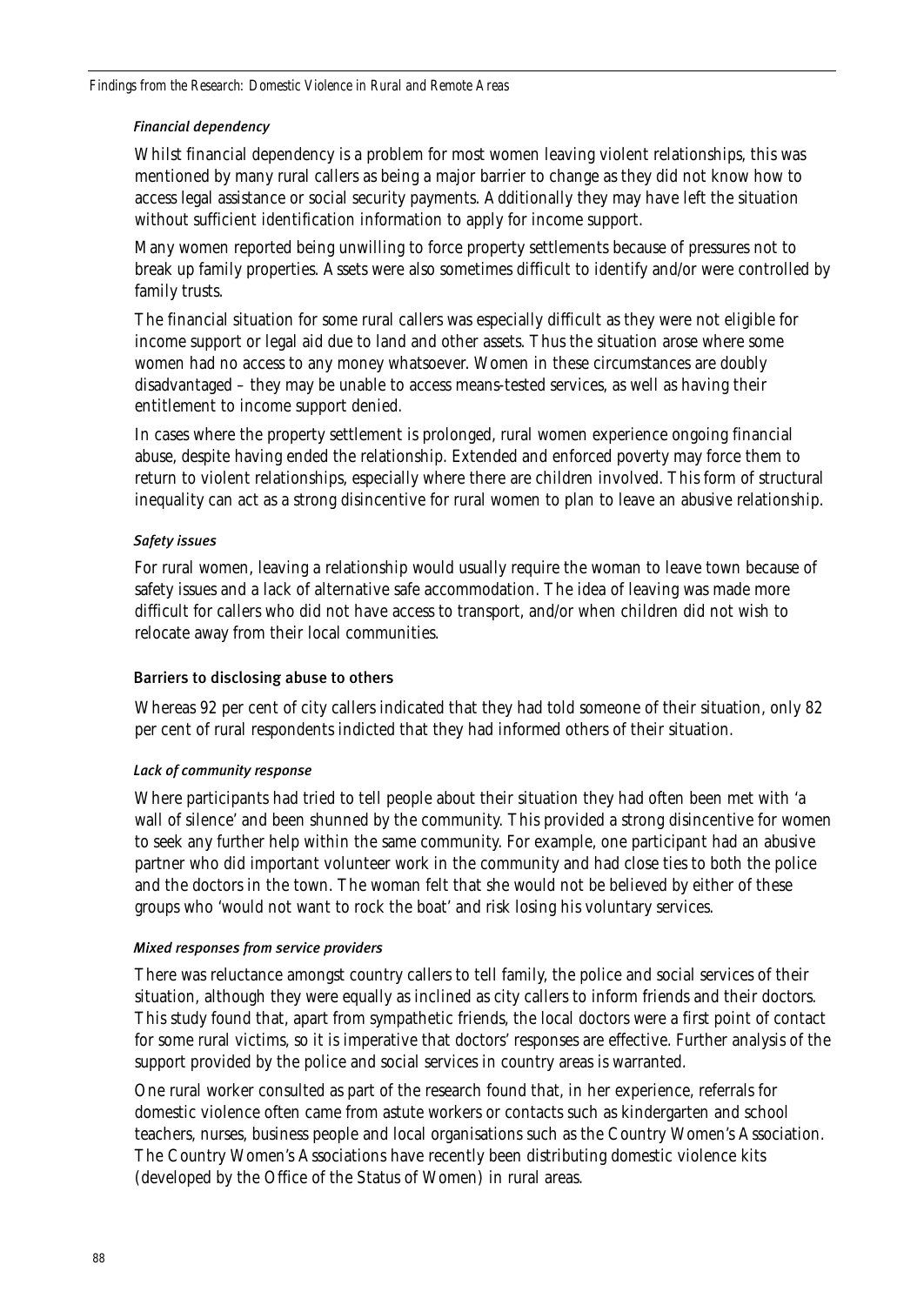Participants in the focus groups who had experiences with the police in both rural and the city areas reported that the responses of police had been much better in the city. They reported that police in a number of rural areas were generally unsympathetic. They thought that the response from police reflected the rural community's attitude towards domestic violence in general.

## *Limited access to resources*

Rural areas are poorly serviced and people reported having to travel long distances to services. The importance of addressing children's needs was further emphasised by those living in rural areas, where children's services are scarce.

In summary, key issues for women in the country were:

- social and physical isolation;
- the close, conservative nature of rural communities;
- community acceptance being ashamed to tell people about the abuse;
- limited access to resources, particularly financial and legal resources;
- no anonymity (phoning is easier);
- the relationship between partners and local service providers;
- distance to services and limited transport options;
- lack of services for children;
- lack of access to safe accommodation: and
- other safety issues for example, there are no police on 24-hour call in some areas.

The following comments from callers to the phone-in demonstrated the issues summarised above.

- 'I need a safe place to go when I am locked outside by my husband.'
- 'Children's needs have to be considered in the country where there are few services.'
- 'My husband drank with the police so they didn't believe me.'
- 'My husband was born here and is friendly with everyone including the police and the doctor how can I tell them? I am the outsider – who would believe me?'
- 'Country services are absolutely abominable. There is nothing. The one woman that I was referred to was untrained. She deserves the title "do-gooder"; she had no idea what she was on about: there's no choice, especially if the worker is useless.'
- 'Victims and perpetrators have to travel long distances to get help.'

## Issues for men in rural areas

Many of the issues identified for rural women equally applied to men in rural areas. These include lack of anonymity, being ashamed to let people know that there is violence in their relationship, and lack of trained workers and specialised services to meet the needs of men. Rural areas were perceived as very poorly resourced in services that deal with relationship issues generally. In particular services for male perpetrators outside major towns are non-existent.

## **3.4.3 Specific Needs of People Experiencing Domestic Violence in Rural and Remote Areas**

## Need for toll-free telephone services

The lack of specific services in rural areas was emphasised by all participants from the country and by service providers, suggesting a crucial need for toll-free telephone services which would enable people living in rural areas to access specialised help and to speak with someone outside their community. However, it should be noted that some victims are so isolated that they cannot access a telephone.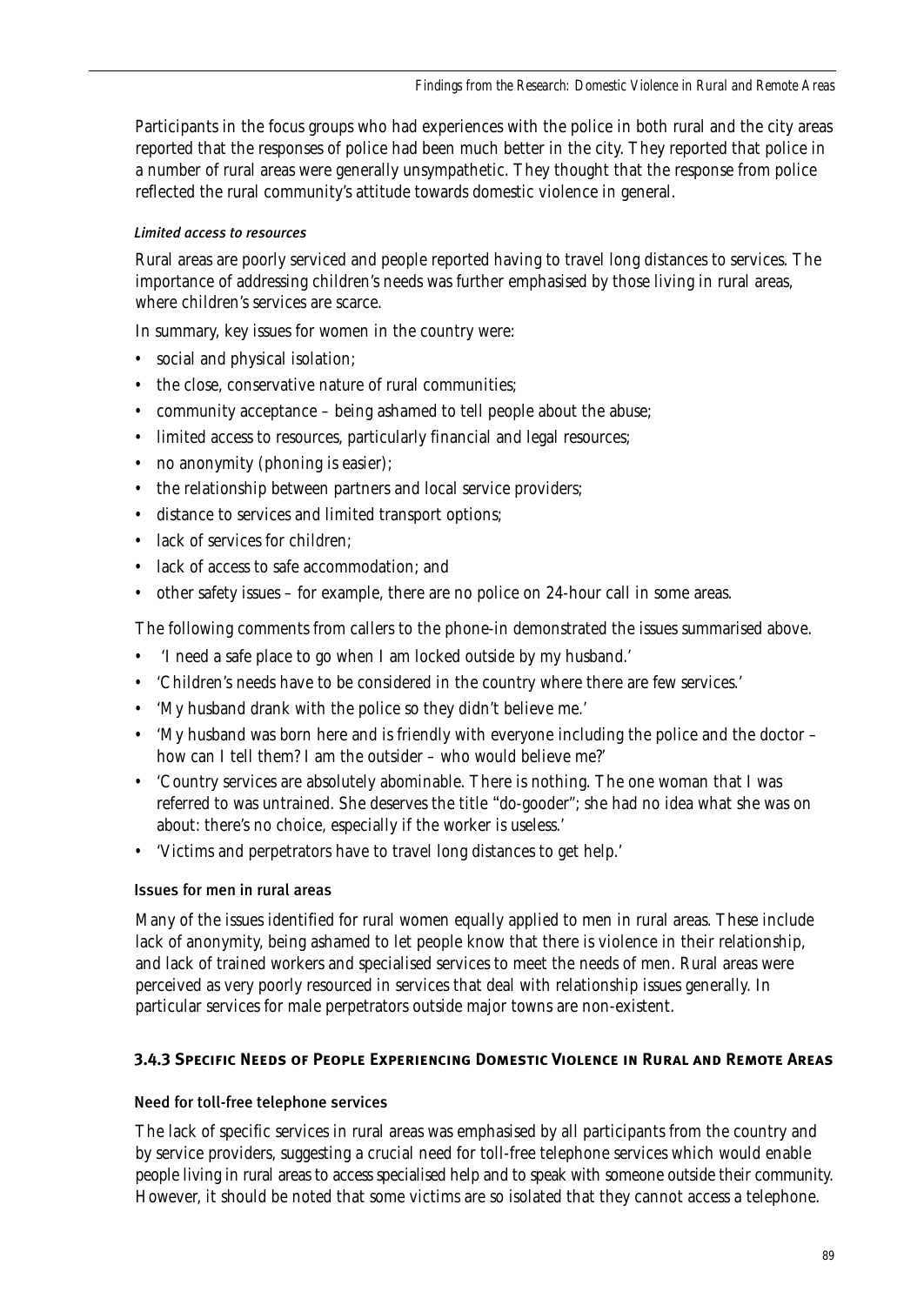### **4.01 It is recommended that a toll-free telephone number for rural callers be available and that this telephone number be widely promoted, using strategies appropriate to rural communities.**

#### Need for access to relevant services

Since there are only a small number of services in rural areas, there is a need for generic and specialised services to develop inter-agency practices, protocols and agreements which facilitate access to services. This includes providing relevant information and support on income and legal matters, so that women and children are not forced to remain in unsafe situations or return to them.

- **4.02 It is recommended that human service organisations ensure that training, professional development and ongoing support be provided to workers based in rural and remote areas.**
- **4.03 It is recommended that inter-agency protocols for dealing with situations of domestic violence be reviewed to ensure that those experiencing domestic violence are not disadvantaged due to location.**

#### Need for the development of appropriate models of intervention

Given the unique circumstances of those involved in domestic violence in rural and remote areas, it is imperative that models of intervention are developed which take these circumstances into account. The application of city-based models to rural areas can be inappropriate and ineffective.

Strategies for rural areas should include the continuing dissemination of information about domestic violence to rural communities through a range of accessible media.

- **4.04 It is recommended that innovative models of intervention that are more responsive to the unique needs of rural domestic violence victims, survivors and perpetrators, including children, be developed.**
- **4.05 It is recommended that rural-specific domestic violence public education campaigns be conducted to reach target audiences in rural and remote areas, using various strategies.**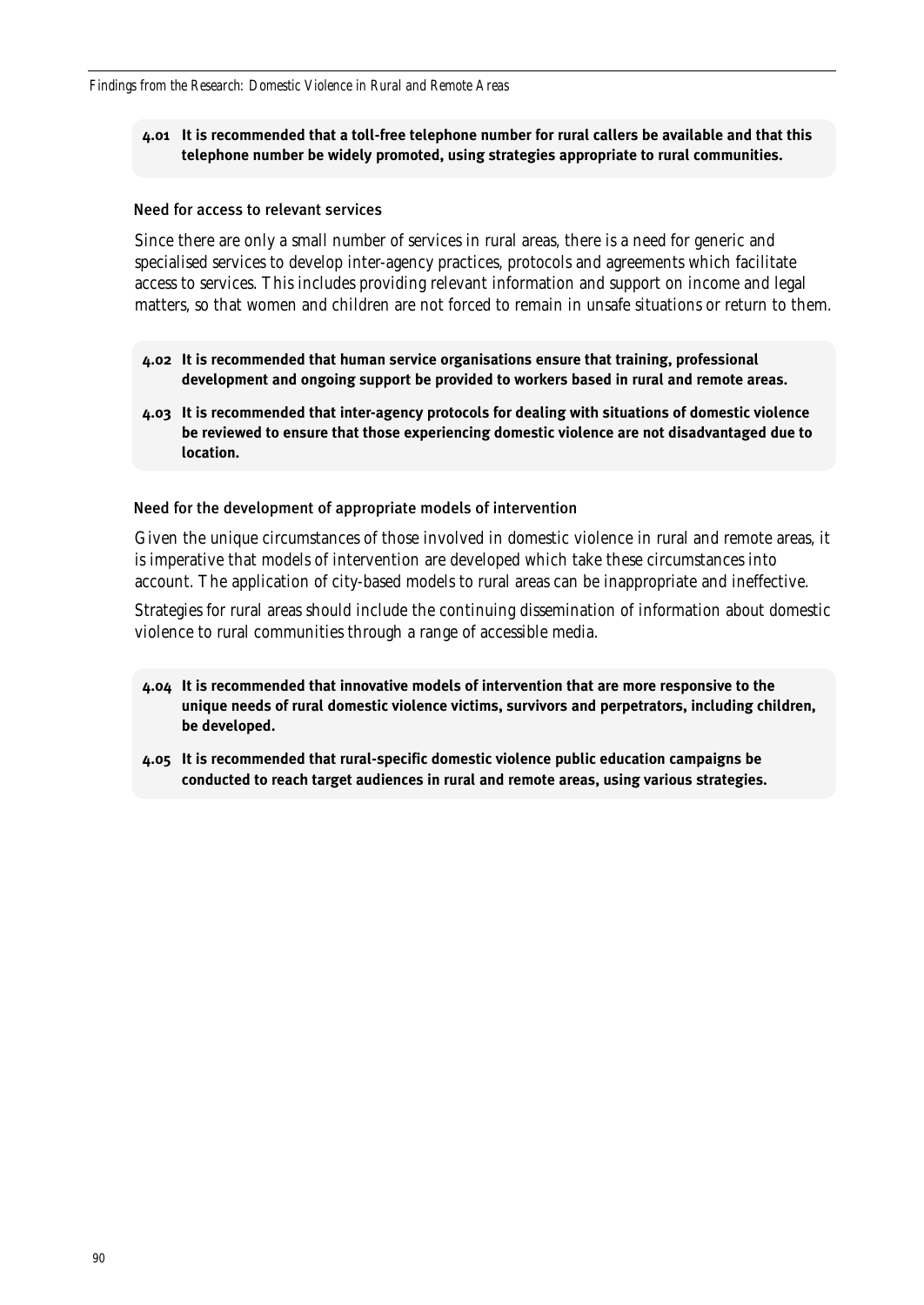## **3.5 Domestic Violence and Families from Non-English SpeakingBackgrounds**

### **3.5.1 Introduction: Literature Review**

The Office of the Status of Women report on community attitudes to violence against women identified that males and females born in non-English speaking countries were among the groups who were consistently least informed about various aspects of domestic violence.<sup>127</sup>

In 1995, the Office of Multicultural Affairs (OMA) researched the needs of consumers from non-English speaking backgrounds in Commonwealth-funded marriage and relationship counselling services.<sup>128</sup> According to OMA a person of non-English speaking background is

- someone born overseas in a non-English speaking country or a country in which the first language is not English; or
- someone born in Australia with one or both parents as defined above.<sup>129</sup>

The experience of being a person of non-English speaking background (NESB) in Australia is complex.130 Language, ethnicity and culture have all played a major role in creating a NESB identity. Relationships Australia (NSW) noted that NESB clients encounter significant stress through the various experiences of migration and settlement in Australia.<sup>131</sup> A significant number of publications have highlighted that Australia's immigration policies 'can impact detrimentally on the marriage/family relationship, placing certain members within this relationship (usually women) in a less powerful position than others'.132

Refugees experience particular vulnerability within their marriage and family relationships as a result of previous encounters of torture or other trauma. This, combined with the experience of being unable to prepare for migration, leaving family members behind and the problems related to resettling into a new country such as learning English, securing housing and work), create special needs for this group.133

Acculturation stress is defined as 'a physiological and psychological state within the individual that is altered by the acculturation process and that requires distinct coping strategies until satisfactory adaptation is achieved.'134 Important predictors include education, gender, attitudes to acculturation, prior inter-cultural experiences and contact experiences with the host society. Many authors identify that where migrant families hold beliefs and values which are similar to those of the host culture they are more successful.<sup>135</sup>

<sup>&</sup>lt;sup>127</sup> Office of the Status of Women (1995) *Community Attitudes to Violence against Women*, Department of Prime Minister and Cabinet, AGPS, Canberra.

<sup>128</sup> Stoyles, M. (1995) *Partners in Any Language*, Office of Multicultural Affairs, AGPS, Canberra.

 $129$  ibid.

<sup>130</sup> Jayasuriya, L. (1990) 'Language and Culture in Australian Public Policy. Some Critical Reflection', *International Migration Review* 24(1): 124–48; Castles, S. (1992) 'Australian Multiculturalism. Social Policy and Identity in a Changing Society' in G. Freeman, & J. Jupp<br>(eds) Nations of Immigrants: Australia, the United States and International Migration, Oxf

<sup>&</sup>lt;sup>131</sup> Stoyles (1995), p. 2.

<sup>132</sup> ibid., p. 13.

<sup>133</sup> ibid.

<sup>134</sup> Berry J. (1989) 'Comparative Studies of Acculturative Stress', *International Migration Review* 21(3): 492–3.

<sup>135</sup> Nuack, B. (1989) 'Assimilation Process and Group Integration of Migrant Families', *International Migration* 27(1); March & Mithun, J.S. (1983) 'The Role of the Family in Acculturation and Assimilation in America: A Psychocultural Dimension' in W. McCready (ed.) *Culture, Ethnicity and Identity: Current Issues in Research*, Academic Press, New York.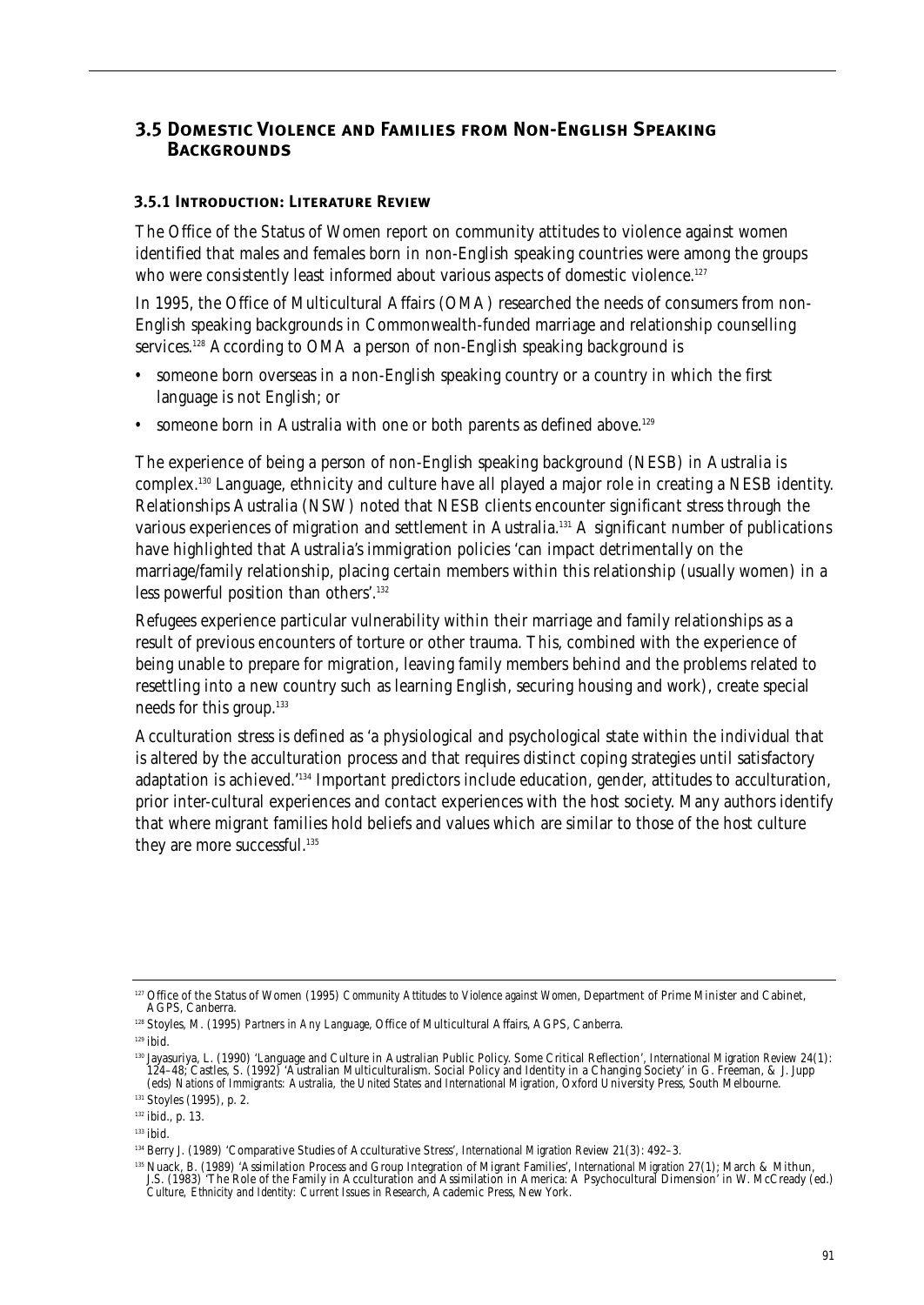On reviewing the literature, Stoyles found that for migrants stressors in marriage/family relationships include:

- having to adjust to a new socio-cultural and economic life:
- changes in the rights and independence of women;
- adjustment to unrealistic, overly optimistic expectations;
- cross-cultural and intergenerational conflict;
- extensive time lapses in sponsoring spouses/children to Australia;
- unresolved experiences of torture or other trauma;
- stresses relating to the application of immigration law; and
- stresses arising from extreme individual and structural isolation.<sup>136</sup>

Other factors contributing to the vulnerability of migrants include

- the extent of language proficiency;
- the extent of membership of religious or linguistic groups/communities;
- educational and socio-economic level; and
- $\bullet$  the extent and experience of racial prejudice.<sup>137</sup>

The way immigration structures domestic relationships is also significant. Sponsorship arrangements can introduce a volatile power dynamic into a relationship. The experiences of Filipino women, and others who migrate as sponsored spouses, are indicative and are discussed.

The OMA research found that needs presented by non-English speaking people were specific to their experiences of being migrants in Australia. Factors identified that may either predispose people to domestic violence, or increase their vulnerability to domestic violence, include:

- clashes in the family's values and traditions with those of Anglo-Australian society, in particular gender expectations of male and female roles within the marriage;
- a loss of identity and self-worth by men in the marriage, brought about by failure to find work or by other family members becoming less dependent on them for their needs; and
- a feeling of disempowerment for women in the marriage as a result of being locked into a particular role expectation, homesickness or breakdown of extended family support networks.138

In the OMA research, 16 discussion meetings were held with people from Vietnamese, Arabicspeaking, Jewish, Greek and Filipino backgrounds living in NSW. All female groups indicated that violence was a problem in their community – particularly with newly-arrived migrants. Many felt the problem was exacerbated by the lack of family support and influence, for example:

*He would drink and then come home after losing all his money gambling and punch me and swear*  at me.... I had no family here, if I did they'd have spoken to him and put him in line (Greek woman).<sup>139</sup>

Male participants had a different view, saying that the incidence of domestic violence was 'exaggerated by the government and the media'.140

<sup>136</sup> Stoyles (1995), pp. 29–38.

<sup>137</sup> Jupp, J., McRobbie, A. & York, B. (1990) *Metropolitan Ghettos and Ethnic Concentrations*, Centre for Multicultural Studies, University of Wollongong, p. 61.

<sup>138</sup> Stoyles (1995), p. 68.

<sup>139</sup> ibid., pp. 83–4.

<sup>140</sup> ibid., p. 84.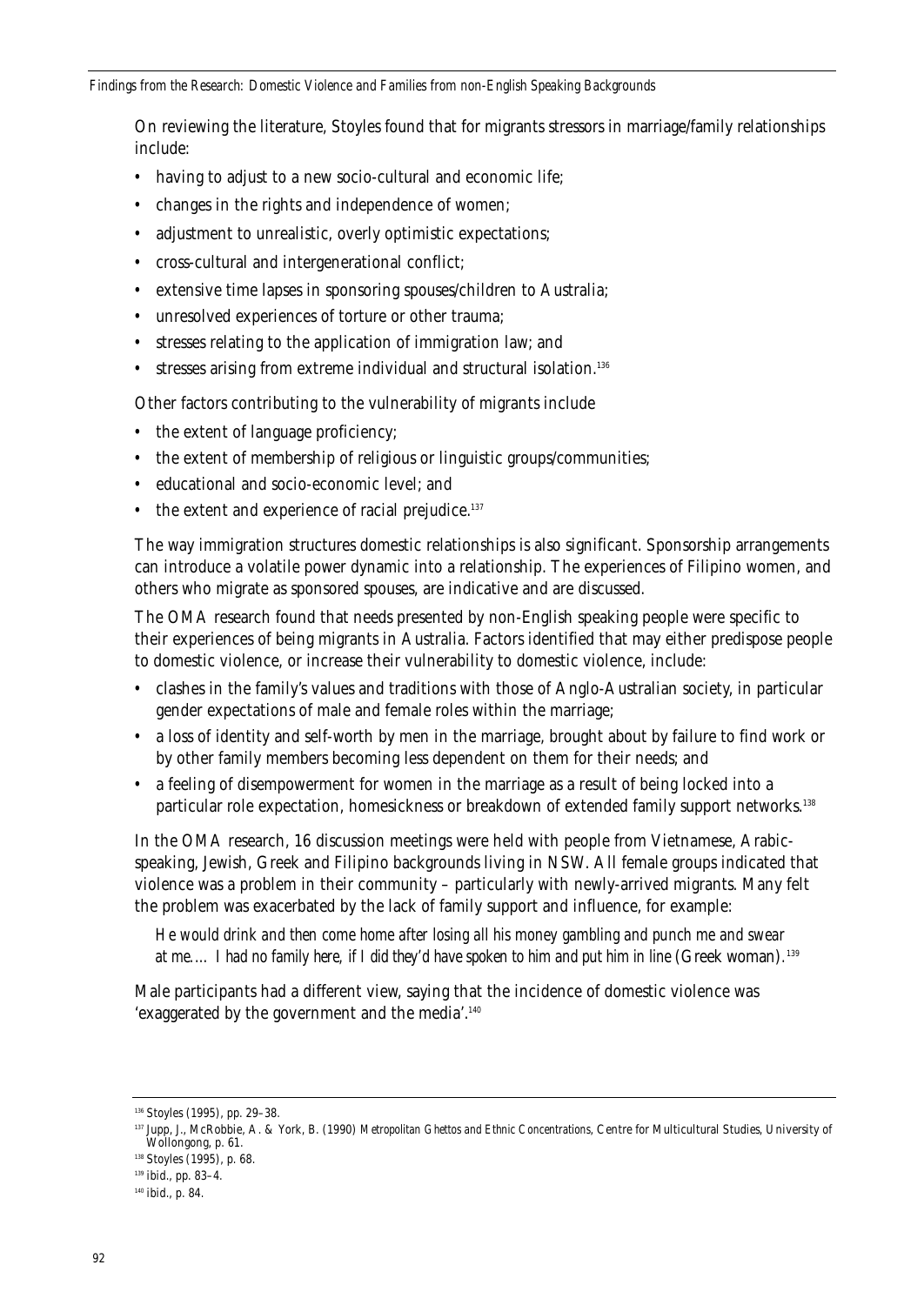Whilst highlighting issues for non-English speaking background groups and communities, it is important to stress that all individuals have unique needs and do not always belong to homogenous groups or communities. Given this, there is substantial evidence that there may be major cultural differences in attitudes towards, and responses to, domestic violence in ethnic communities in Australia which need to be understood. It is important to look at legislation and institutions, such as community-based family service agencies, to understand how they implicitly exclude people because of cultural differences, or are only accessible if people give up their particular culture in some way.

The capacity of people from non-English speaking backgrounds to access services can be hampered by:

- a lack of information/knowledge about social services;
- language and associated barriers;
- fear of deportation and persecution at home if on temporary visas;
- fear of police and bureaucrats from prior experiences;
- age (elderly people are particularly vulnerable);
- different religious and cultural values, beliefs and norms; and
- social isolation or fear of isolation from family and/or community.

Literature about the nature of domestic violence against women from two ethnic groups will now be examined in more detail to illustrate the specific difficulties these women experience.

## Violence against Vietnamese women in Australia

The Australian Law Reform Commission's (ALRC) project on *Multiculturalism and the Law* identified many factors which contribute to the difficulties experienced by Vietnamese women in accessing services.141 These are broadly classified as 'psycho-social or cultural' factors and 'social access factors'. The 'psycho-social or cultural' factors are related to a person's cultural conditioning and the consequent values, expectations and beliefs about what is acceptable, which influence the way the person thinks and feels about the law and related social services.

Factors identified by the ALRC report include:

- For women in traditional Vietnamese culture, it is seen as shameful to seek outside help, or even let other people know you are having family problems.
- Vietnamese women may fear that if they consult a Vietnamese worker their problems will become known to the whole community and the family name will be damaged.
- The concept of professional help is foreign to Vietnamese people.
- There are language barriers that lead to feelings of embarrassment or frustration.
- Non-Vietnamese workers may be avoided because they do not understand the cultural context, experiences or difficulties faced by Vietnamese people.
- Using interpreters may be seen to compromise confidentiality, or lead to inaccurate translations, or may not be financially viable.
- Many people feel privileged to be living in Australia and do not want to complain or show they are having difficulties lest they appear ungrateful or are labelled as a 'problem community'.
- Those who speak out may be reprimanded by others.

<sup>141</sup> Celermajer, D. (1991) 'Family Law: Issues in the Vietnamese Community', *Multiculturalism and the Law Research Paper 1*, Australian Law Reform Commission, Sydney.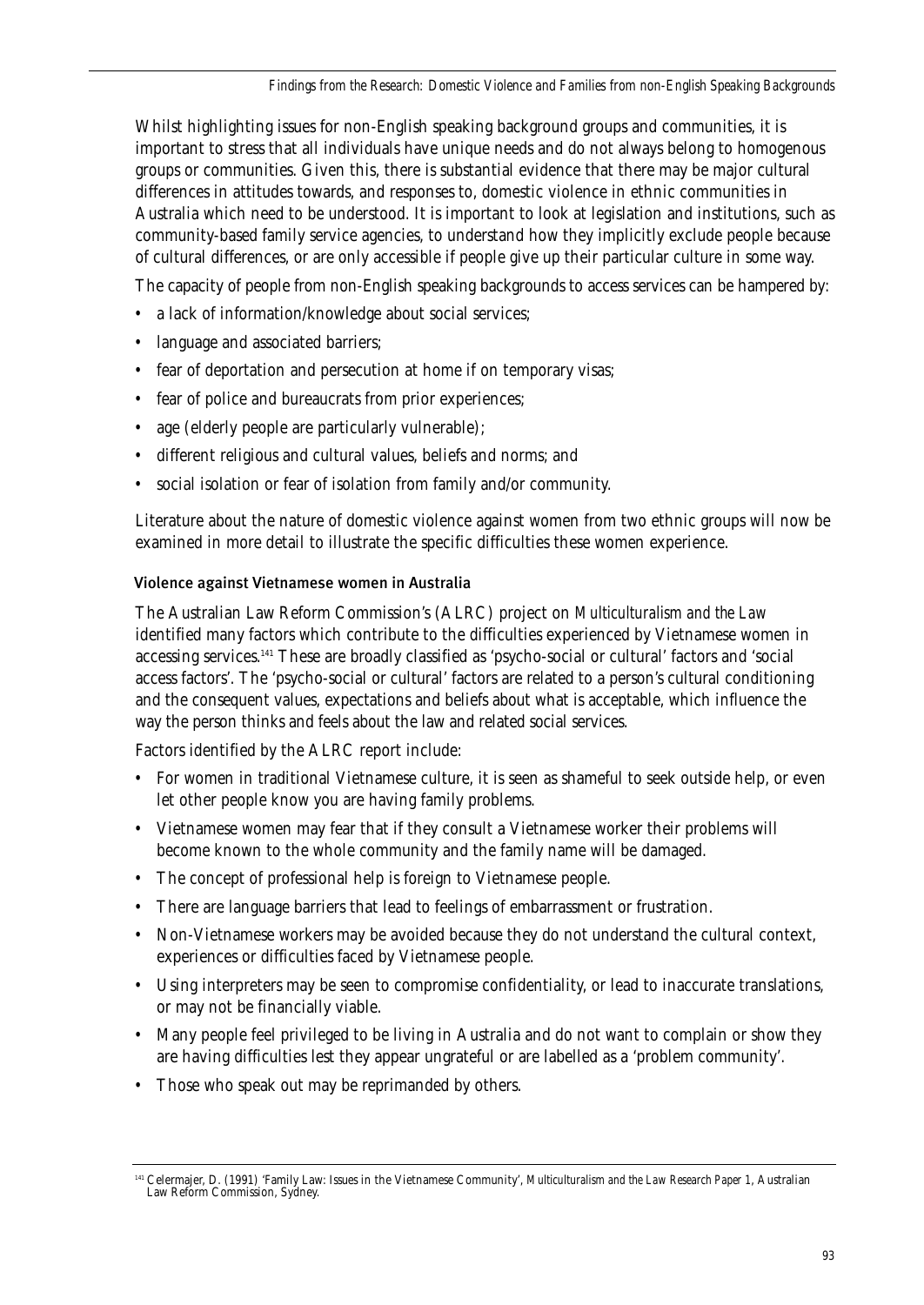In Vietnamese communities, social position and status is strongly linked to family status, which is traditionally structured along hierarchical, patriarchal lines.<sup>142</sup> A survey of the Vietnamese, Khumer and Lao communities in Sydney in 1990 suggested that many women from these communities do not recognise domestic violence as an offence and may see it as a 'natural' part of family life. Furthermore, because of the social stigma attached to separation, divorce and single motherhood, many women make the choice to stay in an abusive relationship to avoid social isolation and jeopardising their children's prospects within the community.143

### Violence against Filipinas in Australia

Filipino women (Filipinas) who are subjected to domestic violence from their partners are often isolated from friends and family, unsure of their rights and subjected to racial vilification. At a recent conference, Melba Marginson reported that data from women's refuges have consistently shown that Filipino women have always ranked among the first five groups of ethnic women users.<sup>144</sup> This is despite the fact that Filipinas are reluctant to abandon their marriages 'at all costs'.<sup>145</sup>

Isolation is a major contributing factor to Filipinas' unwillingness to seek help. Pendelbury states<sup>146</sup> that many are living in mining towns or outback communities where 'women from a gregarious tightly-knit culture' find themselves totally alone and dependent on their partner.<sup>147</sup> Many report incidences of racial discrimination and resentment.<sup>148</sup> They have to contend with 'Asian phobia' in the general community. In addition, their status as 'mail order brides' puts them at odds with women who resent their presumed passivity, and the general populace who perceive them as 'jumping the immigration queue'.<sup>149</sup>

A report in the *Weekend Australian* in 1993 claimed that 'hearsay evidence … showed that of 110 serial sponsors, 80 had been violent towards their wives or had deprived them of rights and freedoms'.150 In 1993 Ian Munro reported that the official toll of deaths and disappearances of Filipino women and their children stood at 18 over a 6-year period, prompting calls for an inquiry.<sup>151</sup> A further publication in 1997 reported that the murder rate of Filipinas is five times that of any other group of women in Australia.<sup>152</sup>

There are a number of relevant issues that the Filipina's plight when she is subjected to domestic violence, not least of all her cultural heritage and religious beliefs. Tan and Davidson identify four predominant cultural values that are considered to be traditionally held. They are: *'amor propio, hiya, pakkisama and utang na loob'*. <sup>153</sup> With reference to Filipina victims of domestic violence they conclude that:

<sup>&</sup>lt;sup>142</sup> Huynh Anh, T. (1994) 'Two Facets of an Issue: Domestic Violence in the Vietnamese Community in Vietnam and Australia' in<br>Between Two Cultures: Vietnamese Women in Australia, Vietnamese Women's Association NSW, Lidcom

<sup>143</sup> Dong, K. & Alcarso, C. (1990) *Better on Your Own?: A Survey of Domestic Violence in the Vietnamese, Khumer and Lao Communities*, Vietnamese Women's Association NSW, Lidcombe.

<sup>144</sup> Marginson, M. (1996) 'Increasing Access for Filipino Survivors of Domestic Violence' in *Not The Same: Conference Proceedings and a Strategy on Domestic Violence and Sexual Assault for Non-English Speaking Background Women*, Office of the Status of Women, Melbourne, p. 18.

<sup>145</sup> Pendelbury, J. (1990) *Filipino Brides in Remote Areas*, Occasional Paper No. 5, Northern Australia Development Unit, Darwin, p. 13. <sup>146</sup> ibid., p. 12.

<sup>147</sup> Rodell, S. (1982) 'The Bride's Price', *Australian Society*, p. 13.

<sup>148</sup> Pendlebury (1990), p. 12.

<sup>149</sup> Wall, D.R. (1983) 'Filipino Brides: Slaves or Marriage Partners? – A further comment', *Australian Journal of Social Issues* 18(1): 219.

<sup>150</sup> Montgomery, B. (1993) *Weekend Australian*, 10 July, p. 8.

<sup>151</sup> *Sunday Age* (Vic) (1993) 4 July, p. 6.

<sup>152</sup> Cunneen, C. & Stubb, J. (1997) 'Gender, "Race" and International Relations: Violence against Filipino Women in Australia', *The Institute of Criminology Monograph Series*, No. 9, Sydney.

<sup>153</sup> Tan, J. & Davidson, G. (1994) 'Filipina-Australian marriages : further perspectives on spousal violence', *Australian Journal of Social Issues* 29(3): 269.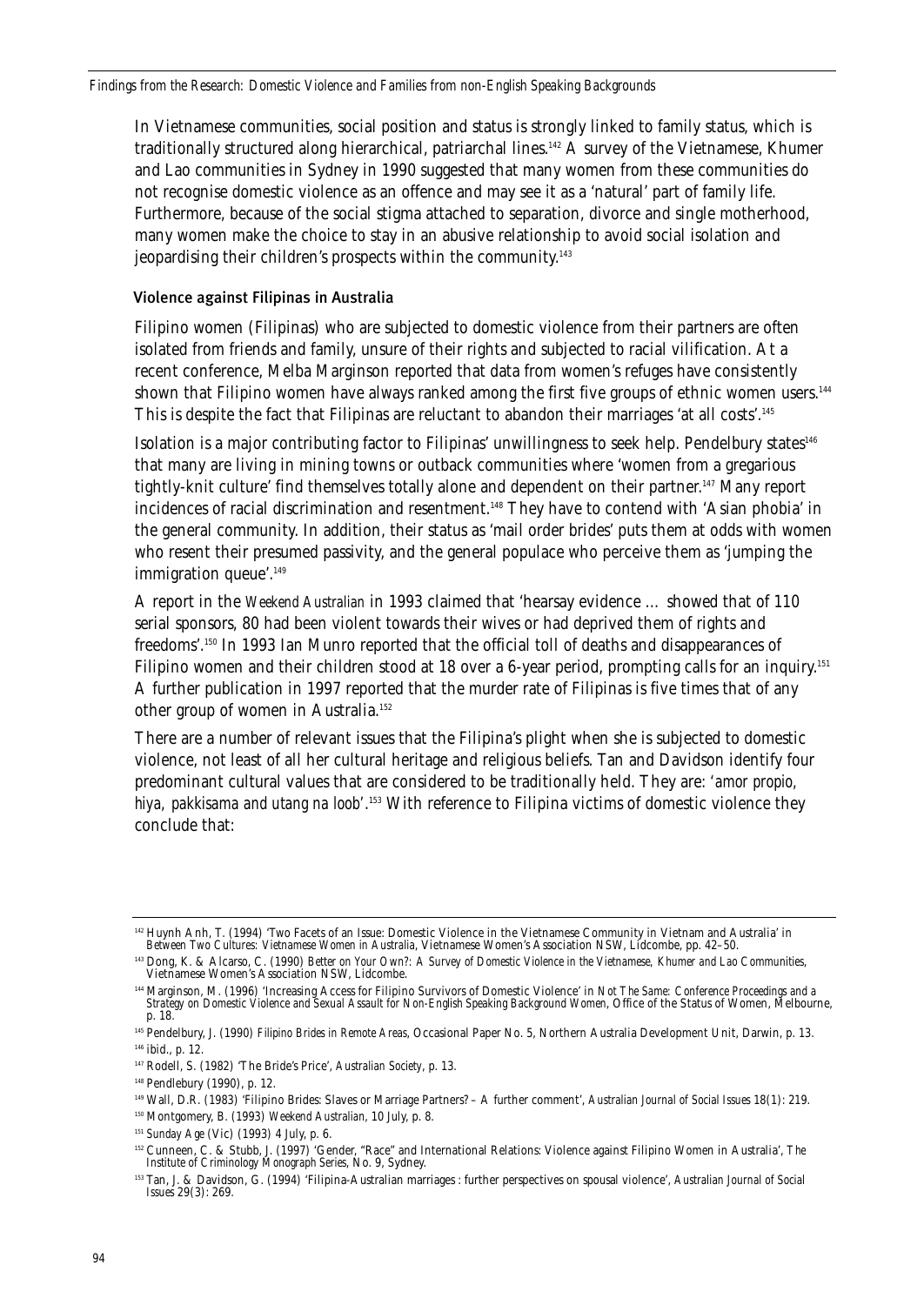*The likelihood of their leaving, or telling someone or seeking help may increase as a function of their sense of honour or personal dignity (amor propio) but decrease as a function of their sense of embarrassment (hiya), desire for a smooth interpersonal relationship (pakikisama), and sense of obligation (utang na loob).*<sup>154</sup>

Cahill adds that 'family centredness is the core value around which the whole cultural system revolves'.155 Despite a high level of education amongst Filipino women their credibility is gauged by their ability to perform as wife, mother and homemaker.<sup>156</sup> To admit to domestic violence is an admission of failure to maintain these roles.<sup>157</sup> The male is seen as the household head and 'has legal authority for his decisions to prevail in case of family disagreement'.158

Divorce is illegal in the Philippines. Catholicism is the dominant religion and its teachings are entrenched in Filipino social behaviours. It is reasonable to assume that divorce not only brings shame upon the woman but also upon her family back in the Philippines.159 Divorce is frowned on by the church, so women from the Philippines bring a strong commitment to marriage.

It is held that the statistics on incidents of domestic violence against Filipino women are sketchy because in many situations these women deny their experiences and are largely resistant to ongoing group contact.160 Apart from the hiya it is also claimed that they are often ambivalent and ignorant on matters of domestic violence. 'They think it is a normal, although much hated part of married life'.161 A study by Tan and Davidson in 1994 revealed that the broader definition of domestic violence which includes emotional, social and economic abuse, was not readily acknowledged by Filipinas, despite the frequency of such behaviour and the harmful effects.<sup>162</sup>

In 1996, Marginson identified that Filipinas who have managed to transcend the many structural and personal barriers and left a violent partner, or those who have been abandoned, have found problems with the agencies where they have sought refuge.163 She mentions reports by the women that indicated that refuge workers were not sensitive to their situation and discouraged them from relating to their children according to their own customary practices.

Stereotypical images have been constructed for the Filipino woman in Australian society. The term 'mail order bride' is deemed offensive and disrespectful by Filipinos, yet is commonly used.<sup>164</sup> Filipina brides are promoted as a commodity to be acquired and as easily disposed of if found unsuitable. Fray quotes *War of the Sexes* by Australian author, Ken Morgan, which describes how 'lonely middle aged men can marry a Filipino virgin for the cost of a lousy secondhand car'.165

The Filipina who is a victim of domestic violence may experience extreme social isolation. She may feel she has nowhere to turn – her natural reluctance to draw attention to her situation isolates her from her own cultural support base. This idea prompted the Murray Mallee Women's Health Service to develop community networks. They acknowledged that the victims are often in denial, and they are developing an awareness of their domestic violence program through indirect means. A Filipino

<sup>154</sup> ibid., p. 270.

<sup>155</sup> Cahill, cited in Tan & Davidson (1994), p. 270.

<sup>156</sup> Watkins, D. (1982) 'Filipino brides : Slaves or marriage partners?' *Australian Journal of Social Issues* 17(2): 76.

<sup>157</sup> Marginson (1996), p. 18.

<sup>158</sup> Watkins (1982), p. 76.

<sup>159</sup> Pendelbury (1990) p. 4.

<sup>160</sup> Barnett, K. & Radoslovich, H. (1996), 'Murray Mallee Women's Health Service & women of non English speaking background : A case study', *Stating Women's Health* 6(2): 29.

<sup>161</sup> Marginson (1996), p. 17.

<sup>162</sup> Tan & Davidson (1994), p. 26.

<sup>163</sup> Marginson (1996), p. 17.

<sup>164</sup> Ipong quoted in Lerriera (1992) *Sydney Morning Herald* 21 May.

<sup>165</sup> *Sunday Age* (Vic) (1993) 4 July, p. 6.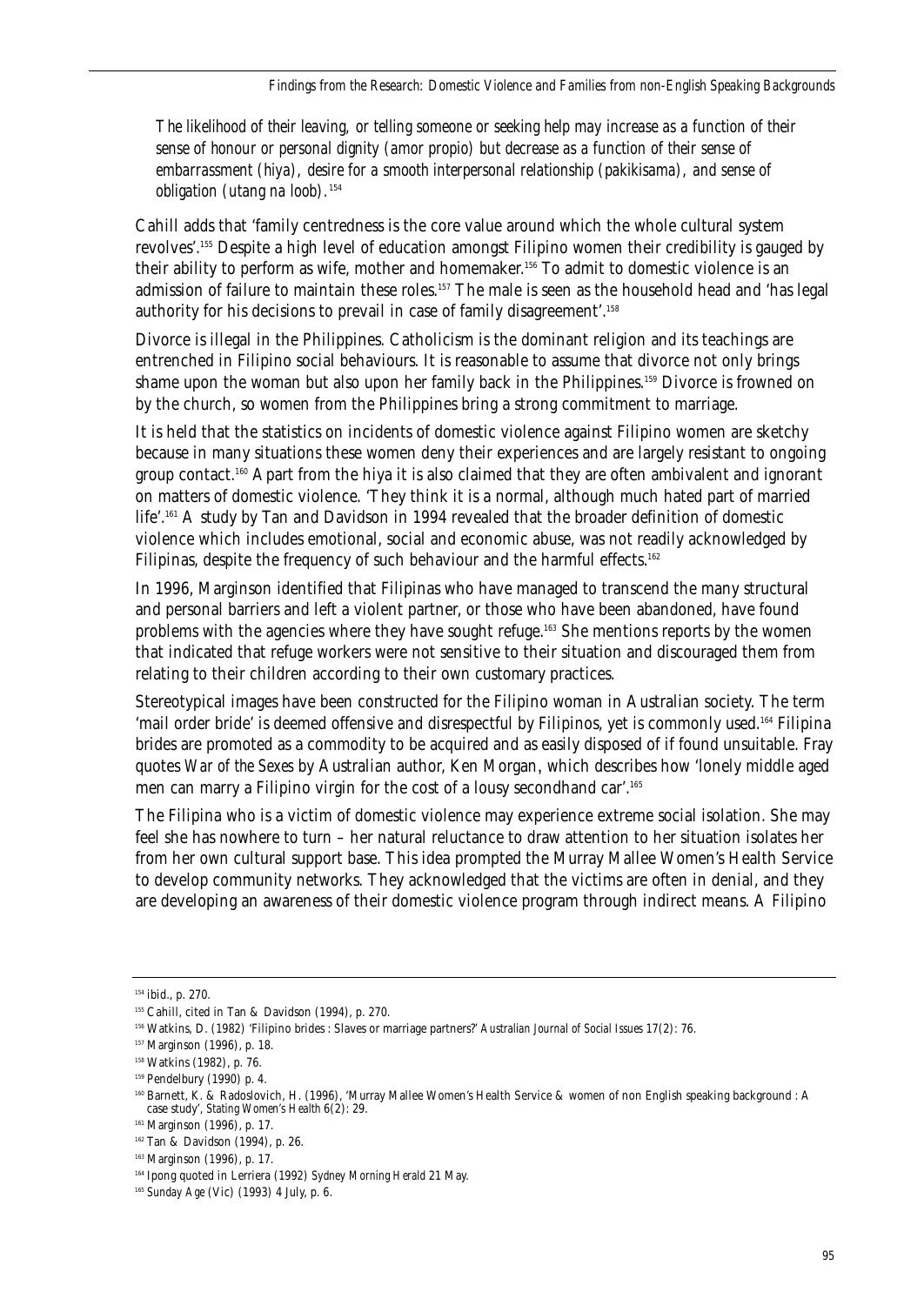performing group has developed a performance based on Filipino women as domestic violence victims to raise awareness of the issues in the community.166 This approach has had the effect of bringing victims together.

It has been argued that the acceptance of unrestricted sponsorship has been a major contributor to the abuse and abandonment of Filipino wives, or has allowed their partners to threaten them with desertion. In 1993, *The Advertiser* reported that in South Australia, 'one man has been married five times to mail order brides and is believed to be negotiating for another after his last left him'.<sup>167</sup> This phenomenon is known as serial sponsorship. The 'Not the Same' conference recommended that lobbying should continue to stop serial sponsorship.<sup>168</sup>

Filipino women often claimed that lack of appropriate information about their prospective husbands, and the Australian culture, needs to be addressed.<sup>169</sup> In 1994, in light of growing concern over incidences of abuse, the Department of Immigration and Ethnic Affairs revised the sponsorship questionnaire to include information about other sponsorships. This information is now made available to prospective spouses.<sup>170</sup>

Filipino women who are subject to domestic violence have similar issues to other women who are victims. However, there are a number of unique factors including:

- isolation from her own culture and family;
- lack of understanding of Australian cultural norms;
- being confronted with racial prejudice; and
- general lack of awareness of social support services and legal and welfare rights.

### Improved service responses for NESB women

Interventions should be based on a clear understanding of these and other issues that are particular to the Filipino woman's situation.

The need for helping professionals to provide services that are responsive to the diverse needs of a multicultural clientele has been examined elsewhere.171 The OMA research identified a number of suggestions for improved service delivery for non-English speaking background consumers including:

- improved targeting and cultural relevance of promotional and advertising materials;
- increased cultural responsiveness and flexibility by provision of cross-cultural training for staff, the employment of bilingual/bicultural counsellors and increased funding for interpreters;
- involving NESB people in the organisation through a community development/ consultation strategy;
- reviewing and developing service models that are culturally relevant for NESB clients;
- identifying and addressing actual or potential language barriers for NESB clients within these services;
- extending outreach services to areas of high NESB concentrations; and
- establishing closer working relationships with local, ethnic community organisations.

<sup>166</sup> Barnett & Radoslovich (1996), p. 29.

<sup>167</sup> Male (1993) *Advertiser* 2 Nov., p.15.

<sup>168</sup> Marginson (1996), p. 21.

<sup>169</sup> Pendelbury (1990), p. 18.

<sup>170</sup> Iredale, R. (1995) 'Serial Sponsorship : Immigration policy and human rights', *Just Policy* 3: 37–43.

<sup>171</sup> Stoyles (1995); e.g. Boynton, G. (1987) 'Cross-cultural Family Therapy: The Escape Model', *The American Journal of Family Therapy* 15(2): 123–30; Ibrahim, F.A. (1988) 'Effective Cross-cultural Counselling and Psychotherapy: A Framework', *The Counselling Psychologist* 13(4): 625–38; Peterson, P. (1985) (ed.) *Handbook of Cross-cultural Counselling and Therapy*, Praeger, New York; Bagshaw, D. (ed.) (1996) *Mediation and Cultural Diversity*, Conference Proceedings of the Second International Mediation Conference, University of South Australia, Adelaide.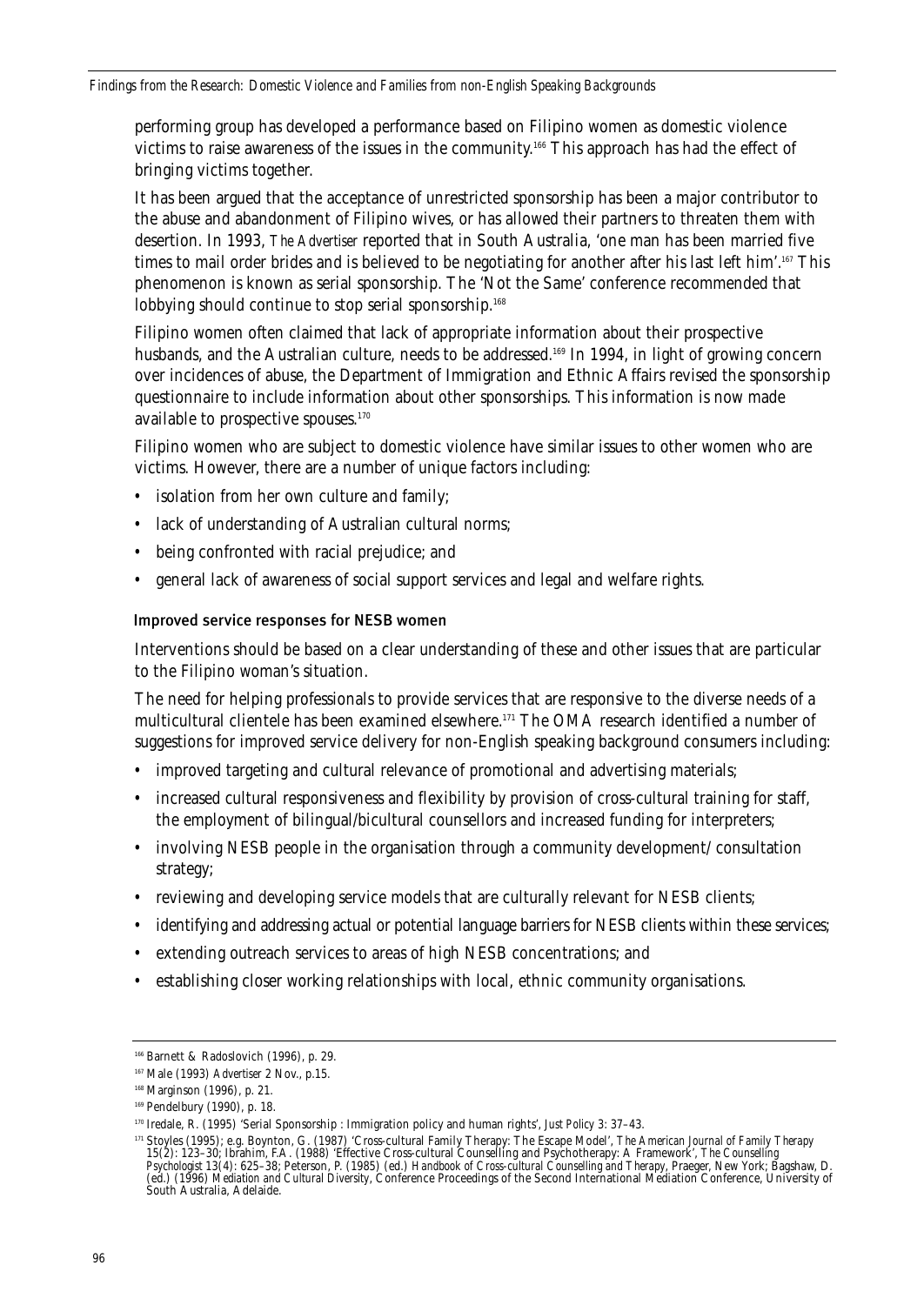Meemeduma highlights the need for all professionals to develop a frame of reference to inform practice with ethnic groups and states:

*It is about identifying the fundamental values shaping the culture, the everyday concepts used to articulate the values of the culture, and the assumptions inherent within the culture of the nature of the social, personal and existential constructs.*<sup>172</sup>

## **3.5.2 Research Findings**

## Methodology

Not surprisingly, there were only a small number of callers in the phone-in from non-English speaking backgrounds. Those from culturally diverse backgrounds who did call had been, or still were, victims of violence.

To help assess the significance of cultural background to the experience of domestic violence, we interviewed nineteen service providers, (individually and in a group) with considerable experience in working with a wide range of migrant communities, including the Vietnamese, Filipino, Greek, Italian, former Yugoslavian, Polish, Russian, Chinese, Spanish, Cambodian, Iraqi, Iranian and Hungarian communities. Drawing from a structured list of questions (see Appendix 9), they were asked to identify the specific needs of victims, perpetrators and children involved in domestic violence situations.

Drawing on their experience as service providers we asked about of the type of abuse experienced by people in the NESB communities, which sectors of the communities were particularly vulnerable, how cultural attitudes and practices mediate the abusive behaviour, the needs of the people involved and strategies to address the needs.

## Experiences of people from NESB backgrounds: the perspective of service providers

This research confirmed that for some sectors of the South Australian community, the experience of domestic violence is complicated by the problems associated with migration. The stress of migration increases the risk of violence and makes it harder to report. The needs of people in migrant groups are influenced by specific cultural beliefs and practices, and the success of services in catering for these needs will often depend on whether or not they are culturally appropriate. The needs of NESB communities cannot be adequately addressed unless these sorts of barriers are taken into account.

## Barriers to leaving an abusive relationship

Many women do not want to separate from their partners and many remain in or return to abusive relationships as a consequence. There are a number of possible reasons:

• **Traditional gender roles**

Abuse is not always recognised by NESB women who may consider it to be an aspect of 'normal' married life. These views are often reinforced by traditional cultural and religious practices. For instance, in some communities women are taught to defer to masculine authority no matter how it is exercised.

## **• Community attitudes**

In some communities, domestic violence is a hidden problem, denied by community and religious leaders. Women who seek help may not be believed, or may be told that they must bear the abuse for the sake of the community.

<sup>172</sup> Meemeduma, P. (1993) 'Reshaping the future: Cultural sense and social work', AASW *Conference Proceedings*, p. 10.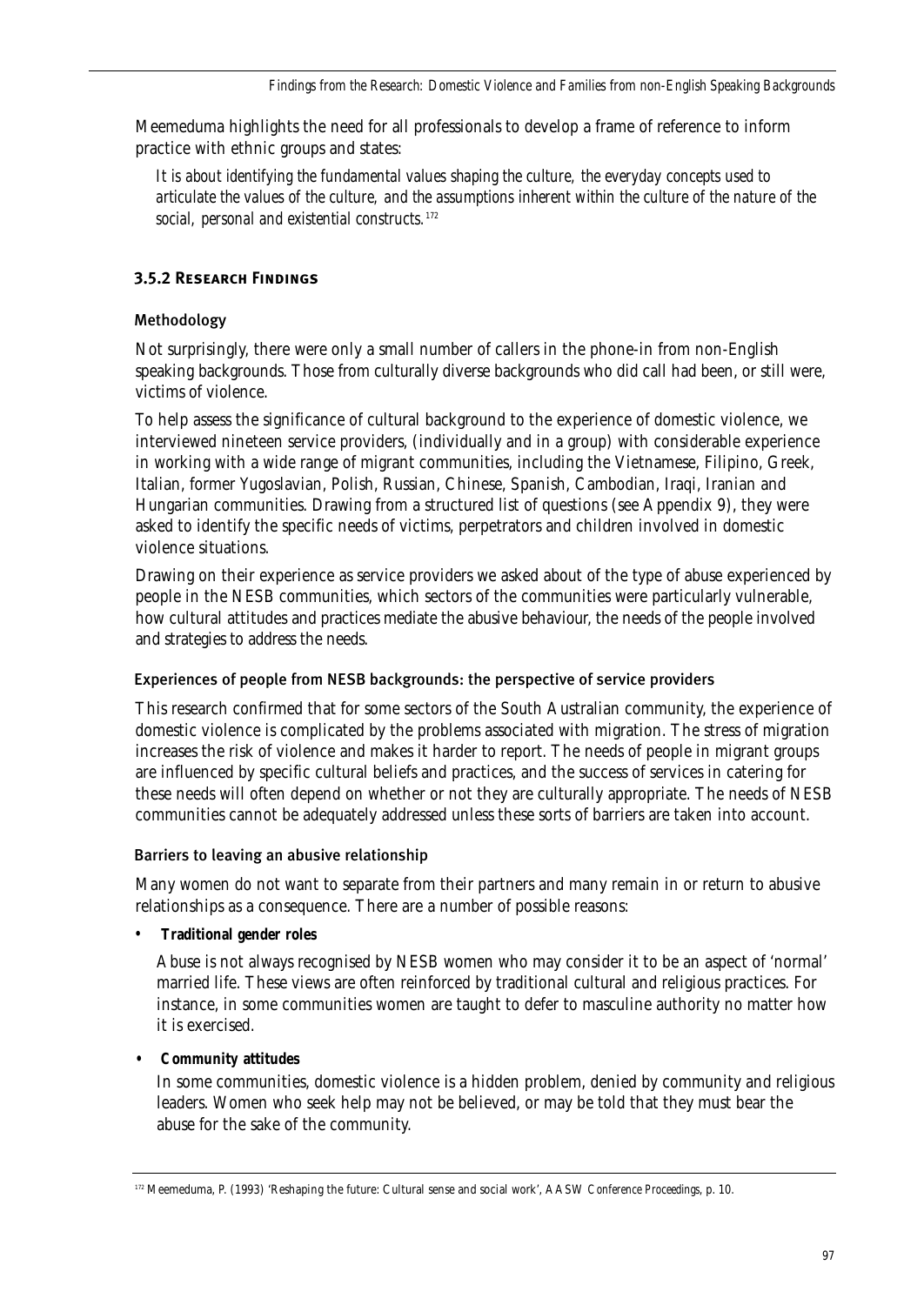### **• Fear of social isolation**

Many NESB women are already socially isolated by race and ethnicity – the pressure to put up with abuse rather than separate can come from a desire to retain contact with their community.

### **• Absence of extended family**

Some women lose the support offered by an extended family network through migration.

### **• Community respect**

Many women may be embarrassed and may not want to be seen to be 'making trouble' in their new communities or for immigration officials.

## **• Language barriers**

Many NESB women are unable to access information or ask for help because they do not speak English, or because the system of service provision differs from the system in their country of origin. For instance, the concept of counselling may be meaningless to some women because counselling services were not provided in their country of origin.

### **• 'Culture of violence'**

In their country of origin, violence may be an everyday experience because of State repression or civil war, and/or gender hierarchies involving abuses of power may be the norm.

### **• Stress of migration**

Recently arrived women may see finding work and housing for their family as a priority. The desire to keep the family together can outweigh personal considerations.

### **• Immigration issues**

Some women who are resident in Australia on temporary student or visitor visas fear deportation, or being persecuted once they return home, if they report domestic violence. For women who have been sponsored by a resident partner, abuse may be perceived as the price that they have to pay. Many men use the threat of notifying the authorities to control women's behaviour.

## Sponsorship and 'Mail Order Brides'

Service providers highlighted the provisions within the Australian Migration Program for the sponsorship of family members, including spouses and prospective spouses, as a particular problem area. Under these provisions, the migration of a spouse or prospective spouse is supported by a resident of Australia who agrees to provide:

*adequate accommodation and financial assistance as required to meet your relative's reasonable living needs during their first two years in Australia. This includes providing financial and other support such as child care that will enable your relatives to attend appropriate English language classes. By signing the undertaking you also agree to provide information and advice to help your relative settle in Australia (DIMA, Form 961i).*

The relationship between sponsor and spouse can be difficult, particularly where expectations differ. A difference in expectations can become a catalyst for abuse. For example, one woman was abused by her husband/sponsor because he claimed that she was here to look after him, not to attend English language classes. He insisted that she had made a contract with him to provide domestic services in exchange for his sponsorship. He believed that his support of her and her son for two years entitled him to her services and that he should not have to tolerate her absence while she was studying.

The view that sponsorship is a form of indenture is exacerbated by popular views held by some Australian men that Asian women, in particular, are 'compliant' and 'submissive'. To the contrary, as one worker noted, 'getting out of the country in an effort to better themselves is a sign of an adventurous spirit.'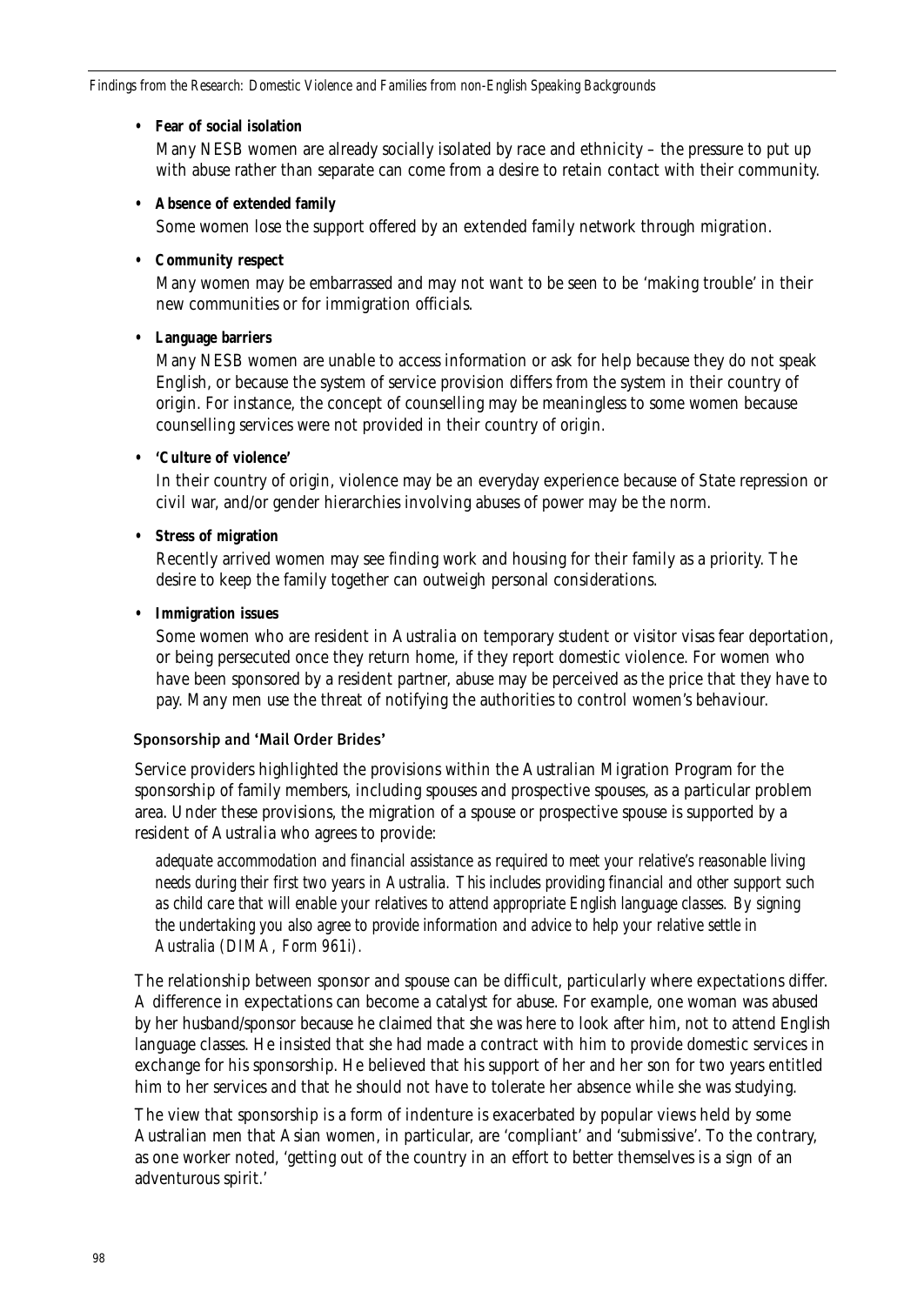Workers noted that some women's expectations of life in Australia were unrealistic. The potential for women to be exploited by sponsors is enormous. Women from economically unstable or impoverished countries (for example from China, Russia, the Philippines) see marriage to foreigners as a means of improving their circumstances. These women can be easily seduced by the romantic attention of an apparently prosperous prospective husband. For example one of the workers said:

*I've noticed in a lot of cases you can see already the patterns of abuse, the cycle of violence beginning, but it's not the violence, it's like the honeymoon phase. The woman might have come for a holiday and he gives her gifts and really woos her and when she goes back, he calls her every day and tells her how much he loves her, so she feels really excited – someone is paying her that much attention. Nobody tells her of his history of alcohol abuse or of domestic violence – the community covers up, they want that person [the sponsor] to have a stable relationship. They don't think about the woman, they won't tell her.*

Women in these situations are confronted with some very difficult options. Although some would prefer to return home, they are shamed by their families and feel they have failed. For some women, particularly those from cultures with traditional attitudes towards marriage, there is a strong incentive to remain and put up with the abuse in the relationship. This is coupled with a range of practical considerations. For instance, in order to migrate from their country of origin, they may have given up their entitlement to public housing (and have to wait 10 years if they return); or they may have given up their job in a community where there are high levels of unemployment; or had to sell personal assets to pay for the costs of travel.

The relationship between immigration regulations, sponsorship arrangements and domestic violence is complex and difficult for migrant women to negotiate. Many of the service providers believed that DIMA should intervene before the woman gives up her job and leaves her country. Furthermore, immigration authorities tend to focus on the person being sponsored, but a greater level of scrutiny is needed of the sponsor.

The following situation was reported by one of the workers:

*One client who met her husband overseas came here and thought that everything would be nice, would be OK. However, the house was a pig-sty. She left after four days of being there. He was getting drunk every day, there were faeces of animals everywhere in the place. Now she is really in limbo for a year – waiting to find out what immigration is going to do with her, whether they are going to send her back or not.*

Service providers generally thought that the burden of failure in the sponsorship relationship mostly falls on women in that their position in the relationship and as temporary, sponsored residents of Australia was the most precarious.

## Experience of migration: long term issues

The social services that may be used by migrant communities need to be aware of the possible linkages between the stresses of migration and domestic violence. These stresses may extend well beyond the initial period of migration and resettlement.

A number of workers drew our attention to the long-term difficulties faced by women from the Greek and Italian communities. Although these communities are well established in South Australia, some of the obstacles to migrant women accessing services persist. Language barriers, for instance, remain for some women whose relationships do not extend beyond the private sphere and their cultural community. Even though some women have been resident in South Australia for 20 or more years, many have never learnt to drive or use public transport and have relied on their husbands to deal with transport and manage other services such as banking and Social Security.

Some women do not know where their personal documents (such as passports, birth and marriage certificates) are located because their husbands have 'looked after' them. Women who experience abuse may be unaware of their rights or the services that are available to them as recently arrived migrants.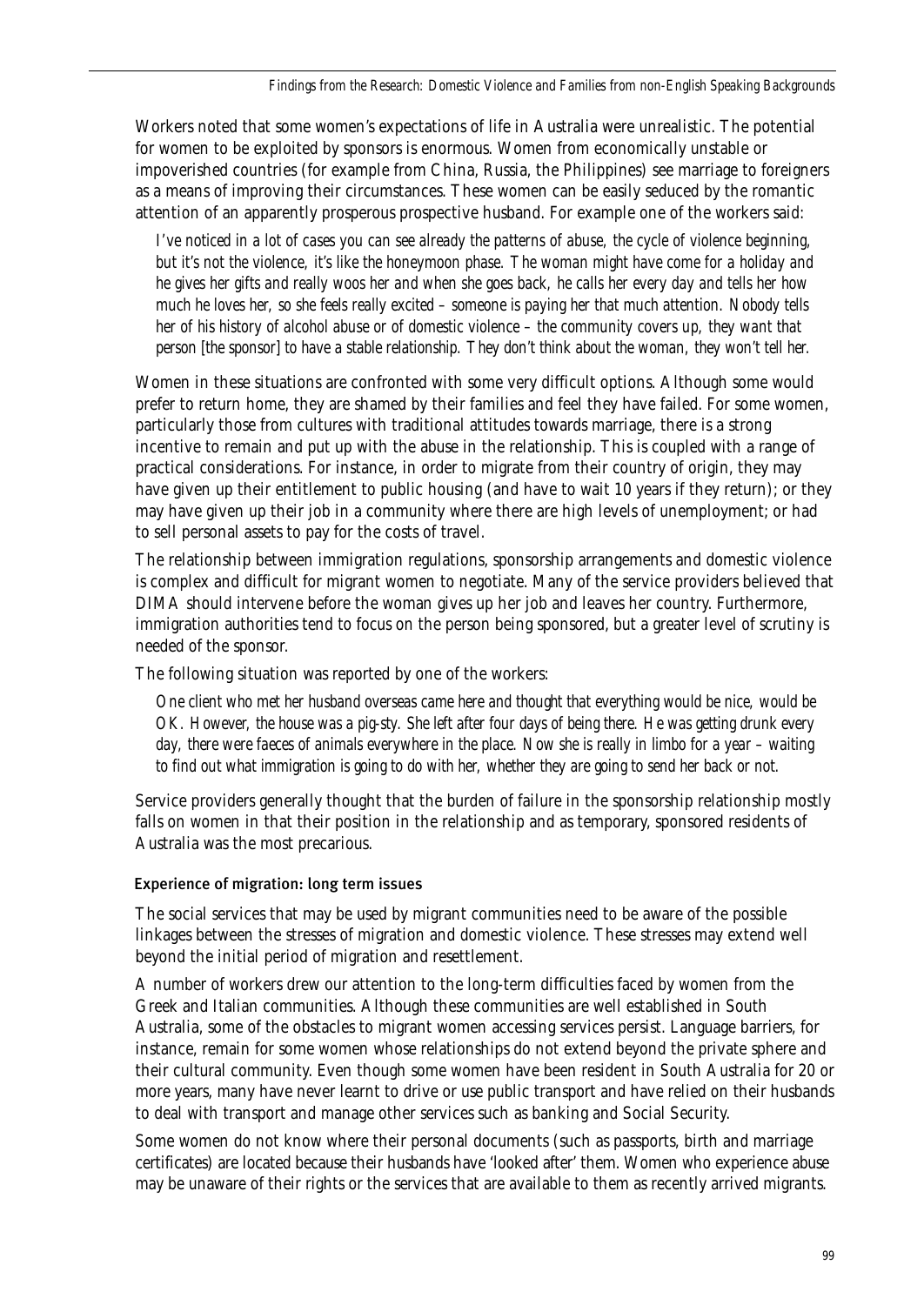### Abuse of the elderly

Workers identified increasing instances of abuse of the elderly in migrant communities. Women in their sixties or seventies are being abused by adult children directly or as a consequence of their collusion with the father. In many instances this collusion is motivated by a concern over property issues should the parents separate or a general belief that the integrity of the family should be preserved at all costs. For example one woman who had been abused for many years and who had endured sexual torture and physical beatings, left her husband at the age of 71. The children intervened to keep the parents together and she was unable to explain her actions to them because of the shame she felt. Her husband used community expectations about her role as a wife to claim that she should remain because that was her proper place. Her abuse was completely silenced.

As well as being unable to resist community attitudes, elderly women return to abusive relationships – or remain in the first place – because they have worked hard to established themselves in South Australia and have an interest in property which they do not want to lose at this stage of their lives.

There is also evidence that children from NESB communities who grow up witnessing domestic violence can be deeply affected by the experience. Like children in the general community, some of these children (male and female) grow up to become abusive of their mothers. This can be reinforced by patriarchal attitudes about the status of male children in some NESB communities, where it is common for mothers and sisters to be subjected to violence from teenage sons.

One worker in the Italian community noted that many women do not leave abusive relationships until the children are older. Often by then, the daughters have married abusive males and the sons have become abusive in their relationships. Mothers attempting to leave in these circumstances may find that it is the male children who are supportive, while the female children urge them to stay, believing that violence is a part of women's experience in marriage. They say, 'You went through it for such a long time. Why are you separating now while I am putting up with abuse from my husband?'

## **Specific migration experiences**

While many of the linkages between domestic violence and migration are common to all migrant communities, we interviewed workers who specifically service two migrant groups – the Vietnamese community and women from the Philippines married to Australian men.

For Vietnamese and Filipino women (Filipinas), the experiences of displacement, the stresses of resettlement and the sense of isolation or cultural difference are acute. Women in both groups, share a precarious position that arises from immigration sponsorship arrangements. The conditions of sponsorship differ, however. Vietnamese Australians, through family links or 'arranged marriages', frequently sponsor young Vietnamese women. Filipinas, on the other hand, often see marriage to an Australian national as a romantic adventure, and immigrate as 'mail order brides'. The comparison highlights how different migration experiences can generate different needs for women in abusive relationship.

### Experiences of domestic violence in Vietnamese communities

Over the last 20 years, the Vietnamese community has grown to represent a significant sector of the South Australia population. It currently numbers about 13 000 people. The experience of domestic violence within the Vietnamese community is complicated by the migration experience. Our interpretation of the needs of victims and perpetrators must therefore be made with the everyday considerations of living in a culturally specific, migrant community in mind.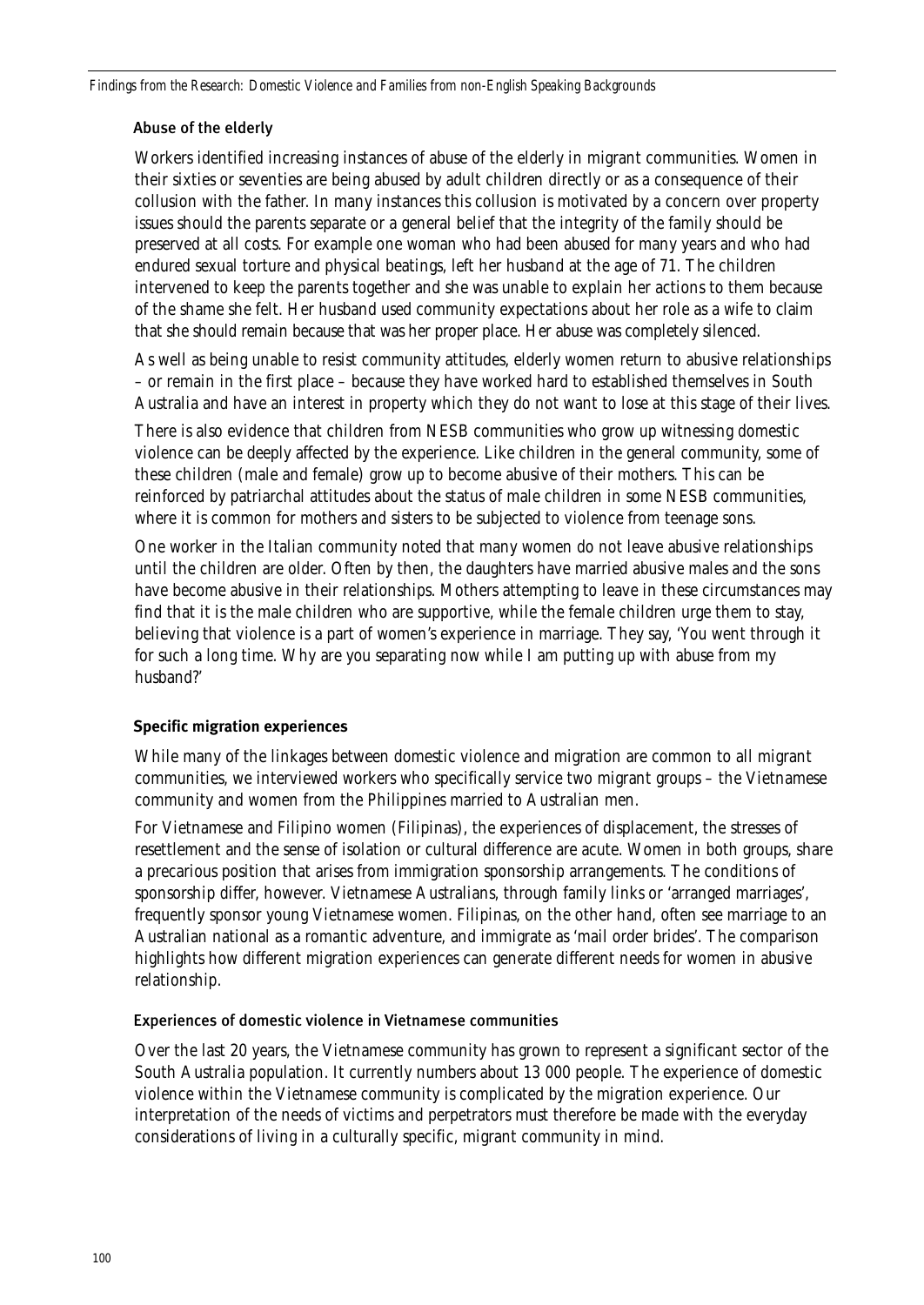The prevalence of domestic violence in the Vietnamese community is consistent with that in the rest of the community. Usually perpetrators come from the same cultural group. While domestic violence occurs in Vietnam, the instances within the community are thought to be higher in Australia because of the following factors:

## **• Isolation**

There is less family support and opportunity for family intervention.

**• Cultural transition and associated changes in expectations and roles**

Expectations about the role of women are challenged in Australia. Women experience more economic independence and have a stronger idea about their legal rights.

**• Immigration processes**

Men who return to Vietnam to find brides may actively isolate their young wives to avoid the influence of Australian culture.

**• Language**

Many migrant women have poor English language skills and rely on their husbands for translation.

The combination of these factors can mean that Vietnamese women experience a range of abusive behaviours including being threatened with objects such as knives and hammers, experiencing financial abuse and deliberate social isolation. The following example was provided:

*One young woman, whose migration was sponsored by her husband, experienced complete social isolation after her arrival. She did not speak English and he deprived her of adequate finances, even after her first child was born. She was completely distraught and cried all day. At night, he would lock her out of the house leaving her to roam around because she had nowhere else to go. This abuse continued during her pregnancy. Finally a neighbour called police who contacted one of the domestic violence service providers. The woman could not be persuaded to leave until after she became concerned about her child's welfare. She eventually returned to her husband.*

The pressure to remain in relationships is extremely strong in the Vietnamese community, where the integrity of the community is valued over individual need. Vietnamese women may remain in, or return to, abusive relationships because of one or more of the following:

## **• Community attitudes towards women**

Women are generally held responsible for domestic violence – the abusive behaviour of men is sanctioned by the community. Often women's complaints are ignored and the problem denied. It is seen as something women have to deal with themselves, not as a community issue.

**• Social significance of the family**

Social status in the Vietnamese community is linked to family standing within the community. There is a strong stigma attached to single motherhood and this can have long term consequences for children's marriage and career prospects. Sometimes couples who have been maintaining separate relationships will reunite prior to a child's marriage. Considerable influence is exerted by the extended family, even from Vietnam, and women are generally encouraged to preserve the family unit at all costs.

Service providers identify community attitudes as a major impediment to adequate servicing of Vietnamese women's needs, and point out that there are two distinct groups of women in the community who can be distinguished by their level of education:

- women who are well educated, learn English easily and are adaptable and open to new ideas; and
- women who come from rural areas, have limited education (lower primary only) and are not literate in Vietnamese.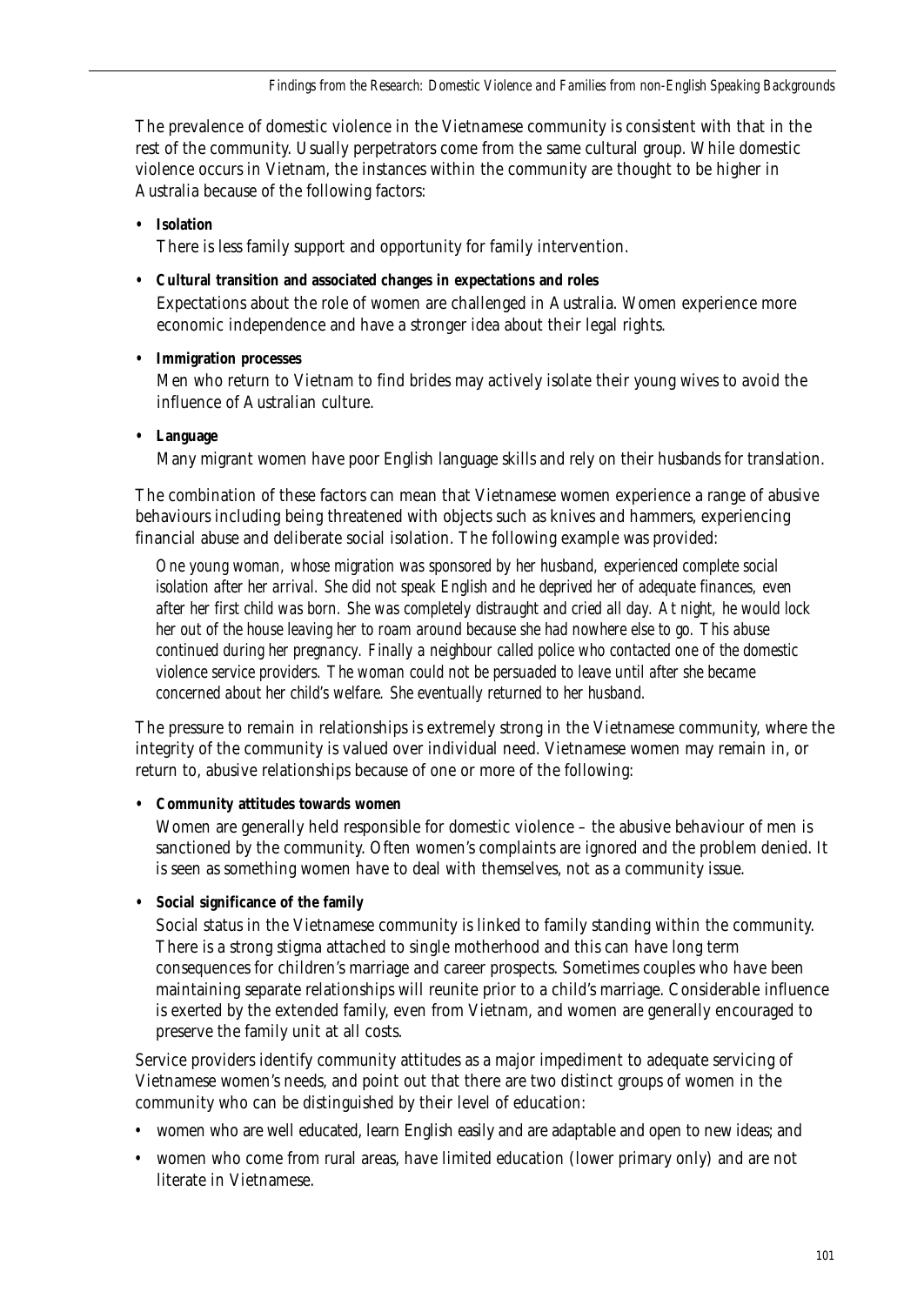The second group is far more vulnerable as they have problems learning English, hold very traditional values and are more concerned about community perceptions. The immigration process adds to this vulnerability because of age, immigration status and the nature of the sponsorship relationship.

Service providers emphasised the importance of changing attitudes towards domestic violence within the Vietnamese community and particularly the importance of challenging assumptions about the appropriateness of male behaviour. For interventions to be successful, a culturally specific response is essential.

### Experiences of Filipinas who are victims of abuse from Australian husbands

Three service providers were individually interviewed about the experiences of Filipino women, who often migrate to Australia under the migration sponsorship program as the spouses or prospective spouses of Australian men. Under current immigration arrangements, marriage to an Australian man is seen by Filipino women as a legitimate means of improving their current circumstances and future prospects. There are very few couples who are both Filipino in South Australia – one service provider reported that in 17 years her service had only been in contact with two couples involved in a situation of domestic violence who were both Filipino.

Women from the Filipino community in South Australia are often well educated and speak fluent English. For these reasons, they experience fewer obstacles in locating and accessing services than other NESB groups, once the problem is recognised. As with most cultures, however, the acceptance of male social privilege means that a level of abuse is seen as a 'normal' part of marital relationships. Filipino women therefore have trouble identifying their experience of violence as unacceptable.

All forms of violence are used against Filipino women in Australia. Two possible reasons why they experience higher level of violence than Australian women were suggested by service providers.

• Some husbands treat Filipino women as commodities from the outset:

*'Mail Order Bride' is advertised to sound like a guaranteed package. We can be ordered from a catalogue, specifying size and shape.*

• Some husbands believe that Filipino women are subservient and are infuriated when their wives argue against them or fight back.

Filipinas in Australia often experience cultural isolation and a lack of community. This can exacerbate a sense of insecurity and uncertainty which characterises the migration experience. They are particularly vulnerable to a range of abuses from their Australian husbands. In particular they experience:

**• Social isolation**

They have no family or friends and are usually completely dependent upon their husband for financial support and information about services.

## **• Communication problems**

While many women speak English, their husbands expect them to understand an Australian vernacular. This can establish a basis for poor communication and place stress on the relationship.

**• Obligation**

Women may feel indebted to their husbands for sponsoring them, particularly if they have children.

**• Poverty**

Sometimes women will feel obliged to work for no wages or poor wages to help compensate for the cost of sponsorship; many women send money home to their families.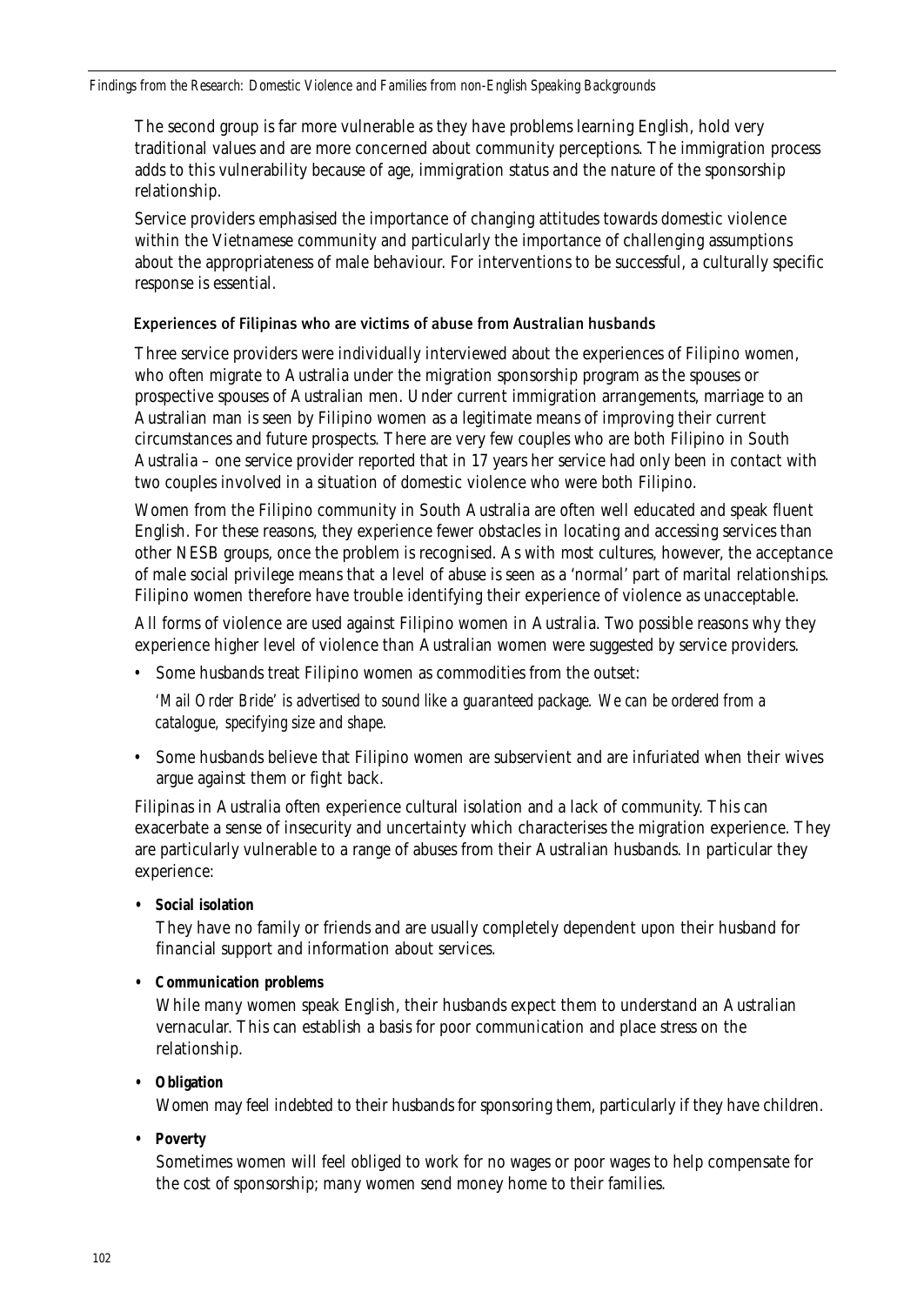## **• Deportation threats**

Temporary visas only are granted for two years before residency status is approved. This leads to fear of deportation and consequent problems at home.

Service providers emphasise the need to provide culturally specific support networks for Filipino women, and to encourage sponsors to recognise and respect cultural differences by establishing early intervention services (where these differences can be negotiated).

## **3.5.3 Needs of Women, Men and Young People Experiencing Domestic Violence Who Arefrom Non-English Speaking Backgrounds (NESB)**

For many women and children who experience abuse in their domestic relationships, their sense of vulnerability is compounded by their migrant status and by their cultural and linguistical difference from the mainstream community. Those from non-English speaking backgrounds experiencing domestic violence can therefore have special needs in addition to those identified for other women.

## Need for culturally appropriate services

A common view of service providers was that strategies to address domestic violence must recognise the broader context within which it occurs and be culturally appropriate. There was a general perception that women's needs were not being met by current services that offer crisis support.

Many of the service providers to NESB communities acknowledged difficulties with implementing and maintaining 'culturally appropriate' generic services but offered instances of institutional complacency, or a failure of agencies to follow through by monitoring culturally appropriate workplace practices. It was recognised that this can sometimes reflect a problem with scarce resources.

Service providers expressed considerable concern about the lack of culturally specific services for NESB communities, exacerbated by the increasing pressure being placed on specialist migrant services to amalgamate with mainstream services. These factors make it difficult to instigate and maintain culturally appropriate preventative measures within the community. Generic services are also ill-equipped to meet the more complex needs of people from NESB backgrounds, such as translation and education services.

## Need for counselling, group work and other interventions

There is only one specific support service for migrant women experiencing domestic violence in South Australia. Workers from this service find that the absence of culturally specific counselling services for women, men and children from non-English speaking backgrounds is a consistent limitation. Often the only strategies they can offer women and their children are emergency support and accommodation.

Services for children are limited – there are long waiting lists and workers are often unaware of the special issues for children from non-English speaking backgrounds. The need to establish culturally appropriate services for children from NESB families was considered an urgent priority.

Similarly, there are few, if any, appropriate services available to NESB perpetrators. The provision of culturally appropriate services for all members of the family is essential if the needs of people experiencing domestic violence are to be addressed. Mandatory counselling for male perpetrators is not feasible in the absence of culturally specific services for men.

**5.01 It is recommended that additional and separate specialist services be provided for women, men, children and young people from NESB communities who experience domestic violence.**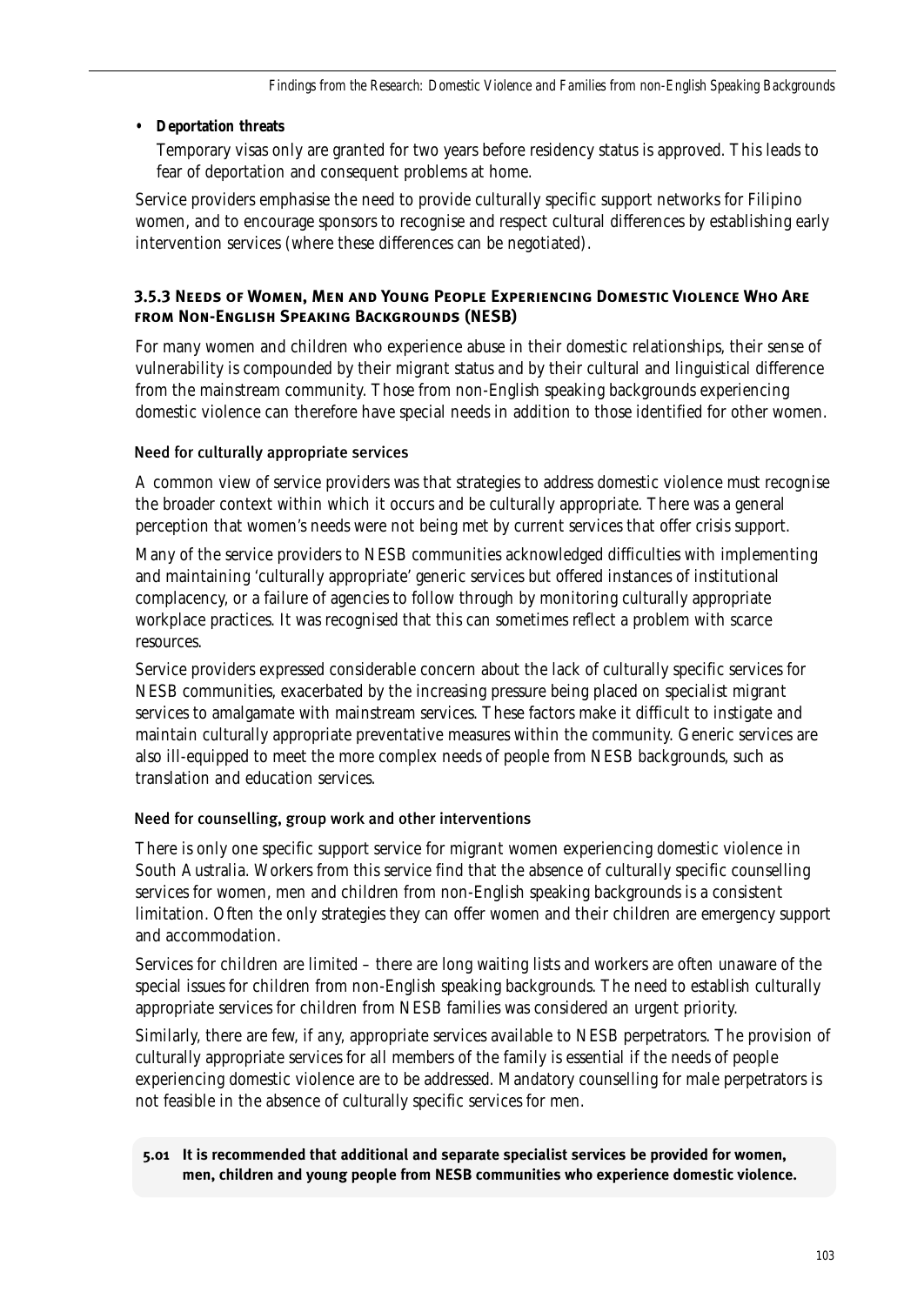### Need for information about domestic violence and related services

Service providers report that there is a general lack of awareness of existing counselling and other social services within NESB communities. This can be a consequence of the resettling process where particular priorities, such as acquiring work, housing, language skills and so on, dominate the needs of migrants.

For many NESB people, however, the very idea of accessing counselling or other community support services is unfamiliar. Such services may not exist in their country of origin, so they may not consider the possibility of seeking outside help. Many of the workers reported that 'we have needed to actively promote our service to make them aware of our commitment'.

It was suggested by service providers that the Department of Immigration and Multicultural Affairs needs to take a more proactive role in the provision of information about domestic violence during migration and the process of resettlement.

**5.02 It is recommended that relevant department and services with a focus on newly arrived migrants:**

- **raise awareness in new migrants about the nature of domestic violence;**
	- **disseminate information to new migrants about available domestic violence services in culturally relevant ways; and**
	- **ensure that information about domestic violence legislation and policies in Australia are provided to people who are migrating to Australia.**

Need for confidentiality and trust in the services provided

Many people from non-English speaking backgrounds resist seeking help because they do not trust people in authority, some having experienced repressive regimes in their country of origin. They may also fear shame or embarrassment within their community, or being characterised as a 'trouble-maker'.

### Need for improvements in service delivery by generic services

Culturally and linguistically appropriate services are essential. General service providers need to regularly monitor and review workplace practices. There was a general perception that a great deal of research has been done on the special needs of NESB communities and many of the gaps in services have previously been identified. It was noted, however, that in spite of this, generic services are only paying lip service to the special needs of migrants.

The strategies used in hospitals were seen as exemplary of service provision that acknowledges the need for culturally appropriate service provision, but fails to implement workplace procedures that would allow this to be followed through in practice. NESB clients often fail to get adequate service because they require extra time and special resources such as interpreters. Everyday workplace procedures currently do not allow nurses and doctors to take the time to adequately address a NESB patient's situation, especially where there is domestic violence.

- **5.03 It is recommended that the delivery of generic services to NESB communities experiencing domestic violence be improved by:**
	- **developing strategies that promote the development of best practice, for example by initiating 'a year of servicing migrant communities';**
	- **increased training and education of generic service providers;**
	- **improving access to well trained interpreters;**
	- **employing more bilingual workers;**
	- **implementing and monitoring workplace protocols and assessment practices to ensure access and equity; and**
	- **developing appropriate quality strategies to monitor service delivery.**<sup>173</sup>

<sup>&</sup>lt;sup>173</sup> For an example of an appropriate quality strategy refer to FAMQIS, Legal Aid and Family Services, Attorney-General's Department, Canberra.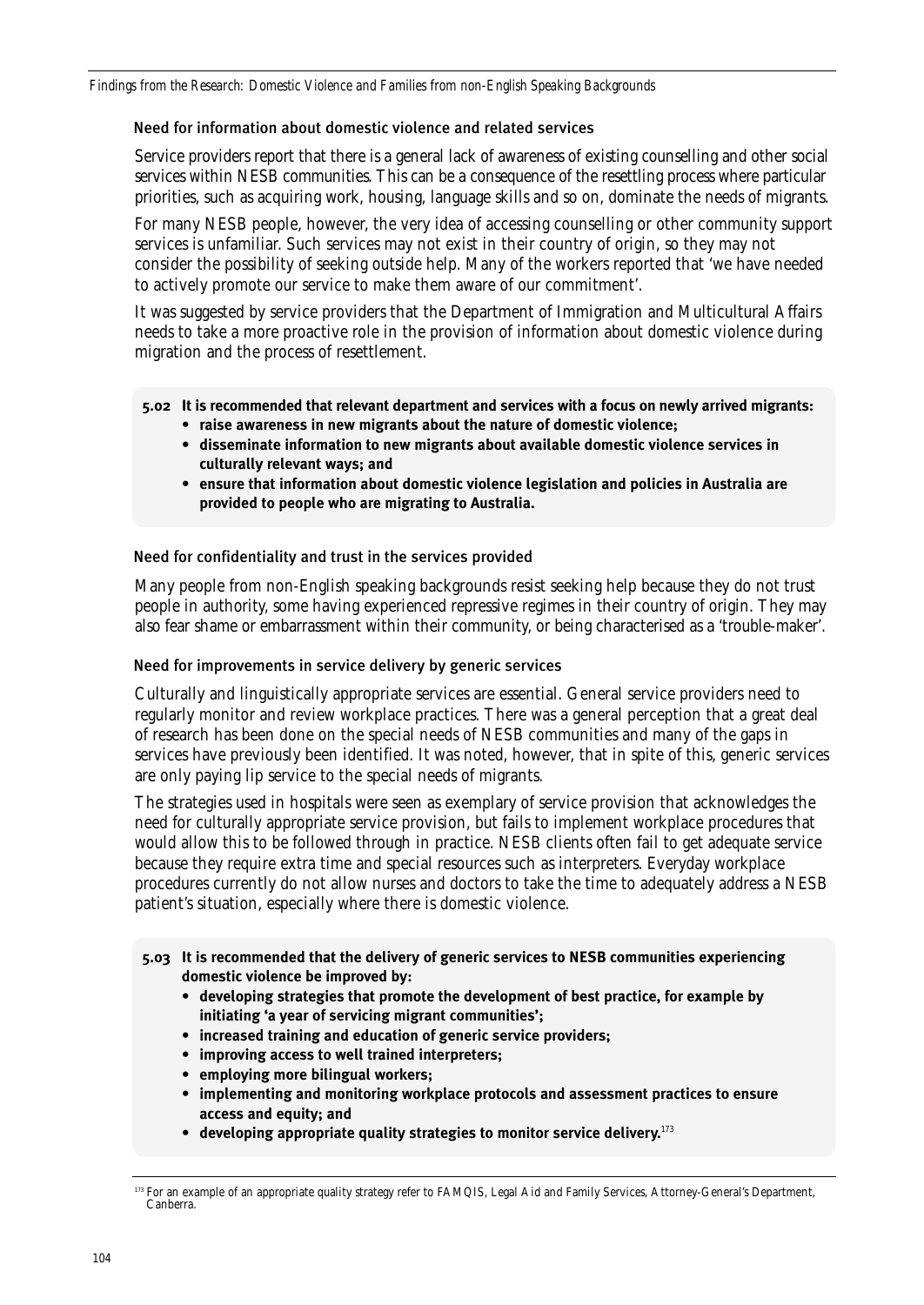### Language and literacy needs

All service providers agreed that culturally appropriate community education strategies are urgently needed to address the issue of domestic violence in NESB communities. For instance, information about women's options might advocate the security of a women's shelter. For some cultural groups, however, the word 'shelter' carries a negative connotation, suggesting a place for displaced persons rather than a place of safety. Translations need to pay attention to the subtleties of cultural meaning.

- **5.04 It is recommended that information and education strategies for NESB communities:** 
	- **ensure the use of culturally appropriate language**
	- **acknowledge and respect differences in cultural meaning and**
	- **take into account differing levels of literacy.**

### Need for improved monitoring of sponsored migration

The possible linkages between the migration experience and domestic violence need to be recognised. Some progress has been made in the services provided but the experience of workers in this field suggests the need for greater scrutiny of the sponsorship process, in particular where there are marriage contracts or 'mail order brides'.

- **5.05 It is recommended that consideration be given to the linkages between the migration experience of people with marriage contracts and domestic violence through consideration of suggestions from service providers, within legal constraints, that:**
	- **potential arranged marriage partners be informed about the history of the sponsor before leaving their country of origin, including the prior number of sponsored relationships, evidence of violence in previous relationships and of substance abuse;**
	- **sponsors be required to demonstrate an awareness of, and respect for, the spouse's culture and familial circumstances- for example, the spouse's desire to share economic resources with family at home needs to be understood and discussed;**
	- **food preferences need to be recognised and respected;**
	- **where there are arranged marriages, couples be encouraged to attend for relationship counselling early in the relationship and prior to marriage, so that different expectations and needs can be discussed and understood;**
	- **it be made clear in advance to people to be sponsored that their educational or professional qualifications may not be acceptable in Australia and/or that they may not immediately find work and highlighting the consequences of being dependent on their future partner;**
	- **the standard of support being offered by sponsors is monitored there are currently no checks to determine whether a sponsor is meeting these obligations, in spite of having signed a declaration of intention to do so;**
	- **the Department of Immigration and Multicultural Affairs takes action against a sponsor who misrepresents his or her circumstances;**
	- **sponsored parties are readily able to access information about their entitlements and the services that are available to them;**
	- **the expectation that the sponsor will arrange an orientation program for the new spouse be enforced;**
	- **instances of serial sponsorship be closely examined and monitored and the obligation of sponsors to disclose previous sponsorships be enforced.**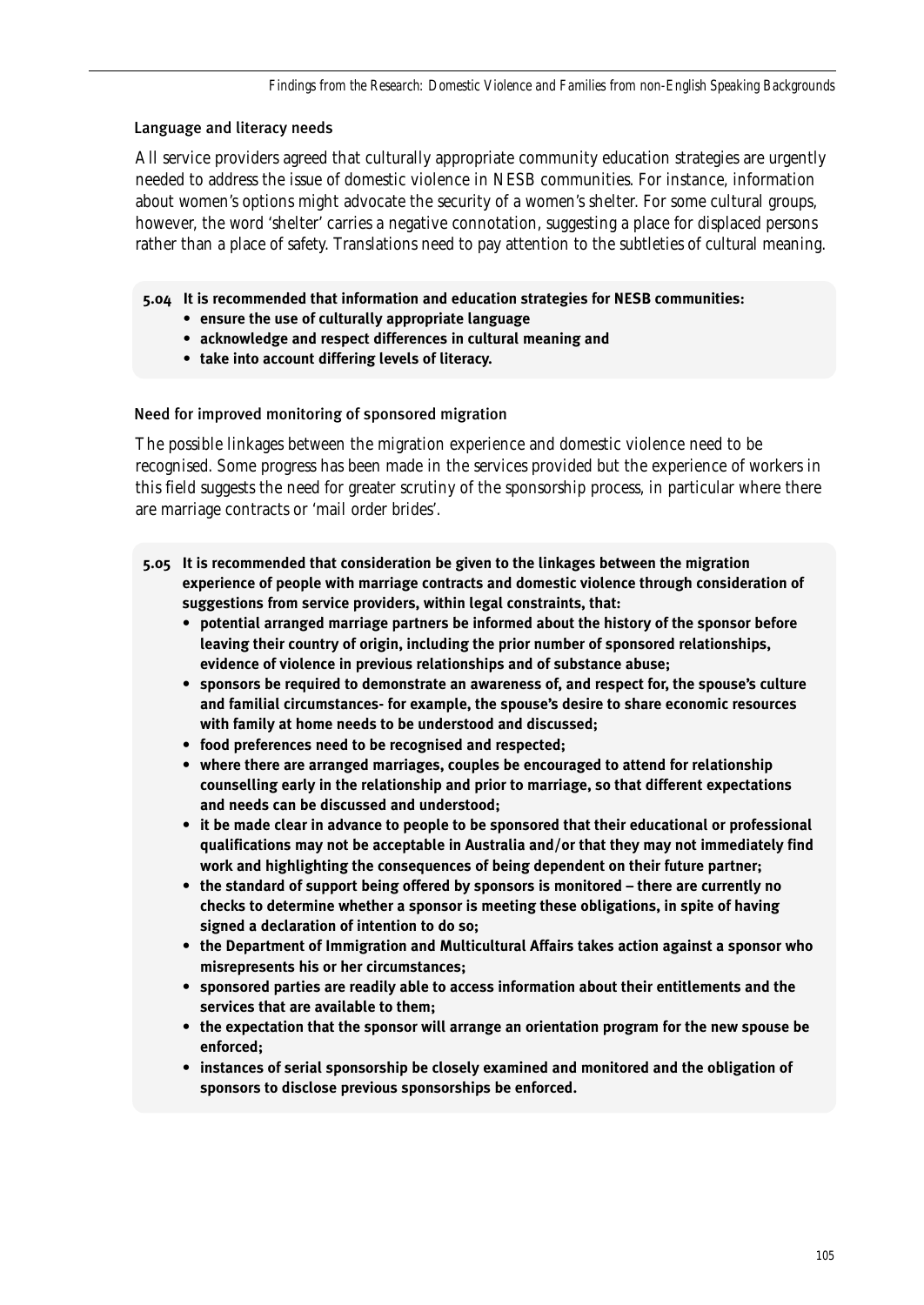*Findings from the Research: Domestic Violence and Families from non-English Speaking Backgrounds*

### Need for community education programs for victims and their families

All service providers recognised the importance of providing community education programs to inform people in NESB communities of domestic violence as well as to change attitudes and responses to domestic violence in NESB communities. Information about the problem must be broadly publicised to overcome the fact that many women in these communities are isolated by cultural difference, language and/or actions of the perpetrator.

- **5.06 It is recommended that consideration be given to the following suggestions of service providers for community education programs which inform people in NESB communities about domestic violence as well as trying to change attitudes and responses to domestic violence:**
	- **place notices in many languages in accessible, public places such as public toilets (like the strategy used to publicise protective sexual practices and the PAP smear campaign) to provide NESB women with basic information about domestic violence and relevant services;**
	- **provide regular and culturally relevant publicity about domestic violence and available services to NESB communities using ethnic radio, TV, newspapers, brochures in many languages;**
	- **work with/through religious and community leaders to increase their awareness of, and change their attitudes to, domestic violence; and**
	- **develop and foster culturally appropriate role models for young people and men in NESB communities.**

### Need for a whole community approach

NESB women with low levels of literacy are particularly vulnerable to domestic abuse. They are less likely to identify the abusive behaviour as inappropriate, and more likely to put community interests over their own safety. A whole community approach is needed to reach these women.

### The special needs of elderly women in NESB families

Service providers reported that they are aware of many instances of abuse towards elderly women in NESB families, which are not being reported or addressed.

**5.07 It is recommended that there is further research to determine:**

- **the incidence and nature of domestic violence towards elderly people in NESB families;**
- **strategies for prevention of elder abuse; and**
- **the specific needs of the people involved.**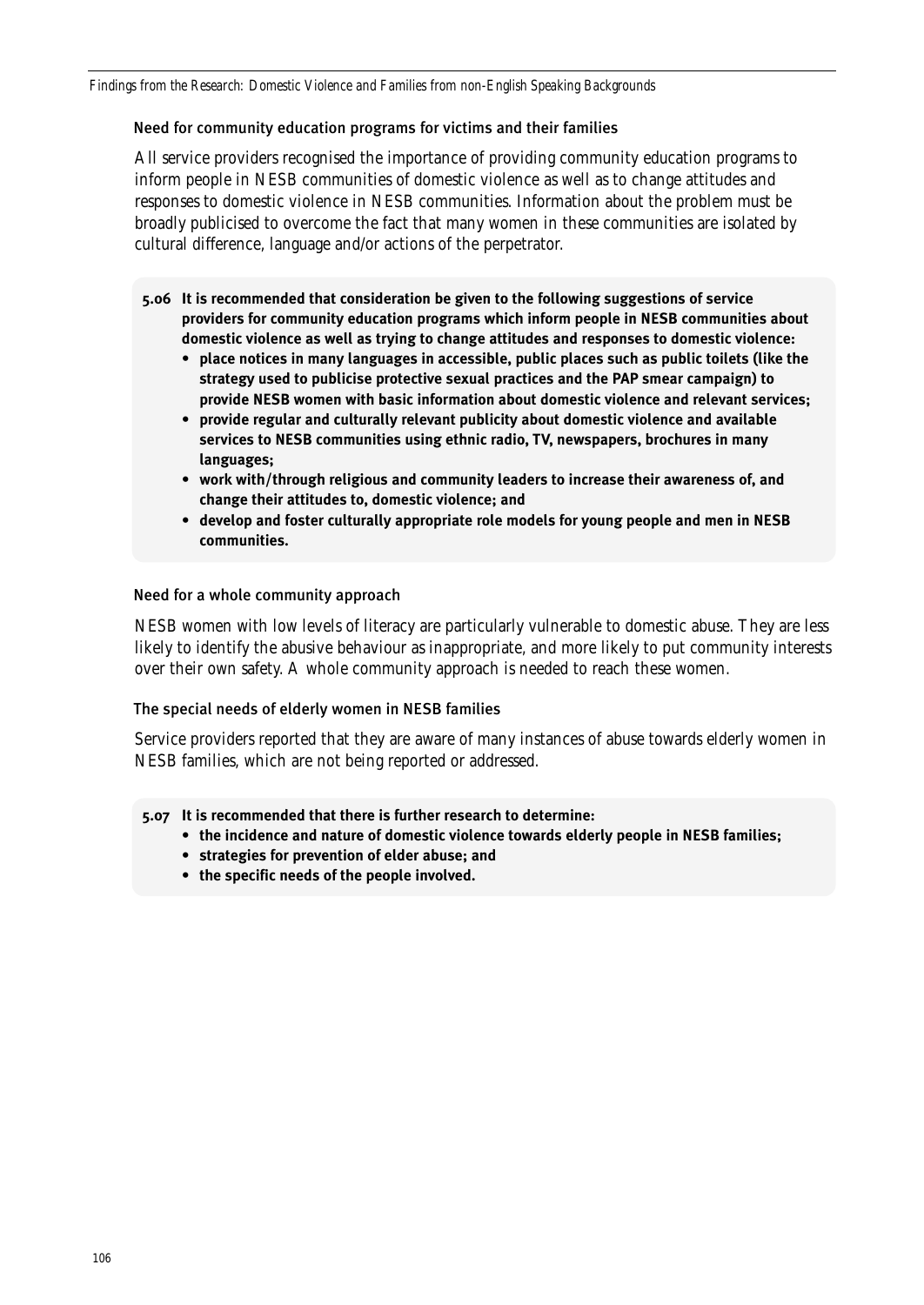# **3.6 Violence in Gay and Lesbian Relationships**

## **3.6.1 Introduction: Common Threads in the Literature**

Increasing attention is being directed to the phenomenon of domestic violence in lesbian and gay relationships. There are separate bodies of literature for gay men and lesbians, and a further body of literature that considers them together in terms of same-sex relationships. Threads in the literature are:

- the challenge that same-sex violence poses to prevailing theoretical explanatory frameworks of domestic violence;
- the implications for policing and service provision; and
- characteristics which may differentiate same-sex domestic violence from other manifestations of similar phenomena.

### Challenge to theoretical frameworks

Feminist theorists and researchers, like Renzetti, maintain that a feminist framework is appropriate for explicating the experience of lesbians in violent domestic relationships.174 This she does through the deployment of a feminist participatory research methodology. Others caution, however, that to limit explanatory speculation to the single dimension of gender is to overlook other salient sociopolitical and psychological factors.

Letellier writes from the experience of a San Francisco community-based lesbian and gay activist organisation, Community United Against Violence.175 He challenges the hetero-normative assumptions of some contemporary feminist theorising about domestic violence and argues that social phenomena such as homophobia, the impact of HIV/AIDS, and the difficulties for stigmatised groups obtaining help need to be taken into account in any explanation of violence in same-sex relationships. Merrill also recognises that domestic violence is not a gender issue alone.<sup>176</sup> He advocates the incorporation of sociopolitical and psychological theories into an integrated model. He concludes that if domestic violence occurs at the intersection of social and psychological factors, then viable solutions must address both. However, he warns against theories based upon social identity, theories which explain a phenomenon for every group that experiences it, not only the majority group: 'While these theories should not be identity-based, they also should not be blind to the very real impact of identity-based social oppression'.177

### Implications for policing and service provision

The second common thread identifies implications for health and support service provision and the policing of violence in same-sex relationships, given the dominant perceptions that domestic violence is done by a man to a woman. In a community-based research project on the relationship between the lesbian and gay community and the police in South Australia, there are accounts of victims of domestic violence approaching police for intervention.178 One respondent commented:

<sup>174</sup> Renzetti, C.M. (1992) *Violent Betrayal: Partner Abuse in Lesbian Relationships*, Sage Publications, Newbury Park; Renzetti, C.M. (1995) 'Studying Partner Abuse in Lesbian Relationships: A Case for the Feminist Participatory Research Model', *Journal of Gay and Lesbian Social Services* 3(1): 29–42; Renzetti, C.M. (1996) 'The Poverty of Services for Battered Lesbians', *Journal of Gay and Lesbian Social-Services* 4(1): 61–8.

<sup>&</sup>lt;sup>175</sup> Letellier, P. (1994) 'Gay and Bisexual Male Domestic Violence Victimization: Challenges to Feminist Theory and Responses to<br>Violence', *Violence and Victims* 9(2): 95–106; Letellier, P. (1996) 'Twin Epidemics: Domest and Bisexual Men', *Journal of Gay and Lesbian Social Services* 4(1): 69–81.

<sup>176</sup> Merrill, G.S. (1996) 'Ruling the exceptions: Same-sex battering and domestic violence theory'. In C.M. Renzetti and C.H. Miley (eds) *Violence in Gay and Lesbian Domestic Relationships*, Harrington Park Press, New York.

<sup>177</sup> ibid, p. 20.

<sup>178</sup> Baird, B., Mason, K. & Purcell, I. (1994) *The Police and You: A Report of a Survey of the Experiences of Lesbians and Gay Men with the South Australian Police by Lesbian and Gay Community Action*, LGCA, Adelaide.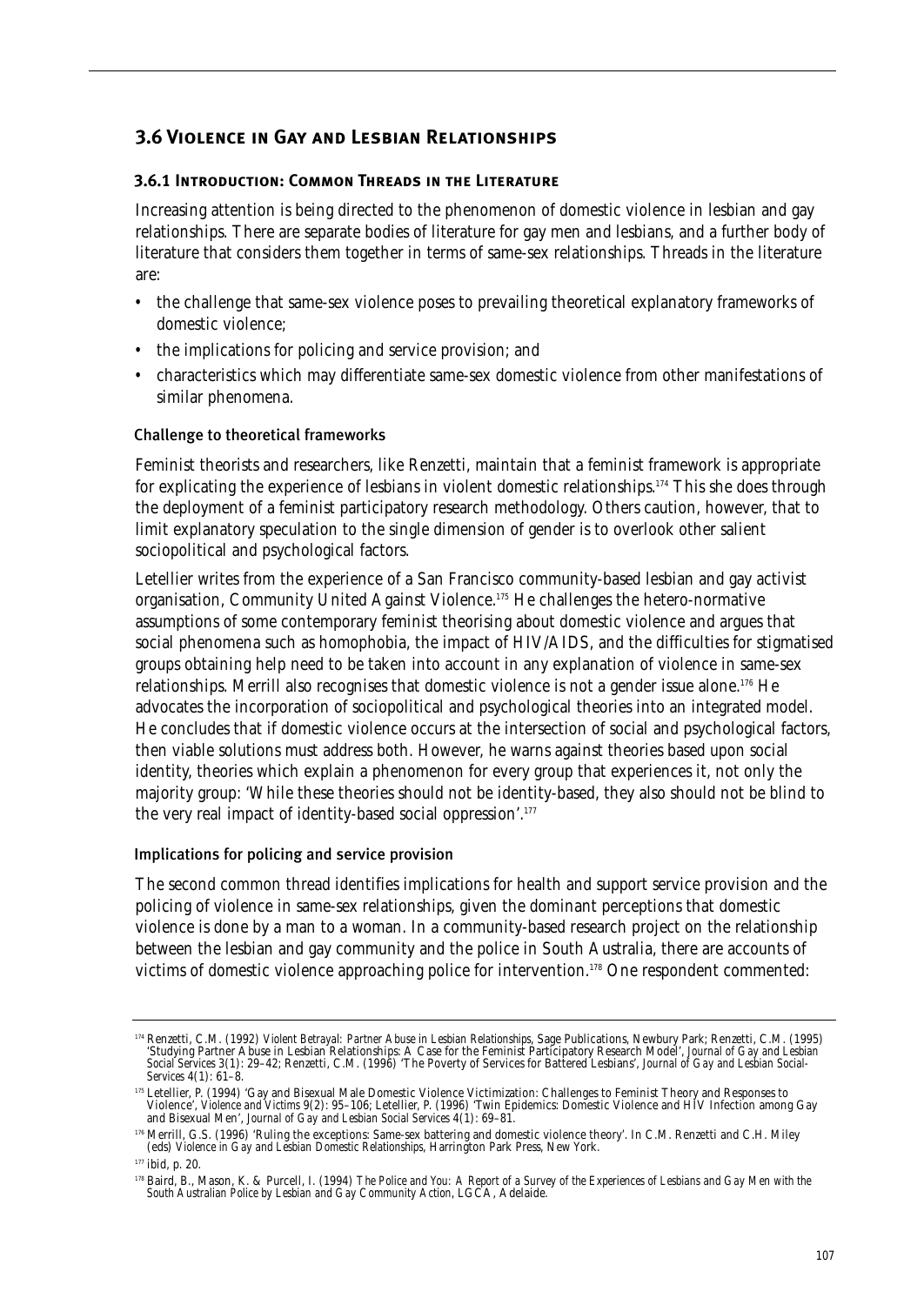*I was told by the police officer (woman) that restraint orders are for women dealing with husbands and boyfriends. A restraint order 'was not for things like* that*' (i.e. lesbian violence and ongoing harassment, threats of violence).*

In health care settings, lesbians and gay men sometimes experience difficulty having their sexuality taken into account. They are also less likely be taken seriously in reporting domestic violence.179 As Thompson reports, domestic violence occurs in lesbian relationships in similar forms and with the same damage to self-esteem as it does in heterosexual relationships.<sup>180</sup> However, there are added difficulties for lesbians seeking help because many health and social workers cannot comprehend the concept of violence between women, as the language used to describe domestic violence assumes the perpetrator is a man. As a consequence, many lesbian survivors of abuse are forced to 'come out' and reveal themselves as lesbians if they want appropriate help. Thompson also asserts that many lesbians believe their care may be compromised if they 'come out' in health care settings because of a widespread belief that many workers are homophobic.

### Special characteristics of violence in same-sex relationships

The third thread identified in the literature addresses characteristics that may differentiate same-sex domestic violence from other manifestations of domestic violence. Farley conducted a qualitative study of gay male and lesbian perpetrators of domestic violence in Seattle, using demographic profiles from 288 clients who had been referred for perpetrator treatment.<sup>181</sup> The analysis revealed a high incidence of personal histories of abuse experiences among gay or lesbian adult perpetrators, as well as a high incidence of secondary abusive behaviours (particularly substance abuse) within this sample. Lie & Gentlewarrier in discussing lesbian violence also make a connection between some forms of substance abuse and some same-sex violence.182 Hamberger advocates an analysis of violence in gay male relationships which takes into account multiple levels of sociopolitical and community experience, and argues that any intervention needs to address behaviour at all of these levels in a way which accommodates the particularities of the gay male experience.183

### Implications for this research

Some caution is required when discussing the experience of abuse in same sex relationships. It is easy to lose sight of different individual experiences when focusing on social identity. Sexual preference is a complex aspect of identity that may or may not be publicly expressed. For instance, some people may publicly identify as gay or lesbian, some will not. Further, some women (or men) may prefer sex with other women (or men), but will not identify as lesbian (or gay). Sexual preference does not confer membership of a special social community. The emphasis in this research, therefore, is on how different sexual preference may change needs and may inhibit access to services. We are concerned to understand how the current conceptualisation of domestic violence marginalises individuals with diverse sexual preference rather than to 'define' gay or lesbian needs per se. Our objective is to begin to identify the barriers to existing services that arise because of heterosexist assumptions about domestic violence.

<sup>179</sup> Eliason, M.J. (1996) 'Lesbian and gay family issues', *Journal of Family Nursing* 2(1): 10–29; Elliott, P. (1996) 'Shattering Illusions: Same-Sex Domestic Violence', *Journal of Gay and Lesbian Social Services* 4(1): 1–8; Harris, R.J. and Cook, C.A. (1994) 'Attributions about Spouse Abuse: It Matters Who the Batterers and Victims Are', *Sex-Roles* 30: 7–8, 553–65;Wise, A.J. and Bowman, S.L. (1997) 'Comparison of beginning counsellors' responses to lesbian vs. heterosexual partner abuse', *Violence and Victims* 12(2): 127–35.

<sup>180</sup> Thompson, J. (1996) Naming the Unmentionable, Masters thesis, Flinders University of South Australia, Bedford Park (Unpubl.).

<sup>181</sup> Farley, N. (1996) 'A Survey of Factors Contributing to Gay and Lesbian Domestic Violence', *Journal of Gay and Lesbian Social Services*  $4(1)$ : 35–42.

<sup>182</sup> Lie, G.Y. and Gentlewarrier, S. (1991) 'Intimate Violence in Lesbian Relationships: Discussion of Survey Findings and Practice Implications', *Journal of Social Service Research* 15: 1–2, 41–59.

<sup>183</sup> Hamberger, L.K. (1996) 'Intervention in gay male intimate violence requires coordinated efforts on multiple levels'. In C.M. Renzetti and C.H. Miley (eds) *Violence in Gay and Lesbian Domestic Relationships*, Harrington Park Press, New York.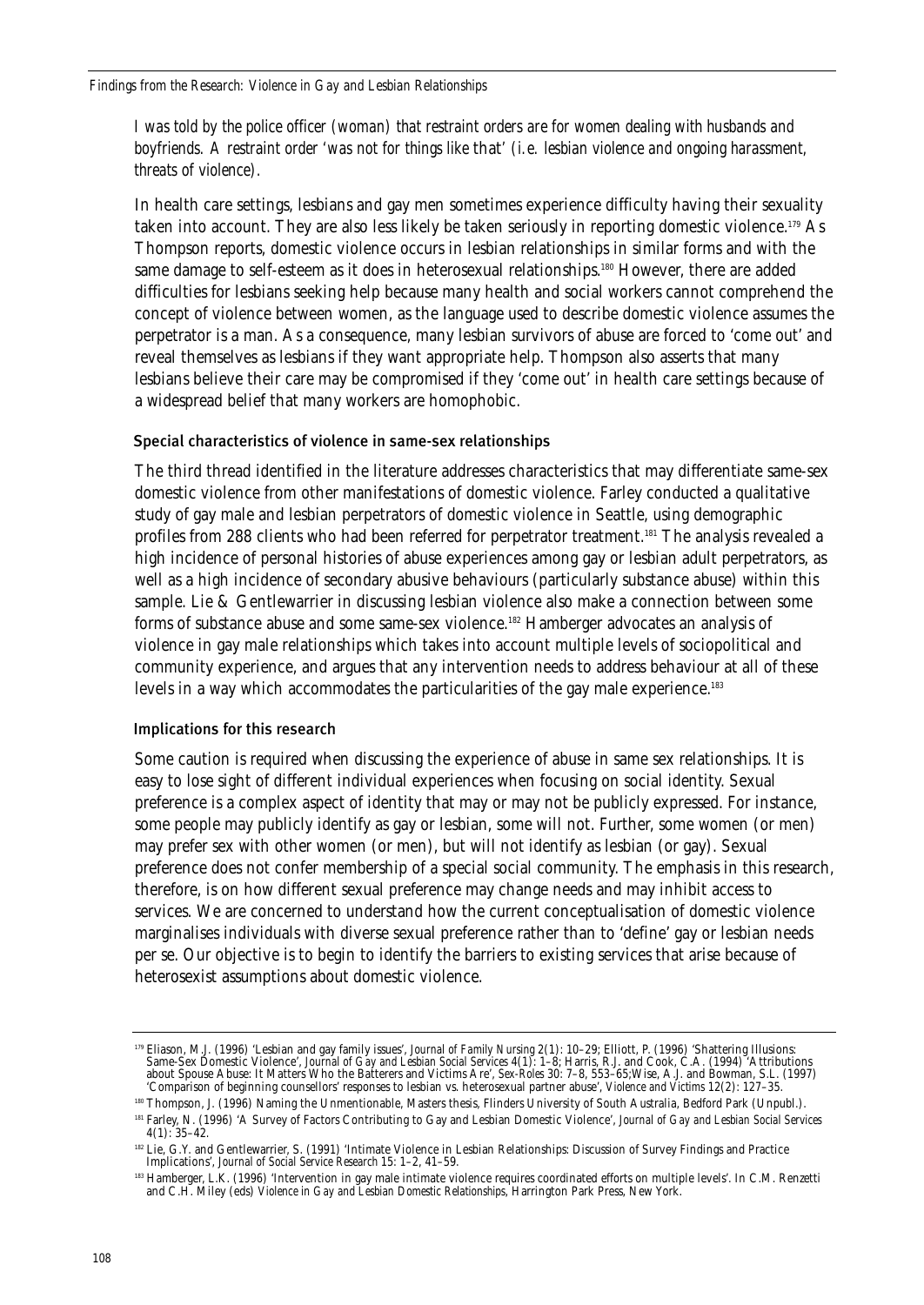Trying to 'add' gay and lesbian domestic violence to 'mainstream' domestic violence theory runs the risk of ignoring or rendering invisible issues around violence and abuse. In general, examining violence in gay and lesbian relationships presents a challenge to conventional thinking, and an opportunity to place domestic violence within a broader context of violence in intimate relationships and consider how power and control may be understood in new ways. In particular heterosexual dominance, homophobia and social constructions of gender could provide important theoretical entry points for extending current explanations rather than merely accommodating gay and lesbian domestic violence into mainstream theory.

From the survey of the current research it was expected that gay men and lesbians, as both perpetrators and survivors of domestic violence, would confront unique issues such as threats of being 'outed' and the constant 'coming out' about their sexuality when dealing with services if seeking help. It was also hypothesised that the normative heterosexual and gender assumptions of mainstream services are likely to make such services alienating and unsuitable to gays and lesbians. In addition, specialised services may not have the range of staff available to work in the area of domestic violence. These hypotheses were confirmed by our research. The findings relating to gay men and violence are outlined in the following section. A more detailed discussion of research on abusive lesbian relationships is provided in the following chapter.

## **3.6.2 Research Findings: Gay Men and Violence in Relationships**

A few cases of violence in relationships involving gay men were identified through informal networking in this research. These were men who were no longer in the particular relationship. In another research project on the non-HIV health promotion needs of gay men, conducted by one of the consultancy team (Murray Couch), a small number of men gave accounts of violence within relationships. It has proved very difficult, however, to integrate these men and their experience into the methodology and the reflection on domestic violence in this project. This difficulty is in part definitional and in part conceptual.

Gay men do not fit easily into a domestic violence project such as this because, as a population, they experience the possibility of definitional exclusion on two counts. On the one hand, as has been noted elsewhere in this report, as men they and others are less likely to define themselves into a category of domestic violence victims.184 On the other hand, because domestic violence is most commonly, and sometimes exclusively, defined as a heterosexual phenomenon, they are defined out by the same-sex nature of their relationship.

## Need to foster discussion and debate

There does not yet appear in South Australia to be a discursive space in which men who are in abusive same-sex relationships can articulate the experience in terms linked with the concept of domestic violence or partner abuse, or to discuss the issues publicly or seek support services of any kind.

In understanding something of the position of gay men in the context of partner violence, it is important to avoid a too easy alignment of gay men and lesbians. Lesbians can more easily be approached as a population where there are traditions (for example, in women's health) of selfreflexivity and action around issues of health and welfare. No such elaborated tradition exists for gay men in South Australia. It is only since the development of 'gay men's health' as a notion within the context of HIV/AIDS prevention services, that a possibility arises for such community-wide discussion and action, and within this context violent relationships have not yet found a discursive place.

<sup>184</sup> See Section 3.2 Men and Domestic Violence.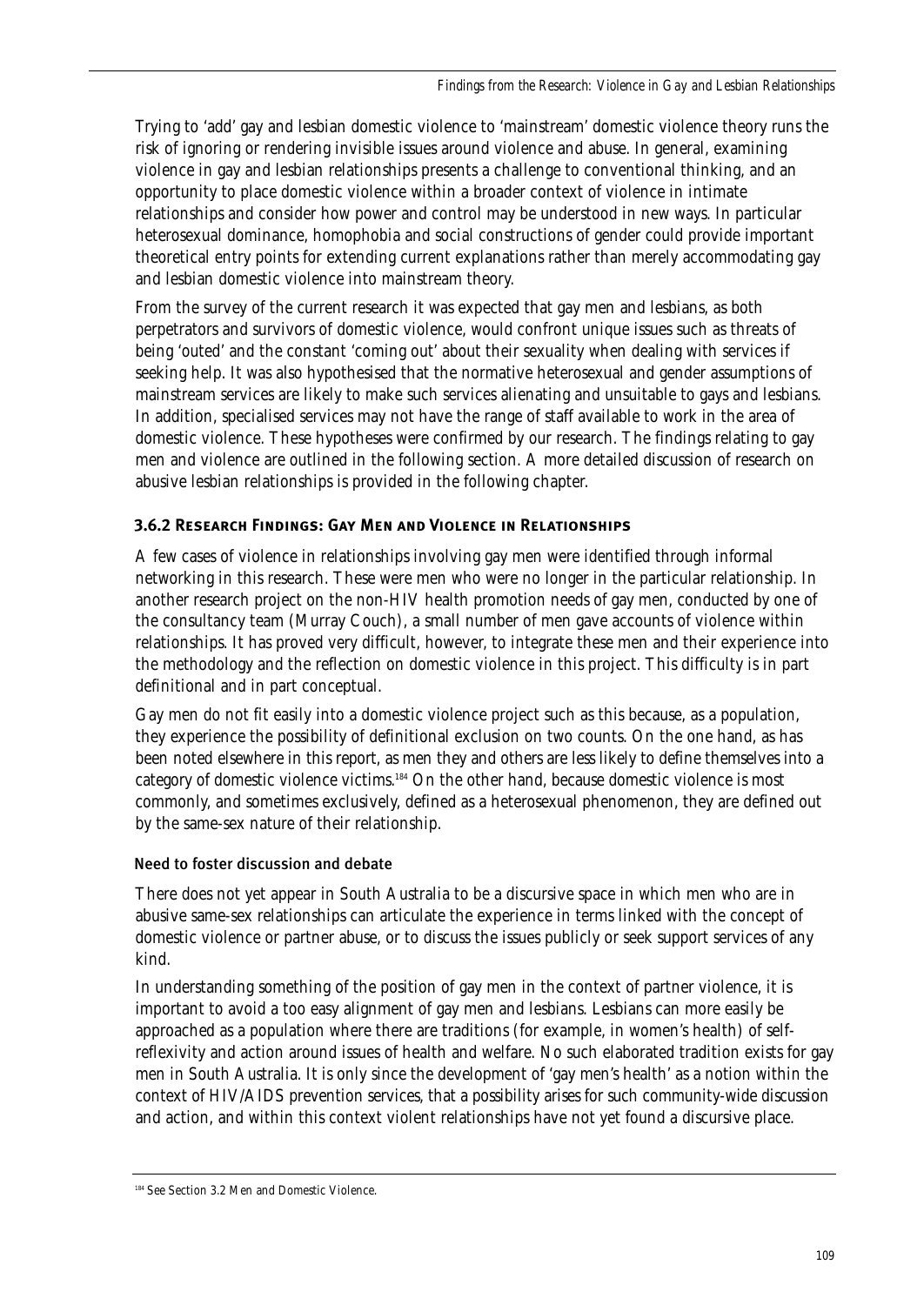*Findings from the Research: Violence in Gay and Lesbian Relationships*

Given the development of activity around 'gay men's health', the time may be right to assist this community to begin debate and discussion around violence in relationships. Whether the concepts of 'domestic violence' or 'partner abuse' prove to be culturally useful in such discussion and activity remains to be seen. Aspects for exploration in any emerging community activity may include the hyper-masculinity associated with some aspects of gay community life, and wide age discrepancies in some relationships between gay men.

- **6.01 It is recommended that consideration is given to appropriate ways of helping gay men in South Australia to begin discussions and debates around the issue of violence in gay relationships. It may be appropriate for this activity to occur in the context of 'gay men's health'. Aspects for exploration should include:** 
	- **the incidence and nature of violence in gay male relationships;**
	- **culturally appropriate ways to conceptualise abuse in gay male relationships;**
	- **the effects of hyper-masculinity associated with some aspects of gay community life; and**
	- **the effects of the wide age discrepancy in some relationships between gay men.**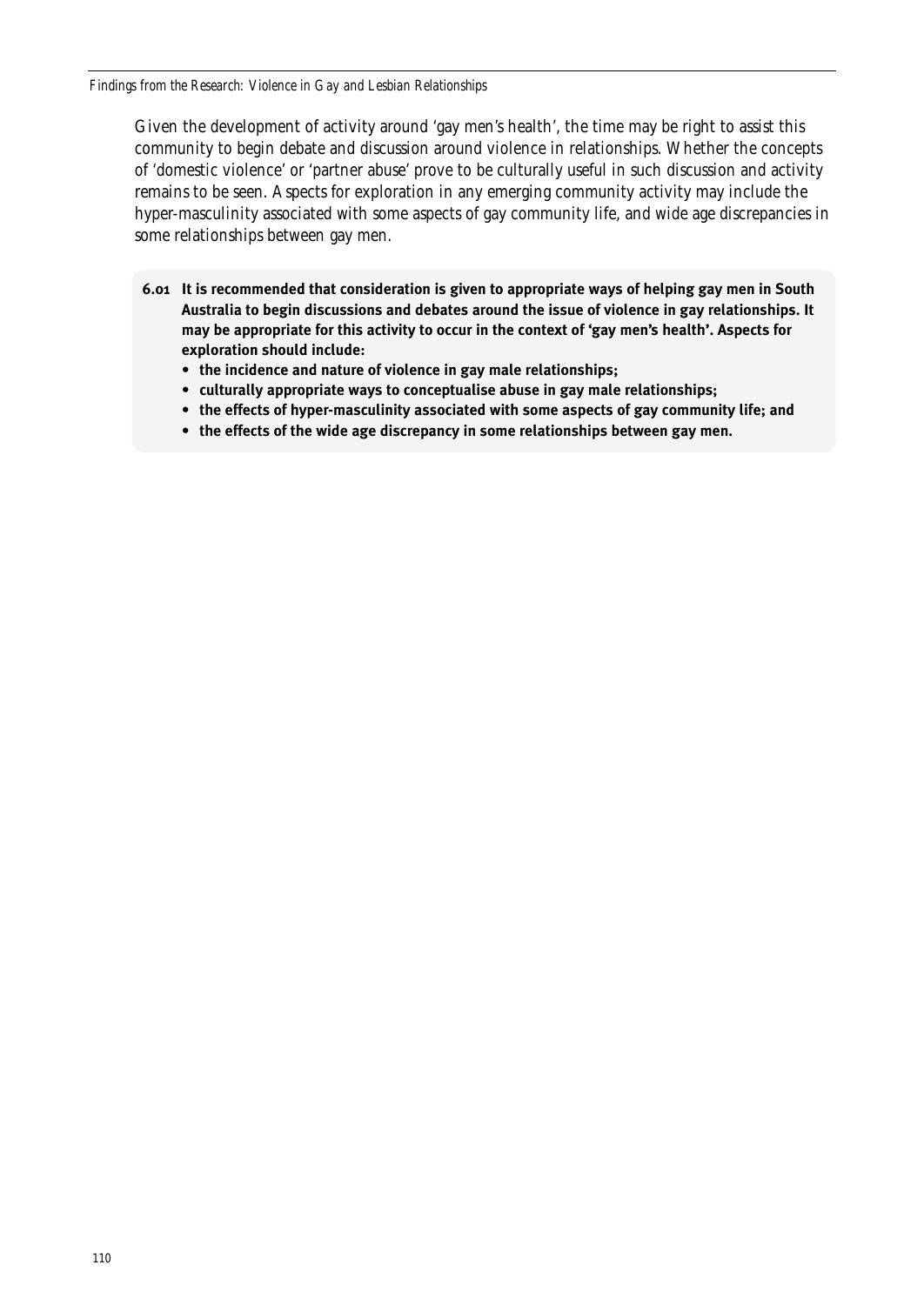# **3.7 Abuse in Lesbian Relationships**

### **3.7.1 Literature Review**

The investigation of the available literature on domestic violence in lesbian relationships revealed how lesbians perceive the prevalence, nature, and reasons for the behaviour. The issues are complex and require multi-layered responses. Awareness of the problem has been slow to develop because it has unique dimensions, and thus gives rise to special needs for those directly involved. It was clear from our research that meeting those needs requires all service providers to examine their values and attitudes in order to change practices which are based on heterosexual paradigms, underpinned by entrenched homophobia.

#### Barriers to lesbians acknowledging abuse in their relationships

#### *Challenging a utopian dream*

At an international level, the discourse on lesbian domestic violence has been slow to develop due to an unwillingness by many researchers to admit that there was a problem. For many women, to acknowledge that domestic violence existed is to question the basis of their lesbianism. There is also a fear that public acknowledgment of abuse in lesbian relationships may destroy the credibility of the community and 'make them even more vulnerable to homophobic attacks'.185

#### *Patriarchy and domestic violence*

The issue of violence in lesbian relationships also challenges an assumption that domestic violence is a simply a product of unequal power relationships between men and women. Shapiro noted:

*The reality of lesbian battering disturbs and frightens all women because it forces the battered woman's movement, on the one hand, to expand upon an otherwise stable and viable analysis, and it means on the other hand that lesbians do not yet have both feet firmly planted in paradise.*<sup>186</sup>

#### *Failure to recognise that women are abusive*

Bell noted that women who abuse are sometimes dismissed as 'unnatural'.187 Ristock argued that to cling to such an idealised standpoint is harmful and limiting 'because negative aspects of lesbian relationships become difficult to discuss'.188 It is only by admitting to the reality of abuse that lesbians can develop strategies to support victims and develop strategies for change.<sup>189</sup>

#### Incidence of abuse in lesbian relationships

According to the Coalition of Active Lesbians (COAL) report, the incidence of domestic violence in lesbian relationships is difficult to determine because very little research has been conducted.<sup>190</sup> The hidden nature of the problem makes this task all the more difficult. However, what evidence there is does indicate that the incidence is high enough to require the development of appropriate intervention strategies.

<sup>185</sup> Lockhart, L., White, B., Causby, V. & Isaac, A. (1994) 'Letting out the secret: violence in lesbian relationships', *Journal of Interpersonal Violence* 9(4): 470.

<sup>186</sup> Shapiro, L. (1991) 'Lesbian Battering: Romance to Ruin', *Off Our Backs*, p. 16.

<sup>187</sup> Lockhart et al. (1994), p. 470.

<sup>188</sup> Ristock, J. (1992) 'Beyond ideologies: understanding violence in lesbian relationships', *Canadian Woman Studies* 12(1): 74.

<sup>189</sup> Bennet, W. (1997) 'Barriers to support for lesbians in abusive relationships'. In *Out of Limbo*, *First National Conference on Violence in Lesbian Relationships*, Conference papers, Adelaide, 10–11 April, p. 18.

<sup>190</sup> Dann, S., Haertsch, M., Hartree, A. & Manton, D. (1997) *Out of Control: Getting a Grip on Lesbian Domestic Violence*, The Coalition of Activist Lesbians, Australia, pp. 6–7.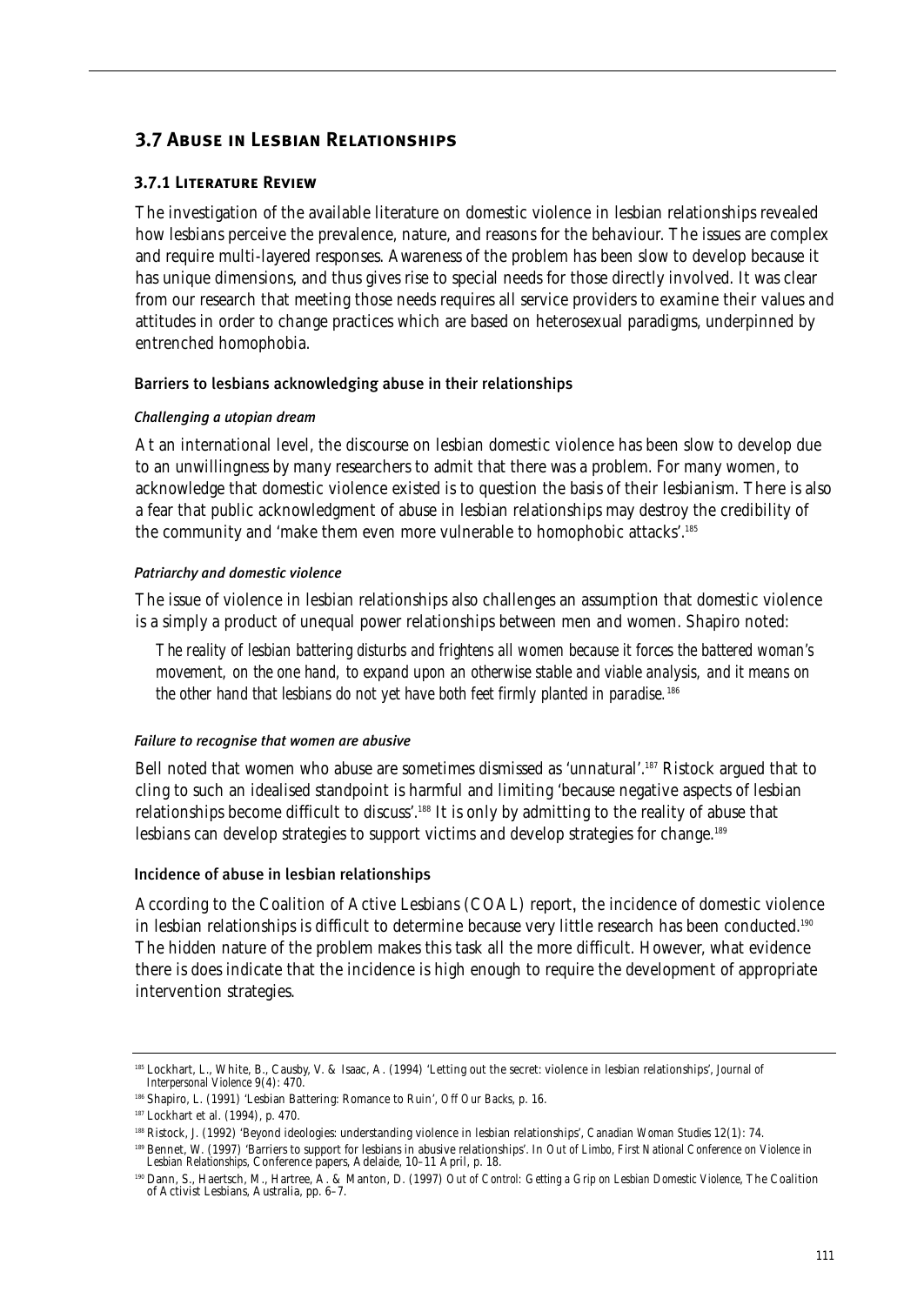In the United States of America, studies show that 22 to 46 per cent of all lesbians have been in a physically violent same-sex relationship indicating that lesbian domestic violence of a physical nature does exist, probably at the same incidence rate as heterosexual domestic violence.191

#### Nature of abuse in lesbian relationships

Abusive behaviour in lesbian relationships ranges from physical and sexual violence through to psychological or emotional abuse. Although the range of behaviour is similar to that of heterosexual abusers, 'an additional component of lesbian abuse is related to one's lesbian identity, a threat made possible by homophobia and misogyny'.192

#### Definitions of abusive lesbian relationships

Much of the research in lesbian domestic violence has been conducted in the United States of America where the term 'battering' has been adopted from heterosexual domestic violence discourse. There is some concern that this terminology, along with the term 'domestic violence', is not appropriate to the lesbian community. The COAL report recommends the term 'abusive lesbian relationships' as this in inclusive of the diversity of lesbian relationships and partnerships and the various physical and non-physical abusive behaviours which are inappropriate.<sup>193</sup>

Hart defines lesbian abuse as:

*that pattern of violent and coercive behaviors whereby a lesbian seeks to control the thoughts, beliefs or conduct of her intimate partner or to punish the intimate for resisting the perpetrator's control over her.*<sup>194</sup>

Hart's definition has been challenged on the grounds that it presupposes that the perpetrator's intent is to control. Margolies & Leeder claim that

*the most striking inaccuracy in the literature on domestic violence is the confusion of battering's effect with the perpetrator's intent.*<sup>195</sup>

Their analysis is based on knowledge gleaned from heterosexual domestic violence research and the experiences reported by victims. Their conclusion is that:

*Assumptions have been made about the battering relationship and the psychology of the batterer without adequate input from the perpetrator of the violence. Without actually studying these women, many therapists have fallen into the trap of understanding the batterer in absentia and by deduction. This second hand methodology is clinically unsound.*<sup>196</sup>

#### Victim and perpetrator perspectives

Margolies & Leeder's study found that of the limited research conducted into lesbian abuse, most analyses are based on victim experiences and perspectives. They propose that this is due, at least in part, to the fact that victims are more likely to access services.<sup>197</sup>

<sup>196</sup> ibid., p. 140.

<sup>197</sup> ibid.

<sup>191</sup> Elliot, P. (1996) 'Shattering Illusions: Same-Sex Domestic Violence'. In C.M. Renzetti & C.H. Miley (eds) *Violence in Gay and Lesbian Domestic Partnerships*, Harrington Park Press, New York, pp. 2–3.

<sup>192</sup> Ristock (1992) at footnote 16, p. 74.

<sup>193</sup> Dann et al. (1997), p. 5.

<sup>194</sup> Hart, B. (1986) 'Lesbian battering: An Examination'. In K. Lobel (ed.) *Naming the Violence: Speaking Out About Lesbian Battering*, The Seal Press, USA, p. 173.

<sup>195</sup> Margolies, L. & Leeder, E. (1995) 'Violence at the door: Treatment of lesbian batterers', *Violence Against Women* 1(2): 140.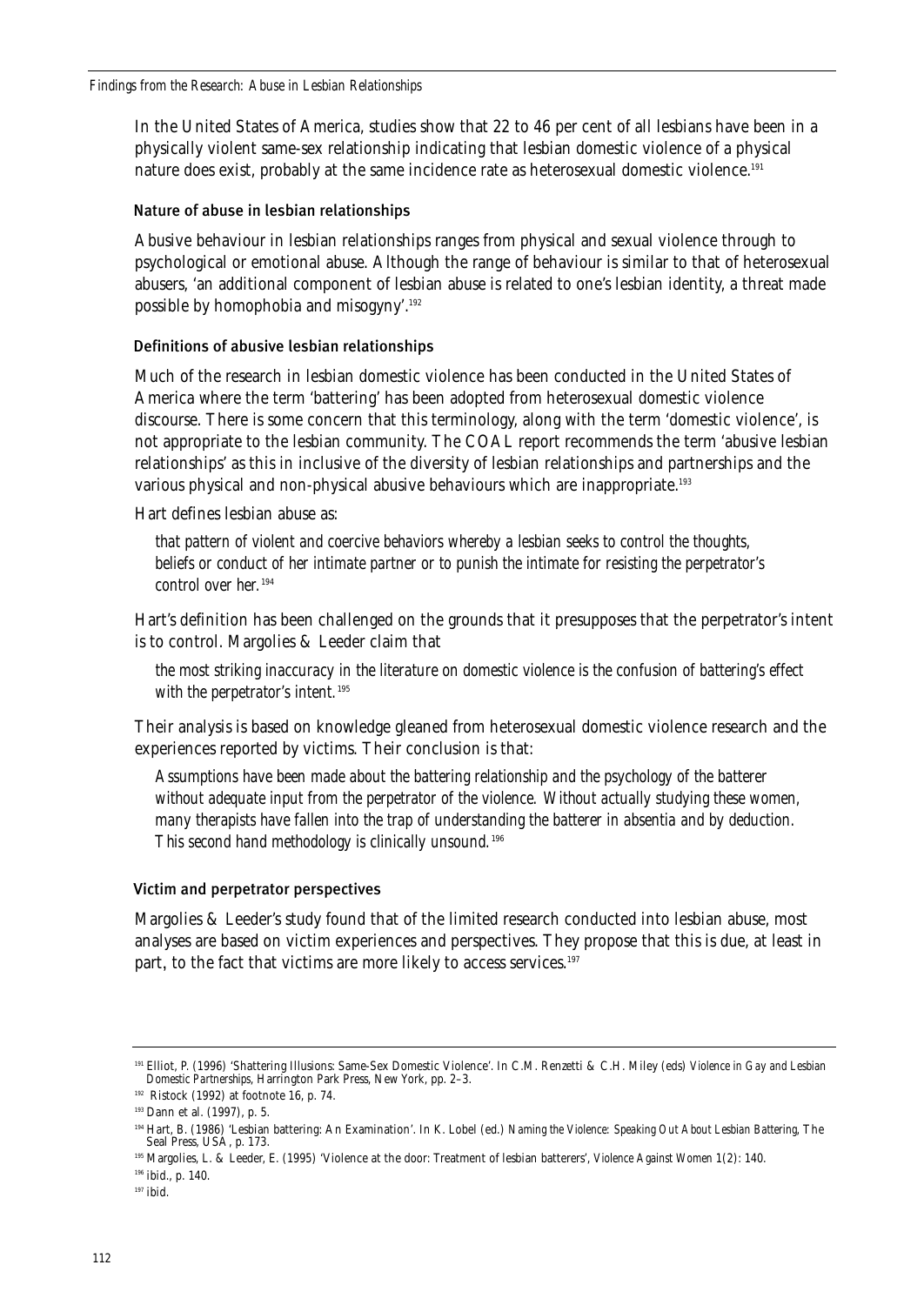The issue of developing an analysis of lesbian abuse that incorporates perpetrator perspectives is one that is strongly debated in the literature. For instance, Shapiro contends that:

*Batterers often ask us to identify with our own aggressiveness. To remain accountable to the victim we must listen to and validate her perspective, not that of her abuser.*<sup>198</sup>

### Explanations for abuse in lesbian relationships

Despite the tendency for analysis to be victim-focused, research is now being undertaken into why lesbians are behaving violently to their partners. There have been numerous explanations offered to account for the phenomenon of lesbian relationship abuse.

#### *Response to homophobia*

Blenman suggested that in her case her partner was fighting her homophobia: 'Every time she hit me she was beating up on the lesbian part of herself'.<sup>199</sup> There is consensus that the pervasiveness of homophobic attitudes in society impact on lesbians in a myriad of ways. Benowitz maintains that it is inevitable that 'since homophobia permeates society, lesbians have internalized the lies and stereotypes motivated by homophobia'.<sup>200</sup> It is by this criterion, Hall explains, that lesbians define their relationships.<sup>201</sup> She concludes that 'we are not born knowing how to form equal, nondestructive relationships, so we borrow from heterosexual models'.

In their research design, Almeida, Woods, Massineo, Font & Heer factored in an understanding that 'homosexuals of all races live in an antagonistic society and often experience hostility on a daily basis'.<sup>202</sup> They hypothesised that any analysis of violence in a relationship needs to take into account the levels of oppression to which a person may be publicly submitted, and how these pressures can affect behaviour. Benowitz concurred that the stress caused by societal homophobia compounds both the pressures leading to abuse and the difficulties experienced by lesbians in disclosing the situation.<sup>203</sup>

#### *Intergenerational issues*

Blenman also identified the common belief that abusive behaviour is often based on modelling from past family experiences of abuse. Margolies & Leeder gave merit to this notion but claimed that, rather than violent lesbians identifying with the abused mother's feelings of 'vulnerability and fragility' they will fight against it, therefore 'they are more likely to use the defence mechanism of identification with the aggressor'.<sup>204</sup> This notion of intergenerational appropriation of violence as a control mechanism is one which, according to Lockhart et al., deserves further investigation.<sup>205</sup>

<sup>198</sup> Shapiro, L. (1991) 'Lesbian Battering: Romance to Ruin', *Off Our Backs*, p. 17.

<sup>199</sup> Blenman, A. (1991) 'The hand that hits is not always male', *Canadian Women's Studies* 11: 61.

<sup>200</sup> Benowitz, M. (1986) 'How homophobia affects lesbians' response to violence in lesbian relationships'. In K. Lobel (ed.) *Naming the Violence: Speaking Out About Lesbian Battering*, The Seal Press, USA, p. 199.

<sup>201</sup> Hall (1992), p. 40.

<sup>202</sup> Almeida, R., Woods, R., Messineo, T., Font, R. & Heer, C. (1994) 'Violence in the lives of the racially and sexually different: A public and private dilemma', *Journal of Feminist Family Therapy* 5(3/4): 117.

<sup>&</sup>lt;sup>203</sup> Benowitz (1986).

<sup>204</sup> Margolies & Leeder (1995), p. 142.

<sup>205</sup> Lockhart et al. (1994), p. 473.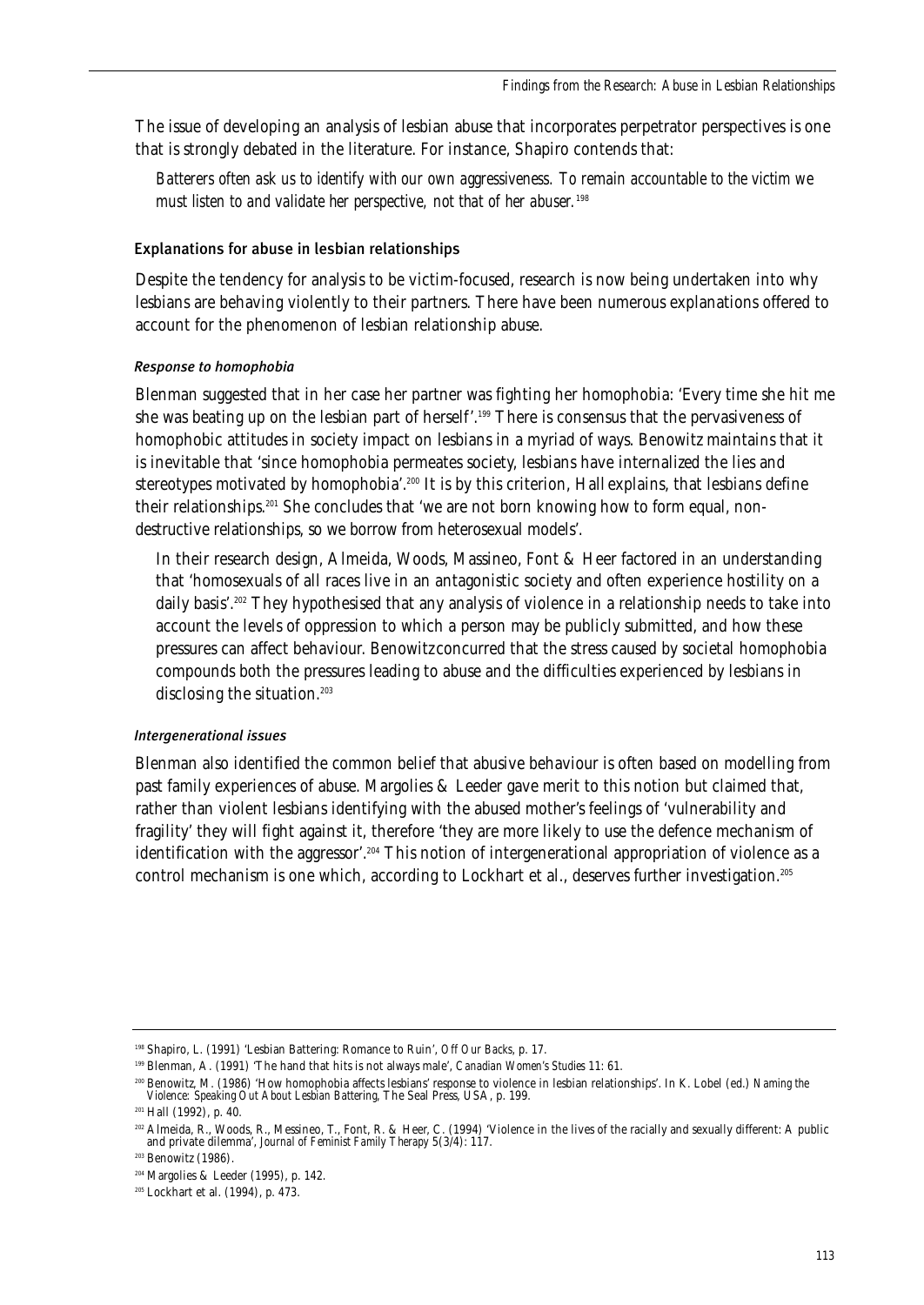#### *Substance abuse*

Schilit et al. found a prevalence of substance abuse in their study of lesbian perpetrators and noted that 'respondents' frequency of drinking significantly correlated with committing abusive acts as well as with being the victim of abusive acts'.206 Although they did not claim that substance abuse is the cause of domestic abuse they stated that:

*Our society heavily stigmatizes both lesbianism and alcohol abuse in women, and this results in considerable damage to the self esteem of lesbian alcohol abusers. Anger over societal rejection may be projected onto other lesbians, possibly resulting in abuse.207*

#### *The issue of power*

Analyses of power dominate the discourse around abuse in lesbian relationships, but according to Hall this alone is insufficient to explain why some women choose to abuse.<sup>208</sup> Renzetti hypothesised that abuse results when one partner senses an imbalance in the power dynamics of the relationship and uses violence to assert dominance and control.<sup>209</sup> Ray offered another perspective – that the perception of a power imbalance leads the abuser to act in order 'to right the imbalance and create a more equal partnership'.<sup>210</sup>

In summary, the literature identifies abuse in lesbian relationships as a significant problem that is largely unrecognised. The failure to acknowledge or prioritise the problem reflects a general perception that women are not violent. This perception is compounded by homophobic attitudes within the broader community and a belief among some lesbians that the problem is not serious or that to draw attention to the issue only serves to fuel anti-lesbian rhetoric. The experience of violence in a relationship which is socially stigmatised makes it very difficult for women to seek help and very difficult for service providers to ascertain with certainty the needs of these women. This difficulty was recognised in the First National Conference on Violence in Lesbian Relationships which was held in Adelaide in April, 1997. This conference established a foundation for dialogue about this issue within the lesbian community. There is consensus in the literature that ongoing research into this area is urgently required.

### Methodology

The research conducted represents a preliminary inquiry into the needs of lesbians in abusive relationships. It focuses on one lesbian community in Adelaide that has coalesced around the Southern Women's Community Health Service. This service is recognised as offering lesbians culturally appropriate health services and has been dealing with the issue of domestic violence in lesbian relationships for a number of years. When the Service was approached to help organise a focus group to explore the issue of the needs of lesbians dealing with domestic abuse it was overwhelmingly supportive.

In order to explore aspects of the problem of abuse in lesbian relationships and to identify the needs of victims and perpetrators, a focus group was conducted with lesbians who had direct experience of violence and service providers who work with lesbian victims and perpetrators of violence. The focus group was followed by a phone-in to allow victims and perpetrators to discuss the issue in confidence. The phone-in was thought to be appropriate by members of the health service to protect anonymity. However, we note that the views presented in this report are those put forward by one particular lesbian community and may not be representative of all lesbian communities. While the sample size was small, the findings are consistent with other research in the area. Future research should be more broadly based through making contact with other lesbian communities.

<sup>206</sup> Schilit, R., Lie, G.Y. & Montagne, M. (1990) 'Substance abuse as a correlate of violence in intimate lesbian relationships', *Journal of Homosexuality* 19(3): 51.

<sup>207</sup> ibid., p. 62.

<sup>208</sup> Hall (1992), p. 40.

<sup>209</sup> Renzetti, C. (1988) 'Violence in lesbian relationships: A preliminary analysis of causal factors', *Journal of Interpersonal Violence* 3(4): 384.

<sup>210</sup> Ray, V. (1991) 'Investigation of violence in lesbian dyadic relationships', *Journal of Feminist Studies* 1(1): 40–48.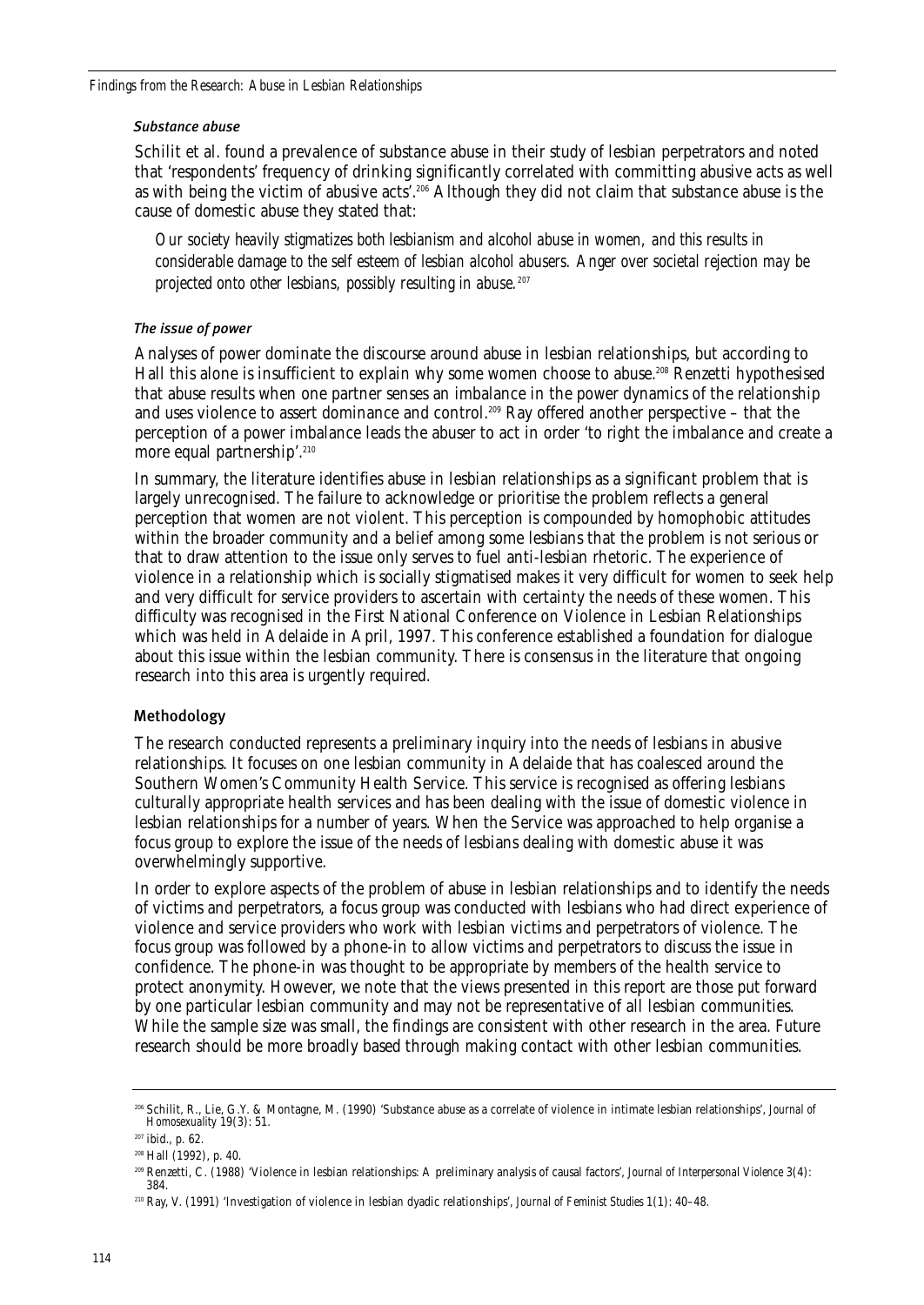The focus group consisted of 12 participants, some of whom were service providers (some with experience of abuse in their own personal relationships), others who had been in abusive relationships or had friends in abusive relationships. The participants ages ranged from 35 to 50 years and all lived in the city. Most of those who had been involved in an abusive lesbian relationship were in these relationships for between three and six years and nearly all had been the victim. One woman identified mutual abuse within the relationship. Nearly half of the participants had previously been in abusive heterosexual relationships.

The findings from the focus groups were augmented by the phone-in, which was publicised in the *Gay and Lesbian Times*. Seven respondents who were or had been involved in an abusive lesbian relationship were interviewed. These women were aged between 35 and 45. Most had been involved in an abusive relationship until very recently and one of the callers was still in an abusive relationship. Two of the callers reported mutual abuse in their relationships. Of all callers, five reported previous experiences of abuse, either when they were children, in heterosexual marriages or in other lesbian relationships.

### Experience of lesbians in abusive relationships

The information gathered from the focus group revealed that lesbian victims of domestic violence shared some common experiences with women in abusive heterosexual relationships. The prevalence and types of abuse were thought to be similar in spite of popular views to the contrary. However, it was felt that some issues are unique to lesbian relationships and that to use the same theoretical frameworks and models of service delivery for both groups may be inappropriate. The members of the focus group were concerned to tease out and identify the special needs of lesbian women. Similarly, the women who telephoned during the phone-in were keen to see the issue of lesbian abuse more widely discussed in lesbian communities.

### Extent and nature of the problem

Participants in the focus groups believed that the incidence of domestic violence in lesbian relationships is statistically comparable to that in heterosexual relationships, but further research is needed to confirm this perception. The types of abuse identified were also similar to abuse in heterosexual relationships – physical, sexual, psychological, social and economic abuse were all identified.

The exercise of power and control in heterosexual relationships is often viewed as gender linked. In heterosexual relationships there is considerable evidence that the perpetrator of abuse is usually male and that these males usually have more power than their female partners – for example, greater physical strength and better access to resources. That is, there tends to be a gendered power dynamic that reflects traditional social expectations about masculine and feminine behaviour. However the service providers and lesbians interviewed report that in abusive lesbian relationships the perpetrator is not necessarily the seemingly most powerful partner – often to the contrary. This confirms Renzetti's findings that the abusive person in a lesbian relationship is often the most dependent person.<sup>211</sup>

*The phenomenon of same-sex violence illustrates that routine, intentional intimidation through abusive acts and words is not a gender issue but a power issue. A certain number of people, given the opportunity to get away with abusing their partners, will do so because they hunger for control over* some part of their lives, lives over which they feel they have no control.<sup>212</sup>

There is also a difference in the perceptions women have of their relationships. For instance, lesbians described their perceptions of self and of their partner at the beginning of the relationship as being similar. That is, they often perceived themselves and their partners as possessing the same attributes – of being passive, giving, fun-loving and passionate. When asked the same question,

<sup>211</sup> Renzetti, C. (1992) *Violent Betrayal: Partner Abuse in Lesbian Relationships*, Sage Publications: London.

<sup>212</sup> Elliot, P. (1996) 'Shattering Illusions: Same-Sex Domestic Violence'. In C.M. Renzetti & C.H. Miley (eds) *Violence in Gay and Lesbian Domestic Partnerships*, Harrington Park Press: New York.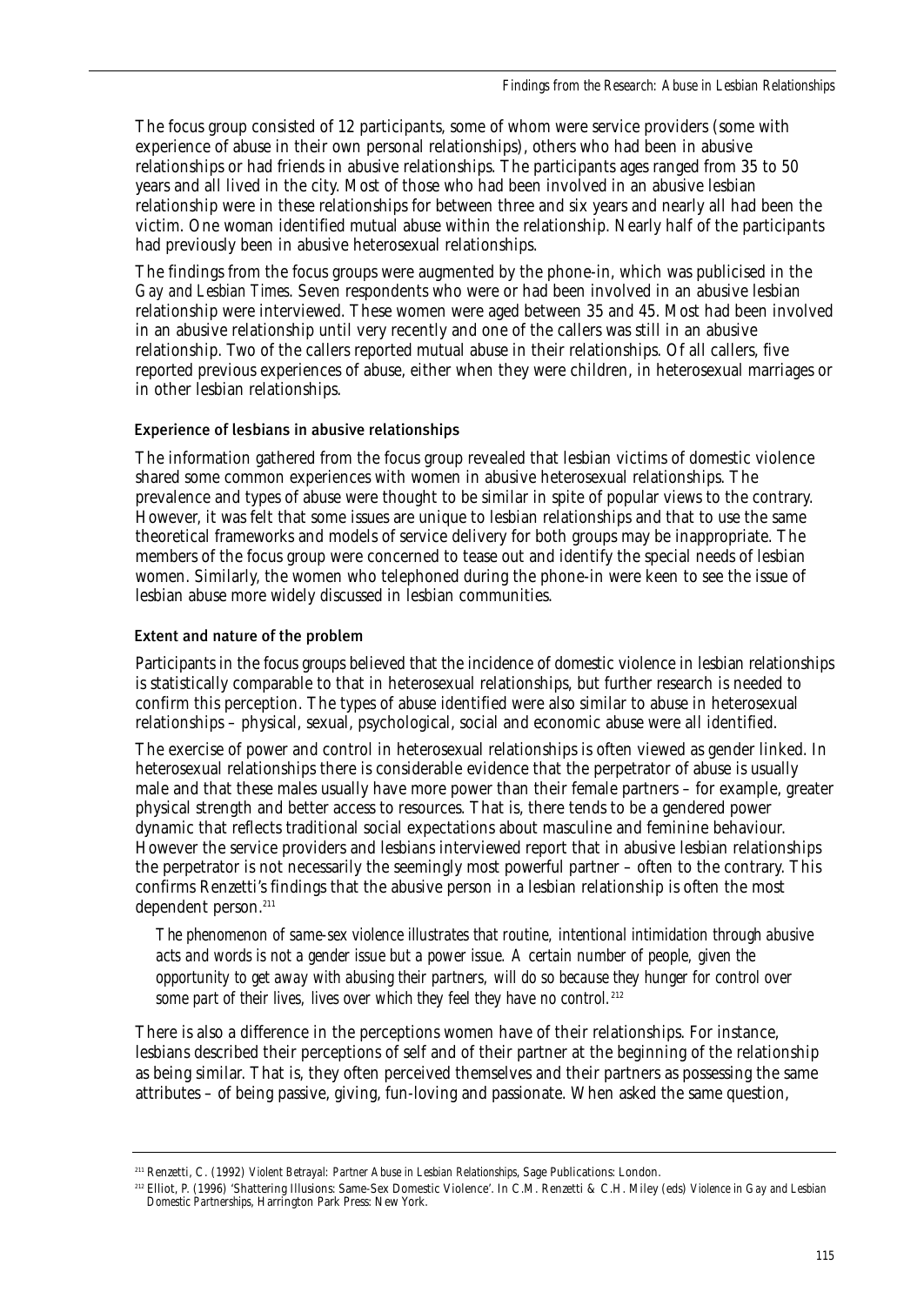women in heterosexual relationships generally described their male partners in terms of traditional heterosexual narratives.<sup>213</sup> That is, they described their partners as romantic, kind, protective, or exciting. However, by the end of the relationship, women who identified as victims of abuse, both from lesbian and heterosexual partners, reported similar perceptions of their partners – that is as abusive, aggressive, controlling and selfish.

The table below highlights some of the key words used by lesbian victims to describe their perceptions of self and partner.

| Beginning of relationship                               |                                                                       | End of relationship                                            |                                                            |
|---------------------------------------------------------|-----------------------------------------------------------------------|----------------------------------------------------------------|------------------------------------------------------------|
| Self                                                    | Partner                                                               | Self                                                           | Partner                                                    |
| Charming, giving,<br>intelligent, happy,<br>independent | Friendly, happy,<br>stimulating, fun-loving,<br>sociable, independent | Exhausted, terrified,<br>untrusting, angry,<br>low self-esteem | Controlling, abusive,<br>weak, predatory, selfish<br>angry |

#### **Table 7 Perceptions of self and partner at the beginning and the end of an abusive lesbian relationship.**

The transformation in perceptions from the beginning to the end of a relationship confirms the profound impact that abuse has on an individual's sense of self and the basis for the social isolation that occurs as a consequence.

### Identifying abuse in lesbian relationships

Not all lesbian relationships are the same and it is therefore generally difficult to clearly identify what constitutes abuse. This was identified as an area in need of further research.

Some lesbians have difficulty in deciding if they are victims or perpetrators, or both – a difficulty previously identified for males in heterosexual relationships.

*Some women live in relationships which accept as normal a measure of physical violence, whereas other women may feel threatened by a raised voice.* 

There was a suggestion that was tentatively accepted that 'when one partner lives in fear of the other then the relationship is abusive'. Another measure of abuse suggested was the degree of difficulty in being able to leave a relationship.

It was agreed that the term 'domestic violence' does not adequately describe abuse in lesbian relationships. The myth is still perpetuated that 'as long as no-one is being hit then the relationship is not violent'. Victims report that non-physical forms of abuse can be far more devastating than physical abuse. Verbal insults and 'put downs' continually undermine self-esteem and were seen to be particularly destructive. Abuse is often about hidden issues of control through intimidation.

The phone interviews revealed a range of experiences of abuse including physical, sexual, verbal, emotional, economic, social and other forms of control and surveillance.

A common element in the experiences described by the lesbians who called was the prior experience of abuse. A number of women had experienced abuse by men in heterosexual relationships or had been abused by their fathers or 'uncles' as children.

One woman described a complicated experience that she initially found hard to understand. She was inexplicably rejected by her lesbian lover – which she experienced as abuse – who in turn accused her of abusive behaviour. The caller believed however, that she was unfairly labelled and provided evidence that she may have been a target for projections from the woman's prior

<sup>213</sup> See p. 23, this report.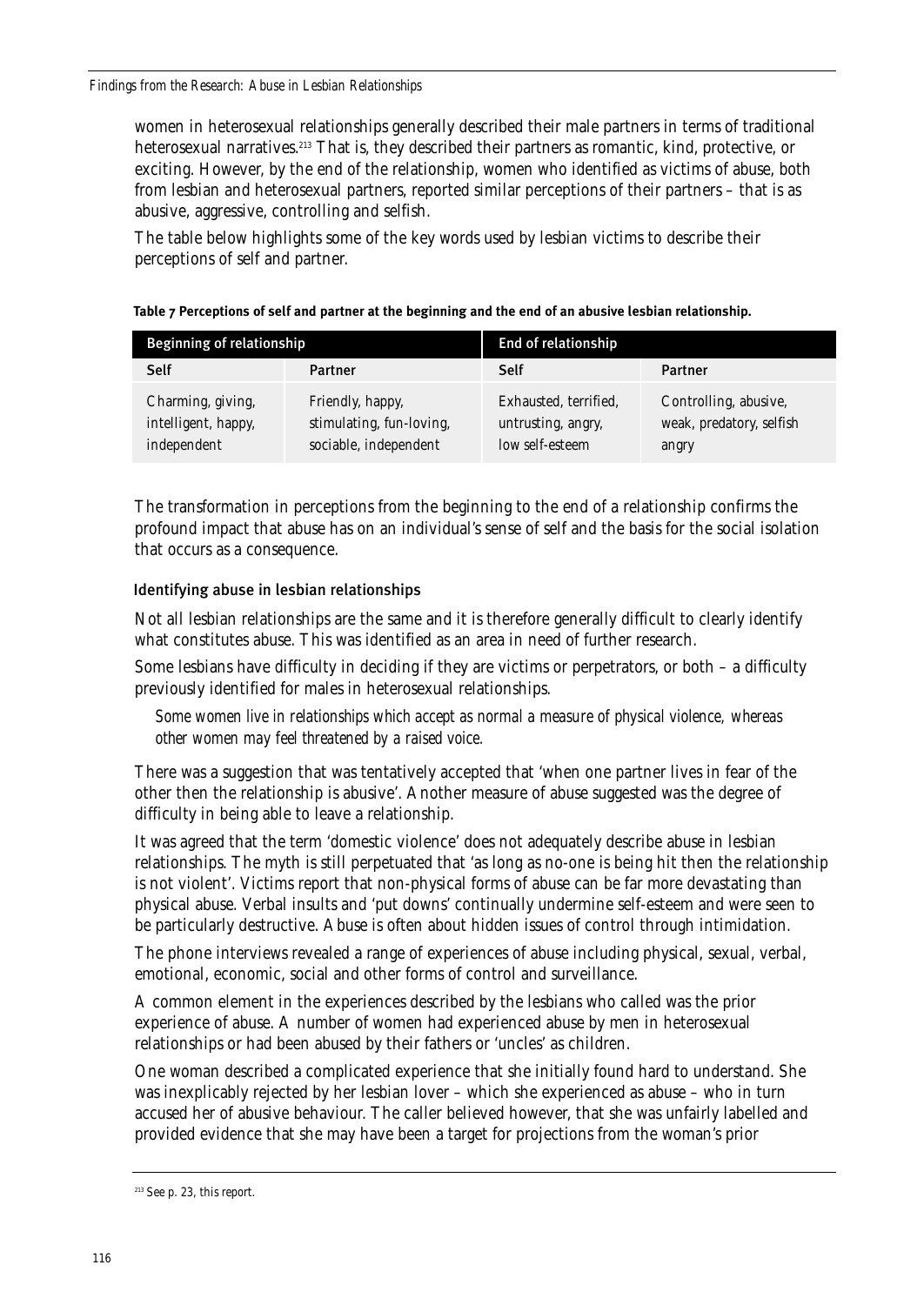experiences of abuse. Her story reflected the problem with identifying abuse and illustrates how perceptions of abuse can vary from relationship to relationship, individual to individual. It also highlighted some of the long-term consequences of living in abusive relationships and how this experience can become a part of a personal narrative.

### Models of 'healthy' lesbian relationships

Focus group participants highlighted the lack of role models for 'healthy' lesbian relationships. Lesbian relationships are not based on the same models as heterosexual relationships and the lack of role models can provide fertile ground for disagreement and misunderstanding, which in turn can lead to abuse. As one participant noted: 'lesbians have this idea that they will have "better" relationships, yet they never talk about what that relationships should look like'. Models of behaviour in intimate lesbian relationships are therefore often based on experiences gained from growing up in a heterosexual family.

*There needs to be honest reflection on what makes a positive relationship as well as what creates disharmony and abuse. It needs to be recognised that learned behaviours involving power and control do not disappear because a person is lesbian.*

Another participant noted, however, that the lack of role models does not excuse violence or abuse.

It is clear from the focus group and the phone-in that members of the lesbian community are actively looking for forums in which these issues can be explored. The women's community health sector in South Australia has offered an important base for the beginnings of this discussion. However, there was general agreement that the message about the existence of abuse in lesbian relationships needs to be more pervasive, particularly if the acute isolation experienced by victims is to be overcome.

#### **Barriers to seeking help**

#### The issue of trust

Women in the focus group and who called during the phone-in highlighted that trust and confidentiality are essential criteria for seeking help. Because of the nature of the lesbian community, and the homophobic attitudes prevalent in the general community, there are specific barriers to seeking help.

#### Barriers for victims

#### *Nature of the community*

The general lesbian community consists of many communities, some inter-linked, others not. Some sectors of the lesbian community in South Australia are tightly networked and people are wellknown and easily identified. This means that it can be extremely difficult to maintain anonymity. There is a fear that revelation of abuse will lead to both victim and perpetrator being ostracised by the community. Further, there are few agencies that offer specialist services to lesbians and therefore there is a strong possibility that potential clients are socially acquainted with the service providers and others in the waiting room. There are also long waiting lists for individual counselling where there are specialist services.

Hammond and others found that one major barrier to victims disclosing violence is the lack of knowledgeable and sympathetic service providers in the mainstream community.<sup>214</sup> Lesbians are likely to seek help from mainstream services in order to maintain some degree of confidentiality within the lesbian community.<sup>215</sup> The abuse lesbian victims suffer is compounded by the lack of support offered.

<sup>214</sup> Hammond (1988).

<sup>215</sup> Bennet (1997).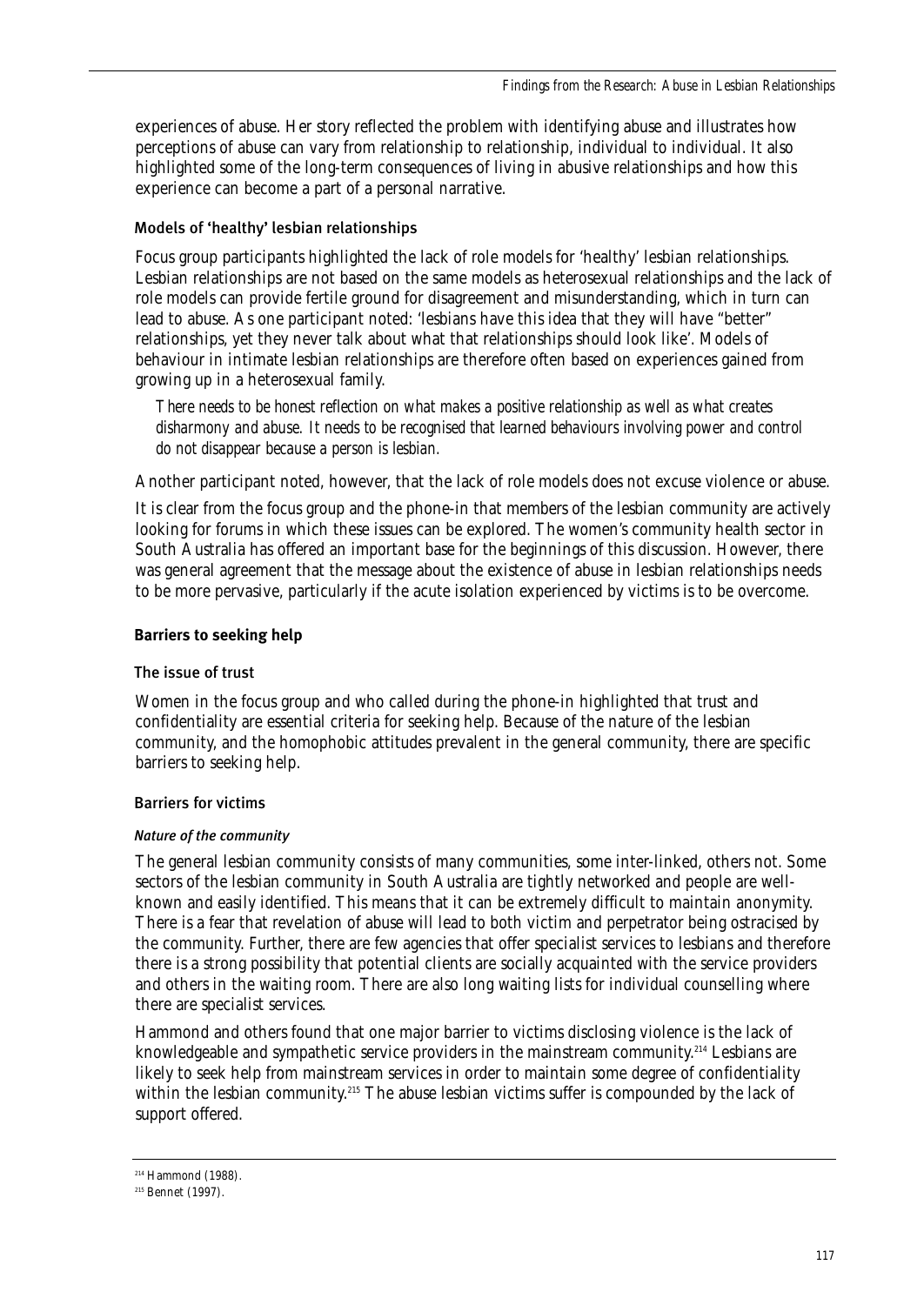*Without the energy and support of non-lesbians, it will be impossible to provide the services needed to adequately address the lesbian battering issues.*<sup>216</sup>

#### *'Feminist' inspired myths*

Some participants believe violence in lesbian relationships is hidden because of the unwillingness of many lesbians to accept (in the words of one woman) that 'the feminist dream of a lesbian utopia' is not a reality. Another observed that, 'the easiest way to get yourself ostracised by some feminist workers is to raise the question – *what about the women who are violent?*' Furthermore, those victims who believe that women are not violent are silenced by their convictions. They blame themselves for causing the abuse.

#### *Fear of homophobic backlash*

There was concern that public acknowledgment of abuse in lesbian relationships may cause a homophobic backlash. However it was agreed that it is a risk that the lesbian community must take in order to expose and deal with the problem. There was also overwhelming agreement that efforts to break down homophobia in the general community need to continue.

*Lesbians are subject to abuse and accusations of aberrant behaviour so that it is sometimes difficult to maintain a positive self image. Without that it is difficult to form and maintain positive, caring and mutually respectful relationships.*

### *Lack of understanding and support from extended families*

Because of the pervasiveness of homophobic attitudes, support from extended family may not be given. Families respond very differently when a heterosexual family member ends a relationship. Lesbian relationships are often not acknowledged as real commitments. There is therefore little recognition of the difficulties encountered when a lesbian relationship breaks up, especially where there has been abuse.

One woman reported that when she revealed her fear of her lesbian abuser to her family they used the opportunity to try to 'bring her back into line'. Despite the fact that she had previously suffered in an extremely violent heterosexual relationship they blamed her sexuality for her predicament. Alternatively, if the victim is not 'out' then she lives in fear of her lesbian lifestyle being exposed. This prevents her from talking about the violence to anyone at all. The threat of being 'outed' is often used as a form of control by perpetrators.

### *Homophobia among mainstream service providers*

A general concern was expressed that any issue raised in a public forum that reflects badly on the lesbian community will invite further criticisms of the lifestyle from the wider community. Some women do not seek help from mainstream services for this reason.

It is difficult for a lesbian victim to be taken seriously by generic service providers, such as police, doctors and social workers, despite real threats to her safety. There can be serious consequences for women and their children when abuse in lesbian relationships is ignored. Examples were provided of lesbian perpetrators accompanying their injured partners to doctors and hospitals who 'believe her to be a supportive friend', and do not interview the victim separately. Participants reported that police are generally 'ill-informed' and are often not willing to respond to violence when it is perpetrated by a woman – they tend to trivialise or ignore the situation.

Often the responses that lesbians receive from mainstream services reflect strong homophobic attitudes. One participant described her experience:

<sup>216</sup> Benowitz (1986).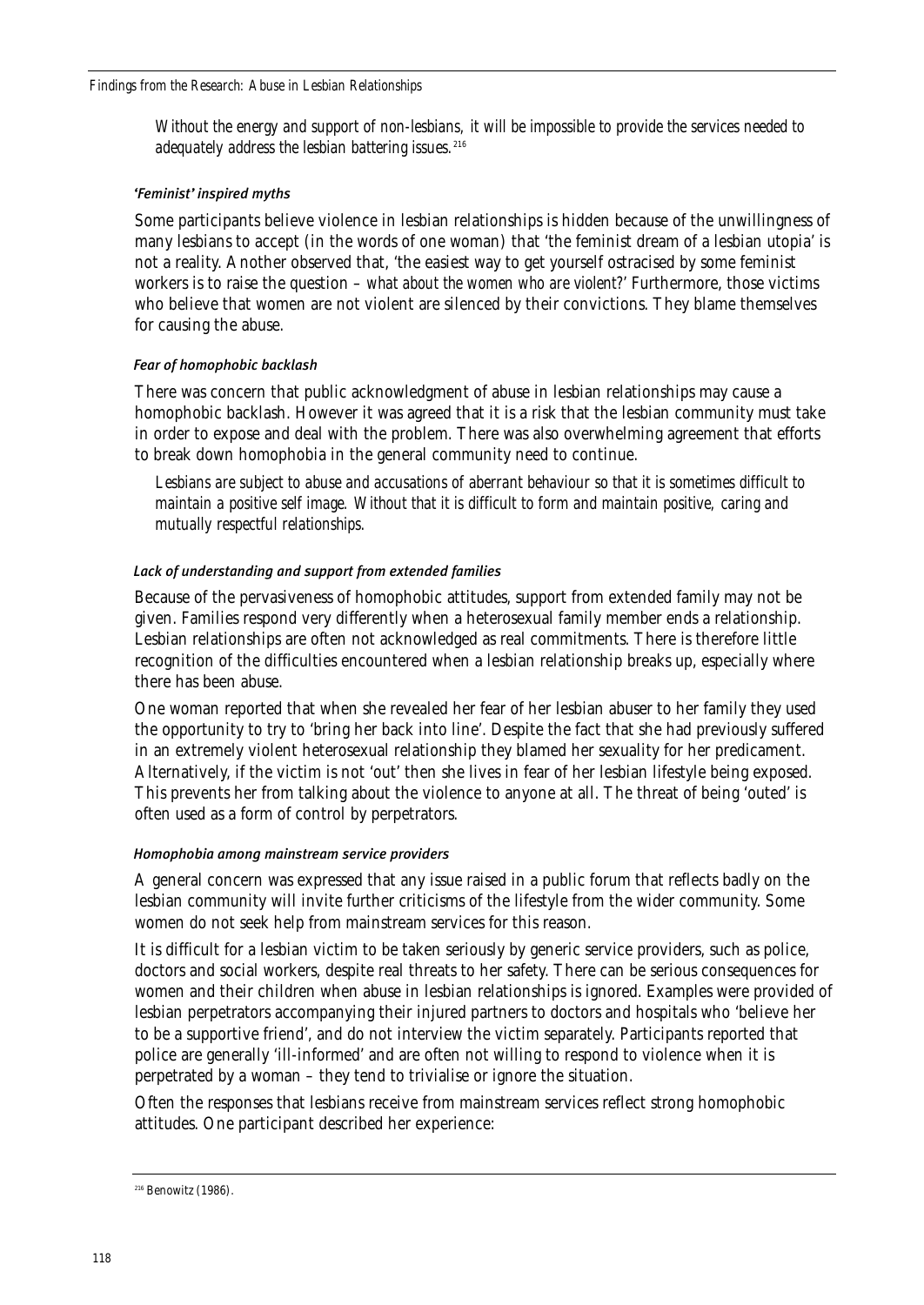*I contacted a worker on the phone and her first reaction was to suggest that possibly I was experiencing problems because I wasn't really a lesbian. So then I had to explain that 'yes I was' and that violence happens and by the time I got around to my stuff I felt it was all too tiresome.*

#### Barriers for perpetrators

#### *Fear of being ostracised or rejected by the lesbian community*

This is a real barrier to seeking help for both the victims (who do not want their partner to be rejected) and the perpetrators.

#### *Denial of the abuse*

One woman related how it was only when she got a restraining order to prevent her ex-lover from contacting her that her ex-lover understood that her behaviour was abusive and frightening.

#### Experiences of children of lesbian parents

There are commonalities in the experience of all children living with domestic violence. Where abuse occurs in a lesbian relationship, however, there are some particular complications for children.

#### *The abuse is hidden*

The hidden nature of the abuse means that the children are silenced or feel unable to acknowledge the impact of the abuse on them. They often refrain from seeking help because they do not want to publicly compromise their parents' privacy about their personal relationship.

#### *Homophobic attitudes*

Even when their parents are open about their lesbian relationship, children are aware of the possible negative reactions from teachers, friends or the parents of their friends.

### *Limited access to extended family*

Very often children are cut off from potential support from their extended families because their mother has been ostracised. This serves to compound their difficulties. They currently have nowhere to turn, as there are no appropriate services available.

#### *No public or legal recognition of the consequences of separation*

Children also have to deal with social attitudes about lesbianism after their parents' relationship ends. For instance, one worker noted that the general community does not perceive the break-up of a lesbian relationship in the same way as a break-up in a heterosexual de jure or de facto marriage. It does not elicit the same level of concern and sympathy and is not recognised by the legal system or the Family Court.

*People don't recognise that a child who is brought up by two women loves both of these women as parents, and that when the relationship breaks up and one of them disappears they've lost a parent.* 

### *Parenting issues*

A common occurrence within lesbian relationships is that the birth parent is not automatically the primary care-giver of the child. In cases where the abuse comes from the birth parent, not only does the child lose a parent, but they also lose a sense of safety and security when they lose the primary care-giver (who has no legal rights) and are left with the abuser.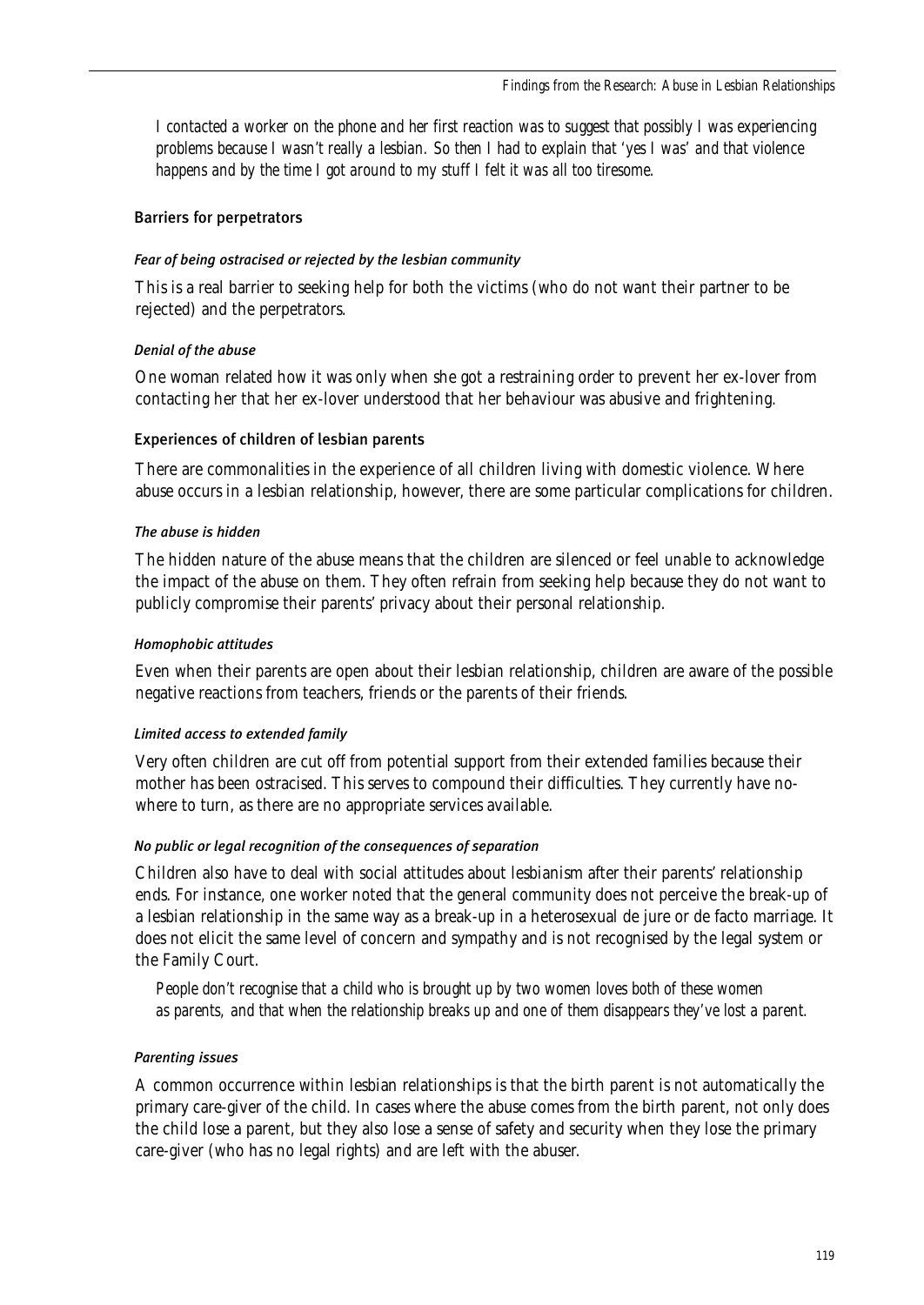### **3.7.2 Needs of Lesbians and their Children in Abusive Relationships**

### Need for further research and new theoretical frameworks

Many lesbians in Australia are beginning to recognise that research is necessary to empower the community to challenge the structures that have allowed the issue of domestic violence to remain hidden. Members of the lesbian community who participated in this research, and other researchers canvassed in this study, expressed the belief that through research, debate and education they need to work with others to develop a new feminist framework for analysis which is inclusive of lesbian identity and issues.

Abuse in lesbian relationships is an area that requires further investigation from a lesbian-specific perspective.

### **7.01 It is recommended that support be given for lesbians to work with others through research, debate and education to develop new feminist frameworks for analysis of domestic violence that are inclusive of lesbian identity and issues.**

### Need to challenge the homophobic attitudes of mainstream service providers

Because of the difficulty in maintaining confidentiality when using specialist services, many lesbians look to mainstream providers of women's services as an alternative. However they reported that they are currently experiencing homophobic responses from most service providers. Lesbians also reported that generic service providers 'often believe popular myths about women and assume that women are not violent to each other'. Empathic responses from all service providers are essential to meet the identified needs of lesbians in abusive relationships.

### **7.02 It is recommended that women's services and mainstream service providers, such as police, health and social workers, be educated about the experiences of lesbians in abusive relationships and have an awareness of the needs of lesbians who present for help.**

### Need for specialist services for perpetrators, victims and children

Most participants found sympathetic lesbian counsellors and friends offered the most helpful responses. For victims it was important to be believed and reassured that they were not responsible for the abuse. For the perpetrators the opportunity to understand and address their behaviour was welcomed.

Children who witness an abusive lesbian relationship need special consideration and understanding. Many are especially isolated from extended family and other mainstream sources of support, in part because of homophobic attitudes. There are currently very few relevant services available to these children, and existing counselling services have long waiting lists.

There are also few, if any, services for lesbians who abuse their partners and specialist services for victims are limited. Given the reported homophobic responses of generic service providers, it is imperative that specialist services be explored.

- **7.03 It is recommended that schools and specialist and generic service providers be made aware of the special issues for children whose parents are involved in an abusive lesbian relationship.**
- **7.04 It is recommended that further research be undertaken to determine the appropriate type and nature of services required for people involved in abusive lesbian relationships.**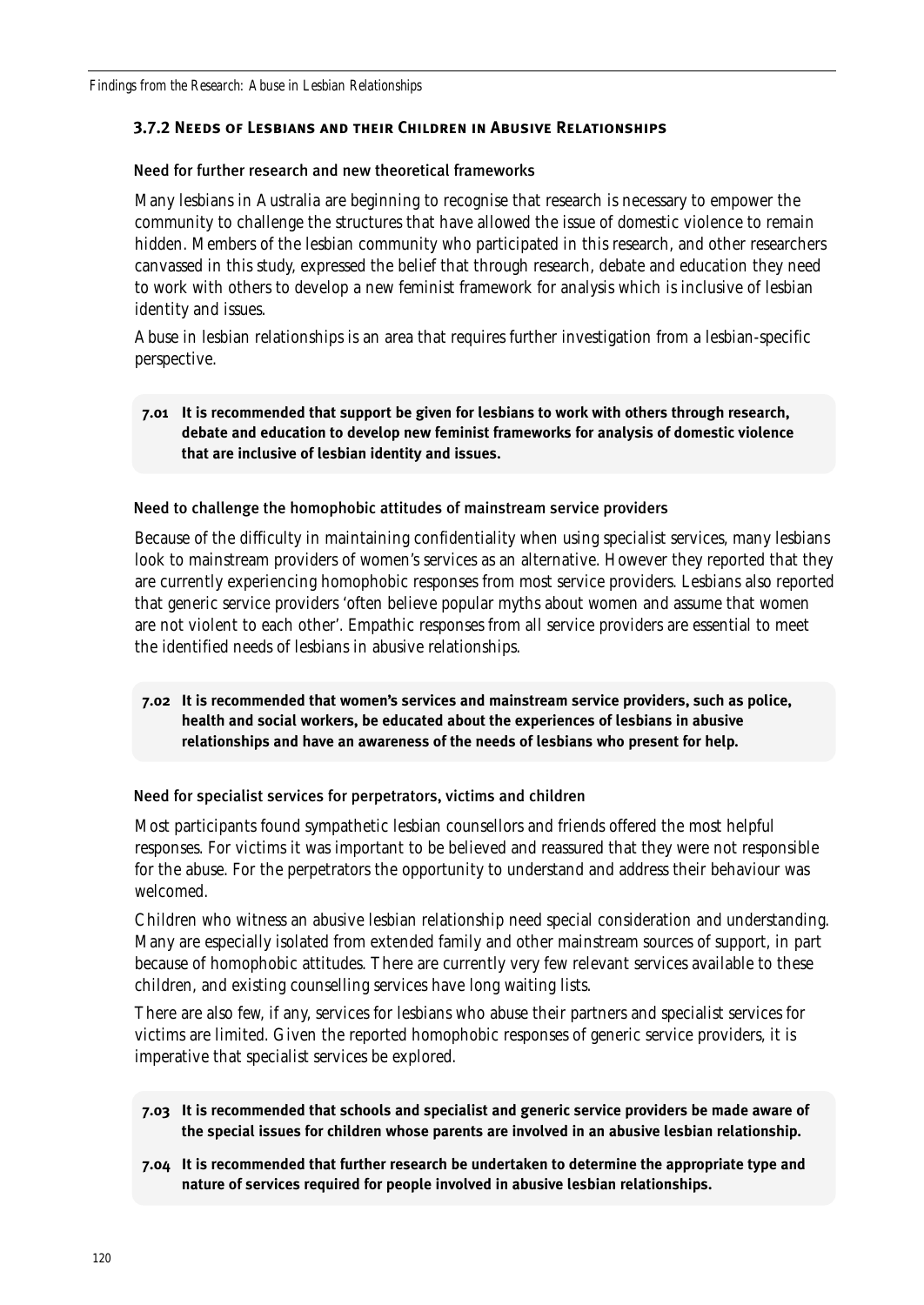- **7.05 It is recommended that specialist services be made available for both victims and perpetrators of abuse in lesbian relationships and for the children involved.**
- **7.06 It is recommended that specialist counselling services for lesbians in community health settings continue to be supported.**

#### Changes to domestic violence legislation

Domestic violence in lesbian relationships is currently not adequately addressed by legislation and it is difficult for lesbians to take out and enforce restraining orders. There is a need for this situation to be reviewed.

#### **7.07 It is recommended that domestic violence legislation and police policies and practices be reviewed to make it easier for lesbians to take out and enforce protection orders when they need protection from their partner.**

#### Changes to family law and processes within the Family Court

Issues of residence and contact after separation were particularly complex for the children of lesbian relationships. Children generally resided with the birth parent and needed help to cope with the loss of their other carer and to deal with issues of abuse. This was particularly problematic where the abuser was the birth parent and the primary care-giver was the non-abusive partner (there is anecdotal evidence that this is often the case). The Family Court of Australia and legal system do not generally recognise or address this problem.

**7.08 It is recommended that the Family Court of Australia, the Family Law Council and/or other relevant family law bodies consider the special issues and needs of lesbian parents experiencing violence in their relationships (including the non-biological parent), and the special residence and contact needs of the children who are, or have been, in their care.**

#### Access to appropriate alternative housing

Shelters and other protective services were perceived and experienced by participants as 'not being lesbian friendly'. One person revealed that she lived in a shelter for seven months and never felt comfortable enough to reveal her sexuality. There was a suggestion that prominent posters or literature acknowledging abusive lesbian relationships might be reassuring to women in this situation. There is also a need for alternative housing for lesbian victims and their children.

#### **7.09 It is recommended that staff in women's shelters review their policies and practices to ensure that they are inclusive of the needs of abused lesbians and their children.**

#### Raising the awareness of the lesbian community

It was commonly agreed that publicity about the issue of relationship abuse within the lesbian community needs to be strategically placed in order to raise awareness of the issue.

**7.10 It is recommended that culturally appropriate publicity be undertaken to raise the awareness of lesbian communities to the issue of abuse in lesbian relationships and that this publicity be placed in areas commonly frequented by lesbians.**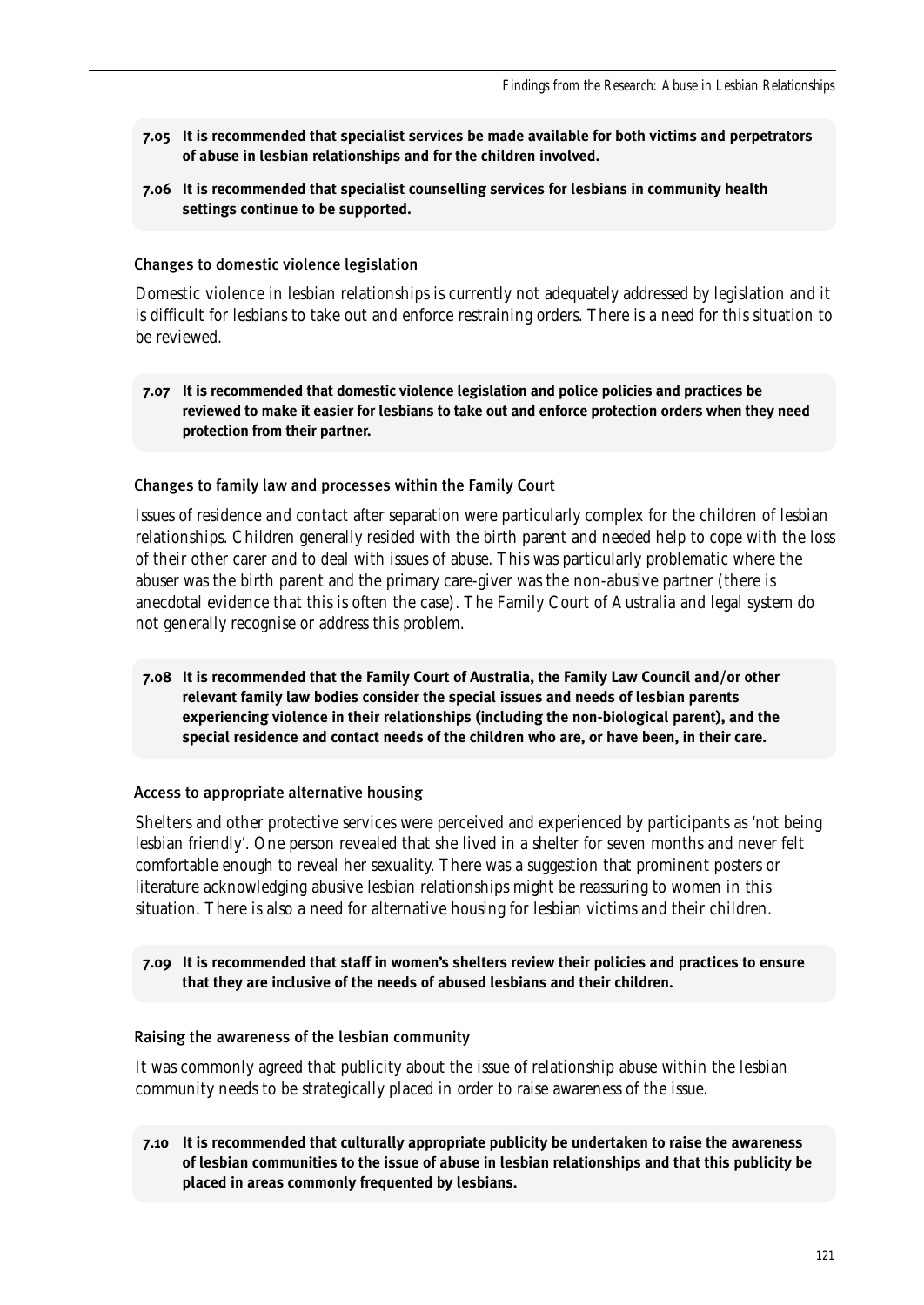### Education and support for public forums and debates

There was consensus between all lesbians who participated in the research that the need to educate the whole lesbian community (comprising many different sub-groups) about the issue of violence in lesbian relationships is of paramount importance. While the issue of lesbian abuse is hidden, or ignored, women's experiences are not validated and the violence is effectively condoned. Participants in the focus group agreed that open discussion and debate within the community is needed. As one participant noted: 'once the issue is acknowledged it can begin to be dealt with'.

One worker proposed that any public campaign about abuse should be accompanied by 'a campaign that promotes pride in being a lesbian' in order to lay the foundations for honest and open discussion.

- **7.11 It is recommended that to ensure that the issue of violence in lesbian relationships is effectively addressed:** 
	- **education, open discussion and debate occur within the lesbian community as a whole; and**
	- **support be provided for the organisation of conferences, forums and other avenues for discussion and debate to occur.**

Need for a whole community approach to the problem of abusive lesbian relationships – challenging oppressive social structures

Evidence from this research indicated that lesbians, whether they be perpetrators or victims of relationship abuse, were being disadvantaged and further oppressed by the structures that were supposedly in place to protect them. Because of homophobic community attitudes to their parents' sexuality, children were also subjected to additional pressures that effectively silenced them and compounded their difficulties.

**7.12 It is recommended that strategies to stop violence in lesbian partnerships should include:**

- **changing the social context to reduce the opportunities for abuse;**
- **confronting oppressions including homophobic responses to lesbians;**
- **developing culturally appropriate prevention and early intervention programs;**
- **improving the legal system for the abused individuals;**
- **developing a body of knowledge about women who abuse; and**
- **offering viable interventions to address the needs of the individuals concerned.**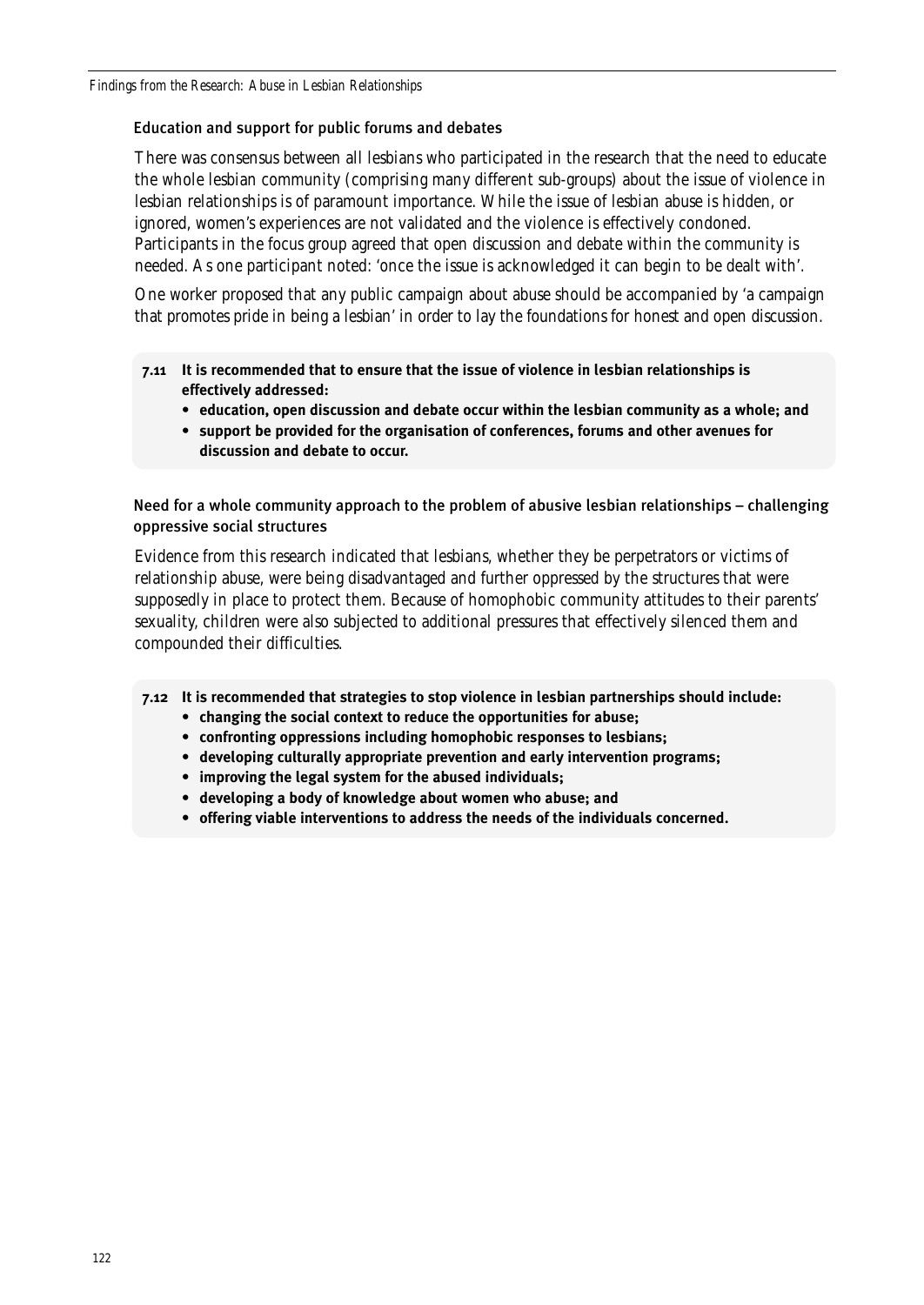## **3.8 Family Violence in Aboriginal Communities**

#### **3.8.1 Introduction: Literature Review**

#### Incidence of domestic violence in Aboriginal communities in Australia

Open discussion of domestic violence in Australian Indigenous communities is relatively new. Discussion of the issue in this report relies heavily on the views of Indigenous authors and on recent reports. One report has stated that in some Aboriginal communities, violence is so high that it is said to affect up to 90 per cent of families.<sup>217</sup> Another report indicated that Aboriginal men are four times more likely to die a violent death than non-Aboriginal men, and women are six and half times more likely to die a violent death than non-Aboriginal women.<sup>218</sup>

There is considerable evidence that Indigenous women are much more likely to be victims of domestic violence than non-Indigenous women and to sustain more serious injuries. Judy Atkinson in referring to the Royal Commission into Aboriginal Deaths in Custody reports that in some areas in Australia the rate of domestic violence involving Aboriginal women is 45 times higher than for non-Aboriginal women.219 Aboriginal women are more likely to be killed as a result of domestic violence – their rate of homicide victimisation is ten times the figure for all Australian women.<sup>220</sup> South Australian government statistics suggest that incidences of domestic violence are 'likely to be between 7 and 16 times higher than rates among non-Aboriginal people'.221 Domestic violence may not just involve the spouse but a larger group of relatives – 'brothers, cousins, fathers and other Aboriginal men in the vicinity'.<sup>222</sup> Bolger notes that Aboriginal women are more likely to be attacked with a weapon than non-Aboriginal women and in a large number of cases the women are not alone at the time of the assault.<sup>223</sup>

*In some communities [family violence] has reached a level that women expect to be bashed and, in fact, do not think that their 'bloke' loves them unless he belts them. Children are also being abused – something so foreign to Aboriginal culture that it reveals the extent to which communities are in total social crisis.*<sup>224</sup>

#### Barriers to reporting family violence

The literature consistently states there is considerable under-reporting of the rates of violence in Indigenous communities. There are complex reasons why women from Indigenous communities do not report domestic violence in Australia.<sup>225</sup> The role of police and other government employees in the history of intervention in Indigenous families, and the racist attitudes and behaviour of many police officers and welfare officers, is well documented and reflected strongly in the writings of Aboriginal women about violence.<sup>226</sup> There is considerable support for Hilary Astor's view that:

*The law has been an instrument in the oppression of Aboriginal people far more than it has been a resource for them.*<sup>227</sup>

<sup>&</sup>lt;sup>217</sup> Report of the Queensland Domestic Violence Taskforce (1988), p. 256.

<sup>218</sup> Keys Young (1995).

<sup>219</sup> Atkinson, J. (1996a) 'A Nation is Not Conquered', *Law Bulletin* 3(80): 4–9.

<sup>220</sup> Astor, H. (1996) 'Mediation Initiatives and the Needs of Aboriginal Women'. In D. Bagshaw (ed.) *Second International Mediation Conference:Mediation and Cultural Diversity*, Conference proceedings, University of South Australia, Adelaide.

<sup>221</sup> Quoted in Jarrett, S. (1997) *'We Have Left it in Their Hands': A Critical Assessment of Principles Underlying Legal and Policy Responses to Aboriginal Domestic Violence: a Location Study*, Doctoral thesis, University of Adelaide, p. 1 (Unpubl.).

<sup>222</sup> Lucashenko, M. (1990) 'Violence against Indigenous Women. Public and Private Dimensions'. In S. Cook and J. Bessant (eds) *Women's Encounters with Violence: Australian Experiences*, Sage Publications, California, p. 153.

<sup>223</sup> Bolger, A. (1991) *Aboriginal Women and Violence*, Australian National University, North Australia Research Unit, Darwin.

<sup>224</sup> Atkinson, (1990d), cited in Family Violence Professional Education Taskforce, 1991, p. 76.

<sup>225</sup> ibid.; Ralph, S. (1997) 'Practice Issues and Guidelines for Family and Child Counsellors Working with Aboriginal Families', Unpublished paper produced for the Family Court of Australia.

<sup>226</sup> Atkinson, J. (1990a) 'Violence against Aboriginal Women: Reconstitution of Community Law – the Way Forward', *Aboriginal Law Bulletin* 6(2): 46; Atkinson, J. (1990b) 'Violence in Aboriginal Australia: Colonisation and Gender', *Aboriginal and Islander Health Worker* Parts 1 and 2; Atkinson, J. (1990c) *Beyond Violence – Finding the Dream*, National Domestic Violence Education program, Office of the Status of Women, Canberra.

<sup>227</sup> Astor (1996), p. 13.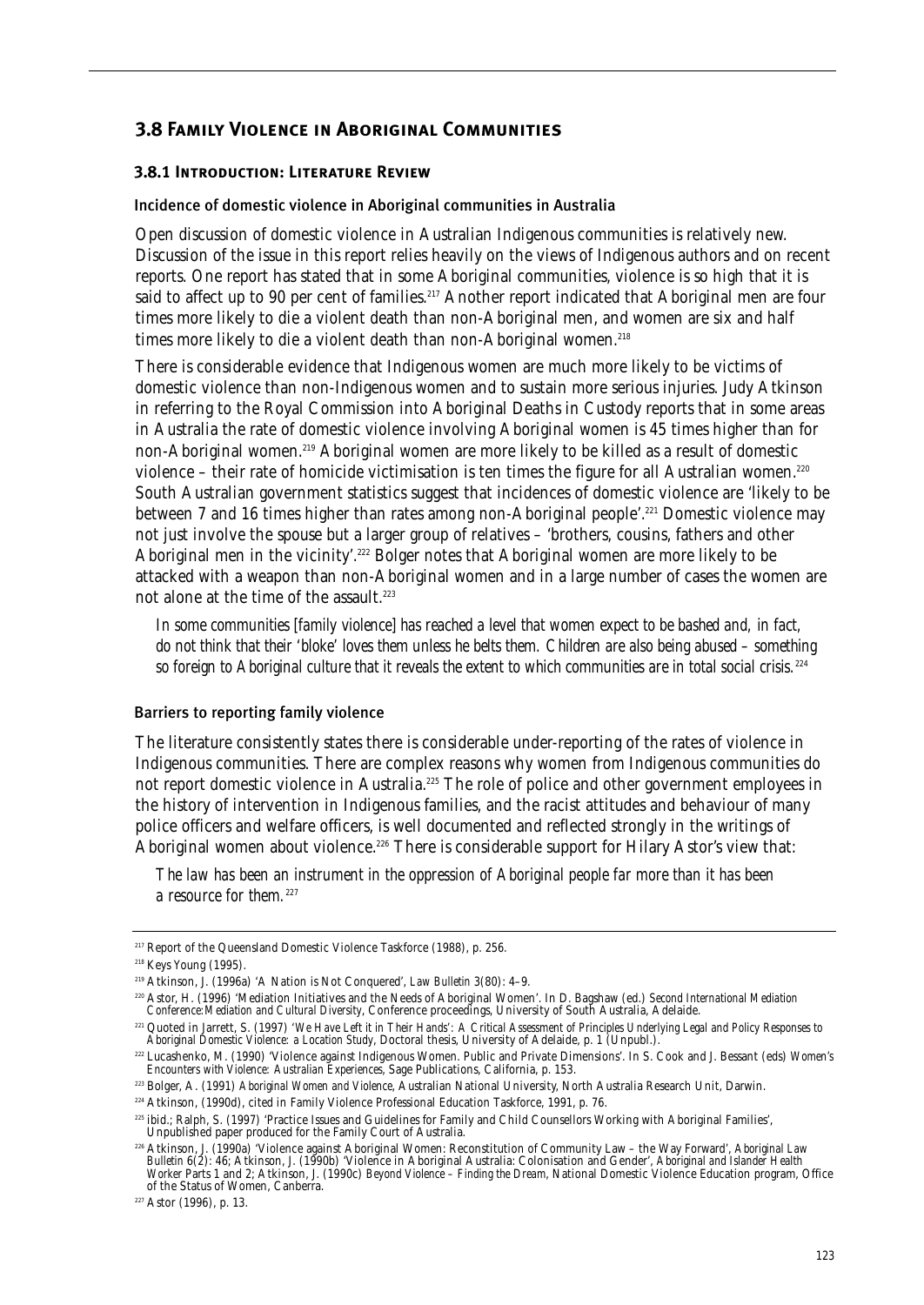There are suggestions that domestic violence legislation increases the intervention of a brutalising police force in Aboriginal lives and in fact has resulted in increasing incarceration of both Aboriginal men and women.<sup>228</sup> Carlie Atkinson notes that:

*Aboriginal women say that when their men go to jail, they emerge more violent, and their [the* women's] *voices are ignored. They are given no real option apart from the criminal justice response and because of this they are hesitant to use the legislation to its full intent.*<sup>229</sup>

A recent Australian Law Reform Commission report highlighted the general frustration many Aboriginal women experienced in relation to their experiences with police, courts and lawyers when trying to obtain protection from violence.<sup>230</sup> Problems included lack of cultural sensitivity and awareness of domestic violence issues, failure to provide appropriate and accurate advice, lack of access to Aboriginal and Torres Strait Islander legal services, and lack of appropriate services for remote communities. Aboriginal women were identified as least well served because of their extreme social and economic disadvantage and distrust of the system. In 1991 the Royal Commission into Aboriginal Deaths in Custody identified similar problems.<sup>231</sup>

Women from Indigenous communities may have feelings of shame, or concerns about racism, which are likely to affect their willingness to discuss issues of violence against them with people from outside their communities.<sup>232</sup> There may also be strong pressure from within the extended family or community to 'put up with' the violence so as not to shame the family or the community, or to deal with the problem with or without the support of family or friends. In Aboriginal communities the boundary between self and family is not as clearly defined as in Western society, which some authors suggest creates an important link between domestic violence and self-inflicted injury and suicide.<sup>233</sup>

#### Definitions of violence

Aborigines and Torres Strait Islanders do not believe that the term 'domestic' violence adequately describes what is happening within their families and communities and have indicated they prefer to use the term 'family violence'<sup>234</sup> to bring into focus 'the trauma of the inter-connecting and transgenerational experiences of individuals within families, to show the continuity between how we have been acted upon, and how, in turn, we may then act upon ourselves and others'.<sup>235</sup> Family violence as defined in the Aboriginal and Torres Strait Islander Commission report, *Tjunparni: Family Violence in Indigenous Australia*, the behaviours and experiences of:

*beating of a wife or other family members, homicide, suicide and other self-inflicted injury, rape, child abuse and child sexual abuse.… When we talk of family violence we need to remember that we are not talking about serious physical injury alone but also verbal harassment, psychological and emotional abuse, and economic deprivation, which although as devastating are even more difficult to quantify* than physical abuse.<sup>236</sup>

<sup>228</sup> Atkinson, J. (1995) 'Aboriginal People, Domestic Violence and the Law: Indigenous Alternative Justice Strategies, Future Directions', *Queensland Domestic Violence Conference*, Proceedings, p. 233.

<sup>229</sup> Atkinson, C. (1998) *Submission in Response to the Model Domestic Violence Laws Discussion Paper*, Domestic Violence Legislation Working Group, Attorney-General's Department, Canberra.

<sup>230</sup> Australian Law Reform Commission (1994) *Equality before the law: Women's access to the legal system*, Interim report no. 67, AGPS, Canberra, pp. 31–2.

<sup>231</sup> Royal Commission into Aboriginal Deaths in Custody (1991) *National Report*, vol. 2, AGPS, Canberra.

<sup>232</sup> ibid.; Bagshaw, D. (1996) 'Whose Idea of Fairness? Examining the Impact of Culture on the Mediation Process'. In D. Bagshaw (ed.) *Mediation and Cultural Diversity*, Conference proceedings of the Second International Mediation Conference, University of South Australia, Adelaide.

<sup>233</sup> Atkinson, C. (1998).

<sup>&</sup>lt;sup>234</sup> ibid.

<sup>235</sup> Atkinson, J. (1995), p. 233.

<sup>236</sup> Mow, K.E. (1992) *Tjunparni: Family Violence in Indigenous Australia*, report and literature review for the Aboriginal and Torres Strait Islander Commission, Canberra.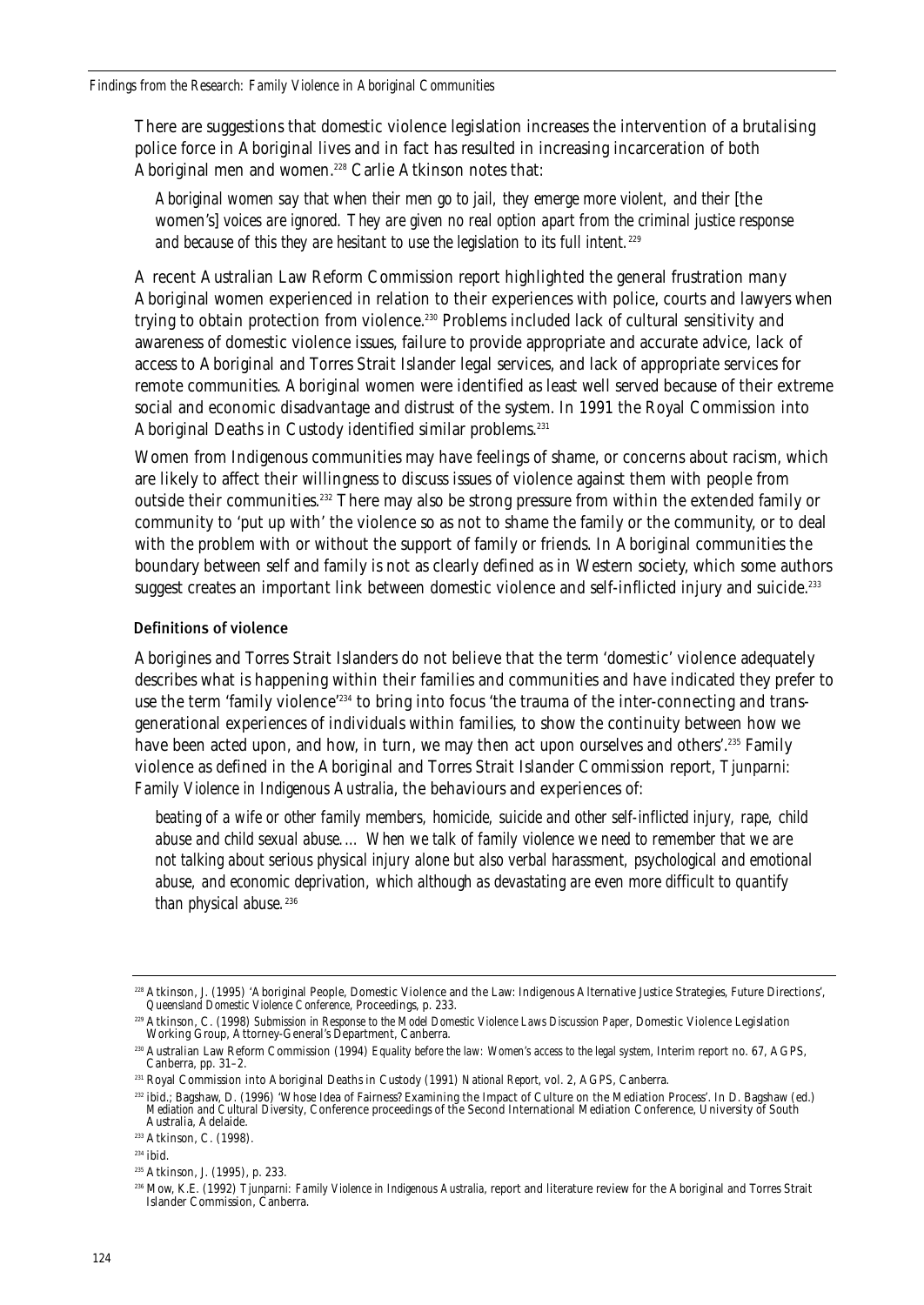Judy Atkinson expands on this definition by including social, cultural and spiritual forms of violence.<sup>237</sup> She quotes a Tasmanian Aboriginal survivor of family violence.

*People get hurt physically – you can see the bruises and black eyes. A person gets hurt emotionally – you can see the tears and the distressed face – but when you've been hurt spiritually like that – it's a real deep hurt and nobody, unless you're a victim yourself, could ever understand because you've been hurt by someone that you hold in trust.*<sup>238</sup>

Carlie Atkinson reports that many Aboriginal women who are married to non-Aboriginal partners experience continual 'put downs' about their cultural identity and beliefs, especially in regard to the differences in child rearing practices.<sup>239</sup> They also experience a negation of a cultural and spiritual sense of self which is different to that of an Anglo-Australian.

### Importance of history and context

Aboriginal writers strongly believe that violence in Indigenous communities should be examined against a history of social, emotional, physical, economic, psychological, cultural and spiritual violence against Indigenous people.240 Prior to colonisation Aboriginal women had considerable power and status that has been described as egalitarian in comparison to the patriarchal structures of the colonisers.241 This has changed considerably since colonisation. There has been increased effort by Aboriginal people to rectify the violence and dispossession perpetrated by colonisation and racism which continues to be an Australian legacy.<sup>242</sup> This legacy has contributed to increasing levels of what some call criminal behaviour, mental illness, suicide attempts, physical, emotional, mental and spiritual distress.<sup>243</sup> Aboriginal authors have also noted that while women in Australia were generally pursuing the issue of domestic violence there was little consultation with, or inclusion of, Aboriginal women in this process.

*In discussions about violence towards women there has been little consideration that the violence, labelled domestic, has alternative dimensions for Aboriginal women, and more particularly, the solutions provided by the narrow feminist response to issues of violence towards women, have been experienced by many Aboriginal women as another form and experience of violence.*<sup>244</sup>

One Aboriginal author, Melissa Lucashenko, believes that violence within Aboriginal communities is often seen by Aboriginal people as having its roots in the 'genocidal dispossession of Aboriginal people from lands and political power'.<sup>245</sup> She explains that when Aboriginal men are committing suicide and self-mutilating in response to oppression it is hard for Aboriginal women to portray such men as all-powerful individuals. She also notes that some 'traditionally oriented' Aboriginal women consider family violence to be traditional behaviour under certain circumstances. However she points out that many of the violent sanctions contained in customary law were structured, controlled, and conducted publicly as a means of community justice – in the main restricted to 'shaming, ostracism, banishment, sorcery, and physical attacks, such as ritual spearing'.<sup>246</sup> When

<sup>237</sup> Atkinson, J. (1990a); Atkinson, J. (1996b) 'We Al-Li – Past Present Future: The Changing Cultural Face of Indigenous Healing<br>Process', Mapping Regional Cultures Conference, Central Queensland University, Rockhampton.

<sup>238</sup> Atkinson, J. (1990c), p. 7.

<sup>239</sup> Atkinson, C. (1998).

<sup>240</sup> ibid.

<sup>241</sup> Bell, D. (1993), *Daughters of the Dreaming*, McPhee Gribble: Melbourne.

<sup>242</sup> Atkinson, J. (1990c).

<sup>243</sup> Atkinson, C. (1998).

<sup>244</sup> Atkinson, J. quoted in Atkinson, C. (1998).

<sup>245</sup> Lucashenko (1997), p. 149.

<sup>246</sup> ibid., p. 152.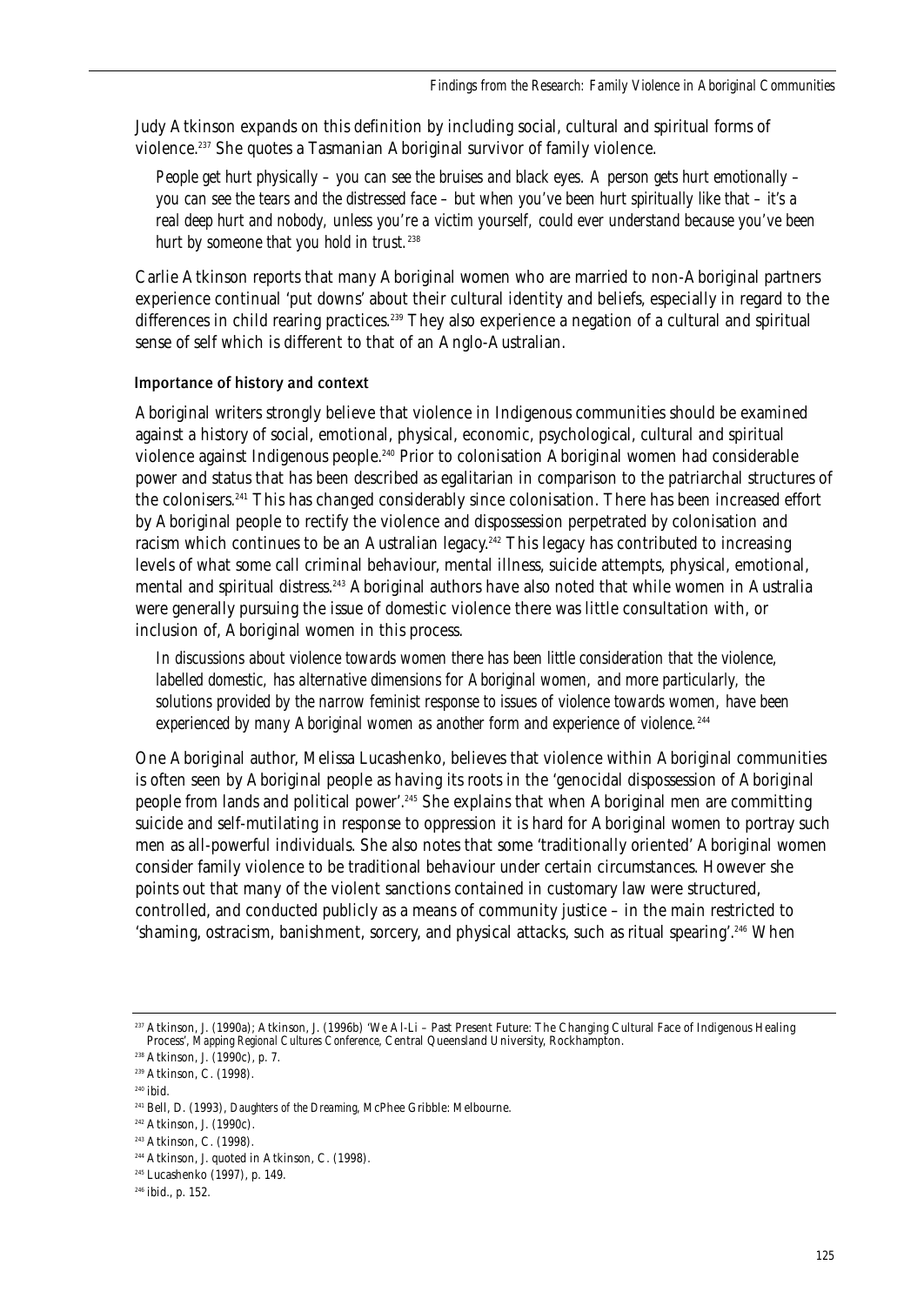asked about violence by Aboriginal women towards Aboriginal men, NYP Women's Council representatives have commented that it does occur but it is usually in public and has a different impact to the violence by men towards women.<sup>247</sup>

Payne suggests that some Aboriginal women are subjected to three types of law – 'white man's law, traditional law, and bull-shit traditional law', the latter being 'a distortion of traditional law used as a justification for assault and rape of women'.<sup>248</sup>

Judy Atkinson's work (1990 to 1997) on transgenerational trauma provides an important perspective on domestic violence within colonised and traumatised populations. She highlights critical factors that have not been addressed or acknowledged, specifically the use of the legal system to criminalise actions that are essentially based in transgenerational, traumatic experiences and behaviours.<sup>249</sup>

Furthermore, while the claim of mainstream theorists on domestic violence is that domestic violence and alcohol and drug misuse are unrelated, research in Aboriginal situations indicates a direct correlation between the two, with between 70 and 90 per cent of all assaults being committed while under the influence of alcohol or drugs. Some Aboriginal people believe that these are not two separate issues and should not be treated as such.<sup>250</sup>

#### Aboriginal perspectives and approaches to family violence

Aboriginal people are currently exploring new approaches to family violence based on customary law practices and principles of restorative justice, with a philosophical base of reconciliation. It is hoped that new approaches will return to Indigenous Australians the right to define what is, and is not, violence within their families and communities and to determine appropriate sentencing options for destructive behaviour in a way that promotes healing of the community.251 Proposals have suggested that more culturally appropriate processes, such as the circle courts in the Canadian system, be made available to Aboriginal communities.<sup>252</sup>

When considering the perpetrators of family violence, Carlie Atkinson highlights a key issue for Indigenous people:

*While it is important to acknowledge that a domestic assault is an offence against a victim, the question that needs to be asked in relation to Aboriginal offenders is, how can we also recognise that their behaviours have largely been determined by the violence of the State in Aboriginal lives, while at the same time holding the offender accountable and providing programs whereby the offender is enabled to change their behaviour.*<sup>253</sup>

She notes that part of government responsibility is to provide resources for workshops so elders are enabled to heal their own pain by providing information about the trans-generational transmission of trauma and trauma behaviours, and healing from trauma. 'Beginning at this level would allow levels of responsibility to return to the community for healing and changing destructive behaviours.'254 She also suggests that governments must accept responsibility for the proper resourcing of Indigenous organisations to develop and present culturally relevant educational programs and to provide culturally appropriate services to men and women (separately and together) to assist the healing process.

 $252$  ibid.

<sup>&</sup>lt;sup>247</sup> Meeting between Representatives of the the Ngaanyatjarra Pitjantjatjara Women's Council Domestic Violence Project and the Family Law Council, Alice Springs, May 1998.

<sup>248</sup> Payne, S. (1990) 'Aboriginal women and the criminal justice system', *Aboriginal Law Bulletin* 46: 9–12. In Lucashenko, p. 152.

<sup>249</sup> Atkinson, J. (1995).

<sup>250</sup> Atkinson, C. (1998).

<sup>251</sup> Bennett, B. (1997) 'Domestic Violence', *Aboriginal and Islander Health Worker Journal* 21(4): 11–14; Atkinson, J. (1995).

<sup>253</sup> Atkinson, C. (1998).

 $254$  ibid.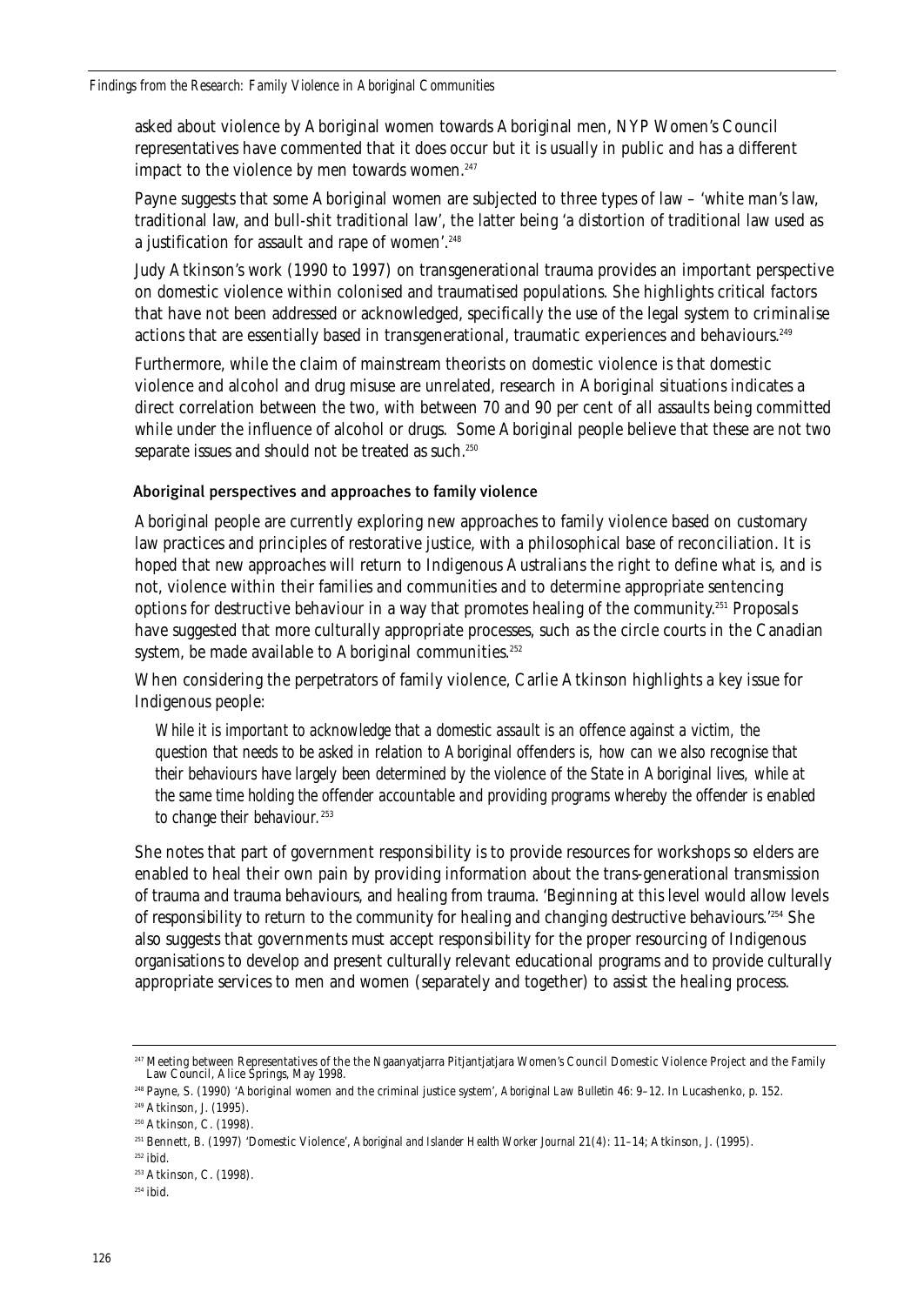#### Finding a response to Aboriginal family violence

Many Aboriginal writers identify ownership and control of the issue of domestic violence as an imperative for Indigenous people in Australia at this point in time, and favour restorative approaches to justice. It is clear that approaches to family violence in Indigenous communities in Australia need culturally sensitive strategies that are directly linked to enhancing support from informal community networks and resources, and that take into account the collectivist orientation of the culture. Heise notes:

*Rightly or wrongly, feminist anti-violence groups are widely perceived in many cultures as anti-male and anti-family … especially in cultures where family and community are valued and recognized far above individual rights.*<sup>255</sup>

Lucashenko cautions, however, that the 'politics of victimhood', which is the dominant focus in Aboriginal literature about domestic violence, overlook the 'hierarchies of oppression' in Aboriginal society, which clearly privilege Aboriginal males and mask the sexist oppression of Aboriginal women, and the adult oppression of Aboriginal children.<sup>256</sup>

Non-Aboriginal researcher, Stephanie Jarrett, identifies the need for an integrated response that recognises both Aboriginal cultural rights and victim's rights and suggests that:

*viable, optimal Aboriginal domestic violence intervention programs require a back-drop of government Aboriginal policy-making that encourages more Aboriginal integration with, rather than more differentiation and distance from, the white population.*<sup>257</sup>

### **3.8.2 Research Findings**

#### Methodology

As a research team we placed considerable emphasis when conducting research on methods which were respectful and empowering and did not reproduce or reinforce prejudice and disadvantage. On the basis of our review of literature in the area of family violence in Indigenous communities, and in speaking with key stakeholders, a dominant theme was that there had already been enough primary research conducted in this area and that what was needed was for the recommendations from past research to be put into action. Our research methodology therefore did not involve conducting further primary research but rather working with stakeholders to identify from their perspectives how progress can be achieved in this area. This required a framework of analysis which recognised the impact of colonisation and dispossession and how, within such a perspective, changes can be achieved which are culturally appropriate, respectful and community building.

To ascertain the needs of victims, perpetrators and children involved in domestic violence in Aboriginal communities in South Australia, we interviewed a number of service providers, including representatives from:

- Nunga Mimini's Women's Shelter;
- Department of Environment, Heritage and Aboriginal Affairs;
- Nungawarrin Yunti of SA Inc.;
- Aboriginal Family Support Services;

<sup>256</sup> Lucashenko (1997), pp. 157–8.

<sup>255</sup> Heise, L. (1996) 'Violence against Women. Global Organising for Change'. In J. Edleson & Z. Eisikozits (eds) *Future Interventions with Battered Women and Their Families*, Sage Publications, California, pp. 23–24; Bagshaw (1996).

<sup>257</sup> Jarrett (1997), p. 310.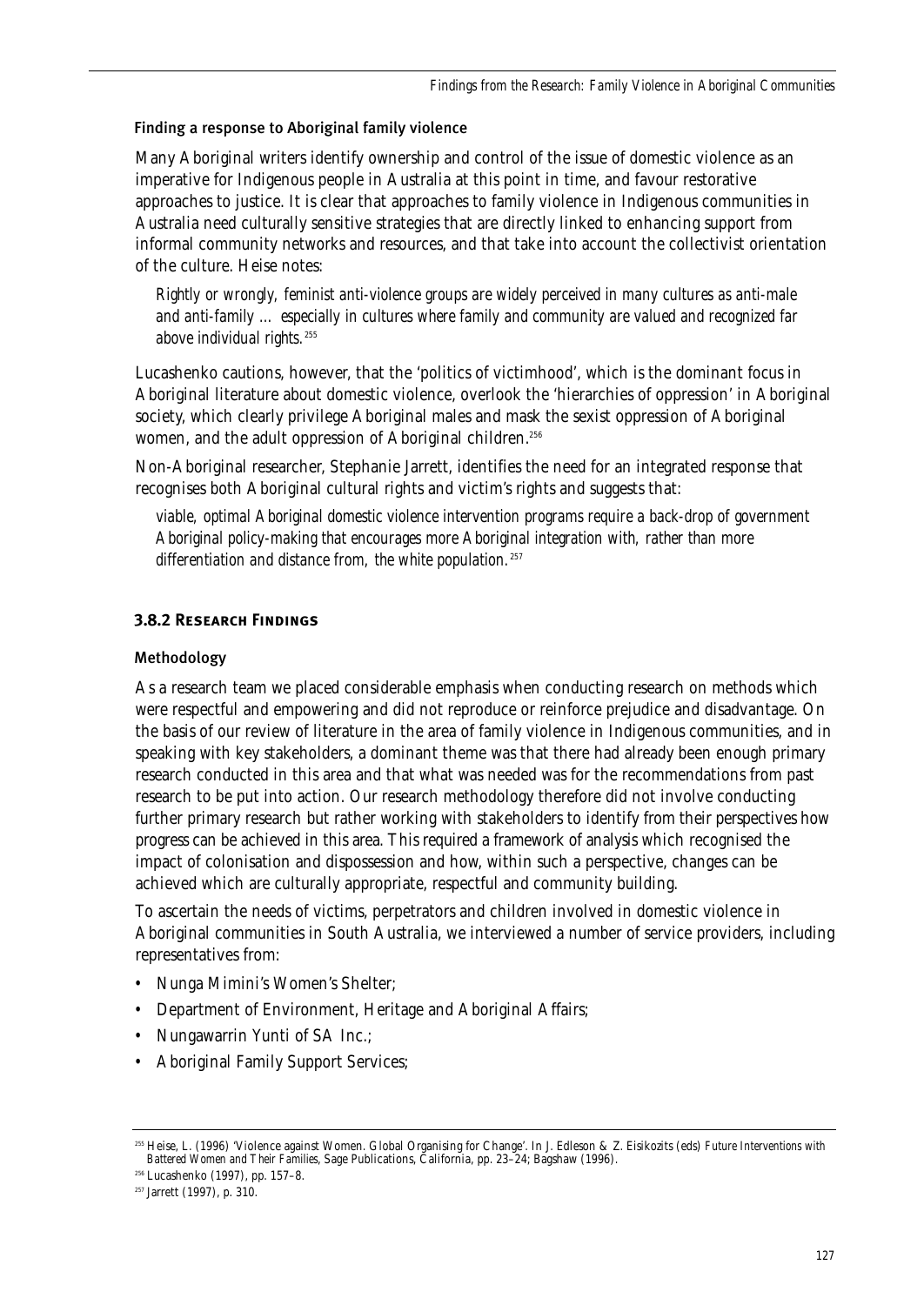- Aboriginal Research Institute, University of South Australia;
- Aboriginal Education Employment and Development Branch;
- Legal Department, Pitjantjatjara Council Inc.;
- Ngaanyatjarra Pitjantjatjara Yankunytjatjara Women's Council; and
- Central Australian Women's Legal Service Inc.

We are very grateful to those who were able to attend a focus group to discuss the needs of Aboriginal people who experience domestic violence. Aboriginal service providers work extremely hard and their time is valuable. Some service providers who were unable to attend, but offered insights into the problem during telephone interviews.

As one service provider observed, 'I don't have the time to educate governments about Aboriginal issues, I'm too busy working with the community'. This comment reflects a general wariness amongst Aboriginal service providers about the potential for reports to governments to make any difference.

Drawing on their experience as providers, we asked the focus group participants and workers interviewed by telephone about the type and prevalence of family violence in Aboriginal communities, how cultural attitudes and social practices affect abusive behaviour and the experiences and needs of the people involved.

#### Family violence in Aboriginal communities in South Australia – the perspective of service providers

#### *Historical, social and economic context*

Service providers agreed with the literature that suggests that the experience of family violence for people in Aboriginal communities is complicated by a range of historical, cultural, social and economic factors. Aboriginal people deal with the loss of cultural traditions and social structures within their own communities and experience systemic discrimination from a colonising culture. The capacity for Aboriginal people to access services is hampered by a combination of factors, including acute need for assistance in a range of areas, and a low level of resources which are inadequate to deal with the complex social and economic problems confronting these communities.

There is an uneasy link between a genuine need for more government funding for programs and services that service providers believe could make a difference to the community, and past experiences with government procedures. One of the providers we spoke with noted:

*It has only been 30 years since Aboriginal people have been legally recognised as independent agents and there are still some people around who lived under the Superintendent Act.... When I was eight, I still came under that animal act. There are people who have been through the transition of not being able to drink and then being able to drink, and they drank greedily – we are still coming through that. At a time when government is trying to cut back funding, it is most needed.*

Many of the workers emphasised the importance of understanding the current needs of Aboriginal communities in this period of transition in the context of the deep impact that issues such as the 'Stolen Generation' and the Royal Commission into Aboriginal Deaths in Custody have had on these communities. One worker observed that the current generation finds it extremely difficult to comprehend the experiences of older generations, and that there is a great deal of anger about the treatment of Aboriginal people in the past and the present. The needs of Aboriginal communities cannot be adequately addressed unless these sorts of issues are recognised and adequate resources are provided for finding 'new' ways of dealing with problems such as family violence. In short, the experience of family violence in Aboriginal communities must be understood in a complex political and historical background which has placed a severe strain on the social support structures within extended families and communities.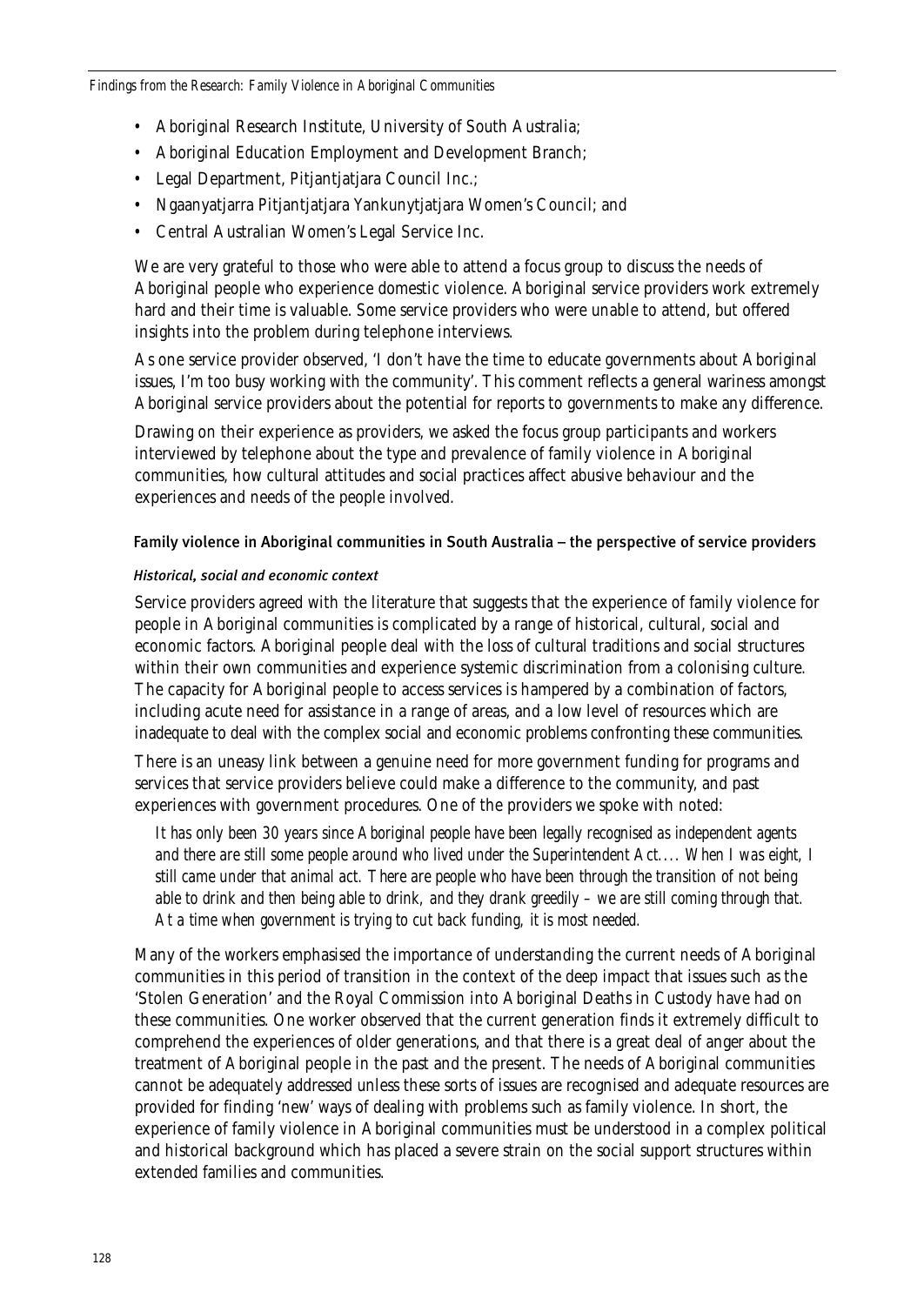### *Family violence in Aboriginal communities – the issue of terminology*

Aboriginals tend to use the term 'family violence' to define the experience of violence within their communities. Many reasons were given for preferring the word 'family' to 'domestic':

- It acknowledges that perpetrators and victims of violence can come from extended family networks – abuse does not necessarily occur within a 'domestic' environment.
- It recognises the vast range of abuses that individuals experience within extended families, including physical, sexual, emotional, spiritual, social and economic. For instance, one worker described the experiences of some elders in the community who face bullying and intimidation from young people wanting access to money on the day that pension payments are made.
- It conveys the intergenerational nature of violence within the Aboriginal community. Many of the perpetrators of violence have experienced family violence as children.
- It reminds community members that the effects of violence are not just physical and can leave other long-term scars on individuals and families.

However, one participant in the focus group pointed out that the concept of 'family violence' alienates many men in the Aboriginal community. While these men may be prepared to acknowledge their violence against their partner, they see their abusive behaviour as qualitatively distinct from the other forms of abuse that come under the rubric of 'family violence', such as child abuse and incest. These men believe that their behaviour, while wrong, is very different to that of the perpetrators of crimes they believe 'are more calculating and sneaky'. Another participant noted that the term family violence also had the effect of making the problem seem like a community problem, not a problem for individual men.

*Some men won't recognise their behaviour as a problem – they won't take responsibility and see it as everyone's problem as well.*

It was suggested that the failure take responsibility for violent behaviour also reflects the 'matrix which characterises the domestic violence process – either the man is sent to gaol or the woman is removed. Either way, the family is split up'. The potential for further erosion of the social structures of everyday life is of great concern to the Aboriginal community.

### Experiences of Aboriginal men who are perpetrators of family violence

All service providers interviewed emphasised the link between family violence and other cultural issues in the Aboriginal community. Apart from the problem of terminology, service providers agreed that it is difficult to tell whether male perpetrators recognise that their abusive behaviour is a problem and is wrong. Often their perceptions of violent behaviour are distorted by other experiences, such as:

### **• Men's experiences as victims of violence**

Some men experience violence in other areas of their lives and this may compound tensions in their relationships with family/friends or involvement with the police. Further, many Aboriginal men who are perpetrators have been involved in family violence as children.

### **• Drug/alcohol abuse**

Substance abuse is a significant issue for the Aboriginal community and is seen to be a common trigger for other abusive situations.

**• Loss of identity and poor self esteem**

Aboriginal men often experience an acute loss of identity and lack culturally relevant models of masculine identity. One participant in the focus group described the men as 'caught between the anthropological model of Aboriginal manhood and the Western cultural models of the new age man'. Aboriginal men cannot live up to either model and the subsequent erosion of self-esteem is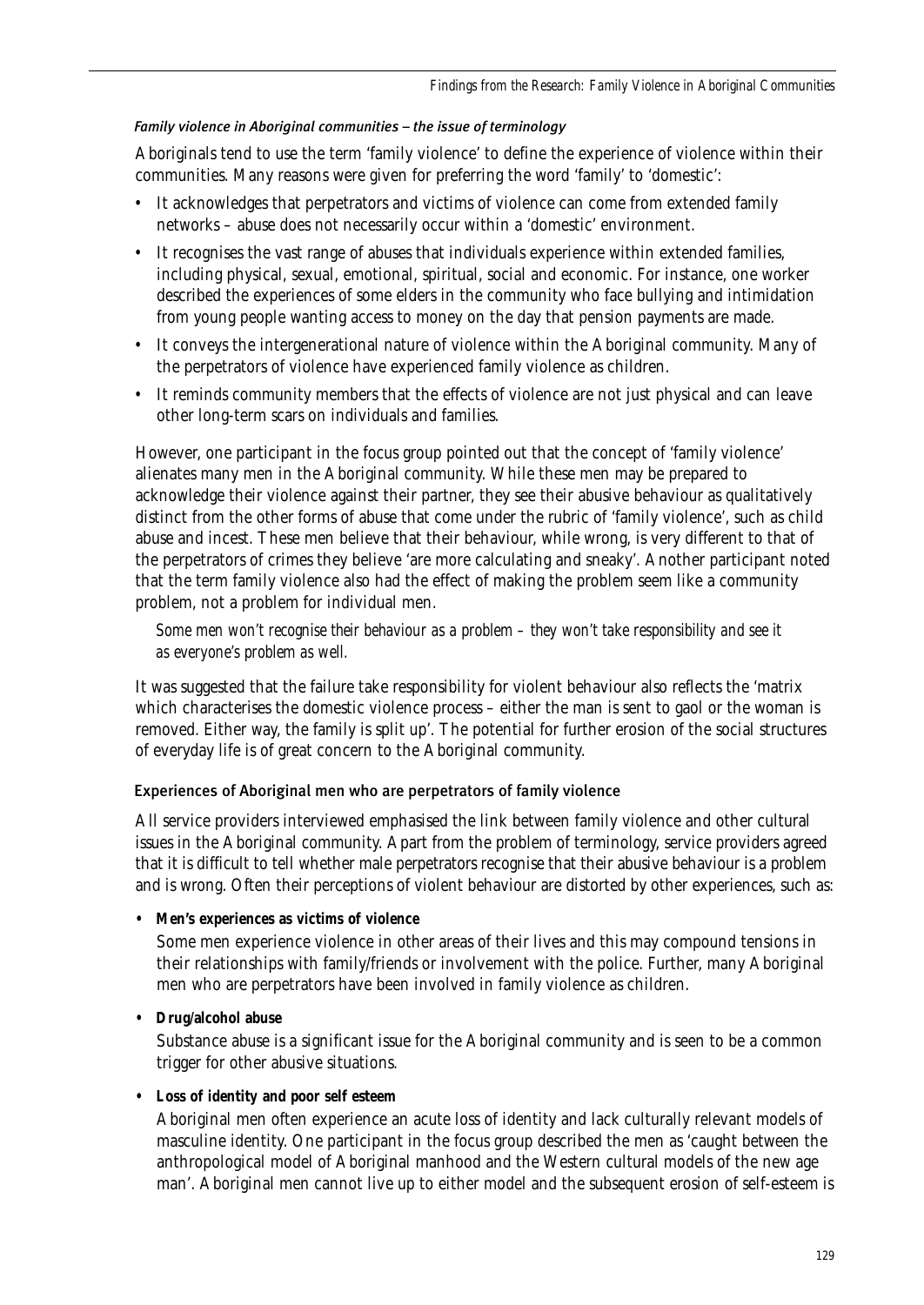compounded by other factors such as shifts in traditional gender roles, economic dependency on the State or female partners, and poor communication skills. In general, as another service provider noted, Aboriginal men's attempts to integrate with the dominant culture have had a negative impact on them.

### **• Lack of appropriate role models**

The erosion of identity has serious repercussions for the models of masculinity available to younger men. This is compounded by the loss of other important resources, such as Aboriginal cultural studies in schools. As one service provider explained:

*Boys have said to me, 'Hey, I'm black, that's why I do that' and I say, 'Blacks have never gone around being violent to our women – my mother never got violence in her life and she was a traditional Aboriginal woman'.*

## Experiences of Aboriginal women who are victims of family violence

Many women in Aboriginal communities do not recognise family violence as a problem because it has always been a part of their life – they don't believe they have a choice about whether or not to put up with it. Rather they may take a 'that's reality – that's what happens' position. One service provider illustrated with the following example:

*One of the worst cases this year was a woman who said that she 'weighed the good against the bad'. Trouble was that the bad was getting bashed with a baseball bat, but because that only happened once a month, she was prepared to stay for the three weeks that was good. But the bad, if it kept going, was going to get to a point where it was going to kill her.*

Women in Aboriginal communities often tolerate a great deal of violence before they take action such as getting counselling or escaping to the safety of a shelter. They may also try to change the behaviour of their partners, especially if they believe that the aberrant behaviour was triggered by alcohol, drug use or other causes of stress, such as loss of cultural identity, social and economic discrimination. In other words, they believe that abusive behaviour is not simply an isolated problem for the individual perpetrator, and may recognise abusive behaviour in the context of broader problems.

The complexity of the experience of family violence is discussed in detail in Maryanne Sam's *Through Black Eyes: A Handbook of Family Violence in Aboriginal and Torres Strait Islander Communities*. <sup>258</sup> This survey of the experiences of violence within Aboriginal communities suggests that both the severity of the problem and the resilience of women experiencing family violence reflect a deep alienation from mainstream society. Aboriginal women understand the stresses that Aboriginal men endure in contemporary society. In these circumstances, it can be very difficult for Aboriginal women to decide to leave an abusive relationship.

## Experiences of children from Aboriginal communities

As noted elsewhere with other sectors of the South Australian community, services for children from Aboriginal communities who experience family violence are limited and inadequate. Counselling services provided by Child and Adolescent Mental Health Services are difficult to access because of long waiting lists, and are culturally inappropriate. Some service providers identified the counselling services available at Enfield Child and Family Health Services as culturally appropriate and beneficial to children because the emphasis is placed on restoring a sense of security and providing information about what had happened.

<sup>258</sup> Sam, M. (1991) *Through Black Eyes: A Handbook of Family Violence in Aboriginal and Torres Strait Islander Communities*, Secretariat of National Aboriginal and Islander Child Care, Maryborough.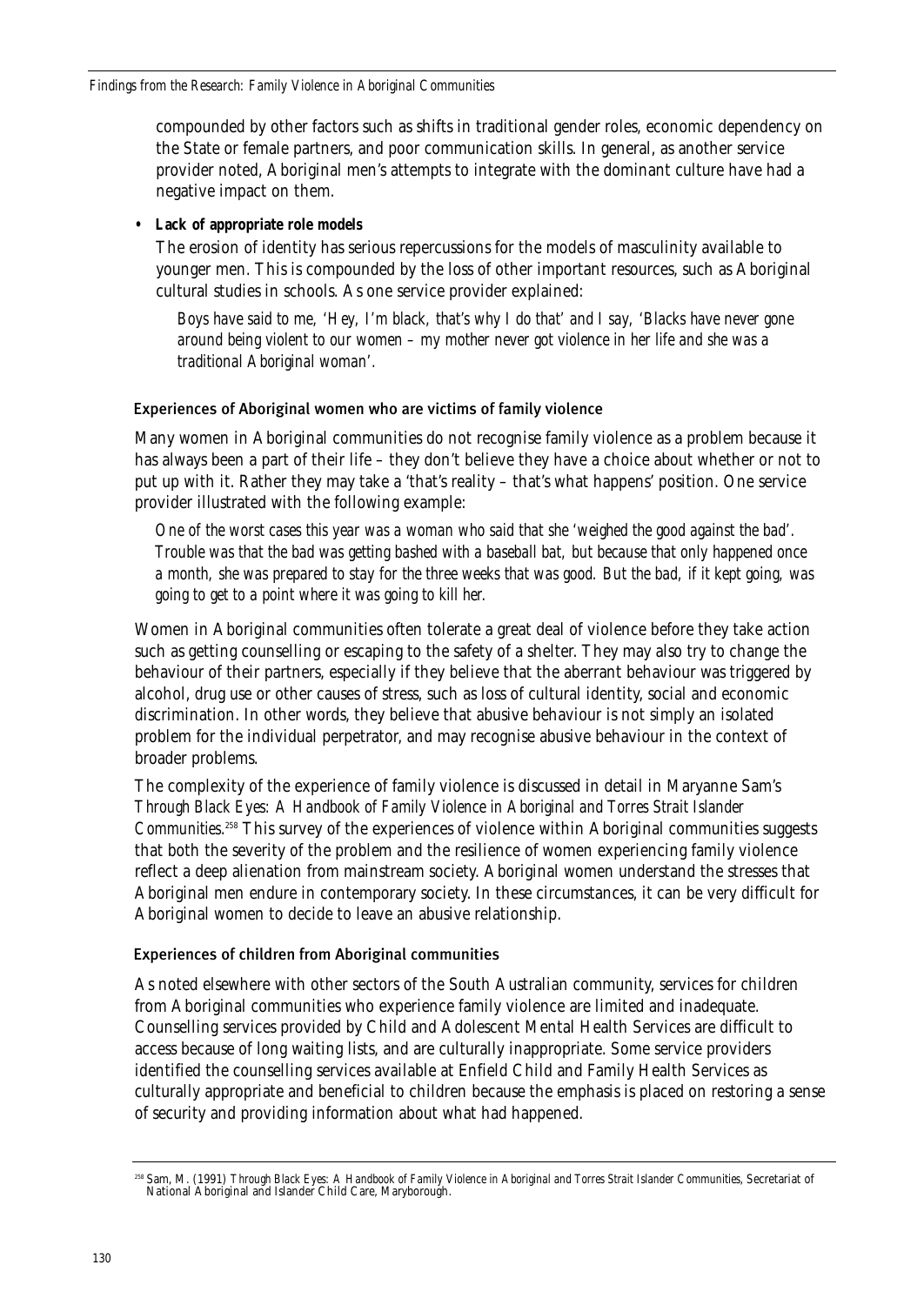Generally, children in Aboriginal families do not experience violence directly but often witness the abuse of women by male relatives and suffer emotional effects from this experience. One service provider observed:

*It does affect them, emotionally – little boys particularly – depending on the level of violence at home, the little boys will treat mum the same way. We had one little four-year old who was talking to mum the same way as her partner – you could imagine from the things that she told us, that the little boy was doing the same thing. Away from the dad, the little boy was taking on the same role – put down stuff. Little girls are very quiet, withdrawn and really scared.*

The emotional effects of family violence can emerge in other sorts of behaviour as well. One worker provided an example:

*One eight-year old boy went berserk in a classroom. He did damage to the classroom and then to the cars outside and when asked why he was so destructive he said that when his Dad hit his Mum he says that he's going to get into trouble for this, so he might as well do a good job. He was doing the same thing.*

This story reinforces the value of understanding domestic violence in terms of family violence and recognising the way violent and abusive behaviour can have a carry-on effect for other members of the family and others in the broader community. Similarly, one service provider noted that women who are the victims of abuse will sometimes 'take it out on the kids'.

Participants at the focus group emphasised how the experience of family violence can cultivate in Aboriginal children an expectation of violence and abuse throughout life.

### Aboriginal community responses to family violence

The experience of family violence is further complicated by attitudes to family violence in the Aboriginal communities. Victims of family violence receive little assistance from the rest of the community for a number of reasons:

- the violence often occurs behind closed doors;
- even if members of the community are aware of the situation, they do not feel that they can get involved because 'it is not their business';
- family violence brings shame to the family, and members of the community may be reluctant to exacerbate or compound this;
- often people who intervene to break up a fight within a family will later be treated as if it was their fault.

#### Issues for Aboriginal people in rural and remote communities

There are a number of Aboriginal communities near major rural centres in South Australia, such as Port Augusta. While women from these communities have access to a limited range of generic services it needs to be emphasised that the provision of culturally appropriate services in these areas is also crucial (see Section 3.4, the rural section of this report). Findings from a recent research project in one rural centre highlights the difficulty associated with the provision of generic services to individuals from a culturally disadvantaged community.<sup>259</sup> The problem of delivery of and access to appropriate services is intensified for Aboriginal communities in remote regions of the State – there is a need for the expansion of services for women experiencing family violence in rural and remote areas.

<sup>&</sup>lt;sup>259</sup> Jarrett (1997).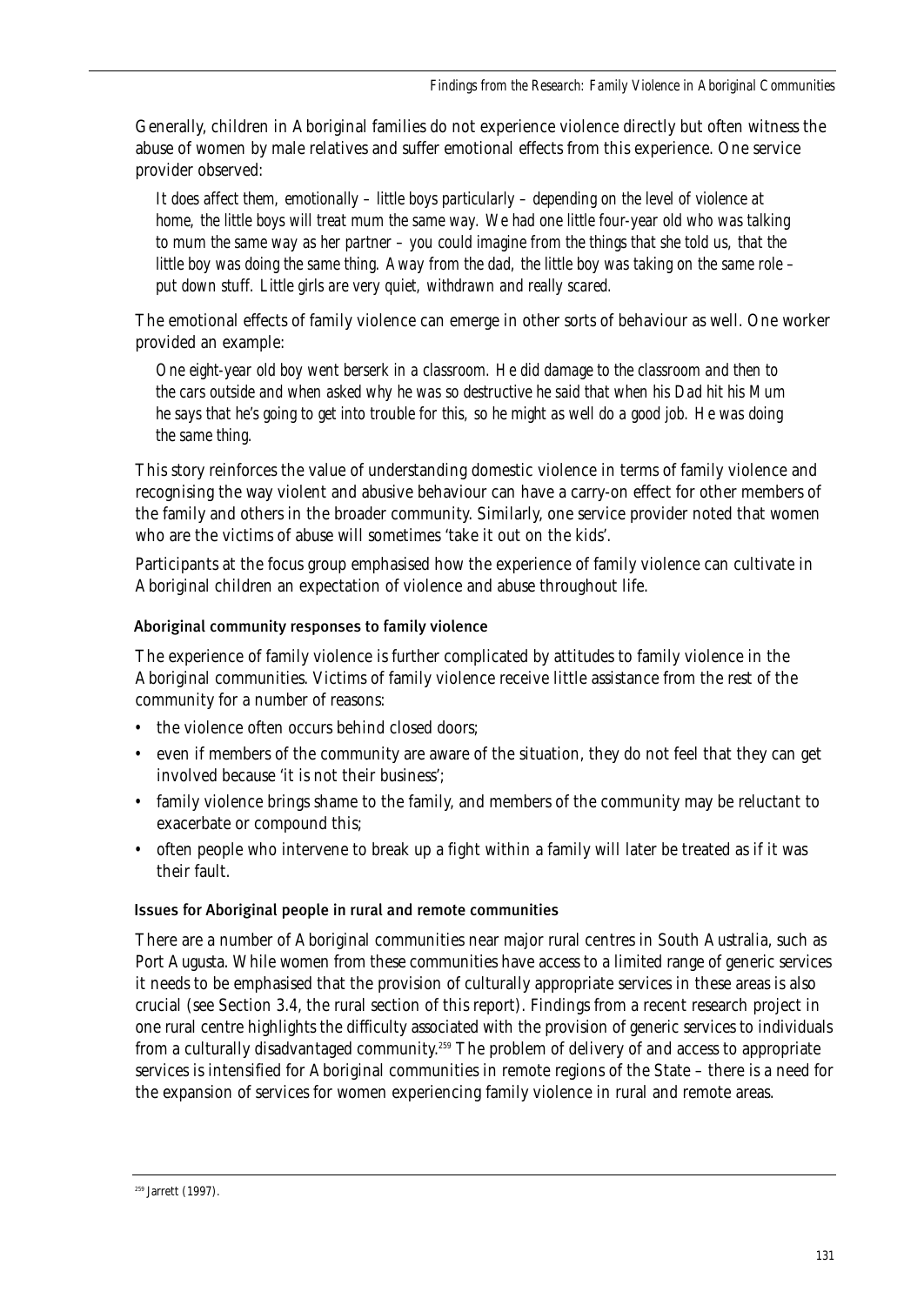In the north-west corner of the State, a part of an area which covers 300 000 kilometres and extends into Western Australia and the Northern Territory, there are between 24 and 26 small Aboriginal settlements. The closest regional centre to these settlements is Alice Springs. Crossborder services to women experiencing violence in these communities are provided by three services:

- Central Australian Women's Legal Service;
- Ngaanyatjarra Pitjantjatjara Yankunytjatjara Women's Council; and
- Pitjantjatjara Council.

In instances of family violence, these services liaise with police in prosecuting for domestic violence restraining orders. According to one service provider, the applications for domestic violence restraining orders by women in these regions are steadily increasing.

Many of the Aboriginal people in remote communities in this region have basic, or no, English language skills and need interpreter services to assist them. This is also an issue for men who have a restraining order taken out against them. Interpreters are needed to explain the reasons for, and the implications of, the order.

Aboriginal police aides are very effective in this region and restraining orders work where police are cooperative and supportive of the communities. This is particularly important because of the delays experienced in obtaining orders. In these instances, police will often release the perpetrator on bail conditions, which are similar to a restraining order, until the magistrate's hearing.

### Post-separation family disputes

The perception of service providers in Alice Springs is that, in general, Family Court decisions following separation or divorce do not always benefit the community. For example, they believe that child-related residence and contact disputes can become a way of men using children to control the behaviour of women. Service providers cite cases where fathers, who prior to separation had not played an active parenting role, are using children's rights of contact to establish parental rights.

Child residence and contact issues are also complicated by the involvement of extended kinship networks in Aboriginal communities. Disputes arise between the extended family members of each parent's family after a couple separate. Grandparents and other relatives usually want to keep a relative's children in their own community and the families of each parent often live a long way apart, making contact difficult.

### Services for Aboriginal male perpetrators of family violence

The need to encourage Aboriginal men to acknowledge their abusive behaviour and recognise that it is inappropriate was emphasised by service providers. However, the services and strategies that are currently available to men are inadequate.

### *Counselling*

Counselling is largely ineffective because few men attend, and those who do report that it 'doesn't work'. For instance, one man who went to counselling and was told 'you are not that violent at all because you have come for counselling'. Nunkawarrin Yunti have the expertise, but rarely counsel male perpetrators on family violence issues.

### *The criminal justice system*

The criminal justice system does not act as an effective deterrent to abusive behaviour. For instance, when the police are called to a family violence situation, male perpetrators will often exhibit the characteristic 'Jekyll and Hyde' qualities. Police are reluctant to intervene, believing the situation to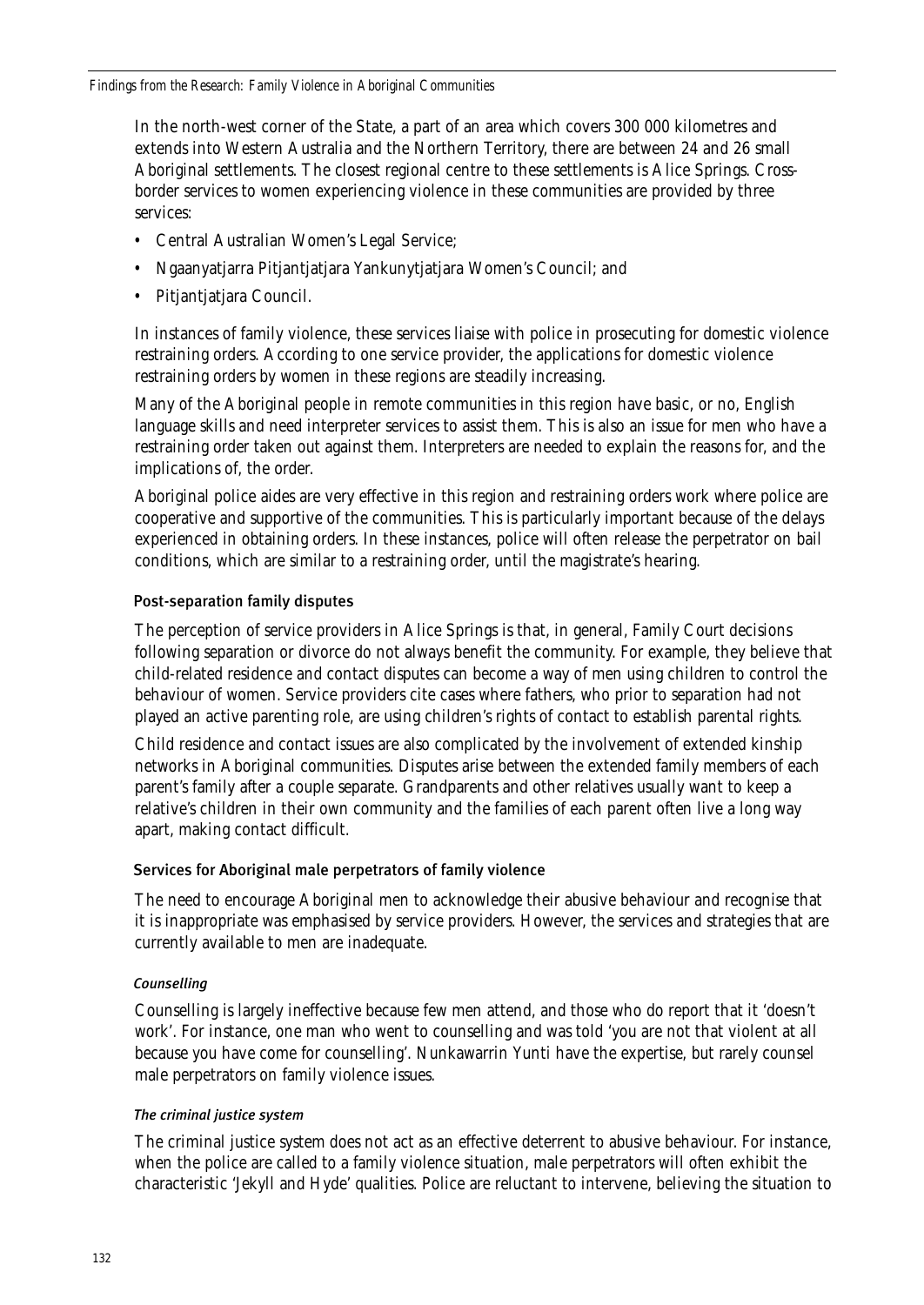be resolved or that the female victim has over-reacted. Where they do intervene, their options are limited. In some cases, police will simply drop the perpetrator off around the corner, giving him time to 'cool off'.

Further, women may be uncooperative because they do not want their partners to go to gaol or they believe that the partner will return and will be more violent if they do make an official report. Women are reluctant to make formal complaints because of the negative prior experiences Aboriginal people have had with the justice system.

### Self-help organisations and programs

Self-help groups such as the Mee Wee Community Coalition or programs such as the Family Wellbeing Program have the advantage of being non-stigmatising and inclusive and tend to locate the problem of family violence in the broader social context.

The Mee Wee Community Coalition was established in 1992 by Aboriginal women in Adelaide to 'provide crisis intervention and support and ultimately to break into the desperate cycle of poverty and hopelessness many Aboriginal people experience'.<sup>260</sup> The aims of Mee Wee (which is a Ngarrindjeri term for 'life') is to draw on and foster the strengths within the Aboriginal community and culture and to find solutions to community problems, such as homelessness, substance abuse and family violence, at the grassroots level.<sup>261</sup> The Coalition can be described as a multi-service, self-help organisation that has been sustained by the enthusiasm, commitment and resources of its members. It has received very little funding to date.

The Family Wellbeing Program is offered through the Aboriginal Education Employment and Development Branch. As one service provider noted, the program 'relates to personal well-being and how you can adjust to your personal situation – how to take responsibility'. Programs such as these can provide narratives for male perpetrators that they may be more inclined to engage. Further, they have an objective of maintaining effective family relationships rather than privileging a model of separation that characterises the crisis-care services.

The Family Wellbeing Program was created in 1993 and over two thousand people have participated in the four-stage course. Each stage is conducted over nine weeks and is designed to address 'all the physical, mental, emotional and spiritual issues which impact on family unity and stability which affect the ability of individual family members to benefit from education and to obtain and retain satisfying employment'.<sup>262</sup> The program is specifically designed for Aboriginal people and offers a holistic approach with the long-term objective of aiding 'Aboriginal people in achieving economic independence and self empowerment'. The program covers a range of issues including family violence and anecdotal reports suggest that it is very successful and highly valued by the Aboriginal community.

### **3.8.3 Needs of Aboriginal People Experiencing Family Violence**

### Terminology

The issue of terminology requires more research and discussion amongst Aboriginal communities – 'family violence' is generally preferred to 'domestic violence' but some Aboriginal men reject the term.

Service providers reported that Aboriginal perpetrators often reject popular narratives about domestic violence. Alternative ways of identifying and discussing violent behaviour that do not alienate perpetrators and/or victims need to be developed.

<sup>260</sup> Mee Wee Community Coalition Inc (1996) Open letter from the Committee of Mee Wee.

<sup>&</sup>lt;sup>261</sup> Mee Wee Community Coalition Inc (1996) Background Statement, June.

<sup>262</sup> Aboriginal Education Employment and Development Branch (AEEDB) pamphlet on the Family Wellbeing Program.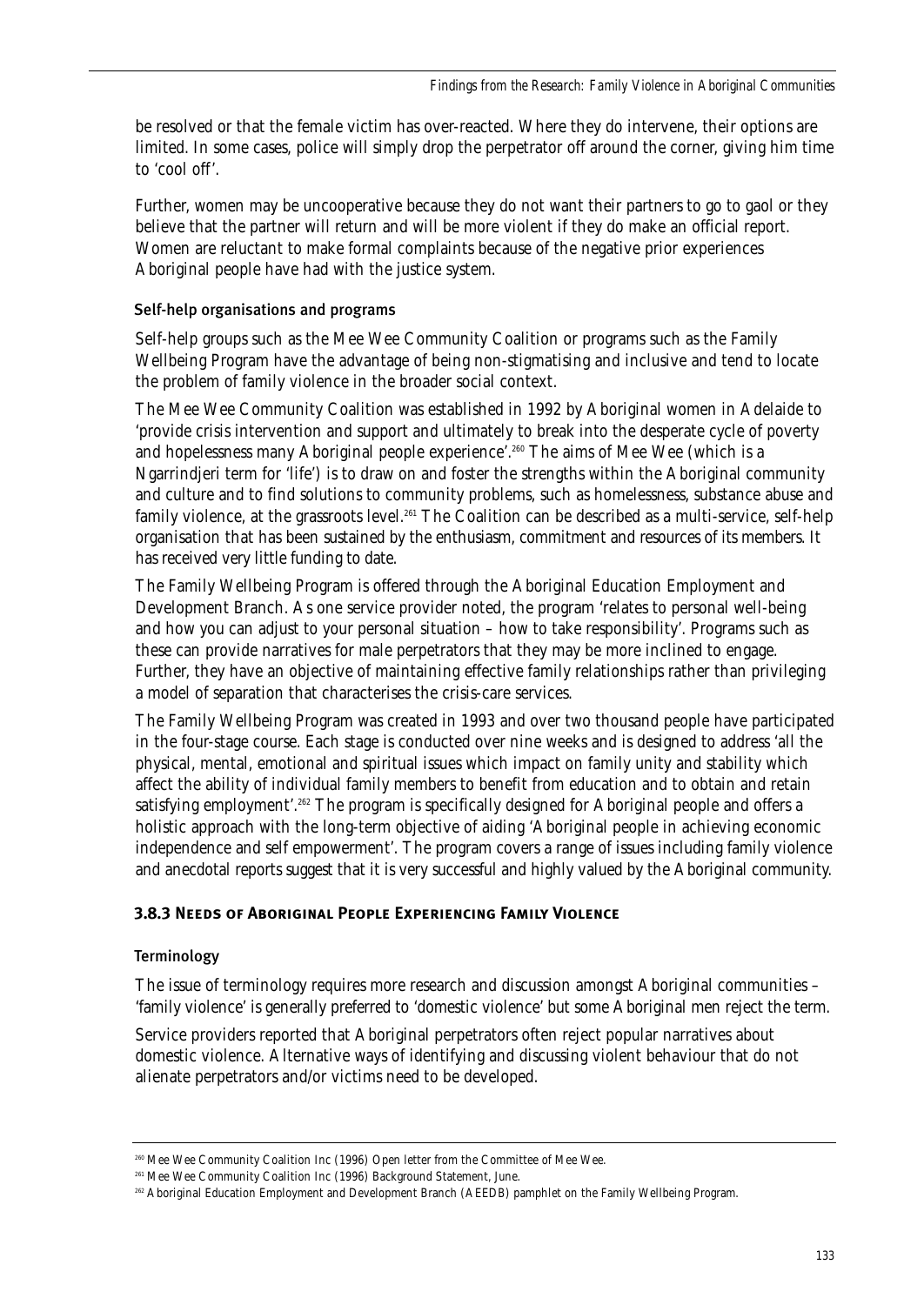### **8.01 It is recommended that further research be conducted by Aboriginal researchers to identify culturally appropriate ways of defining and discussing 'family' or 'domestic' violence in Aboriginal communities.**

#### Education in Aboriginal communities

Many service providers noted the importance of educating Aboriginal communities against toleration of the problem of family violence.

- **8.02 It is recommended that culturally sensitive education be provided for Aboriginal communities about the nature and impact of family violence and the implications of tolerating such violence.**
- **8.03 It is recommended that culturally appropriate strategies be developed to encourage members of Aboriginal communities to intervene in appropriate ways to help prevent and change violent behaviour in their families.**

#### Early intervention in schools

Service providers are concerned that Aboriginal cultural studies are disappearing from the curriculum in schools. They believe that early and ongoing intervention is needed in schools to educate Aboriginal and non-Aboriginal children about traditional Aboriginal culture in order to boost the self-esteem and status of Aboriginal children in the school system. Children also need to be introduced to a range of strategies for resolving conflict from an early age.

**8.04 It is recommended that early intervention programs be introduced in schools to:** 

- **educate Aboriginal and non-Aboriginal children about the nature and effect of abusive or violent behaviour;**
- **teach Aboriginal and non-Aboriginal children alternative strategies for handling conflict; and**
- **introduce Aboriginal and non-Aboriginal children to aspects of Aboriginal traditional culture through cultural studies in the curriculum.**

#### Positive role models for Aboriginal children

Identifying positive role models for Aboriginal children living in abusive situations is a priority. One Aboriginal researcher cited the Uncle/Nephew program that has been established in Alice Springs as a good example of a community initiative which seeks to reverse some of the negative influences experienced by young Aboriginal men. This scheme fosters a mentor relationship between young boys/men and older men who are good role models and are able to 'relate stories of their lives or the community'. It was noted, however, that initiatives such as these may not work in all communities, and programs need to be generated with the specific needs of a community in mind.

**8.05 It is recommended that role models and/or mentors be fostered and developed for Aboriginal children and young people who have experienced family violence, with the involvement of each Aboriginal community and each participant to ensure cultural and individual relevance.**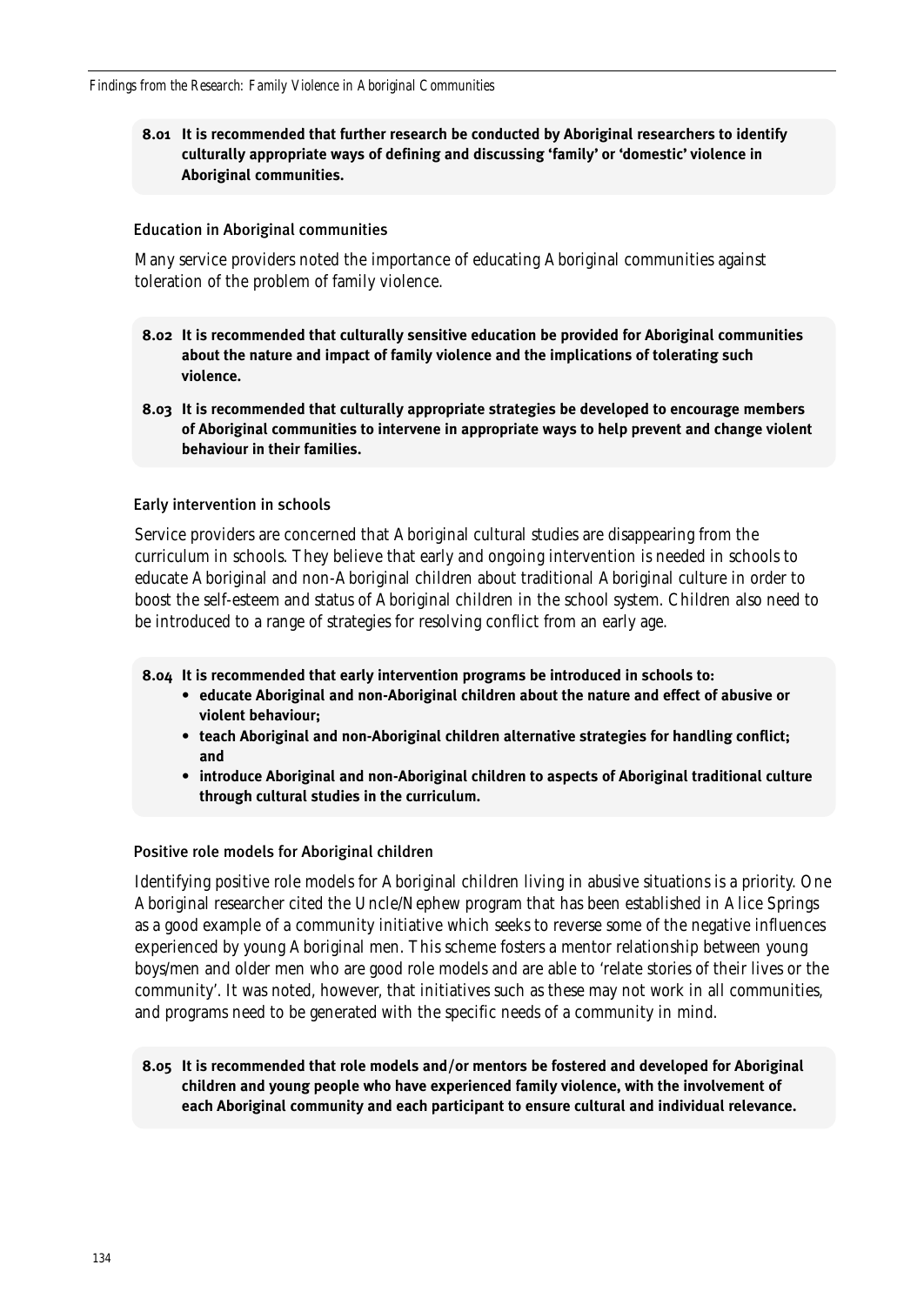### Culturally appropriate services for women and men

Historical, cultural, social and economic issues compound Aboriginal experiences of family violence. As a consequence, when Aboriginal women do seek help, they are more inclined to approach culturally appropriate specialist services, not generic services. One service provider reported that most Aboriginal women refuse referral to a mainstream shelter if the Aboriginal Women's Shelter is full and will decide to return to the violent family situation instead.

Nunkawarrin Yunti offers general counselling and other services to the broad Aboriginal community. In the context of family violence, women victims are more likely to seek help. The reluctance of male victims or perpetrators to attend counselling is understood to relate to the complex nature of the problem.

- **8.06 Given the specific history and the social, cultural, legal and economic circumstances of Aboriginal people in South Australia, it is recommended that:**
	- **culturally specific specialist services be provided for Aboriginal people experiencing domestic violence;**
	- **service delivery to Aboriginal people be tailored to meet the specific needs of a particular community and the individuals involved; and**
	- **culturally sensitive, creative ways to deliver appropriate services to Aboriginal** *male* **victims and perpetrators of family violence be identified through further research and community consultation.**

### Services for Aboriginal children who experience family violence

There is a pressing need for the provision of culturally relevant services for Aboriginal children who have experienced family violence. There is ample evidence that witnessing family violence has long-term negative consequences for these children. Service providers reported that generic counselling services for children have long waiting lists and that recent cuts in funding to specialist children's counselling services for Aboriginal children have caused serious concern. Funding for a children's worker at Nunga Mimini's is no longer available despite the ongoing need for the services of at least one, preferably two, counsellors. On average women using the shelter come with four or more children, so in any given year approximately 200 children who have experienced or witnessed family violence spend time at Nunga Mimini's. Currently, the needs of these children are not met.

### **8.07 In order to mitigate against the intergenerational impact of family violence, it is recommended that priority be given to establishing culturally appropriate services for Aboriginal children who have experienced family violence.**

### Improvements to services currently used by Aboriginal women

There are a number of services that are currently heavily used by Aboriginal women, but which are under-resourced.

### *Crisis Care*

The after-hours Crisis Care service is vital for Aboriginal women's safety. Often this service offers the best option for a woman subjected to immediate physical threat. However, service providers reported numerous instances of Aboriginal women in danger contacting the service and receiving 'no answer' or being put 'on hold'. Staffing of this service needs to be maintained at higher levels to avoid delays. The Crisis Care Unit usually refers Aboriginal women to the Aboriginal Women's Shelter.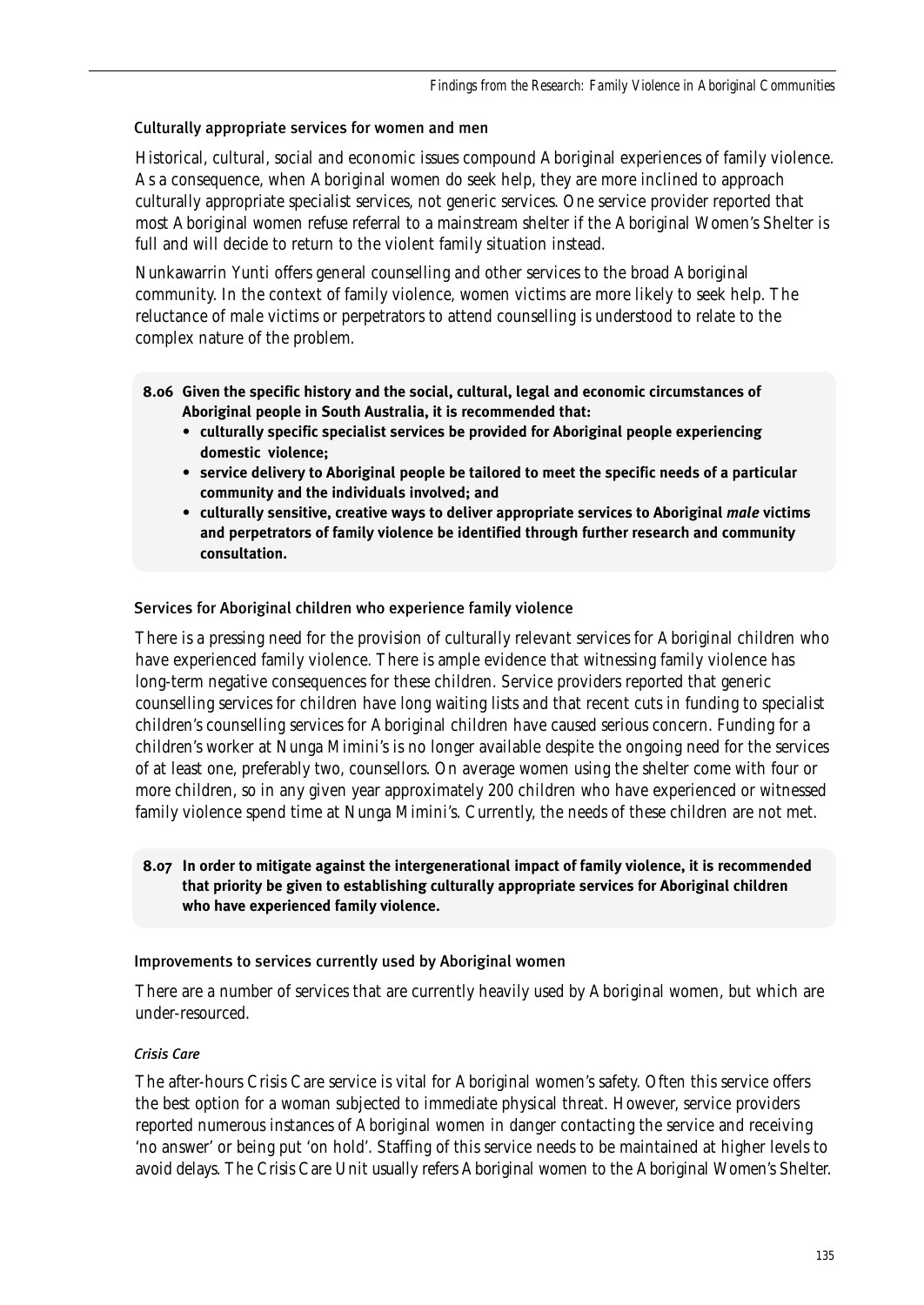### **8.08 In order to ensure the safety of Aboriginal women and children who experience family violence, it is recommended that facilities be made available to immediately answer afterhours calls and to organise an appropriate and timely protective response.**

#### *Accommodation for Aboriginal women and children*

Statistics indicate that Aboriginal women represent over one-fifth of the users of shelters funded through the Supported Accommodation Assistance Program.263 Given the already heavy use of services funded through this program and the frequent failure to meet demand, the expansion of shelter services for Aboriginal women is an urgent need in urban and rural communities.

The only Aboriginal women's shelter in South Australia is Nunga Minimi's which caters for five families (up to 21 children) in crisis and administers four transition houses. This service is currently establishing an outreach program to be conducted at various suburban health centres. Currently, Nunga Minimi's is unable to meet demand. One of the workers reported that on one day recently they had to refuse accommodation to four families. On average, they would turn away 30 families per year.

Although Nunga Minimi's is funded by the South Australian Government through the Supported Accommodation Assistance Program, the clientele includes women from interstate, particularly Western Australia, who see relocation as the only means of escaping an abusive relationship or family situation. This highlights the problem many Aboriginal women face in communities with extended kinship networks. It can be very difficult to 'disappear', and the only option for some women is to completely isolate themselves from their family network.

To meet intra- and interstate demand, Nunga Minimi's urgently needs to be expanded and to receive funding which is adequate for the specific needs of a diverse, national clientele of women and children.

- **8.09 It is recommended that there be an expansion of protective accommodation services for Aboriginal women and children in urban and rural communities in South Australia.**
- **8.10 The findings of this research support the recommendation of the Ministerial Implementation Advisory Committee's report of Supported Accommodation Assistance Program-funded domestic violence services in South Australia –** *It's My Choice*<sup>264</sup> **– that resource allocation to Nunga Minimi's be increased. This is vital to ensure a strong emphasis upon family education and the support of women and children within their family, community groups and language groups.**
- **8.11 It is recommended that the national patterns of Aboriginal migration to escape family violence are further assessed, and the implications for the funding of crisis and accommodation services be investigated by both Federal and State governments.**

Increased services to rural and remote communities

Aboriginal communities in remote regions need access to culturally appropriate services. Service providers reported that existing services for Aboriginal people are only able to respond effectively to the crisis accommodation and counselling needs of women experiencing family violence in the metropolitan area of Adelaide. Other services are needed such as legal services, interpreter services, family mediation following separation. If these are located in Adelaide, they cannot meet the needs of Aboriginal women from rural or remote areas.

<sup>263</sup> Ministerial Implementation Advisory Committee (1997) '"It's My Choice': A focus on women and children', Implementation plan for reform of SAAP-funded domestic violence services in South Australia, July, p. 19.

<sup>264</sup> ibid., p. 20.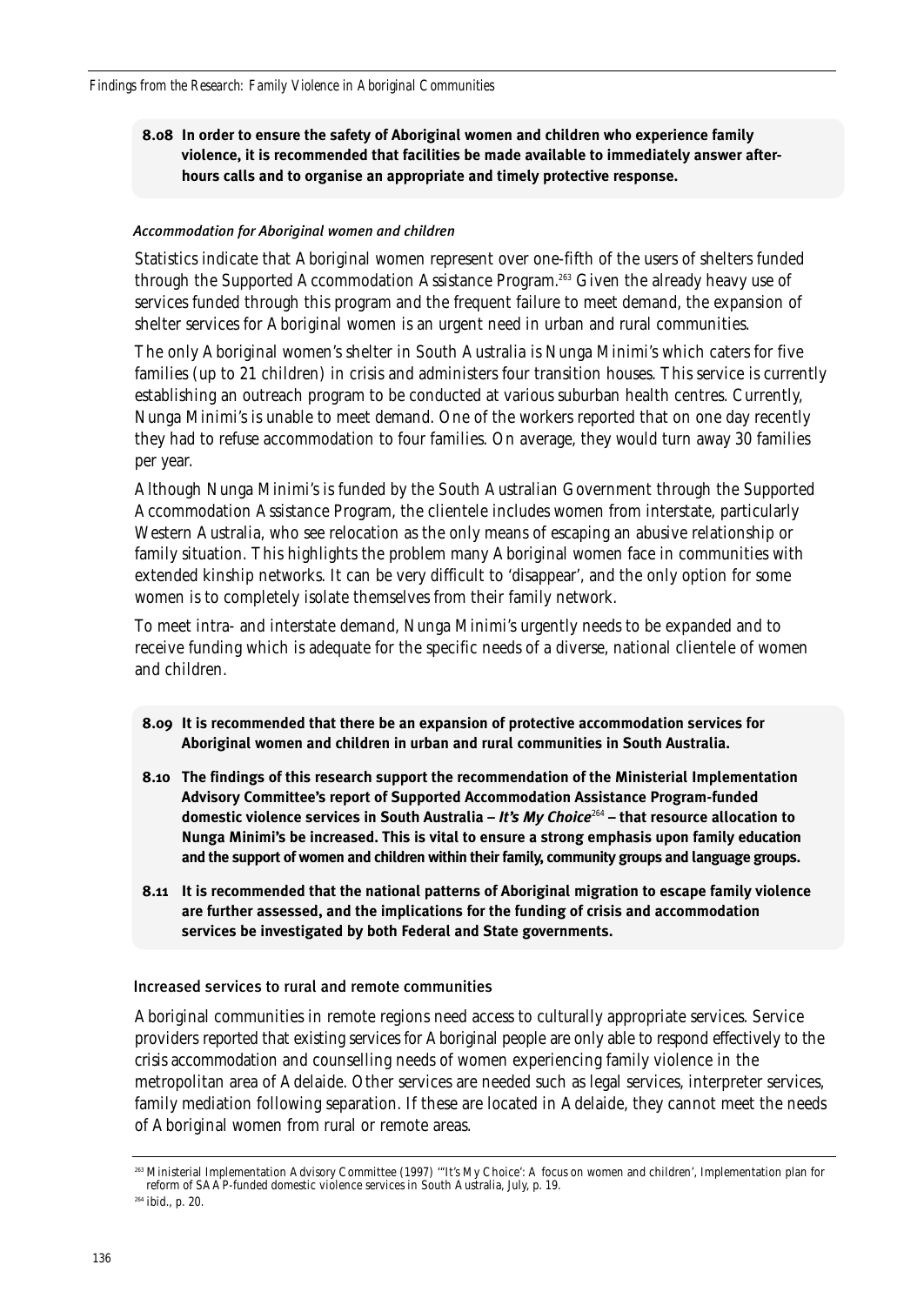Service providers expressed a preference for mediation and restorative justice approaches to disputes within and between Aboriginal families. Mediators need to be specially trained and able to travel to rural and remote communities. They need to be aware of the special needs of the community, but not be too closely attached to the community (because of issues of impartiality and confidentiality). Service providers in Alice Springs reported that in some communities, specially trained non-Aboriginal mediators may be preferred, with the support of interpreters who are knowledgeable about the culture.

- **8.12 Services to Aboriginal people experiencing family violence in rural and remote communities are inadequate, and in some areas non-existent. It is therefore recommended that consideration be given to the provision of:**
	- **interpreter services by specially trained people who understand the language and the culture and language of a particular Aboriginal community;**
	- **special services to cater for the protective accommodation and counselling needs of Aboriginal women and children, such as a women's shelter at Mahler and/or Cooper Pedy;**
	- **culturally appropriate legal services, for example more resources and personnel for Aboriginal people in rural and remote communities to deal with issues arising from family disputes following separation;**
	- **family mediation and other restorative justice approaches to dispute resolution within and between families;**
	- **education and training to service providers to increase awareness of Indigenous customary law and how it fits with other laws; and**
	- **flexible delivery of culturally appropriate services on location, such as family mediation, in preference to people having to travel long-distances into regional centres.**

#### Relationship between Indigenous customary law and the Family Law Act

There can be a conflict between the requirements of the Family Law Act and Indigenous customary law or traditional practices, which can intensify the experience of family violence for Aboriginal people.

**8.13 It is recommended that the relationship between Indigenous customary law and the Family Law Act be further investigated by the Australian Family Law Reform Commission and/or the Family Law Council.**

### Substance abuse and violence research

Aboriginal researchers and service providers identified substance abuse as a significant issue for the Aboriginal community and reported close links between substance abuse and family violence. They believed that the two issues cannot and should not be separated.

### **8.14 It is recommended that further research be undertaken to identify the links between family violence and substance abuse in Aboriginal communities and to determine the implications for policies and practices in these communities.**

### Ongoing education and training of police

The introduction of Aboriginal police aides into the Police Force was viewed positively by service providers. However, continued improvements in the services offered by the police to Aboriginal communities are needed in both rural and urban areas.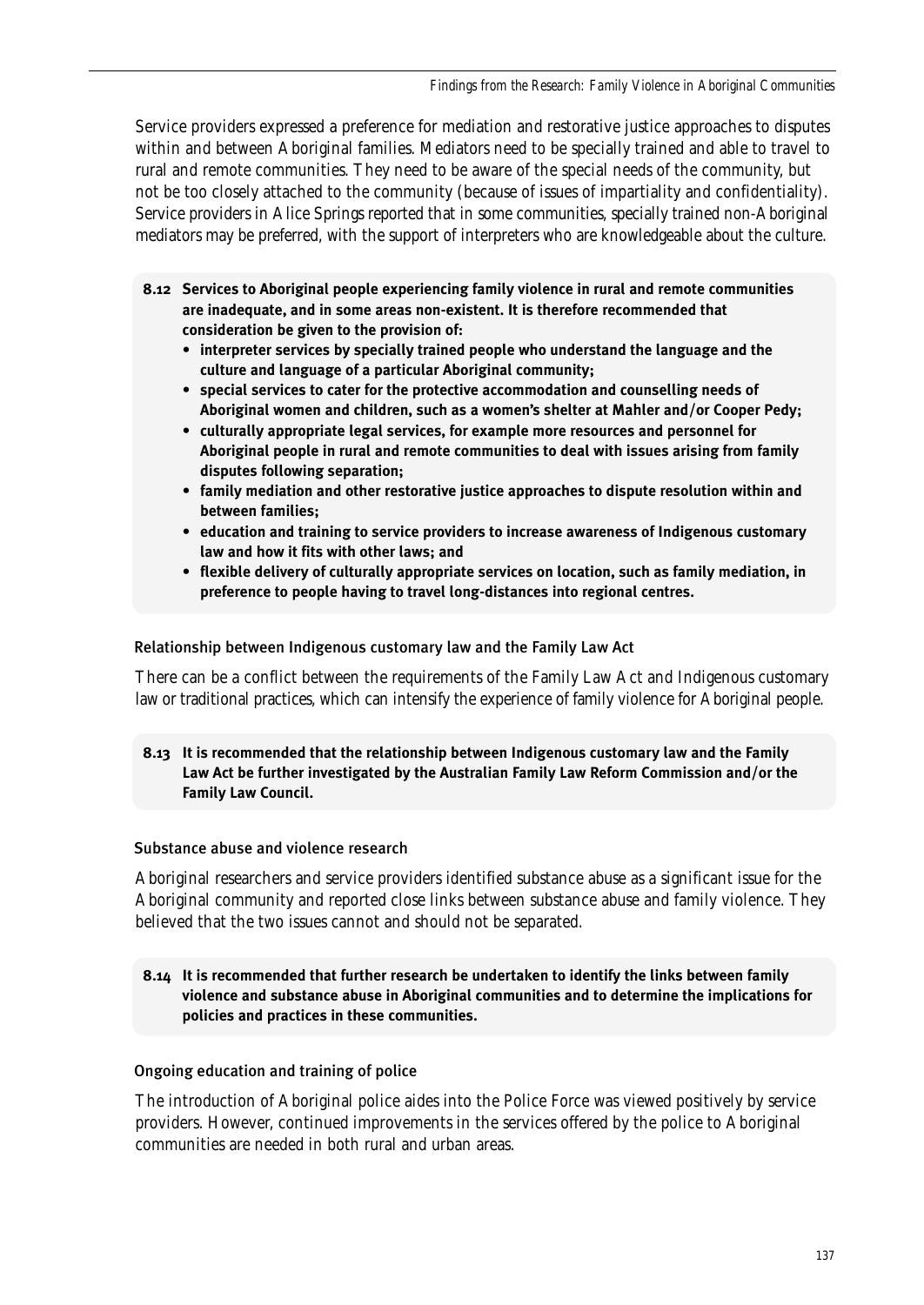- **8.15 It is recommended that support be provided for continued improvements in services offered by police to Aboriginal communities in both rural and urban areas, including continued support for strategies such as:**
	- **the use of Aboriginal police aides;**
	- **education of police about Aboriginal culture; and**
	- **seminars to cadets by representatives from Nunga Mimini's at Fort Largs Police Academy each year.**

#### Education of personnel in the legal and justice systems

There is a general perception that the legal and justice systems do not work for Aboriginal communities.

Service providers report an ongoing need for information, education and training of staff at all levels in these systems. For instance, judges need to be well informed about Aboriginal cultural issues because, even though Police Aids submit reports to the courts, it is ultimately the judge who deals with the issue.

**8.16 It is recommended that culturally specific education and training of relevant personnel (including judges) occur at all levels in the legal and judicial system and that consideration of Aboriginal cultural issues be reflected in the choice of dispute resolution process used and in the decisions or judgements made.**

#### Changes in legal and judicial responses to family violence

Service providers expressed a strongly held belief that the burden of responsibility and inconvenience should be shifted from victims of family violence to the perpetrators. They made the following recommendations about how the legislation and/or the judiciary might better deal with family violence in Aboriginal communities:

- **8.17 It is recommended that the burden of responsibility for dealing with the consequences of family violence be shifted from the victims of violence to the perpetrators of violence in Aboriginal communities. In order for this to happen consideration should be given to the following suggestions from service providers:**
	- **Mandate perpetrators to attend anger management counselling or other relevant selfhelp programs, such as the Family Wellbeing Program.**
	- **Arrange compulsory family conferences with the extended family, except where men are extremely violent or where men do not accept responsibility for their violent behaviour.**
	- **Encourage the perpetrator to accept responsibility for the violent behaviour and to deal with the consequences.**
	- **Move the perpetrator from the family home for a set period of time so victims (who are usually women and children) can relocate and re-establish a sense of safety, or preferably so women and children can continue to live in their home and their community.**

#### Self-help initiatives

Service providers agreed that the best potential for effective interventions comes from within the Aboriginal communities themselves. The problem of family violence in these communities does not accommodate a generic response. Specialist, culturally specific programs are needed to cater for differing needs within Aboriginal communities. For instance, some remote communities have limited access to services but, as in the case of the Uncle/Nephew program in Alice Springs, mentor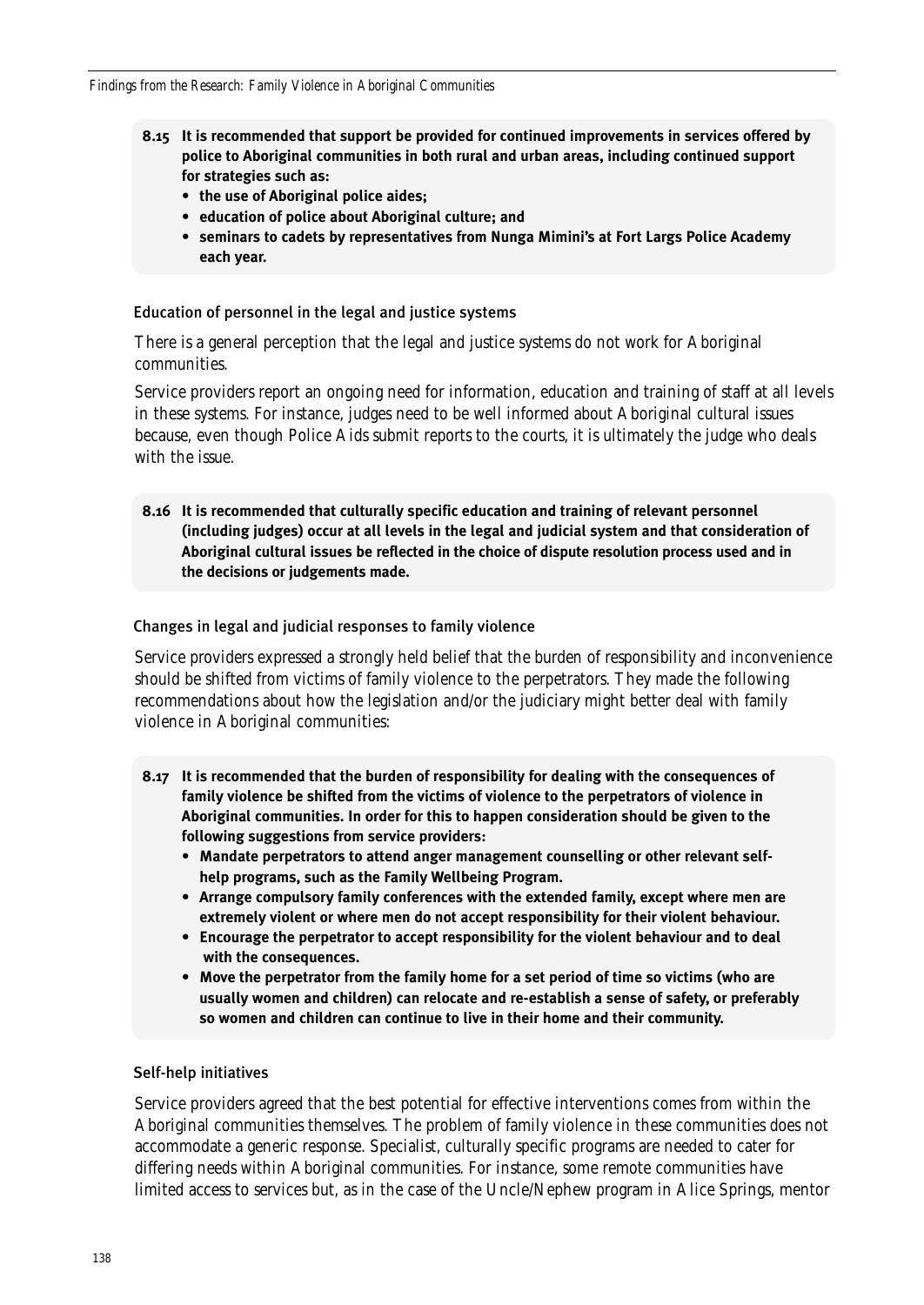type programs have the potential to make a difference in close knit communities. Similarly, the Mee Wee Community Coalition, an urban Aboriginal community initiative, works with existing community networks and has the potential to provide appropriate interventions. However, the Coalition has been trying for many years to secure ongoing funding with little success and the future of this service is unclear.

Some of the relevant services available in the city are not well publicised or do not have sufficient funding to accommodate large numbers of people into their program. The Family Wellbeing Program is a good example of a community-based, culturally appropriate self-help program, which has made a very positive contribution to the Aboriginal community generally. Both victims and perpetrators of domestic violence have reported that attendance at this program helped them to address the issues underlying family violence, leading to positive changes. A review of the funding for this program should be made in conjunction with an assessment of its potential benefit to the community.

- **8.18 It is recommended that best practice examples of self-help initiatives for addressing family violence in Aboriginal communities be identified, supported and publicised.**
- **8.19 It is recommended that the Family Wellbeing Program for Aboriginal people in Adelaide be evaluated as a service for Aboriginal victims and perpetrators of family violence.**

### Establishment of consultative committees

Another suggestion from service providers included the establishment of consultative committees to liaise between the community and government. A Women's Consultative Committee is currently being established under the auspices of the Department of Aboriginal Affairs, to bring women together from all around the State to identify, discuss and respond to particular community issues. The principle behind this Committee is community empowerment and this initiative seeks to establish the infrastructure, or network, for a consultative procedure that is inclusive of all sectors of the South Australian Aboriginal community.

Because of the historical background of colonisation, the diverse geographical and cultural needs of Aboriginal communities, and the everyday social and economic challenges that confront many Aboriginal people, it is important that community-based initiatives be encouraged and adequately funded. Initiatives such as the establishment of community consultative committees provide an important infrastructure for this process and offer the potential to realise the dual objectives of effectively targeting scarce resources and the empowerment of Aboriginal communities as they work to find the best means of helping themselves.

**8.20 It is recommended that consideration be given to establishing and funding a consultative committee to address the issue of family violence within Indigenous communities. This consultative committee should include all relevant sectors of the South Australian Aboriginal communities and provide an effective means for ensuring that grass-roots needs are being identified or monitored and services are effectively targeted.**

Development of new, culturally relevant approaches to family violence in Aboriginal communities

Aboriginal researchers and service providers have all identified a need to develop new approaches to family violence in Aboriginal communities that are culturally relevant. For example, these could include approaches that are based on customary law practices and principles of restorative justice, with a philosophical base of reconciliation similar to the Circle Courts in Canada. These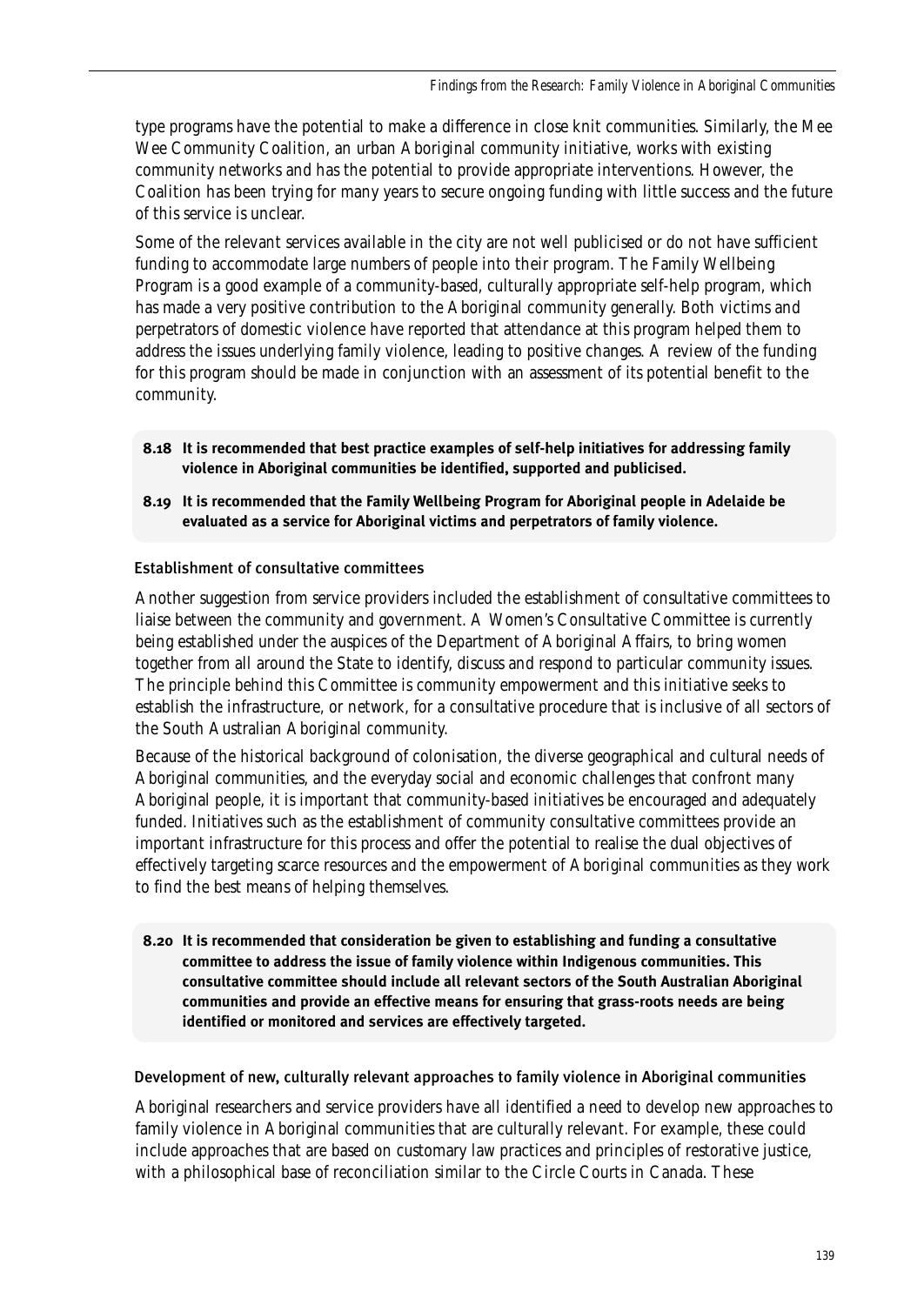approaches should return to Indigenous Australians the right to define what is, and is not, violence within their families and give Aboriginal communities the right to determine appropriate sentencing options for destructive behaviour in a way that promotes healing of the community.

**8.21 It is recommended that further research be commissioned to identify, develop and trial culturally relevant approaches to family violence in different Aboriginal communities; for example, approaches based on principles of restorative justice, with a philosophical base of reconciliation.**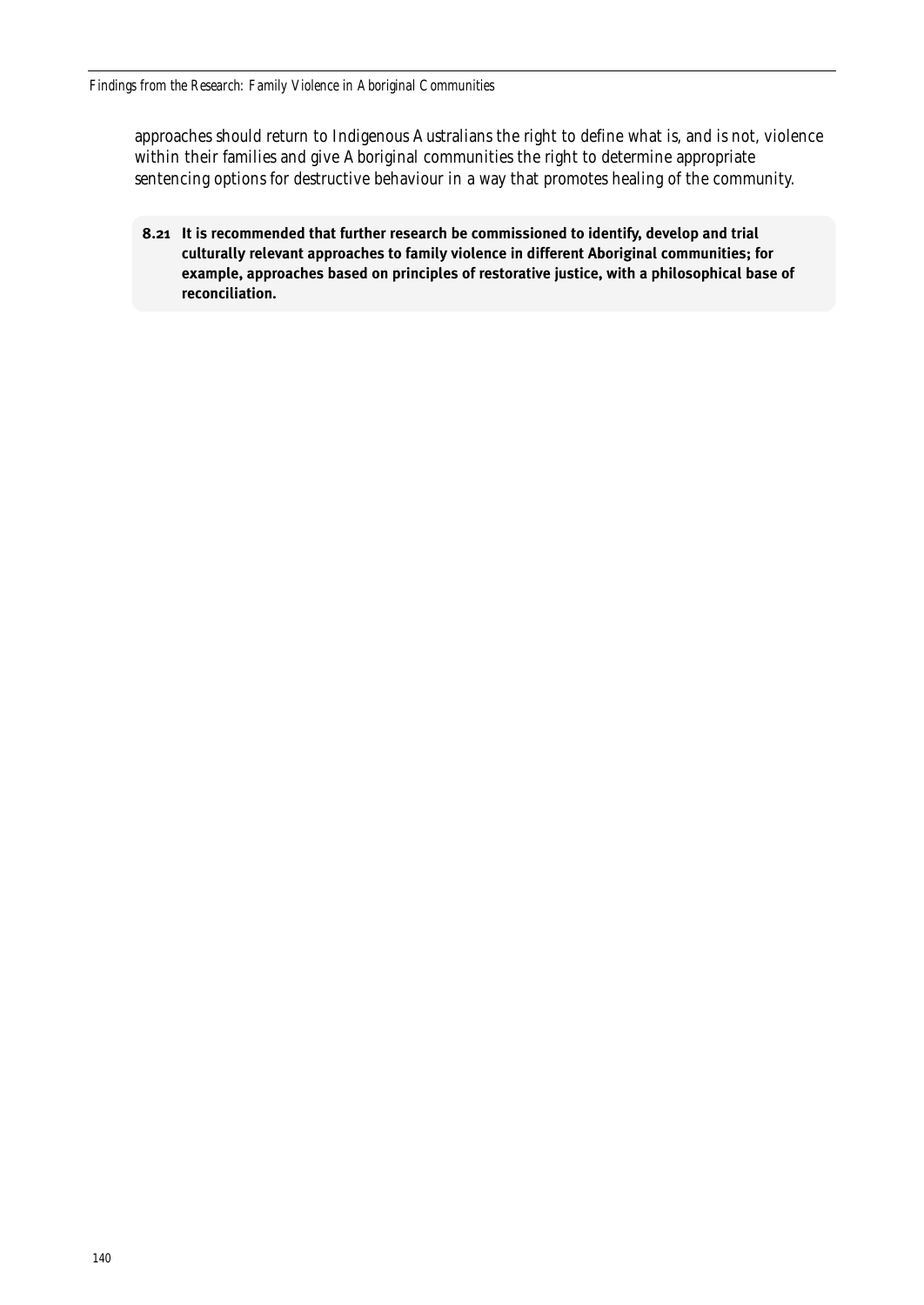# **References**

- Aboriginal Education Employment and Development Branch (AEEDB) pamphlet on the Family Wellbeing Program.
- Aboriginal Research Institute, *Ethics in Aboriginal Research*, University of South Australia.
- Adams, D. (ed.) (1988), *Treatment Models of Men Who Batter: A Profeminist Analysis*, Sage, California.
- Almeida, R., Woods, R., Messineo, T., Font, R. and Heer, C. (1994), 'Violence in the lives of the racially and sexually different: A public and private dilemma', *Journal of Feminist Family Therapy* 5(3–4).
- Alston, M. (1993), A Study of Farm Women, Doctoral thesis, University of NSW, Department of Sociology (Unpubl.).
- (1996), 'Rural Models of Service Delivery: Barriers to Effective Practice', Paper prepared for the Family Services Council, Charles Sturt University, Wagga Wagga.
- (1997), 'Violence against women in the rural context', *Australian Social Work* 50(1).
- Archer, J. (ed.) (1994), *Introduction: Male Violence in Perspective,* Routledge, London.
- Archer, W., Newburn, T. and Stanko, E.A. (1994), *When Men are Victims*, Routledge, London.
- Astor, H. (1996), 'Mediation Initiatives and the Needs of Aboriginal Women'. In D. Bagshaw (ed.) *Second International Mediation Conference: Mediation and Cultural Diversity*, Conference proceedings, University of South Australia, Adelaide.
- Atkinson, C. (1998), *Submission in Response to the Model Domestic Violence Laws Discussion Paper*, Domestic Violence Legislation Working Group, Attorney-General's Department, Canberra.
- Atkinson, J. (1990a), 'Violence Against Aboriginal Women: Reconstitution of Community Law the Way Forward'. *Aboriginal Law Bulletin* 6(2).
- Atkinson, J. (1990b), 'Violence in Aboriginal Australia: Colonisation and Gender', *Aboriginal and Islander Health Worker* Parts 1 and 2.
- Atkinson, J. (1990c), *Beyond Violence Finding the Dream*, National Domestic Violence Education program, Office of the Status of Women, Canberra.
- Atkinson, J. (1995), 'Aboriginal People, Domestic Violence and the Law: Indigenous Alternative Justice Strategies, Future Directions', *Proceedings of the Queensland Domestic Violence Conference*.
- Atkinson, J. (1996), 'A Nation is Not Conquered', *Aboriginal Law Bulletin* 3(80): 4–9.
- Atkinson, J. (1996), 'We Al-Li Past Present Future: The Changing Cultural Face of Indigenous Healing Process', *Mapping Regional Cultures Conference,* Central Queensland University, Rockhampton.
- Australian Bureau of Statistics (1996) *Women's Safety Australia,* ABS Catalogue No. 4128.0, Commonwealth of Australia.
- Australian Human Rights and Equal Opportunity Commission (1997), *Bringing them Home: Report of the National Inquiry into the Separation of Aboriginal and Torres Strait Islander Children from their Families*, Sterling University Press, Commonwealth of Australia.
- Australian Law Reform Commission (1994), *Equality before the law: women's access to the legal system*, Interim report no. 67, Canberra, AGPS.
- Bagshaw, D. (1990), 'Gender Issues in Mediation', *Mediation UK* 6(4) Autumn.
- Bagshaw, D. (1996), 'Whose Idea of Fairness? Examining the Impact of Culture on the Mediation Process'. In D. Bagshaw (ed.) *Second International Mediation Conference, Mediation and Cultural Diversity*, Conference proceedings, University of South Australia, Adelaide.
- Baird, B., Mason, K. and Purcell, I. (1994), *The Police and You: A Report of a Survey of the Experiences of Lesbians and Gay Men with the South Australian Police Conducted in 1993 by Lesbian and Gay Community Action*, LGCA, Adelaide.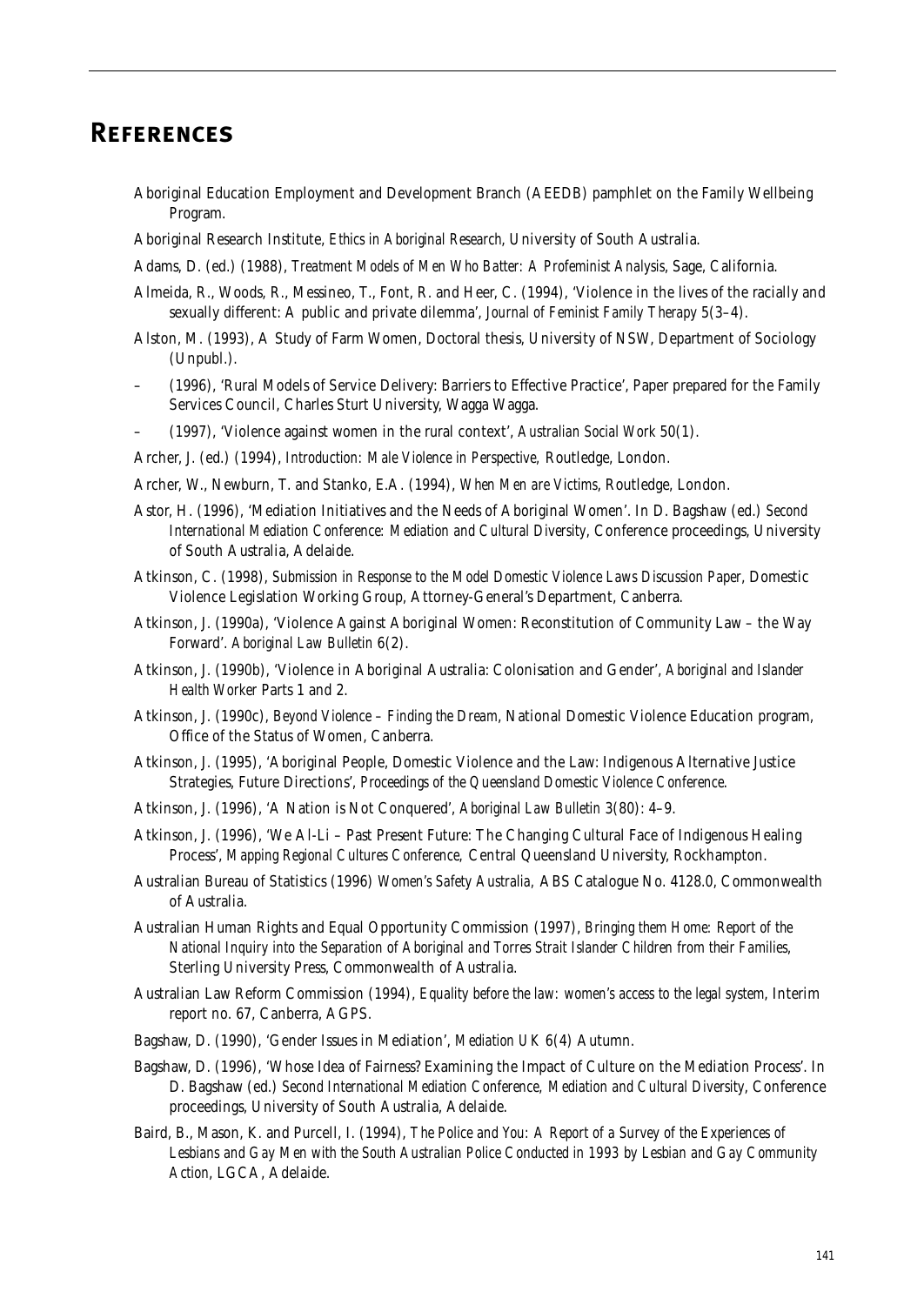#### *References*

- Barnes G., Greenwood L. and Sommer R. (1991), 'Courtship violence in a Canadian sample of male college students', *Family Relations* 40: 37–44.
- Barnett, K. and Radoslovich, H. (1996), 'Murray Mallee Women's Health Service & women of non English speaking background: a case study', *Stating Women's Health* 6(2).
- Baum, A. (1997), 'Services in Massachusetts and ideas on identifying an abuser'. In *Out of Limbo, First National Conference on Violence in Lesbian Relationships*, Conference papers, 10–11 April.
- Bell, D. (1993), *Daughters of the Dreaming*, McPhee Gribble, Melbourne.
- Bell, V. (1993), *Interrogating Incest: Feminism, Foucault and the Law*, Routledge, London.
- Benedict, M.I., Wulff, L.M. and White, R.B. (1992), 'Current Parental Stress in Maltreating and Nonmaltreating Families of Children with Multiple Disabilities', *Child Abuse and Neglect* 16(2): 155–64.
- Bennet, W. (1997), 'Barriers to support for lesbians in abusive relationships'. In *Out of Limbo, First National Conference on Violence in Lesbian Relationships*, Conference papers, 10–11 April.
- Bennett, B. (1997), 'Domestic Violence', *Aboriginal and Islander Health Worker Journal* 21(4): 11–14.
- Benowitz, M. (1986), 'How homophobia affects lesbians' response to violence in lesbian relationships'. In K. Lobel (ed.) *Naming the Violence: Speaking Out About Lesbian Battering*, The Seal Press, USA.
- Berry J. (1989), 'Comparative studies of acculturative stress', *International Migration Review* 21(3).
- Bethke T. and De Joy, D. (1993), 'An Experimental Study of Factors Influencing the Acceptability of Dating Violence', *Journal of Interpersonal Violence* 8(1): 36–51.
- Biddulph, S. (1995), *Manhood: A book about setting men free*, Finch Publishing, Sydney.
- Blenman, A. (1991), 'The hand that hits is not always male', *Canadian Women's Studies* 11, Summer.
- Bolger, A. (1991), *Aboriginal Women and Violence*, Australian National University, North Australia Research Unit, Darwin.
- Boynton, G.(1987), 'Cross-cultural Family Therapy: The Escape Model', *The American Journal of Family Therapy* 15(2): 123–30.
- Bograd, M. (1996), 'Feminist Perspectives on Wife Abuse'. In B. Yllo and M. Bograd (eds) *Feminist Perspectives on Wife Abuse*, Sage, Newbury Park.
- Browne, R. and Fletcher, R. (eds) (1995), *Boys in schools*, Finch Books, Sydney.
- Brustin, S. (1995), 'Legal responses to teen dating violence', *Family Law Quarterly* 29(2): 331–56.
- Carlson, B. (1987), 'Dating violence: a research review and comparison with spouse abuse', *Social Casework* 68: 16–23.
- Carlson, B. (1990), 'Adolescent observers of marital violence', *Journal of Family Violence* 5(4): 285–99.
- Castles, S. (1992), 'Australian Multiculturalism. Social Policy and Identity in a Changing Society'. In G. Freeman and J. Jupp (eds) *Nations of Immigrants: Australia, the United States and International Migration*, Oxford University Press, South Melbourne.
- Celermajer, D. (1991), 'Family Law: Issues in the Vietnamese community', *Multiculturalism and the Law Research Paper 1*, Australian Law Reform Commission, Sydney.
- Connell, R.W. (1995), *Masculinities*, Allen & Unwin, Sydney.
- Coochey, J. (1995a), 'Domestic Violence Survey Provokes a Row', *IPA Review*.
- (1995b), 'All Men are Bastards', *The Independent Monthly*.
- Coochey, J. and Dunn, K.J. (1994), 'Media Beat Ups conceal truth on domestic violence', *The Australian* 21 July.
- Coorey, L. (1988), *Domestic Violence and the Police: Who is Being Protected?* A Rural Australian View, Masters thesis, University of Sydney, Department of Social Work and Social Policy.
- Coorey, L. (1992), 'A Rural Perspective on Domestic Violence'. In *Discussion and Resource Kit for use in Rural and Isolated Communities*, National Committee on Violence Against Women, Office of the Status of Women, Department of Prime Minister and Cabinet, Canberra.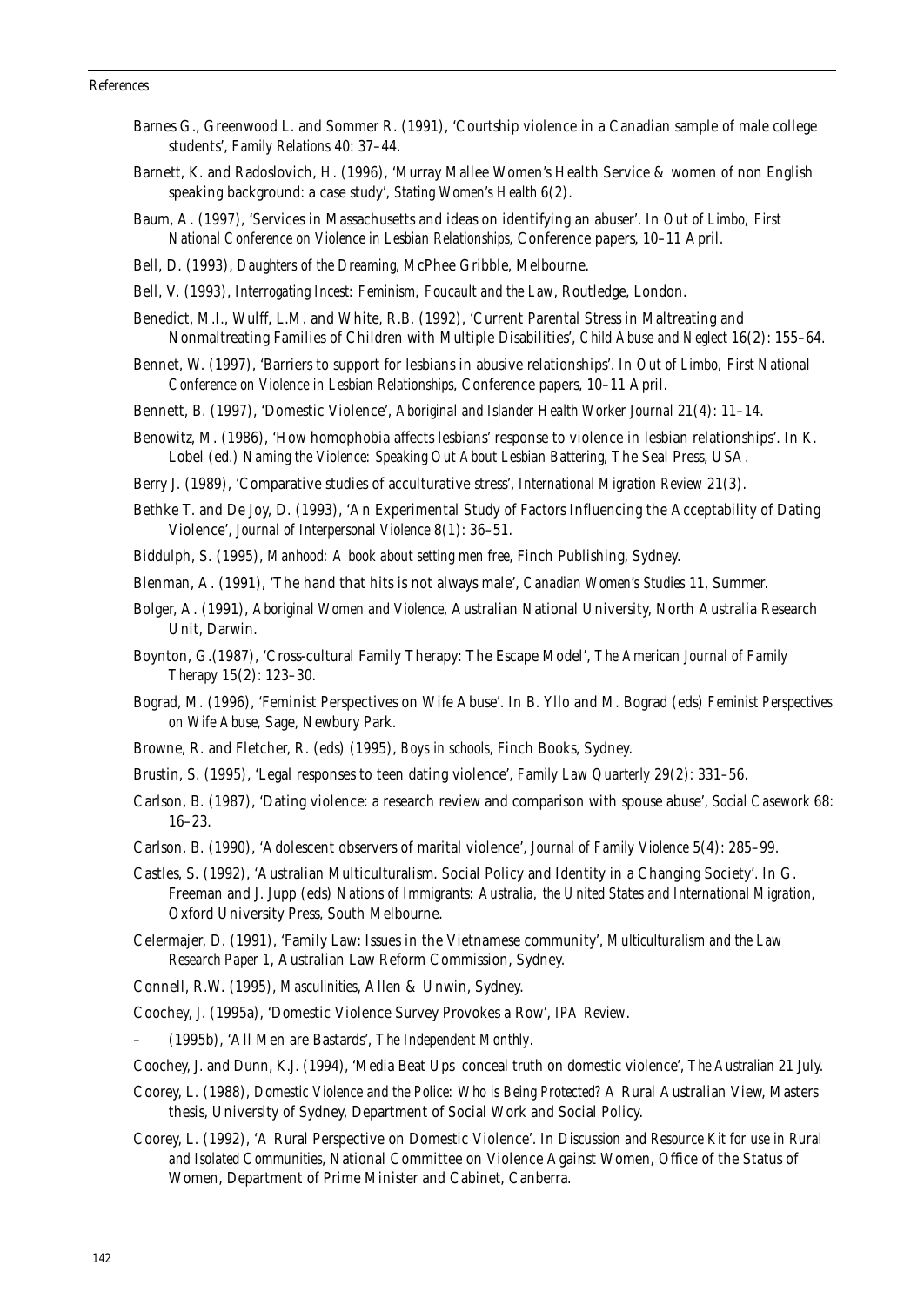- Cunneen, C. and Stubb, J. (1997), 'Gender, "Race" and International Relations: Violence Against Filipino Women in Australia', *The Institute of Criminology Monograph Series* No. 9, Sydney.
- Daly, M. and Wilson, M. (1992), *The Myth of Sexual Symmetry in Marital Violence Social Problems* 39(1).
- D'Cruz, H. (1998), '"Taking Responsibility" for "Physical Abuse": Gender and Disability', *7th Australian Women's Studies Association Conference,* Proceedings, Adelaide.
- D'Cruz, H., Constructing Meanings and Identities: Child Protection in Western Australia, Doctoral thesis, in progress.
- Dann, S., Haertsch, M., Hartree, A. and Manton, D. (1997), *Out of Control: Getting a Grip on Lesbian Domestic Violence*', The Coalition of Activist Lesbians, Australia.
- Dietrich, D., Berkowitz, L., Kadushin, A. and McGloin, J. (1990), 'Some factors influencing abusers' justifications of their child abuse', *Child Abuse and Neglect* 14: 337–46.
- Dobash, R.E. and Dobash, R.P. (1990), 'Research as Social Action. The Struggle for Battered Women'. In B. Yllo and M. Bograd (eds) *Feminist Perspectives on Wife Abuse*, Sage, Newbury Park, ch. 2.
- Dobash, R.E., Dobash, R.P., Daly, M. and Wilson, M. (1992), 'The Myth of Sexual Symmetry in Marital Violence', *Social Problems* 39(1).
- Domestic Violence Unit (1997), *Competency Standards for Intervention Workers*, Report, Adelaide.
- Dong, K. and Alcarso, C. (1990), *Better on Your Own?: A Survey of Domestic Violence in the Vietnamese, Khumer and Lao Communities*, Vietnamese Women's Association, Lidcombe.
- Echlin, C. and Marshall, L. (1995), 'Child protection services for children of battered women: practice and controversy'. In E. Peled, P. Jaffe, and J. Edleston *Ending the Cycle of Violence: Community Responses to Children of Battered Women*, Sage, Thousand Oaks.
- Egger, S. (1995), *A Preview of Violence in Australia*, Australian Institute of Criminology, AGPS, Canberra.
- Eisikovits, Z. and Edleson, J. (1989), 'Intervening with Men who Batter: A Critical Review of the Literature', *Social Service Review* September: 384–414.
- Eliason M.J. (1996), 'Lesbian and gay family issues', *Journal of Family Nursing* 2(1): 10–29.
- Elliot, P. 1996), 'Shattering Illusions: Same-Sex Domestic Violence'. In C.M. Renzetti and C.H. Miley (eds) *Violence in Gay and Lesbian Domestic Partnerships*, Harrington Park Press, New York.
- Family and Domestic Violence Task Force, Western Australia (1995), *It's Not Just Domestic: An Action Plan on Domestic Violence.*
- *FAMQIS*, Legal Aid and Family Services, Attorney-General's Department, Canberra.
- Farley, N. (1996), 'A Survey of Factors Contributing to Gay and Lesbian Domestic Violence', *Journal of Gay and Lesbian Social Services* 4(1): 35–42.
- Farrell, W. (1993), *The Myth of Male Power: Why Men are the Disposable Sex*, Simon & Schuster, New York.
- Featherstone, B. (1996), 'Victims or Villains? Women who Physically Abuse their Children'. In B. Fawcett, B. Featherstone, J. Hearn and C. Toft (eds) *Violence and Gender Relations*, Sage, London, pp. 178–89.
- Featherstone, B. (1997), 'What has Gender got to do with it? Exploring Physically Abusive Behaviour Towards Children', *British Journal of Social Work* 27: 419–33.
- Finkelhor, D. (1993), 'Epidemiological Factors in the Clinical Identification of Child Sexual Abuse', *Child Abuse and Neglect* 17(1): 67–70.
- Finkelhor, D. (1994), 'The International Epidemiology of Child Sexual Abuse', *Child Abuse and Neglect* 18(5): 409–18.
- Follingstad, D., Wright S., Lloyd, S. and Sebastian, J. (1991) 'Sex differences in motivation and effects in dating violence', *Family Relations* 40: 51–7.
- Forbes, J. (1993), 'Female Sexual Abusers: The Contemporary Search for Equivalence', *Practice* 6(2): 102–11.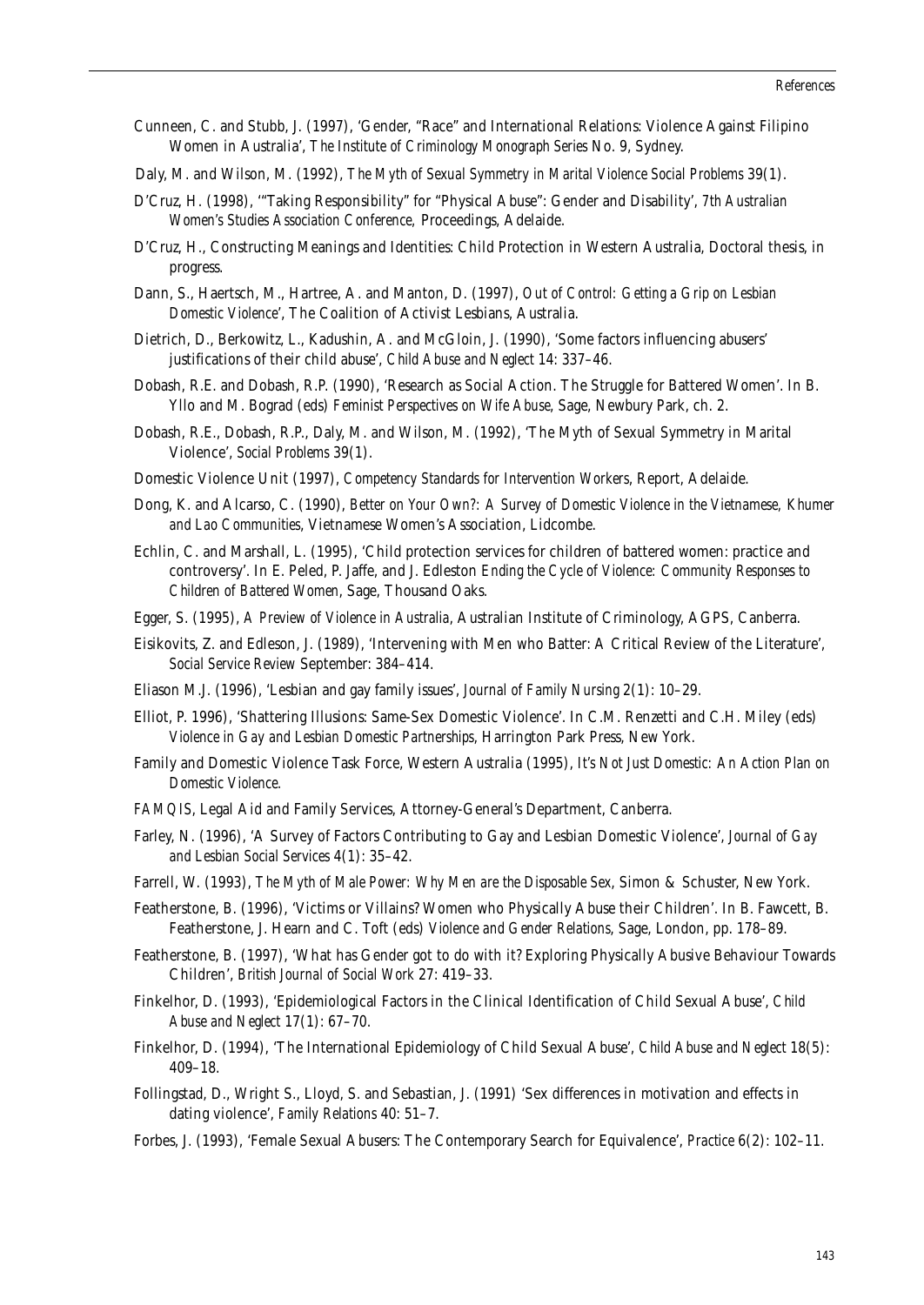#### *References*

- Franz, C. and Stewart, A. (eds) (1994), *Women Creating Lives: Identities, Resilience, and Resistance*, Westview Press, Boulder.
- Fraser, N. (1989), 'Struggle over Needs'. In *Unruly Practices: Power, Discourse and Gender in Contemporary Social Theory*, Polity Press, Cambridge, pp. 161–87.
- Gary, L.T. (1991), 'Feminist Practice and Family Violence'. In M.B. Jenkins, N.R. Hooyman and N. Gottlieb (eds) *Feminist Social Work Practice in Clinical Settings*, Sage Sourcebooks, Newbury Park, pp. 19–32.
- Geraci, L. (1986), 'Making shelters safe for lesbians'. In K. Lobel (ed.) *Naming the Violence: Speaking Out About Lesbian Battering*, The Seal Press, USA.
- Gilbert, P. (ed.) (1994), *Male Violence: Towards an Integration*, Routledge, London.
- Gondolf, E.W. (1993), 'Reconceptualising Batterer Program Evaluation', *3rd National Conference for Professionals Working with Men Who Batter*, Proceedings, Minneapolis.
- Grace, C. (1996), 'Service Responses to Perpetrators of Domestic Violence', *National Domestic Violence Forum*, Proceedings, Parliament House, Canberra.
- Graham, H. (1981), 'Mothers accounts of anger and aggression towards their babies'. In N. Frude (ed.) *Psychological Approaches to Child Abuse*, Billing, Guildford, pp 39–51.
- Hamberger, L.K. (1996), 'Intervention in gay male intimate violence requires coordinated efforts on multiple levels'. In C.M. Renzetti and C.H. Miley (eds) *Violence in Gay and Lesbian Domestic Relationships*, Harrington Park Press, New York.
- Hammond, N. (1988), 'Lesbian victims of relationship violence', *Women and Therapy* 3(1): 89–105.
- Harris, R.J. and Cook, C.A. (1994), 'Attributions about Spouse Abuse: It Matters Who the Batterers and Victims Are', *Sex-Roles* 30(7–8): 553–65.
- Harrison, J. (1978), 'Warning: The Male Sex Role May Be Dangerous to Your Health', *Journal of Social Issues* 34: 65–86.
- Hart, B. (1986), 'Lesbian Battering: An Examination'. In K. Lobel (ed.) *Naming the Violence: Speaking Out About Lesbian Battering*, The Seal Press, USA.
- Hearn, J. (1996), 'Men's Violence to Known Women: Historical, Everyday and Theoretical Constructions by Men'. In B. Fawcett, B. Featherstone, J. Hearn and C. Toft (eds) *Violence and Gender Relations*, Sage, London, pp. 22–37.
- Heise, L. (1996), 'Violence Against Women: Global Organising for Change'. In J. Edleson and Z. Eisikozits (eds) *Future Interventions With Battered Women and Their Families*, Sage Publications, California.
- Hendrick, H. (1990), 'Constructions and Reconstructions of British Childhood: An Interpretative Survey, 1800 to the Present'. In A. James and A. Prout (eds) *Constructing and Reconstructing Childhood: Contemporary Issues in the Sociological Study of Childhood*, The Falmer Press, London, pp. 35–59.
- Hibbard, R.A. and Zollinger, T.W. (1992), 'Medical Evaluation Referral Patterns for Sexual Abuse Victims', *Child Abuse and Neglect* 16( 4): 533–40.
- Hoff, L.A. (1990), 'Collaborative Feminist Research and the Myth of Objectivity'. In B. Yllo and M. Bograd (eds) *Feminist Perspectives on Wife Abuse*, Sage, Newbury Park, ch. 11.
- Huggins, A. (1995), 'Men's Health Is a Serious Issue Not Being Taken Seriously Enough'. In *National Men's Health Conference*, Proceedings, AGPS, Canberra.
- Hughes, H. (1986), 'Research with children in shelters: implications for clinical services', *Children Today* 15(2): 21–5.
- Human Research Ethics Guidelines, Section 6.1 @ www.unisa.edu.au/orc/ethics/section6.htm.
- Huynh Anh, T. (1994), 'Two Facets of an Issue: Domestic Violence in the Vietnamese Community in Vietnam and Australia'. In *'Between Two Cultures': Vietnamese Women in Australia*, Vietnamese Women's Association NSW, Lidcombe, pp. 42–50.
- Hyden, M. (1994), *Woman Battering As a Marital Act: The Construction of a Violent Marriage*, Scandinavian University Press, Oslo.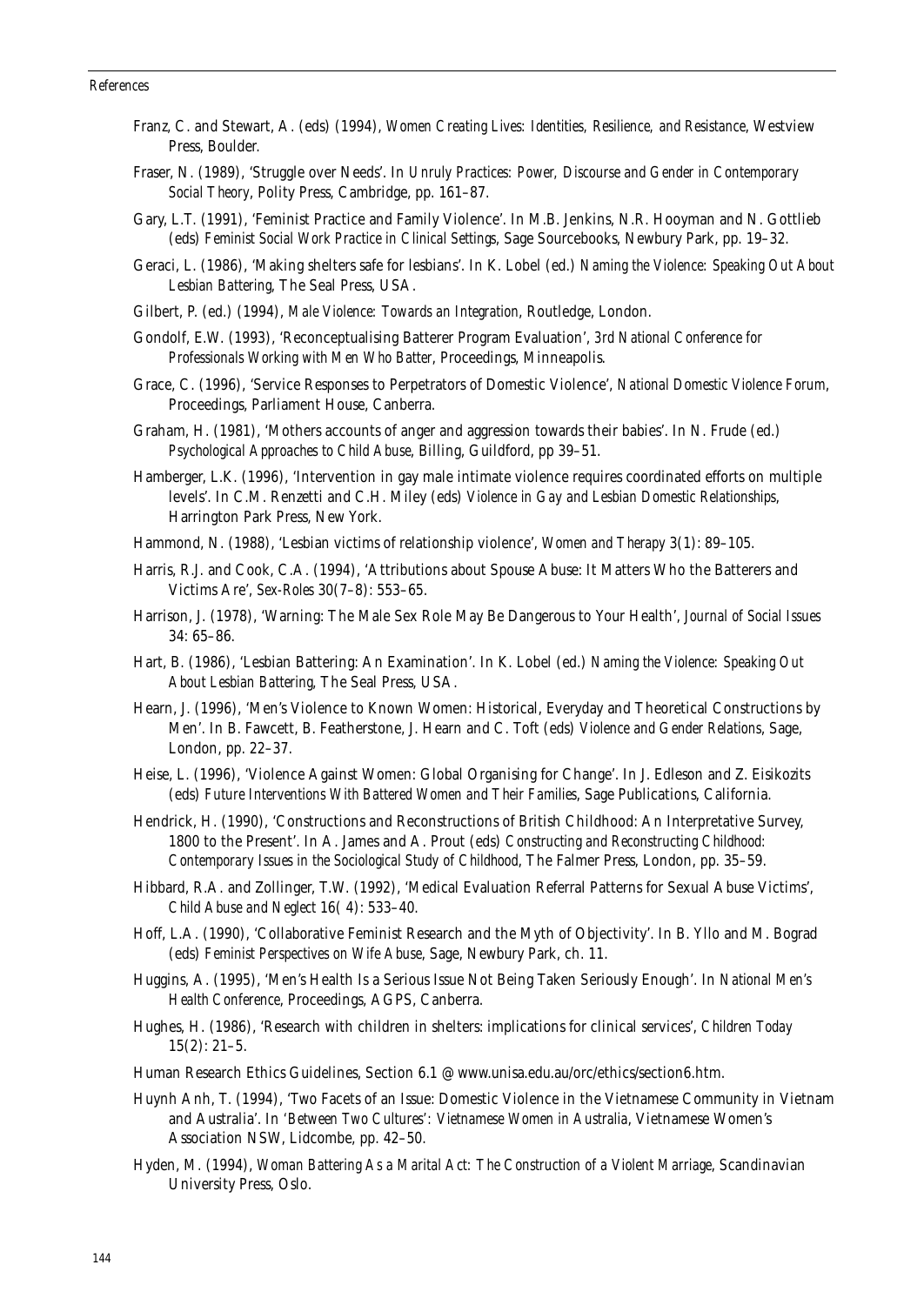- Ibrahim, F.A. (1988), 'Effective Cross-cultural Counselling and Psychotherapy: A Framework', *The Counselling Psychologist* 13(4): 625–38.
- Iredale, R. (1995), 'Serial Sponsorship : Immigration Policy and Human Rights', *Just Policy* 3: 37–43.
- James, M. (1994), 'Issues in Child Abuse Prevention (No. 2) Domestic Violence as a Form of Child Abuse: Identification and Prevention', *National Child Abuse Protection Clearing House Information Manual*, Canberra.
- Janko, S. (1994), *Vulnerable Children, Vulnerable Families: The Social Construction of Child Abuse*, Teachers' College Press, New York
- Jarrett, S. (1997), *'We Have Left it in Their Hands': A Critical Assessment of Principles Underlying Legal and Policy Responses to Aboriginal Domestic Violence: a Location Study*, Doctoral thesis, University of Adelaide (Unpubl.).
- Jayasuriya, L. (1990), 'Language and culture in Australian public policy: some critical reflection', *International Migration Review* 24(1): 124–48.
- Jenkins, A. (1990), *Invitations to Responsibility: The Therapeutic Engagement of Men who are Violent and Abusive*, Dulwich Centre Publications, Adelaide.
- Johnson, C.F. (1993), 'Physicians and Medical Neglect: Variables That Affect Reporting', *Child Abuse and Neglect* 17: 605–12.
- Joiles, E.N. and O'Leary, K.D. (1985), 'Interspousal Reliability of Marital Violence', *Journal of Consulting and Clinical Psychology* 5(3).
- Jupp, J., McRobbie, A. and York, B. (1990), *Metropolitan Ghettos and Ethnic Concentrations*, Centre for Multicultural Studies, University of Wollongong, Wollongong.
- Kaufman, M. (1987), *Beyond Patriarchy: Essays by Men on Pleasure, Power and Change*, Oxford University Press, Toronto.
- Kelley, M.L., Grace, N. and Elliott, S.N. (1990), 'Acceptability of Positive and Punitive Discipline Methods: Comparisons among Abusive, Potentially Abusive, and Nonabusive Parents', *Child Abuse and Neglect* 14(2): 219–26.
- Kelly (1990), 'How women define their experiences of violence'. In B. Yllo and M. Bograd (eds) *Feminist Perspectives on Wife Abuse*, Sage, Newbury Park, ch. 5.
- Kingston, K. (1996), Outside the Square: Male Victims of Domestic Violence, Hons thesis, School of Social Work and Social Policy, University of South Australia, Adelaide.
- Korbin, J. (1989), 'Fatal Maltreatment by Mothers: A Proposed Framework', *Child Abuse and Neglect* 13: 481–9.
- Lane, K. and Gwartney-Gibbs, P. (1985), 'Violence in the context of dating and sex', *Journal of Family Issues*  $6(1): 45-59.$
- Lawson, C. (1993), 'Mother-Son Sexual Abuse: Rare or Underreported? A Critique of the Research', *Child Abuse and Neglect* 17( 2): 261–70.
- LeJeune, C. and Follette, V. (1994), 'Taking Responsibility: Sex Differences in Reporting Dating Violence', *Journal of Interpersonal Violence* 9(1): 133–40.
- Letellier, P. (1994), 'Gay and Bisexual Male Domestic Violence Victimization: Challenges to Feminist Theory and Responses to Violence', *Violence and Victims* 9(2): 95–106.
- (1996), 'Twin Epidemics: Domestic Violence and HIV Infection among Gay and Bisexual Men', *Journal of Gay and Lesbian Social Services* 4(1): 69–81.
- Lie, G.Y. and Gentlewarrier, S. (1991), 'Intimate Violence in Lesbian Relationships: Discussion of Survey Findings and Practice Implications', *Journal of Social Service Research* 15(1–2): 41–59.
- Lockhart, L., White, B., Causby, V. and Isaac, A. (1994), 'Letting out the secret: violence in lesbian relationships', *Journal of Interpersonal Violence* 9(4).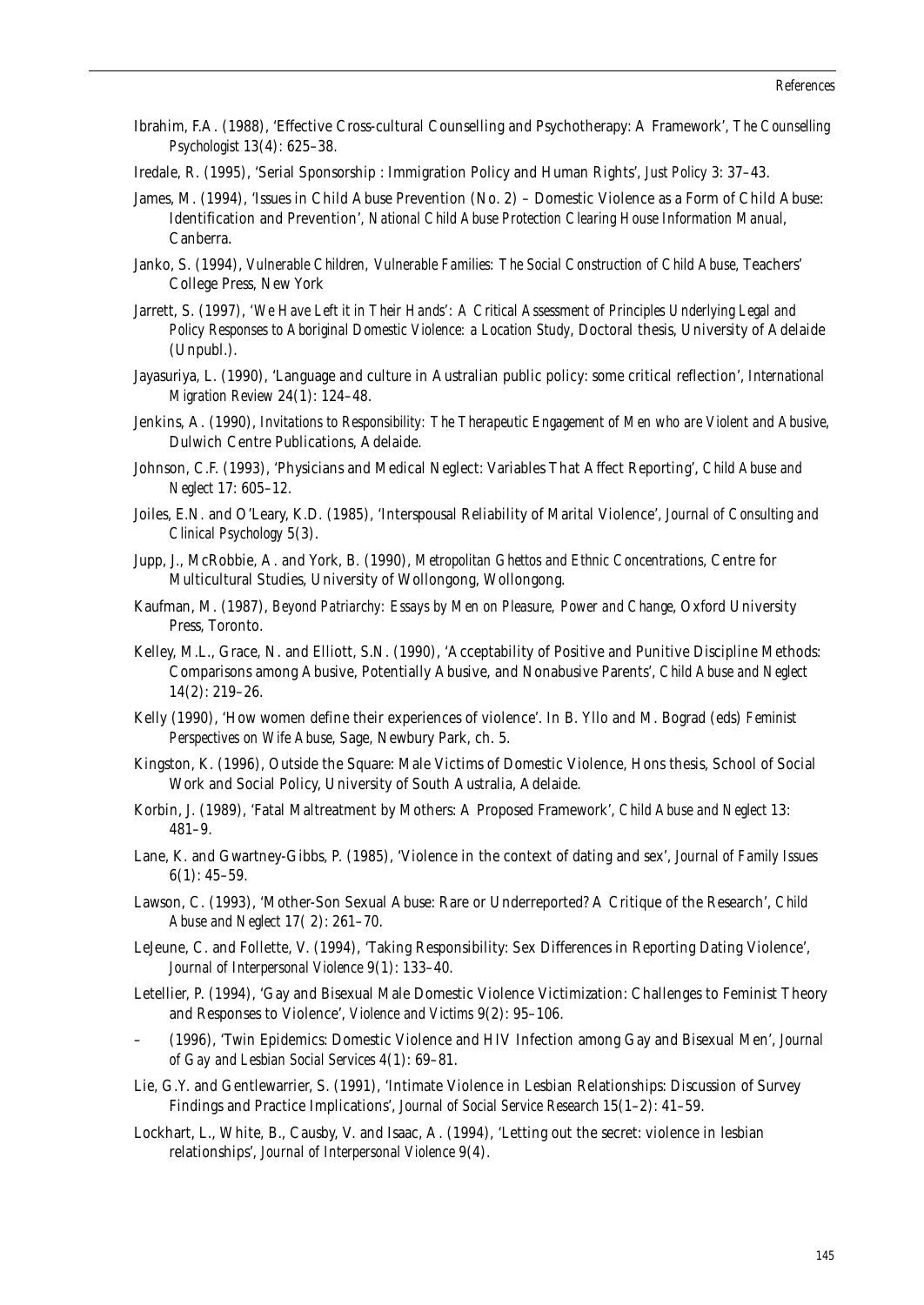## *References*

- Lucashenko, M. (1997), 'Violence against Indigenous Women: Public and Private Dimensions'. In S. Cook and J. Bessant (eds) *Women's Encounters with Violence: Australian Experiences*, Sage Publications, California, p. 153.
- Mahlstedt, D. and Keeny, L. (1993), 'Female Survivors of Dating Violence and their Social Networks', *Feminism & Psychology* 3(3): 319–33.
- Makepeace, J. (1986), 'Gender Differences in Courtship Violence Victimisation', *Family Relations* 35: 383–8.
- March and Mithun, J.S. (1983), 'The Role of the Family in Acculturation and Assimilation in America: A Psychocultural Dimension'. In W. McCready (ed.) *Culture, Ethnicity and Identity: Current Issues in Research*, Academic Press, New York.
- Marginson, M. (1996), 'Increasing access for Filipino survivors of domestic violence'. In *Not the Same: Conference Proceedings and a Strategy on Domestic Violence and Sexual Assault for Non-English Speaking Background Women*, Office of the Status of Women, Melbourne.
- Margolies, L. and Leeder, E. (1995), 'Violence at the door: treatment of lesbian batterers', *Violence Against Women* 1(2).
- Mathers, C. (1995), 'Health Differentials between Australian Males and Females: A Statistical Profile. In *National Men's Health Conference*, Proceedings, AGPS, Canberra.
- McGee, R.A., Wolfe, D.A., Yuen, S.A., Wilson, S.K. and Carnochan, J. (1995), 'The Measurement of Maltreatment: A Comparison of Approaches', *Child Abuse and Neglect* 19(2): 233–50.
- McLean, C. (1996), 'Men's Ways of Being'. In McLean, Carey, White (eds) Westview Press.
- Mee Wee Community Coalition Inc (1996a), Open letter from the Committee of Mee Wee.
- Mee Wee Community Coalition Inc (1996b), Background Statement, June.
- Meemeduma, P. (1993), 'Reshaping the future: cultural sense and social work', *AASW Conference Proceedings, in Contemporary Practice Approaches Readings, 1995*, University of South Australia, Adelaide.
- Merrill, G.S. (1996), 'Ruling the exceptions: Same-sex battering and domestic violence theory'. In C.M. Renzetti and C.H. Miley (eds) *Violence in Gay and Lesbian Domestic Relationships*, Harrington Park Press, New York.
- Milner, J. (1993), 'A Disappearing Act: The Differing Career Paths of Fathers and Mothers in Child Protection Investigations', *Critical Social Policy* 38: 48–68.
- Ministerial Implementation Advisory Committee (1997), '"It's My Choice." A focus on women and children', Implementation plan for reform of SAAP funded domestic violence services in South Australia, July.
- Montgomery, B. (1993), *Weekend Australian*, 10 July, p. 8.
- Mow, K.E. (1992), *Tjunparni: Family Violence in Indigenous Australia*, Report and literature review for the Aboriginal and Torres Strait Islander Commission, Canberra.
- National Committee on Violence against Women (1992), *National Strategy on Violence against Women*, Commonwealth of Australia, Canberra.
- National Health and Medical Research Council, *Guidelines on Ethical Matters in Aboriginal and Torres Strait Islander Health Research*.
- Nichols, M.P. (1987), *The Self in the System: Expanding the Limits of Family Therapy,* Brunner/Mazel, New York.
- Nuack, B. (1989), 'Assimilation Process and Group Integration of Migrant Families', *International Migration*  $27(1)$ .
- Office of the Status of Women (1995), *Community Attitudes to Violence against Women*, Department of Prime Minister and Cabinet, AGPS, Canberra.
- Payne, S. (1990), 'Aboriginal women and the criminal justice system', *Aboriginal Law Bulletin* 46: 9–12.
- Pease, B. (1991), *Evaluating treatment Programs for Violent Men: Dilemmas and Priorities*, NSW Local Domestic Violence Committees, Medlowbath.
- Peled, E. (1996), 'Secondary Victims No More: Refocusing Intervention with Children'. In J. Edleson and Z. Eisikovitz (eds) *Future Interventions with Battered Women and Their Families*, Sage Publications, California.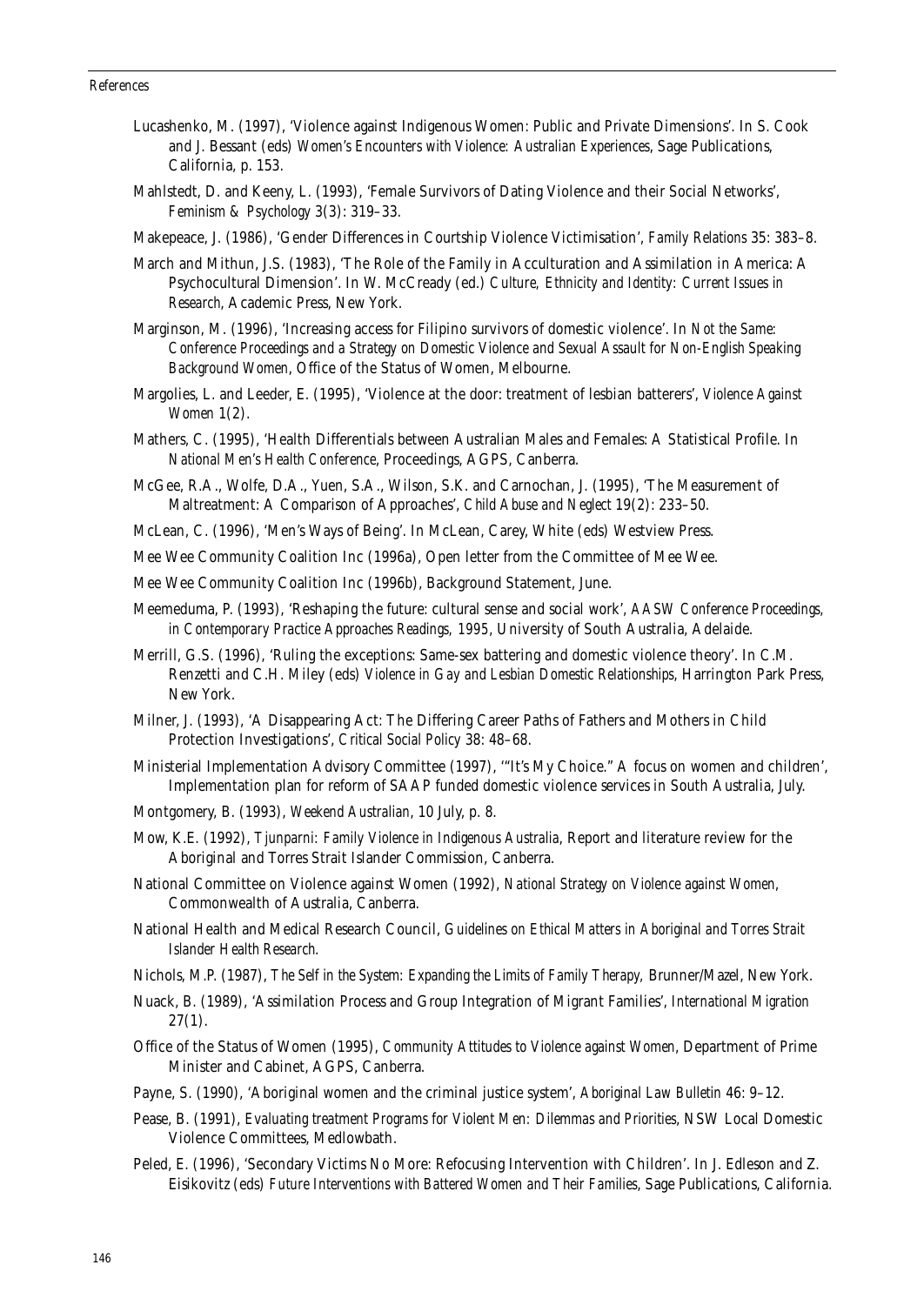- Pendelbury, J. (1990), *Filipino Brides in Remote Areas*, Occasional Paper No. 5, Northern Australia Development Unit, Darwin.
- Peterson, P. (ed.) (1985), *Handbook of Cross-cultural Counselling and Therapy,* Praeger, New York.
- Phelan, P. (1995), 'Incest and Its Meaning: The Perspectives of Fathers and Daughters', *Child Abuse and Neglect* 19(1): 7–24.
- Prout, A. and James, A. (1990), 'A New Paradigm for the Sociology of Childhood: Provenance, Promise and Problems'. In A. James and A. Prout (eds) *Constructing and Reconstructing Childhood: Contemporary Issues in the Sociological Study of Childhood*, The Falmer Press, London, pp. 7–34.
- Queensland Domestic Violence Task Force (1988), *Beyond These Walls*, Report of the Queensland Domestic Violence Task Force to the Minister of Family Services and Welfare Housing, Brisbane.
- Ralph, S. (1997), 'Practice Issues and Guidelines for Family and Child Counsellors Working with Aboriginal Families', paper produced for the Family Court of Australia (Unpubl.).
- Ray, V. (1991), 'Investigation of violence in lesbian dyadic relationships', *Journal of Feminist Studies* 1(1): 40–8.
- Renzetti, C. (1988), 'Violence in lesbian relationships: a preliminary analysis of causal factors', *Journal of Interpersonal Violence* 3(4).
- Renzetti, C. (1992), *Violent Betrayal: Partner Abuse in Lesbian Relationships*, Sage Publications, London.
- Renzetti, C.M. (1992), *Violent Betrayal: Partner Abuse in Lesbian Relationships*, Sage Publications, Newbury Park.
- Renzetti, C.M. (1995), 'Studying Partner Abuse in Lesbian Relationships: A Case for the Feminist Participatory Research Model', *Journal of Gay and Lesbian Social Services* 3(1): 29–42.
- Renzetti, C.M. (1996), 'The Poverty of Services for Battered Lesbians', *Journal of Gay and Lesbian Social Services* 4(1): 61–8.
- Report of the Queensland Domestic Violence Taskforce (1988), p. 256.
- Ribbens, J. and Edwards, R. (eds) (1997), *Feminist Dilemmas in Qualitative Research: Public Knowledge and Private Lives*, Sage, London.
- Riggs, D. (1993), 'Relationship problems and dating aggression: a potential treatment target', *Journal of Interpersonal Violence* 8(1): 18–35.
- Ristock, J. (1992), 'Beyond ideologies: understanding violence in lesbian relationships', *Canadian Woman Studies* 12(1).
- Rodell, S. (1982), 'The Bride's Price', *Australian Society*, pp. 13–14.
- Roscoe, B. and Benaske (1985), Courtship violence experienced by abused wives: similarities in patterns of abuse *Family Relations* 34: 419–24.
- Roscoe, B. and Callahan, J. (1985), 'Adolescents' self report of violence in families and dating relations', *Adolescence* 20(79): 545–53.
- Royal Commission into Aboriginal Deaths in Custody (1991), *National Report*, vol. 2, AGPS, Canberra.
- Sam, M. (1991), *Through Black Eyes: A Handbook of Family Violence in Aboriginal and Torres Strait Islander Communities*, Secretariat of National Aboriginal and Islander Child Care, Maryborough.
- Sarantakos, S. (1993), *Social Research*, Macmillan, Melbourne.
- Schilit, R., Lie, G.Y. and Montagne, M. (1990), 'Substance abuse as a correlate of violence in intimate lesbian relationships', *Journal of Homosexuality* 19(3).
- Scully, D. (1990), *Understanding Sexual Violence: A Study of Convicted Rapists*, Unwin Hyman, Boston.
- Seaberg, J.R. (1993), 'Emotional Abuse: A Study of Interobserver Reliability', *Social Work Research and Abstracts* 29(3): 22–9.
- Shapiro, L. (1991), 'Lesbian Battering: Romance to Ruin', *Off Our Backs*.